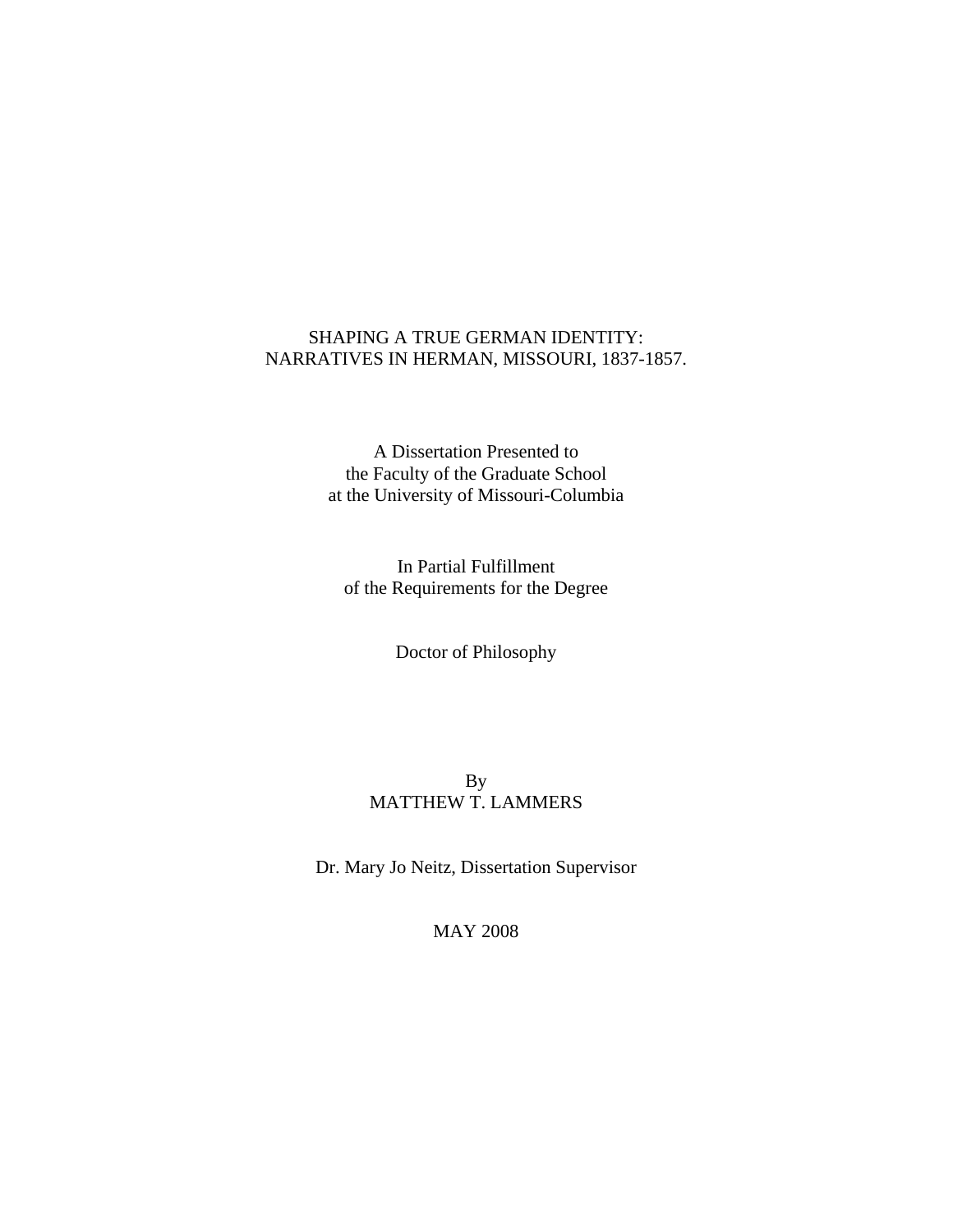# ©Copyright by MATTHEW T. LAMMERS 2008

All Rights Reserved.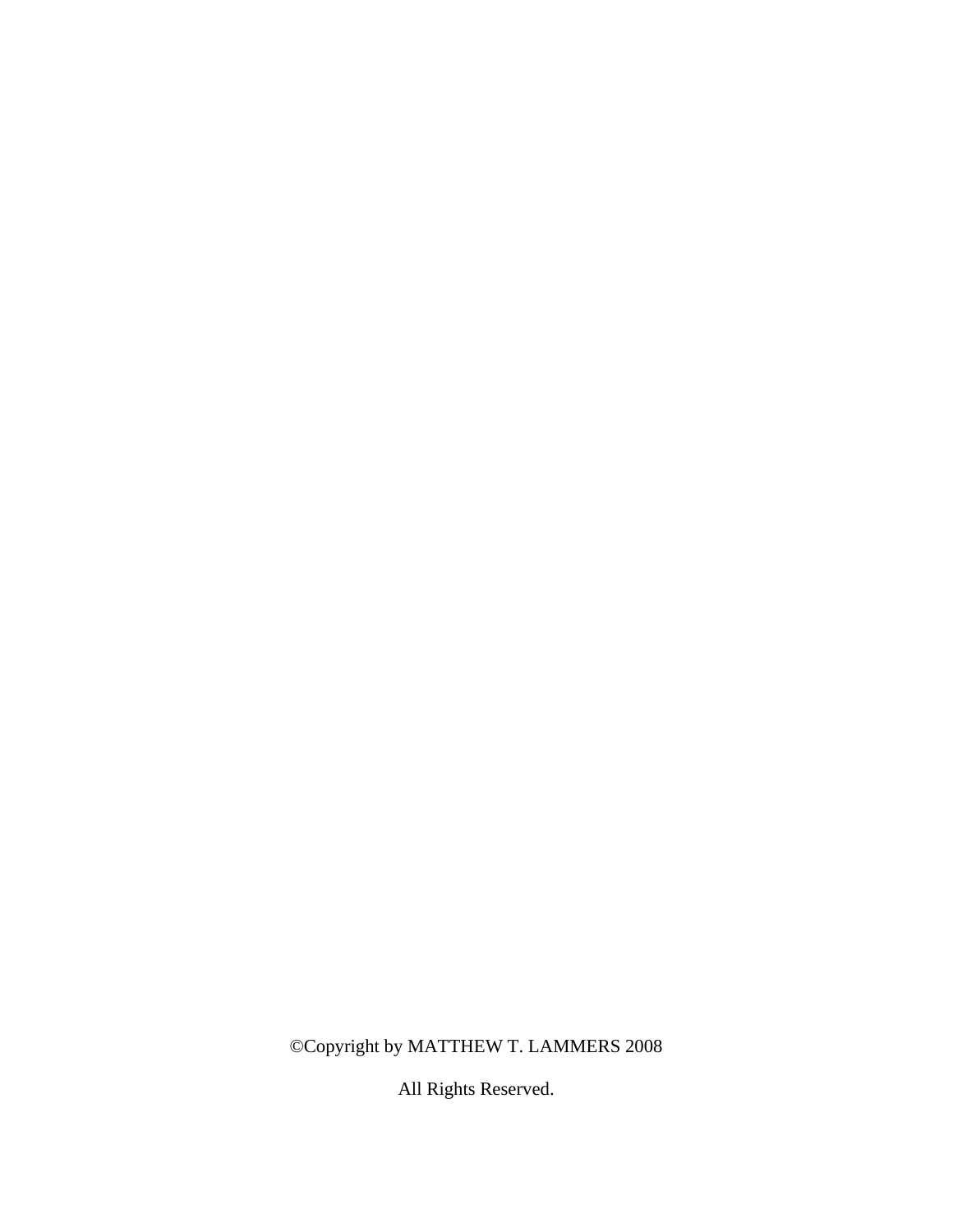The undersigned, appointed by the dean of the Graduate School, have examined the dissertation entitled:

## SHAPING A TRUE GERMAN IDENTITY:

NARRATIVES IN HERMANN, MISSOURI, 1837-1857.

presented by Matthew T. Lammers, a candidate for the degree of doctor of philosophy, and hereby certify that, in their opinion, it is worthy of acceptance.

> \_\_\_\_\_\_\_\_\_\_\_\_\_\_\_\_\_\_\_\_\_\_\_\_\_\_\_\_\_\_\_\_\_\_\_\_\_\_\_\_\_\_\_\_\_ Professor Mary Jo Neitz

\_\_\_\_\_\_\_\_\_\_\_\_\_\_\_\_\_\_\_\_\_\_\_\_\_\_\_\_\_\_\_\_\_\_\_\_\_\_\_\_\_\_\_\_\_\_ Professor Wayne Brekhus

\_\_\_\_\_\_\_\_\_\_\_\_\_\_\_\_\_\_\_\_\_\_\_\_\_\_\_\_\_\_\_\_\_\_\_\_\_\_\_\_\_\_\_\_\_\_ Professor Jim McCartney

\_\_\_\_\_\_\_\_\_\_\_\_\_\_\_\_\_\_\_\_\_\_\_\_\_\_\_\_\_\_\_\_\_\_\_\_\_\_\_\_\_\_\_\_\_\_\_ Professor Ibitola Pearce

\_\_\_\_\_\_\_\_\_\_\_\_\_\_\_\_\_\_\_\_\_\_\_\_\_\_\_\_\_\_\_\_\_\_\_\_\_\_\_\_\_\_\_\_\_\_\_\_ Professor Richard Callahan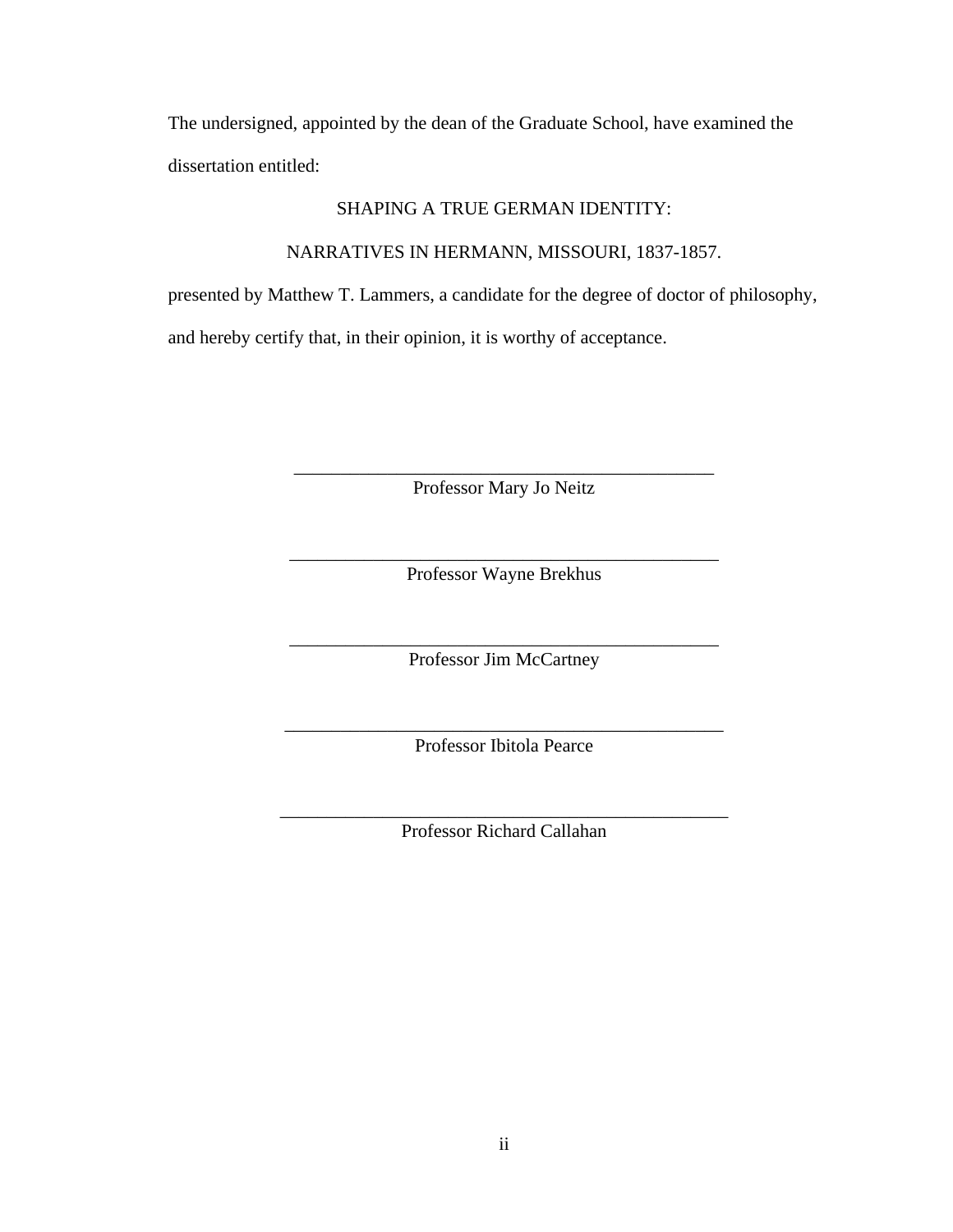## ACKNOWLEDGEMENTS

 As is customary with dissertations and awards ceremonies, there are many persons whom I wish to thank but cannot acknowledge them all in such a short space.

My heartfelt thanks go to Professor Mary Jo Neitz for her continuous encouragement throughout my time at the University of Missouri. I credit her with fostering my interests in the areas of identity and culture. For that, I will always be grateful. In times of self doubt, her confidence in me provided the strength to complete this project. I am proud to say that I am one of her students.

I also wish to thank Drs. Wayne Brekus, Richard Callahan, Jim McCartney, and Tola Pearce for their willingness to join in this process and for offering their support and advice. Their insight pushed me in new directions throughout my research. Undoubtedly, I will continue in those directions with my future projects. Their enthusiasm for sharing ideas only confirms that I have made the right choice in pursuing this career.

This project could not have been completed without the help of experienced archivists. This includes the helpful staff at the Western Historical Manuscripts Collection on the University of Missouri campus. They truly are the best kept secret on campus. Hopefully many others will find this valuable resource. Also, to the kind people of Hermann, Missouri, who, I am sure, often wondered what that strange man was doing walking the streets of the town every week. I would particularly like to thank Lois Puchta at the Gasconade Country Records and Archives center and Bruce Ketchum, Missouri Department of Natural Resources administrator of the Deutschheim State

iii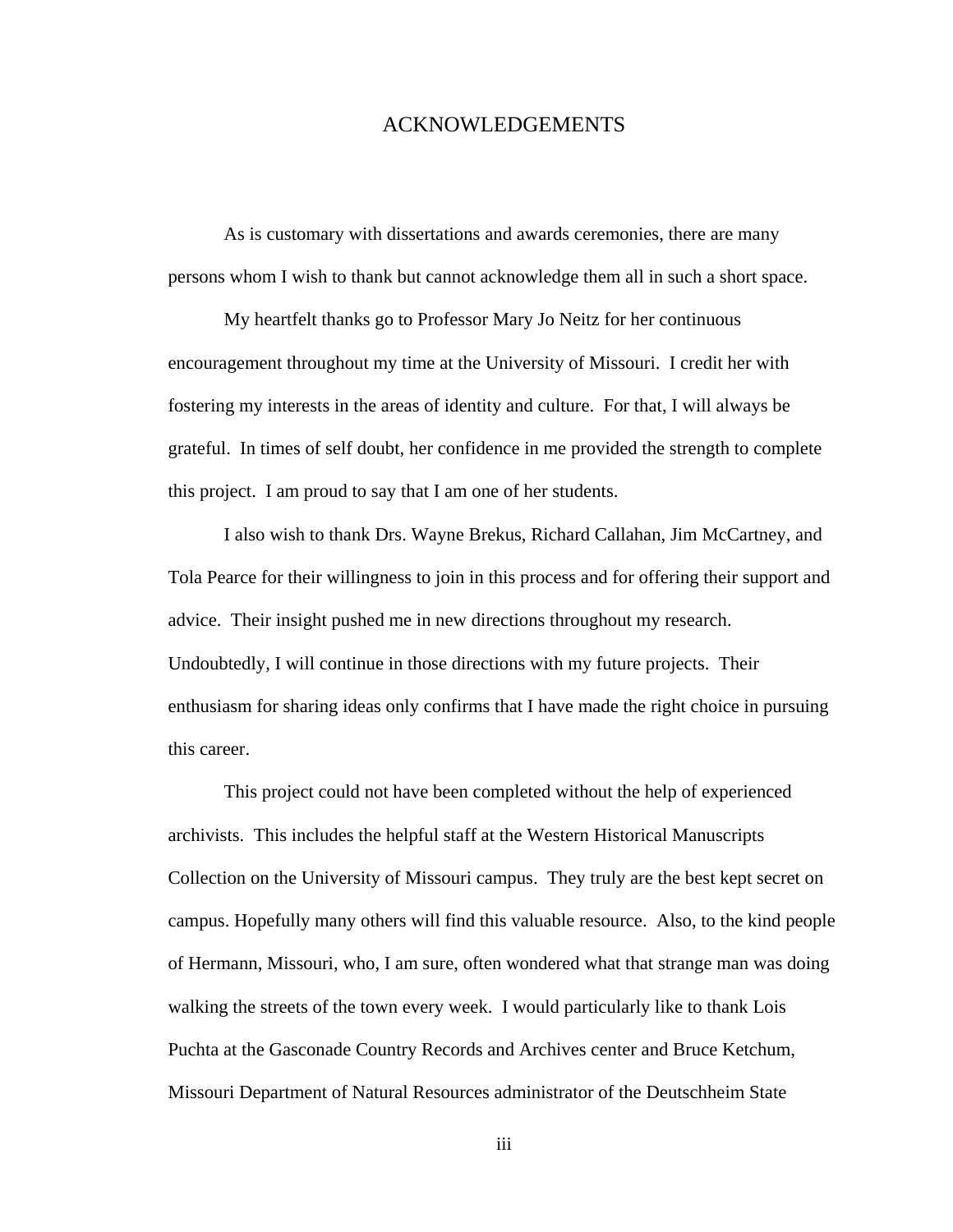Historical Site. Their knowledge of the community and their kindness and generosity made this project even more pleasurable.

I cannot end without thanking my good friend Diane Rodgers who is now at the University of Northern Illinois. She never tired of hearing stories about "those crazy Germans." I look forward to sharing with her both the good and bad experiences of research for many years to come. WWHS.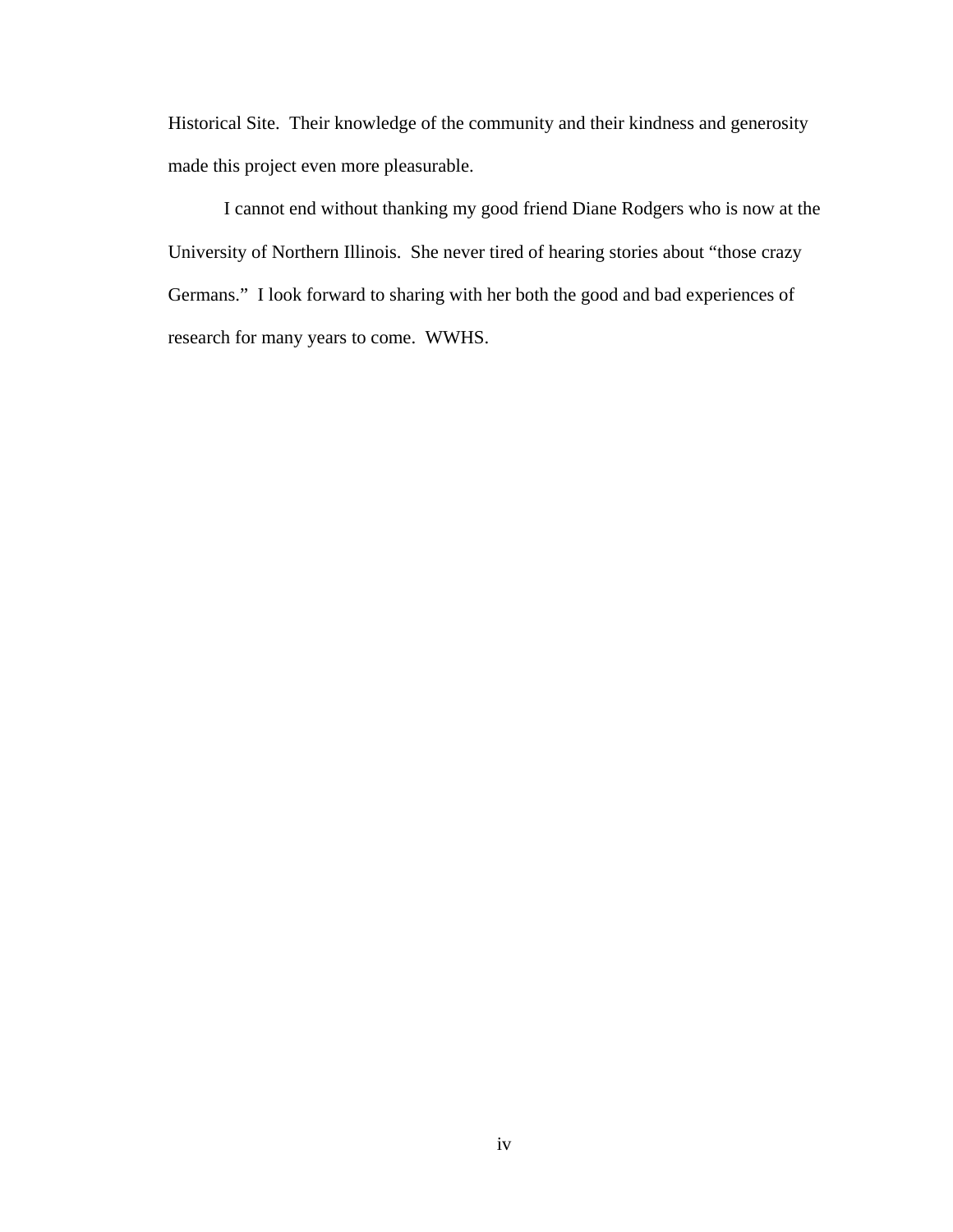# TABLE OF CONTENTS

| Chapter                                                                                                               |
|-----------------------------------------------------------------------------------------------------------------------|
|                                                                                                                       |
| Nation and Identity.<br>Boundaries and Exclusion.<br>Historical Need.<br>Method.                                      |
| Colony.<br>Path to Missouri.<br><b>Settlement Success.</b><br>Settlers.<br>An Urban Center.<br>Rationalist Influence. |
| Old World.<br>New World.<br>Far West.<br>Settlement Plan.                                                             |
| Yankee Influence.<br>The American Boor.<br>Dollar Society.<br>Americanized.                                           |
| .90<br>The Latins.<br>Unfounded Airs.<br>The Naïve Immigrant.                                                         |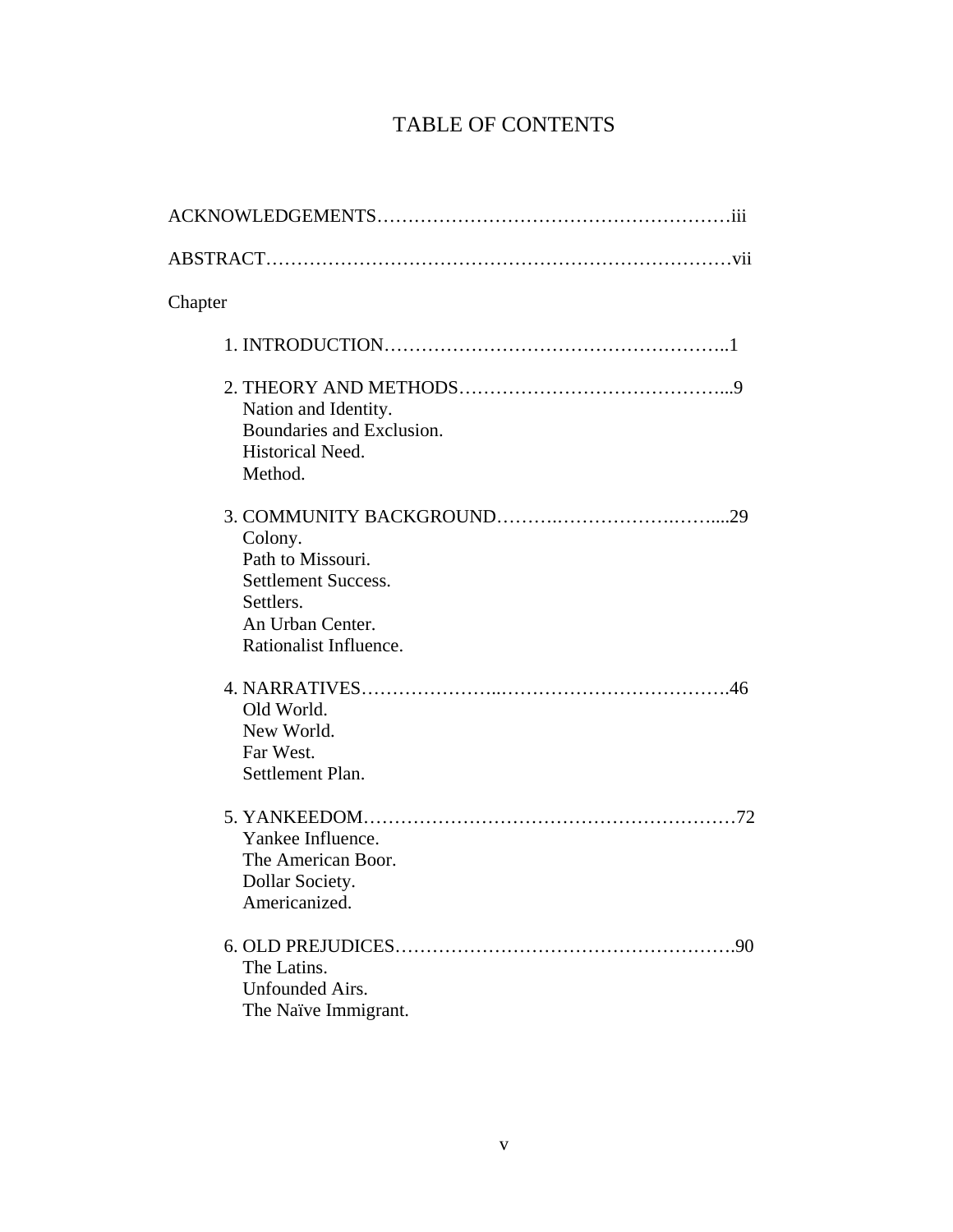| True German Fashion.                                                                                 |  |
|------------------------------------------------------------------------------------------------------|--|
| Education.                                                                                           |  |
| Patriots.                                                                                            |  |
| Religion.                                                                                            |  |
| Proper Women.                                                                                        |  |
| Authentic Role.                                                                                      |  |
| <b>Blending Narratives.</b><br>Flexibility in Identity.<br>Missing Narratives.<br>Further Questions. |  |
|                                                                                                      |  |
|                                                                                                      |  |
| VITA.                                                                                                |  |
|                                                                                                      |  |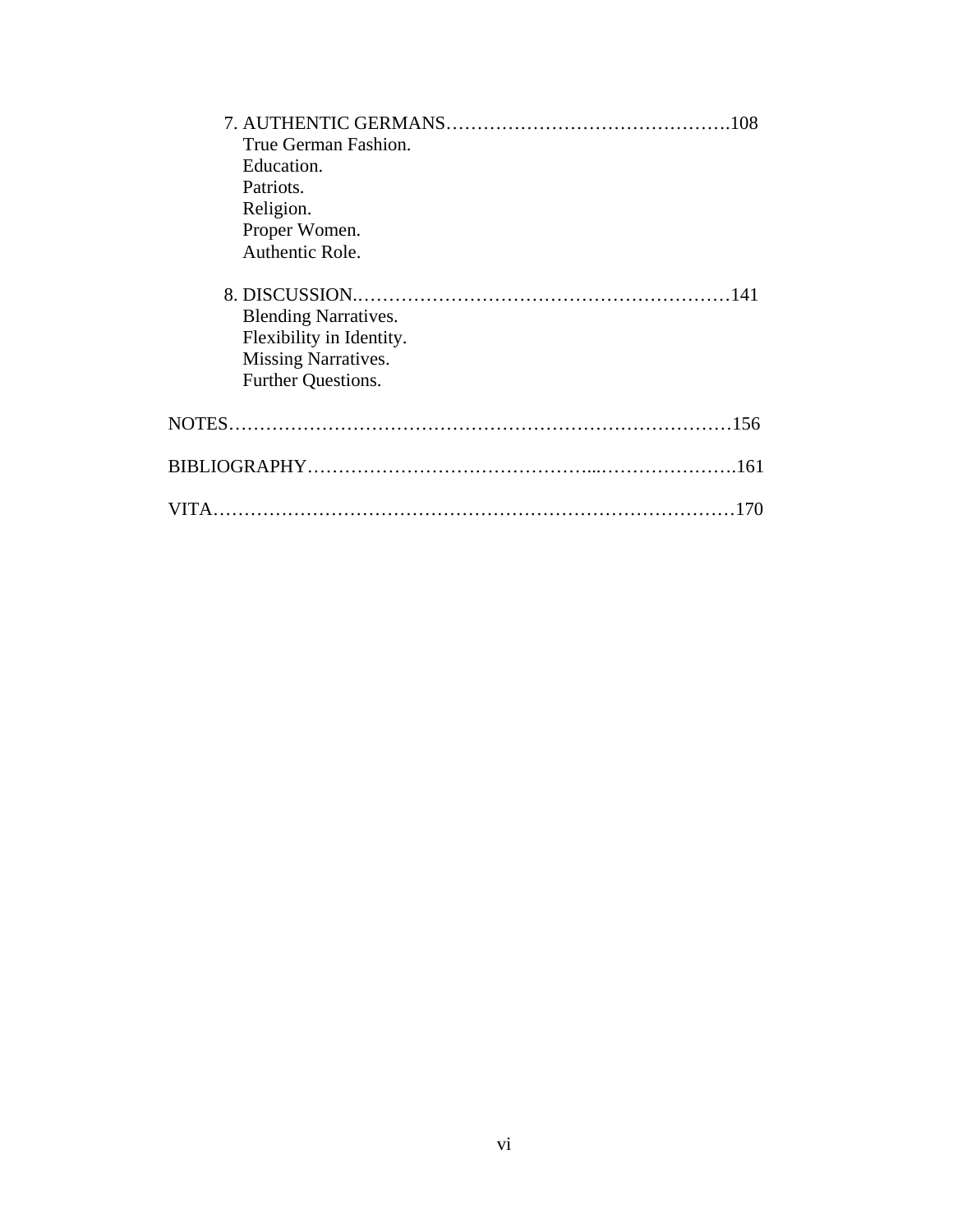## ABSTRACT

 Often in social historical research immigrants are presented in a monolithic fashion that suggests all persons sharing an ethnicity, heritage, or language act in similar ways in response to social situations and to the forces of assimilation. With the Colony at Hermann, Missouri being established as a true German community, there is the implication that there was some "true" identity that could be captured and reproduced. I argue that that the identity embraced by the German immigrants in that region was the result of a complex intersection of narratives that helped the immigrants locate themselves within their new homeland. This position is a direct challenge to conceptions that there are some innate and immutable characteristics that come to shape identity.

 Drawing upon the conception of narrative identity as put forth by Margaret Somers (1998, 1994) and Margaret Somers and Gloria Gibson (1998) I utilize historical data from the early years of Hermann, Missouri to outline the narratives that were instrumental in shaping a German identity. I show that the narratives of Yankeedom, Old Prejudice, and Authentic Germans call into question the possibility of there being a "true" identity for the immigrants. I conclude that the processes of blending various narratives indicates that the Germans in the Hermann area took and active role in defining what beliefs and behaviors constituted being a proper German. As a result of this process, the boundaries established to separate the true German from the rest of the population were not based upon innate qualities within individuals but rather those behaviors and values that could be expressed in a "proper" fashion.

vii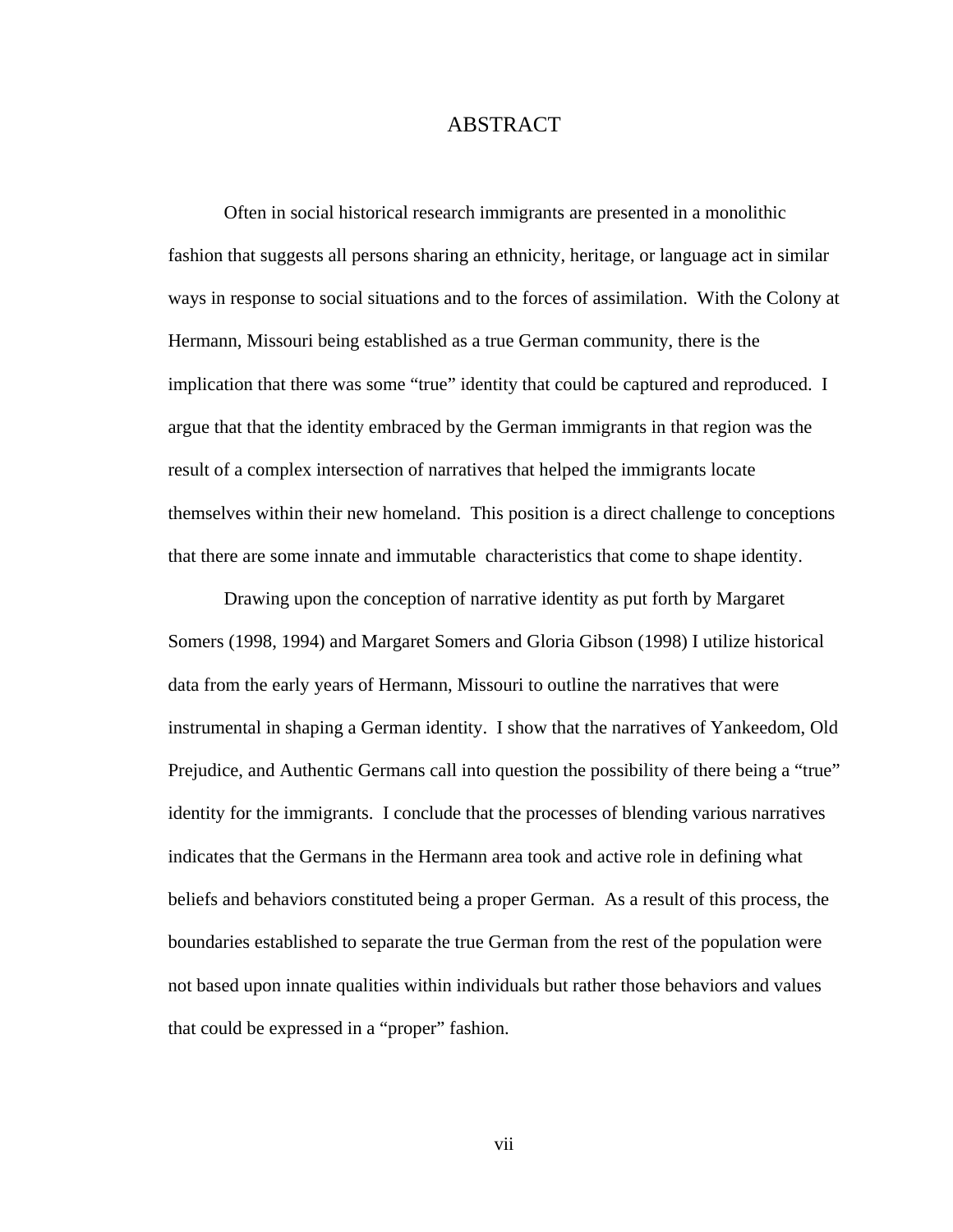## **Chapter 1**

# **Introduction**

The conception that immigrants are of a like mind discounts the complexities of how groups and individuals are able to carve out a niche in their adopted homeland and how they are able to progress within a new culture. To hold such a position is to consider persons who share a language or a custom as also sharing beliefs, values, and identities. An excerpt from a 1845 edition of the Nativist paper *St. Louis American* provides an excellent example of how immigrants were seen as being indistinguishable: "This Bremen hive seems in no danger of being emptied of its *serf* and *pauper hordes*. They come in swarms, like Egypt's locust—but the locusts change their character—annually; the Germans never. Once a Dutchman, always a Dutchman." (Forster, 1953: 274; emphasis in original). Such an essentialist view of immigrants provides a one dimensional perspective of identity. This does not help in our understanding of how immigrants come to shape their identity in light of these views. While the difficulty in dispelling this notion is indeed monumental, we must consider that the processes that come to shape identity are complex and that even among immigrant groups there is no single shared strategy for survival in the new land.

Historical social research at times has treated immigrants in a monolithic fashion often with a focus upon the American response to cultural conflicts. The immigrant then becomes merely background material for answering social questions of power in relation to contests over cultural barriers. When studies do attend to the conditions of the immigrants, the emphasis trends toward investigating how groups sharing a similar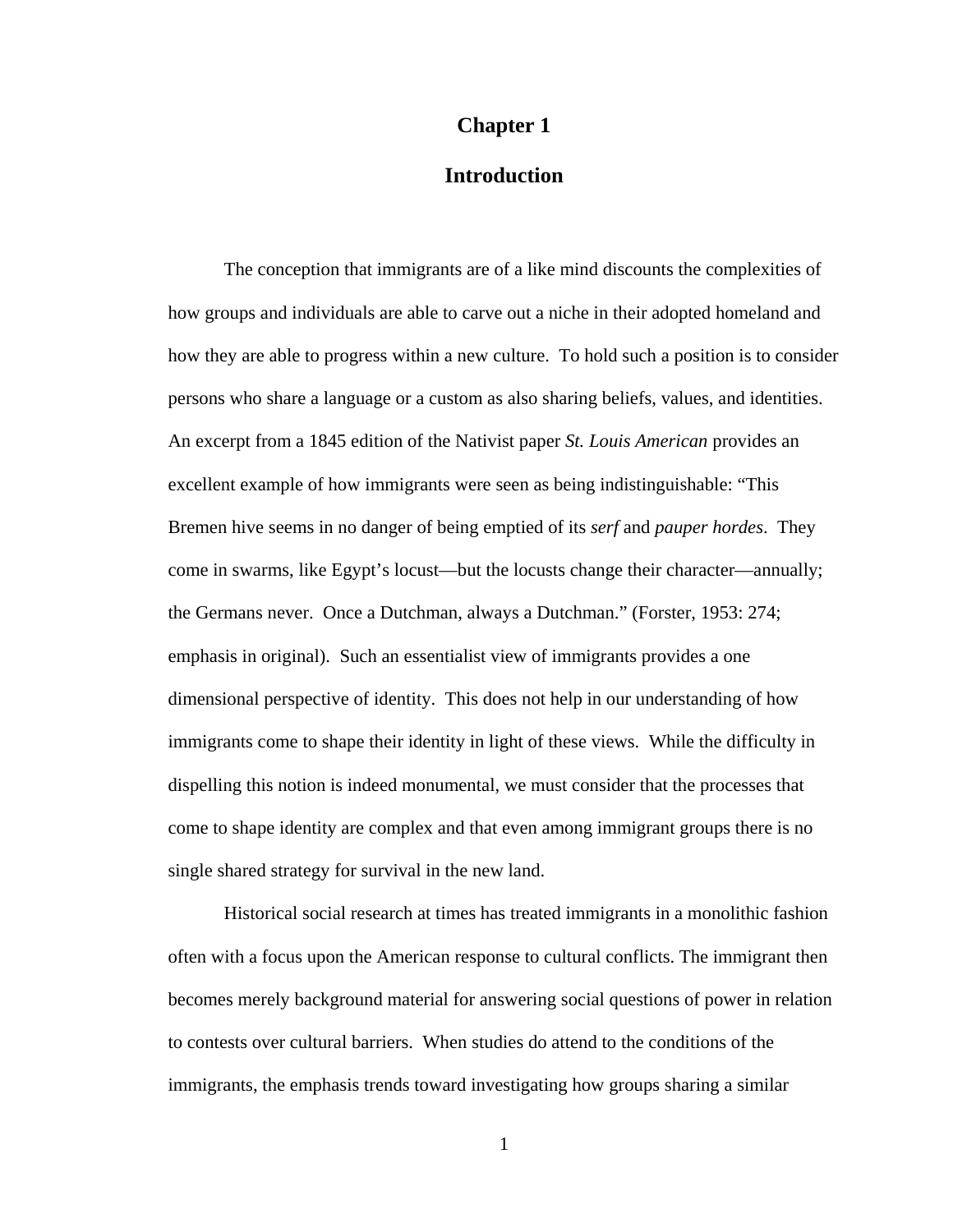heritage or regional experience either assimilate to their new culture or find avenues to resist American influences and prejudices. Examinations of ethnic enclaves in urban centers are a good example here. The view of the immigrants remains one of essentialisms wherein persons are bound together through some imagined social connection. What is missing is an understanding of how the role of time, place, and past experiences come to influence the development of an identity among individuals. The purpose of this work is to challenge the assumption of essentialism by unpacking the German immigrant identity narratives in the Missouri River Valley region during the mid nineteenth century. I will examine the narratives presented by the immigrants within this area, as well as other narratives involving local, national, and social issues, all of which contributed in developing the identity of a "true" German. Given that social life is comprised of multiple narratives, in which individuals are immersed, the inclusion of larger political and social narratives will yield a better understanding of how the immigrants either incorporated or excluded portions of the narrative when defining a proper identity.

The focus on the Hermann, Missouri region is important as this area was viewed by many as an area that reflected the geography of Germany and therefore would be an ideal location for fostering the opportunity to rekindle the German spirit and to retain a true heritage. With the social problems facing Germany, America provided a stark contrast for immigrants who felt a need to place German values back in order by returning to a simpler lifestyle that placed an emphasis upon helping their fellow countrymen. In a letter to family in the fatherland, Frederick Steines wrote of how Germans would be able to get a fresh start in America: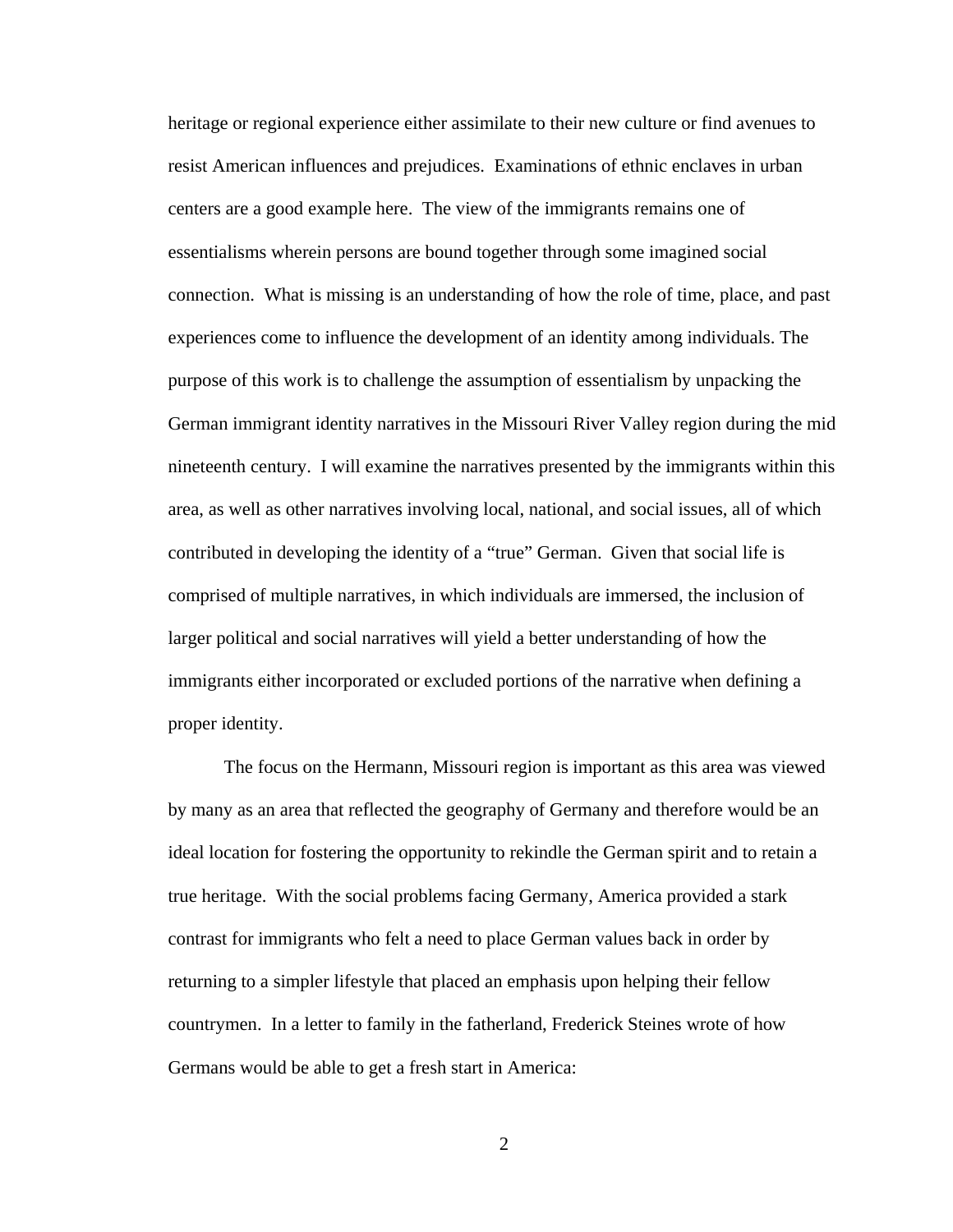But you must remember—Liberty and Equality!—There are no differences in rank. The poorest and the richest mingle on equal terms.—The meaning of taxes is scarcely known, and military obligations are an unknown quantity. There is no oppression of any kind here, so that a German feels here as if he had been taken from imprisonment into freedom. (Bek, 1921b: 537).

The new land was not encumbered with an unwieldy bureaucracy and was therefore more conducive for the immigrant to flourish. Coupled with such glowing accounts, letters and reports from German immigrants and travelers in the early nineteenth century singled out Missouri as a an ideal destination in its resemblance to the fatherland, thereby making the burdensome process of emigration less somewhat less stressful. The popular accounts of Gottfried Duden suggested Missouri as a possible location for the establishment of a German community designed specifically for the promotion of all that was good in the German culture. The Colony at Hermann was developed specifically for that purpose,

however, there was never an official template as to what a true German community was to entail.

As Carl Schroeder suggests the immigration project in Missouri was to build a free German state and to become a model to the Old World and "the result was a breaking down of the social classes which had existed in Germany as farmers, artisans, and intellectuals struggled together to survive on the frontier and to preserve their language and culture in a new land." (1981: 93). Keeping in mind that while my focus is on the Hermann colony, I will include immigrants from neighboring communities. In the interest of being a community isolated from the negative influences of Americans and corrupted German immigrants, there were strong ties with other local immigrant communities (e.g.; Augusta, Dutzow, and Washington, Missouri). Being located on a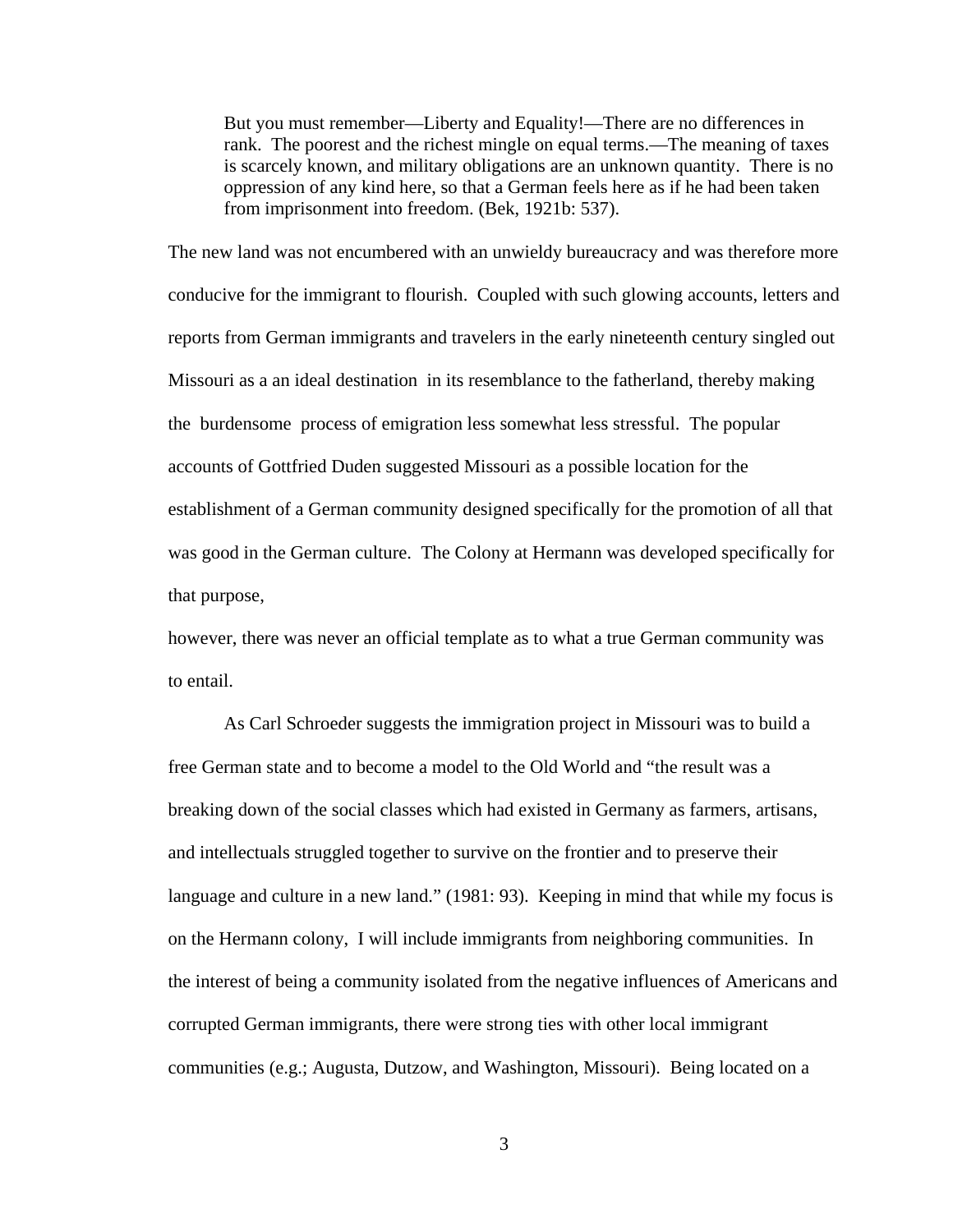major waterway, Hermann was well connected with larger communities to the east and there was a reciprocal relationship between the Hermann newspaper, *Wochenblatt*, and the *Anzeiger des Westens* in St. Louis as well as the *Alte und Neue Welt* in Philadelphia. Such connections provided the settlers of Hermann with the means to spread their narrative throughout many German communities.

It is interesting to note that the narrative of the proper German culture in Missouri

continues. An article celebrating the centennial of the founding of the Hermann Colony

continues to reflect many of the narratives that circulated during the formative years of

the community:

Hermann today is an elder of the Nation, arrived at her one-hundredth milestone of life's rugged pathway—and happy, because Hermann is Hermann, —and there is no city of the Grand United States of America like Hermann. Hermann was a creation of the best thought, precepts, dreams and ideals of the German people of Germany—The language, music, culture, high precepts, character, thrift and individualism of Germany is today highly portrayed, even after a hundred years—There is no pauper class in Hermann, even the charity fund, amounting to thousands of dollars, was donated for the building of the Hermann High School; the rugged individualism of German blood prevails— Hermann is what its founders planned. Germany on the Missouri, the Rhine of America, the home of the Non-Relief Real Redblooded Americans, who Live by Their own efforts, Defy Charity and are Ready to Defend the Flag of Their Country—Americans Unsurpassed and Proud of it!

 Es Lebe Hoch, Hermann Lebe Hoch! Hoch! Hoch! (German Settlers' Society, 1936: 8).

We are presented with the character, culture, and values of the people being touted as the

bedrock of an American city built upon a strong German heritage, a mixture that is

considered to be beneficial to all. From this account, Hermann has become the

community envisioned by the founders. However, as Bruce Levine (1991) points out we

cannot assume Germans in America were a cohesive group. They were split along class,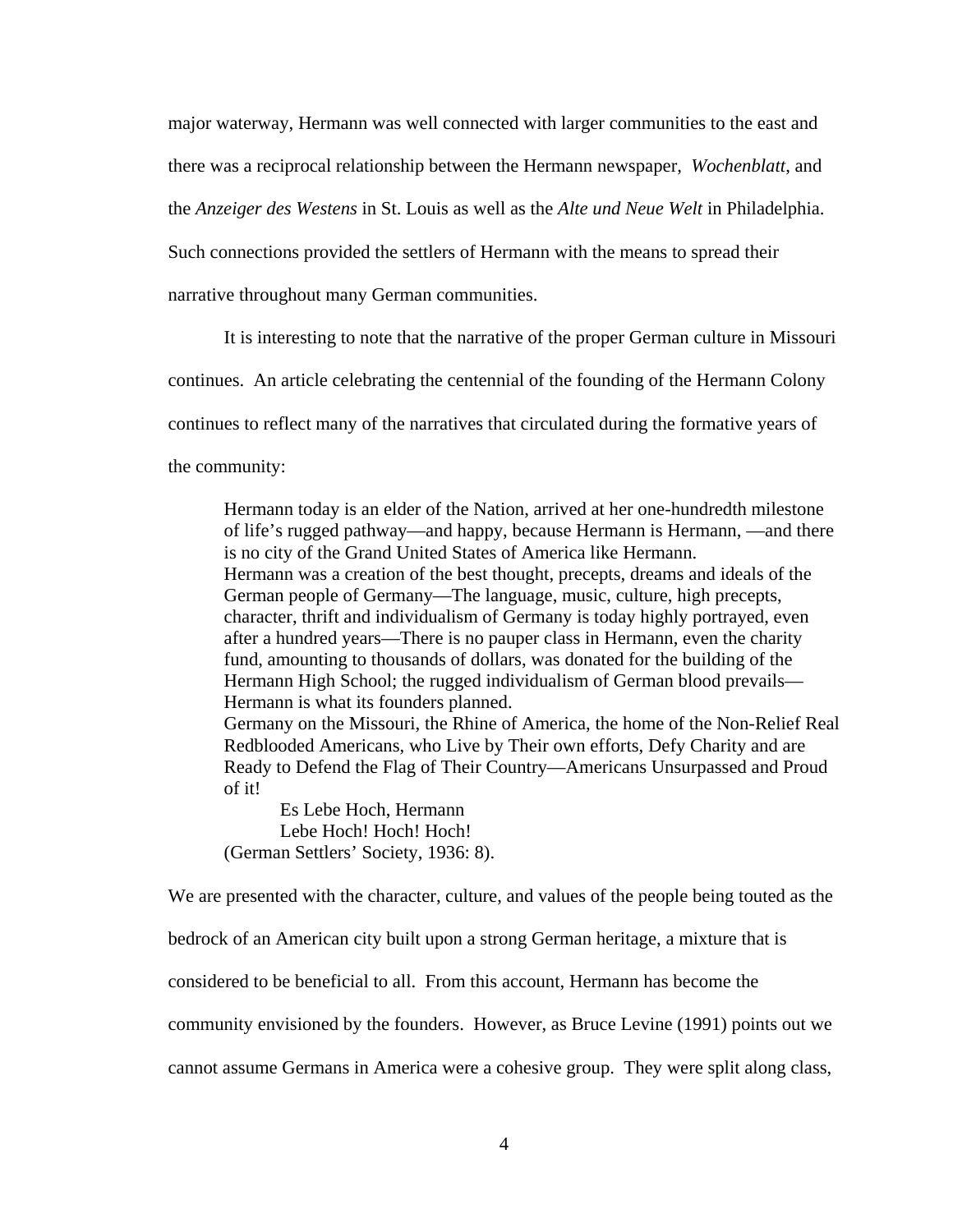and eventually political lines discounting the notion of shared values. The most interesting questions become: How was a German identity in Hermann shaped at a time with little conception of a unified or national identity? With Missouri gaining statehood only 17 years prior to the settlement of Hermann, what influence did the new state with alliances to the South and the institution of slavery have upon the German immigrants? Also, how was true German identity shaped within a heterogeneous immigrant community? Unlike some German Colonies founded upon a shared religious view or a communal goal, Hermann was presented as a haven for all Germans so to get a start in the new land while providing the opportunity to retain all that was considered good within the German culture. Finally, what were the social and historical conditions that allowed for a dominant narrative of identity to emerge in and around the Hermann Colony?

My analysis is informed by the concepts of narrative identity as outlined by Margaret Somers (1998, 1994), Somers and Gibson (1998), and Karen Halttunen (1999). As individuals are immersed within multiple narratives that help to locate the person within a social context, examining how these narratives are drawn upon, sorted and modified helps us to understand the actions of individuals. A historical perspective is important as this offers a broader understanding of how narratives come into contact with the individuals and how these individuals then shape the narrative (Spillman 1997; Griffin 1995). By locating the immigrants in a time and a place I am be better able to illustrate how they came to develop their identity. This aids in breaking down the essentialisms, those assumed common bonds among ethnic groups, that often surround identity. It is important to keep in mind that narratives are not exclusive in that they do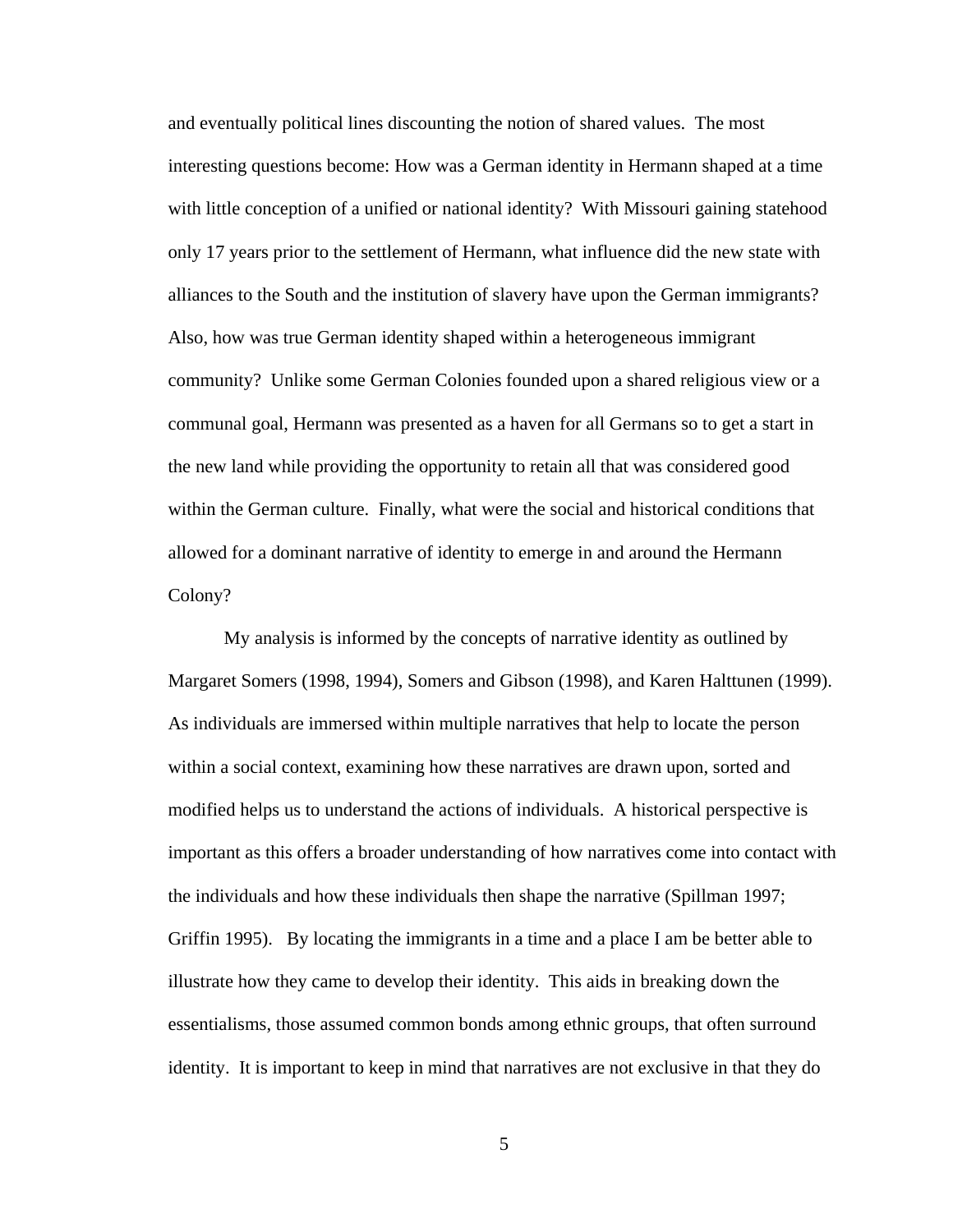not stand alone but are instead compilations of other available narratives. To believe otherwise would suggest an autonomy to the narrative that cannot be justified. What is of interest here is how, from this mixture of narratives, some are pieced together for the purpose of developing an identity.

The chapter on narratives outlines the social and political discourses that were found in Germany and America in the early to mid nineteenth century. These provide us with a background on social changes and overarching narratives that came to define a set of opportunities for action. From Germany, the tensions associated with industrial development and subsequent social problems are juxtaposed against political movements toward unification and revolution. Changes within geopolitical structures were fueled by the tenets of the Enlightenment this, coupled with the success of the American movement against monarchical rule, tended to attract the attention of Germans dissatisfied with their current political situation. As such, the German narrative of self rule cannot be considered as being solely German in origin. It then comes as no surprise that the immigrants in this study so easily blend together the narratives of nationality. Throughout the chapter, the focus becomes more and more localized in moving from the larger national narratives of America to the more specific narratives that the immigrants encountered in Missouri. Along the way we can hone the process of how these individuals shaped their identity as true Germans. These narratives encompass political issues facing all those within the state and again, these have the potential of touching the lives of the immigrants. We must therefore consider how these narratives were appropriated or modified in the context of developing an identity.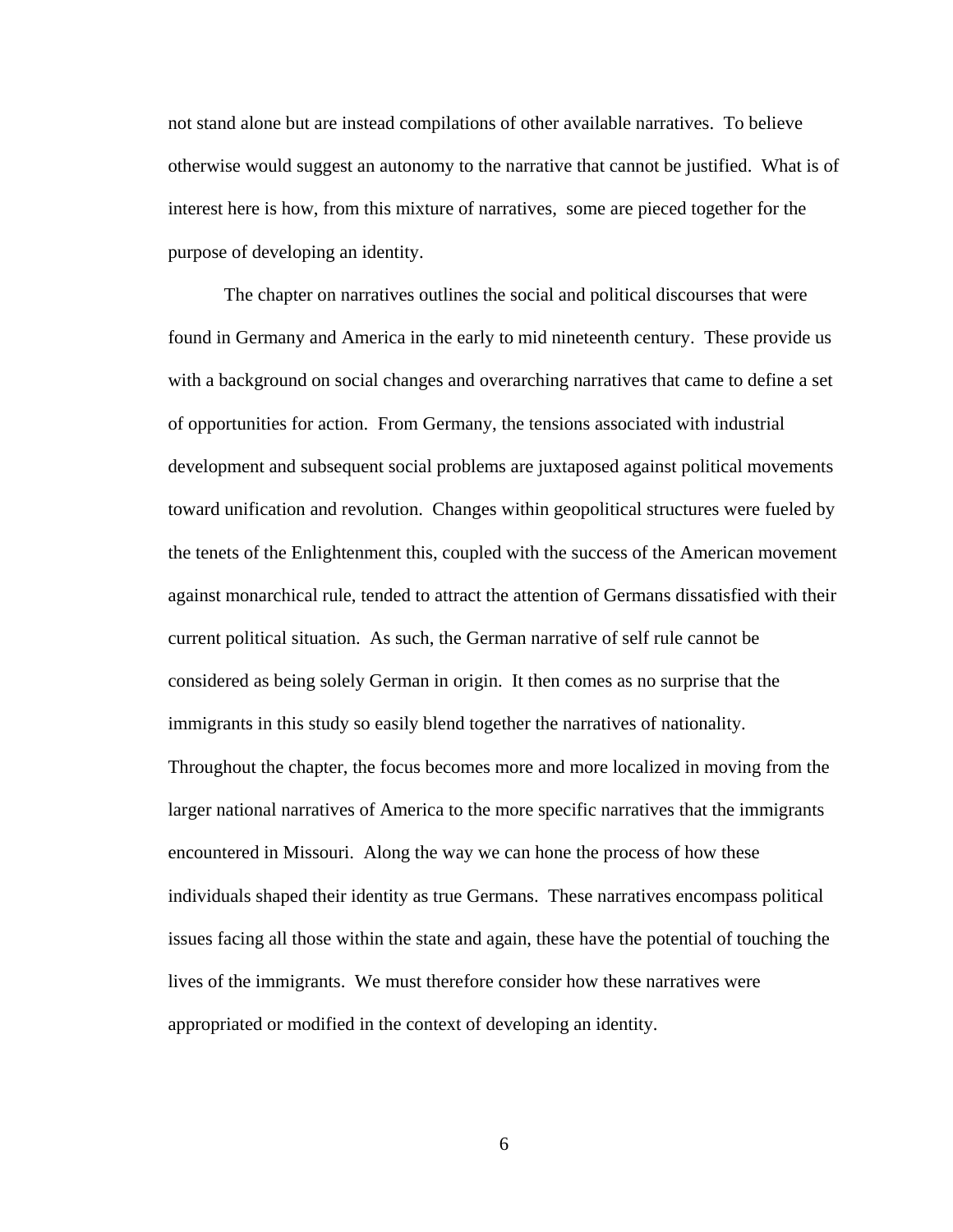I follow up with an examination of the narratives that immigrants utilized to describe the unacceptable behaviors they found to be prevalent among some of the residents in America and Missouri. The chapters on Yankeedom and Old Prejudice outline the perceptions that immigrants held of the Americans and of some other German immigrants living in the surrounding area and larger cities. While these narratives were offered as warnings to both Germans in the fatherland and to recent immigrants, they provide us with the opportunity to discern how proper German behavior should be expressed. The focus of the Yankeedom narrative is directed at the uncultured Americans who were viewed as being overly concerned with the extremes of leisure and for quick financial gain. The Old Prejudice narrative is directed at German immigrants who were considered as holding to tight to practices viewed as having contributed to the problems facing the German states. If America was to be a new start for the German people then the immigrants who merely transplanted old behaviors into the new land were anathema to this goal. Both the narratives effectively locate the true Germans between the undesirable characteristics of both the Old and New Worlds.

The section on Authentic Germans offers a direct account of how the immigrants in the Hermann, Missouri area viewed the characteristics that would define the proper German. As there was no "official" version of how a true German community should look in the new land we are therefore left without an ideal-type of German identity. Still, we get a sense of how the proper German, at least from the immigrants along the Missouri River valley region were concerned, should behave. The narratives for the authentic German are drawn from letters, diaries, newspaper reports, and official minutes from the Board of Trustees for Hermann as well as the School Trustees. These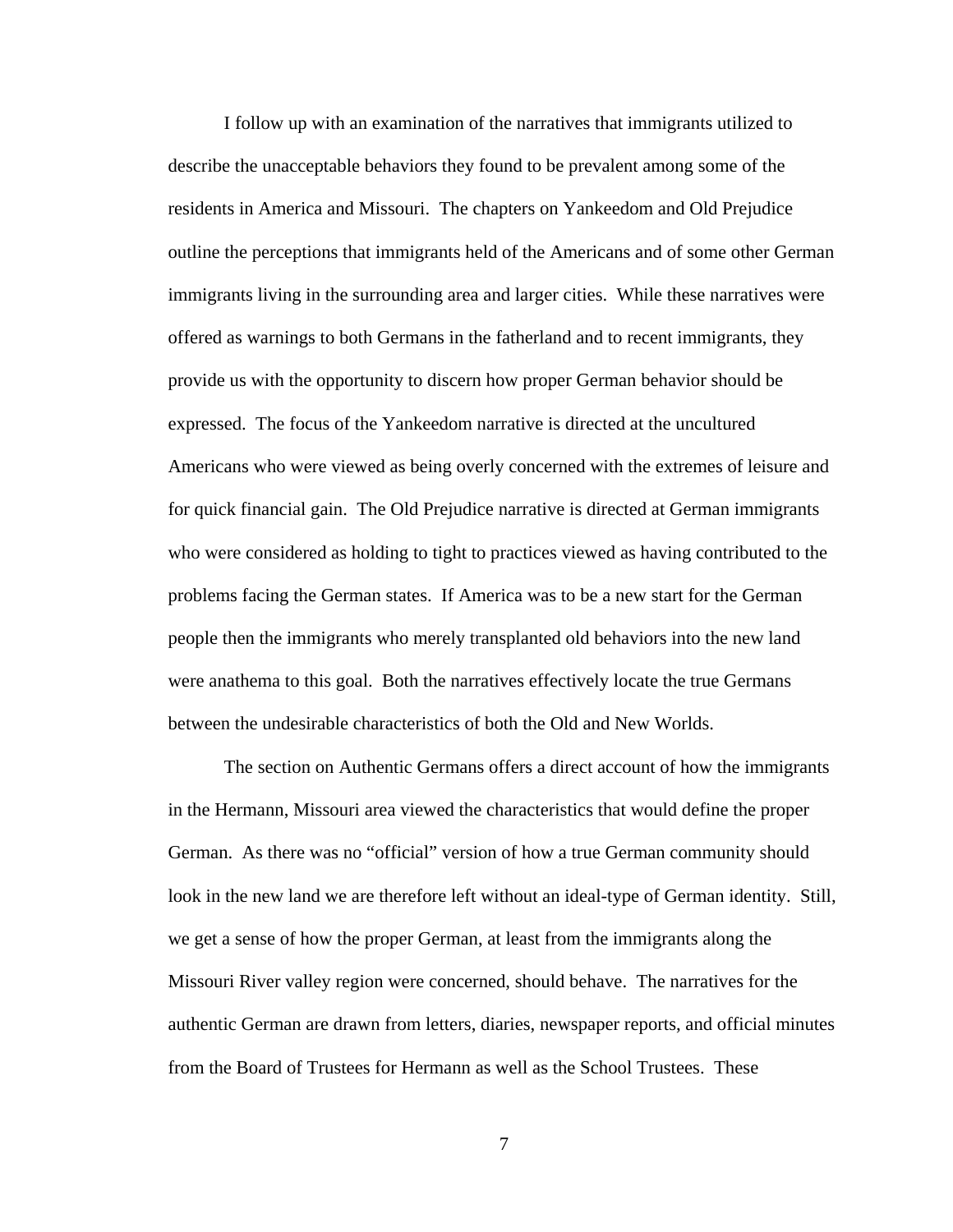documents are presented as narratives of both personal and public expectations. Through these sources a glimpse of a proper German community and subsequently German identity can be seen.. Again, we must keep in mind that this identity is related to time (e.g.; pre-Civil War South) and to place, both in their fatherland and in their new homeland.

I conclude by drawing together the multiple narratives so to illustrate the process of shaping a German immigrant identity along the Missouri frontier. I address the contradictions that arise within the authentic narrative as they relate to other narratives. Such contradictions further challenge the essentialism of immigrant identity. I also discuss narratives that are missing from the available data and how these narratives may be expressed through the extant documents.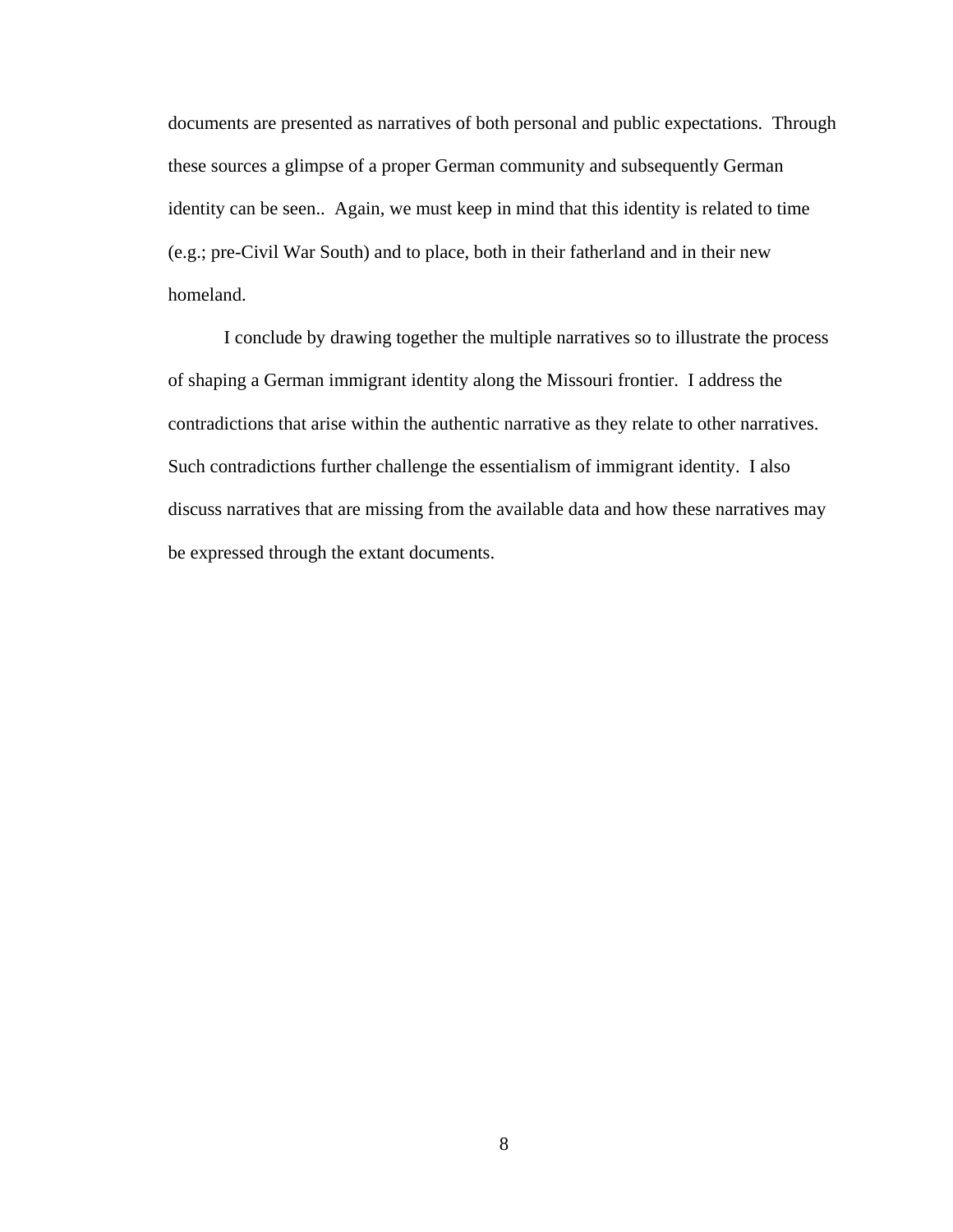## **Chapter 2**

## **Theoretical Framework and Methods**

 In her work on German ethnic identity in Missouri, De Bres (1986) examines three German communities to chart how the residents in those towns lost their ethnicity and eventually became  $A$ mericans<sup>2</sup>. The chain of events leading to this outcome are presented as a protracted process throughout which the immigrants attempted to hold tight to a culture and practices that defined them as German. Notwithstanding the establishment of German churches, newspapers, social organizations, and schools dedicated to perpetuating the German language, De Bres suggests that their ethnic identity was no match for the "overwhelming dominance…of the Anglo-American culture." (1986: 86). While De Bres details how the communities utilized social structures and material cultures to stave off the process of assimilation she eventually portrays ethnic enclaves as mere oases that slowly erode under the pressure of time. In the end, the "mindscape" (i.e.; a shared abstract understanding of ethnicity) is lost leaving only the remnants of a past identity. For the communities in her study, there are only memorials to a cultural identity of the early immigrants, artifacts of a bygone ethnicity are found in "the old red brick core of Germanic buildings surrounded by the white frame assimilation" (De Bres 1986: 241).

 To follow De Bres we must assume an essentialist view of culture and ethnicity wherein the intersection of competing cultures results in a zero-sum, all or nothing, outcome. Assimilation is then a foregone conclusion as cultural pluralism, which would allow immigrants to retain their language and cultural practices while being fully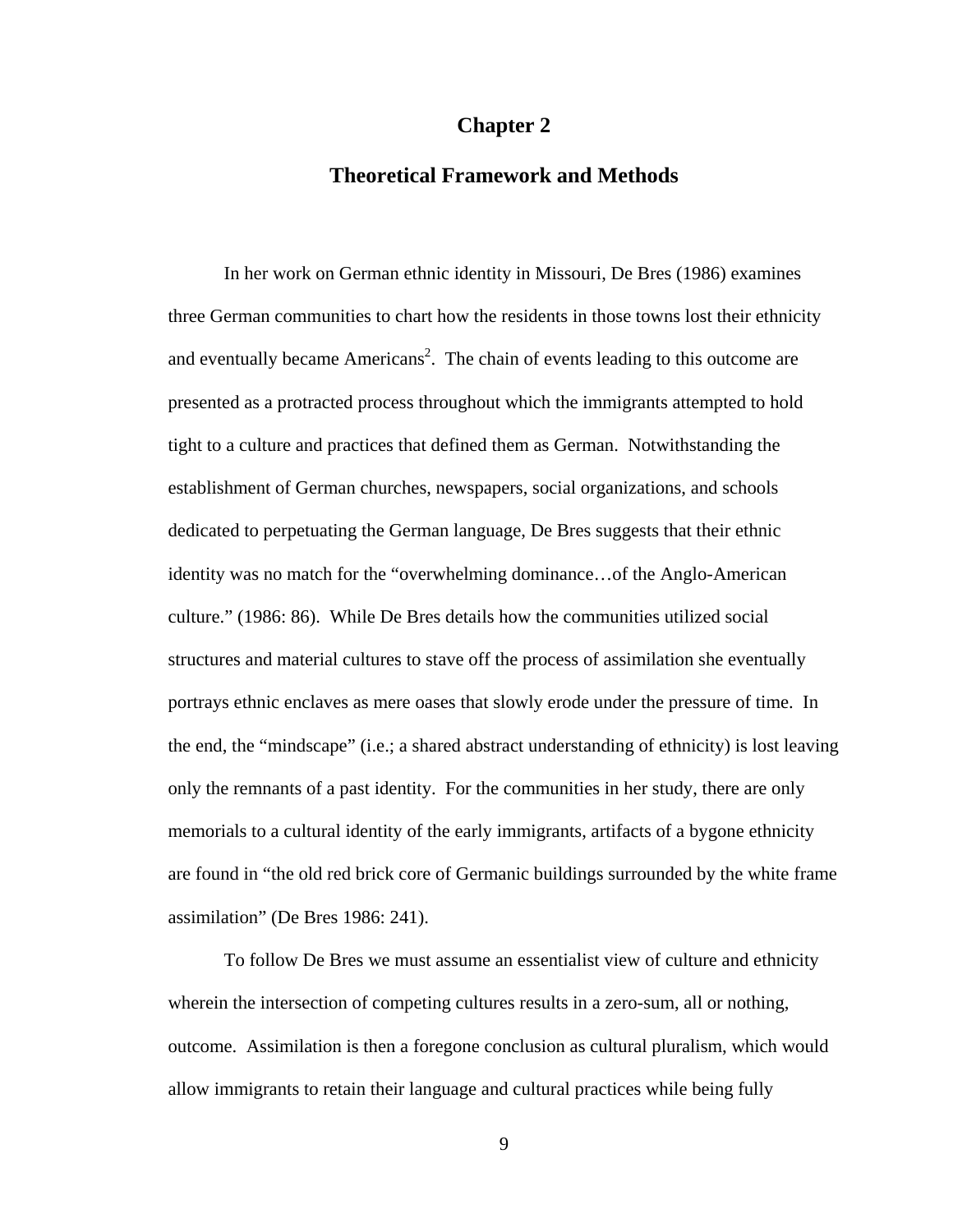integrated into a dominant society, is simply infeasible (De Bres 1986: 9). Regardless of De Bres' use of hyphenated identities (e.g.; Anglo-American and German-American) it is clear that she perceives that the loss of language and the chipping away of "landscapes" (i.e.; material culture) are the death knell of an ethnicity. Ironically, the dominant Anglo-American culture seems able to retain a hyphenated status as it devours the culture of the Germans while appropriating selected German practices, further memorials to a lost ethnicity.

 Such views of culture and ethnicity miss the complexities involved in the shaping of identity. From the above study, the "mindscape" of German ethnicity is bounded and challenged solely by the Anglo-American culture. The communities in the study, and presumably all German communities in the country, are presented as holding to a specific understanding of heritage and history. Once again, immigrants are treated in a monolithic fashion that suggests all members within the group share strategies to fend off attacks to their identity. From such fundamental perspectives, the only variable among these groups is in the level of contact with a dominant culture. Those immigrants having the least amount of contact with Anglo-Americans are better able to withstand the forces of assimilation, at least for a given amount of time. Undoubtedly, a more sophisticated view of the linkages between culture, ethnicity, and identity can dispel the monolithic approach to immigrant groups. As such, the German colony at Hermann, Missouri provides an excellent opportunity to illustrate how an immigrant identity is constructed not only against an American culture and identity but also against competing views of culture, education, and religion both within and across German communities. The Hermann colony was established to be a truly German community envisioned to promote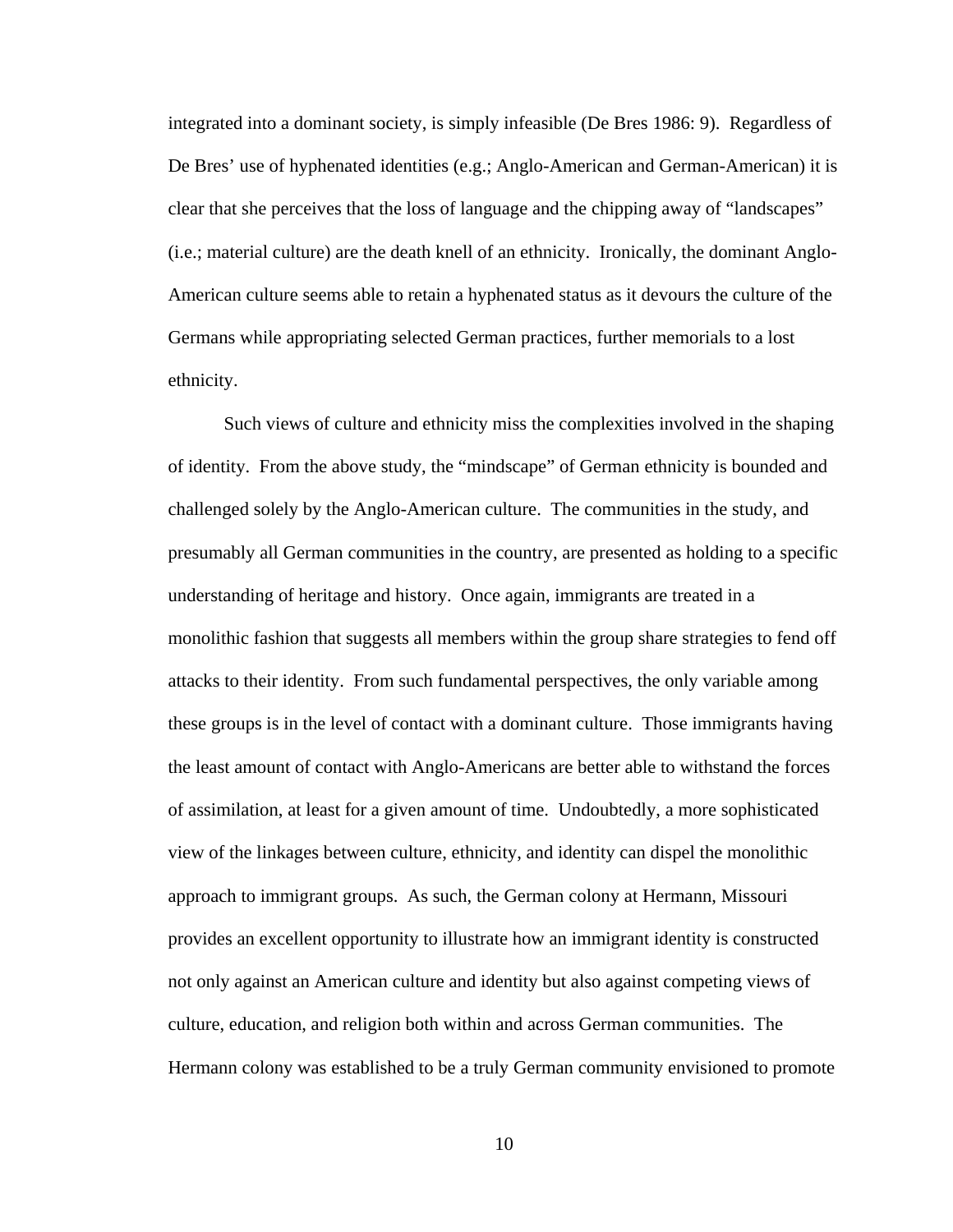all that was considered admirable in the German culture while at the same time providing immigrants with a refuge that would insulate them from any shock or unsavory influences that were to be found in the New World.

Also important to the present study, Hermann was settled at a time when national and state identities were in nascent stages of formation. The American government had only been in place for 50 years while Missouri had gained statehood less than 20 years prior to the arrival of the first Germans from the Philadelphia Settlement Society<sup>3</sup>. We must also consider the young age of the settlers in the Hermann area. Data from the 1840 and 1850 federal census of Gasconade County Missouri indicate that nearly 68% of the residents in the township around Hermann were under the age of 30 (Federal Census, 1850; Federal Census,  $1840<sup>4</sup>$ . Coupled with the youthfulness of the residents, it is important to note that the majority of the settlers in the early decades of the community were first generation immigrants. These factors provide an interesting mixture for shaping a "true" Germany identity.

## **Nation and Identity.**

 When examining how an immigrant identity is shaped and maintained it is important to consider the connections between identity and nationalism. Anderson's (2006) groundbreaking work on nations as being imagined communities capable of holding disparate persons together through shared language and political beliefs is vital for understanding how individuals perceive of boundaries and membership to a community. For Anderson, the imagined community allows for a horizontal comradeship among individuals not only across class lines but also across time and space (2006: 7). Individuals internalizing a national identity then feel a connection to other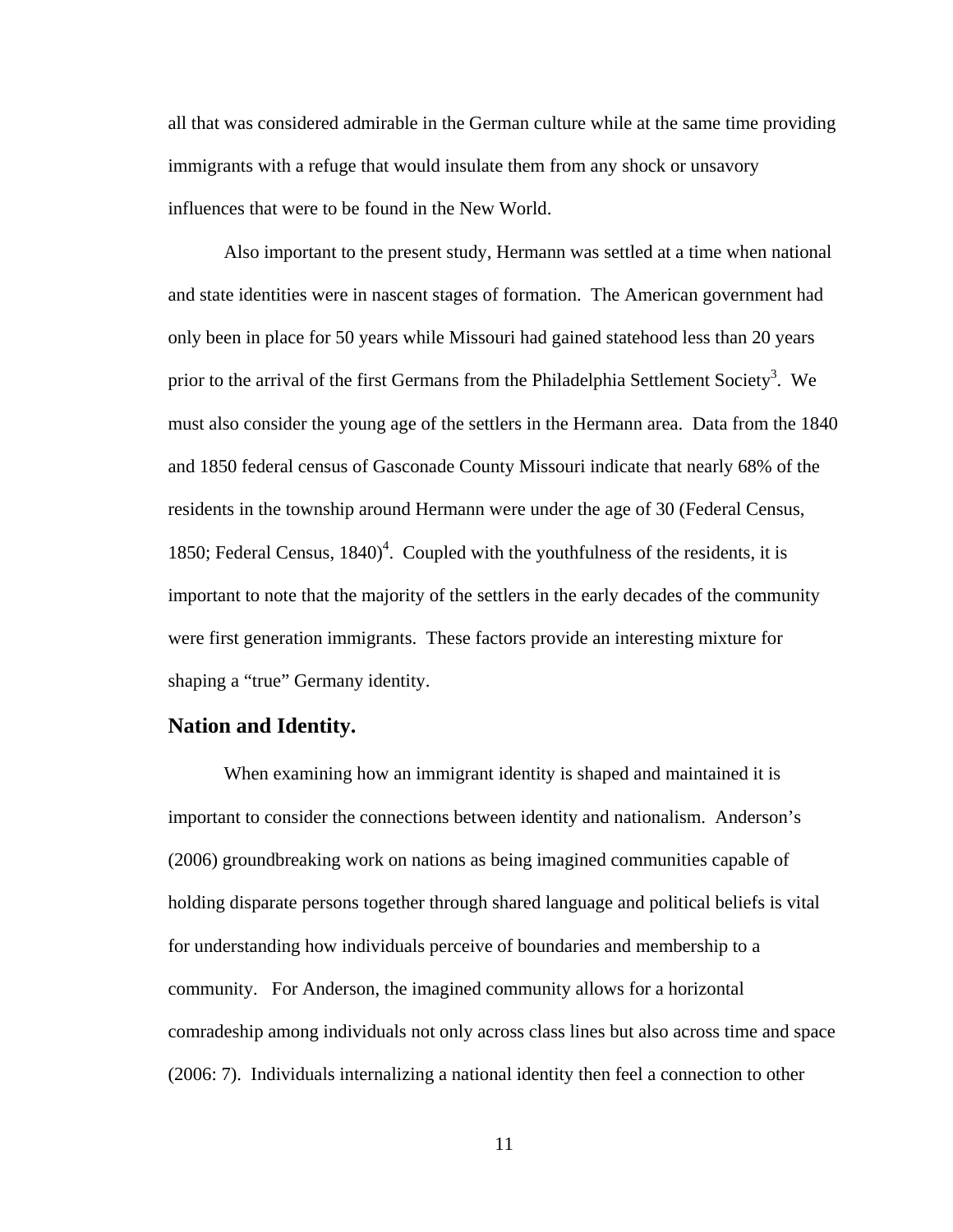members of the nation, even if they will never come into contact with all those who share such a bond through identity.

 As nations, and therefore national identities, are boundaries of distinction, Anderson (2006) suggests that a key to maintaining such distinctions is to institute a common language. The implementation of national print-languages became central to defining the nation, not only by distinguishing those who would belong to the community but also in providing space for challenging the structures of political power. Anderson points out that the development of national languages stemmed from challenges to the noble classes by the rising middle strata of the bourgeoisie classes (2006: 76). Holding sway over print media, the educated classes were therefore able to delimit not only a preferred language and dialect but also the information as to how a national history and traditions would be presented and remembered. Hence, the imagined community emanates from this class wherein they are at once the primary producers and readers of the language. The community, and subsequently power, flows through connections that share a language and not through the sharing of bloodlines which have historically held together the aristocracy.

 Following along the lines of constructing identity through time and place, Lyn Spillman (1997) problematizes the notion of a shared history by illustrating how a national ethos can be shaped through access to and regulation of media and public discourse. Through a comparison of American and Australian commemorations of nationhood, she argues that national identities spring from symbolic repertoires that romanticize the founding moments of a nation. These symbolic repertoires are produced and reproduced within discursive fields that "establish 'limits of discussion' and define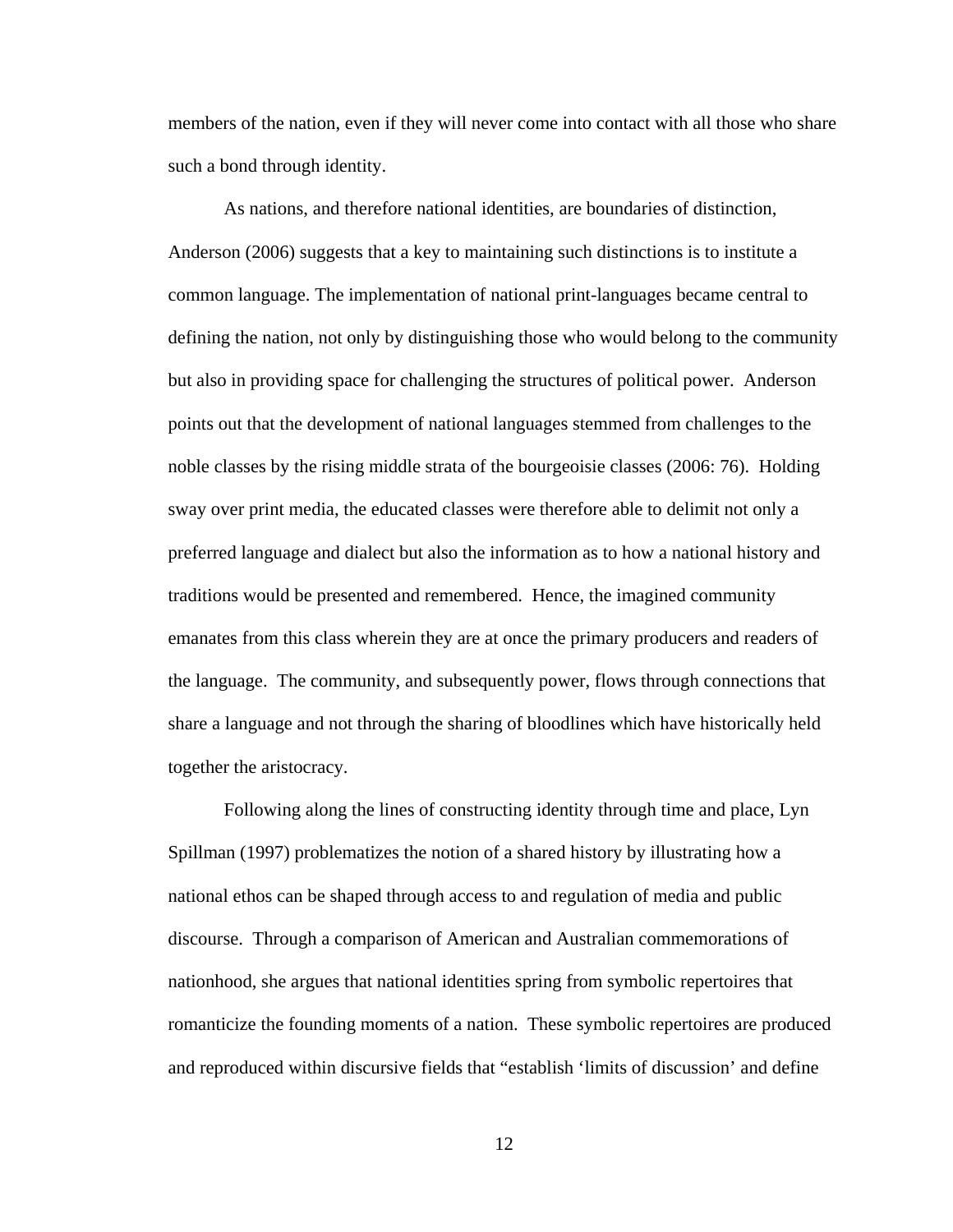'the range of problems which can be addressed.' They delineate the meaningful and valuable from a larger range of potential meanings and values available." (1997: 10). As with Anderson, those who hold power within a discursive field, be they local or national government officials, textbook printers, or local historical societies, have considerable influence in how the repertoire (e.g.; remembrance of history) is shaped for others. For nations with a relatively short geopolitical history such control is instrumental for expressing the primacy of the founding moments that come to shape a national identity. With regard to America, the imagined community could not be found in a long and storied past, and as such, the identity of the nation was formed around the founding moment of revolution and independence from England while buttressed with the repertoires of liberty and a growing international recognition. This symbolic repertoire came to emphasize American independence through the romanticization of the Revolutionary era and its significant figures. The reproduction of this repertoire has worked effectively in creating a dominant identity for the nation.

 In a review of the scholarly field on nations and identity, Calhoun (1998b; 1993) cautions against the tendency to think of national boundaries and ethnic identities as being somehow grounded in a natural past as attempts to locate the true essence of an ethnicity are misguided. Still, while some do seek the fundamental elements that comprise ethnicity, Calhoun emphasizes the constructive quality of the concept by pointing out that "ethnicity is a rhetorical frame within which certain disputes are conducted; participation in the disputes can actually reproduce ethnic understandings." (1993: 223). Such disputes, be they centered on dialect, regionalism, or long established tradition, should not discount the mythic quality of nations and identity. Notwithstanding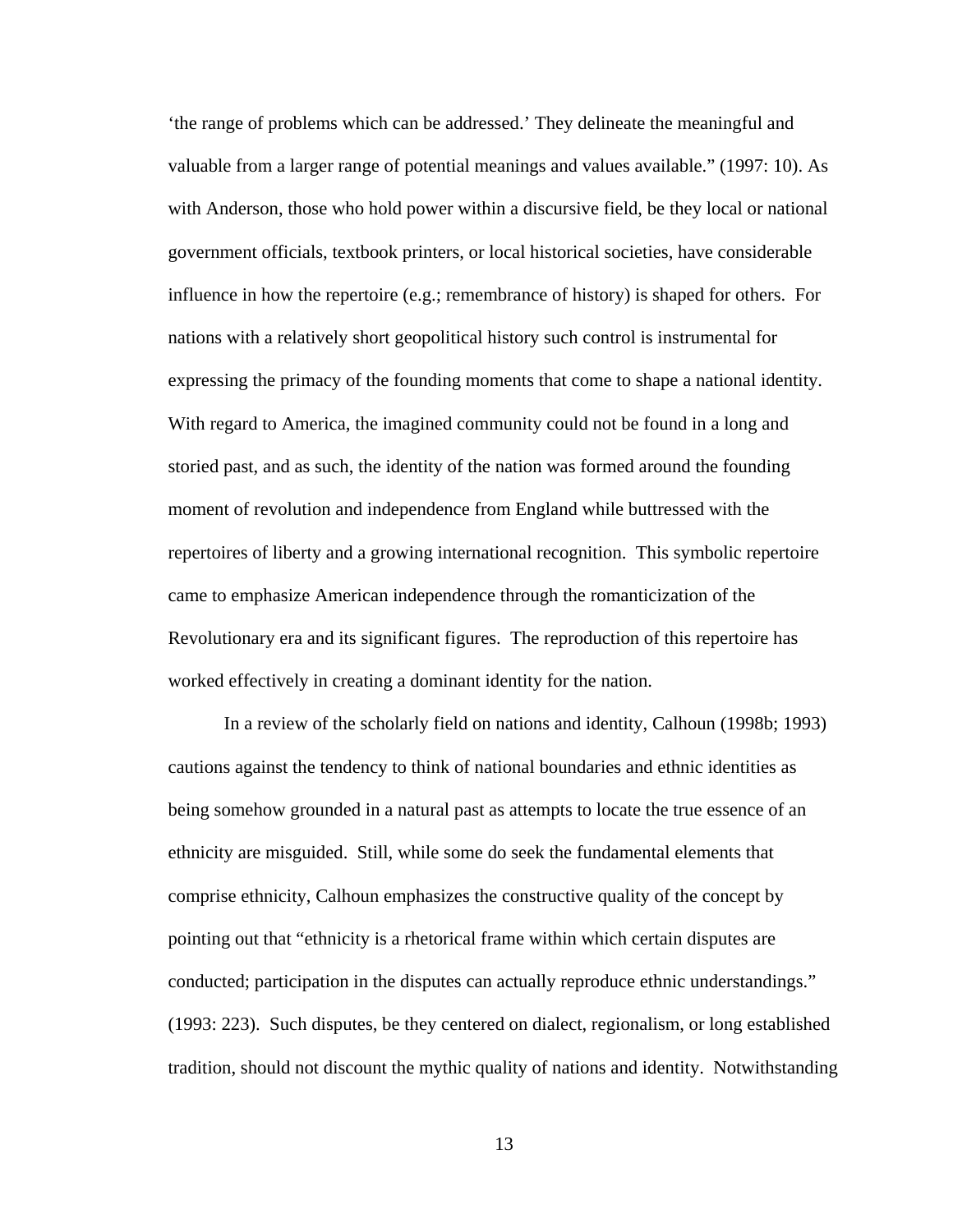the cultural turn within the social sciences, there remains a tendency to locate protonations and ethnicities in primordial times (1993: 221). Hence, Calhoun suggests that what is important, from a sociological standpoint, "is not the antiquity of the contents of tradition, but the efficacy of the process by which tradition constitutes certain beliefs and understandings as unquestioned, immediate knowledge, as the basis for disputing or questioning other claims." (1993: 222). Like Anderson and Spillman, Calhoun argues that to gain an understanding of nations and ethnicity requires a knowledge of the history of power relationships that shape the narratives and repertoires of identity.

## **Boundaries and Exclusion.**

 As we have seen, identities are constructed through selected histories as well as in relation to others who do not share in our community. Eviatar Zerubavel (1991) points out that the process of seeking distinctions is essential in helping to define social reality. Through categorization and differentiation the social world is ordered in ways that allow for the emergence of social entities (e.g.; families, religions, social classes) that help us to define ourselves and our place within society (Zerubavel, 1991: 2). Lines of distinction are continually drawn in finer gradations that further expand the number of categories available for classifying the natural and social world. Such fine lines aid in the creation of physical and social boundaries that, while being mental constructions, possess the ability to influence social action. This is to say, these lines have the capacity to delineate the acceptable from the unacceptable, to define limits of authority, and to separate groups into members and nonmembers (Zerubavel 1991: 15-16).

 While categorization, in itself, is not viewed as undesirable, we are cautioned against the rigid mind which finds comfort in holding to the binary logic of either/or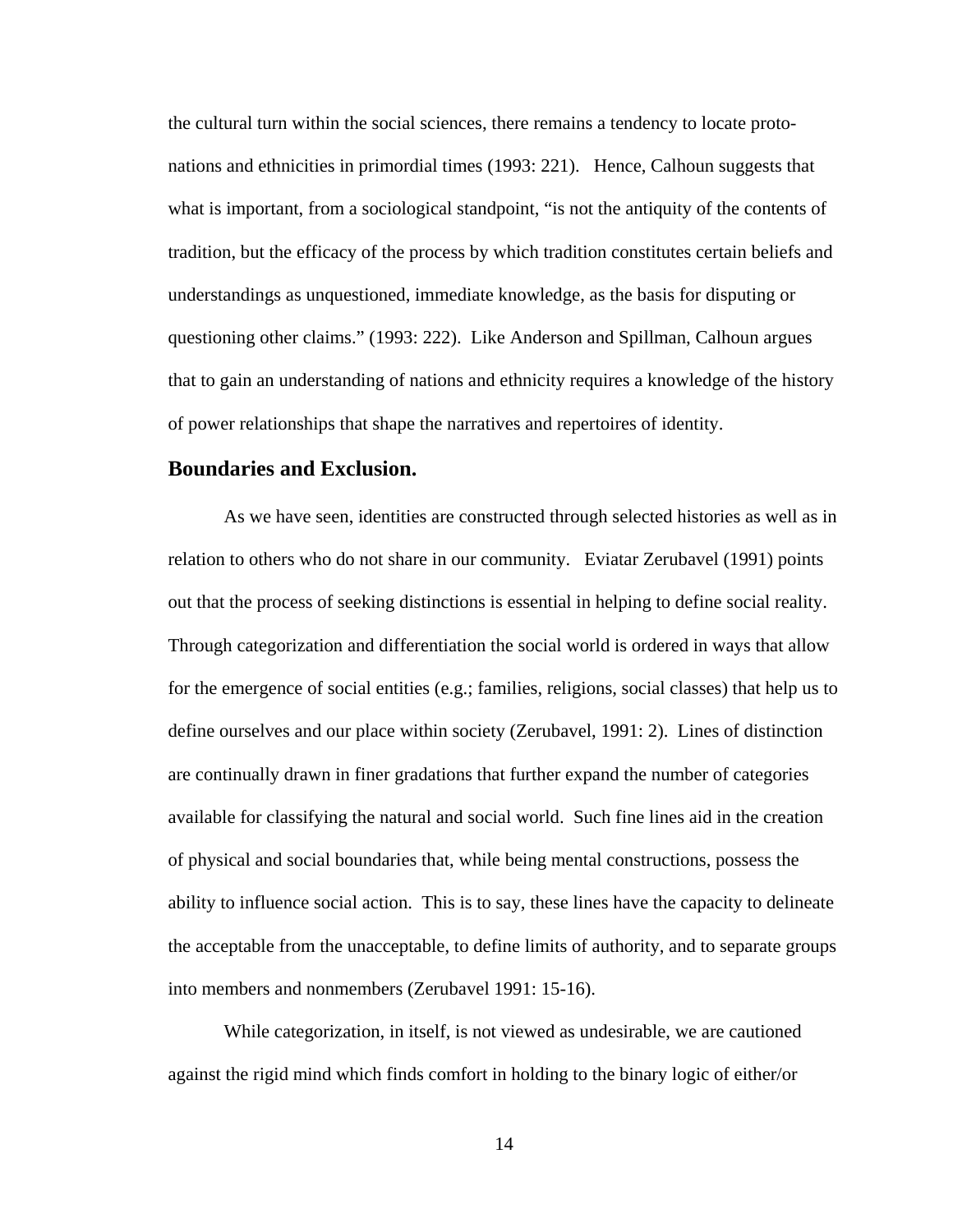comparisons. Zerubavel does point out that social identity is exclusionary and therefore susceptible to such binary logics (i.e.; to be included in one category is to be excluded from various other categories). Such a "shell of exclusion" transcends the individual as "group identity presupposes a clear differentiation of the group from its surroundings. Hence, it involves playing up the ways in which group members are different from nonmembers" (1991: 42). It is then the rigid mind that perpetuates exacting categories with seemingly impermeable barriers. The "us" and "them" mentality cannot accept the ambiguous individual or object for those that possess shades of gray and that which blurs the lines of definition must be placed within an existing category in order that the social world, as constructed, continues to make sense.

In a historical study of community development, Kai Erikson (1966) touches on how rigid barriers aided in the shaping of the Massachusetts Bay Colony. By examining specific crime waves of the time Erikson draws upon acts of deviance as creating "a sense of mutuality among the people of the community by supplying a focus for group feeling" (1966: 4). Being a concept with roots in relativity, deviant behavior is the essence of the boundaries established between "us" and "them" in providing vivid examples of the unacceptable behaviors of some individual or groups while at the same time defining domains of authority within the community. Erikson keenly illustrates how boundary crises within the community correspond to the crime waves that afflict the colony. Realizing that communities are bound both in geographical and cultural space weak boundaries can then become a threat to the social order of the community. Fortunately, boundaries can be reinforced by "locating and publicizing the group's outer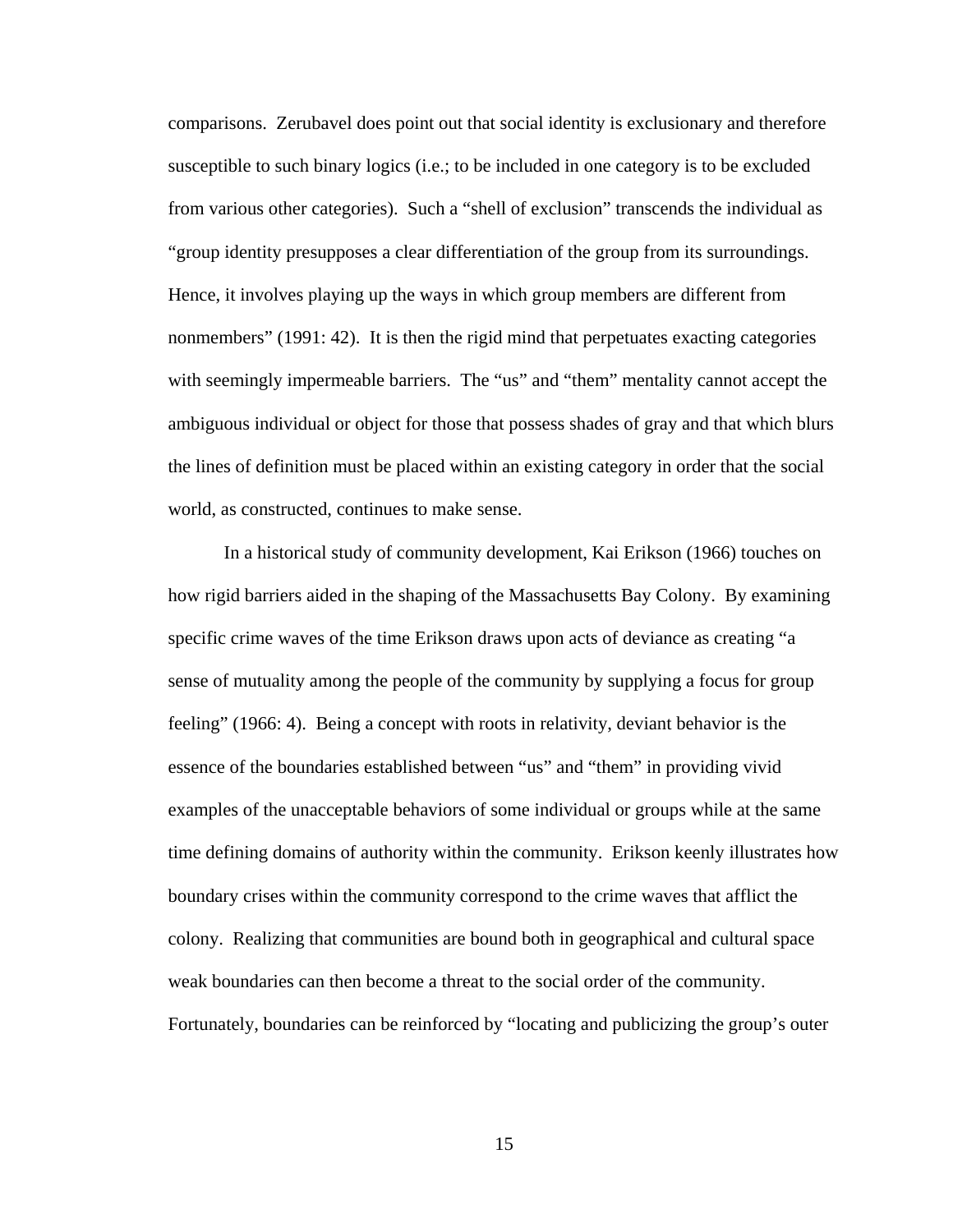edges" thereby reestablishing the demarcation between "us" and "them" through defining proper and deviant behaviors (Erikson, 1966: 10).

The historical component of Erikson's study is key for locating the cultural space of the colony within the context of time. To truly understand how boundary the crises were perceived, and how crime waves emerged and subsequently eradicated, we must come to understand the social influences that created the fine lines of difference between the moral and the immoral. Within the Massachusetts Bay Colony, theological beliefs were important not only in helping to define deviant acts but also in outlining the treatment of deviant individuals. Erikson points out that rehabilitation and contrition were not viable responses to the offenders and therefore exclusion from the community was in line with theological beliefs of salvation. By placing the historical court records within the social contexts of religion and social isolation (i.e.; colony in relation to the homeland) we get a better sense of the forces that resulted in the actions taken within the colony.

Frost (2005) too draws upon history so to illustrate how a dominant understanding of American identity was shaped through a narrative of decency, the role of male protector, and whiteness. She points out that while regionalism was an important factor in constructing such an identity, the narrative crossed geographical boundaries in the form of a shared racialized language that promoted a blazing whiteness. Through an examination of popular literature in the mid to late nineteenth century, Frost shows how the theme of savagery was utilized to promote Americanism along lines of prosperity, racial superiority, and respectability. In the plains region, stories dominating the literature presented images of heroism among the Calvary and the pioneers against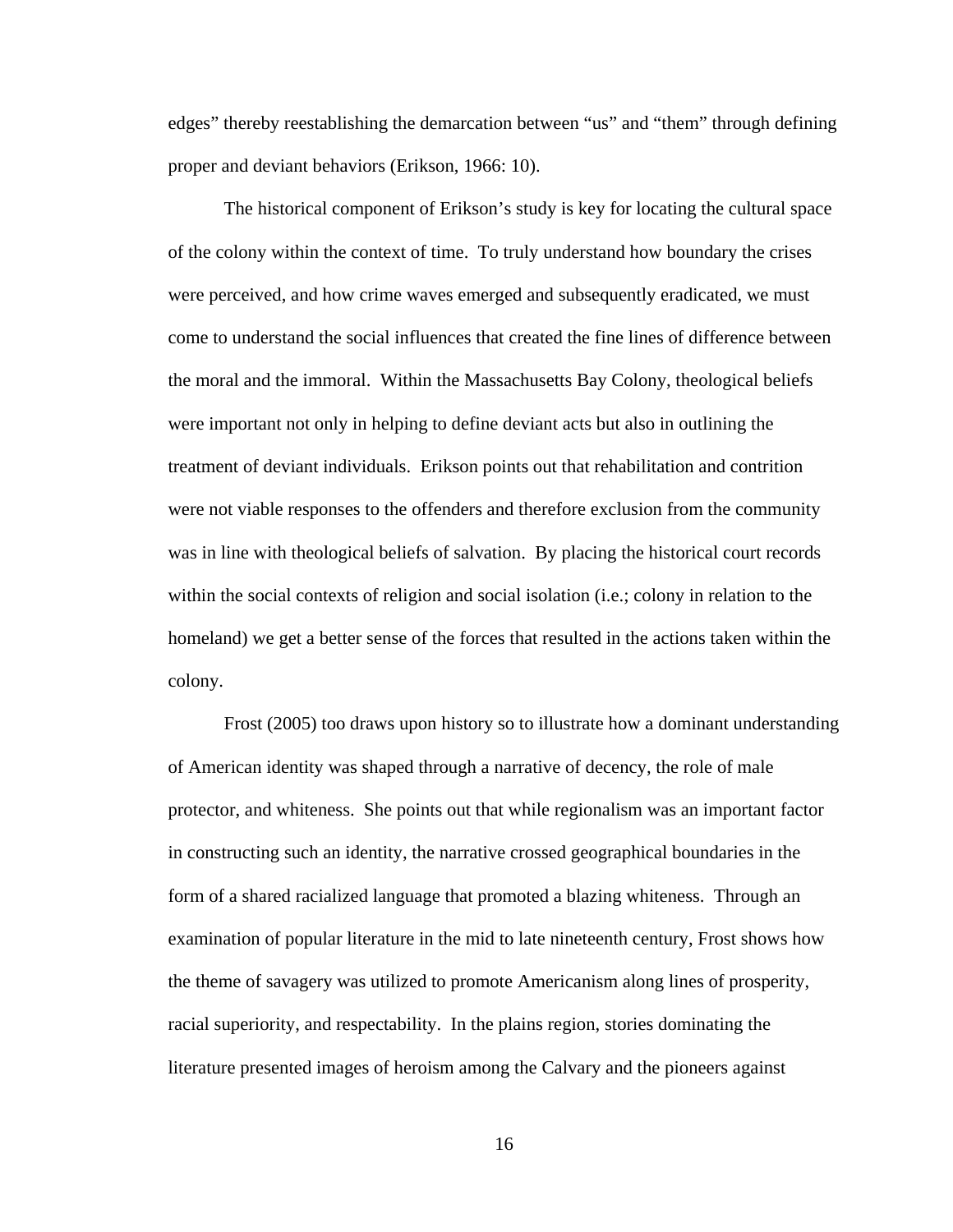unthinkable horrors at the hands of the massacring Indians. While Indians were becoming less of a concern in California another

threat to Americanism was found in the Chinese immigrant. Depictions of the immigrants as being cheaters and heathens reinforced notions of superiority and honesty among American groups. Most interesting was the construction of identity among Northerners and Southerners up to and during the Civil War. Here Frost argues that depictions of white Rebels and Yankees were racialized in order to establish boundaries of superiority. She points out that those in the North characterized the Rebels as savages who resort to indiscriminant acts of violence, while the Southern depiction of Yankees was shaped through images of moral weakness, especially in regard to their susceptibility to the machinations of inferior groups, such as Blacks and immigrants.

Frost concludes by showing that regardless of regional variations, the popular literature tended to emphasize themes that promoted identities which defined a specific understanding of Americanism. Boundary lines were drawn between prosperity and destruction of the American culture, respectability and savagery, as well as racial superiority and racial inferiority. What is of most interest here is that common narratives were utilized between the regions in a manner specific to the boundary crises and social conditions of the time. This suggests that existing narratives can be appropriated to suit the needs of individuals and groups so to establish lines of distinction.

### **Historical Need.**

 William H. Sewell, Jr. (1999; 1992) points to the significance of a cultural turn in the social sciences and social science history in particular as promoting exciting new opportunities to expand the discipline methodologically as well as theoretically. By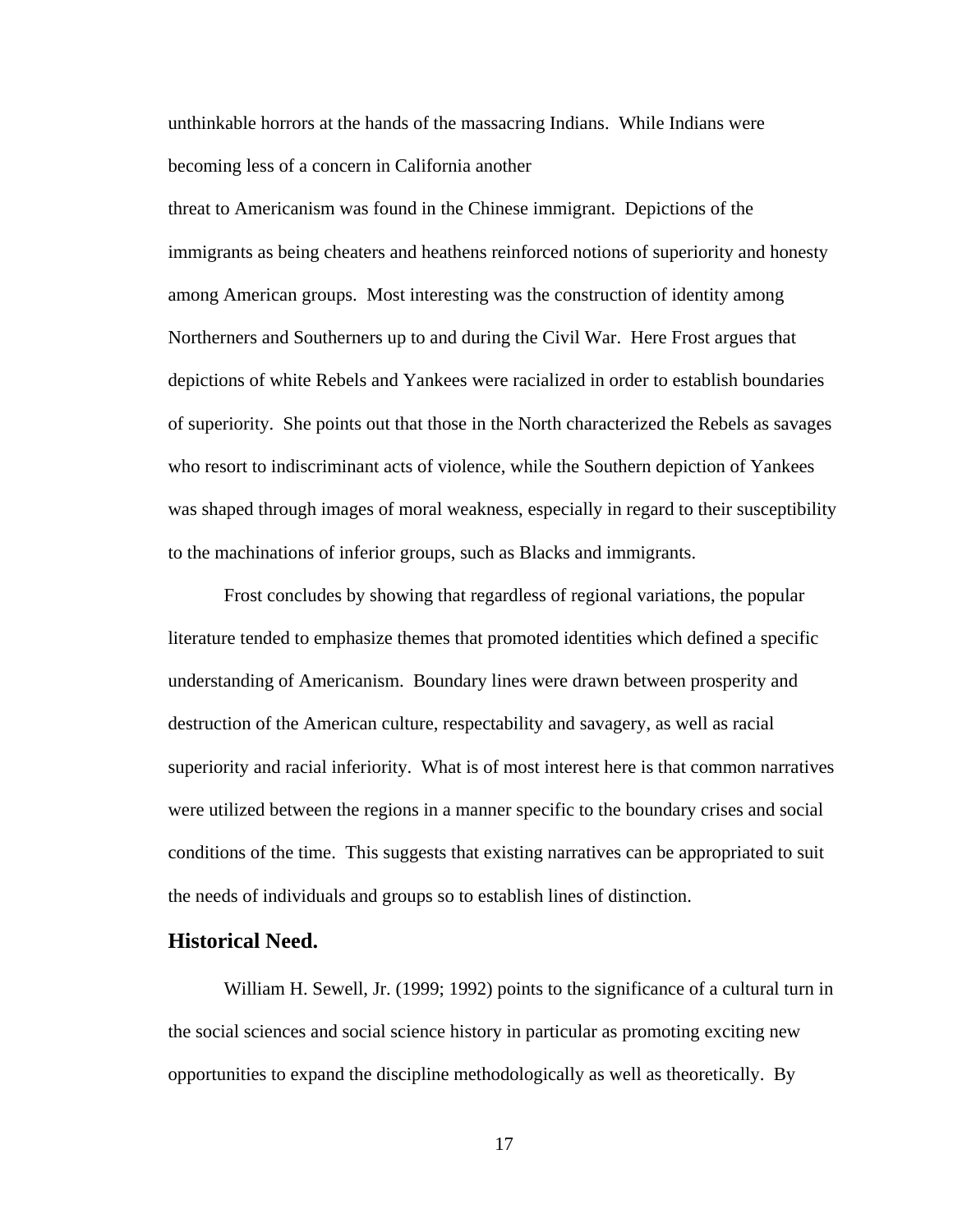incorporating a narrative history perspective, social scientists are able to move beyond the mere sequencing of events or compiling lists of historical demographics. Charles Tilly (1988) also laments that historical sociology is often discounted as simply a methodological rather than theoretical approach to sociological analysis. This is unfortunate in that such perceptions privilege contemporary observances as being truly reflective of social structures and processes thereby suggesting that historical analysis becomes simply an exercise in superimposing present social theories unto an unsuspecting past. While Tilly does acknowledge trends toward incorporating time and place into sociological analysis, he argues that a full appreciation of temporal and spatial components cannot occur without historicizing the analysis. Therefore, an ahistorical sociology risks suffering from illusions of continuity wherein theoretical generalizations are viewed as holding constant across all time and space.

 In response to the turn, Andrew Abbott argues "historical narration, like ethnography, always emphasizes situated knowledge. The last time historians seriously envisioned universal processes was in the mid-nineteenth century—Spenser's social Darwinism and Marx's dialectical materialism are examples—although globalization may be a candidate in the near future." (2004: 57). While the quest for generalizing theories remains an active pursuit, Abbott admits that it is the case study where ethnography holds the greatest potential and this is particularly true in historical studies, where the emphasis is upon contextualization. As such, ethnography becomes superior in that in comparison of a small number of cases do not contextualize to the degree that is required while a standard causal analysis does not contextualize at all (i.e.; meaning is of no consequence to the analysis) (2004: 68), In relation to my interest in meaning, the foci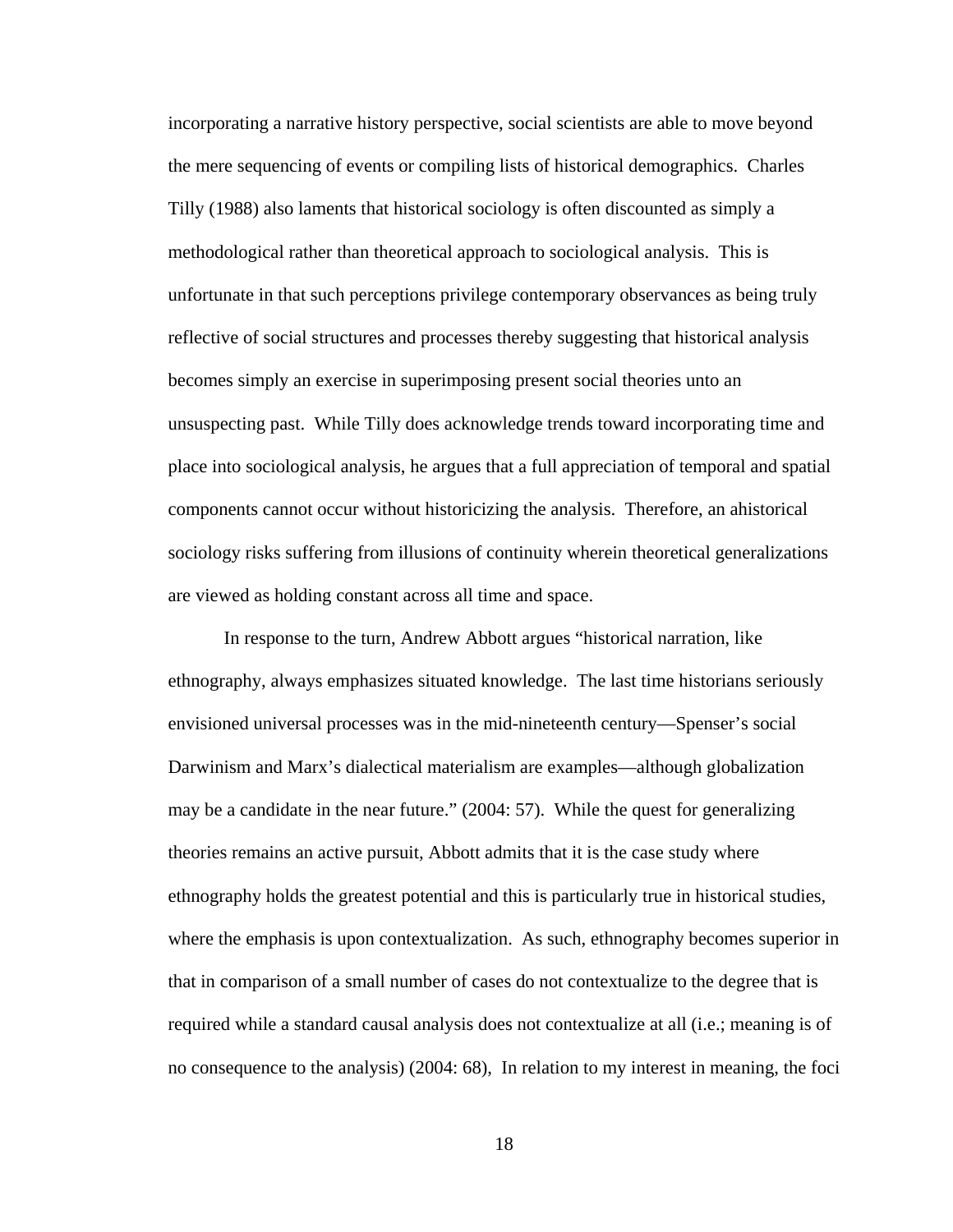will remain on how identity was understood by those in the Colony, how a dominant narrative of identity was formulated and disseminated within the area, and how this set up and reinforced social boundaries.

Through historical examination we are able to question some of the basic sociological concepts that drive our theories (i.e.; concepts that have assumed a taken for granted status) and as such redirect our emphasis to concepts and theories that offer an explanation of the data/event rather than having the data/event help to shape our theories. Historical studies, such as those described above, place an emphasis upon time and space in explaining social action in relationship to social structure. As a result, it becomes apparent that our analytical categories are, in themselves, social constructions and that basics concepts may not help to explain all action in social events and occurrences. Like the rigid mind described by Zerubavel (1991), we attribute ambiguities that do not fit our established classifications to the category of the deviant case, or the exception that proves the rule.

Karen Halttunen (1999) and Larry Griffin (1995) point to how the use of narrative in historical study is often used as a descriptive device rather than a tool for reflective analysis. The narrative becomes merely a singular voice that expresses a linear story leaving intact a presumption that analytic categories are somehow fixed across time and space. By embracing narratives, Griffin argues that analytical categories are "no longer treated as variables, but also as actions, or as the motives for action, or as the consequences of sequences of actions" (1995: 1252). Sommers and Gibson also point out the need to historicize social theory through the use of narrative so to better "understand how competing ontologies of identity, political life, society, and so on, gain currency and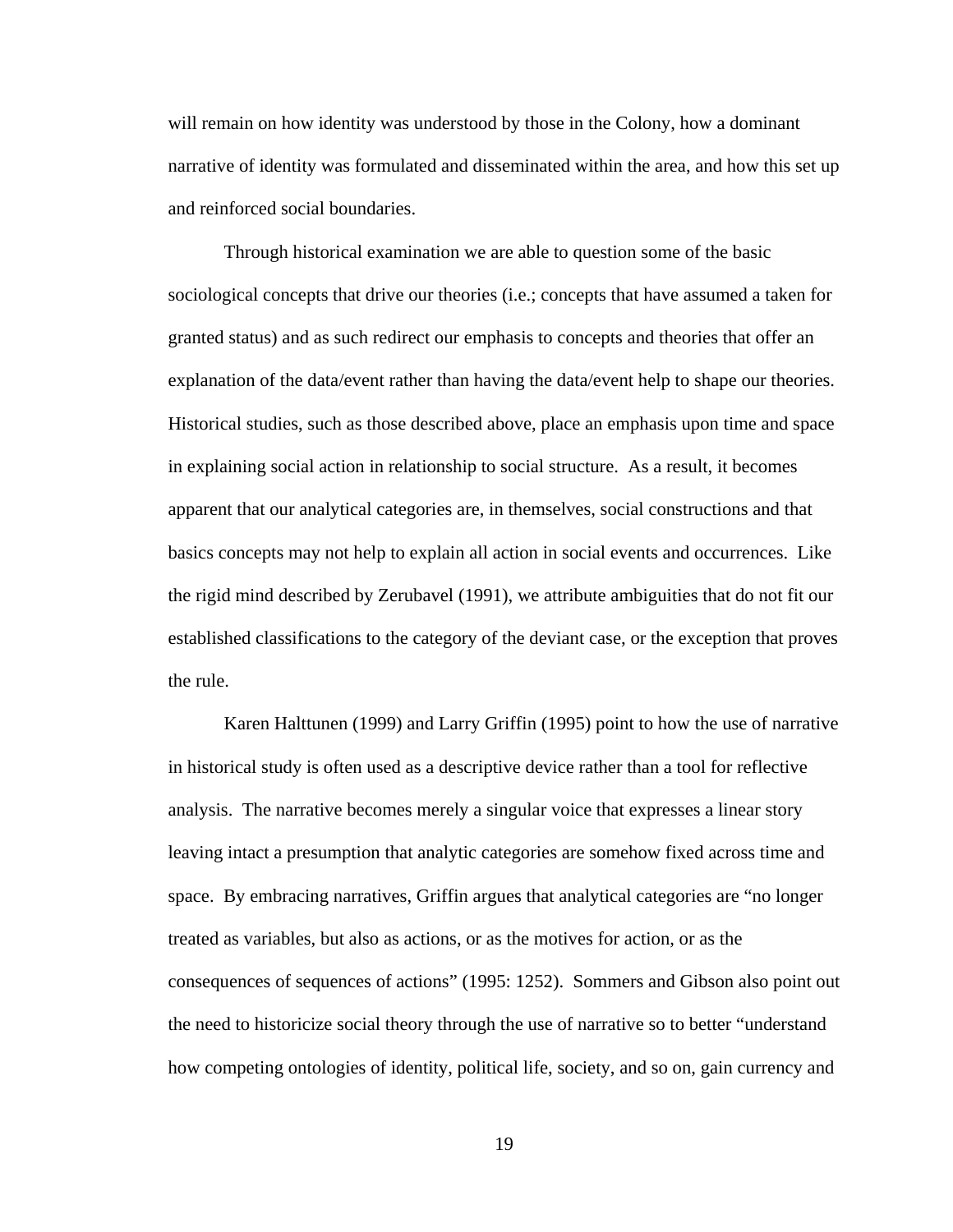shape the empirical problems that we encounter as sociologists" (1998: 44). Such an approach highlights the importance of time and space to illustrate the mutability of the sociological categories of identity.

Still, for Halttunen (1999) and Somers and Gibson (1998) shifting the gears of how narrative has commonly been utilized in historical study will not be an easy task. The historical use of narrativity must be reframed from that of telling a chronological story about a social event to one of presenting opportunities for, and limits to, social action. Here Sommers and Gibson argue that we should not forget that "narratives are *constellations* of *relationships* (connected parts) embedded in *time and space*, constituted by *causal emplotment*" (1998: 59; emphasis in original). To do so risks presenting historical actors as individuals who do not have the benefit of contemporary understandings of the social world.

In helping to reframe narrativity, Somers and Gibson present us with four abstract dimensions of narrativity: ontological, public, conceptual and metanarrativity (1998: 60). Briefly, ontological narratives provide social actors with a sense of being that creates an identity and location within the world. Action then stems from one's understanding of place within the various narratives. Public narratives are those stories which transcend individual actors and which help to promote a specific and selective understanding of events. Such narratives are bound to cultures and social institutions in ways that promote a common, or dominant, perception of behavior; examples of rags-to-riches stories are considered public narratives. Conceptual narratives are those ideas and explanations created by social researchers. These narratives provide the link between ontological and public narratives thereby connecting individual identities and actions to larger social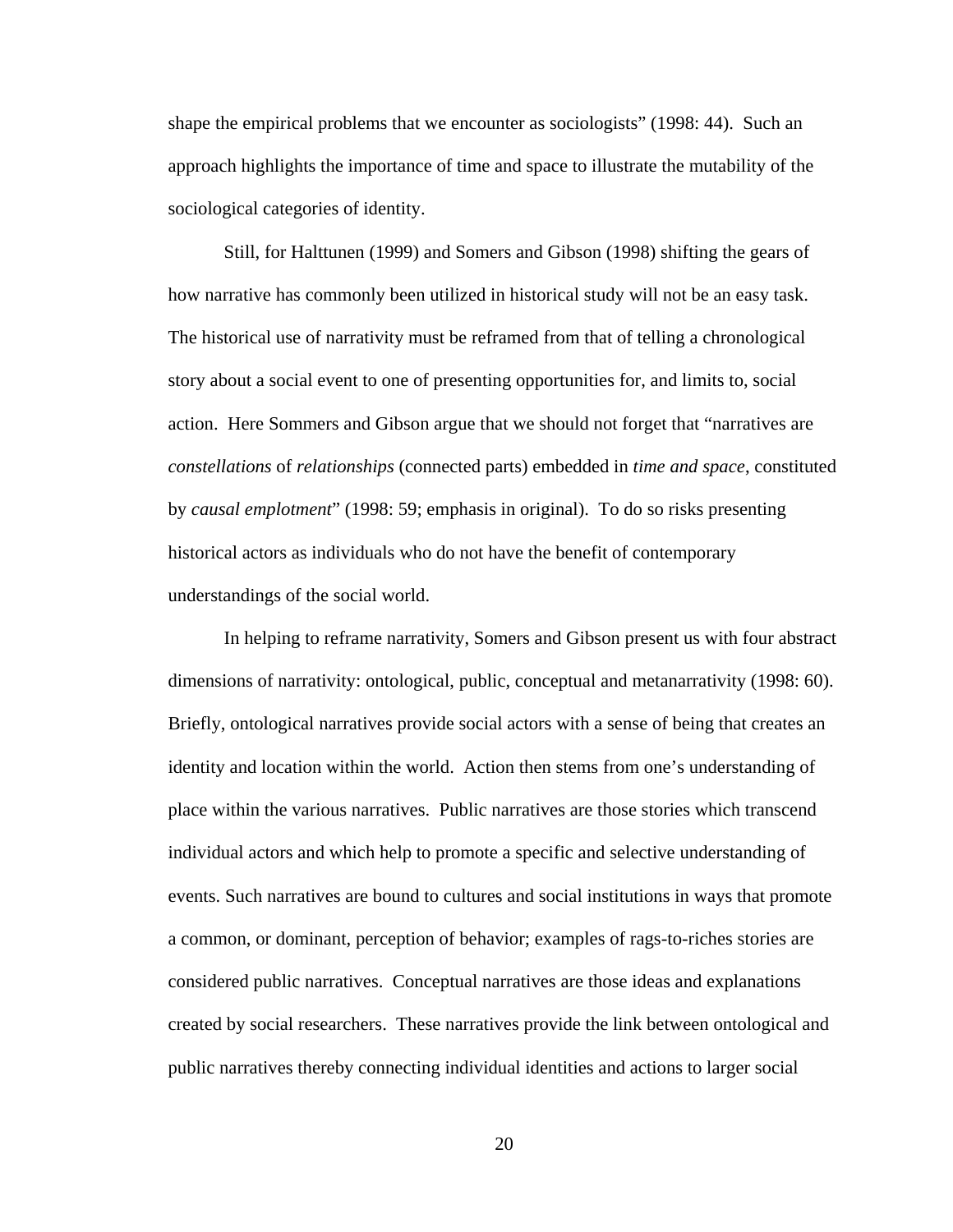structures. Finally, metanarrativity are those master-narratives that suggest an evolutionary progression of the social world. As we are all embedded in these masternarratives, Somers and Gibson point out that such narratives become fixed in the core of social theory. While metanarratives do possess elements of "transformation, major plot lines and causal emplotment, characters and action" they lack a conceptual narrativity which therefore leaves social actors and structures isolated both temporally and relationally (1998: 63).

 In order to understand how a German identity was shaped in Hermann, Missouri in the mid nineteenth century I will be focusing on the narratives that were presented at the time. Emphasizing the plural, I follow Somers and Gibson (1998) by drawing upon the ontological and public narratives of the immigrants. We must remember that these persons were newcomers to America, hence exposed to public narratives of German romanticism, statehood, and potential unification as well as American conceptions of freedom, liberty, and opportunity. With specific regard to Missouri, the Germans were confronted with the public narratives of slavery and Nativism, both of which are seemingly in contradiction to the equality narratives of American and German ideals. As for ontological narratives, the Germans in Hermann did not emigrate as a group and as such, the community was a blend of individuals with various levels of education, political values, and religious beliefs. With many available narratives from which to build an identity, there was also plenty of opportunity to construct boundaries as to which narratives would be privileged over others; a rigid construction of the "true" German identity.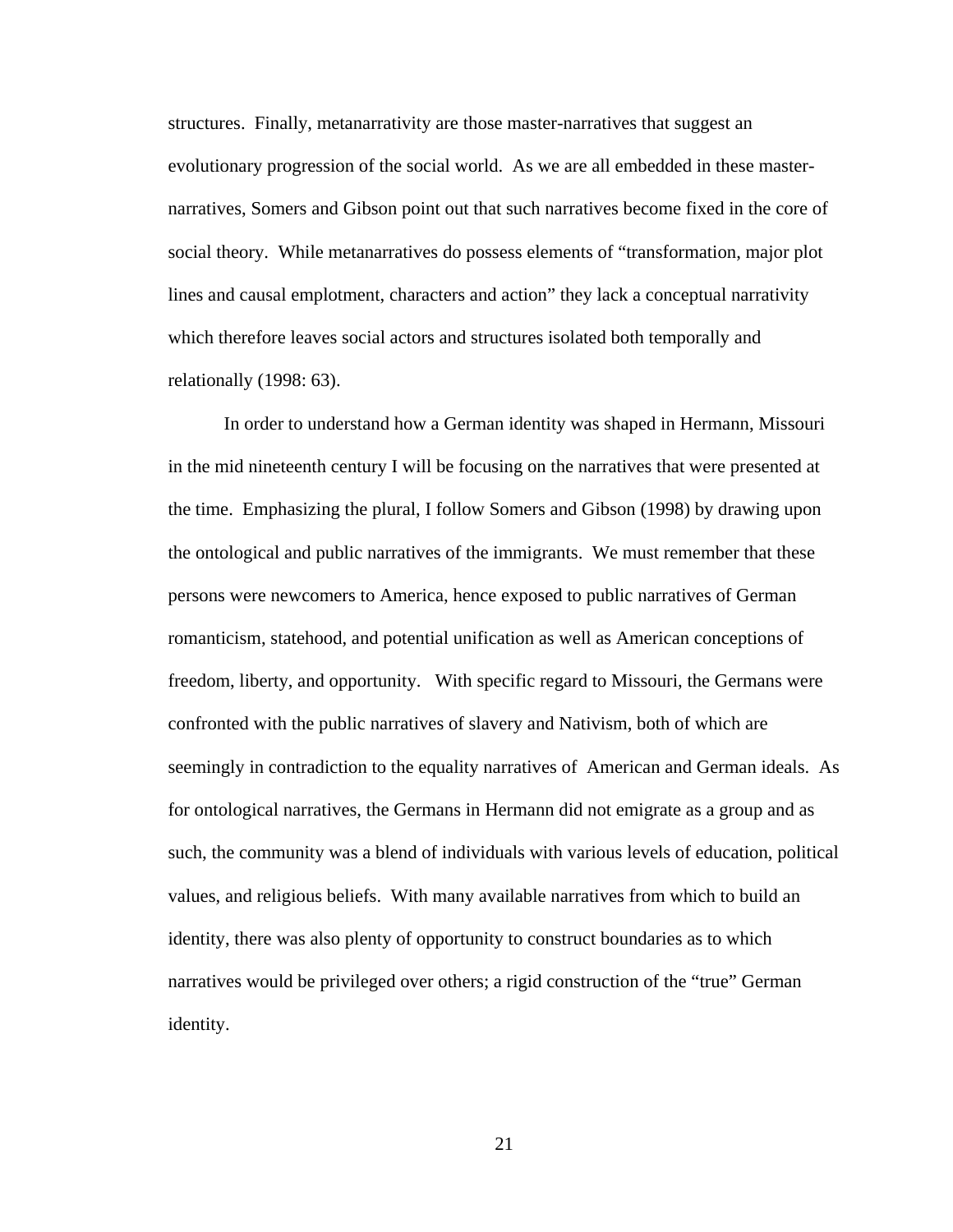As with much of historical research, these narratives are reconstituted from surviving materials and while there is always the critique that this presents a skewed understanding of the social actions and structures (i.e. surviving documents overrepresent the voice of males, the elite, and the powerful) I argue that oppositional perspectives of German identity can be found in the dominant narratives that proscribe proper German behavior. Following from the work of Erikson (1966), Frost (2005), and Zerubavel (1991) lines of distinction and inclusion are framed in relation to those of exclusion. This is to say that the unacceptable actions of immigrants in the community and elsewhere become visible within the dominant narratives of German identity as presented in Hermann.

While Gaye Tuchman points to many of the cleavages between historical and sociological research (i.e.; methodological issues and accuracy of representation) she argues that "Any social phenomenon must be understood in its historical context." (1994: 306).

Therefore, without a firm grasp on the historical background one is unable to fully understand the social actions and outcomes of the time. For Tuchman, historical study is then primarily a methodological heuristic wherein the sociologist is cautioned against delving too deeply into the debates between historians as they possess their own agenda and language. She warns that "It is tempting, but dangerous, to confuse historians' disputes with one's own theoretical aim. Their disputes best serve as sensitizing devices." thereby relegating historians to helping determine what data would be most fruitful for study (1994: 314). With regard to the present study, I utilize data that draws upon personal and public documents that outline patterns of expected behaviors of the residents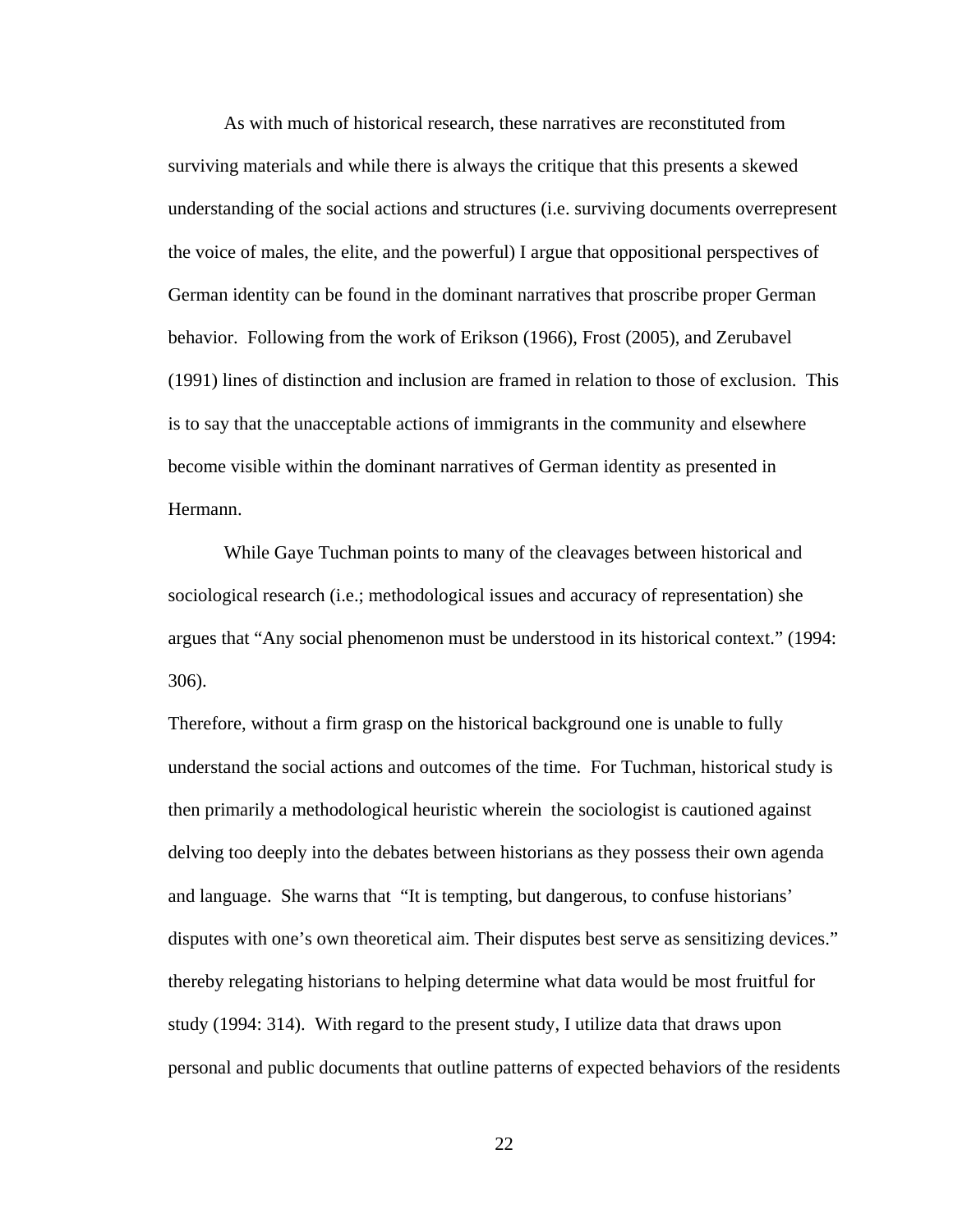along the Missouri River Valley region. I am drawing upon the meanings that were promoted in Hermann at the time as to what constituted being a true German. While this "truth" certainly did not represent the views of all persons residing in the community and the surrounding county, I do present them as being important as they are the dominant narratives as expressed through public records and press. We get the a sense of the everyday life, here, the ideal everyday life, of the Germans in the Hermann area. This is supported by personal letters and diaries that support the dominant narratives.

 Contrary to Tuchman, Chandra Mukerji argues that historical sociology has tended to disregard "time itself, periodicity, or the negotiations of past and present that give cultural depth to social processes." (2007: 50). A more productive path would be to incorporate a cultural sociology, utilizing ethnography, to historical research wherein the culture is placed in the foreground of research. She continues that "comparative methods from historical sociology were never designed to answer questions of culture." and to pursue such a method suggests that varying social outcomes are immune to the importance of culture leaving culture to be represented as passive to social forces. (Mukerji 2007: 50)

 For Mukerji, cultural genealogy seeks to unearth the lines of cultural knowledge. Through analysis, "we should recognize not only the social nature of our experience, but also the cultural necessity of how we think." (Mukerji 2007: 52). Here she is suggesting that knowledge is culturally based and that this information is passed through generations, however, while the original meanings of the knowledge (i.e.; information linked to specific practices) may have changed, this does not preclude that the knowledge itself is discarded. Whether we call this toolkits, collective memories, etc. it is the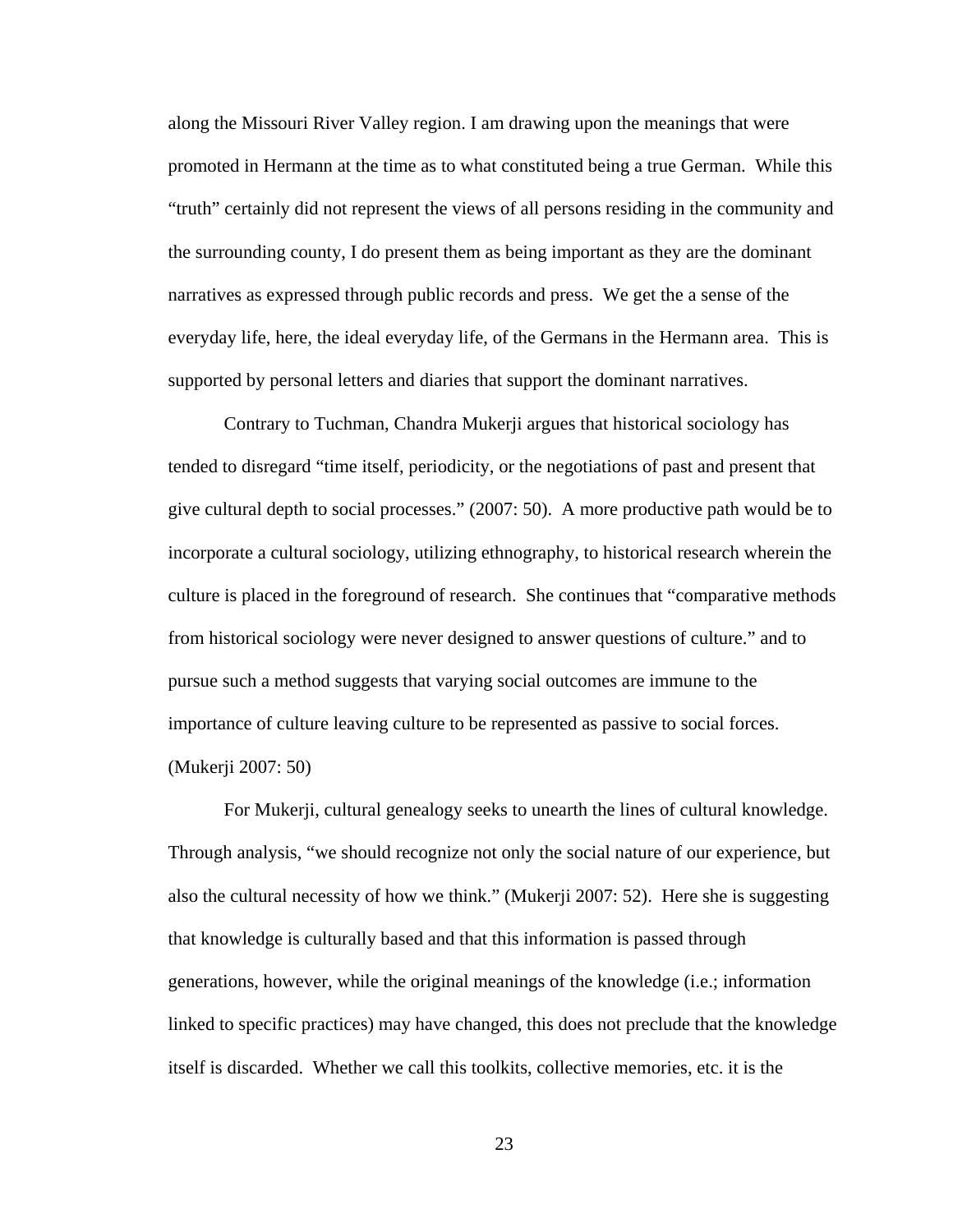shared, or socialized, information of the culture that perseveres**.** Therefore, Mukerji's project is to "find and follow subjects who do the work of remembering and forgetting the cultural past." (Mukerji 2007: 55). While this sounds much like Spillman's discursive fields, the arenas that allow specific narratives to be expressed and reinforced, the distinction is that Mukerji argues that cultural knowledges and practices simply do not disappear but may rather lay dormant or expressed in other forms.With regard to the Germans in the Hermann, Missouri area, we must consider that there is some sense of continuity amongst them through their experiences while in Europe. Also, it is important to consider that the Germans were active agents in their use of culture and in their selection of specific narratives. While I do not go as far as Mukerji in tracing the continuity of cultural forms (i.e.; culture expressed through "habits, sub-conscious predispositions or under-articulated practices" as well as other intuitive understandings (Mukerji, 2007: 66)), I do follow that the identity being presented in the Hermann area is highly influenced by the blending specific aspects of the German and the American culture. With the use of the signifier, "the German element", among the immigrants there is a sense that some underlying knowledge does bind the German people together in a bond that even the blending of the German and American cultures cannot destroy. Still, attempts to delve into the subconscious knowledge of the immigrants in the Hermann area is beyond the scope of this project. Instead, the focus will remain on challenges to notions of essentialisms in relation to identity and assimilation.

## **Method.**

While some may criticize the case study as being limited in the capacity to test hypotheses or to be theoretically generalizable, John Walton (2000) argues that case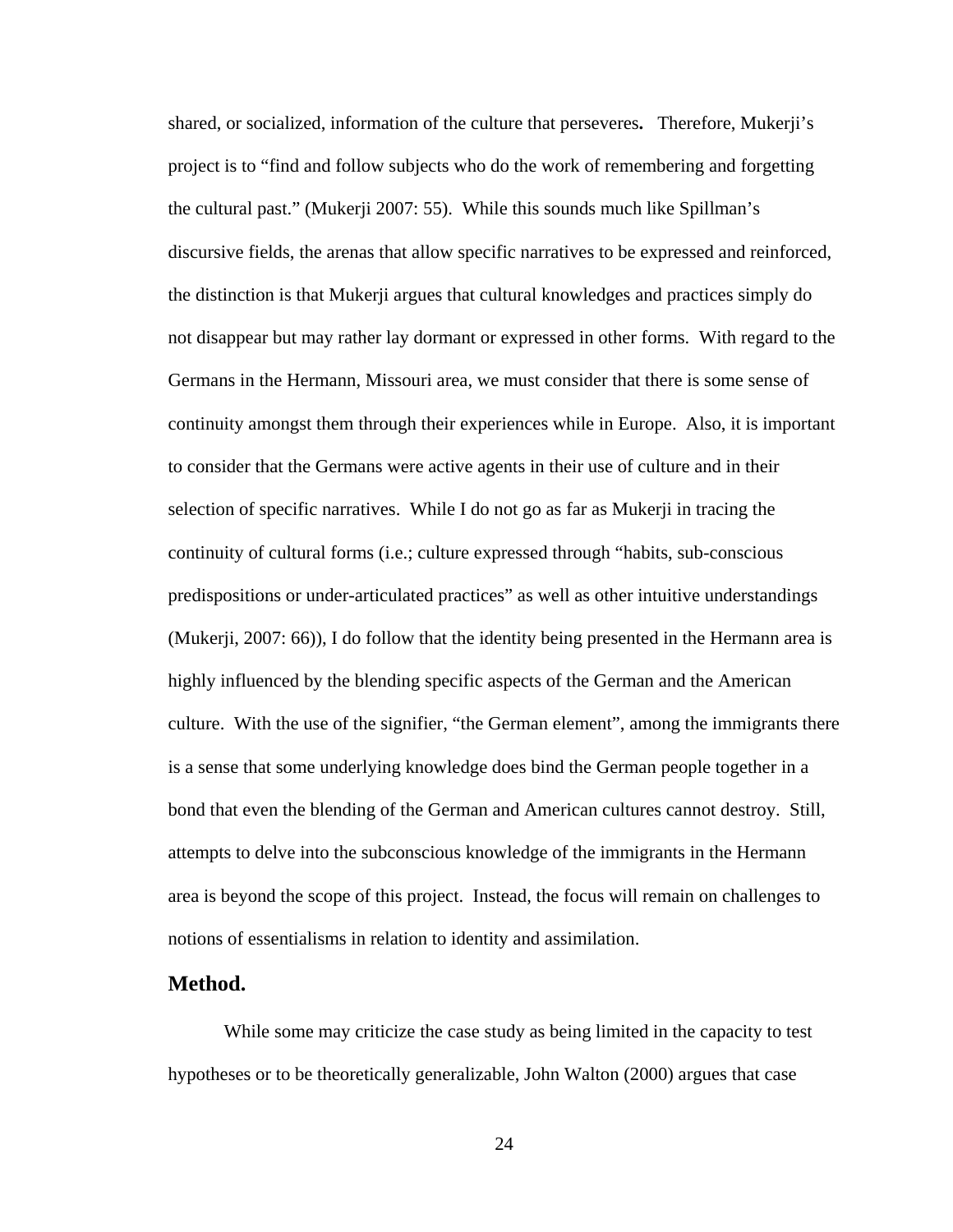studies have been instrumental in building many theoretical frameworks within sociology. While there are numerous case studies that may be used as a template for this research, for example E. P. Thompson's (1963) *The Making of the English Working Class*; Erikson's (1966) *Wayward Puritans;* Paul Johnson's (1978) *A Shopkeeper's Millennium*; and Marc Steinberg's (1999) *Fighting Words*, it is not my intent to parallel any specific study if only for the reason that the answers to the questions I seek are not found in any exemplar that I have reviewed.

At times, case studies are viewed merely as building blocks for a comparative method designed to produce substantive social science theory. Charles Ragin (1987) does discuss the value of the case study but suggests that the holistic quality of such studies become too complex to be of value in large comparative models. Given that "the urge to get the big picture, to generalize, to make broad theoretical statements, is great." the value of the case study can be greatly enhanced by comparing multiple cases through algebraic Boolean analyses (Ragin 1987: 171). This tends to discount the value of case study in and of itself for building social theory (Walton 2000; Glaser and Strauss 1967). As Walton (2000) points out, comparisons are made within the case study thereby allowing for theoretical statements to emerge. Glaser and Strauss (1967) also stress the importance of approaching the data with no preconceived notions as to how the data would, or should, fit into an existing theoretical construct. They recommend that through a saturation of data and constant comparison that analytical categories will emerge thereby providing the foundation to develop a theory that is grounded in, or best suited, for the subject of study.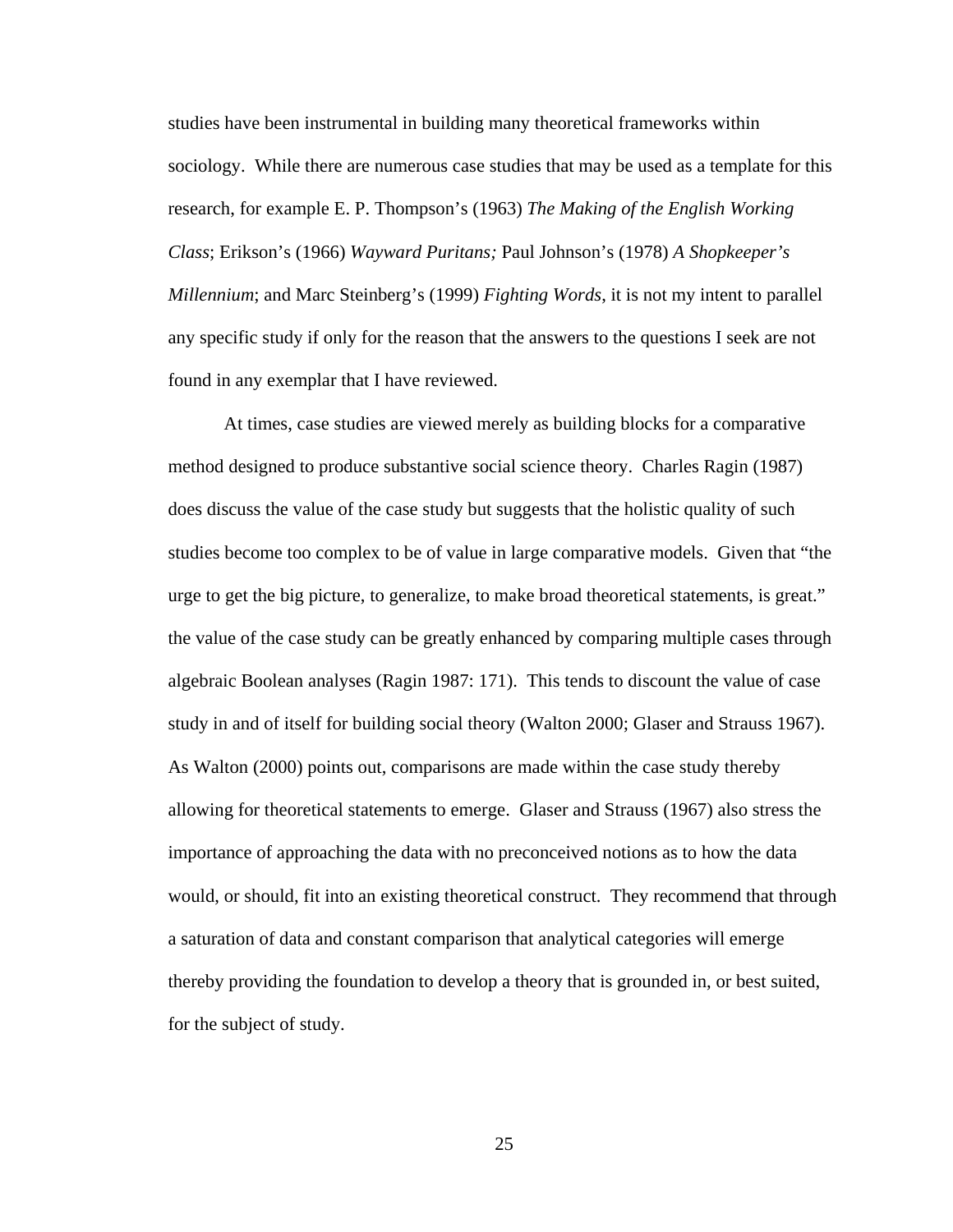When approaching narrative from the conceptual perspective, Somers and Gibson point out the importance of emplotment, or placing the narrative temporally within social structures. Such a practice turns events into episodes thereby giving us an understanding of how the narrative has developed to that point in time (1994: 59). My purpose is to locate the immigrants in the Missouri River Valley region by examining their narratives for commonalities that offer insight into how they viewed themselves in their new land. To be successful in this venture I must include the narratives that the immigrants brought with them from Germany and from their experiences in the American east.

As this is a case study of Hermann, Missouri, I did not limit my research by any specific type of document or theme. I collected data until I felt that all available sources had been exhausted. This is not to say that I uncovered all existing documents pertaining to Hermann, only those that where not hidden in distant or obscure locations. Collecting historical data is truly an exercise in detection as one quickly realizes that documents do travel. Documents can be scattered due to items remaining with families as they move around the country and the globe but can also surface in distant archives depending upon the acquisition requirements of particular libraries and historical societies; vital documents were found in archives as far as 90 miles from Hermann. The primary documents used in this project include: Board of Trustee Minutes (1839-1857); School Board Minutes (1842-1857); personal letters (13); diaries (2); Hermann newspapers  $(1845-1857)^5$ ; and a memoir. Also included are secondary documents that contain translations of letters, reports, and diaries from Germans having contact with, or living briefly in and around Hermann.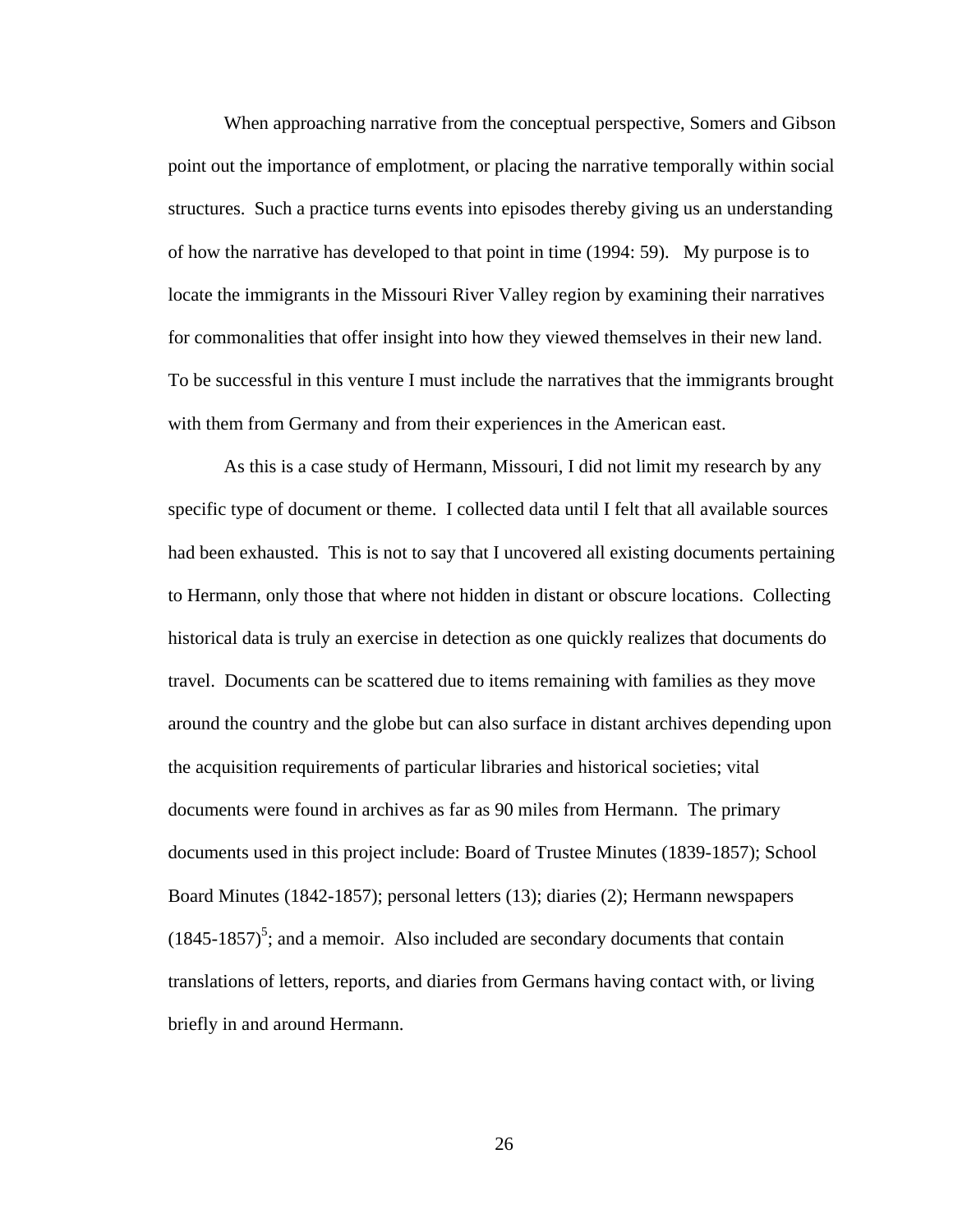With the goal of piecing together a social composite of the community in the mid nineteenth century, I did not exclude any documents or portions thereof. Still, there are gaps in the available information leaving some voices silent; these deficiencies will be addressed below. The data was collected in no particular time order again due to the dispersion of the documents. Detailed notes and verbatim transcriptions of the primary documents were made as well as photocopies and digital photos of documents when such opportunities were available. The notes and facsimiles were converted to word documents, which not only provided a continuity of format to the information but also afforded an additional reading of the data prior to coding<sup>6</sup>. I coded the information from the documents along the lines of narratives that expressed a definition of being a proper German in relation to other individuals; these include Americans, low culture and peasant Germans, and aristocratic and high culture Germans. We then see that the conception of the "true" German was shaped not in direct opposition to one group but rather multiple groups. Again, the narratives are complex in that they are not, for the most part, explicit representations of social and cultural boundaries as expressed through a shared culture and ethnicity. Rather, the narratives are a compilation of other cultural and social narratives (e.g.; ontological, public, and metanarrative) that are chosen and represented in such a manner as to proffer an understanding of how "true" German citizens should behave. I have identified three general categories: Yankeedom, Old Prejudices, and Proper German within the narratives; the former illustrating behaviors that exclude an individual from being a "true" German, and the latter, which promotes practices that define German identity. The following chapters will locate the narratives temporally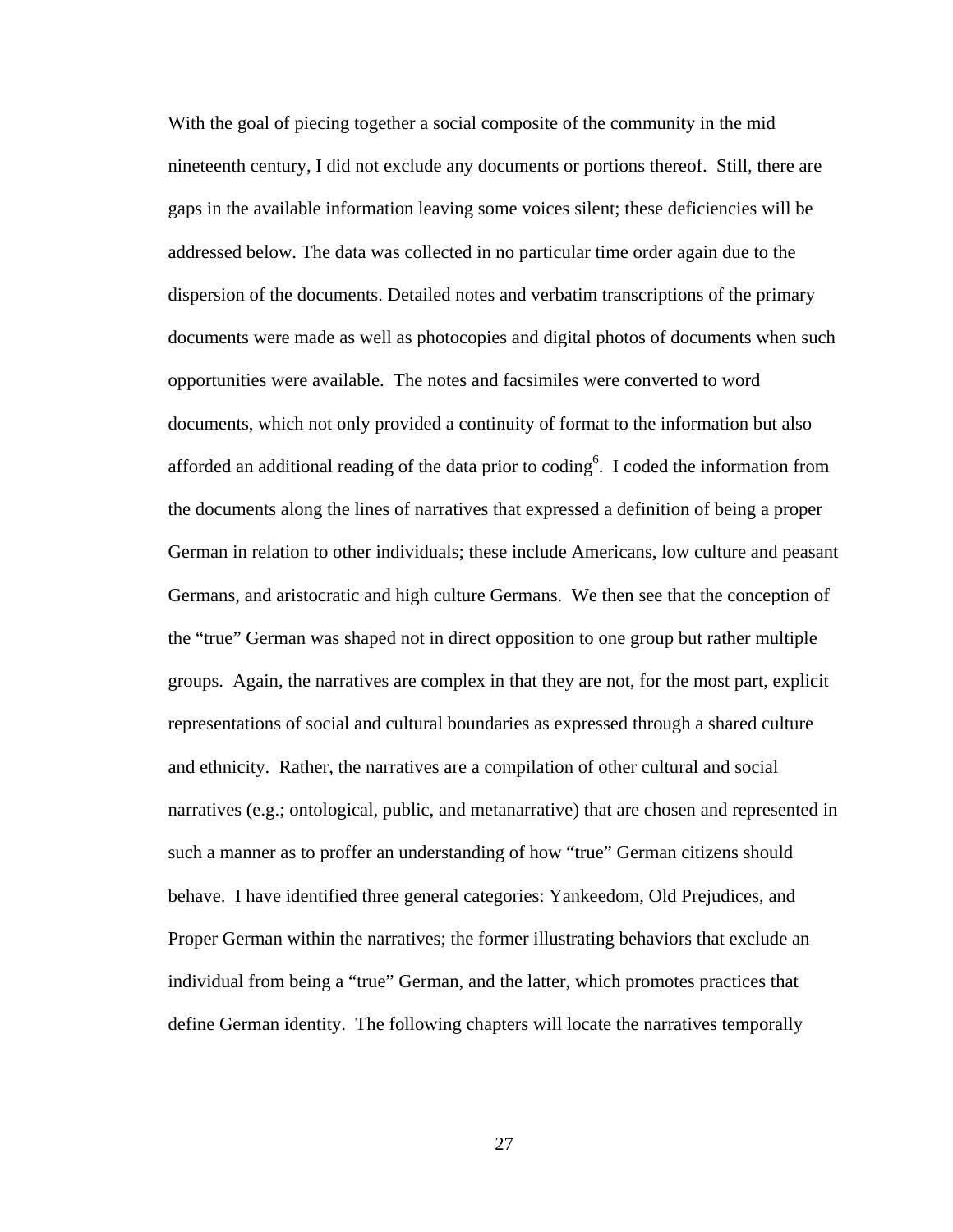within antebellum America and structurally within the social elements of economy, education, politics, and religion.

A note on historical documents is in order at this point. The personal diaries and letters are commonly filled with details that would aid future emigrants. Primarily, this includes price of land, food, and materials; the quality of the land and climate; and social factors such as diets, entertainments, and religious issues. Interspersed within the documents are experiences with Americans and other Germans in the New Land. This is particularly helpful for understanding how these immigrants shaped their identity in relation to others in Missouri. It is important to note that historical documents are not immune from issues of proper grammar and spelling. This issue did add a degree of difficulty when trying to translate some materials. While the Trustee Minutes were copied in both German and English the data for this research is drawn from the English version<sup>7</sup>. There are some inconsistencies within the Trustee Minutes which would indicate that some secretaries did have trouble with the Anglicized writing style. When constructing a demographic representation of Hermann and surrounding area the 1850 census did slow the data gathering process due partly to having to decipher hand writing styles but also in discerning the Anglicization of German names (e.g.; Conrad Baer as Conrad Bear, Pierre Brunet as Peter Burnette, and Martin Mauschund as Martin Mousehunt). There is also an issue with shifts between High and Low German grammar relating to the presentation of names and events (i.e.; Carl Strehly appears in the documents as Karl Strehly and Charles Strehly). While I will remain consistent throughout this work with regard to proper names, the quotes from the original documents will reflect the spelling variations as well as other grammatical inconsistencies.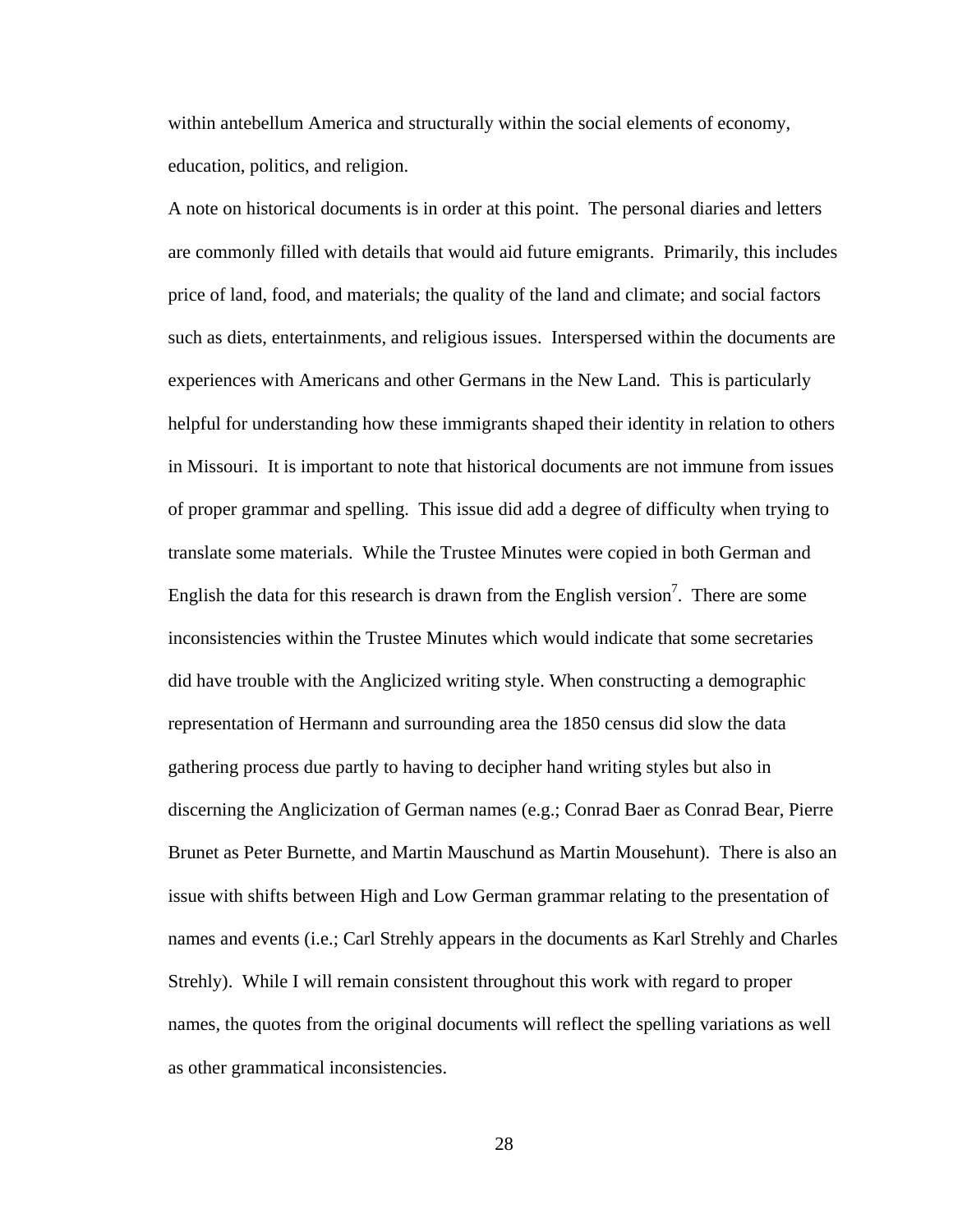## **Chapter 3**

# **Community Background**

In the second edition of *Symbolic Crusade*, Joseph Gusfield admits that his work has treated immigrants "as unchanging and monolithic" leaving the impression that the individuals engaged in temperance issues acted in an essentialistic fashion (1986: 190). He suggests that since the first edition of his work others have begun to fill in the details of the nuanced factors surrounding the complex issues of establishing the boundaries that come to define acceptable and unacceptable behaviors. While it is true that more attention has been paid to other factors affecting the Temperance debates, there remains a tendency to keep the immigrant contained within a stereotypical role that emphasizes only differences in cultural values. Studies that investigate how women used temperance movements as vehicles to carve out political space within male dominated organizations seem most susceptible to overlooking the dynamics of cultural debates (Sellman, 1999; Nicolades, 1996; Donovan, 1995; Dannenbaum, 1981). Admittedly, the foci of these studies is on the contests of power within gendered spheres, yet they too fall upon Gusfield's concerns of an unchanging and monolithic immigrant. Once again the immigrant is relegated solely to the dram shop, a fortress of immorality, or worse yet, atheism. Indeed, this is not the holistic approach that Gusfield seems to champion.

 With a focus upon the nineteenth century, others have allowed the immigrant to come front stage and therefore challenge the essentialisms of an ethnic identity. Whether studying shifts in cultural meaning, contests of power along class and socio-political lines, or issues of control within community and religious spheres, we are given insight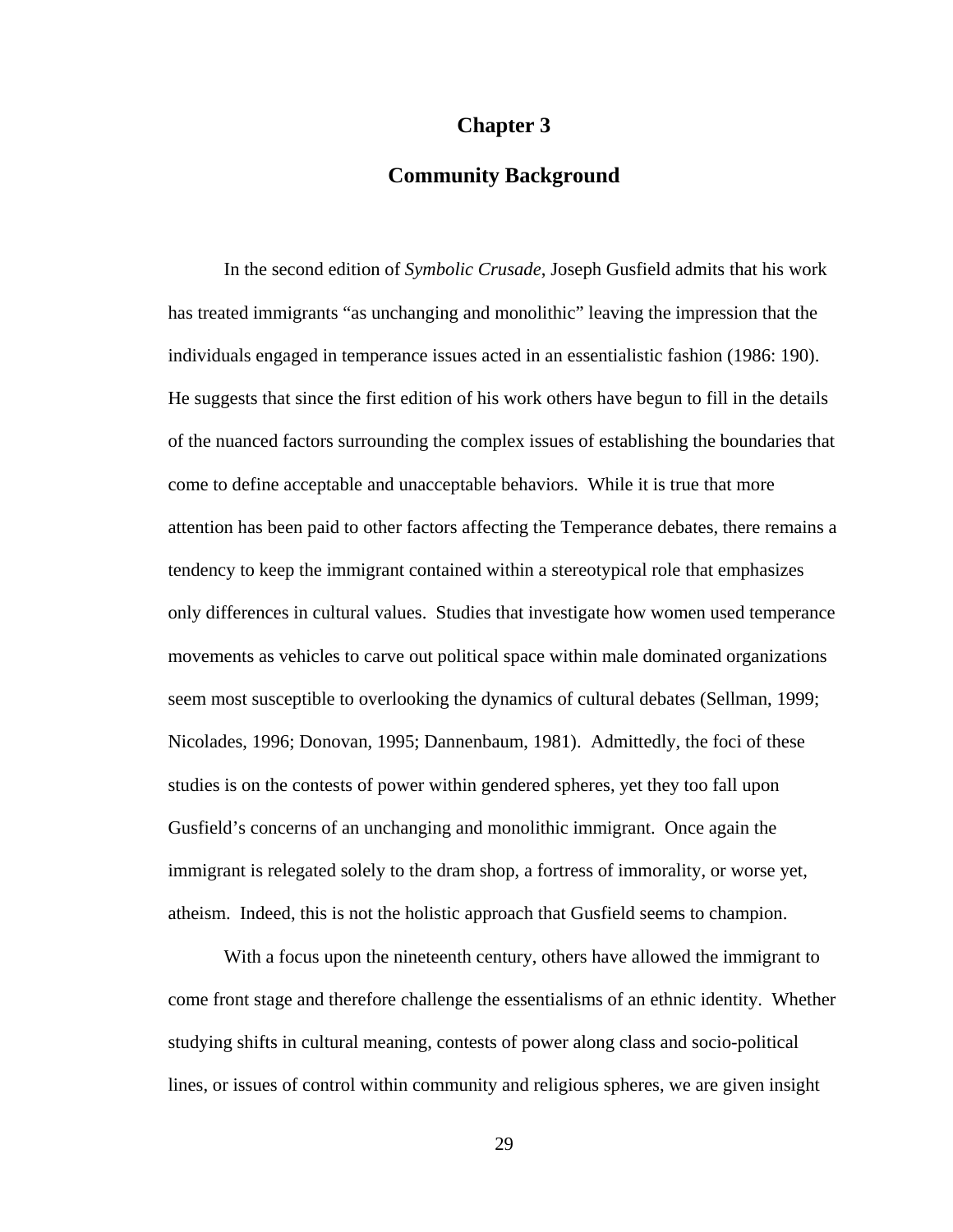into the complexities that come to shape immigrant identities (Levine, 1991; Tentler, 1983; Davis, 1982; Roberts, 1981). Yet, there remains a gap in many studies wherein the immigrants are presented within particular events, leaving them merely participants in a confluence of larger social forces. Rarely are we presented with a more holistic view of the immigrants, a perspective that emplots the individual within a specific time and place.

 In examining nineteenth century German settlements along the Missouri River Valley region, I emplot the immigrant within a time stressed by social changes in both the economic and political spheres and within a place experiencing the nascent stages of identity construction. In so doing, I show how the immigrant assumes an active role in shaping their identity in relation to past experiences from their homeland and to the challenges faced within their new land. This approach presents the complexities involved in the shaping of an identity construction among the immigrants thereby calling into question essentialist views that common bonds (e.g.; heritage, language, religion) are the forces needed to survive against attacks on ethnicity, be they assimilation or Nativism.

## **Colony.**

Social and political strife within the German states gave rise to notions that a better life could be found by establishing a new fatherland within the New World. While Germans had been emigrating to America for more than a century, the opening of western territories offered the potential to realize the dream of a land where traditional German ideals could flourish without the hindrance of an aloof monarchy. Other German settlement societies were established to promote German heritage and values, however, many were founded upon shared religious views, shared regional identities, and as unofficial organizations at the behest of some German nobility to promote colonization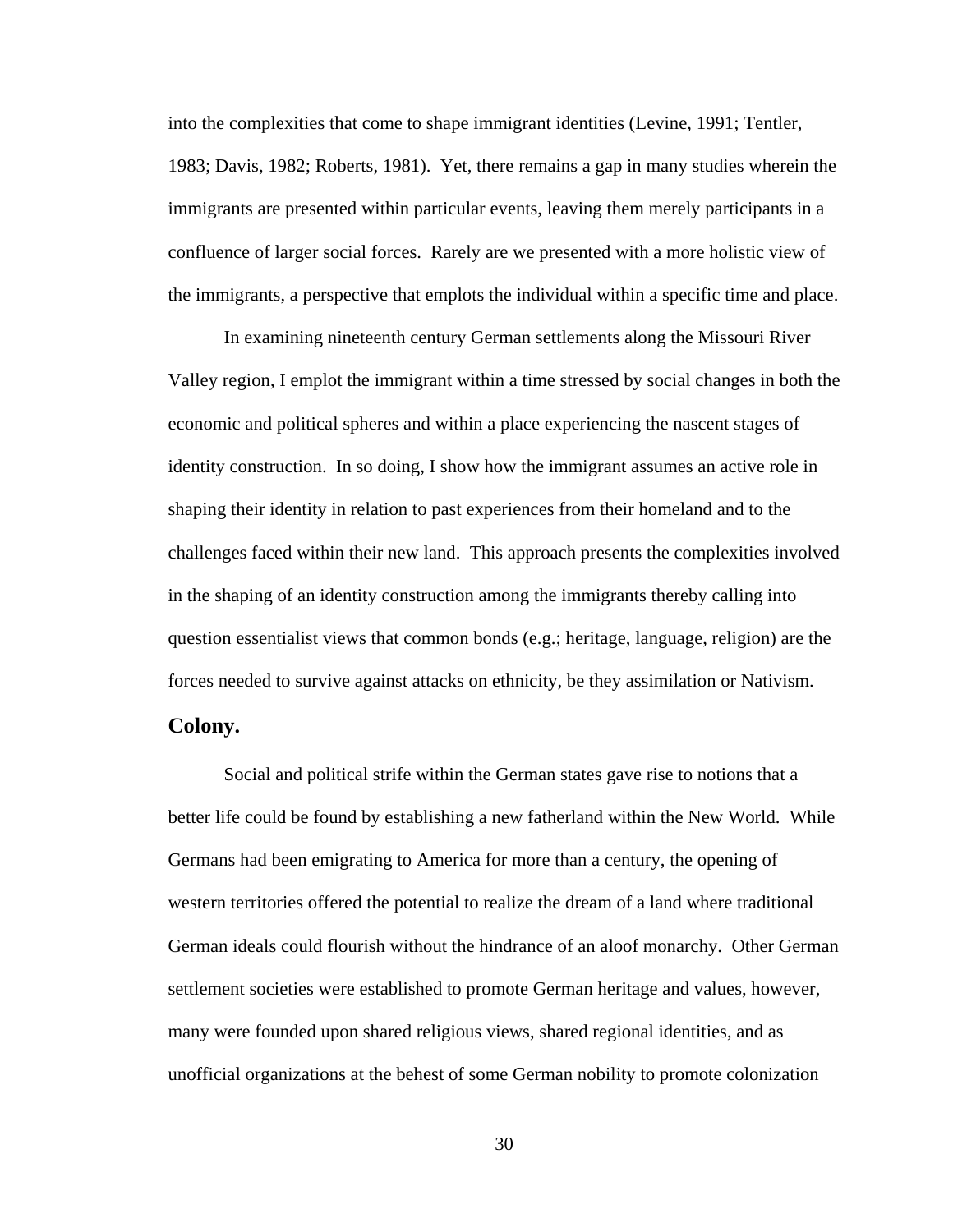efforts (e.g. Amana, Iowa; Bethel, Missouri; Westphalia, Missouri; Aldelsverein, Texas)<sup>8</sup>. It is important to note that the terms colony and colonization are politically charged and that a distinction can be drawn between colonization societies and settlement societies. While the former holds underlying motivations for the exploitation of indigenous populations and natural resources, the latter is most interested in establishing a habitable space that allows for populations to claim an area as their own so to develop their particular identity. As such, the community at Hermann is classified as being a settlement society despite being regularly identified as a colony. I attribute the frequent use of the term as being seeded in the vernacular of a time when nation states were flexing their political strength<sup>9</sup>. The Hermann colony was unique in that the community was organized and established by Germans already residing in America as opposed to settlement societies that were formed in Germany prior to emigration. Also, the Hermann Colony was promoted as a stock venture so to legitimate the effort as something more than a mere communistic exercise (Bek,  $[1907]1984$ )<sup>10</sup>. The mission statements of the German Settlement Society of Philadelphia tap into the existing desires of some immigrants to regain a romantic heritage, a return to a past that had suffered through recent social changes:

When our goal of founding a new German Fatherland has been attained through harmony and mutual brotherly support, then we my rely on the comforting hope, that the German will still be endowed with all those virtues through which our people stand out among all other nations of the world, like a rugged, venerable oak among the trees of the forest; that in their purity there may be preserved that unselfish generosity, that warm faithful attachment to its own people, that upright honesty, that hospitality, that persistent industriousness, that fervent love of the Fatherland and our ancestors, and finally that inspired sense of freedom which in the hour of trial is still as genuine as it maintained itself centuries ago and when it played an honorable role in the struggle of these colonies against their oppressors. (Bek, [1907]1984: 9).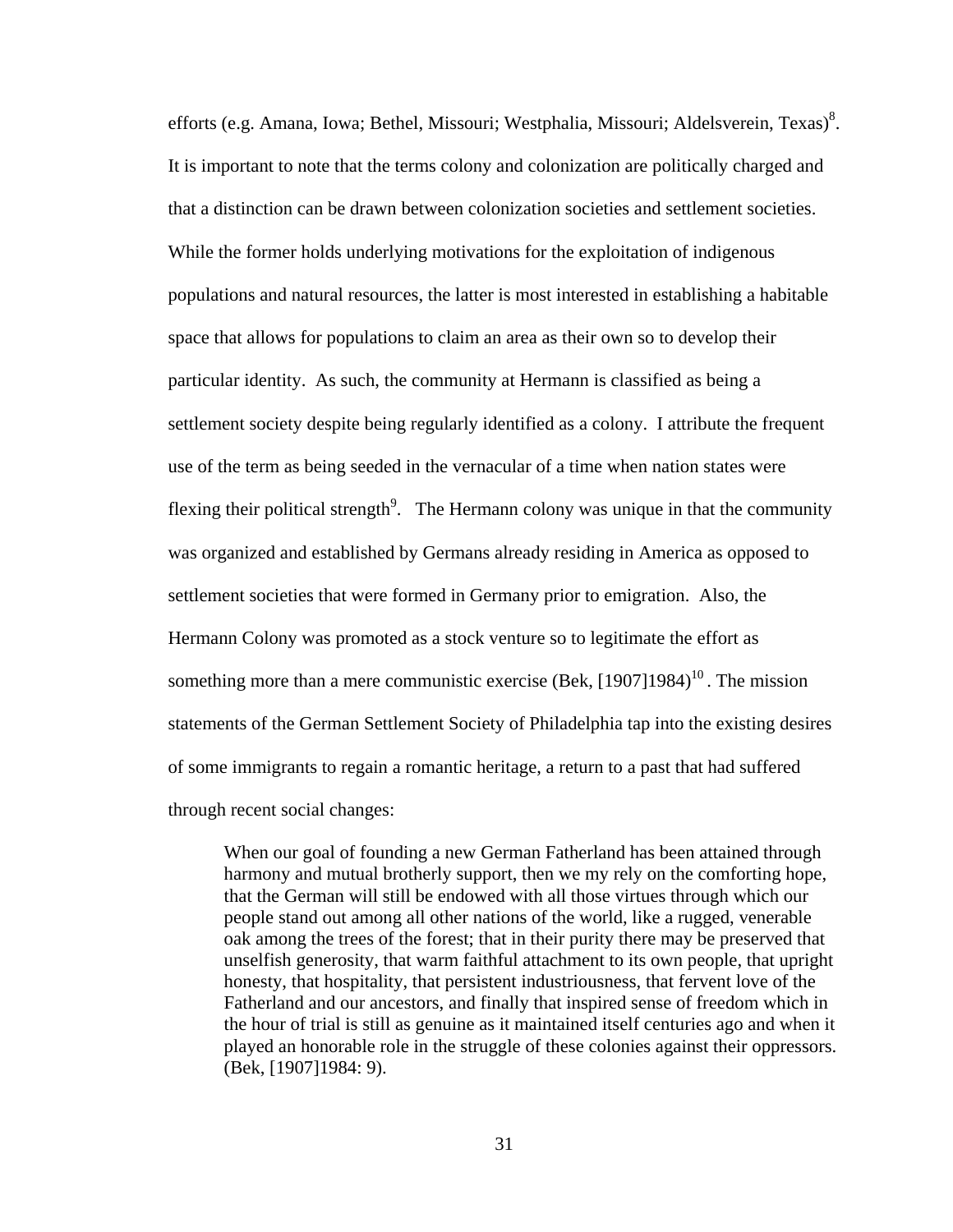Here we see that this effort was an attempt to bridge social boundaries and as a result the Colony was comprised of immigrants not only from many different regions of Germany but also from different religious and social backgrounds looking to maintain their German identity in light of the corrupting forces of assimilation that plague the eastern states. It is interesting to note that with so much support for establishing a colony built around German heritage and values for the purpose of bring together a disparate group of Germans, the project was designed in light of disdain for many of the German immigrants living in the Eastern states.

### **Path to Missouri.**

 Again, we cannot assume that the Germans drawn to the Hermann Colony effort shared any experience or motivation to leave Germany for Missouri. For some, America offered the hope of a fresh start and a means to wash away the memories of a tarnished homeland. Others sought their freedom in the new land but felt that they could never truly leave behind the Germany of their past. Frederick Münch and Paul Follenius, organizers of the *Giessen Gesellschaft* (e.g.; Giessen Society) tapped into the frustrations felt with the German government. The only hope was to leave for a new fatherland in North America:

We have come to this resolution, since we are convinced that the conditions which

obtain in Germany will make it impossible, now as also in the future, to satisfy the demands which we as men and as citizens of the state make upon life, not only for our selves but chiefly for our children. We have come to the conclusion that only a life such as is possible in the freestates of North America can suffice us and our posterity. (Bek, 1924b: 418-419).

Here the government is shown as incapable of dealing with and alleviating social ills, and as a pastor, Münch knew well the pressures placed upon those clergy who were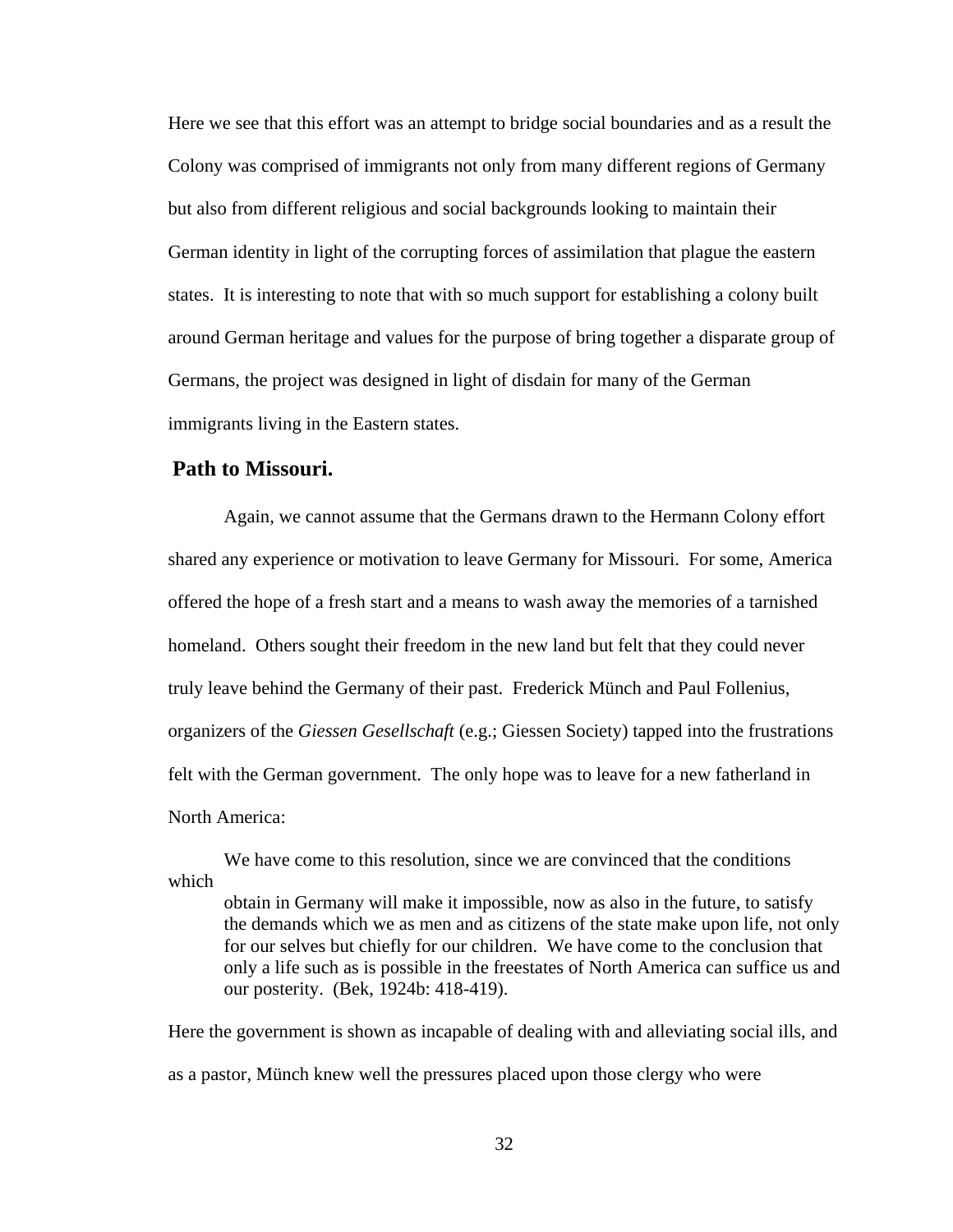considered to be a radical element in opposition to the empire and the government. Another member of the *Giessen Gesellschaft*, Cornelius Schubert, echoed the sentiment held by some that America offered the best possibility for Germans to develop as citizens. While awaiting transport to leave Bremerhaven for America, Schubert told in his diary of how "the American flag, a dark blue field with gold stars, surrounded by red and white stripes was planted on the highest point of our house, accompanied by three cheers." (Schubert, Saturday 17 May, 1834). After having waited in Bremerhaven for over a month, the group finally received its first view of the ship to take them to America. Schubert recounted, "There she lay, the stately Medora which was to take us to the land of freedom and equality, our new Fatherland." (Schubert, Thursday 29 May, 1834). For Cornelius, and other members of the *Giessen Gesellschaft*, there was no doubt that America would be their new homeland, free of religious oppression and the social problems that afflicted Germany. Frederick Steines, emigrating with his family and close relatives, also indicated little sentiment for leaving his homeland. It is clear that a motivation for emigration was the changing social condition of Germany felt to be exacerbated by the overregulated government. In a letter of 1 April, 1834 Steines expressed his discontent with the excessively high taxes imposed by the state:

 Oh Europe! Europe! what unnatural exertions your distorted conditions make necessary! I feel that I am fortunate to be so close to your borders. Even my last hours spent in you must bring such things to my attention that my departure may be made more easy. Is it not painful, most painful to have to curse one's fatherland, because selfish crowned despots have forged about her bonds, so that a human being, who has the love of freedom in his breast, can not endure to live within her borders? Farewell Germany! Farewell Europe! May there rise over you a new, a more cheering sun, whose light will send peace and joy into the hearts of men. (Bek, 1921b: 521)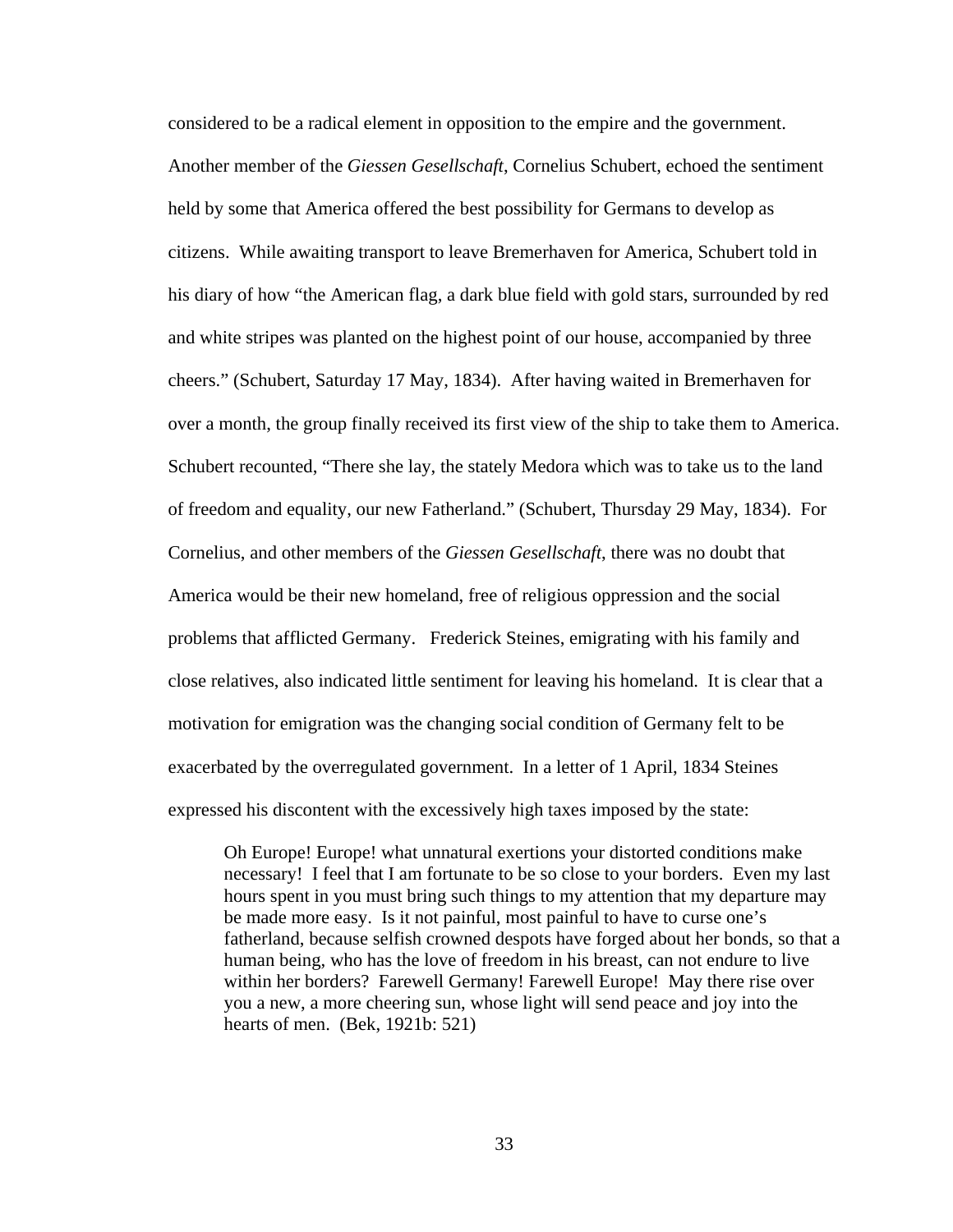However, there were those who felt that the ties with the homeland could not be easily severed. Prior to his departure from Bremerhaven, Eduard Mühl still held some emotional connection for his homeland:

On the fine August morning all the ship's passengers were gathered on the deck. I thought of what a beautiful harvest day it would be in my homeland, where from the familiar garden of by birthplace I could see into the far distance and could make out the horses pulling the harvest wagons and the farmers. I thought of the fruit trees in the garden, and felt a strong yearning for it all. Our native land retains a special attraction which never leaves us. It also sheds the fullness of God's blessing on us. (Mühl, *Notebook*, 16 August, 1836; emphasis in original).

This view ties a German heritage with a romantic vision of the past and not to the government or social situations of the country. These divergent positions on an attachment to the fatherland point to the complexities of identity calling into question the strength that nation and region play connecting individuals to one another. More detail on the motivations that drove desires to emigrate will be covered in later chapters.

 While America was seen as a new, or in some cases, a surrogate, homeland, we must understand why Missouri attracted so much attention. To answer this question the influence of Gottfried Duden cannot be overlooked. As James Goodrich points out, Duden was from a well to do family, state Proctor for Germany, and a critic of political and social discord in the German states (1981: 133). Duden attributed much of the discord to repressive rules imposed after the Napoleonic War as well as problems with overpopulation in the region. He felt that the German states assumed a reactionary position to the social ills and that any possible responses to the problems would have to emanate from the people either in blind obedience to bureaucratic rule, revolt, or emigration (1981: 134). For Duden, the most promising choice would be emigration thereby allowing not only for a relief among the pressures facing Germany but also for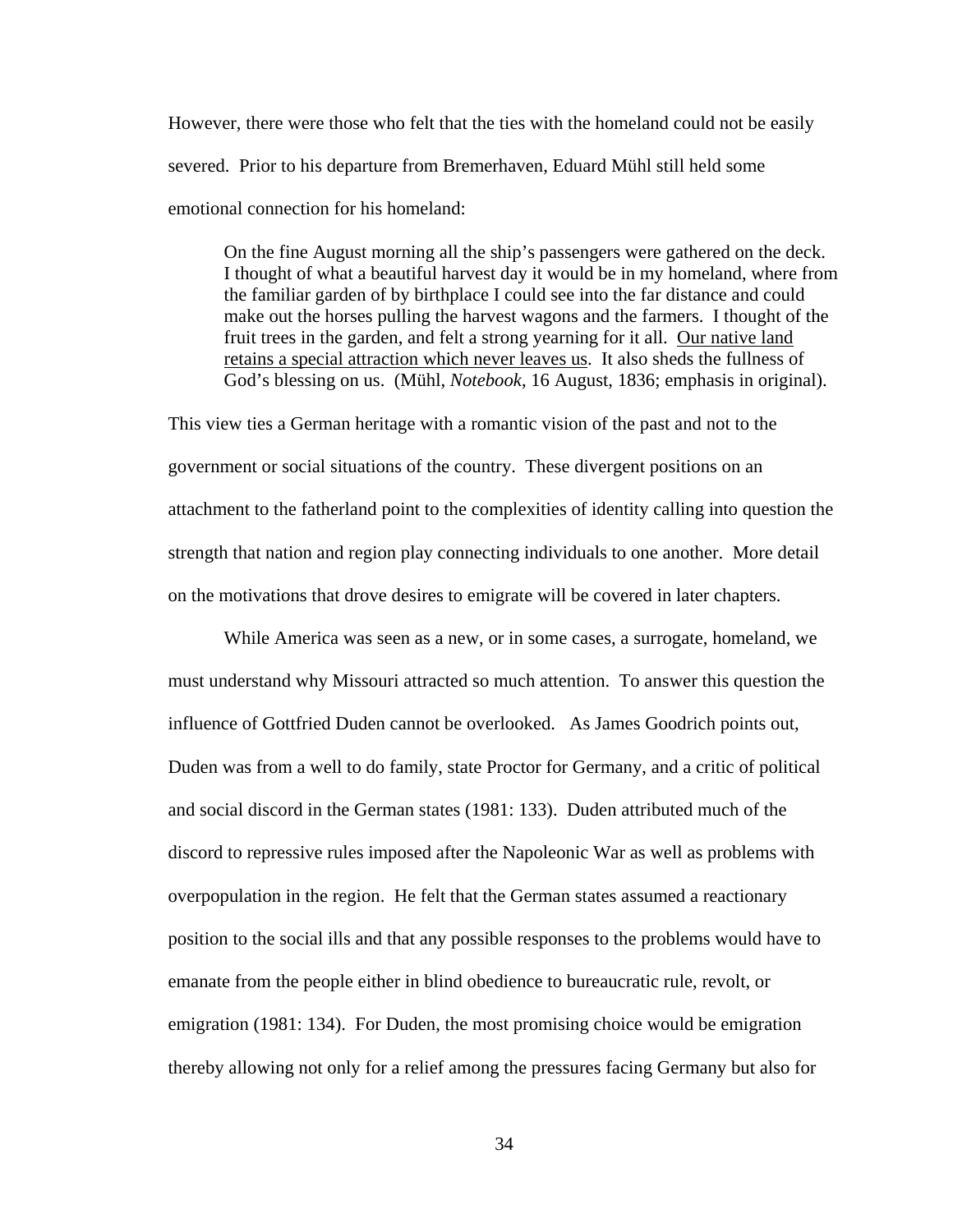offering a fresh start for Germans in a new land. As Goodrich states, as "he believed emigration to be the proper solution to his countryman's problems, Duden looked to America as their final destination. Available land and democracy prompted his decision." (1981: 134).

 On his journey through America, Duden became so enamored with Missouri that he purchased a tract of land along the Missouri River in what is now the Dutzow area. Believing that the region was reminiscent of the Rhine River Valley, Duden wrote idyllic reports about Missouri and openly encourages his fellow countrymen to follow his path to what could become a "new Germany." In the thirty-first letter of his report Duden expressed his desire for Germans to make the voyage to America:

 How often I have thought of the poor people of Germany. What abundance and success would the industry of a few hands bring to whole families, whose condition in their own country an American-born farmer cannot imagine to be possible. There is still room for millions of fine farms along the Missouri River, not to mention the other rivers. (Duden, [1829]1980: 176).

Here we see the value of America, specifically Missouri, in offering a salvation for any German willing to make the journey. In the new land the poor could find a pleasant life and the well off German could find a bountiful existence. Duden argued that for a modest sum, many Germans would find a superior and more comfortable life in Missouri than in their current conditions:

How many men there are in Germany who have funds amounting to four to six thousand *Thaler* without any other prospect than to use them for living expenses! But this sum is more than abundant to provide a happy life for an entire family on the banks of the Missouri, even if eight hundred to a thousand *Thaler* should be spent for traveling expenses, provided that they did not lack guidance. Such a financial status is very common in Germany among persons who are forced by what is called propriety and decorum to make expenditures that, without providing pleasure for the present, veil the future with anxiety. With the abovementioned sum the immigrant can buy two adult slaves (one male and one female), which cost about twelve hundred Prussian *Thaler*, and establish himself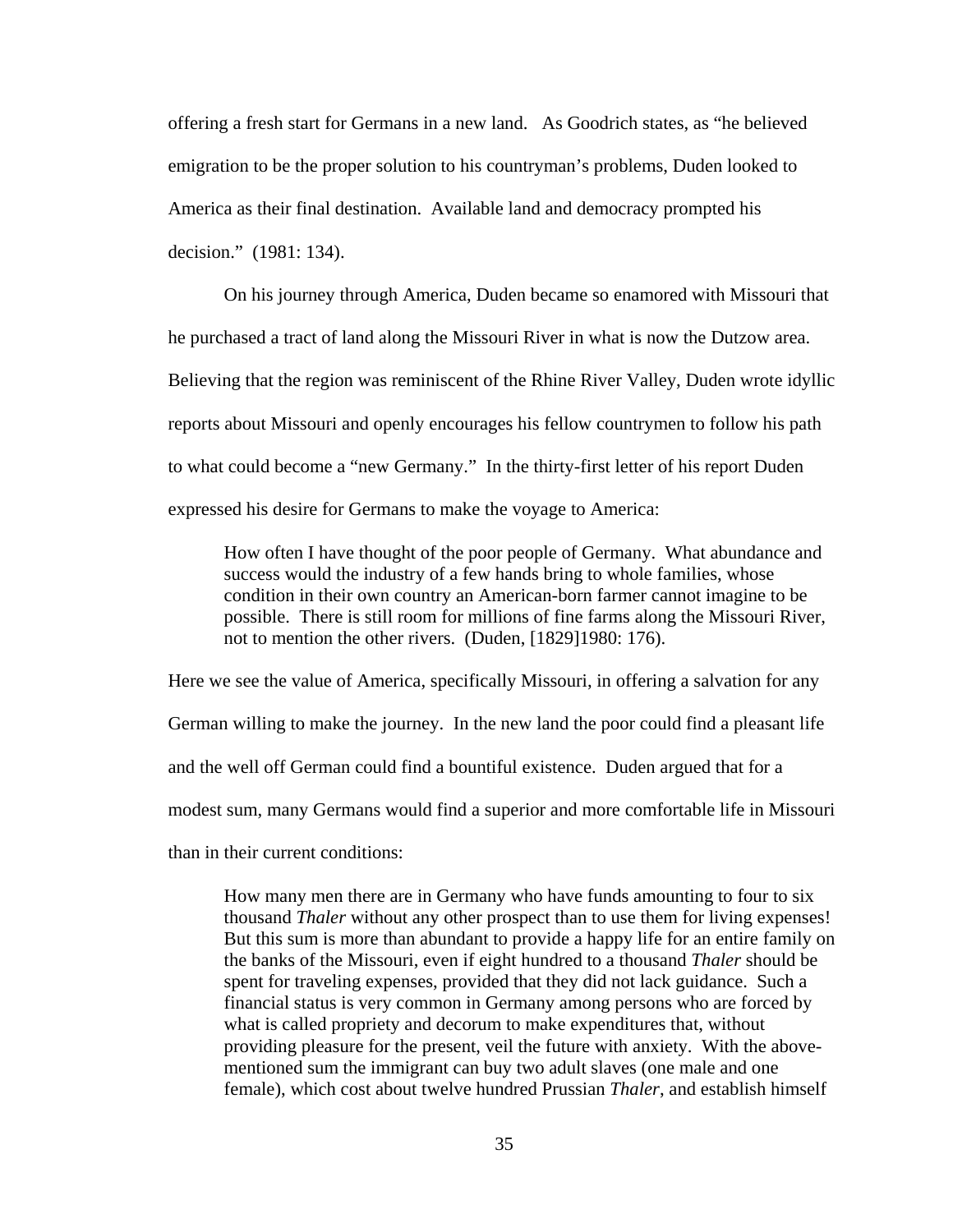in such a manner that he can live more happily and, especially in regard to the future lot of numerous descendants, with many less worries than if he possessed six times that amount in Germany. (Duden, [1829]1980: 179-180).

Duden's picture of a land of opportunity was credited with sparking a new wave of German migration to Missouri. The German emigrant, regardless of social status, would feel welcome in the new land, for "on the steamships along the Atlantic coast, for example, there is only one class, and no European will have the slightest reason to complain about this . If a person lacks none of the qualifications for good society except poor clothing, he can soon be helped in America." (Duden, [1829]1980: 152). Truly, Germans of all social backgrounds would be able to find a refuge from the miseries that plagued their homeland.

Unfortunately, many immigrants who were drawn to the New World as a result Duden's Report did not always fare well in Missouri. In his diary, Frederick Steines noted conversations with other Germans on his trip across America: "Of Duden they say: 'That man has much to answer for, he has led many people to misery.'" (Beck, 1921b: 524). For the most part, Steines discounted these criticisms as it was Duden's work that had motivated him to make the journey to Missouri. However, discontent seemed to be the fate of many so-called Latin Farmers (i.e.; well-educated gentlemen farmers unprepared for difficulties of undeveloped frontier land.). The dense forests and uncultivated soil posed a myriad of problems for the new immigrants. Given their financial resources, the Latin Farmers were able to hire out for work to be done on their land. Many soon found their funds depleted leaving them to sell their land to their laborers and then having to either retreat to the larger cities back east, or return to Germany altogether. Others, such as Joseph Aretz, Gert Goebel, Frederick Steines, and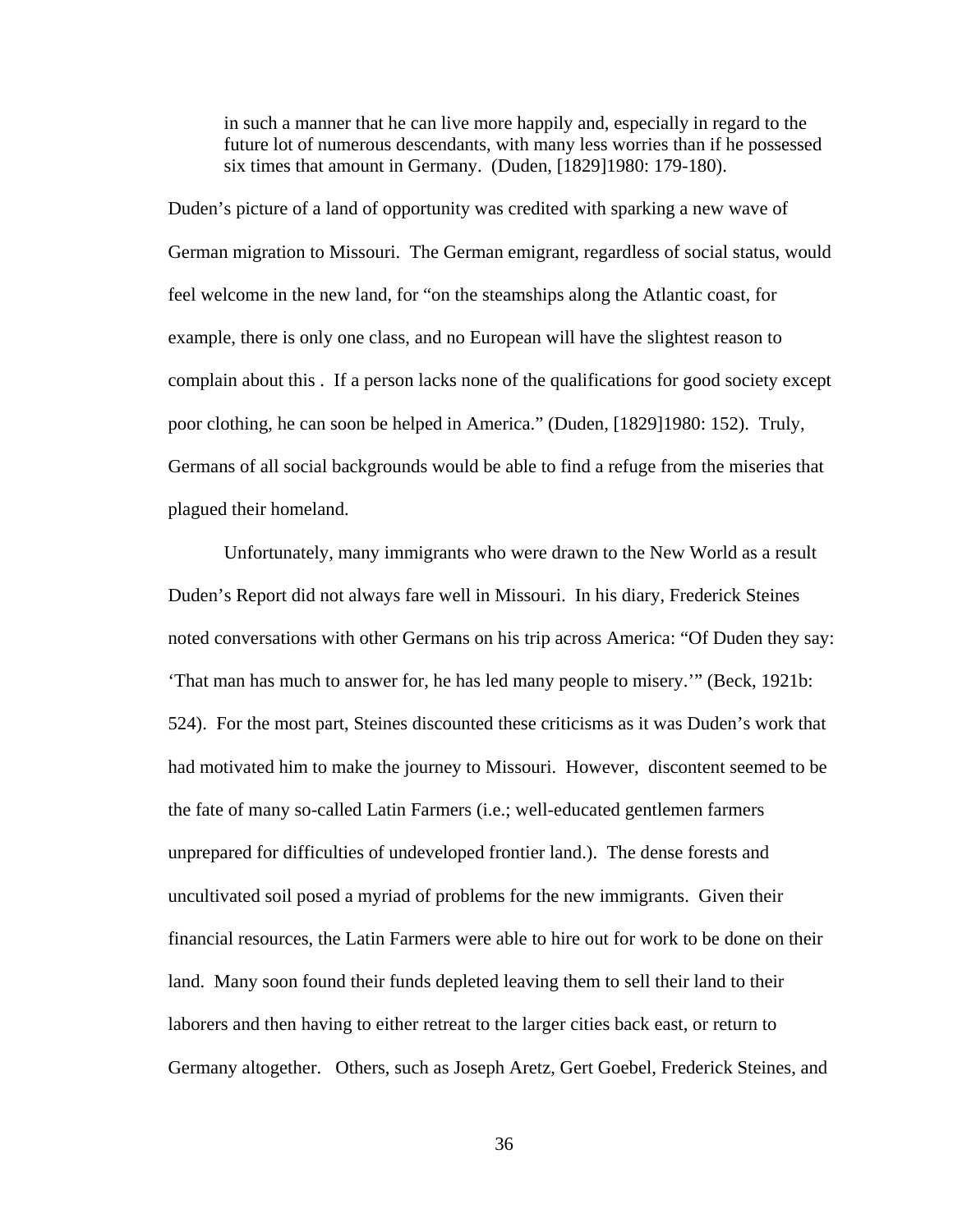Theodor Van Dreveldt found the climate not as hospitable as  $Duden<sup>11</sup>$ . Emigrating in groups was no guarantee of success against the unforeseen circumstances and harsh conditions encountered along the journey to Missouri. The *Giessen Gesellschaft* headed by Frederick Münch and Paul Follenius was one such settlement venture that met with failure. The group was divided into two units, one landing in Baltimore for an overland journey to Missouri, the other entering America at New Orleans. The initial destination for the society was Arkansas, however, it was soon learned that Arkansas was not a desirable choice and it was determined that the groups to meet at St. Louis (Bek, 1924b). Unfortunately, the contingent that sailed through New Orleans suffered an outbreak of cholera on the voyage leading that part of the society to disbanded. The former group, upon hearing the news, and themselves running low on funds, also disbanded. Frederick Münch, along with a small contingent did continue on to Missouri and settled near Duden's farm in Dutzow, Missouri.

## **Settlement Success.**

 The German Settlement Society of Philadelphia was founded in August of 1836 for the purpose of establishing a colony in the Far West. The view at the time was that American cities and the culture east of the Alleghenies was a corrupting force upon German immigrants. Pointing to the Pennsylvania Germans, there were concerns that some immigrants fell too easily to American ways, not only in having lost their language but also in forgetting the true heritage of the German people.The settlement venture was welcomed by many Germans, most of whom were already living in America. Funding for the project was financed through the sale of stock certificates that could be traded for plots of land within the Colony. William Bek points out that the commitment to the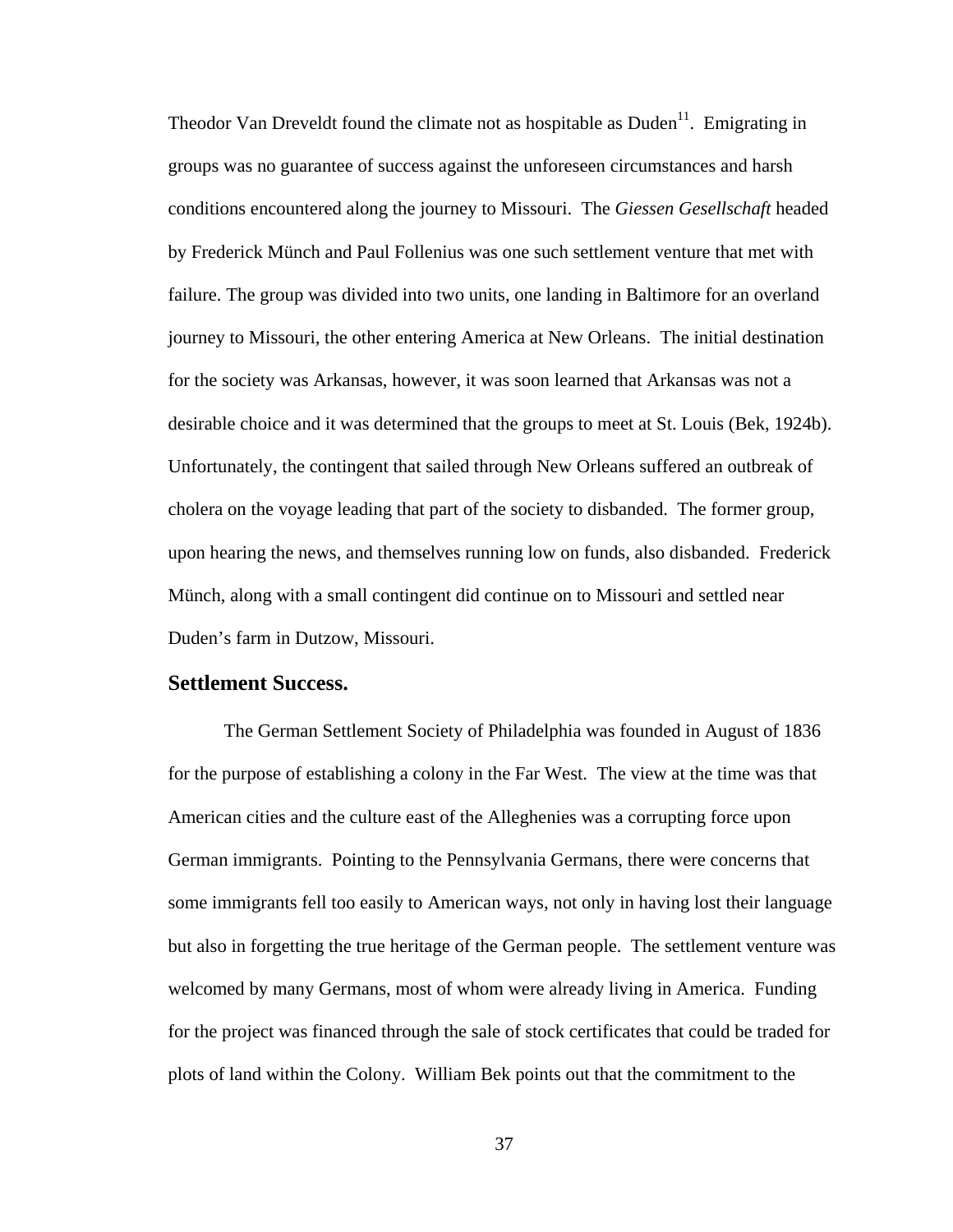success of this effort could be found in the fact that each share of stock was sold for 20 times that of the going rate of an acre of land in Missouri. Among the 678 shareholders, a total of \$30,464.51 was raised for the Colony (Bek, [1907]1984: 181-191). Clearly, this venture differed from other settlement societies that were formed in Germany by religious groups, villages, or some members of nobility.

 Three deputies of the society were sent west to scout lands in Illinois, Indiana, Michigan, Missouri, and Wisconsin for the settlement. Missouri was chosen as the most ideal location for the Colony and George Bayer was commissioned to purchase the land from the state of Missouri<sup>12</sup>. While the land selected was not conducive to conventional farming due to the numerous hills in the area, the site was located on a point in the Missouri river with the hope of the community becoming a major commercial hub. Upon receiving word that land had been purchased, the name of Hermann was chosen, and without knowing the topography of the location, the town streets as well as major portions of the city were drafted by the members of the society (Shoemaker, 1957; Bek, [1907]1984). In the excitement to begin this experiment, seventeen members set out in the fall of 1837 so to be the first to settle the area. Unfortunately, Bayer, the General Agent, fell ill and did not arrive until after the first winter leaving the early arrivals without official guidance and having to bear the winter with the aid of some American settlers in the area. From the outset, there was a growing dislike of George Bayer. He was later found by the early settlers of the town to be incompetent in his duties and in 1838 left his appointment due to the vote of no confidence and he passed away shortly thereafter (Shoemaker, 1957; Bek  $[1907]1984$ )<sup>13</sup>.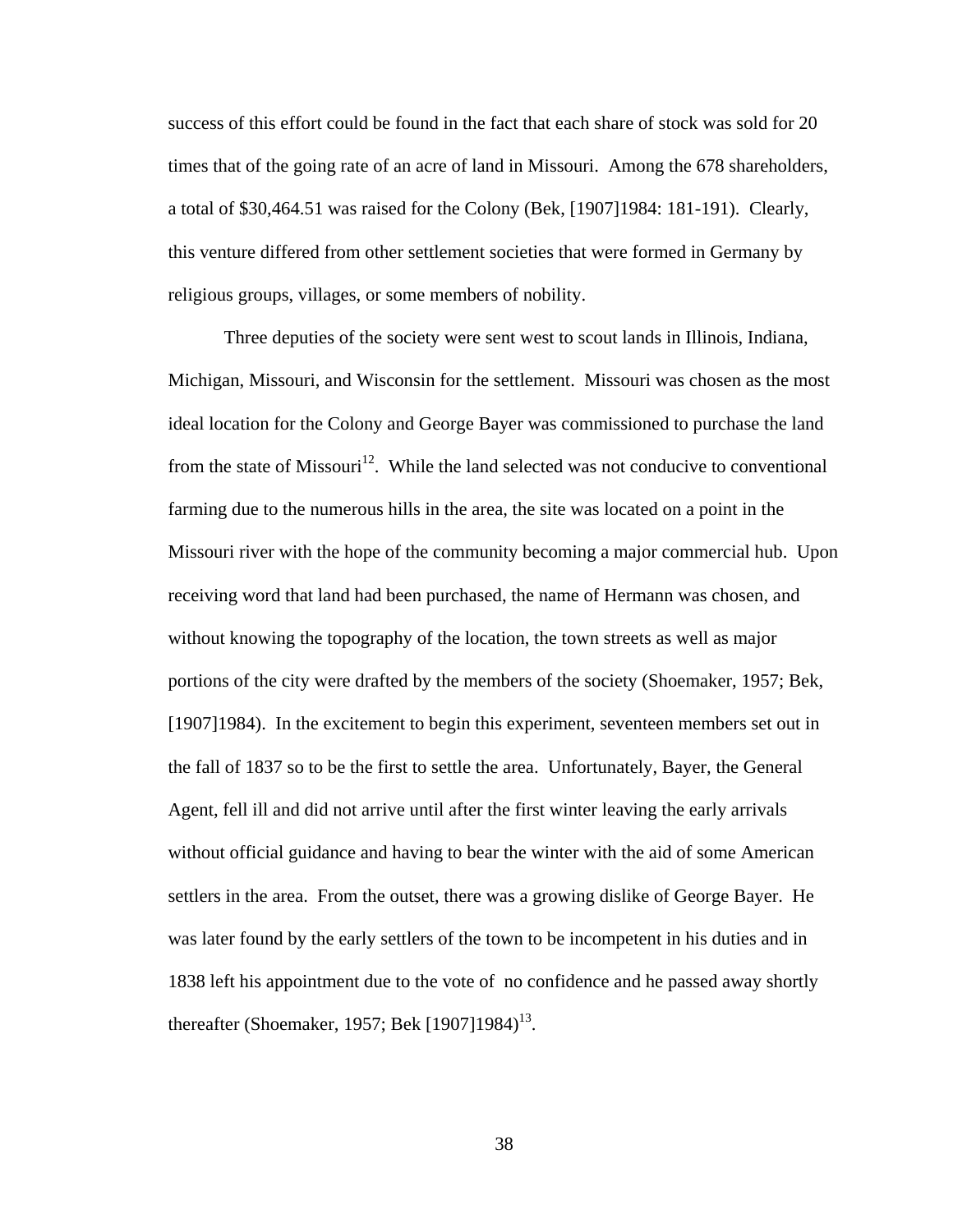Discontent among the inhabitants of the town grew and it did not take long for the members of the colony to wish to cut ties with the original settlement society in Philadelphia. There was some contention among the settlers about control over the colony, with most inhabitants of the town wishing to hold local control over settlement assets. The argument being that with documents (e.g.; deeds, shares, financial statements) located in Philadelphia hindered actions that required swift attention (e.g.; contested claims, payment of bills). Most of the settlers living in the country region felt that incorporation of the town of Hermann and subsequent control over Colony business would be detrimental to the vision put forth by the Mother Society. There was fear that individuals who gained power within the town would disenfranchise country settlers and impose a control and will over the operation of the settlement that was not in the best interest of a true German community. Such a move seemed on its face to be disingenuous to the notion of a union between rural and urban residents, as agriculture and manufacturing were to go hand in hand, working together for the common good of maintaining a German heritage through cooperation, something that had been lacking in the fatherland. While eventual local control over the colony was always assumed, the Mother Society was reluctant to yield control in light of the concerns voiced by Daniel Trautwein, Frederick Husmann, and Frederick Leupold in regard to threats against the equality of all members, rural and urban, within the Colony. Acknowledging the value of local control and protections offered by the state of Missouri, the Mother Society remained somewhat hesitant to yield control and formally presented concerns against the swift move to self governance until there were some guarantees against any potential abuse of power and to preserve the intent of the venture. The inhabitants of the town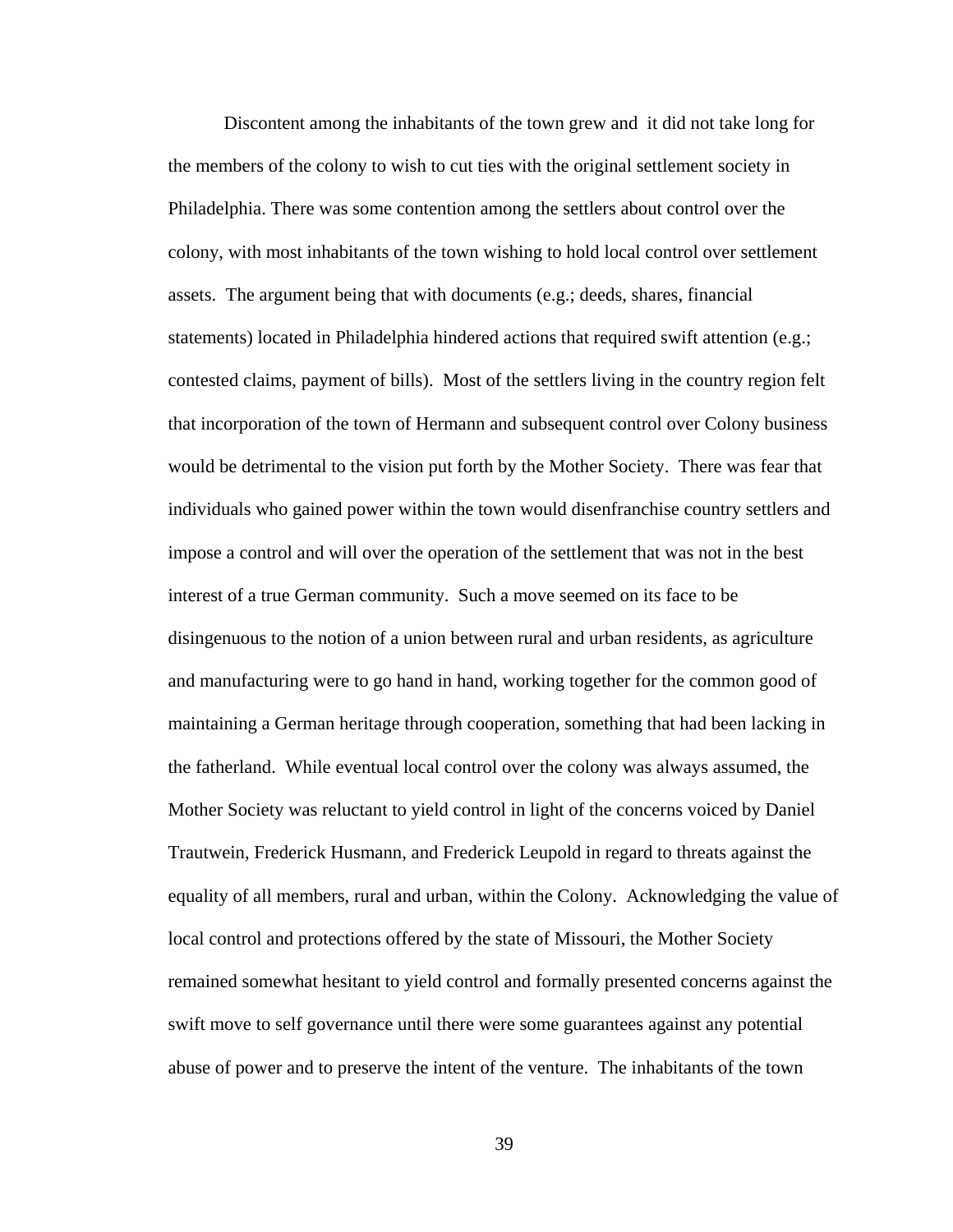responded that they have sufficiently, at least in their view, satisfied the concerns of the society as well as those of the surrounding landowners<sup>14</sup>. In light of concerns regarding fair treatment for all shareholders, it is interesting to note that eventually the incorporated town ceased to recognize the lot shares issued by the society. Taxes were imposed upon unimproved land, and, if the taxes were not paid, the property would revert to the town and sold to the highest bidder. As a consequence, those not living in the town nor receiving regular updates on activities in Hermann found their shares to be worthless shares and therefore lost their opportunity to claim any land in the Colony.

By securing the signatures of two thirds of the taxable inhabitants of the town, Hermann officially incorporated within Gasconade county less than 19 months after the initial land purchase by Bayer. Having established by-laws for the Town and electing a Board of Trustees, much of the business of the Trustees was focused on acquiring the necessary documents from the Mother Society. Now empowered by the state of Missouri, the town leaders were ready to take legal action against the Philadelphia Society unless the property and affairs of the society were transferred immediately (Ordinance Book, August 3, 1839).

## **Settlers.**

 The Germans who settled in Hermann and the surrounding Roark Township were, by all accounts, a very young group. The demographic data for this region are drawn from the 1840 and 1850 federal census. While these sources do provide a statistical picture of the area near both the beginning and the end of the parameters for this study, it should be noted that the 1840 census does not provide the detail that is found in the 1850 census. The former record does not distinguish between the Township and Hermann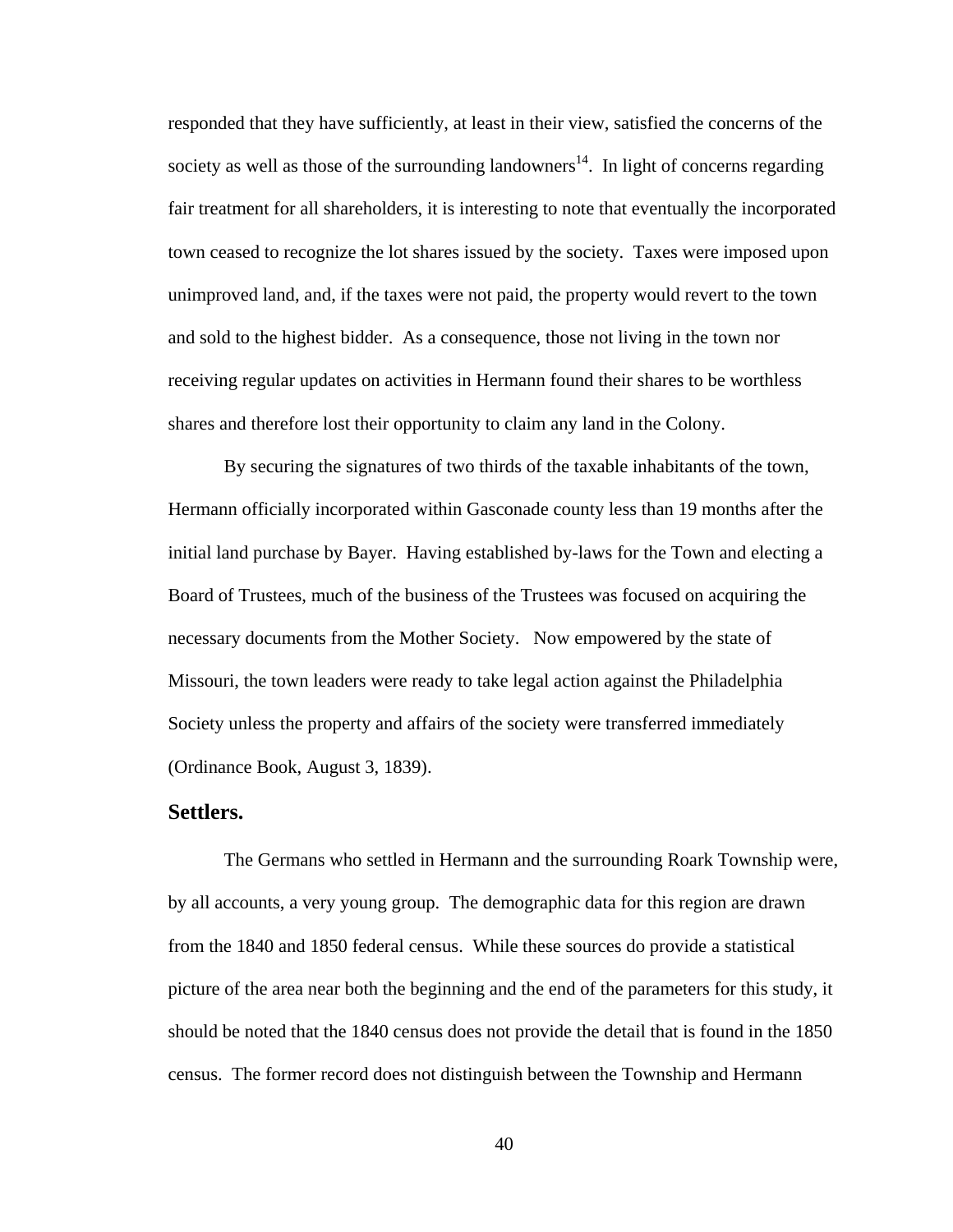proper nor does the document list place of birth, occupation, or specific ages of the residents, only the heads of households are named with the respective number of males and females in the residence listed within a specific numeric range (e.g.;  $0.5 = 2$ ;  $5-10 = 1$ ) 1; 10-15 =0; etc.). Regardless, the information does prove valuable in making comparisons between the early and later years of the community.

The median age in both 1840 and 1850 for the town of Hermann and for Roark Township was in the early 20s. In 1840, only 31.78% of the residents in the Township were over the age of 30; in 1850 33.02% of the town and 32.02% of the Township were over the age of 30. I emphasize the percentage over the age of 30 as the high number of infants (i.e.; children under the age of 5) in the community skews the mean age of the population and tends to inflate the percentage of persons under the age of 30. Also of interest for the resident of the community is their place of birth. As already stated, the 1840 census did not record this information. The data from the 1850 census indicate that 88.87% of the residents in Hermann and the greater Roark Township were born in Europe with nearly 50% of the residents in the area identified as being from the eastern German states<sup>15</sup>. These figures may suggest that the immigrants in the Hermann area possibly did share more in social experience and in motivation for leaving Germany than the primary data lets on.

 The young age of the settlers is of interest as these persons were not only willing to emigrate from Germany, but to also to make the journey to Missouri and subsequently play a significant role in defining what it meant to be a true German. Concomitant with the youth within the colony, the social status of these immigrants may also have contributed in framing the narratives of the community and in shaping their identity.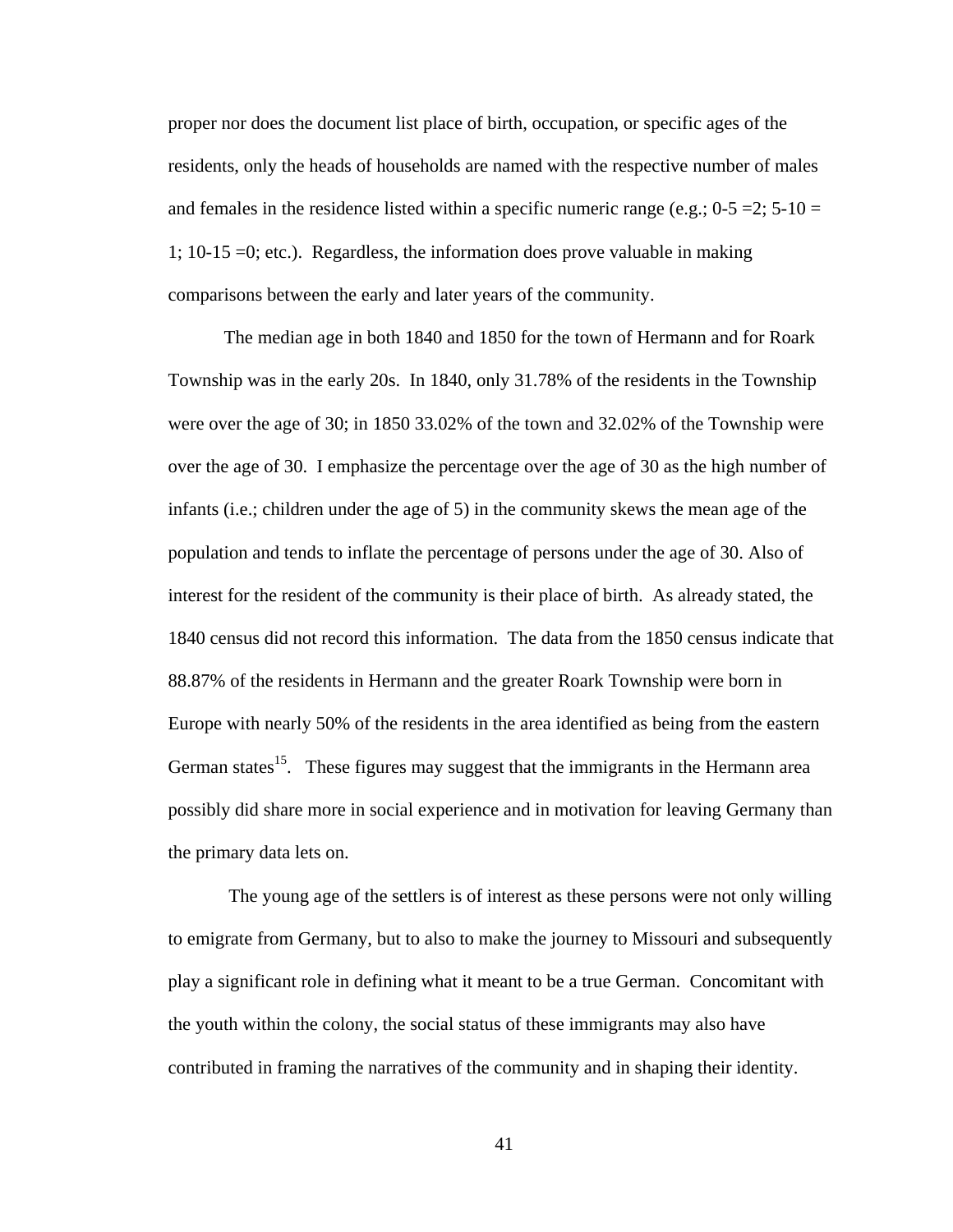From the 1850 census, Hermann claimed being home to 34 carpenters; 19 shoemakers; 7 merchants; 5 school teachers; 5 cigar makers; 4 physicians; 2 piano makers and 1 musician<sup>16</sup>. The residents of Hermann were comprised mainly of craft persons and professionals. The only occupations listed for persons living in the rural area of Roark Township is that of farmer. Since Hermann had gained recognition for wine production by the early 1850s, it is unfortunate that census category of farmer does not distinguish between viticulture and more conventional forms of agriculture.

### **An Urban Center.**

 The Colony at Hermann was envisioned to be the prototypical German community that expressed all things German. While there were some American and French property owners in the area, the majority of residents were from German states. The city was to emulate German urban centers and be in contrast to the American cities that were dirty, overcrowded, and unnavigable. It is for these reasons that the width of Market Street (i.e.; the main street perpendicular to the Missouri river) resembles a promenade intended to rival those of Philadelphia. Under guidelines set by the German Settlement Society landowners, upon entering a town lot, were obligated to develop the area with a structure valued at least at \$300.00. As log cabins were banned from the town, most structures were built in stone and brick.

The goal was to be a shining example of Germanness and the town leaders continued this mission by requiring that footpaths and sidewalks be paved at the lot owner's expense (Ordinance Book, May 18, 1839). All lots that were entered were to be developed within 12 months and the lands were to be fenced at the expense of the owner. A failure to comply with these ordinances would result in a forfeiture of the rights and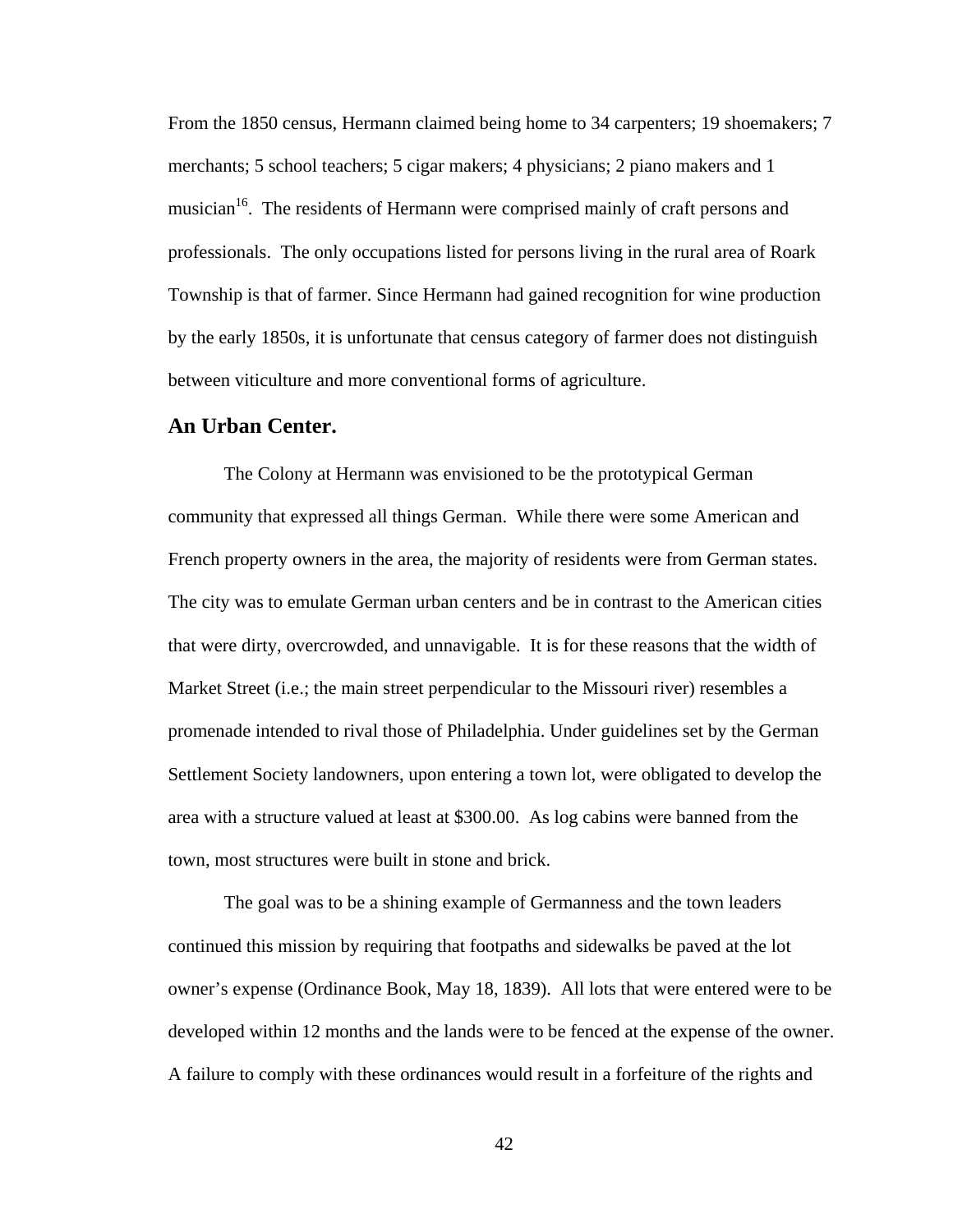title to the land (Ordinance Book, January 3, 1840). Attention to developing the infrastructure of the community is reflected in the minutes for the Board of Trustee given the diligence toward maintaining the integrity of this vision by continuous street and bridge maintenance, river front development, and attention to social activities. The construction of schools and other municipal buildings took priority over the building of churches. Town lands were set aside as gathering areas for community activities. Road and bridge construction and maintenance, as well as the digging of wells for drinking water occupied much of the business for the Board of Trustees (e.g.; strict regulations on drinking water, constant concerns of the grading of roads). It is clear that the appearance and habitability of the town be maintained. Contrary to possible concerns regarding temperance, the town held strict ordinances against drinking, obnoxious noises, and raucous behaviors. Still, there seemed to be many instances for revelry with wine festivals and Fourth of July celebrations.

#### **Rationalist Influence.**

 As Muehl (1991), Forster (1953), and Schneider (1939) point out, the rationalist influence among German immigrants in Missouri was quite strong and exhibiting an antagonism toward organized religion and concentrations of power and wealth. This influence is connected with the original members of the German Settlement Society. For Hermann, the rationalist, and those sympathetic to them, include: Eduard Mühl, Carl Strehly, Wilhelm Krech, August Leimer, Julius Leopold, J.G. Bartz, H. Burkhardt, Dr. J. Feldmann, Otto Brix, to name but a few. Each of these persons had ties to editing the town newspapers, being on the Town Board and School Board, teaching in the schools,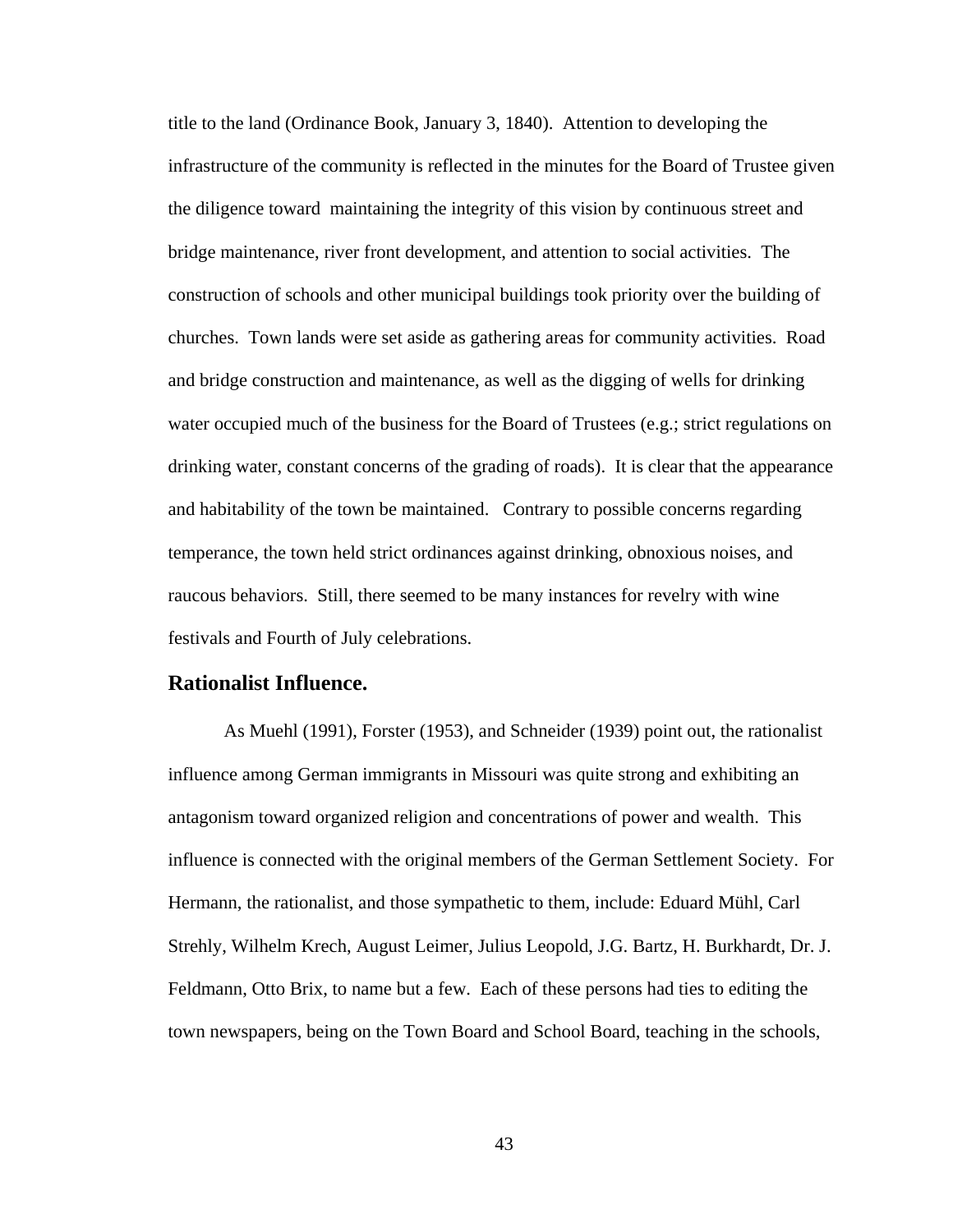leading local music and shooting societies, and helping found the Lutheran church in the community.

Education was very important for these immigrants. The settlers to the area were from an educated (e.g.; bourgeois) class that was referred to as the Latins for their knowledge of classical study and appreciation for the arts. An educated populace was promoted as being vital to the community, to maintaining the German heritage, and for bettering culture of the local Americans. As stated above, Hermann was not at a loss for teachers. The parents also took a great interest in the education of their children as the instructors were reviewed by the residents on a regular basis (Heming, 1998; School Minutes). Private tutors and special work schools were also plentiful in the community. While the building of churches did not take priority, this did not mean that religion was nowhere to be found in Hermann. The area was able to support Catholic, Lutheran, Methodist and rationalist congregations. The congregations were allowed to meet in the school house, however, there were times when shifts in the Board of Trustees revoked this privilege. While there were many rationalist in the area, most were aligned with the Lutheran church giving St. Paul's a limited advantage in the community. Given this situation, Lutheran ministers were not immune to verbal criticisms at the hands of the rationalist.

Established upon the notion of promoting all that was good within the German culture, the Colony of Hermann did seem to veered from those original ideals. What must be kept in mind is that the time between the desire to establish a true German Colony and the dissolution of the German Settlement Society of Philadelphia transpired within 40 months (i.e.; establishing the Society in August 1836, purchasing land in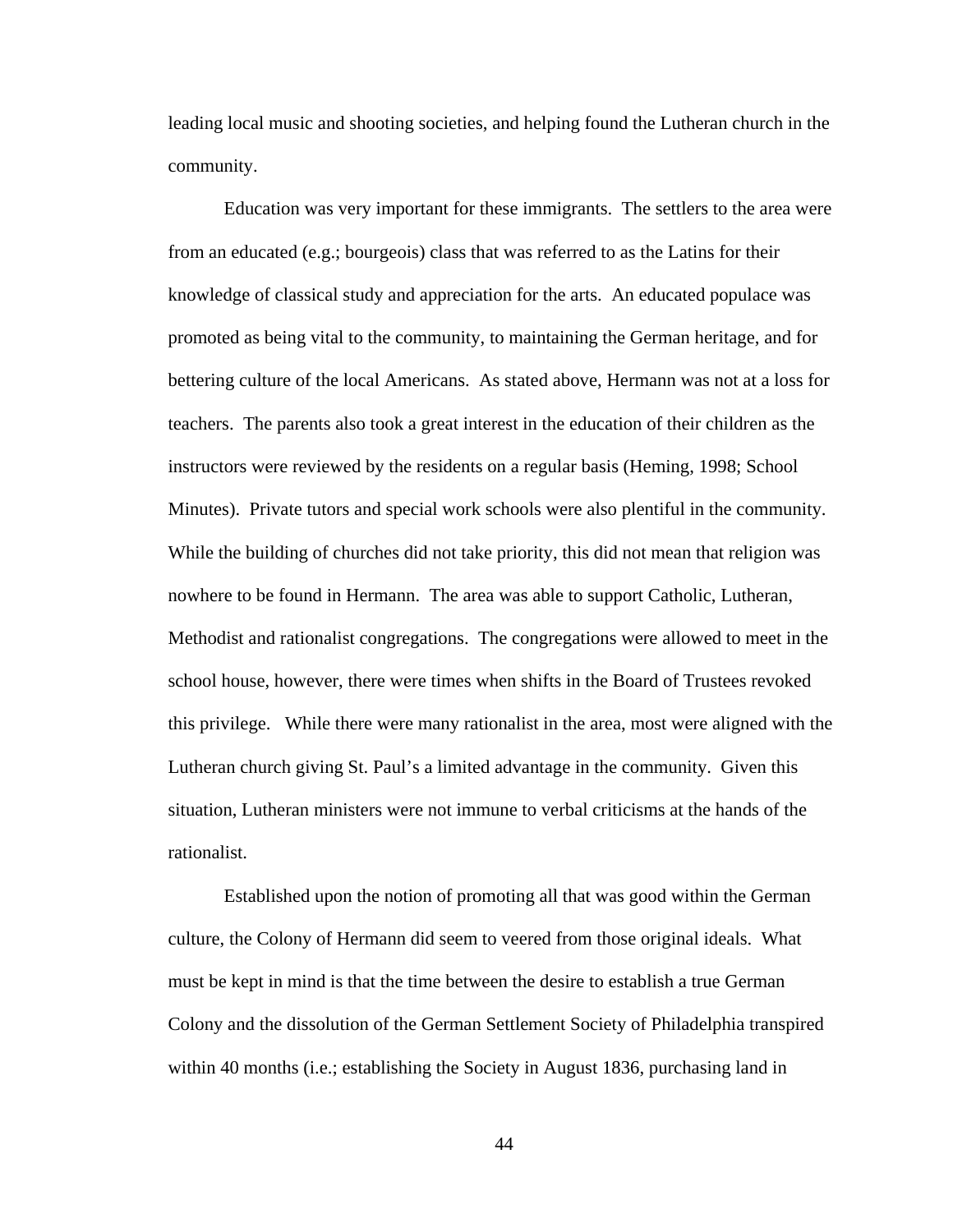October 1837; Incorporation of Hermann in May 1839; dissolution of the Society in December 1839). The rapidity of these events belie the notion that there was much forethought into what would constitute a "true" German community. As noted above, the town was planned as a large urban center without knowing that the land purchased was neither conducive to a large city nor productive farming. Still, this did not seem to dissuade the Germans in their quest. The following chapters will show how this idea of being a true German was then defined among the settlers of the Colony and surrounding area. The following chapters will examine how the German settlers of the area shaped their German identity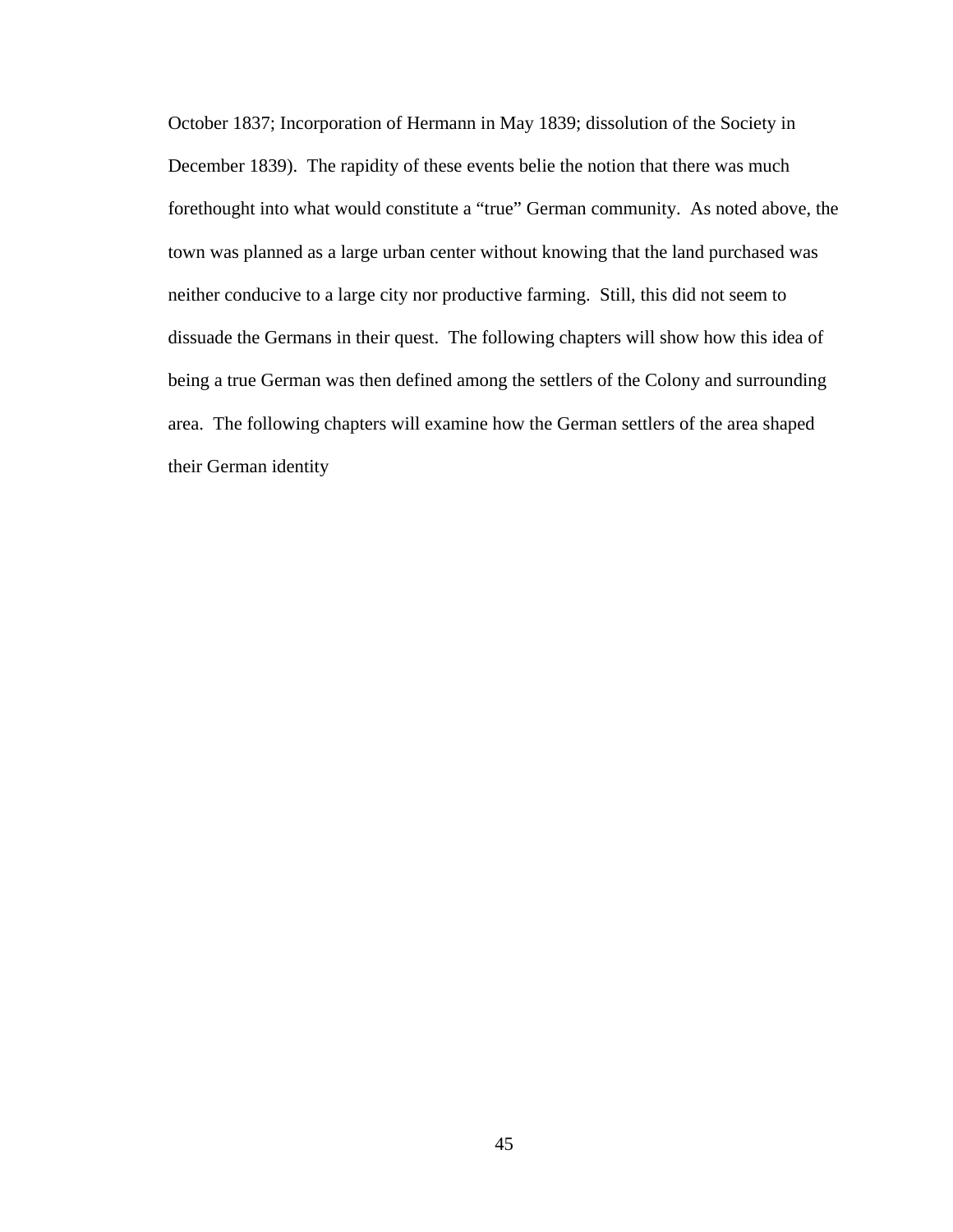#### **Chapter 4**

## **Narratives**

Lyn Spillman's (1997) conceptualization of symbolic repertoires in helping to create national identities helps us view how identity is shaped through selected and specific representations of events. Through the charting of discursive fields she not only illustrates which repertoires are presented but also the means through which they are disseminated to the members of the respective nation. By focusing on the preparations for the commemoration celebrations, Spillman points to the power structures of politicians and social groups, such as the Daughters of the American Revolution, as having considerable influence upon the remembrance of America's founding moment $^{17}$ . Utilizing Edward Shils' work on cultural centers and peripheries, Spillman is then able to locate a loose network of elites as having influence over the shaping of the repertoires that are diffused throughout an even looser network of individuals in the cultural periphery (1997; 34). While Spillman points to the usefulness of such a model, she does caution that there is no clear evidence that individuals within the cultural center hold a common set of values, nor do individuals within the periphery willfully accept the repertoires being presented.

Understanding that Spillman's project is to examine the dynamics of discourse and cultural production in the shaping of national identity I do find this work valuable for clarifying the linkages between mechanisms of power and the construction of a dominant identity discourse. However, I would take her critique of Shils further by suggesting that the cultural center and periphery model presents a uni-linear comprehension of individual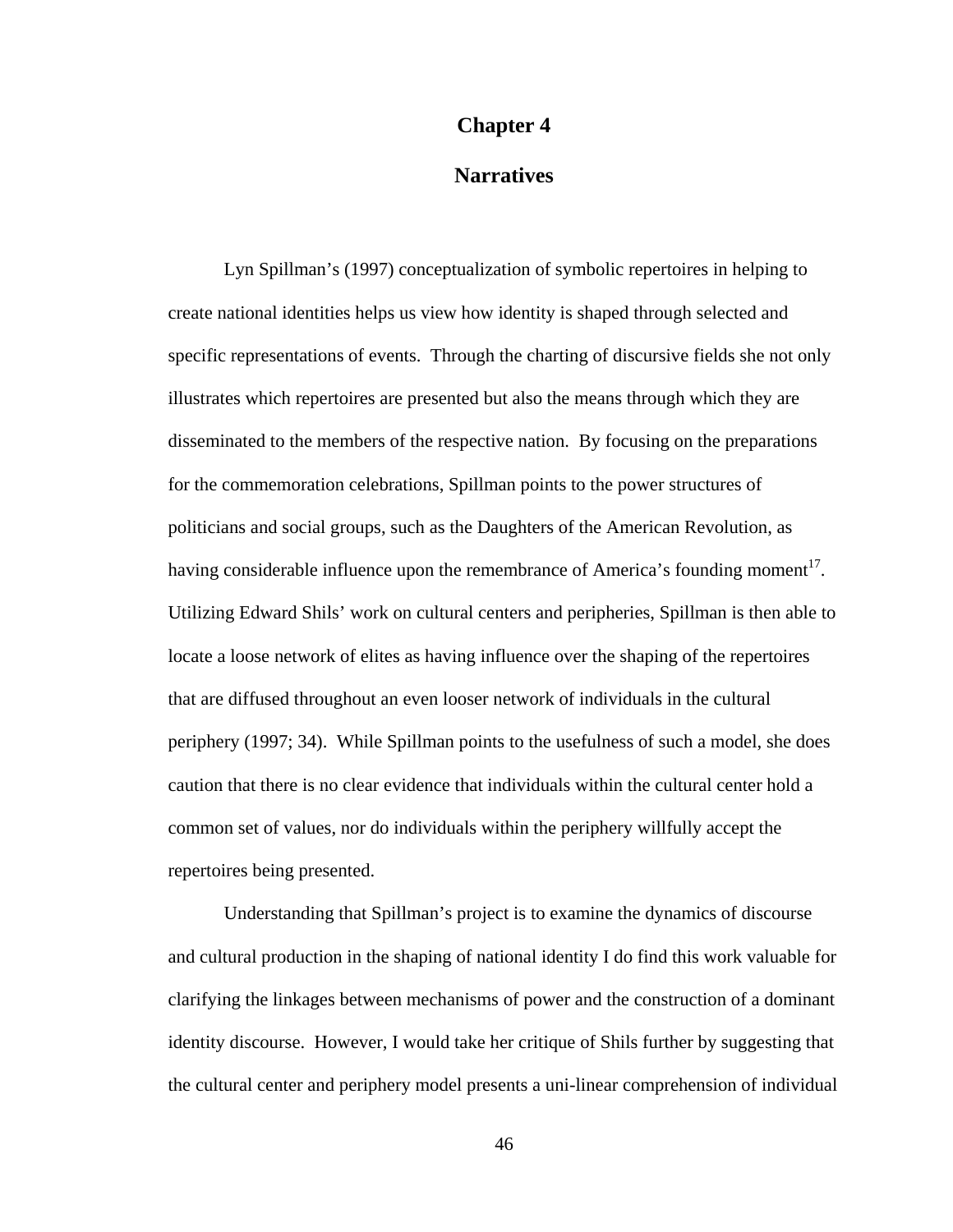action in the shaping of repertoires and identities. A more interesting question is to ask how individuals shape an identity from the complex of overlapping socio-cultural narratives available at a given time and place. Such questions redirect the focus of identity upon the individual in actively choosing, or blending, narratives that help one to make sense of their location within society, be it local, national, or global. From this perspective we are also better able to understand how such a blending of narratives is used to establish and reinforce social boundaries that proscribe acceptable characteristics of a specific identity.

In line with Somers (1994) and Somers and Gibson (1998) we should remain aware that multiple narratives circulate within various levels of social realms. As such, individuals come into contact with many, at times competing, narratives that are drawn upon in bringing meaning to one's surroundings (i.e.; social location at a specific time and place). Therefore, narratives are not restricted to personal stories but rather include those larger stories and abstractions that are presented and re-presented in various mediums (e.g.; newspapers, official transcripts, orations, and personal letters). These narratives provide the background against which the immigrants developed their identity. It must be remembered that such narratives are not static but rather are malleable, always being constructed through networks of power and networks of resistance. To ascribe an autonomy to larger (e.g.; public) narratives is to erect artificial barriers between the narratives and the individual actors. Hence, not only do actors have a hand in shaping the larger narratives, they are also not obliged to accept any narrative, either in whole or in part. Shaping an identity then is a dynamic process influenced not only by the available narratives but also by the time and the place in which the individual interacts with the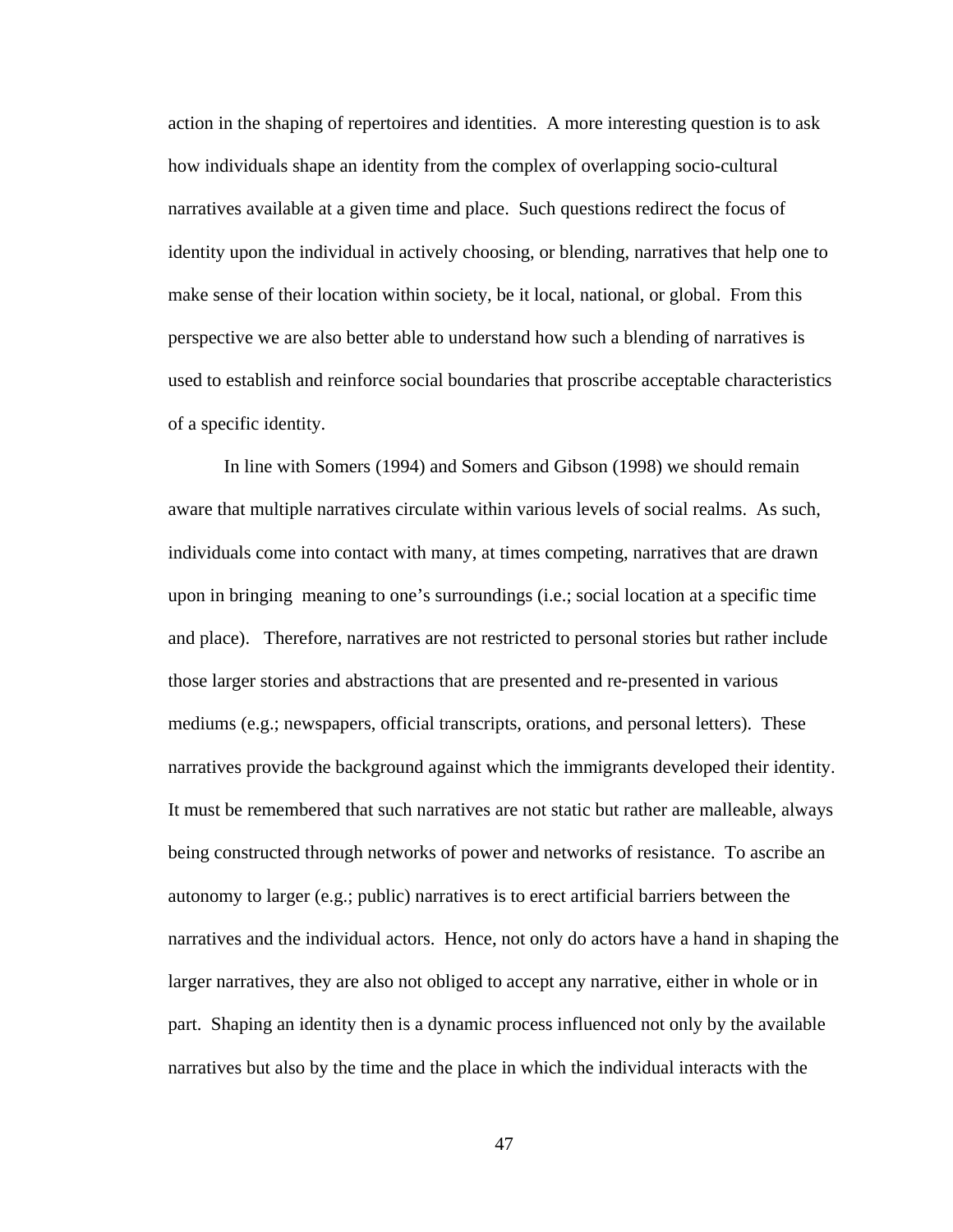narratives. Even though the piecing together of identity narratives suggests fluidity, there remains the need to establish boundaries that help define identity (i.e.; marking who we are by pointing to who we are not).

For the purpose here, I will review some of the narratives that German immigrants arriving in the Missouri River region undoubtedly encountered both in their homeland and their new land. Given the myriad of reasons individuals held for wanting to leave Germany in the early nineteenth century, caution must be taken so not to attribute emigration to any single motivating factor. It is for this reason that my goal is to review some of the social conditions that propagated particular narratives thereby casting light upon the enticements leading to the decision of some individuals to leave their homeland. I will then present some of the narratives facing the immigrants upon their arrival in America, the state of Missouri, and subsequently the Hermann region. While I cannot say that each person arriving in Missouri and settling around the Hermann area shared equally the meanings presented by these narratives, I do find that within the surviving materials certain narratives are repeated thereby giving credence to the notion that many of these Germans did share some commonalities that aided in shaping a specific sense of identity.

#### **Old World.**

While there are indeed many narratives within German history from which to choose, I will underscore three larger narratives of revolution, romanticism, and American utopia, as being central in shaping the identity of many German immigrants. With Europe of the early nineteenth century in the throes of geopolitical tensions associated with efforts at nationalization, the narratives of human rights and revolution,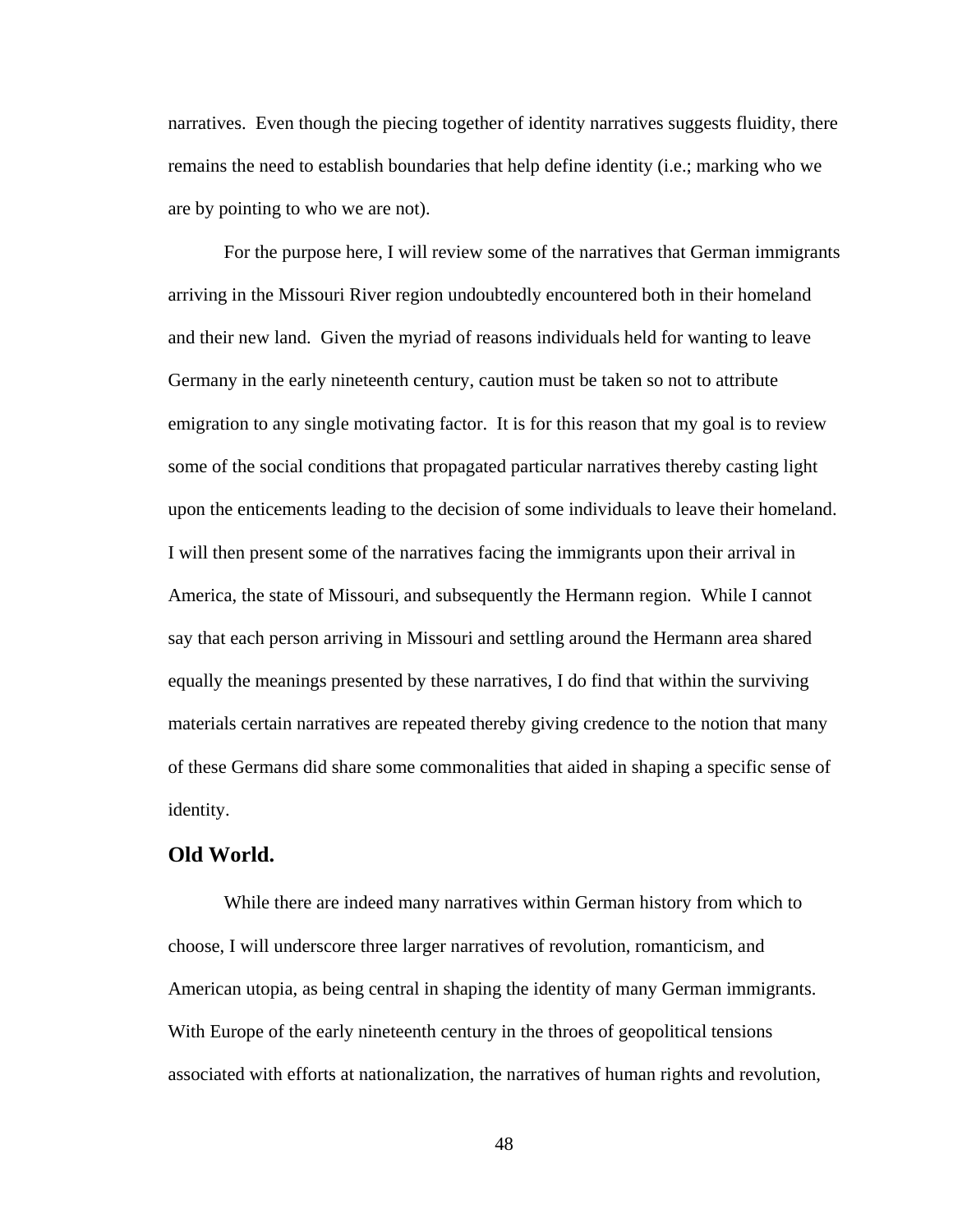fueled by Enlightenment philosophies, the French Revolution, and the Napoleonic Wars, were finding avenues into German institutions of higher education and religion. While the Rhine Confederation (i.e.; eastern German states from the Holy Roman Empire) reverted to free states after the Napoleonic Wars, the Austrian and Prussian empires maintained a considerable influence in the region. By embracing liberal ideals, a growing movement of Rationalist, or free-thinkers, were leading the challenge against monarchical rule and the dogma of organized religion (Hanson, 1951; Schneider, 1939).

In an effort to maintain the cohesion of the German states, as well as that of the Austrian empire after the wars, the Carlsbad Decrees were put into place by Prince Metternich as an attempt to squelch social dissent within the press and the universities. In particular, student groups, such as the *Burshenschaften*, were identified as radical liberals in need of censure if Germany was to avoid revolution. The oppression of the Decrees sparked an emigration of may educated Germans to lands that welcomed the ideals of freedom (Kronenberg, 1998; Hanson, 1951; Curti, 1949; Wittke, 1948). In a further effort to unify the German states, Frederick Wilhelm III of Prussia looked toward establishing a liturgical bond that coalesced in the formation of the Evangelical Church of Prussia, a move which effectively de-legitimated the Lutheran and Reformed churches within Germany (Foster, 1953; Hanson, 1951; Schneider, 1939). The pressures placed on the pulpit as a result of this action propagated the growth of German emigration societies seeking free religious expression. In light of these governmental constraints America's break with the British empire had a tremendous influence upon German intellectuals, including Goethe and Schiller, who were frustrated with monarchical rule (Curti, 1949). Adding to the revolution narrative were the writings of Thomas Paine which had been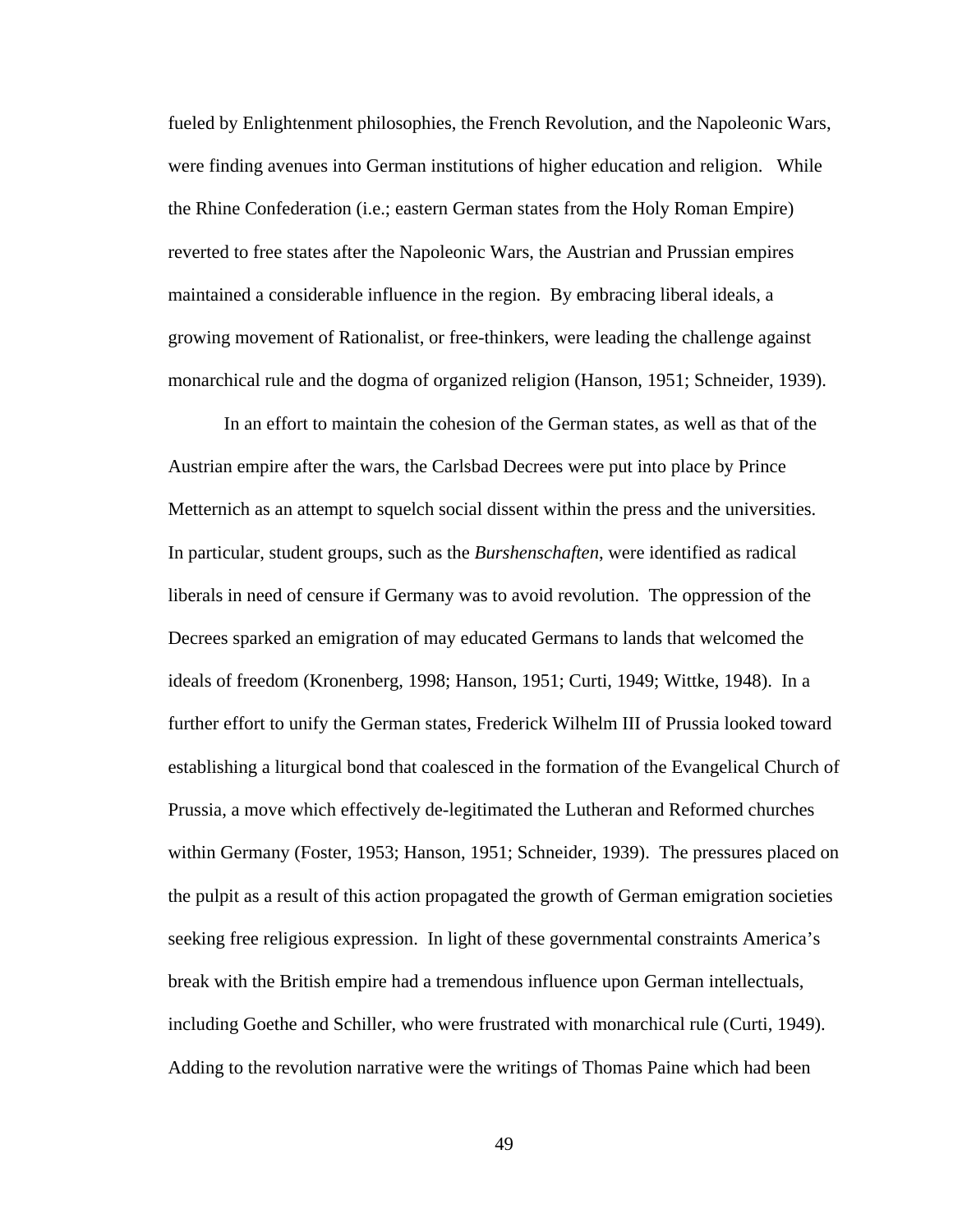translated, as early as 1777, into German and embraced by the freethinker community for his views on political, religious, and social freedom (Kistler, 1962: 82).

Emigration from Germany to America dramatically increased in the early half of the nineteenth century. Walker (1964) does argue that to explain levels of emigration by looking for correlations with fluctuations in the economic situations of the time leaves little in way of understanding the diversity found among those Germans who decided to leave their homeland. Pointing to statistics indicating that immigration patterns did not follow a rational wisdom (i.e.; individuals emigrating to other German states that are economically worse off) Walker suggests that seeking to describe a typical *Auswanderer* (e.g.; emigrant) becomes a futile exercise as levels of emigration varied across regional and socioeconomic dynamics. Still, we must consider that increases in population, implementation of enclosure laws, limited land capacity, and political trends toward individual rights exemplified the tensions within Germany that resulted from industrialization. We are then provide with a complex tapestry of motivations to emigrate. As Schneider (1939) and Walker (1964) point out, the rapid shift associated with moving from an agricultural to industrial based economy can be viewed as a significant factor for the rise of emigration as this transition can be credited with being the catalyst for the social ills of broken families (e.g.; hiring out children), crime, and poverty facing the German states. With actions by the state viewed as being largely ineffectual, there was a growing sense that German life was much more desirable under the "old traditions" (Kronenberg, 1998; Walker, 1964; Schneider, 1939; Duden, [1829]1980). This sentiment, coupled with dissatisfaction with state censorship, excessive taxation, and compulsory military service, began to gain traction among many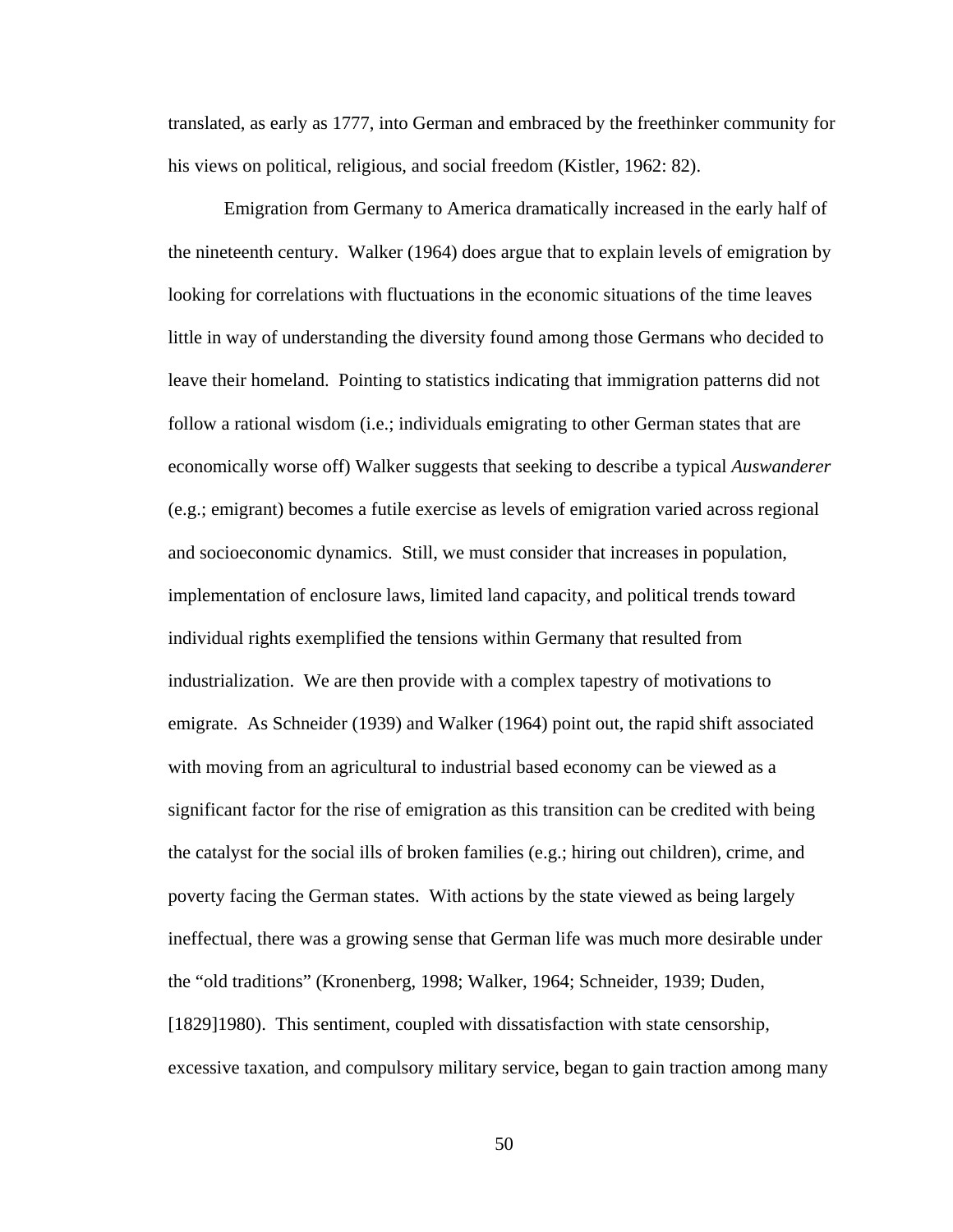divergent groups in Germany<sup>18</sup>. Another motivating force could be found in the romanticism of older traditions and the view that America was a land with the ability to reinvigorate the German spirit among anyone willing to make the journey. Pointing to this deep sense of romantic idealism, Walker suggests that individuals began to embrace the idyllic narrative of a new land, however, "[g]enerally speaking, the less a romantic knew about America, the higher his opinion of it." (1964: 58). There is evidence that not all Germans viewed America as being the salvation for the German spirit. As Curti points out that prior to the 1830s, there was a resistance among intellectuals who felt America to be culturally deficient in relation to the European states (1949: 64). Kronenberg (1998), Walker (1964), and Hansen (1851) each tell of how the Prussian government viewed glowing representations of America as a threat to stability, a belief that lead to the confiscation of immigrants' letters to family members as possible propaganda against the empire. Still, a shift in the perception of America began when more glowing reports filtered into Germany in the form of travel guides that dealt with the new land from a more analytic point of view that described the abundance of natural resources and the climatic differences the potential immigrant could expect (Walker, 1964; Kistler, 1962; Bek, 1919; Duden [1829]1980). This emphasis upon nature dovetails perfectly with the romantic narrative. The Germans were then able to envision what was truly a land of opportunity (i.e.; a land of fertile wide open spaces reminiscent of simpler times, and a land, particularly in the western regions, devoid of an American influence). Adding to this vision of a simple lifestyle were reports boasting of the American political structure being free of religious oppression, taxation, and military conscription (Walker, 1964; Kistler, 1962; Curti, 1949). The political composition of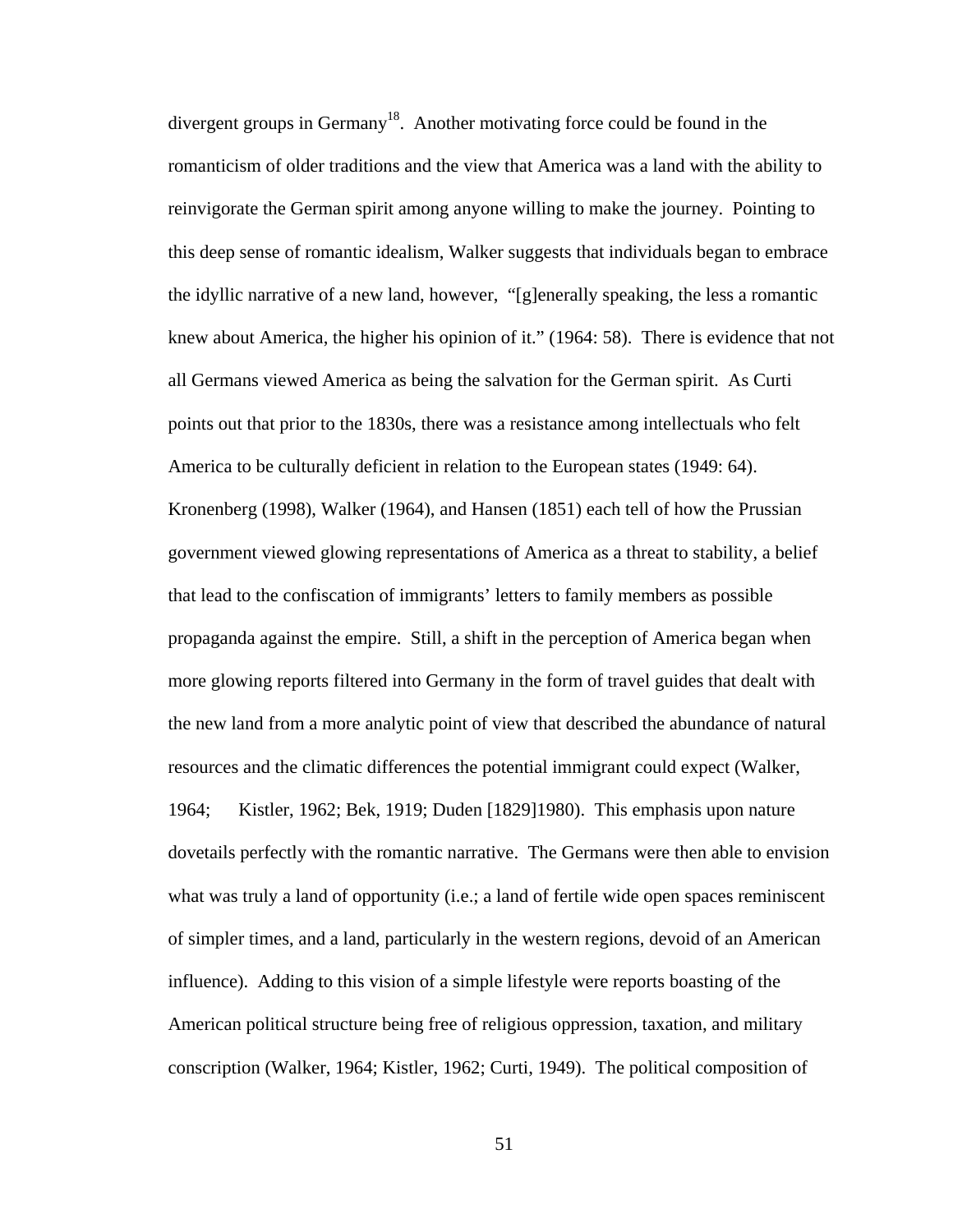America truly highlighted the frustrations associated with the narrative of revolution while also promoting the narrative of romanticism. Regardless of the criticisms of American culture, and of the American in general, the lure of being free of an oppressive monarchy, of impracticable bureaucracies, and from crime and poverty associated with industrialization, emigration to America was certainly seen as a viable route for many Germans. The attraction of America for many of these emigrants was then to regain that which was lost in the social changes of Germany, and not to be part of some grand new experiment (Walker, 1964).

The American utopia narrative found support among Germans who felt that they would be able to transplant themselves as well as their culture into a new land without reproach from the American government or its people<sup>19</sup>. Credited with sparking a surge in German emigration throughout the 1830s Gottfried Duden contributed heavily to the American utopia narrative with his *Bericht* (e.g.; report) touting the wonders of Missouri (Tolzmann, 2006; Muehl, 1991; Goodrich, 1981; Walker, 1964; Schneider, 1939; Goebel,  $1879)^{20}$ . Born into a bourgeois family, Duden was educated in medicine and law and later became a Proctor of the State, a position that allowed him to theorize about connections between crime, poverty and the growing population of German states (Goodrich, 1981; Schneider, 1939). He concluded that a root cause for social ills was the erosion of traditional values, wherein the strong sense of solidarity among Germans gave way to a more self-centered populace concerned only with their personal well-being (Duden, [1829]1980). Rather than continue to prosecute persons for transgressions and crimes, a situation that he viewed as a result of one's living conditions, Duden felt that a more proactive approach could be found in reclaiming a heritage lost in the shift toward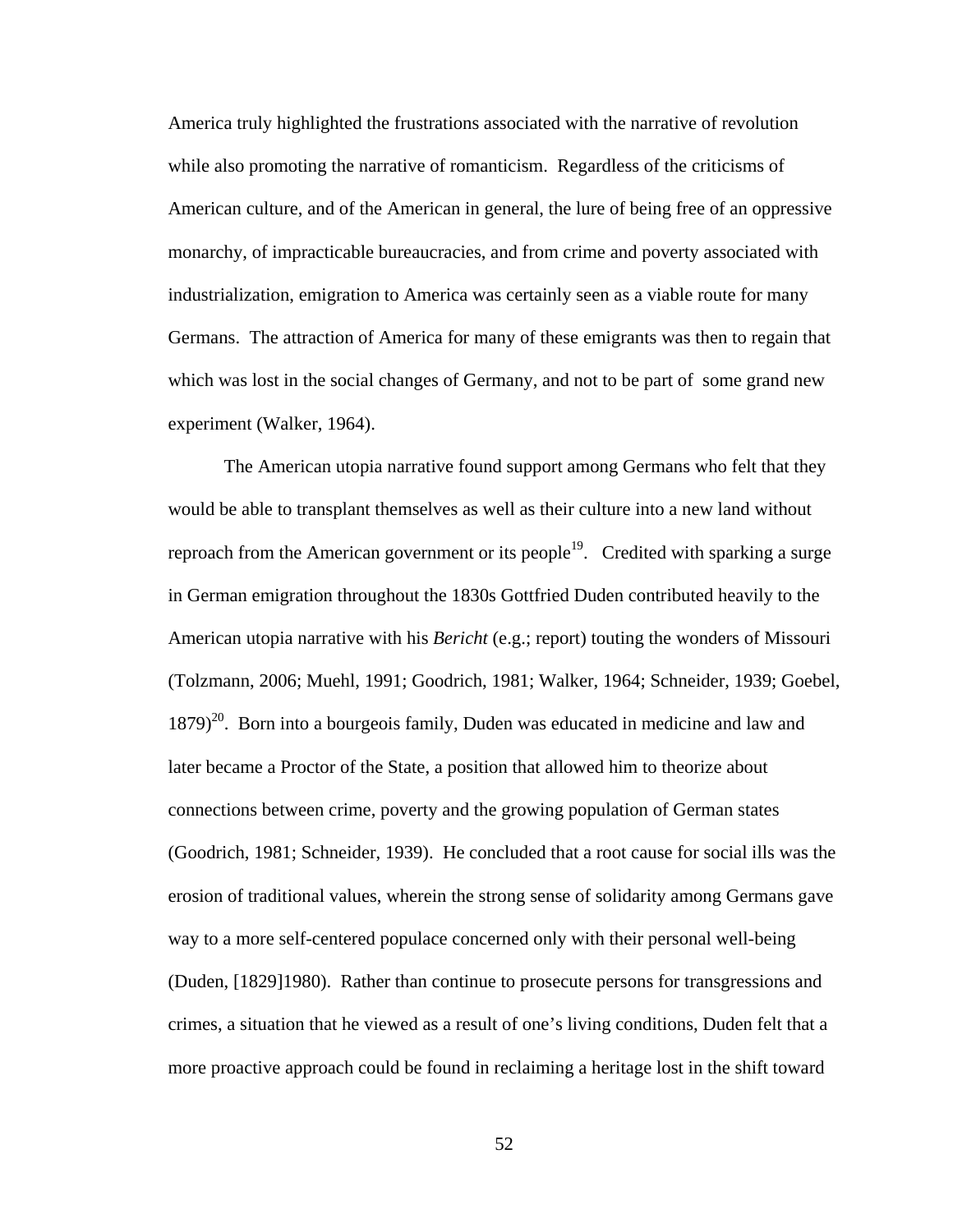industrialization. Having read limited reports on America, Duden took it upon himself to travel to the new world so to investigate whether the country would be suitable for emigration as a means to alleviate the social problems facing Germany.

Upon arriving in America, Duden detailed his journey across the country with his reports becoming more optimistic the further west he traveled from the Alleghenies. Settling along the Missouri River, Duden painted a glowing portrait of the area and likened the rolling hills of the Missouri River Valley to those bordering the Rhine. This similarity in vistas was intended to offer a comfort to German immigrants as settlements in Missouri would closely resemble communities found in the homeland. It was in Missouri that Duden saw the greatest opportunity for the German spirit to be rekindled and to flourish. Within his *Bericht*, Duden advanced his social theories by weaving the romantic narrative with that of the American utopia narrative. The message put forth was that the idyllic communities being lost in Germany could be recreated in Missouri. Emigration would then allow an opportunity for individuals to sow the seeds of old traditions in a new land and therefore maintain a German heritage based on an era prior to industrialization. For Duden, not only would immigration benefit those leaving Germany but their actions would also relieve pressures upon the social conditions in the homeland.

The American utopia narrative was advanced by suggesting that, even those with few resources could, with ambition and industriousness, prosper in the new land. As Duden states, an initial investment of sweat and labor would be rewarded "After housekeeping has been organized and the first purchases have been paid for, the whole family lives a carefree and happy life without any cash. And this is the real reason small sums are less important here than in Europe." (Duden, [1829]1980: 69). With little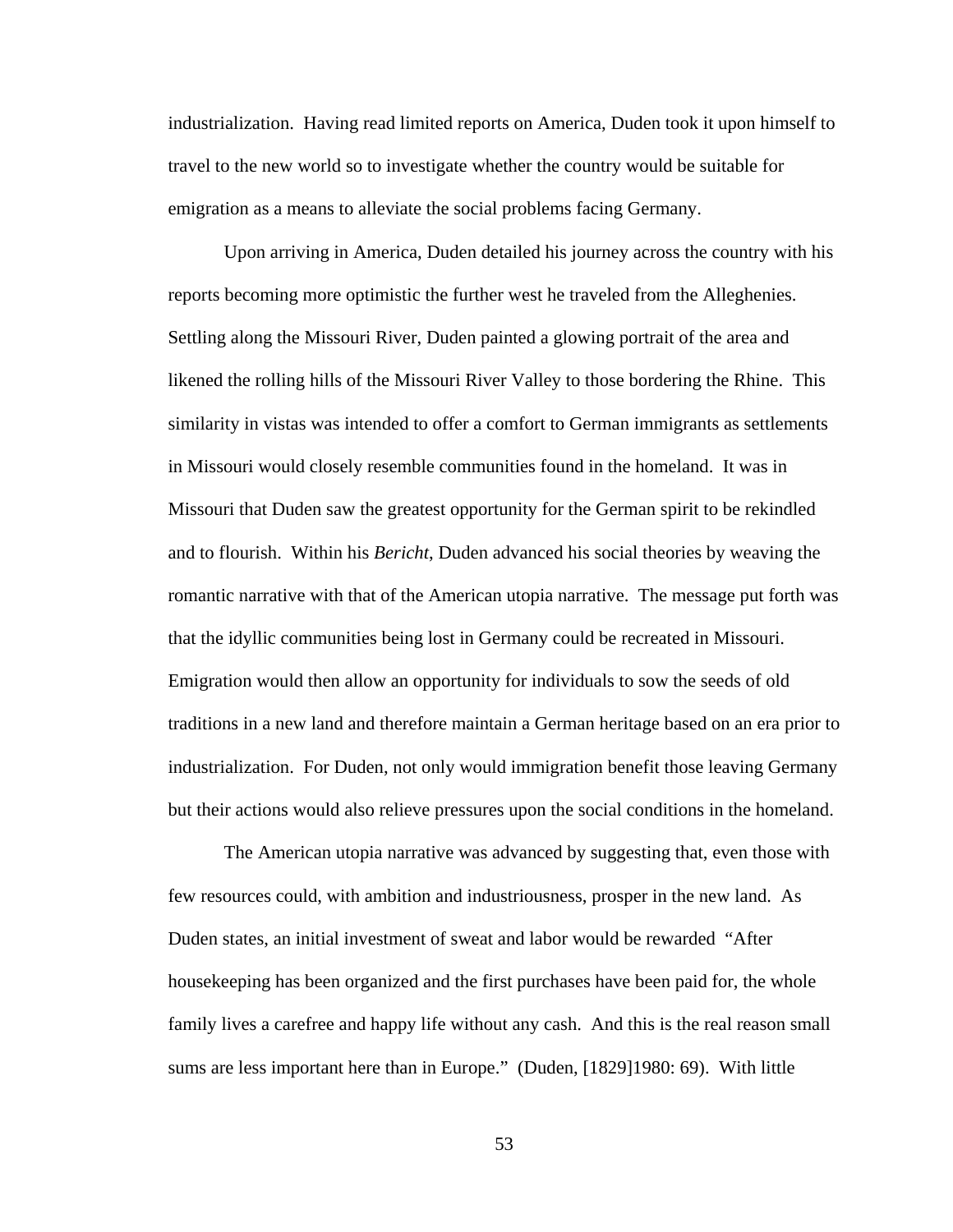attention paid to the difficulties associated with emigration the *Bericht* emphasized that America was a land of opportunity, especially for those Germans having to survive at a subsistence level. For persons reading the *Bericht* the vision of America was that of a land constructed around a romanticized life of farming. It is clear that Duden's focus was upon the task of transplanting a culture of old traditions based upon a rural economy as he spent little time writing about the larger cities in America.

 Again, the larger narratives of revolution, romanticism, and American utopia overlap within Germany in such a way as to provide a foundation that shapes the identity of persons planning to emigrate to America. Together these narratives highlight issues of social change, social values, and social opportunities. The immigrants arriving in the Hermann, Missouri area were able to interlace these narratives so to develop a sense of purpose in America wherein they could maintain the traditions they envisioned as a German heritage.

#### **New World.**

The larger narratives of the New World cannot be understood without considering the events that helped to shape America as a nation free of British rule<sup>21</sup>.

With an emphasis upon civil government and natural rights, narratives of antityranny, equality, and freedom, run strongly through documents of early nineteenth century America. Again, the narratives here cannot be considered exhaustive, however, the repetition of themes does suggest a longevity to the ideas that resonated among many members of the society. For the purpose here, I will draw upon a sampling of Fourth of July orations and views of the Andrew Jackson presidency as examples of national narratives. While Spillman suggests that near the middle of the nineteenth century Fourth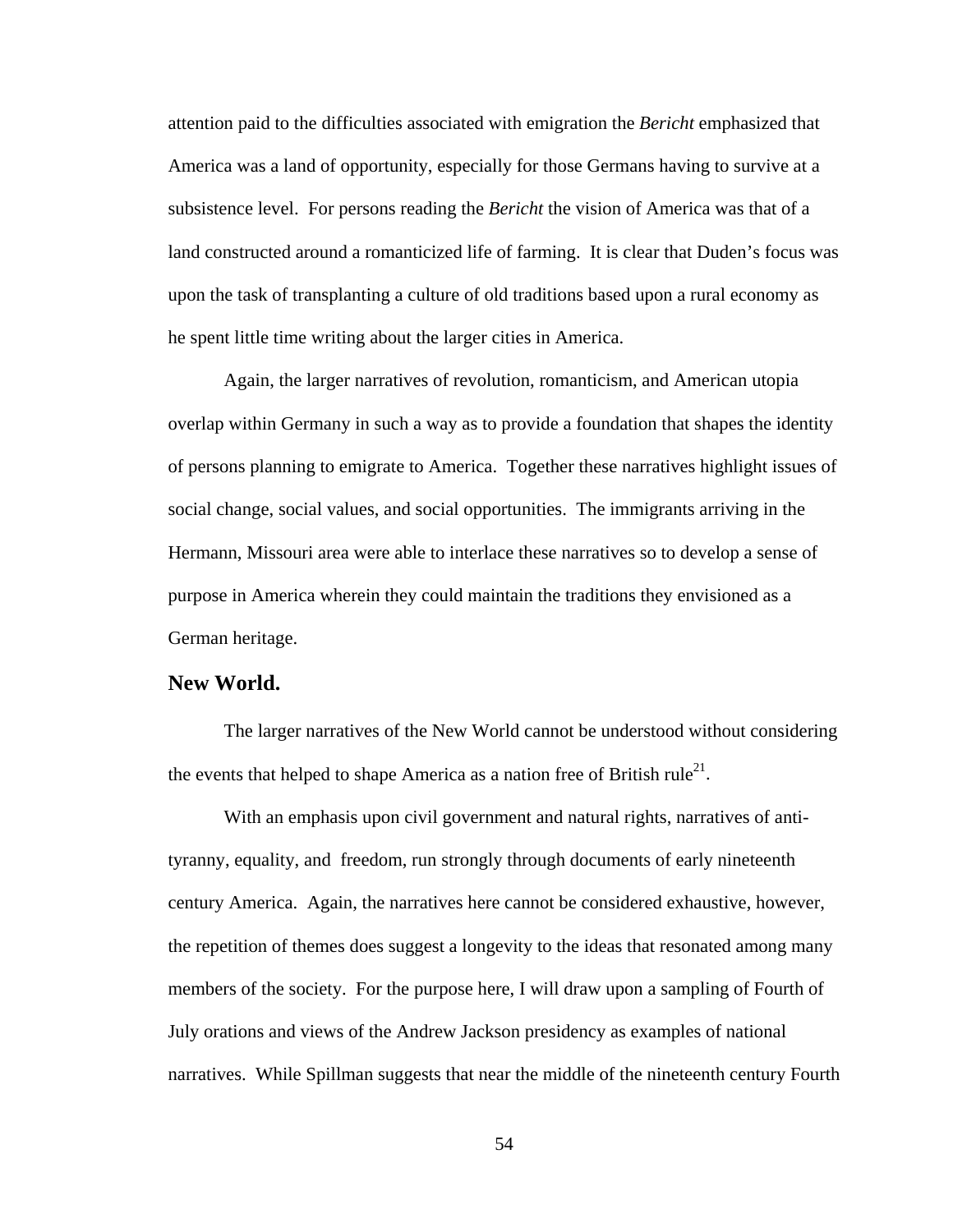of July celebrations began to wane in many regions in America, particularly in frontier areas, the commemorations did appear to remain strong in those areas that were home to groups with strong political motivations (1997: 24). The speeches here span three decades and were given by national political and spiritual leaders (i.e.; John Quincy Adams, Secretary of State: 1821; Hubbard Winslow, reverend with a lineage to the Mayflower Pilgrims: 1838; Daniel Webster: 1851). It should be noted that while these orations did share common themes promoting civil government, none embraced wholeheartedly the political vision of Jacksonian Democracy (e.g.; strong egalitarian views between 1815-1840). For expediency, I will conflate the themes of anti-tyranny, equality, and freedom, to the narrative of Liberty.

As Spillman (1997) points out, the national commemorations in America tended to focus upon founding moments. Here, the Forth of July speeches also present a historical lineage that culminates in a unity revolving around the signing of the Declaration of Independence. The imagery of togetherness is expressed in the form of family as in discussing founding fathers, the mother country, and the strength of bonds such as those as between parent and child as well as brother and sister. While there may, at times, be differences among family members, Daniel Webster suggested there were occasions where disputes may be overlooked from time to time:

But to-day, we are Americans all; and all nothing but Americans. As the great luminary over our heads, dissipating mists and fogs, now cheers the whole hemisphere, so do the associations connected with this day disperse all cloudy and sullen weather in the minds and hearts of true Americans. Every man's heart swells within him; every man's port and bearing becomes somewhat more proud and lofty, as he remembers that seventy-five years have rolled away, and that the great inheritance of liberty is still his: his, undiminished and unimpaired; his in all its original glory; his to enjoy; his to protect; and his to transmit to future generations. (Webster, 1851: 7).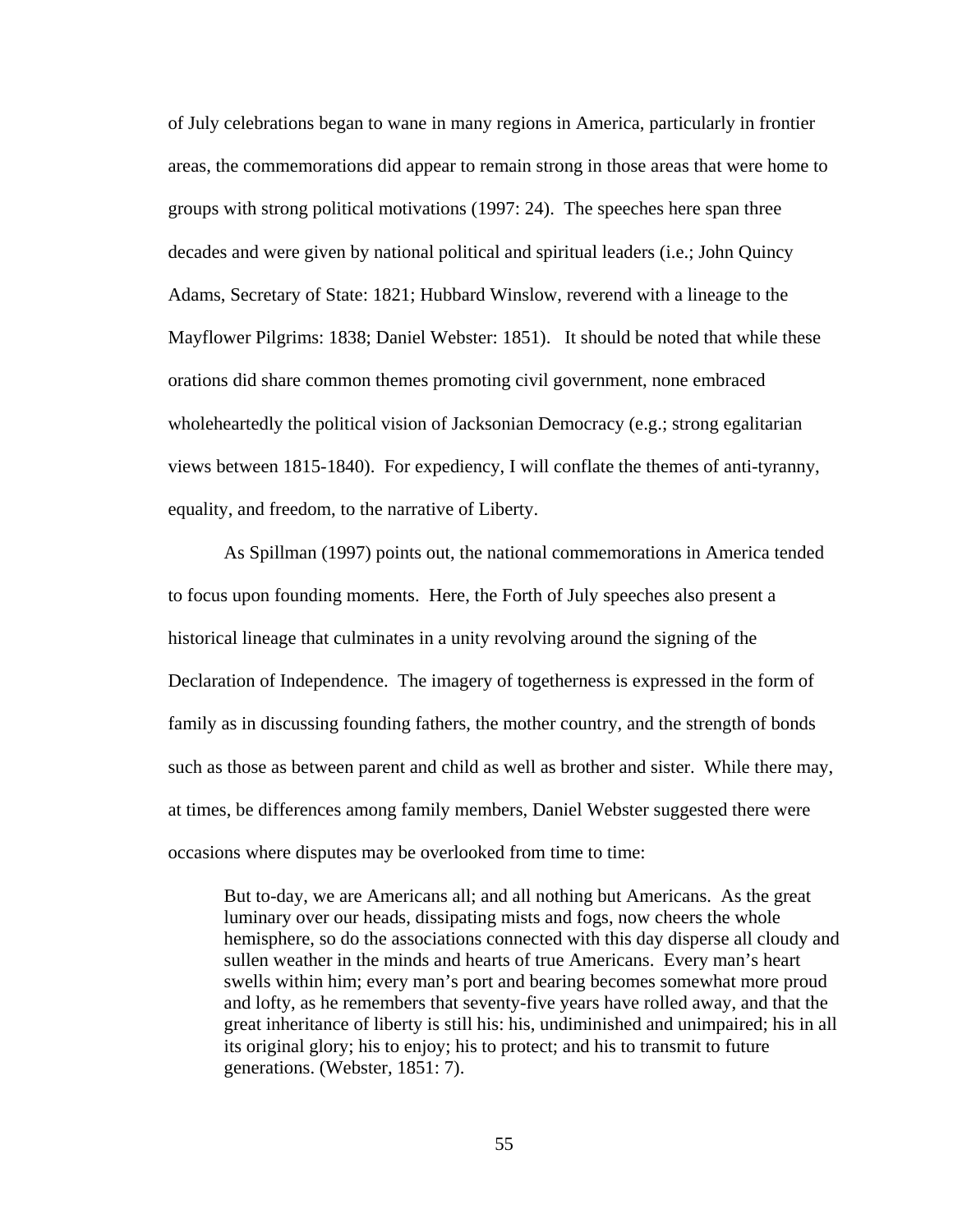With an emphasis upon future generations in all the orations, there was the sense that the "family" would continue to prosper. Hubbard Winslow also pointed out that while not every member may be equal in ability, there was no group within America that held a special privilege:

The importance of *union*, or that state of the republic in which harmony of views, feelings and interests prevail between the various classes and members of society and the different sections of the country, has always been justly maintained. Education and all other interests and pursuits and pursuits, should be conducted upon those republican principles, which favor this desirable result. There must be no aristocracy of knowledge, wealth, or rank; the means of obtaining them must be, as far as possible, thrown equally open to all. (Winslow, 1838: 23; emphasis in original).

Not only were these bonds unlike any of those found in the Old Countries, they were also seen as being superior in maintaining the ideals and values upon which America was built.

 This sense of uniqueness was reflected in the success of America breaking free from the tyranny of both ecclesiastical and monarchical oppression. The histories presented in these speeches do not focus upon freedom at the point of a sword or barrel of a musket but rather from the power of ideas and the will of the people. For John Quincy Adams, the subtlety of the declaration was the source of its strength:

The Declaration of Independence in its primary purport was merely an *occasional* state paper. It was a solemn exposition to the World, of the *causes* which had *compelled* the people of a small portion of the British empire to cast off the allegiance and renounce the protection of the British king; and to dissolve their social connexion [sic] with the British people. In the annals of the human race, the separation of one people into two, is an event of no uncommon occurrence. The successful resistance of a people against oppression, to the downfall of the tyrant and of tyranny itself, is the lesson of many an age, and of almost every clime. (Adams, 1821: 12; emphasis in original).

The values that precipitated the American independence are then identified as being unique to the American people. As Daniel Webster stated, "liberty is characteristic,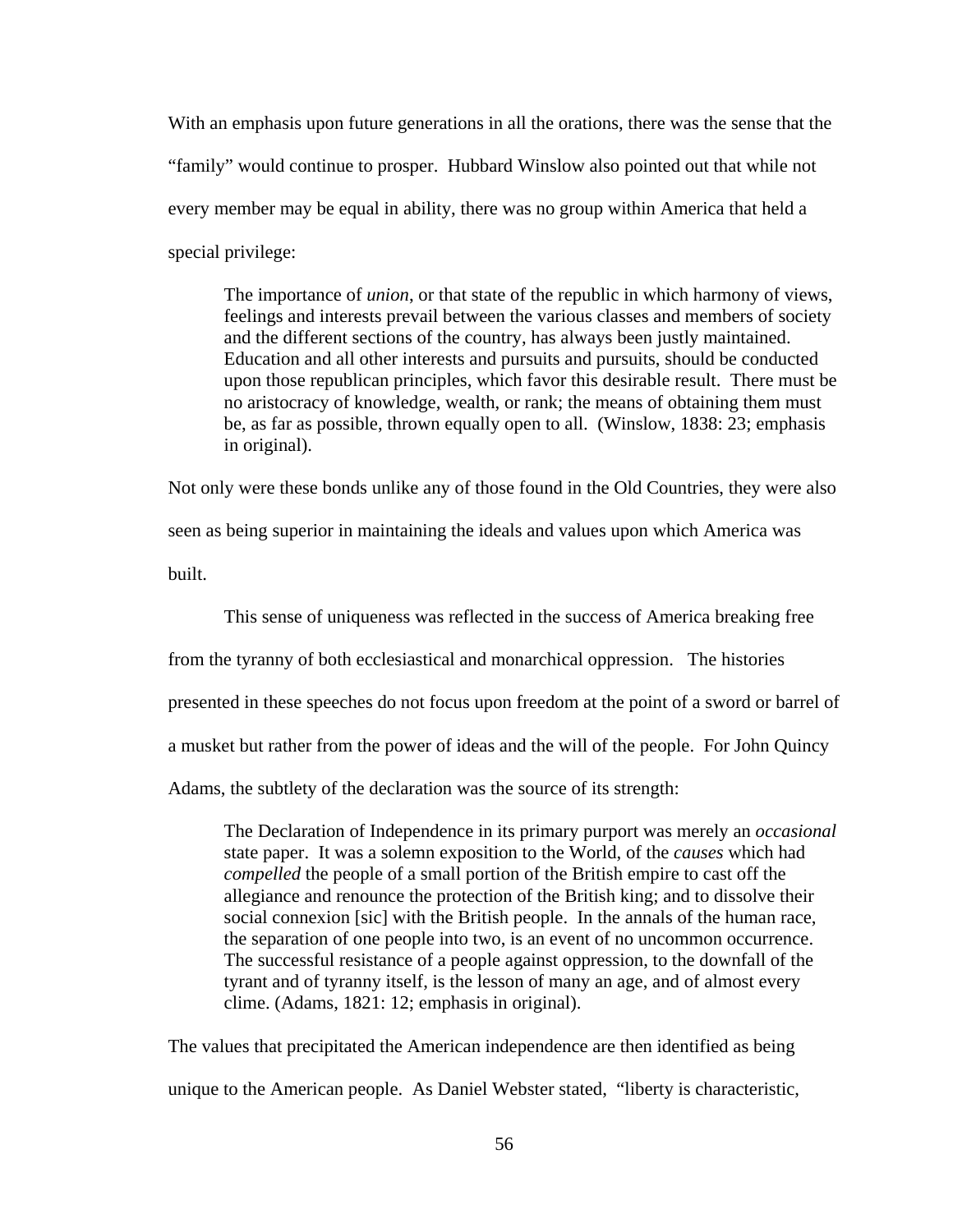peculiar, and altogether our own. Nothing like it existed in former times, nor was known in the most enlightened States of antiquity" (1851: 8). With the distinction of being the first nation having a legitimate civil government, America was then to become a model for all others to follow in their quest for freedom. Continuing with the imagery of immortality, Winslow suggested that the spark begun with the American revolution would endure throughout eternity:

The modern republics of Germany and Switzerland are of a different character from ours; and those of South America are just struggling to birth. This is the first strictly elective and representative system, under full and mature operation, in the annals of mankind. It owes its existence, under God, to a pure and invincible love of civil and religious liberty, kindled in some of the noblest spirits that ever honored humanity. Until the sun himself tires and falters in his burning path, their memory will live in all hearts true to freedom and philanthropy. (Winslow, 1838: 8).

It is only when individuals turned from the ideals and values that are the basis of a civil

government would liberty cease to exist.

The American form of self-government was attributed to an adherence upon

natural rights, a tenet that found fertile ground in a land away from monarchical rule. It

was therefore intelligence and reason that prevailed over tyranny. These values were

found even in the earliest settlements of America:

The corruptions and usurpations of the Church were the immediate objects of these reformers; but, at the foundation of all their exertions, there was a single, plain, and almost self-evident principle—that man has a right to the exercise of his own reason. It was this principle which the sophistry and rapacity of the Church had obscured and obliterated, which the intestine divisions of the same Church itself first restored. The triumph of reason was the result of inquiry and discussion. (Adams, 1821: 7).

There was no tolerance within the country for a privileged elite with claims to

unrestrained power. Hubbard Winslow evoked stability and permanence of the free

government by focusing on the indomitable spirit and industriousness of Americans.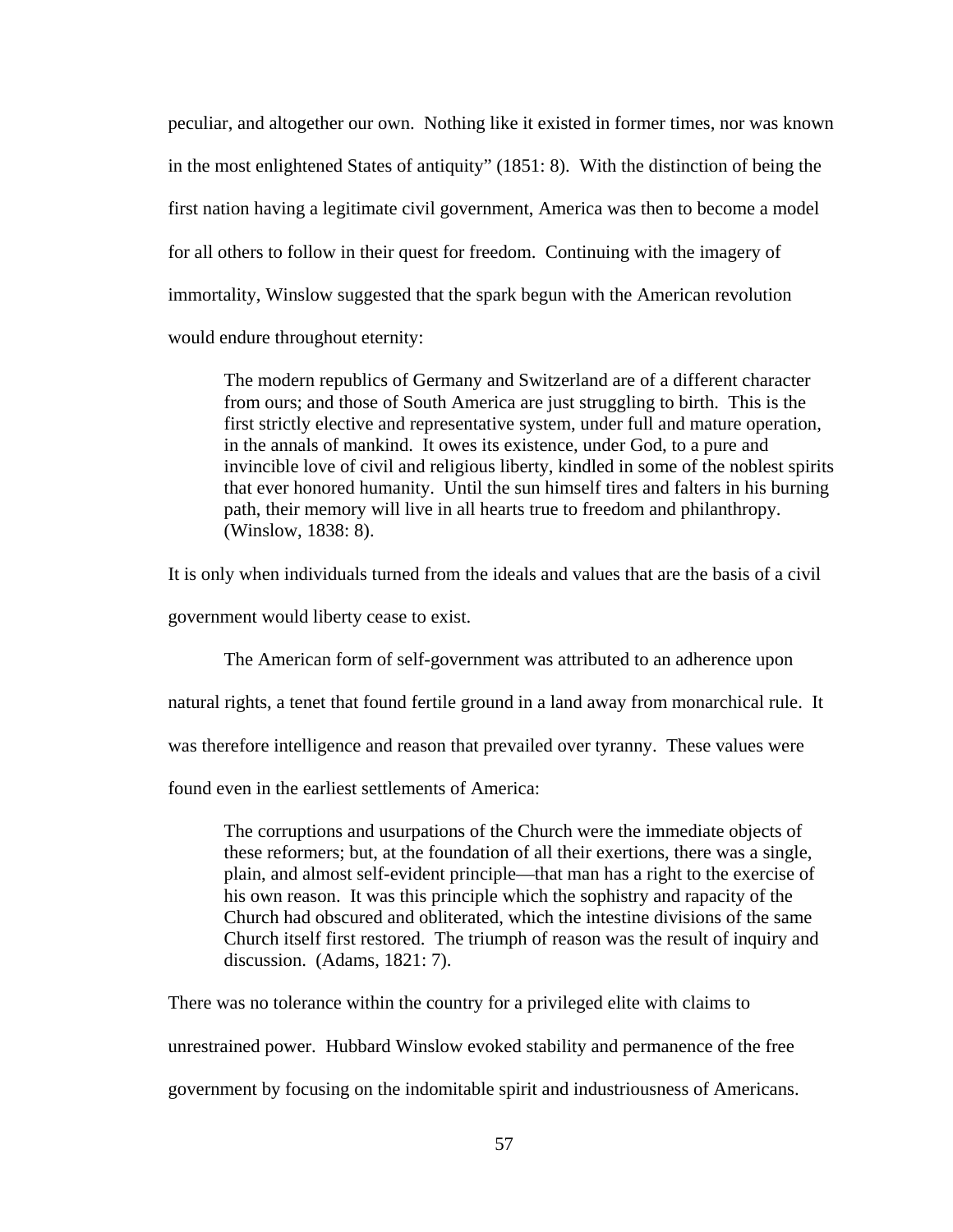This value could only be achieved with the participation of everyone as "there must be no aristocracy of knowledge, wealth, or rank; the means of obtaining them must be, as far as possible, thrown equally open to all." (Winslow, 1838: 23). He continued by proclaiming that the uniqueness in origin and design of America effectively circumvented such an occurrence:

There *are* no monopolies, there *can* be none, in this republic. If the speaker believed there were, he would be among the first to condemn them. His entire sympathies are with the people at large; and had he any influence in public, it should always be employed to defend their common rights. But the truth is, we have no men of mammoth size and power, not can we ever have, as they have in some of the hereditary governments of the Old World, who live by devouring the poor. The blessed genius of our institutions forbids it. (Winslow, 1838: 30; emphasis in original).

The sense of equality and promotion through individual merit was then the hallmark of

America. This argument was present within each speech and all hinged upon the notion

that individuals had the ability, and the right, to govern themselves. It was within the

uniqueness of this experiment that natural rights and innate abilities could be freely

expressed without fear of reprisal and it is for this reason that the country should be

considered as a beacon for the rest of the world, for as Daniel Webster points out:

Man is an intellectual being, destined to immortality. There is a spirit in him, and the breath of the Almighty hath given him understanding. Then only is he tending toward his own destiny, while he seeks for knowledge or virtue, for the will of his Maker, and for just conceptions of his own duty. Of all important questions, therefore, let this, the most important of all, be first asked and first answered: in what country of the habitable globe, of great extent and large population, are the means of knowledge the most generally diffused and enjoyed among the people? The question admits of one, and only one, answer. It is here; it is here in these United States (Webster, 1851: 22).

Andrew Jackson also played a role in contributing to and benefiting from anti-

monarchical and egalitarian narratives. Riding his successes in the War of 1812 to

political election, Jackson gained popularity as being a president for the common man.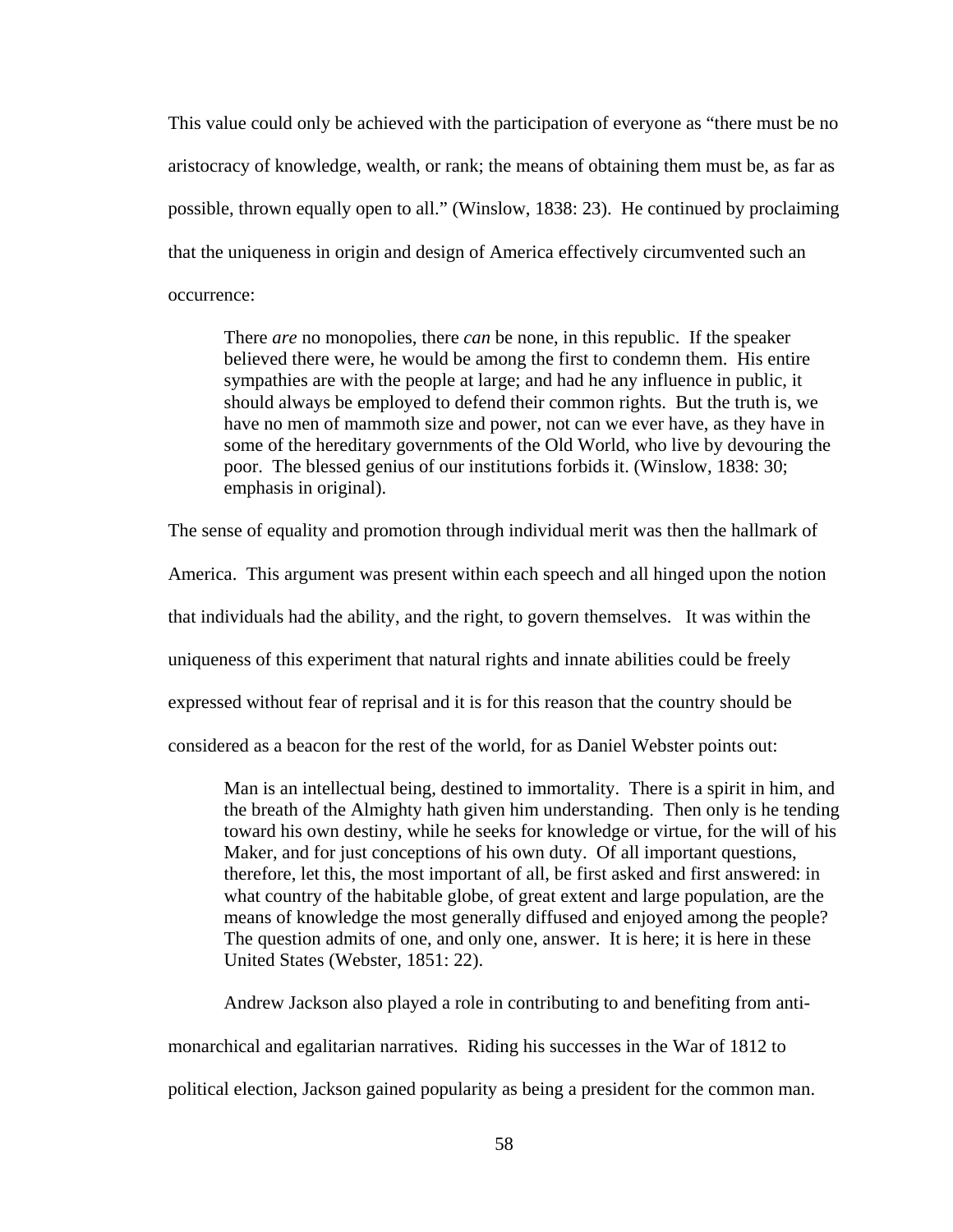This was not without contradiction as Jackson remained part of a privileged southern land owning class holding sympathies with slave owners (Remini, 1972; Gatell and McFaul, 1970). Still, Jackson personified the egalitarian spirit of America in standing against national concentrations of power, both economic and political<sup>22</sup>. In his veto of legislation to renew the charter of the Second National Bank, Jackson expressed his view of the purpose that motivates a civil government:

It is to be regretted that the rich and powerful too often bend the acts of government to their selfish purposes. Distinctions in society will always exist under every just government. Equality of talents, of education, or of wealth can not be produced by human institutions. In the full enjoyment of the gifts of Heaven and the fruits of superior industry, economy, and virtue, every man is equally entitled to protection by law; but when the laws undertake to add to these natural and just advantages artificial distinctions, to grant title, gratuities, and exclusive privileges, to make the rich richer and the potent more powerful, the humble members of society—the farmers, mechanics, and laborers—who have neither the time nor the means of securing like favors to themselves, have a right to complain of the injustice of their Government. (Remini, 1972: 80-81).

While the tone still expressed the anti-monopoly (i.e.; to be read as anti-aristocracy) perspective found in the orations, there was a shift in emphasis from an individual's freedom for self governance to their freedom from injustice at the hands of American institutions. Protection for all citizens then became a primary focus for the American government. The popularity of this perspective is reinforced in editorials denouncing concentrations of power within the country:

Of all the countries on the face of the earth or that ever existed on the face of the earth, this is the one where the claims of wealth and aristocracy are the most unfounded, absurd, and ridiculous. With no claim to hereditary distinctions, with no exclusive rights except what they derive from monopolies, and no power of perpetuating their estates in their posterity, the assumption of aristocratic airs and claims is supremely ridiculous. Tomorrow they themselves may be beggars for aught they know. (Remini, 1972: 96).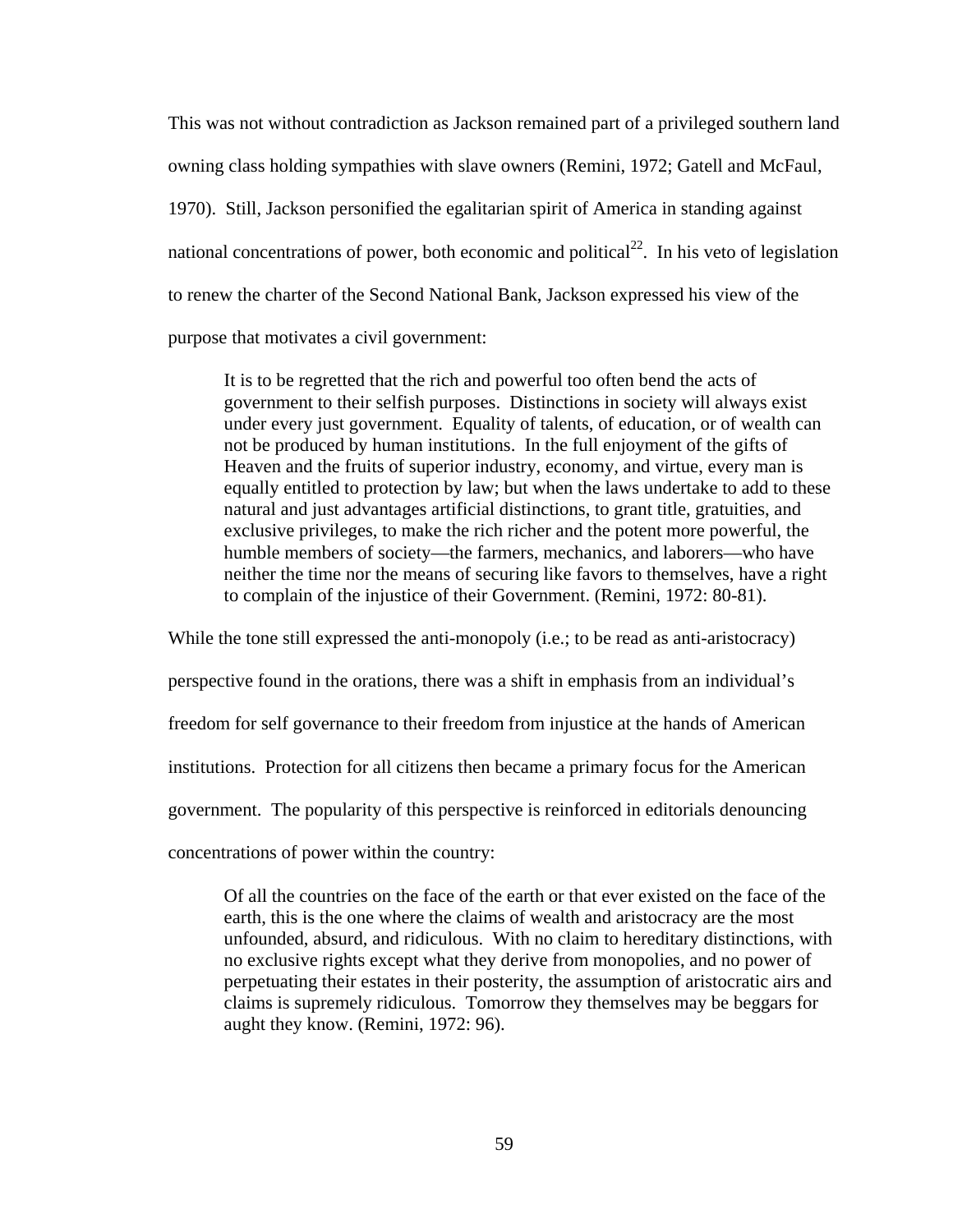This excerpt from the December 6, 1834 New York Evening Post continued by portraying the monopoly of the banking structure as being no different from the oppressive "steel clad feudal baron or a minor despot" of the Old World. (Remini, 1972: 98).

 From these narratives we see the emphasis upon America as truly being a land founded on the ideals of equality, freedom, and liberty. The imagery of family and unity empowered everyone to stand up against tyrants, be they the aristocrats of Europe or the moneyed interests found in America. For immigrants arriving in America in the early nineteenth century, these narratives would undoubtedly resonate against their experiences in the Old World. I will later show how the Germans in the Hermann area drew upon particular themes of the New World narratives so to shape their identity as an authentic German.

#### **Far West.**

 Recalling that Missouri gained statehood in 1820, this date then will be the point from which I will address the narratives that helped to define the area beyond the classification of an unorganized territory. As such, the state was in the nascent stages of an established identity thereby leaving room for contests over what would become "Missouri." Entering the union as a slave state in a compromise that incorporated Maine as a free state, Missouri was then institutionally aligned with the South. This situation helps us to comprehend some of the narratives faced by the German immigrants. This is important as we can then begin to see how narratives overlap and become intermingled (i.e.; interrelationship between the Missouri narratives and those brought by the immigrants). While some attention must be paid to the contribution of Gottfried Duden,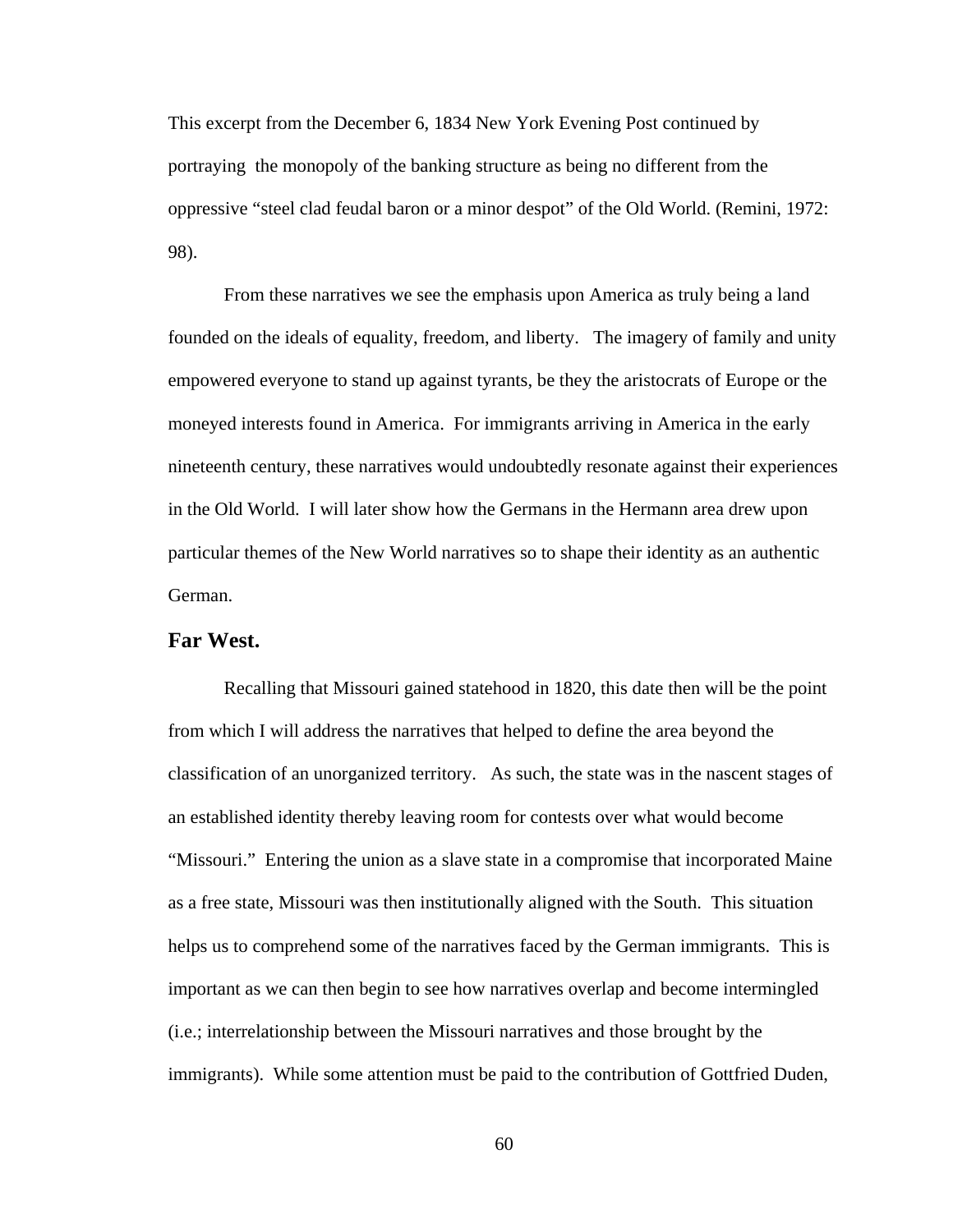the main focus of this section will be upon narratives of religious freedom, slavery, and Nativism.

 Presented as a gateway to the west, with the Missouri River as the main thoroughfare, the state was ripe with inexpensive land and was primed for expansion and population. As discussed above, Duden's journey to America was to provide an accurate depiction of the land as a site for potential German immigration. From his *Bericht*, it is clear that Duden was not enamored with the plains of Illinois and considered the task of farming the land much too difficult<sup>23</sup>. Upon crossing the Mississippi River to St. Louis, Duden was struck by how few individuals seem to be aware of the opportunities available in the West:

It is surprising that the population does not grow more rapidly. It also strikes one as strange that the fertile soil near the city is not at all utilized and that food products are almost all procured from the east bank, from the state of Illinois. The inhabitants are mostly out-of-state merchants who concern themselves with nothing except the quick sale of their wares. Few own property, and some of the married ones did not even bring their wives along because they consider their stay here so transient. (Duden [1829]1980: 64).

Keeping in mind that only four years prior, the land was a territory and St. Louis a trading center, for Duden then, Missouri remained a secret that was hidden from the rest of the country, and particularly from the Germans living east of the Allegheny mountains. His representation of Missouri as a plentiful land of lush rolling hills, clear cool streams, and an abundance of fish and other wild game certainly strengthened the argument that this unspoiled region would be an ideal location for many Germans wishing to find a fresh start and to avoid the problems that faced the fatherland. In a later entry of his *Bericht*, Duden portends what became the impetus for the Colony at Hermann:

If a small city were founded with the intention of serving the American Germans as a center of culture, one would soon see a rejuvenated Germania arise and the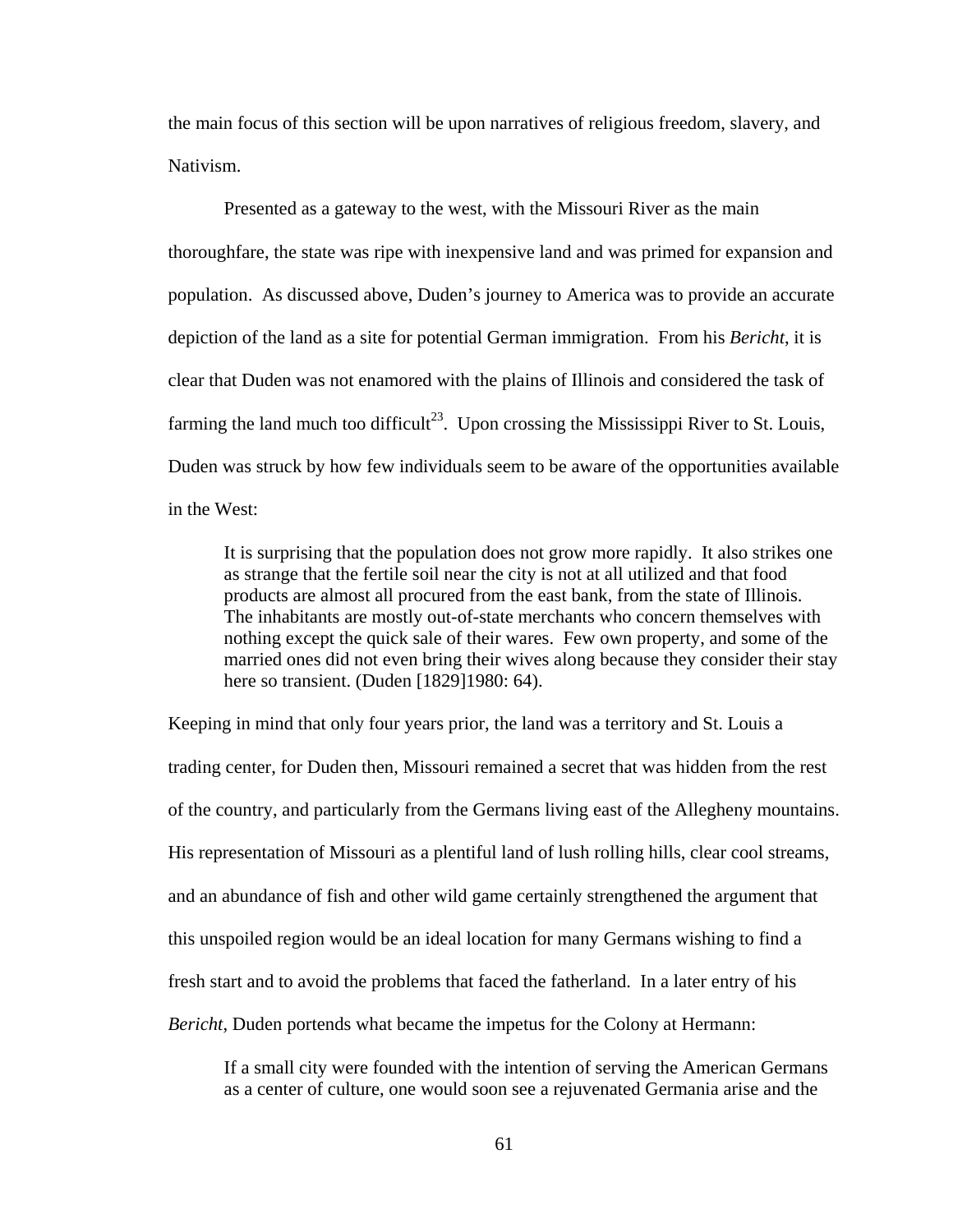European Germans would then have a second country here, such as the British have. If only a live interest for such a project would develop in Germany! No plan of the present day can be more promising to the individual and to the whole than such a plan for the founding of a city as the center of German culture in the western North America, and especially in the areas west of the Mississippi. It would add to all the direct gifts of nature that which must always proceed from human beings themselves. No one should fear that any political obstacle or envy of the Americans would oppose it. German immigrants are generally welcome here, and as soon as they have set foot on the new continent, they are considered equals of the citizens. (Duden, [1829]1980: 179).

Certainly, Missouri became an attraction for Germans abroad as well as immigrants already living in America.

 An additional advantage to a newly opened land was that there were few established institutions imposing rules upon individuals. This made Missouri ideal for immigrants fleeing the bureaucracy of the German states as well as the repression of religious expression by dogmatic state and synodal organizations. As the Mississippi River was viewed as a symbolic barrier dividing America into East and West, for many Germans the waterway also marked a barrier against organized religion. Schneider (1939) points out that early German settlements in Missouri actively rejected the Eastern synod and disrupted attempts to establish a *Kirchenverein* (e.g.; Church union) within the state. While the charge that many German immigrants were irreligious is in dispute, there is little doubt that a strong Rationalist influence among the German settlers tended to pit immigrants against one another (Muehl, 1991; Muehl, 1986; Foster, 1953; Schneider, 1939; Bek, 1924b; 1923; Falbisaner, [1903]1931; Mühl, *Notebook*; Helfrich, 1848). The tensions between Lutheran and Rationalist groups in Germany were also transplanted on the Missouri frontier (Foster, 1953; Schneider, 1939). Being Free from state censorship, German newspapers in St. Louis and the surrounding areas became battlegrounds wherein these groups could freely launch attacks against one another: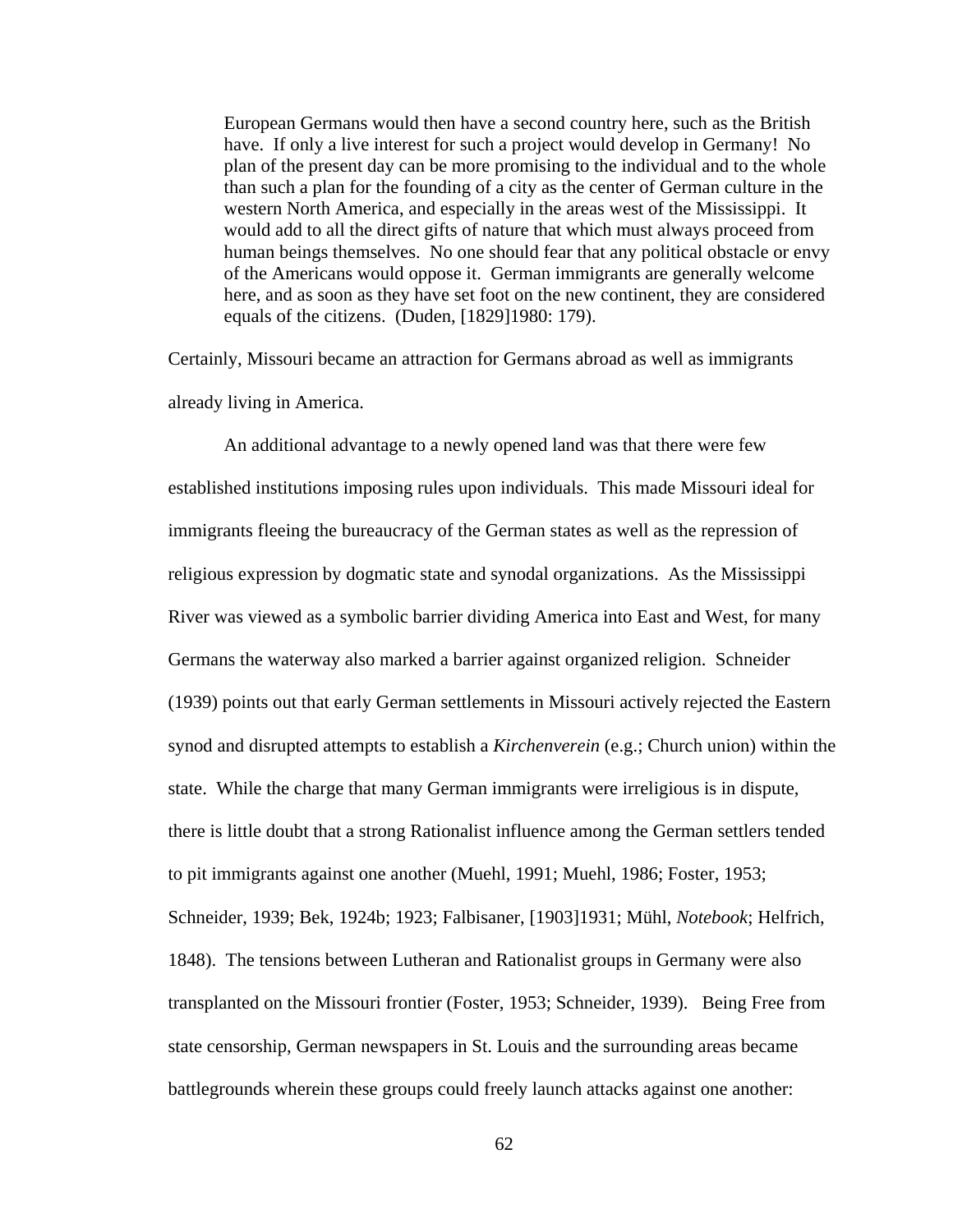The very name '*Kirchenverein*,' according to this critic, contained a contradiction. By what right could only seven ordained ministers, apart from their congregations, arrogate to themselves the status of a Church! Perhaps the congregations were not entitled to a voice in these matters, since, after all, they were but as sheep to be made ready for the shearing! Did we escape the misery of Europe and did we build our homes in the freest land on earth in order now to bow ourselves again under the most abominable servile yoke which human ignorance and malice can devise? (*Anzeiger des Westens*, May 10, 1842, cited in Schneider, 1939: 118).

I must caution that antagonism against organized religion should not be considered as being synonymous with atheism. While German Rationalism in America did range from liberal Protestantism to being radically anti-clerical, the free-thinkers in the Hermann, Missouri area remained aligned with the Lutheran Church. In correspondence to his wife, Pauline, Mühl expressed that variation within the groups did exist and that he did not see eye to eye with the eastern Rationalists, a position that he felt had made him many enemies in the eastern communtites (Mühl, *Letters*: June 16, 1842; July 27, 1842).

 It is clear that while the Rationalists along the Missouri River Valley were extremely vocal, strong pockets of Catholicism, Orthodox and Reformed Lutheranism, and Methodism took root in many Missouri communities (e.g.; Augusta, Dutzow, Rhineland, Washington, and Westphalia). With the level of religious diversity in Missouri, coupled with memories of religious intolerance in the fatherland, theological issues often became a point of heated debate among the immigrants. Correspondence between Pastor Frederick Birkner in Hermann and the American Home Missionary Society indicates that acts of violence were a persistent occurrence for ministers in some Rationalist areas. (Schneider, 1939). Personal conversations with Gasconade County Historical Society staff and Reverend James Elliot suggest that until recently sectarian tensions in Hermann remained elevated.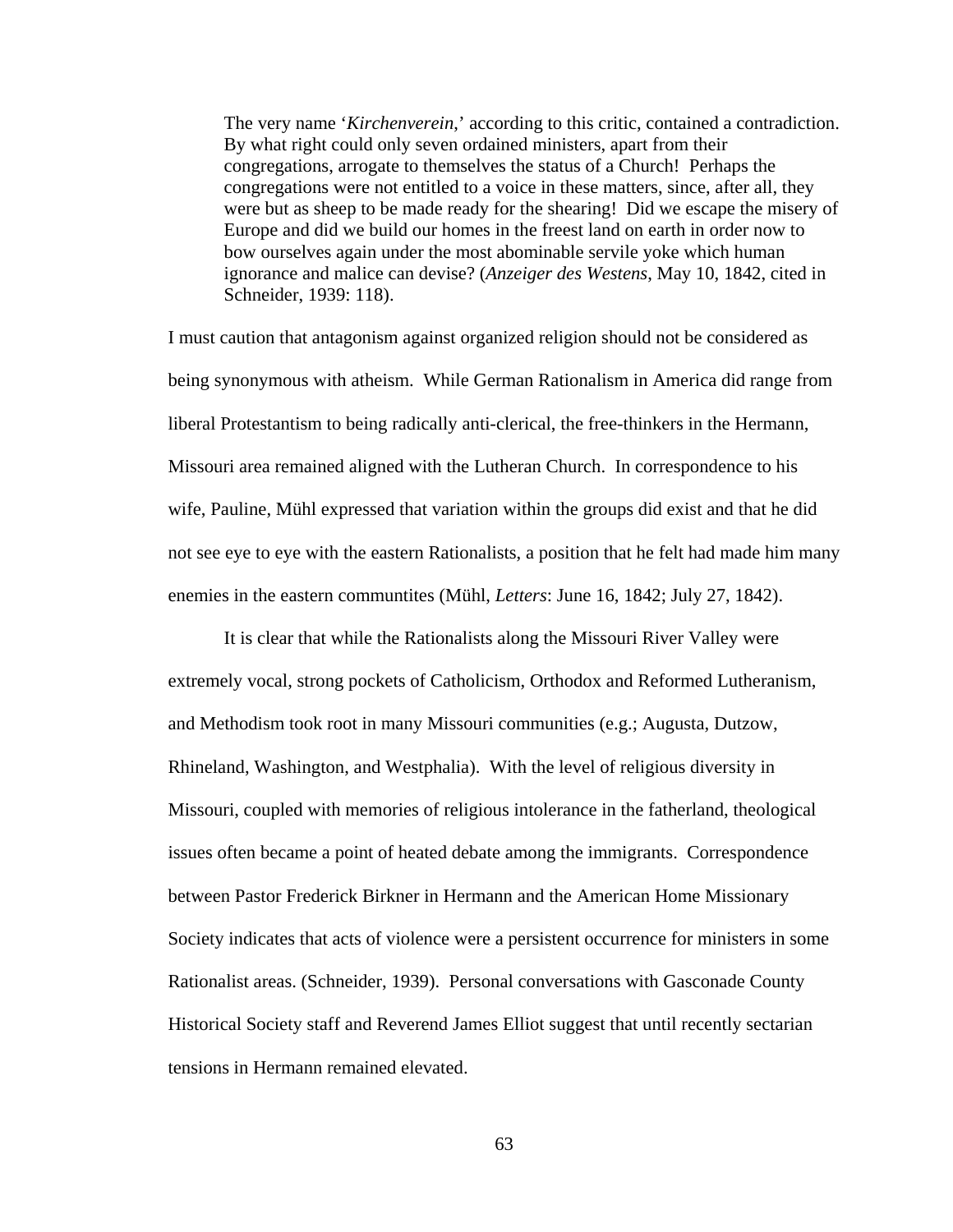As indicated above, the slave question narrative has inextricably been linked to Missouri since statehood, linking Missouri, institutionally, with the South and politically with Southern Democrats. A popular conception holds that Germans universally denounced the practice of slavery wherever they settled, however, as with religion, the German position on the slave question was highly contested (Tolzmann, 2006; Olbrich, 1996; Muehl, 1986; Dunson, 1965; Wittke, 1948; Schneider, 1939; Bek, 1921b; Trexler, 1914; Goebel, 1879; Duden, [1829]1980). Still, for persons emigrating from their homeland for reasons of oppression, it seemed antithetical to settle in a state with the institution of slavery.

 The German element in Missouri did play a considerable role, through politics, the press, and the pulpit, in calling for the abolition of slavery. Eduard Mühl, founder of the *Freier Männer Verein* (e.g.; Union of Free Men) of Hermann, did champion rights for all men, not just for white men. As editor of the *Hermanner Wochenblatt* he used the paper to call upon the Missouri legislature to change the state's constitution so to reflect the view that slavery had no place in a free country. In order to express the savagery of the institution, over the course of twenty six weeks Mühl dedicated the front page of his paper to reprint a German-language version of *Uncle Tom's Cabin*<sup>24</sup>. The German language papers sympathetic to the Rationalist and the '48ers (i.e.; the collective term *Achtundvierziger* referring to political refugees of 1848) also presented disturbing abuses imposed upon slaves and at times free Negroes (Olbrich, 1996; Dunson, 1965). As Schneider (1939) and Trexler (1914) suggest, the slave question was divisive to religious denominations throughout the West and the reluctance of Eastern and Northern patrons of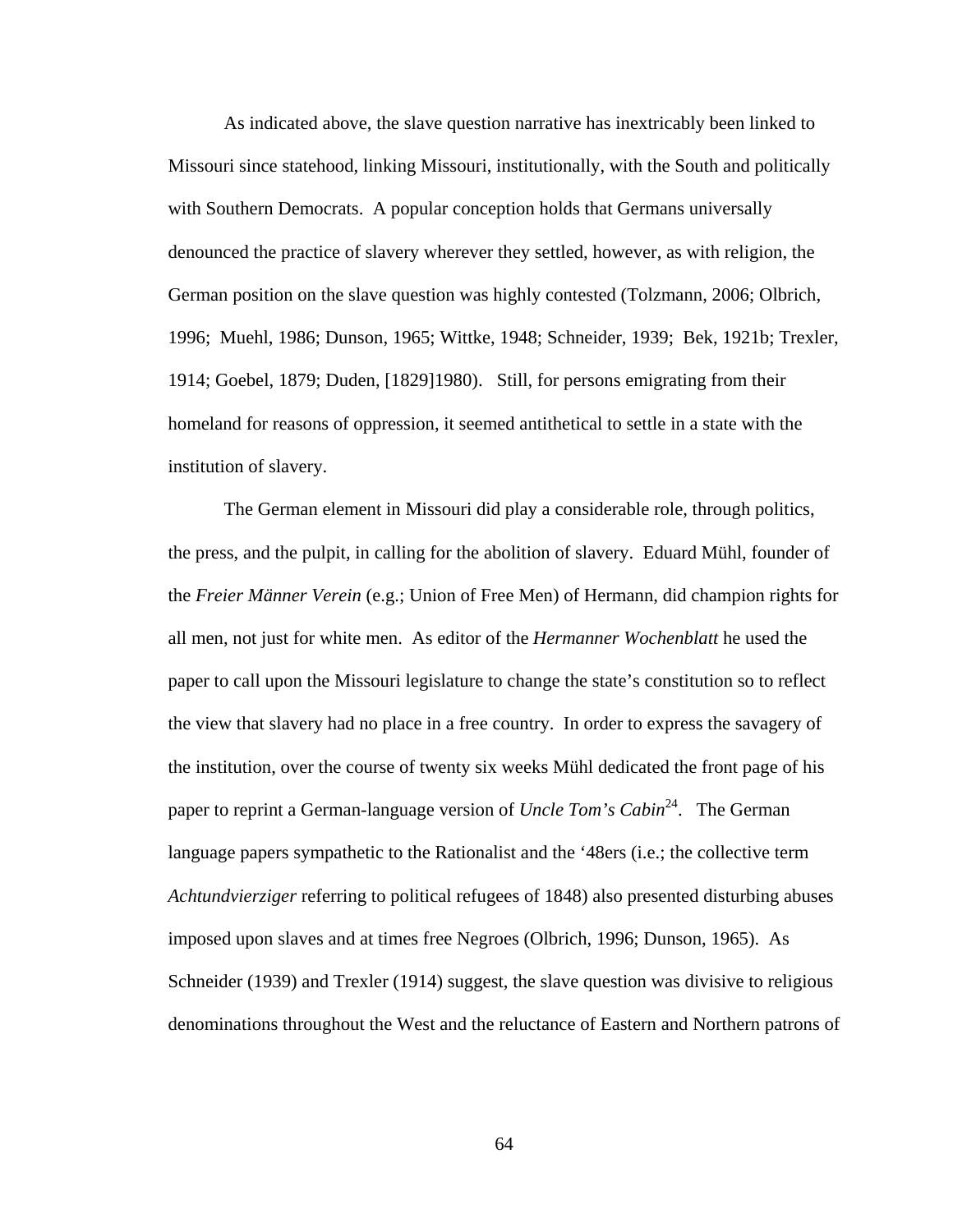missionary societies to support ministries that did not denounce slavery placed an extra burden upon some congregations in Missouri.

 Still, the German position on slavery cannot be viewed as being purely dichotomous. William Olbrich (1996) argues that upon closer analysis the view put forth that the Germans were staunchly anti-slavery is in part factual but mostly the result of mythologizing attempts to distance Missouri Germans from their associations with the pro-slavery Democrat party. A more accurate assessment is that for Missouri Germans, slavery was a necessary evil that was sanctioned by the government. In his *Bericht*, Duden ([1829]1980) does indicate that given the laws of Missouri, owning slaves is a viable option for immigrants who can afford the expense. Devoting considerable space to justifying the practice of slave owing Duden details comparisons between the American institution and the plight of the day laborers in Germany. Arguing from an academic point of view Duden states:

The mental level of the free Negroes in North America is nowhere superior to that of the servant class in Europe, and slaves are much better off physically than the European domestic servants. There would still be the question whether the limited mental span of an underprivileged European day laborer has so many advantages over that of a Negro slave that it balances the better physical care the latter receives. ([1907]1984).

Suggesting that the condition of the American slave was much better than that of the German day laborer was not unique to Duden. Adelbert Baudissin, a count who fled Germany after the 1848 revolutions and settled in the Missouri River Valley region also wrote of his distaste for slavery but felt there was little he could do against this legal institution. Feeling constrained by the laws of Missouri, Baudissin is left with extolling the conditions of slave life in the state: "When I lately describe to our Negro maid the situation of a German maid in Germany and asked her thereafter whether she perhaps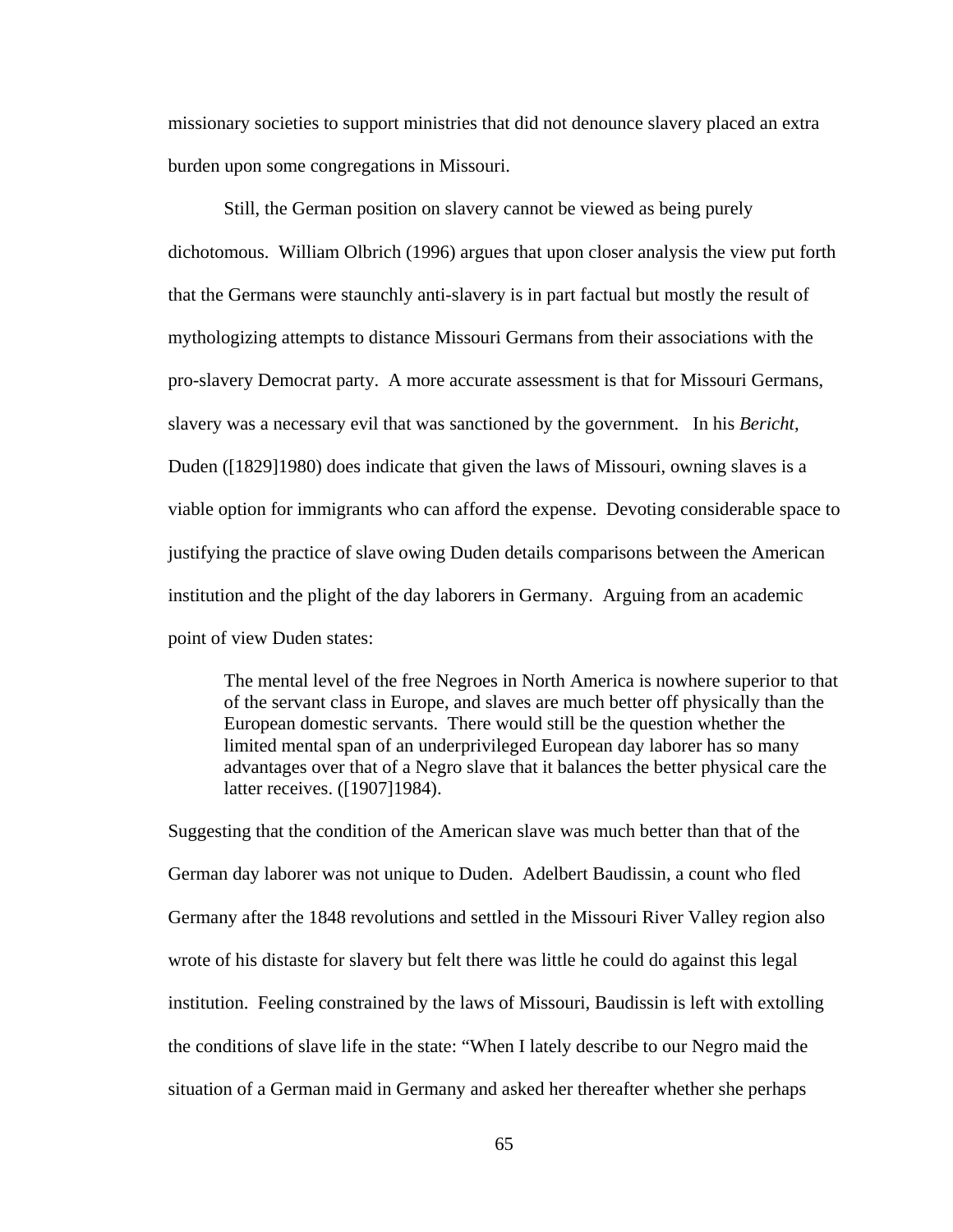would like to exchange with her, then she said—Germany must be a hard country." (cited

in Dunson, 1965: 363). Slavery then, at least in Missouri, could be seen as a

humanitarian act, as Duden described:

If, in the abolition of slavery, nothing else were to be considered but the welfare of the slaves themselves, it could not escape the most limited view in what a sad situation some of them would find themselves as a result of attaining a freedom for which they were not prepared. In their helplessness many would resemble domestic animals that having grown up under the constant care of men are suddenly left to their own resources. In the United States the master is obligated to assure the maintenance of the slaves, whether they are capable of working or not; and granting them their freedom does not release him from this duty toward the indigent. If one considers mental welfare, then the mere relinquishment of power over primitive human beings does not deserve any special praise. ([1829]1980: 112).

Olbrich (1996) concludes that for some Germans, the issue of slavery was less

about concern for civil rights than about either the integrity of due process (i.e.; lynchings were viewed as violations on legal grounds) or the integrity of America (i.e.; the slave question being seen as synonymous with disunion in the country). The indifference toward slavery was again veiled in the legal aspects of the institution. Even within the churches, hard line positions against slavery were avoided possibly in the attempt to maintain unity within the congregation. The Northern Methodist conference at Hannibal stated concerns about the moral, political, and social implications of slavery, however, "we do heartily protest against any attempt, directly or indirectly, at producing insubordination among slaves; we do heartily condemn…the underground railroad operation, and all other systems of negro stealing." (Trexler, 1914: 130). Feeling pressure from ministry officials to denounce the evil institution, Pastor Karl Nestel of Hermann reported that there was a small group of slaveholders in the area and that they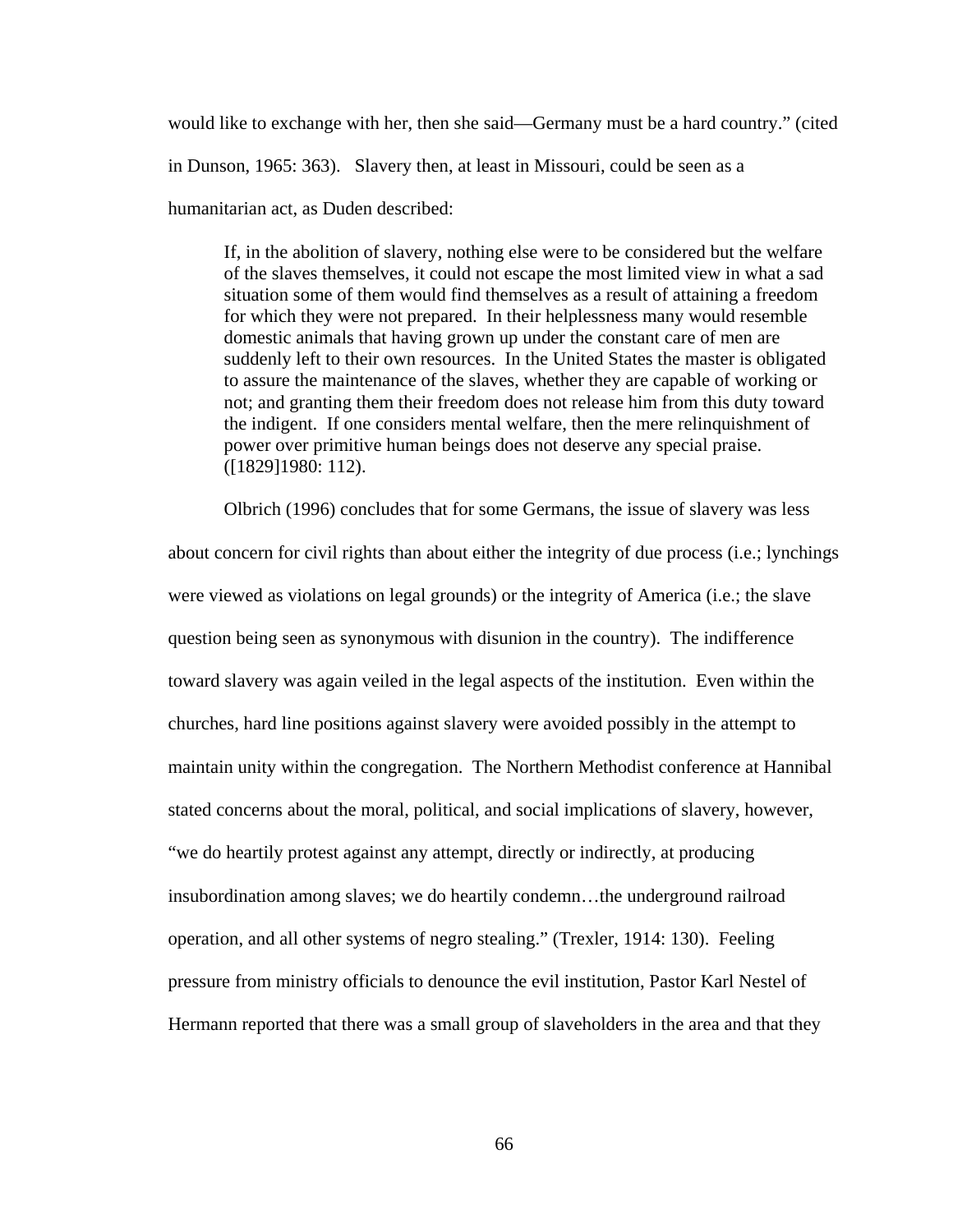were viewed as being a scandal, even among the "irreligious part of the community."

(Schneider, 1939: c.f. 73: 354). He assured the officials that:

With regard to the point of slavery, I am happy to state that there is no slaveholder in my church and that a strong feeling exists among the members against slavery as a great sin. I can speak in and out of the pulpit and pray as I feel on this subject. There is no particular law concerning slavery in our discipline and the German brethren who first established churches here thought it would be clear to every truly Christian mind that stealing or withholding man's liberty was a grosser outrage than stealing or withholding man's property. (Schneider, 1939; c.f. 73: 354).

Nestel's predecessor, Pastor Friedrich Birkner, suggested that an active ministry against

slavery may not be necessary within areas of Missouri that were home to large

populations of immigrants as:

It is evident, that wherever the German immigrants increase, the slaveholders retreat, and it is certain that the general principles and feeling with regard to the personal rights of men in which the Germans have been brought up in the native country and their cosmopolitical character will never allow them to become friends of slavery. It is indeed a truth, which admits of no doubt , that *Christian Germans* would only by the most pressing circumstances be induced to submit to holding slaves (Schneider, 1939; c.f. 73: 353; emphasis in original).

Here the narrative of the Old World is placed in conflict with the narratives of the Far

West. It is telling that Birkner leaves the door open to the possibility for Germans to hold slaves. This hints at confirmation of Olbrich's (1996) argument that while Germans may have cared little for the slaves themselves, the greater concern was that to hold slaves was an affront to German honor.

While not specific to Missouri, the narrative of Nativism was developing in the larger communities of the state. The tremendous influx of Germans to the region fueled concerns that eventually the practices of the foreigners would supplant those of the Americans, particularly in regard to calls for repealing Sabbath laws, anxiety over the "atheistic" behavior of the Rationalists, and the possibility of increased agitation against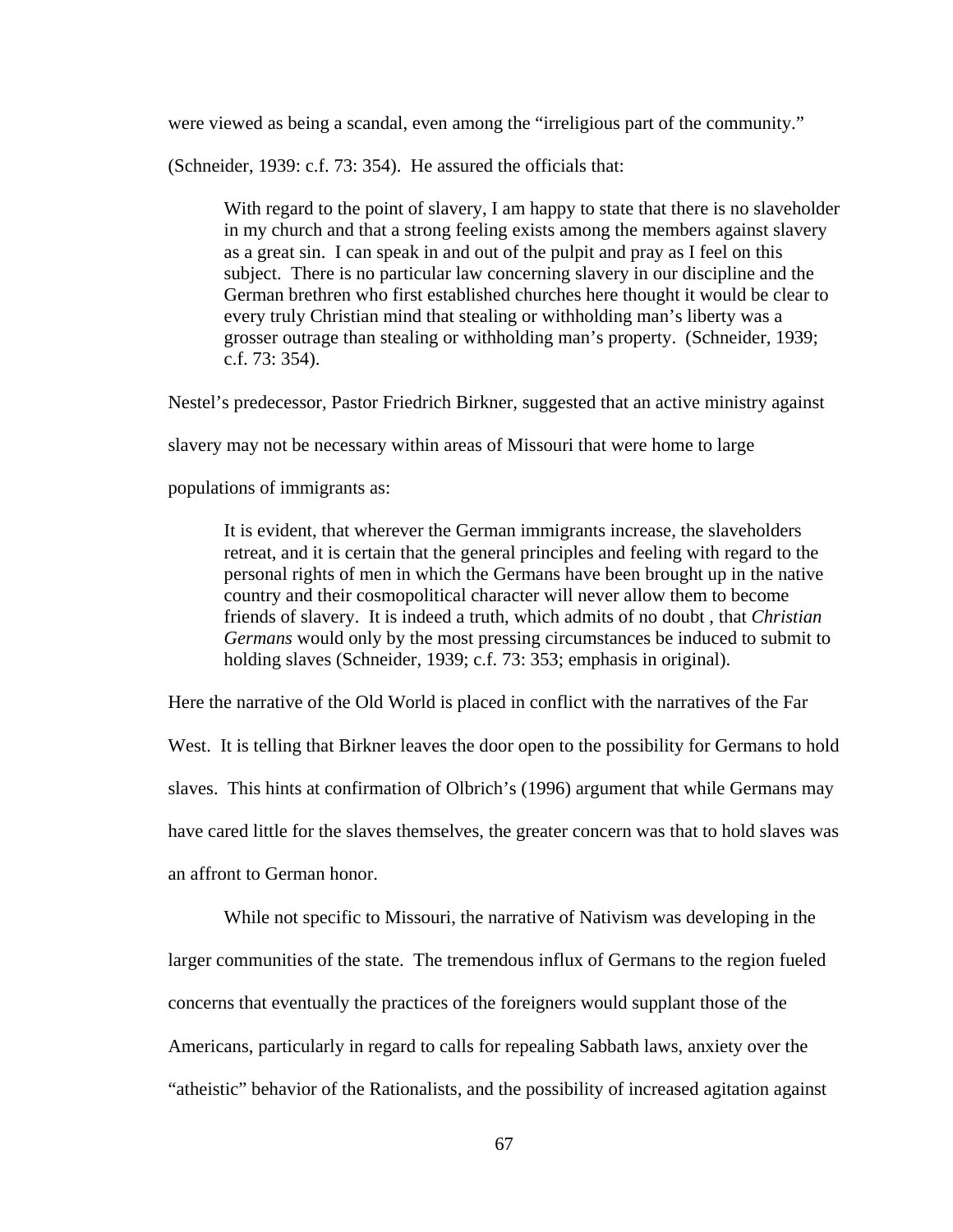the slave question. Given that the Far West was still sparsely populated, the fear was that foreigners, by sheer numerical majority, would gain control of government and remake the land into the grotesque image of a new Europe. In his *A Plea for the West* Lyman Beecher expressed this concern as:

The danger from uneducated mind is augmenting daily by the rapid influx of foreign emigrants, unacquainted with our institutions, unaccustomed to selfgovernment, inaccessible to education, and easily accessible to prepossession, and inveterate credulity, and intrigue, and easily embodied and wielded by sinister design. In the beginning this eruption of revolutionary Europe was not anticipated, and we opened our doors wide to the influx and naturalization of foreigners. But it is becoming a terrific inundation; it has increased upon our native population from five to thirty-seven per cent, and is every year advancing. It seeks, of course, to settle down upon the unoccupied territory of the West, and may at no distant day equal, and even outnumber the native population. (cited in Stephenson, 1922: 192).

Political schisms between the Democratic and Whig parties, as well as the developing Know-Nothing and Republican parties did little to assuage fears of losing governmental control to the immigrants. As Trexler points out, within politics, ethnicity can be overlooked as Missourians were encouraged to work with "the contemptible 'Dutch'" so to draw them away from the Republican party of the North (1914; c.f. 108: 165).

This enmity toward immigrants did not hold across all ethnic groups. As the German population in St. Louis and the Missouri River Valley regions rapidly increased, the Irish immigrant was elevated to a position necessary of sympathy. As reported in a Nativist news paper "The Irish are passing away from our sight, before the strong blast of the Dutch competition. Six Dutchmen can live, where one Irishman would starve." (St. Louis American, Feb. 19, 1847 as cited in Forester, 1953: 272). The paper repeatedly challenged the current wave of immigration by asking:

Where again are our Irish, diggers and hodmen, who with all their faults, are a noble, generous-hearted nation? They, too, are mostly gone! A Dutchman was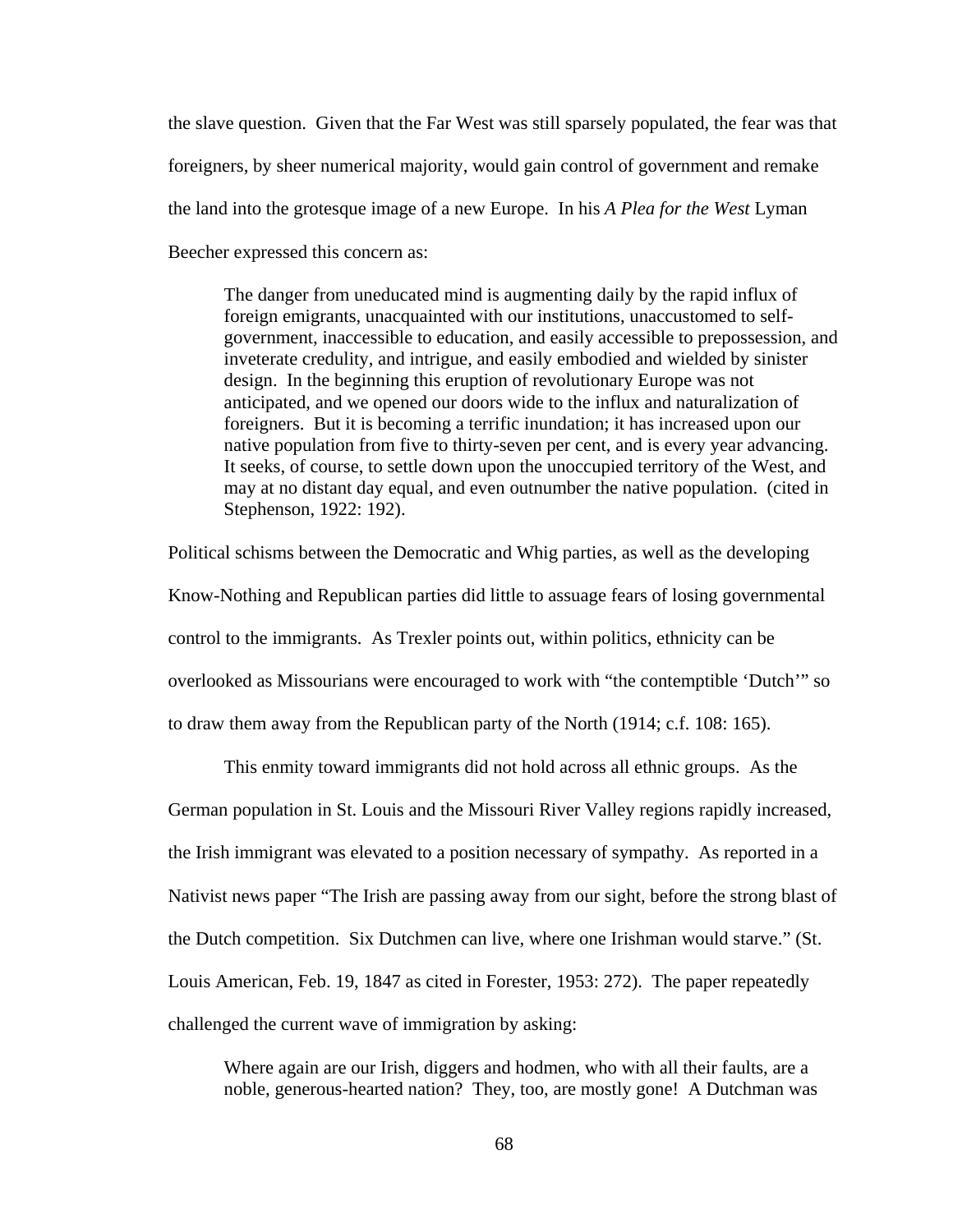preferred—he did his day's work a few bits less, and got the pay. (St. Louis American April 7, 1847 cited in Forester, 1953: 272).

If the concern for the wellbeing of the Irish seems out-of-place, there was no doubt that the Germans were viewed as usurpers:

They are everywhere and at everything in and around the town, and in every hole and corner in the town. If a hole is to be dug, or a wheel turned, there you find a Dutchman. Pass Market street, and eighteen out of the twenty you meet are Dutch. The lower end of the city formerly called Frenchtown, now more emphatically *Dutchtown*—we say that they have nearly monopolized every branch of industry, to the exclusion of our own citizens, who aided in the growth and prosperity of the city. (St. Louis American April 7, 1847 cited in Forester, 1953: 273).

 Away from urban centers, the relatively isolated German immigrant faced less of a challenge to their place in America. Still, the immigrant threat was ever present. As Know-Nothing champion, Thomas Richard Whitney found, the German craft workers and tradesmen were "respectable in their sphere" however, they too brought with them the scourge of "Red Republicanism, which by giving the 'largest liberty,' would paralyze industry, and render both life and property insecure." (Levine, 2001: 469). The immigrants were painted in broad strokes wherein they were seen as "the malcontents of the Old World, who hate monarchy, not because it is monarchy, but because it is restraint. They are such men as stood by the side of Robespierre." (Levine, 2001: 469). Even the limited restraints of a civil government were thought to be at risk from the machinations of a foreign element.

# **Settlement Plan.**

These immigrants felt that they were to be part of a grand experiment to establish a new German state in America. That the Colony at Hermann was envisioned as a pure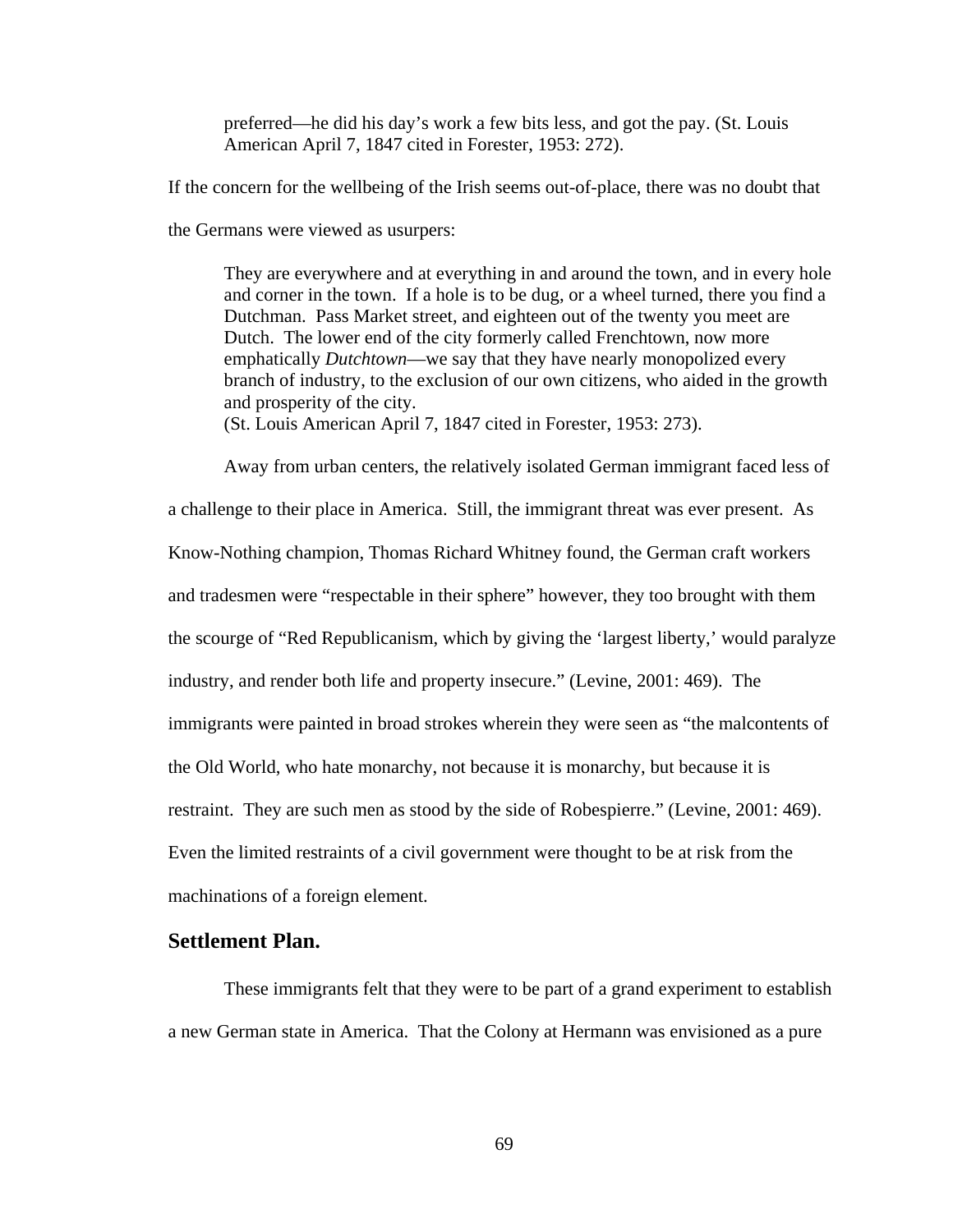German community that would challenge St. Louis in size and influence was expressed

by a Philadelphia newspaper editor:

When we consider the United States in its present expansion, in its unrivaled progress in all its national undertakings and thereby contemplate the important role which the Germans play in this and how little they in fact profit thereby, if we think of us Germans as *Germans*, if we further take into consideration, how the striving of the Germans gradually awakens in order to safeguard their rights as citizens, in order to maintain their splendid language, and there, where the majority are Germans, to maintain dignity before the courts, then we are completed, in viewing the masses of Germans living here in this country and the continual impetus of immigration, to regard a Society as yours is as a most opportune phenomenon. This affords those living here an opportunity to draw closer to each other, to support and disseminate the elements of German life, to promote scientific efforts, to transplant from the Fatherland everything that is lofty and beautiful in so far as it is suitable here, to assign a home to the German immigrant immediately upon his entry into the United States where he shall feel himself more at home than he would standing along, and where he will be assigned a sphere of action in which, by industriousness and frugality he will soon be able to achieve a measure of independence, which if he first must seek for it a long time, will often be difficult for him. We are acquainted with the state of the German immigrants, we know which struggles often wait upon them and how many fall in battle. It will be different if he knows that he travels to a colony where he will find friendly souls, who are able to assist him with advice and deed. (Alt und Neue Welt, September 17, 1836; cited in Bek [1907]1984: 37).

Reminiscent of Duden's vision, we see the lofty goal of bringing together all Germans in the new land so to help them maintain their identity "as *Germans*." As discussed above the planning and settlement of the Hermann Colony was approached in a hasty manner with little instruction on what was to define a true German identity and heritage.

 Again, as Somers (1998) and Somers and Gibson (1998) suggests, actions are informed by the narratives in which social agents are embedded. To fully understand how the immigrants in the Hermann, Missouri region constructed their identity we must not only consider the various narratives that flowed throughout the German states that motivated the *Auswanderer* to leave for America but also the narratives that drew the immigrants to Missouri. We can then begin to comprehend how the immigrants began to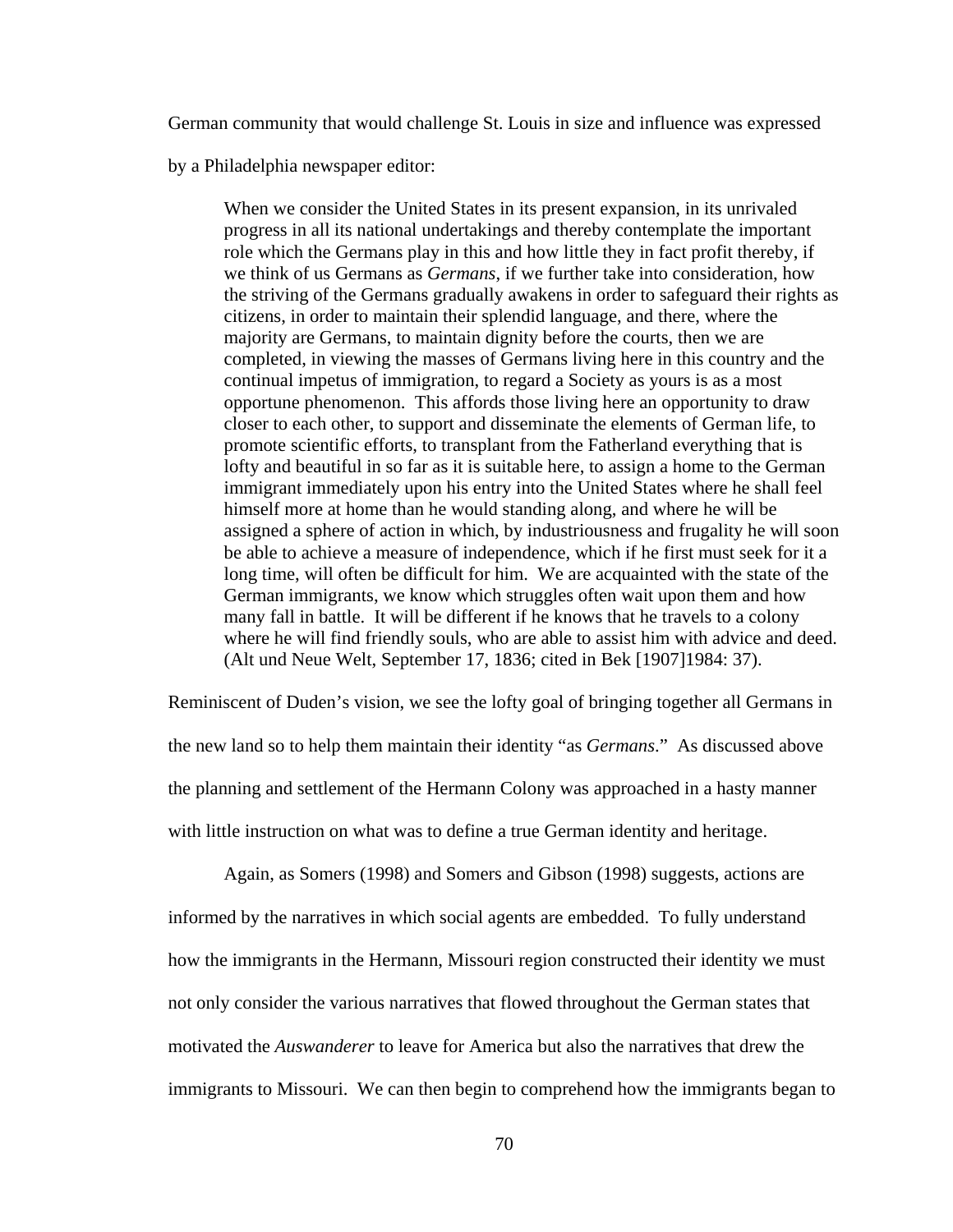view themselves as "true" Germans in a new land. The confluence of ethnic, political, and religious, narratives provide the insight into how this group of immigrants saw their role in weaving all that was considered to be good in Germany with that which was considered ideal in America and Missouri. This blending of narratives was not without contradiction and offers an interesting perspective on how a German immigrant identity was formed. The following chapters will detail how these immigrants located themselves within a specific narrative that identified them as being "authentic" Germans in relation to Americans, including those Germans who too easily assimilated to American ways, as well as those Germans who were considered as holding tightly to old practices that had no place in this new land.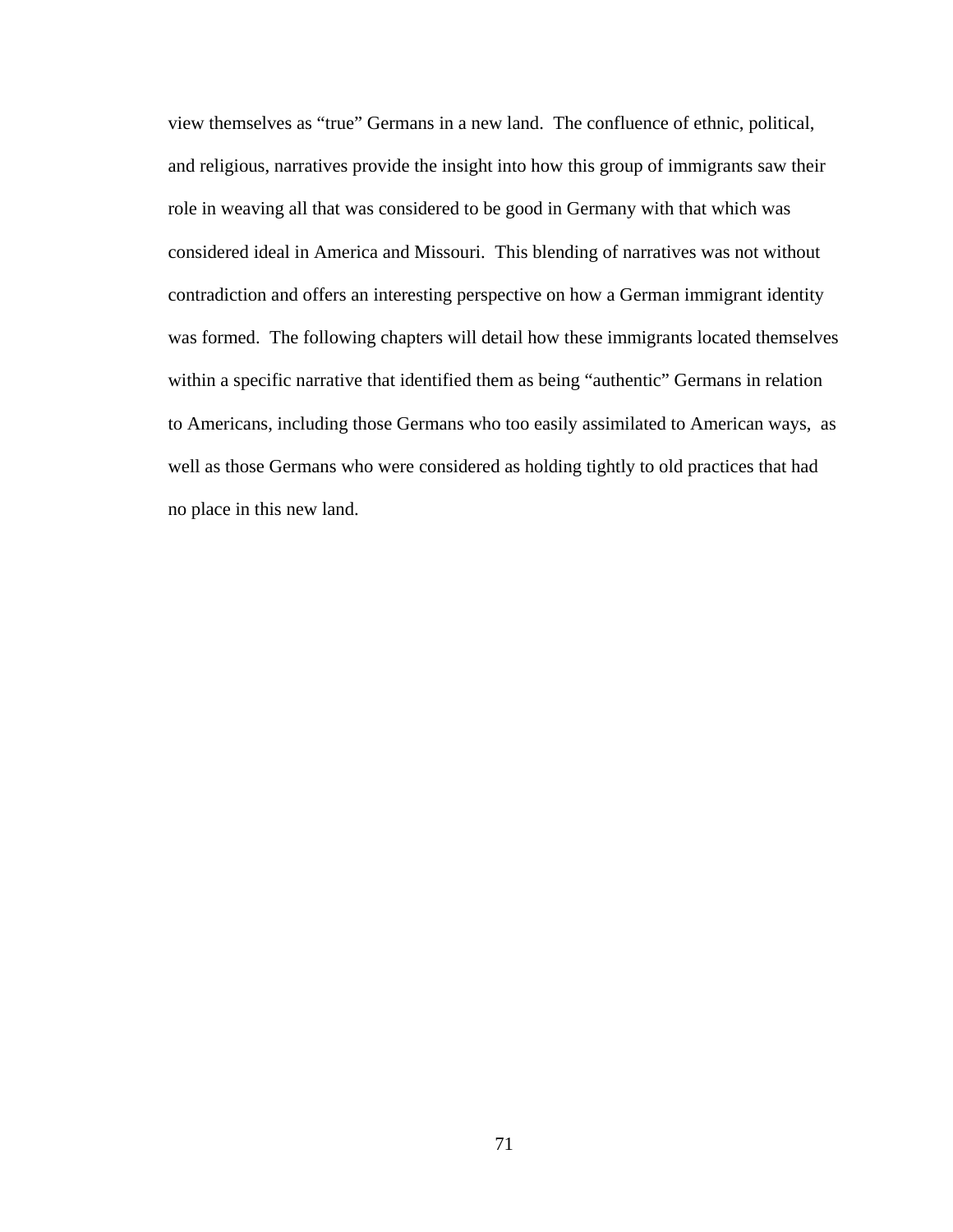# **Chapter 5**

# **Yankeedom**

You have crossed the Mississippi, and from now on the unpleasant Yankee element becomes less apparent (Frederick Münch, 1859: 14).

 The narratives presented in the last chapter show that the attraction of America for the emigrant was firmly rooted in the ideas of freedom, liberty, and self governance. This is in line with the Enlightenment and republic narratives that were percolating throughout the Germans states, particularly in the pulpits and universities, before being suppressed. While issues of corruption and deceit in the port cities of Germany was well documented in the diaries and letters of the immigrants, there is little information regarding such experiences in the port cities of America. Still, there is considerable evidence indicating that the newly arrived immigrants were targeted by unscrupulous individuals. It is unclear whether the immigrants in this study were able to avoid such encounters or simply chose not to focus upon them in their correspondence and writings. The lack of attention given to American cheats suggests the possibility that the Germans traveling in large groups (e.g.; emigration societies and extended networks of relatives) were viewed as being less desirable targets. While the diaries and letters are replete with the grandeur and beauty of the new land, there is little in way of discussion of the cultured and hospitable American. The accounts of interactions with Americans most often relate stories of their lack of refinement both culturally (i.e.; level of education and sophistication) and socially. It is within these narratives that we are allowed a glimpse at the sense of superiority held by some of the Germans settling in the Hermann, Missouri

72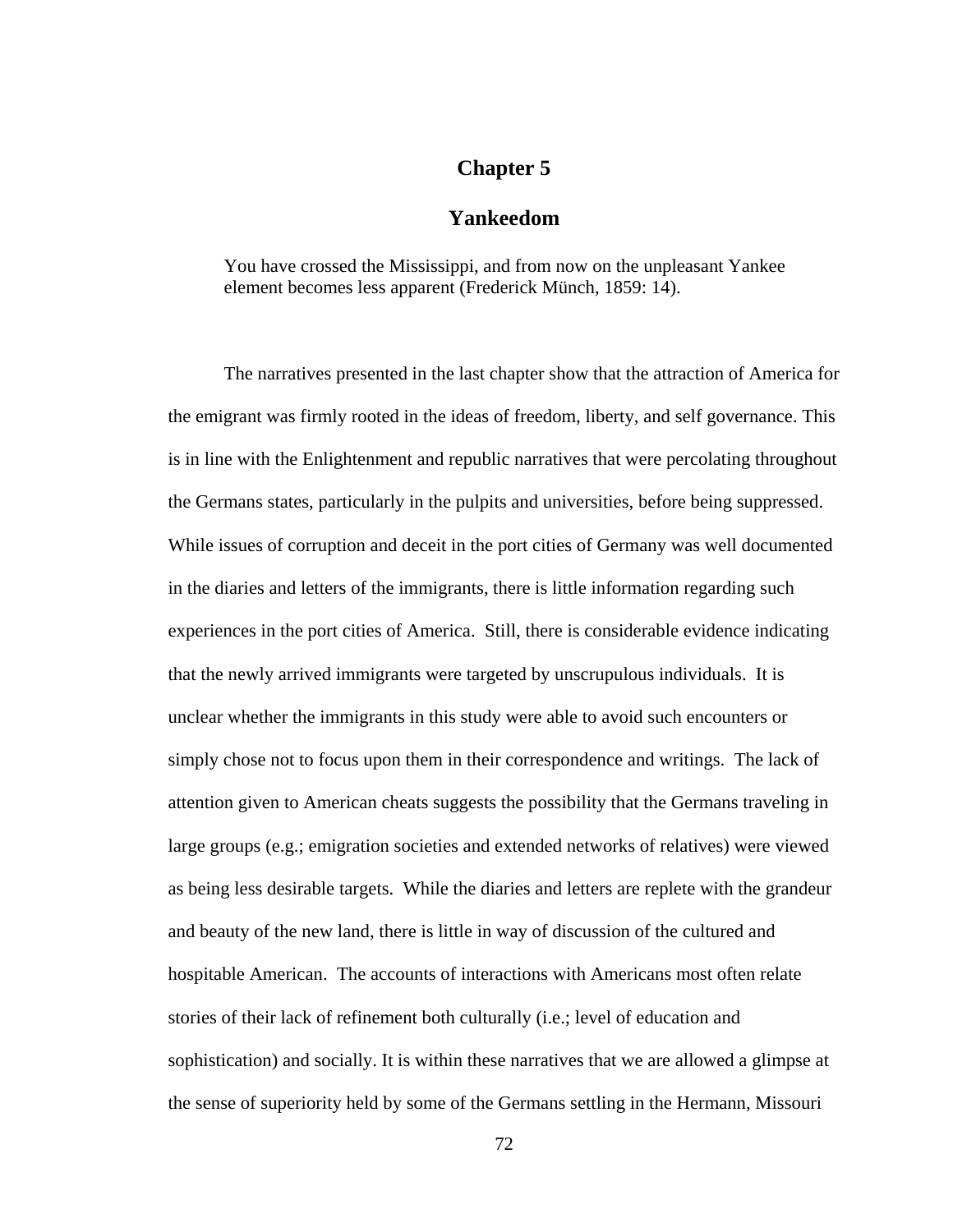region. Again, these individuals were settling in a new land that held little in the way of a specific culture, or at least a culture with a long and rich history, such as that shared by persons from Germany. Given that culture and related behaviors are not left behind when individuals emigrate, Wittke too suggests that immigrants linked with the European revolutions of 1848 did not forego their practices to become "mere 'raw material' in building a Yankee nation which they found so disappointing in many respects." (1948: 714).

As discussed above, not all Germans found America and Missouri to be the utopia that Duden presented in his *Bericht*. While Duden did note that his American neighbors were friendly and often offered advice on living on the frontier, his accounts suggest that he spent little time with Americans in the area. It is most likely then that the critical representations of Americans in the correspondence was to provide a more accurate depiction of Missouri than the one proffered by Duden in his idyllic portraits. What we can take from these narratives is that the immigrant would, inevitably, come in contact with persons who are not as well versed in culture or in possession of a rich heritage. Regardless, the narratives expressed that the German not only could survive in the Missouri regions but would also be of benefit to all those living in the area by bringing a sense of culture to this barren frontier.

Through the accounts of the immigrant contacts with Americans we begin to see that lines were being drawn with regard to shaping a German identity. The narratives became templates of unacceptable behaviors to be avoided by all proper Germans. From the practices described in the narratives, I have found some common themes that circulated among the inhabitants of the Hermann area. Under the generalizing epithet of

73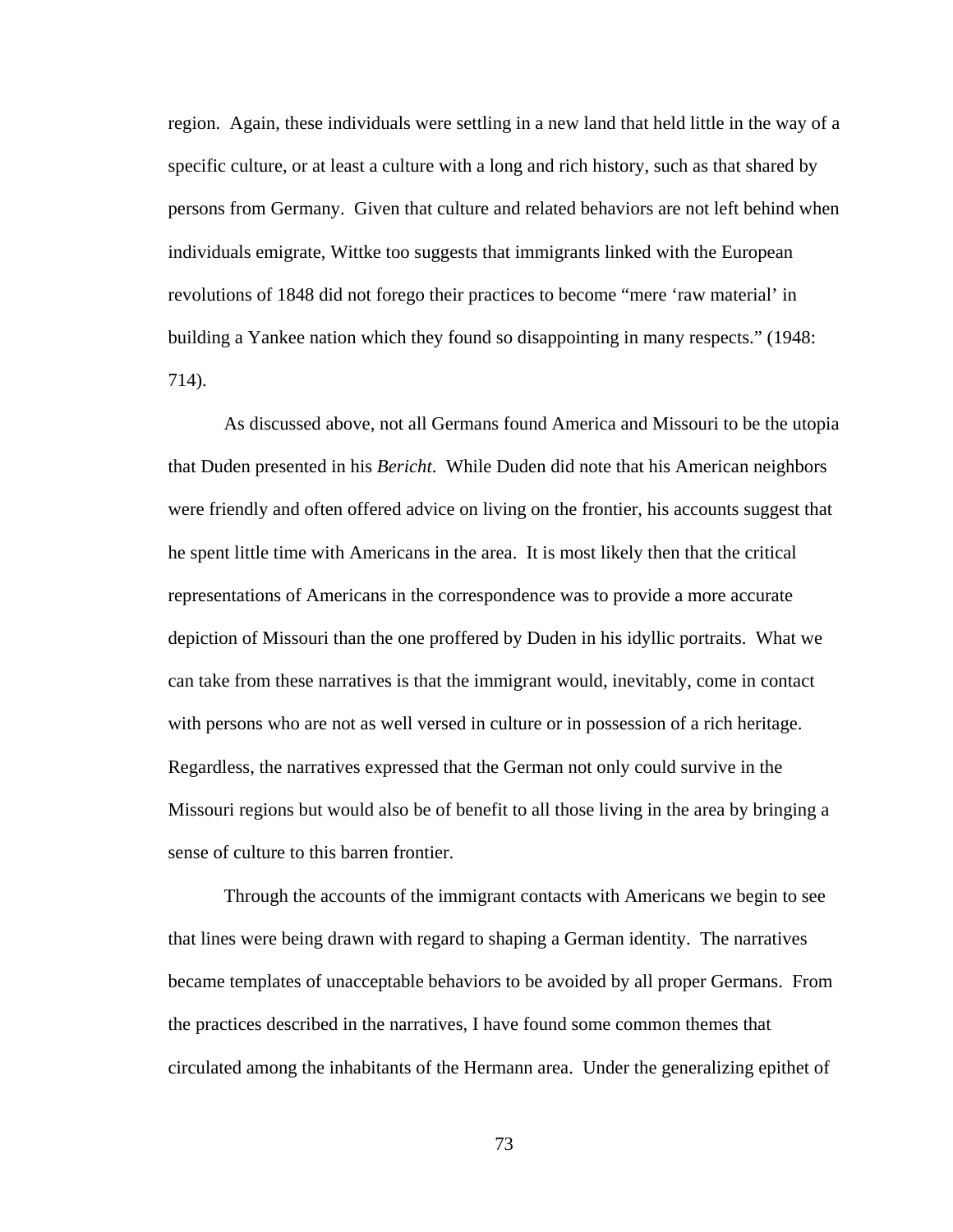Yankee, the Americans were presented as being wasteful, uncouth, at times childish, and more interested in financial concerns than in concern for others. From these narratives, I will show how proper German behavior is shaped in contrast to the behavior of the Yankee.

# **Yankee Influence.**

Often the expressions "The North American" and "Yankee" are used as terms of derision within the narratives that describe Americans. While these monikers do not always appear when pointing to the flaws found in the behavior and character of Americans there is still a sense that those described would be classified as being a Yankee<sup>25</sup>. For the most part, Yankeedom represents that which is most deplorable about the new homeland. Remembering that Missouri was presented as being an untouched land ready to be molded into whatever visions the settlers held, the region was in stark contrast to eastern communities. Again, the Alleghenies were a major point of division for some German immigrants. As seen in the quote that begins this chapter, the Mississippi River also became another barrier that marked the Far West from the host of problems found in the east. With the increasing scarcity of land in the eastern states the larger cities were often seen as being reflective of the problems found in Germany. As Münch pointed out in his treatise on Missouri, while the new homeland had much to offer the German, the immigrant should remain cautious:

Our large cities, on the other hand, are much too noisy for you, the activities of the people too hurried. Everything is too much attuned to quick profit and the pleasure of the moment. The people themselves seem cold and superficial to you in their thinking and striving. (Münch; 1859: 13)

Large American cities were described as being unsavory due to the utilitarian practices of the inhabitants. Again, there was much to offer in these urban centers, yet there were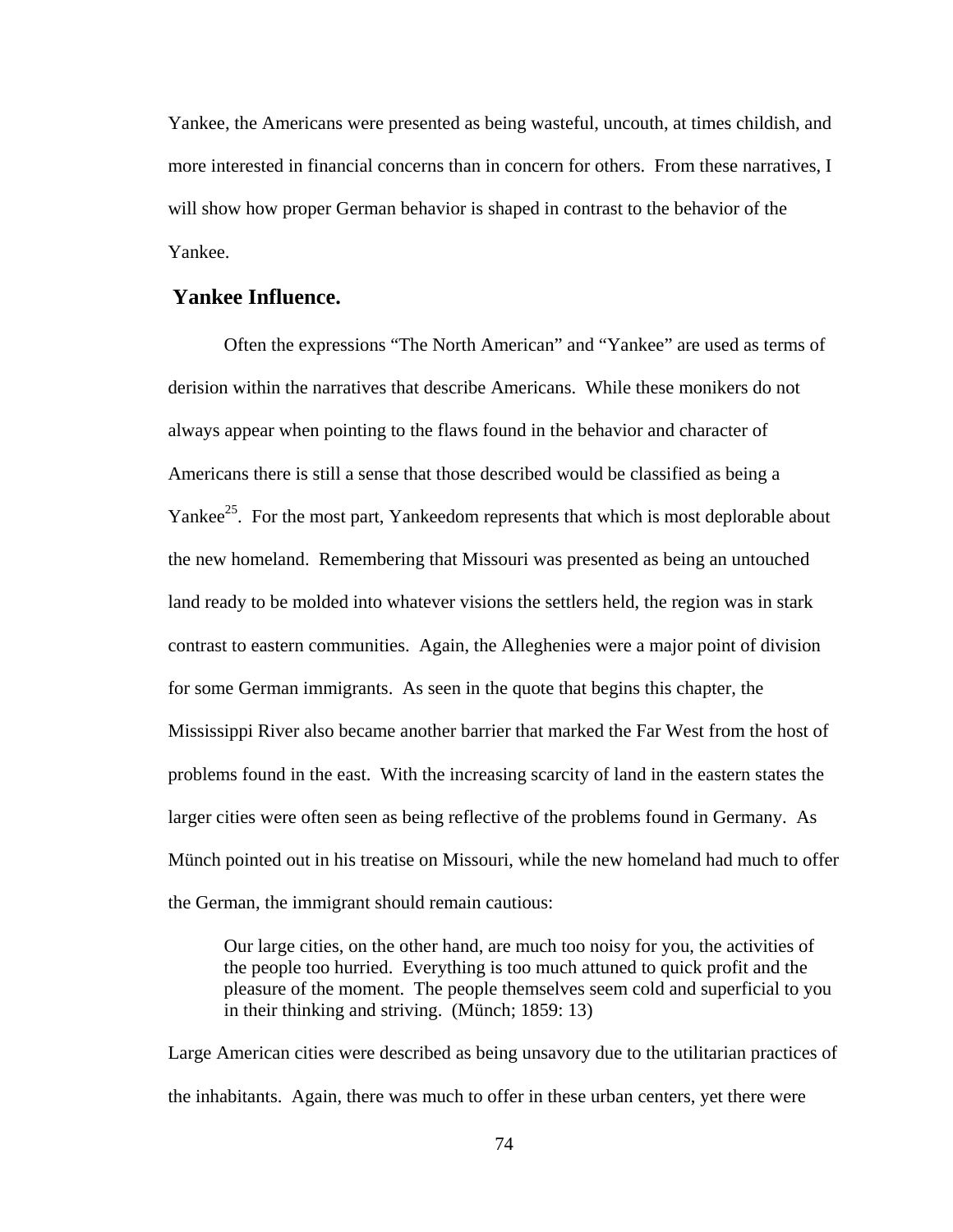signs of cultural growing pains (i.e.; remnants of America's rural background juxtaposed

against cultural attractions). In comparison to the urban centers of the Old World,

American cities seem unable to breach the expectations of these educated Germans.

Frederick Steines related this sentiment in his letter of September 15, 1834:

On the morning of the  $28<sup>th</sup>$  we arrived at Cincinnati, where a stop of two hours was made. I hastened up town to see some acquaintances of ours.—Cincinnati is a beautiful city. It has perhaps the cheapest market in America. The presence of cows and swine on the streets is very offensive, however. But this is a condition which I have observed in all the American cities I have seen. (Bek, 1921b: 532).

Notwithstanding this criticism, cities with large populations of German immigrants did tend to somewhat temper the North American influence. Franz von Löher's depiction of St. Louis hints at the vital contribution that the German element had upon this uncultured country yet there seemed to be a constant struggle against American practices:

The city smacks of Europe…looking at the people, one can see that Yankeedom is not all the rage here, even though it has infested the place. Here, something of European culture and Continental ease temper restless Yankee commercialism. As is well known, in place of a heart the true commercial Yankee has money. (Trautmann, 1983: 370-371).

For the Germans settling along the Missouri River Valley region, the larger communities

tended to flourish in a manner contrary to the romantic ideals of the immigrants. There

was little doubt that urban living conditions in the early to mid nineteenth century was

not always a pleasant experience. Disease and corruption were always a concern, as

expressed by Frederick Steines in his September 15, 1834 letter about bilious fever (e.g.;

cholera) and filth in St. Louis:

Such frightful heat, clouds of dust in the streets, stench everywhere in the city, arising from animals which had died in the streets, or from swamps near the city that were drying out, or from tanneries, slaughter houses and similar sources, for boundless is the filth in the American cities, and nowhere a trace of rules of sanitation. No wonder that one sees the hearse almost constantly on the streets during the hot months." (Bek, 1921b: 527-528).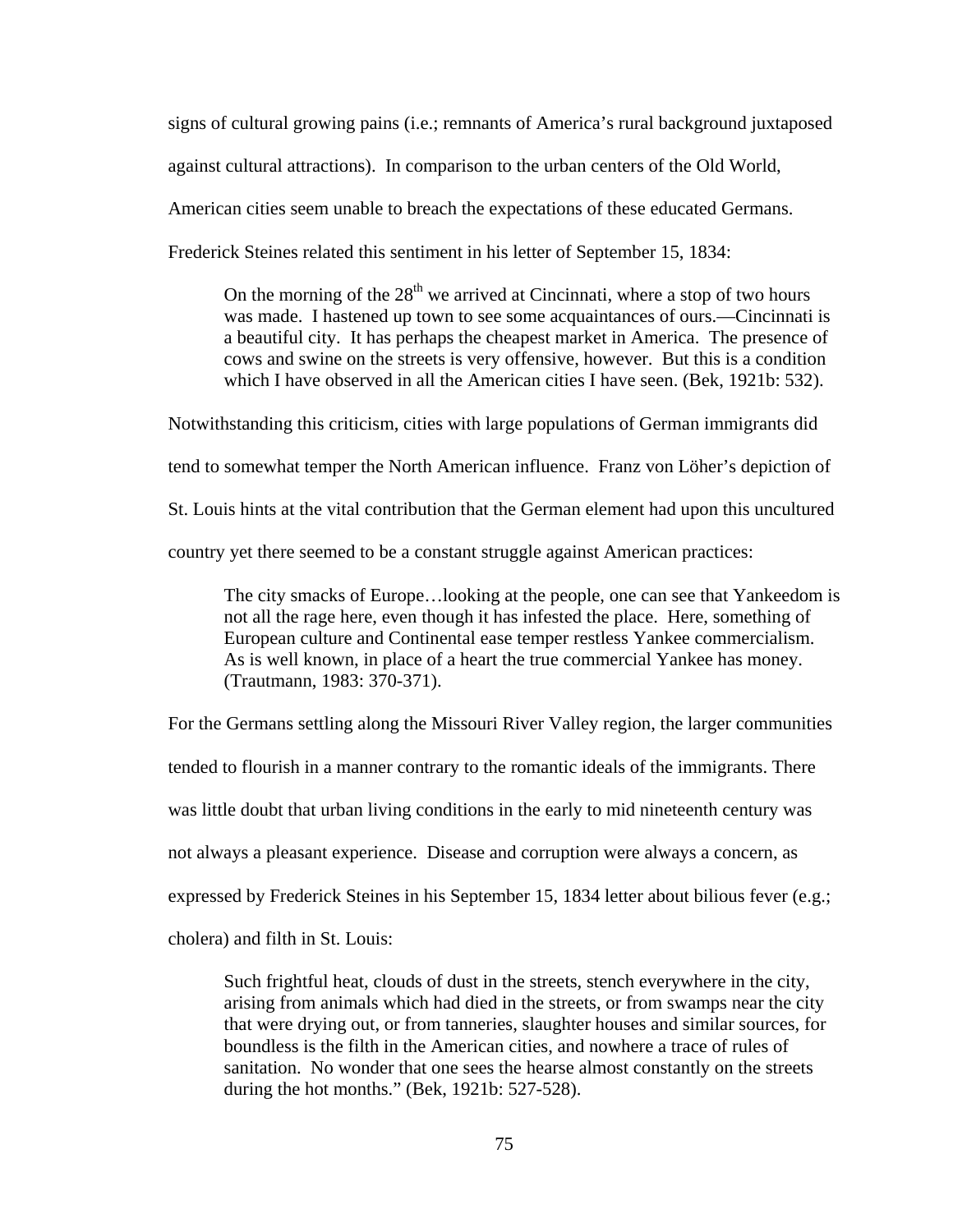On his travels to some eastern communities so to find subscriptions to his newspaper,

Eduard Mühl wrote to his wife attesting to the repugnant character of the larger cities.

The threat of urbanization (e.g.; concentrated population and industrialization) was ever

present, Americans also had not been able to address these ills:

I have also seen the vices and inhumane lives of the poorest people in great cities…I have such a longing for simpler places where one is close to nature, and where degredation of human beings, their disorderly and riotous life, is not to be seen. (Mühl, *Letters*, July 27, 1842).

The journey had helped him to understand where "the German view point is in error" allowing him to contemplate what it meant to be a German, part of which was a return to

the way of life fondly remembered in the fatherland. Recalling Mühl's idyllic reflections

upon leaving Germany, we can see that they remained with him in a letter to Pauline:

The frightful noise in this city is really awful compared to the quiet in Hermann. To me everyone is so confined to their houses and without fresh air that it would take me a long time to be able to live in a place like this again…Our quiet cheerful house in little Hermann where you and the children are almost sees like a lost paradise, one that I had once known. When I see the noisy goings-on in the cities, these narrow streets and dark rooms, then it seems to me we could no longer live in a big city and be as content as we are in your little house in Hermann. Be content my good wife. I believe you would also have a longing after the quiet life as we have in Hermann if you made a trip with me. (Mühl, Letters, June 14, 1848).

Given that Hermann was envisioned to rival St. Louis as a true German community that would circumvent the problems faced by larger cities in both the Old and New Worlds. Still, with the relative isolation and calm of the Colony, the Yankee influence could not be avoided entirely. There was much contact with Americans, and as such, opportunities were rarely missed for highlighting comparisons that exemplified the preeminence of the German culture.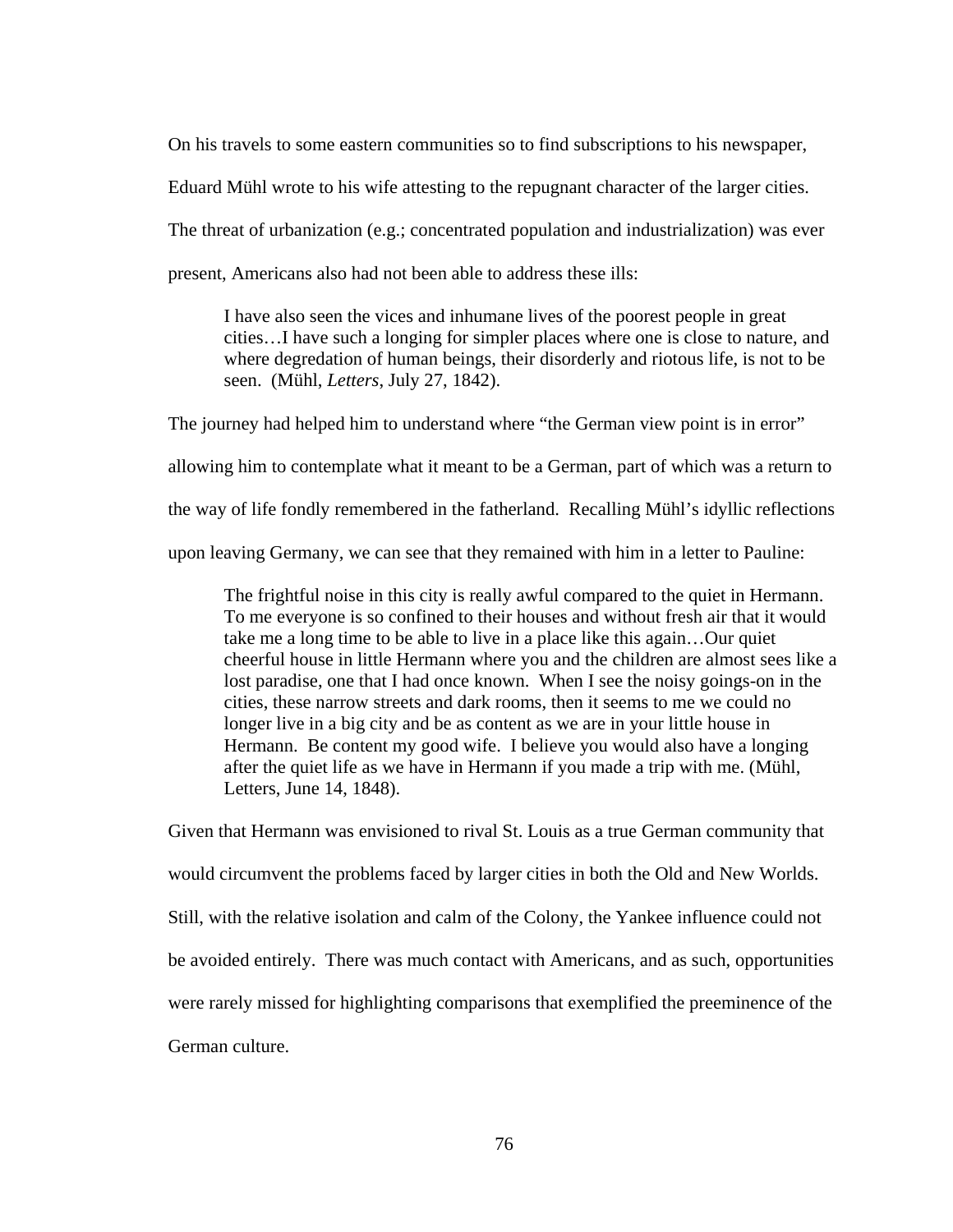## **The American Boor.**

 Many of the personal narratives from the immigrants attest to how the crass behaviors of the Americans were an affront to German sensibilities. We must keep in mind that the Germans settling in the Hermann region were linked with the Latin Farmers and as such held a background of higher education and therefore were possibly more sensitive to these concerns. The attraction of Missouri was the opportunity to be immune to the corrupting forces that dominated the eastern regions of America. There was the sense that the further west the immigrant moved, the greater their chance of finding the freedoms that they sought. In his letter of September 15, 1834, Frederick Steines related, after crossing the Alleghenies, that this may be true in pointing out how "on this side of the mountains the people are more hospitable than the mountaineers." (Bek, 1921b: 530). While the Yankee element did seem to diminish, there was no lack of examples of how American practices would be considered inferior to potential immigrants living in Germany. Continuing in his September letter, Steines recounted images of crass deportment along his journey west:

We have seen travelers do some very queer things in inns. We have seen them come into the office of the inn, and tho they did not lodge or take their meals there, occupy a chair in the middle of the room, lay their bundles, etc., beside them, spit tobacco juice on the floor, throw their quid in the corner of the room, and after having rested pick up their belongings and go away. To us Germans this seems very peculiar. Our women especially were offended thereby, since they are not accustomed to such things. (Bek, 1921b: 530).

It is clear that German immigrants should be prepared for such ill-mannered behaviors as the American way of life seemed little concerned with the perceptions of others.

 Upon settling along the Missouri River Valley, the new immigrants were not lacking in their critique of Americans. The backwoodsmen were able to carve out a niche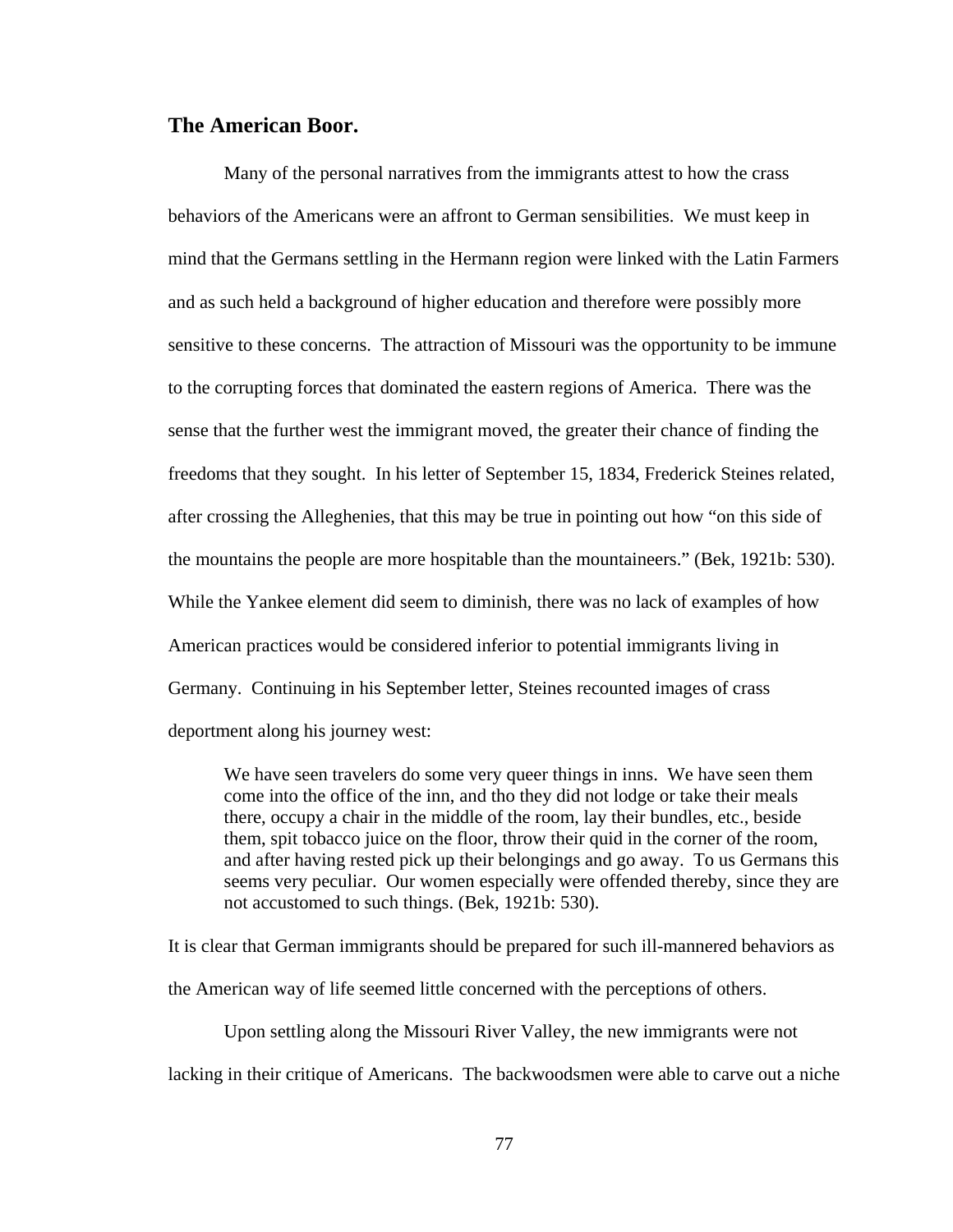and provide a living, albeit often at a subsistence level, by clearing areas for farming. Still, they were viewed as short sighted by being exceedingly wasteful and focused solely on their immediate needs. Duden, and later Münch, did caution German farmers wishing to emigrate against bringing their own implements to the New World as they were much too light for the uncultivated lands of the Missouri frontier but there was also caution for what could be expected from their American neighbors. The perception of the American farmer was one who provided minimal investment in the operation and upkeep of his farm. As a point of contrast, the Germans would lament that an American farm consisted of only one structure. A criticism by the Americans was that the Germans constructed so many out buildings that it seemed as if they were designing a city (Bek, 1921a: 664). Many accounts depict the farmers as being little concerned with the care for, let alone the location of, their stock (i.e.; animals were allowed to roam the woods leaving fences to keep them out of areas rather than keep them in) as well as the condition of their farm house.

It is clear that the German immigrants were appalled at the lack of industriousness exhibited by their American neighbors. Within the Yankeedom narrative, the German emphases on heritage, developing roots, and holding to a work ethic are implied in relation to criticisms of their improvident neighbors. In his travels, Gert Goebel tells of coming across many buildings that he considered to be abandoned only to find that they were indeed American farmhouses. He wrote that even in cases where the structure was in serious disrepair some inhabitants seemed reluctant to invest in improvements:

There were fellows, who would crawl from one corner to another to keep from getting too wet when it rained, rather than patch up their defect [sic] roof, they would wrap themselves up in their blankets rather than to daub their walls and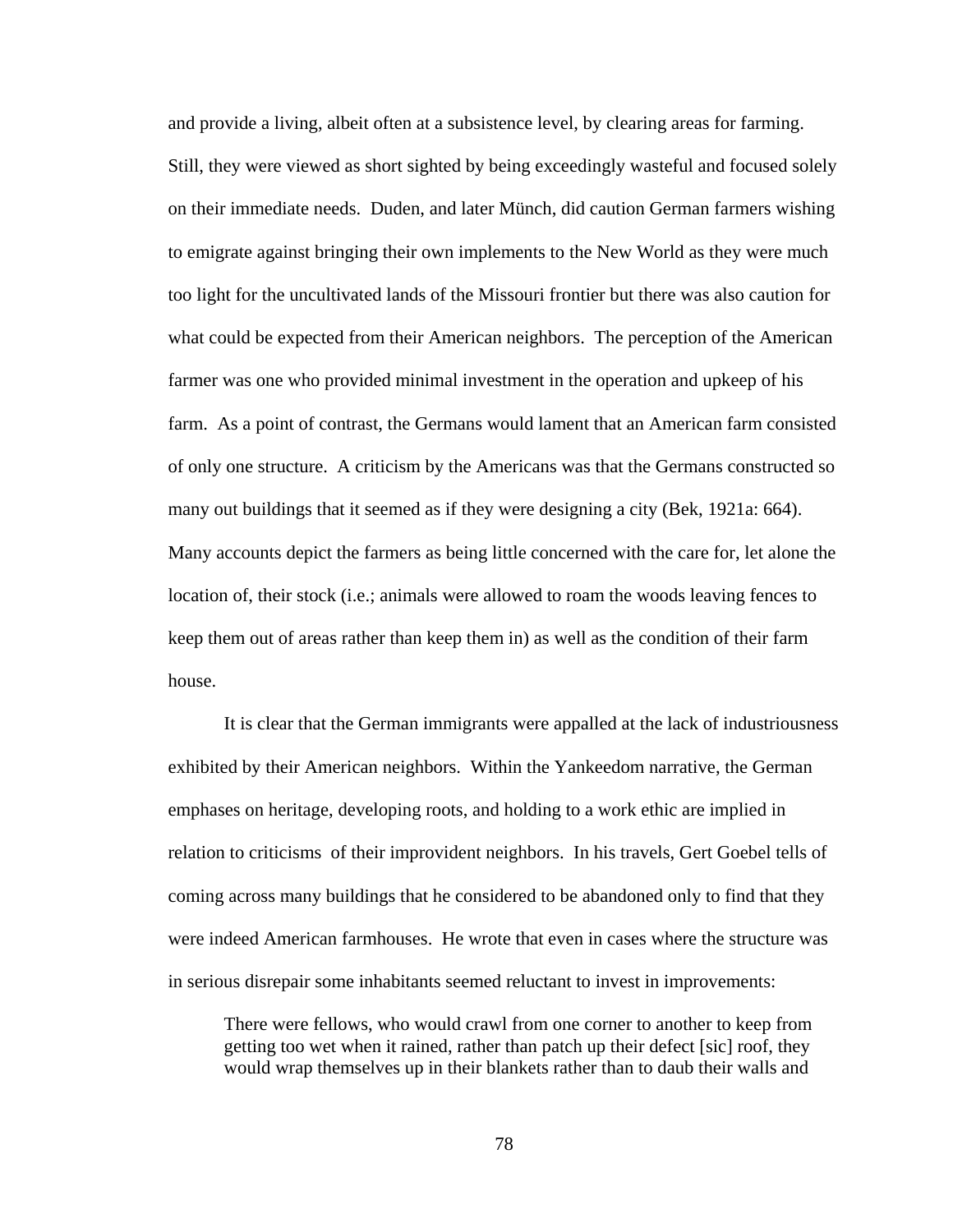they would not think of chopping wood until the last chip was smoking on the fire. (Goebel, 1879: 146).

This behavior was consistent given the feckless character of the Yankee as described by other immigrants. Goebel's account substantiates the immigrants perception that some American farmers would prefer to sell their land to the highest bidder and then relocated so to start anew rather than to put any effort into regular maintenance. Such behaviors tended to highlight the German perception that Americans held a misplaced sense of responsibility. Frederick Steines supported this belief in his October 18, 1834 letter when describing the Americans in his local area:

The people live very comfortably here, but some of them are exceedingly lazy. Oftentimes I have seen the man of the house stretched out on his back in the middle of the room sleeping for hours, his wife sitting in a rocking chair, her hands folded idly in her lap, and the daughters of the house sitting lazily about fanning themselves. The women like to adorn themselves and on ordinary occasions appear as well dressed as the German women are on Sunday. The men on the other hand are almost carelessly dressed, and it is not at all surprising to see the husband wearing tattered garments walking or riding beside his wife in all her finery (Bek, 1921b: 537).

The indolent North American was little concerned with filling free time with avocational or intellectual pursuits. Worse yet, anything resembling hard work would cease when enough was earned, only to be spent frivolously on adornments and nothing more.

 Boorish behavior was also described in American culinary practices. The refined German was not only shocked by the table manners of the Yankee but also by the lack of variety in their consumption patterns. In line with the view of the Americans' feckless behavior, eating then became merely a task rather than an event meant to be lingered over and enjoyed. In a letter to his family, Joseph Aretz writes of an early dining experience with Americans: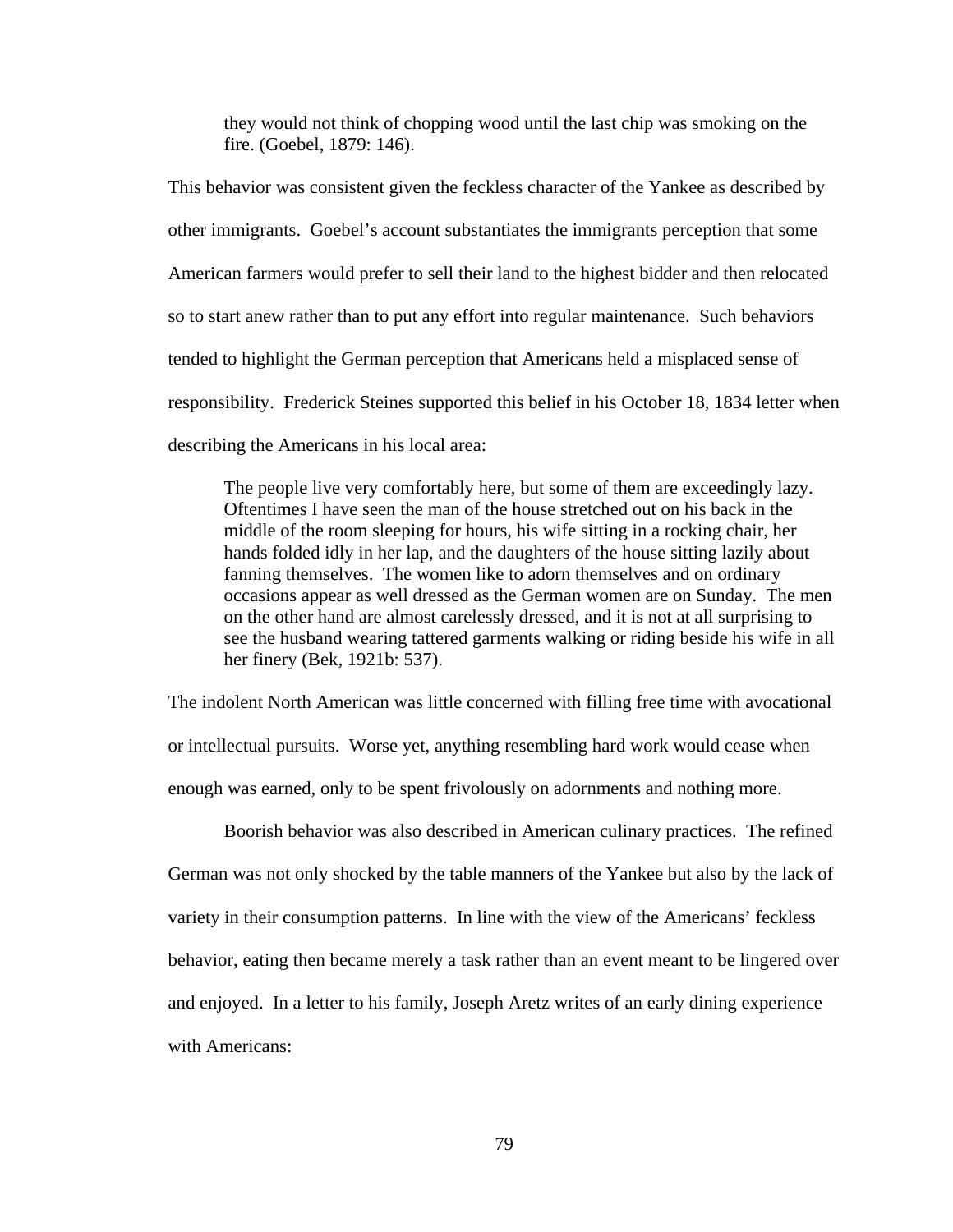For breakfast and supper coffee is never missing, and they brew it so strong that a German hardly can drink it. On the table is always a big sugar bowl, which often has the size of a "Maas". They take three to four big spoonfuls of sugar and then pour the coffee over it. Several times I saw a man who in addition put a clump of butter in his cup. He told the others to do the same, because it would taste good. Then everybody took a few pieces of roasted meat, (cooked meat you'll find seldom here) and put so much butter on each mouthful of bread that it would have been enough to make a complete sandwich from. He drank one cup of coffee after another, in his right hand a large sharp knife, rounded at the head, in his left hand a fork with two teeth, with which he put big portions on the knife. Even vegetables or salads together with coffee are not unusual. Everything goes so quickly that after a few minutes the whole business is over. For those Germans, belonging to the group of ruminants and who are too shy to stay longer at the table than the others, this habit is exasperating (Aretz, 2000: 117-118).

It is important to note that Germans experiencing this dining behavior were at risk of

assimilating to the American habits. The North American was then someone who had

little sense of taste and was not versed in the pleasures of European dining and

conviviality. In correspondence detailing his boat trip to Hermann, Franz von Löher

slights American dining practices by telling of how the crew of the boat:

[S]et us an excellent table, which we could partake without having to bolt food as if eating were a matter of life or death. Crew and passengers being largely German, there was temporary freedom here from American customs and barbarisms. For the first time, I was on a boat whose passengers wanted to travel for pleasure and not merely for business (Trautmann, 1983: 381)

It then seems that if the German were to retain his or her heritage, they must then avoid the Yankee element.

Limitations on the diets of the American farmer were attributed to their lack of forethought and inability at rationing. Goebel told of how some farmers would be relegated to eating nothing but potatoes by the end of the winter months as they would over indulged on their meat and vegetable stocks earlier in the season. Again, the Yankee was presented as living only for the moment and giving little concern to the future. An influx of the German element was seen as a remedy not only for the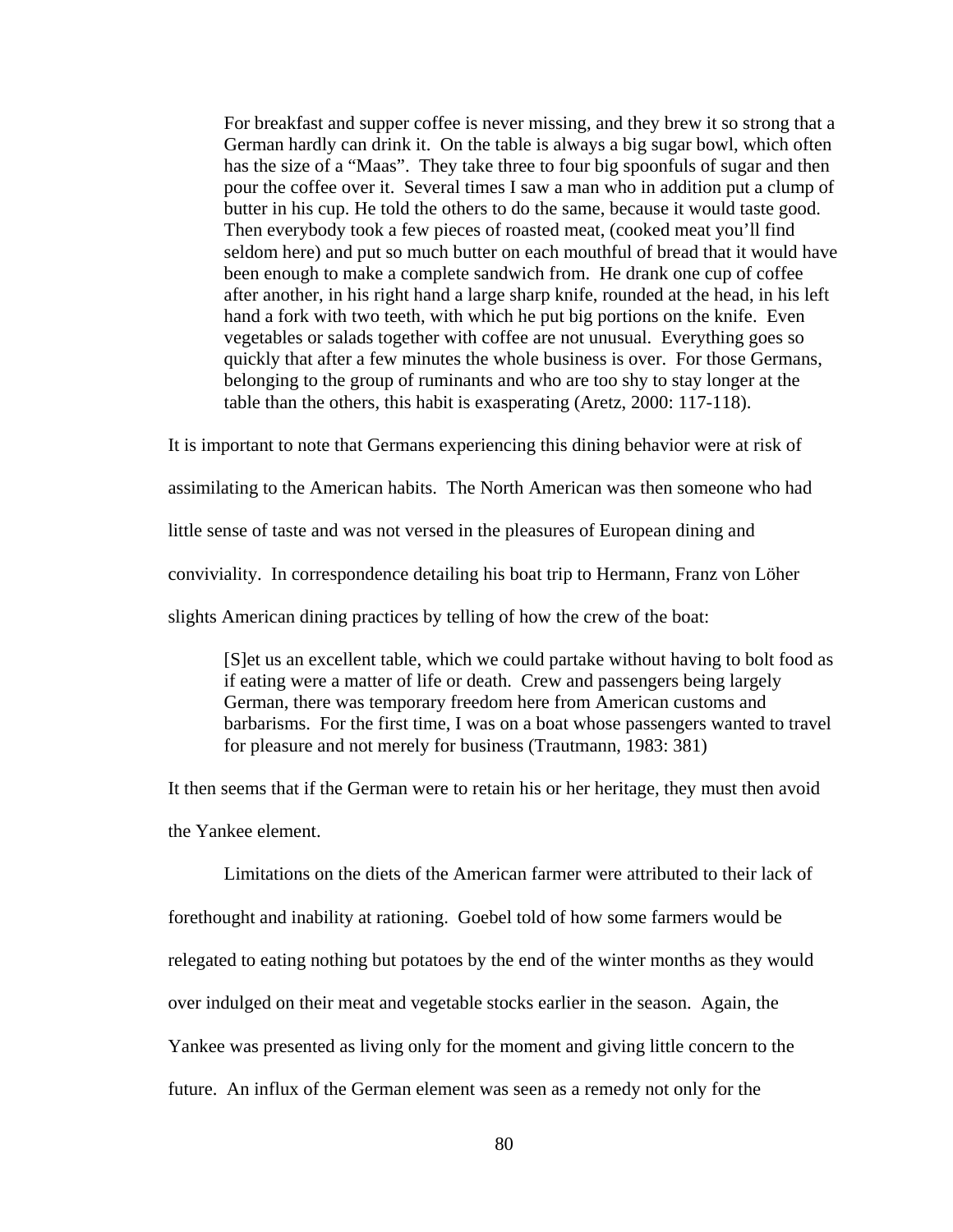differences found in individual but also for the social well-being of all Missouri. In a

November 22, 1834 letter to friends and relatives in Loehdorf, Frederick Steines

articulated how simple changes could have tremendous benefits:

[The Americans] live a wretched life indeed. Their food consists of corn bread and bacon and then again bacon and corn bread with coffee or tea. Yet they seem to be satisfied and wish for nothing better, in fact many of them do not know that there is anything better. How strange that just in a land where nature and the political conditions make it possible to have the greatest superabundance so easily, man is too lazy to acquire it. It is therefore well that many European immigrants should come, in order that this sort of living be done away with (Bek, 1921b: 541-542).

It is clear that the Yankee element was viewed as having a deleterious effect upon some immigrants, therefore, the German should not be "too shy" in their dealings with Americans. Frederick Steines was one who did not seem to have difficulty in engaging the Yankees near his home:

Sometimes when I am out spading my garden the Americans come over and say; 'That work is too hard, you will kill yourself.' Then I reply; 'I shall not kill myself, but I fear I shall die if I eat nothing but bread and meat as you people do.' (Bek, 1921b: 541).

Here, a line is being drawn that defines the German living in Missouri as an individual who does not follow the practices of the Americans. What appeared to be a simple exchange, in actuality, established lines of demarcation that reinforce a German identity that promotes the characteristics of industriousness and the cognition of the value of a varied diet.

 The German criticism of the gauche behavior of the Yankee also focused upon the Americans lack of cultural refinement with regard to music and entertainment. Given that American culture had yet to establish a long history, as opposed to those of European countries, it is easy for the Germans to express a sense of superiority over their new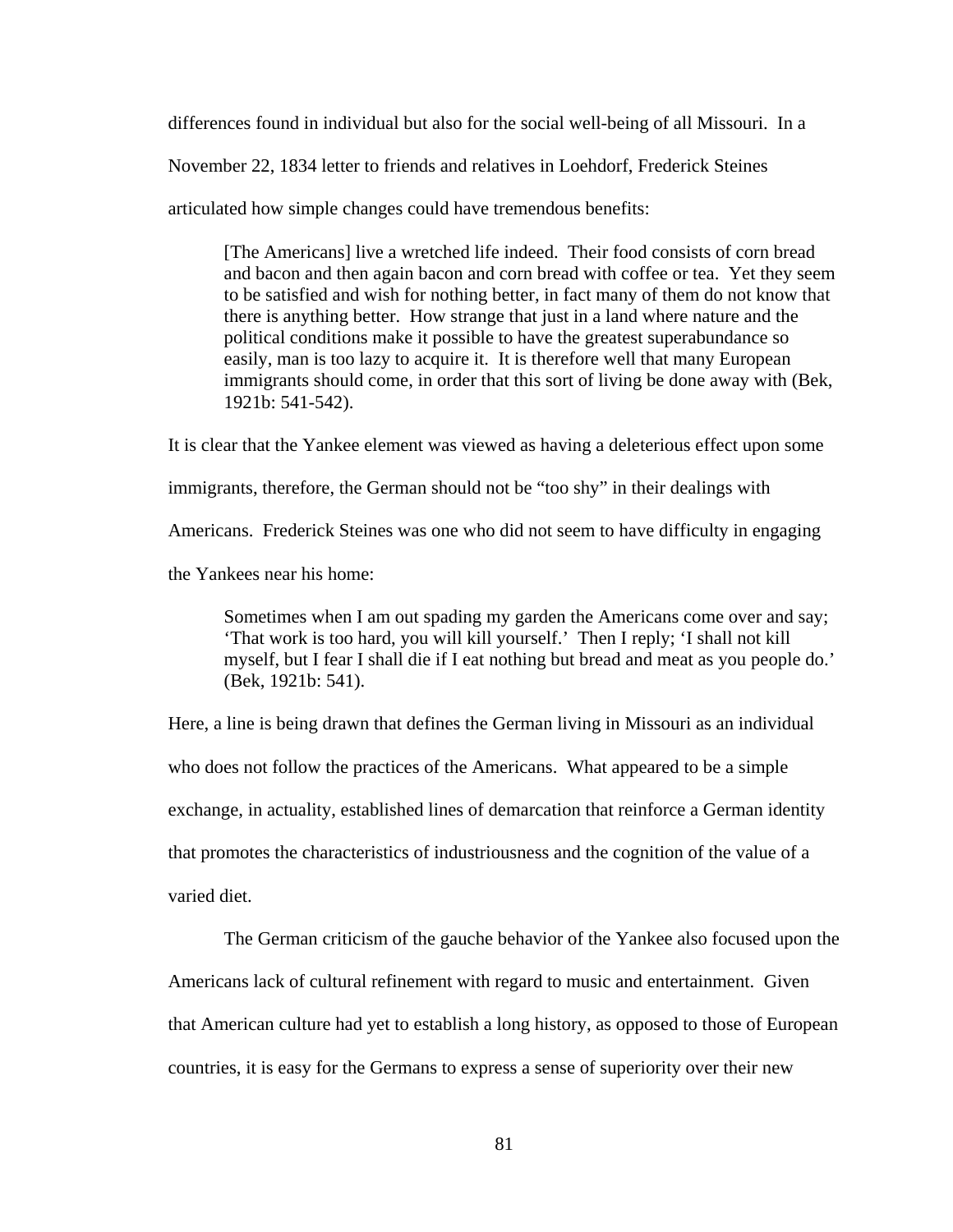Missouri neighbors. Without having produced the likes of a Mozart, a Goethe, or a Schiller, the Americans were somewhat limited in their country's musical repertoire. Frederick Münch lamented that the Americans know very few songs other than monotonous patriotic tunes such as Yankee Doodle. Goebel too was not impressed with the musical background and preferences of his American acquaintances:

That, what was called 'music' in those days would in all probability never have been considered music in any part of civilized Europe but simply 'noise'. The few national hymns, marches and dances which were then known sounded well enough, if they are played correctly and executed with the proper expressions but when these pieces of music are scratched off on a fidel [sic] out of tune, with frantic rapidity and without devoting particular attention to keeping time, it is enough to make a dog howl. Of the theory of music and the laws of harmony nothing was known in the early Western wilderness and also notes were nothing but incomprehensible dots and the few music pieces, which were played, had been transmitted from generation to generation by a kind of ear tradition (Goebel, 1879: 173).

While it appears that the cultured ear of the German often had to suffer the Yankee taste in music, so too did the American have to endure the German musical experience. During an orchestra performance, Goebel related the comments of an old American doctor in stating that Germans: "[a]re a strange set of people, you dont [sic] make music like we Americans, even if ever so many of us are playing together, we all play the same tune, but each of you five have played his own piece." (Goebel, 1879: 174).

There was no hesitation for the German immigrant to feel pity for their American neighbors for not having the ability to enjoy fine music. However, some accounts indicate that the Americans may never come to appreciate a sophisticated taste in dance and music. On his return from Hermann, Franz von Löher's packet boat stopped for the night:

and in a twinkling, the main parlor was turned into a ballroom. But the only music to be found was that made by an old Negro on a wretched fiddle. He sat on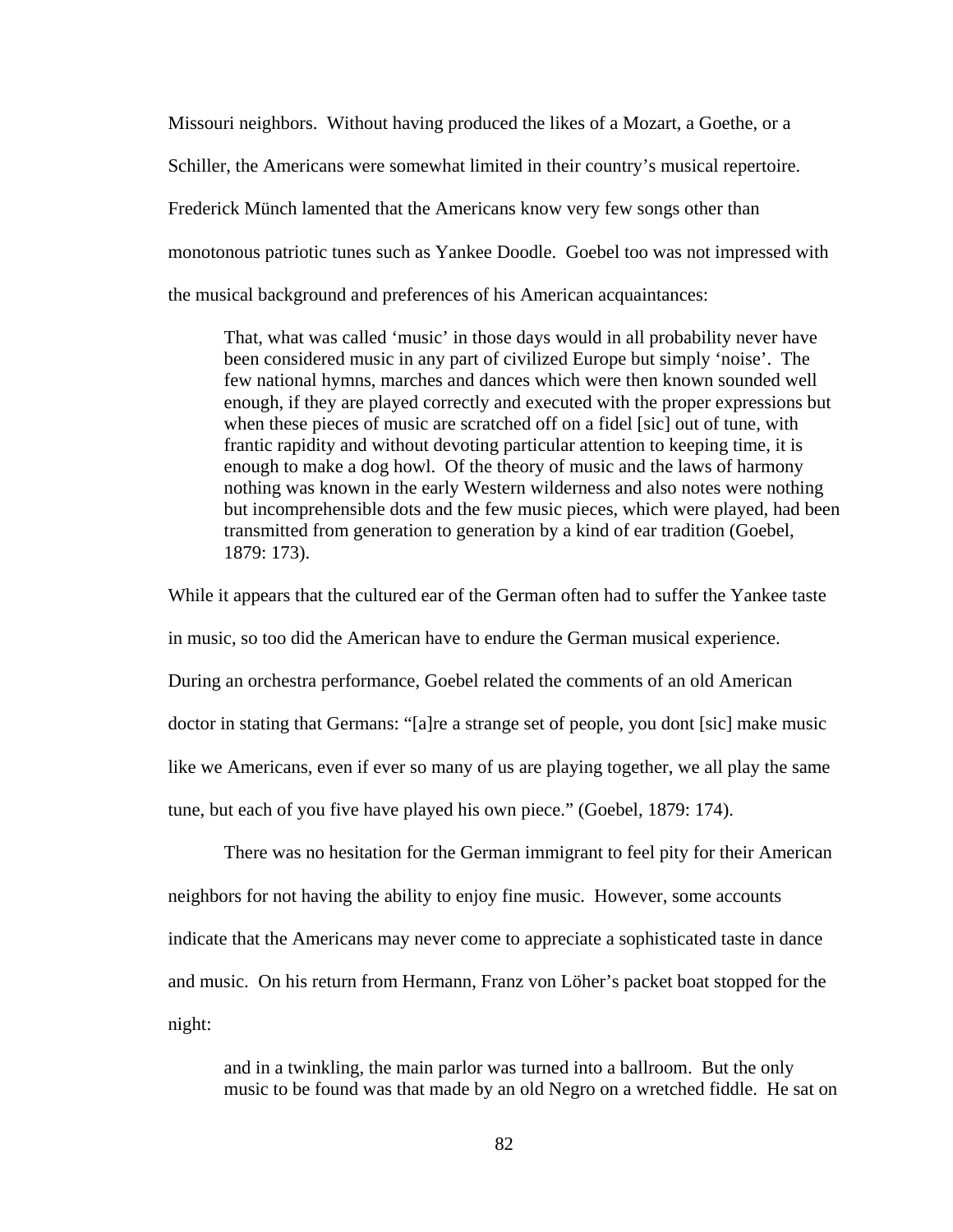a stool and scratched out heart-rending tunes in the monotonous wail of a bagpipe—tunes that appear again and again among Welsh and Slavs, gypsies and Negroes. The dances were splendid. First came the briskest, in the form of reels, with important variations. Our little captain led off, looking dead serious, a dancer who lacked vigorous address—as sure a sign of cowardice as the thundering approach of a goaded braggart. A waltz was danced but ended soon; it seemed to hard for these people. Then a jig, the farmers' dance, a version of children's reels. The young women exactly in their element; leaping, shouting, and falling—and gasping for breath. It was the acme of wildness (Trautmann, 1983: 393).

Von Löher later reported that he had to leave this "obnoxious frenzy" for the calm of the upper deck. In this short entry, von Löher not only infantilizes the American passengers on the boat for their inability to perform a basic waltz, but he also aligns his backwoods traveling companions with having the tastes of "Welsh and Slavs, gypsies and Negroes." The lack of sophistication among the Americans in the Missouri River Valley region clearly set them apart from the new immigrants. Such a cultural divide made it easy for the Germans to set boundaries that defined their behaviors and tastes as desirable.

# **Dollar Society:**

Within the narratives, possibly the most significant difference between the American and the "true" German was the tension between a material and an intellectual existence. There was an utilitarian quality found in the Yankee that tended to permeate most every aspect of American life. As seen above, Von Löher preferred traveling with Germans for "usually the American resembles a valise, shut when traveling, to open upon arrival" (Trautmann, 1983:382). The focus of the Yankee was to turn a quick profit, which would then be spent frivolously, and not to enhance the quality of life through philosophical conversation, appreciation of fine literature and music, or to simply enjoy the act of dining. Again, these narratives point to boundaries between the individuals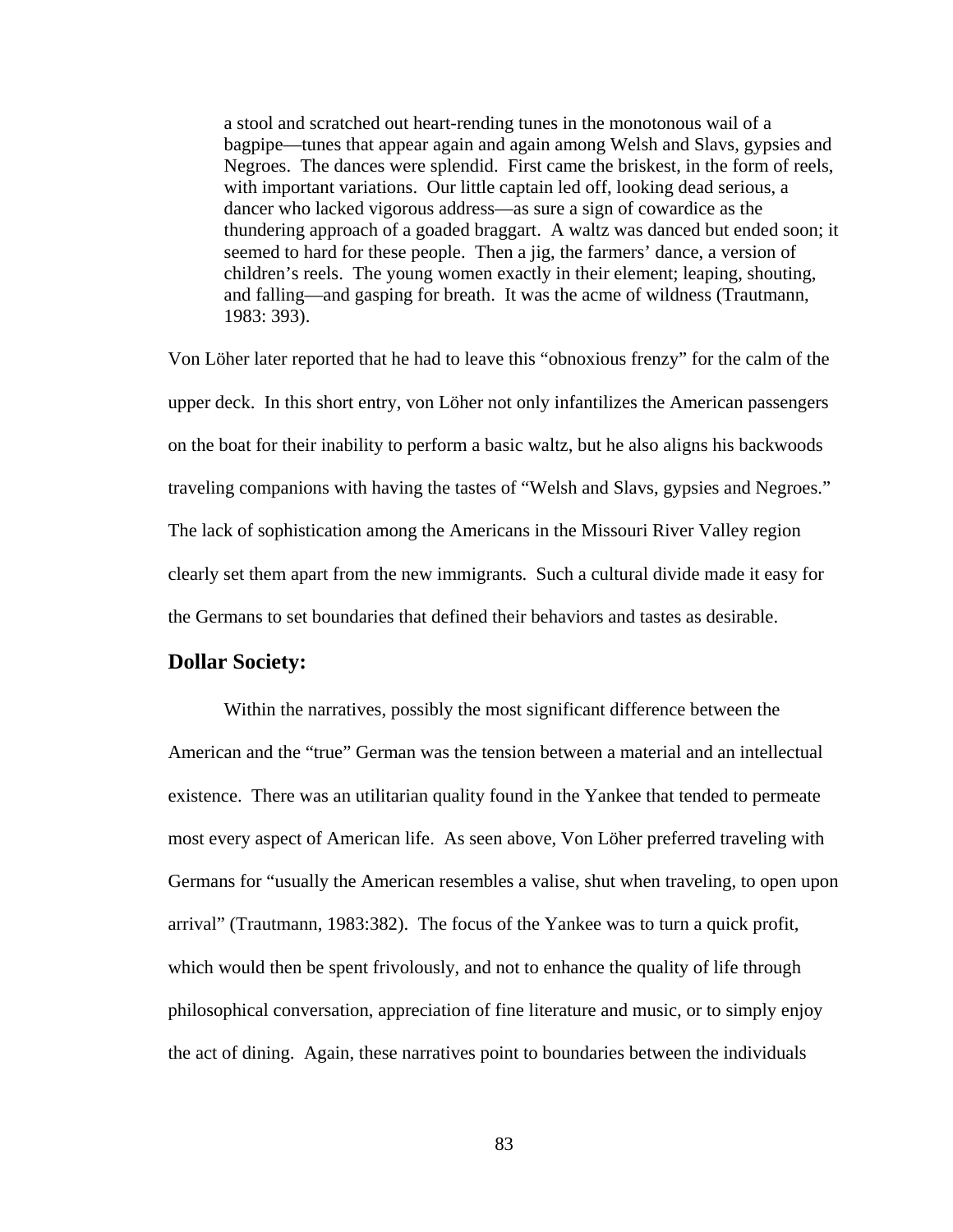with regard to personal and social priorities. As Frederick Steines pointed out, business is the driving force for the North American:

To make money is the sole ambition of the average American. Money is the mainspring of his actions, it is the axis around which the whole world turns for him. In this sense a school-master in the little town of Washington on the Missouri once wrote into the copy-books of his pupils as follows: 'God made bees, and bees make honey; God made men, and men make money.' This shows sufficiently what in general seems to be the end and goal of the earthly existence of most Americans (Bek, 1921a: 696).

Recalling that in the Old World these German immigrants comprised a bourgeois class

and that a motivation for emigrating to Missouri was the desire for a return to a way of

living that had been lost in a changing Germany. The individualism of the Americans

was anathema to goals of the immigrants who looked to establish communities with

strong ties among the inhabitants. Frederick Münch echoed Steines' concern that the

American way of life was overly superficial:

I have come to the unpleasant conclusion that life in America, however free, however comfortable, however advantageous it may be, lacks one chief element to give it a genuinely human and worthy character, namely that it lacks the romantic element almost entirely, and that it will hardly ever attain it. In their restless striving the American people seek only those things which are of temporary benefit (Bek, 1924a: 568).

Joseph Aretz also noted similar behavior in a letter to his family:

The men work—even if they do not own any slaves—approximately 3 to 6 months a year, the rest of the time they spend hunting. Their wanderlust is an additional problem for them. In my opinion, it is possible to buy all their goods and chattels for little money. (2000: 118).

While Yankeedom was seen as an overpowering force, however, it was a force that could

be resisted by Germans of strong conviction and holding a dedication to the superior

culture and heritage of the Old Land. The Yankee then became an individual who had

few ties to an area and was willing to move if he could sell his land and possessions for a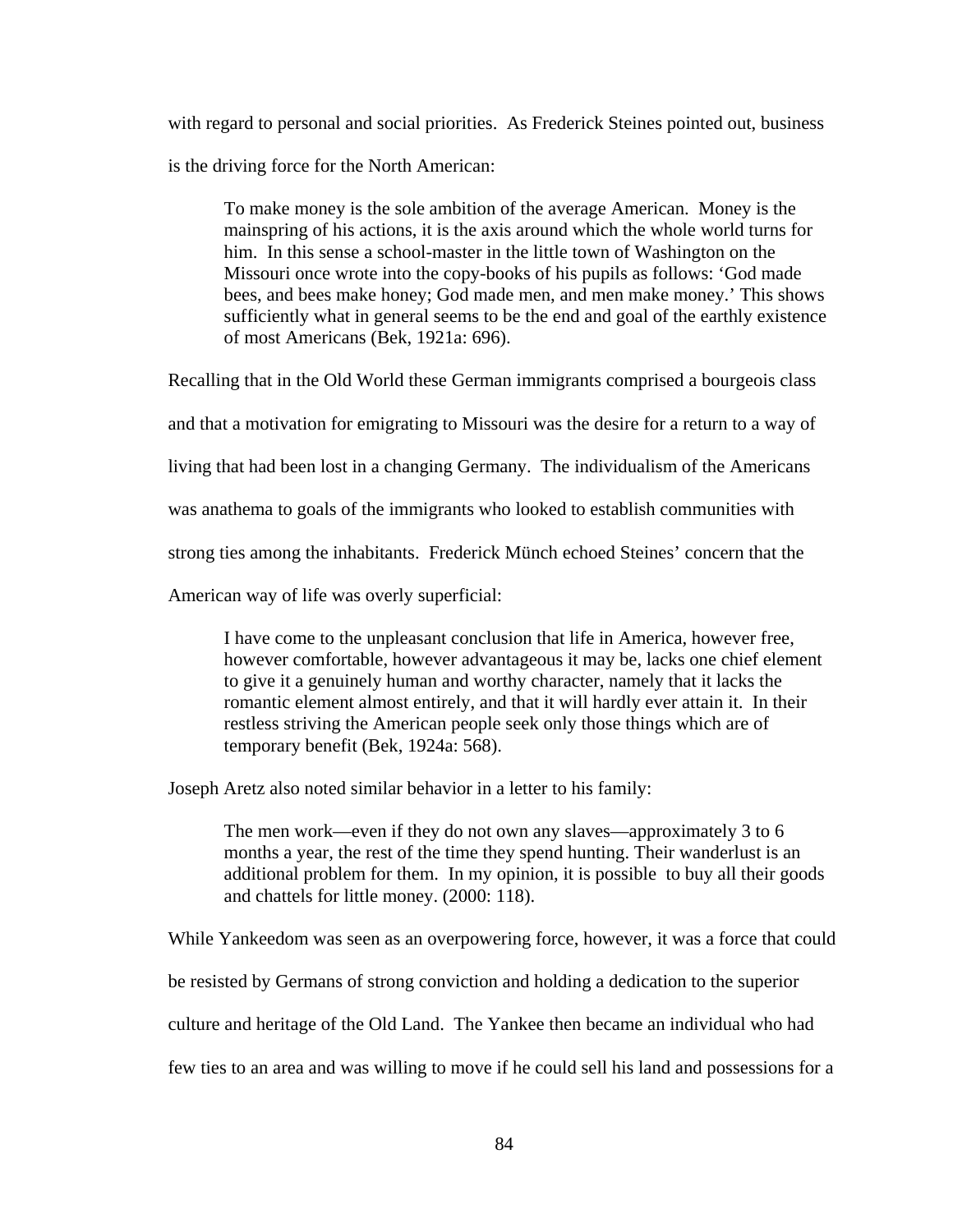decent price. It seemed as if there was little that could be done to shake a person loose from the grasp of the dollar society. This is not to suggest that the Americans were indifferent or rude to the Germans nor that the Germans actively avoided contact with their American neighbors. It is obvious from the narratives that the immigrant settlers in this region had significant interactions with the Americans. However, as Frederick Steines pointed out in his letter of October 18, 1834, a German should be well versed in dealing with Yankees:

I find the people here exceedingly friendly. But they are all speculative, and if they can drive a sharp bargain and get a little more in a deal than is right they will rarely pass the opportunity by. If, on the other hand, you stand your ground and frankly tell them, 'That is too much, so and so much is sufficient,' they are usually satisfied. This is no place for a stupid person." (Bek, 1921b: 538).

Certainly, the utopia presented by Duden was not a place for the inexperienced

immigrant. This caution is also expressed by Mühl, Münch, and Frederick's brother,

Herman. Potential immigrants were warned to read Duden's work closely before making

a decision to leave Germany as the transition would be neither easy nor without peril

(e.g.; death, exploitation, financial ruin). In describing his journey to the west, Frederick

Steines did offer a rare account of Yankee cheats attempting to relieve the immigrants of

their monies by talking them into purchasing expensive land in the east:

Soon there came also a man who purported to be a Frenchman, and who claimed that he had emigrated when France put Louis Philippe on the throne, saying that he had left his fatherland because he did not like the latter ruler. He spoke French, German and English fluently. This man looked more Jewish than French to me. He too became very much animated when he learned that we were bound westward. I soon detected their purpose and told them so. I told them that I recognized in them, the clever agents who were sent out to find buyers for the estates of some land owners. After some protestation they gave me up and tried their cunning on Prafrath [a traveling companion]. The latter was indeed very much tempted to take their advice. He asked me as to what he should do. I told him what I thought about it, but urged him to use his own judgment. In the end he decided to go with us.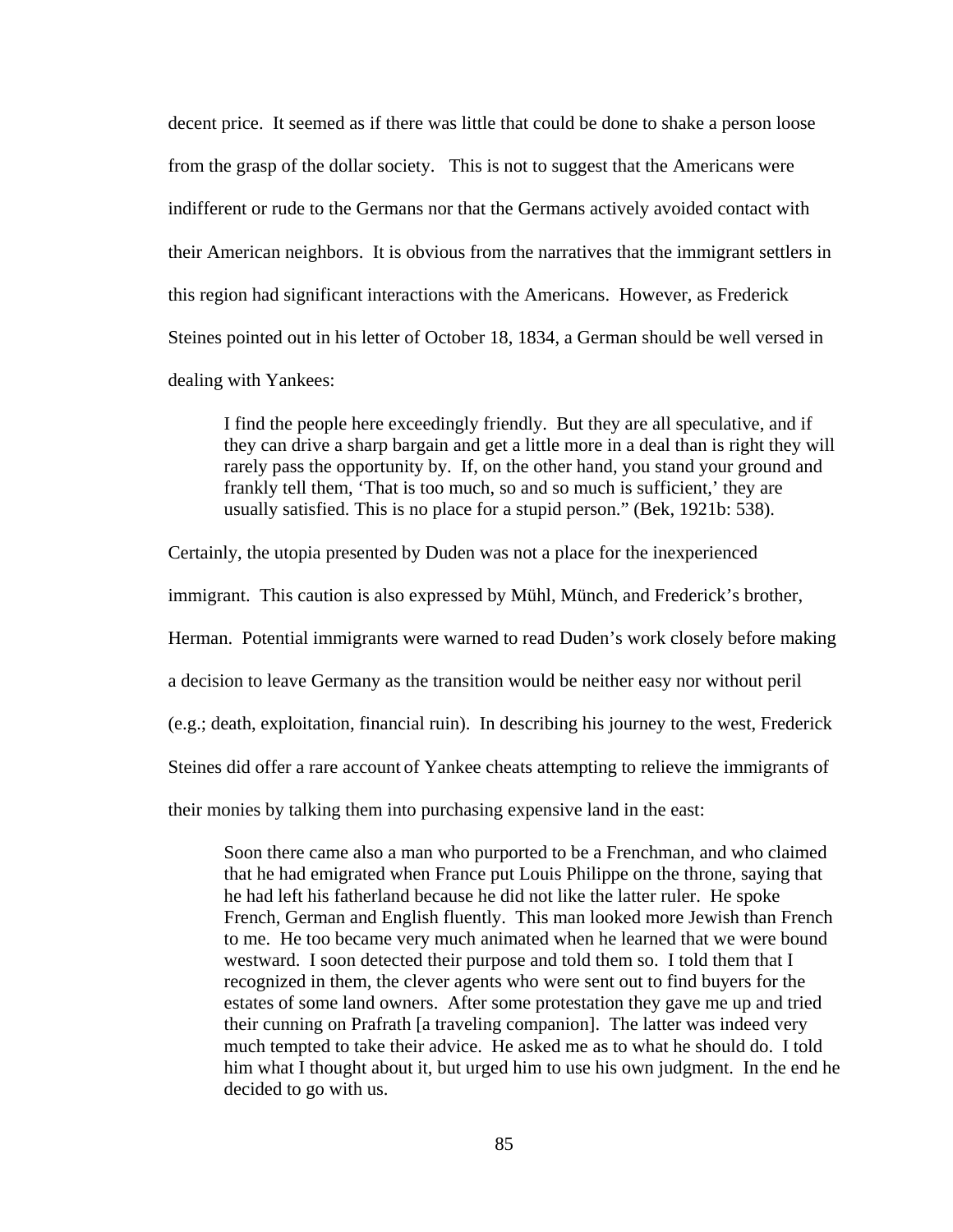As soon as the newspapers announce the arrival of immigrants every speculator sends his agents and helpers to the highways which the immigrants are said to travel. They are found in the inns and everywhere along the way. They insist upon accompanying you on your way for a distance. What are they trying to do? They want to get the money of the immigrant, that is all (Bek, 1921b:  $531-532$ )<sup>26</sup>.

To survive in America the immigrant must remain diligent in their goal and should not succumb to speculation of the dollar society.

#### **Americanized.**

The reference to "stupid person" in the above narrative also helps to define the boundaries among the immigrants themselves. Again, many of the Germans who were able to find success in Missouri were well educated but this is not to suggest that they shared the sensibilities of nobility as did many of the Latin Farmers of the early settlements. These individuals were able to adapt to the unforgiving environments of Missouri without sacrificing their German identity. As evident by the plan of the German Settlement Society of Philadelphia, this was not the case for all immigrants. The narratives of the Germans in the Hermann area establish boundaries between "true" Germans and those Germans who had become Americanized. These latter immigrants are often viewed as having forsaken their heritage and as such have become an embarrassment to proper Germans everywhere.

Possibly the most notable German in the area to become Americanized was Ludwig Eversmann. Eversmann was Duden's traveling companion and stayed in Missouri after Duden returned home. While it was not uncommon for German immigrants to take an American woman for their wife, Herman Steines noted that this was the case for Eversmann and that he "had become very much Americanized. His children speak English and do not understand any German because their parents speak

86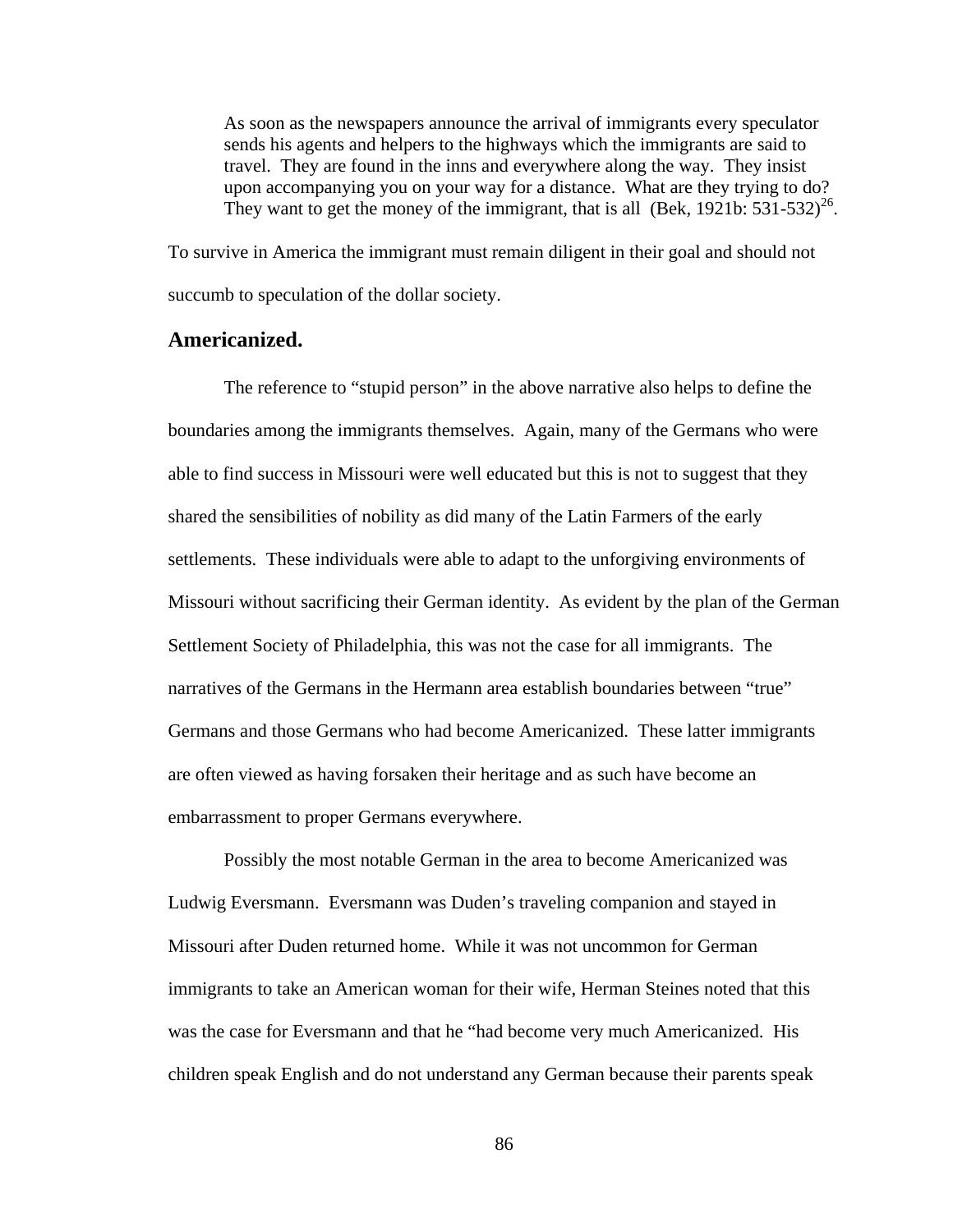only English with them." (Bek, 1920: 441). As we will see, the German language was held by the immigrants around Hermann as being superior to that of English and to speak proper German marked an adherence to one's heritage. More disconcerting for some "true" Germans, particularly Eduard Mühl and Frederick Münch, was that Eversmann became a slave holder, a practice considered uniquely American. Tax receipts from 1848 indicate that Lewis Eversmann owned six slaves, valued at \$1100.00 (Eversmann, Family Papers). Again, while the German position on the slave question was not consistent, there is no record of anyone owning slaves in Roark Township.

 The lure of Americanization was seen as being quite strong, especially within the cities. As von Löher suggest, even for Germans who resist the influence of assimilation, the struggle was indeed difficult:

 [G]radually, American ways draw even him into their turbulence, or they exhaust him. If the first happens, he usually becomes an angry scorner of things German and cannot scold enough the fainthearted German people. If the second happens, he tries in vain to withdraw into peace and quiet. Yet, try as he might to bar windows and bolt doors against American life, nothing avails; it forces itself in through countless cracks, and continues to sting and buffet him (Trautmann, 1983: 375).

This narrative is very important as it acknowledges that identity is not static and that there is no direct or exact process for assimilation (i.e.; the affect of multiple narratives producing multiple outcomes). Given that, the individual is immersed within the narratives, even when attempting to be isolated, there is no real isolation. The cities then became a showcase for established identity boundaries to be exhibited and reinforced wherein acceptable and unacceptable behaviors are in constant contact. Editorial accounts circulated in some German language papers expressed disdain for the German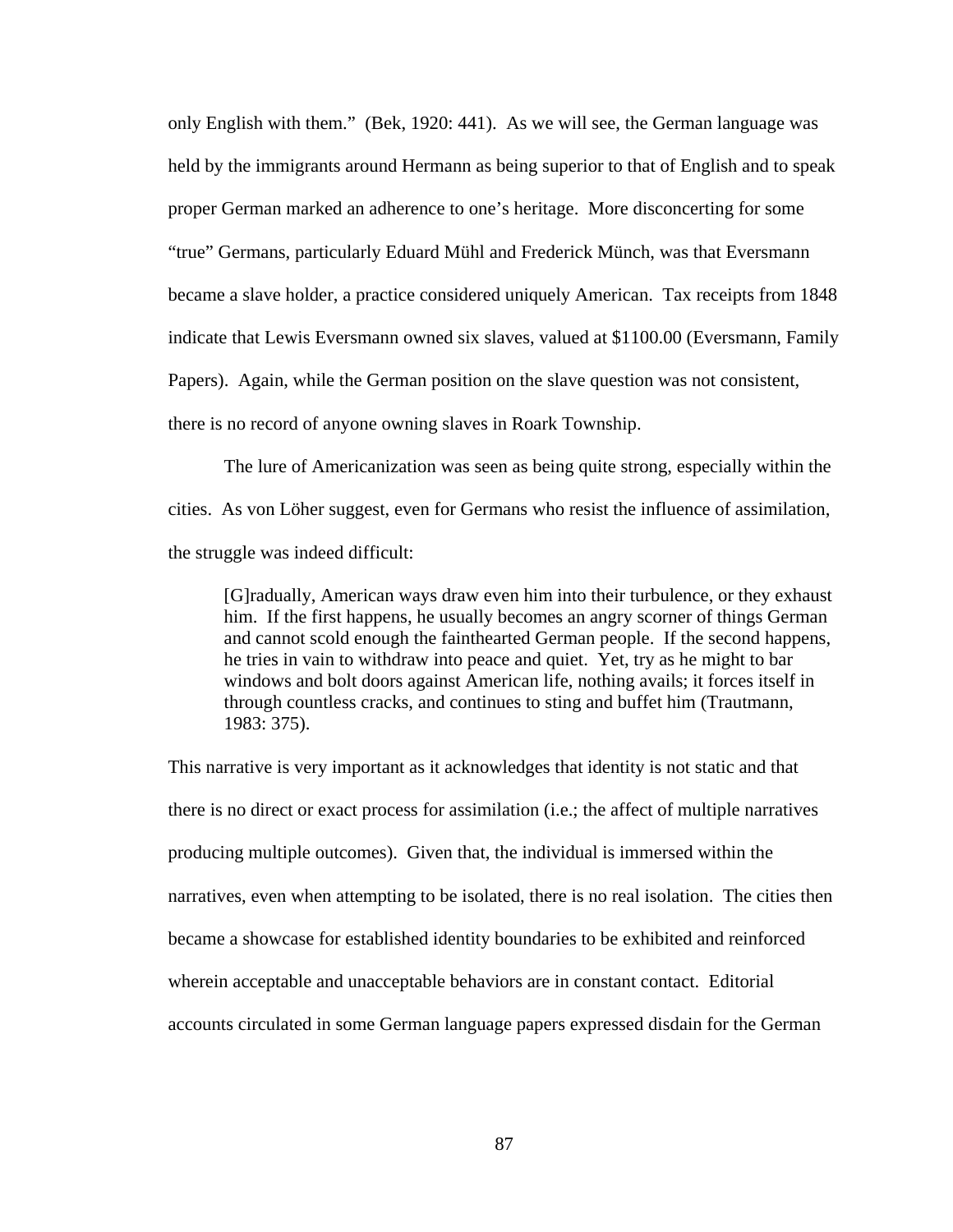frontier women who forget their deportment and taken to acting like their backwoods neighbors:

the embarrassment felt by the German nation as a whole for the noisy, crude behavior of German farm women who had accompanied their husbands to town…how offensive the "'immoral' habit of riding *astride* their horses, discomfiting all respectable women around them and exposing their less than clean legs to the public gaze. (*Anzeiger des Westens*, June 10, 1837; cited in Pickle, 1985: 294-295).

These narratives were not merely attacks upon their American neighbors, but rather were devices that clearly defined the proper practices separating the true German from the American. Therefore, the benefit that the German element had upon the new homeland was in making clear that the German way of life be viewed as being superior to that of the Americanized life.

Through the boundaries expressed in the narratives, the immigrants would pit one culture, at least that German culture found in Missouri, against another. While the draw of Missouri was to be in relative isolation from perceived negative influences (e.g.; Americans, organized religion, and oppressive government) there would always be interaction with those persons and institutions holding competing narratives. Rather than viewing the immigrants as assuming a defensive position against the forces of assimilation to the American influence, we should consider these Germans as taking an active role in the shaping of their identity. Through these narratives we can see the identity of the proper German being outlined. This occurs in contrast to the Yankee. Characteristics detail a specific understanding of German identity and behavior. The Yankee depiction emphasizes both a feckless and an utilitarian quality of American culture. This is contrary to the understanding of German culture being recalled. These narratives express proper methods and practices for eating, dressing, speaking, working,

88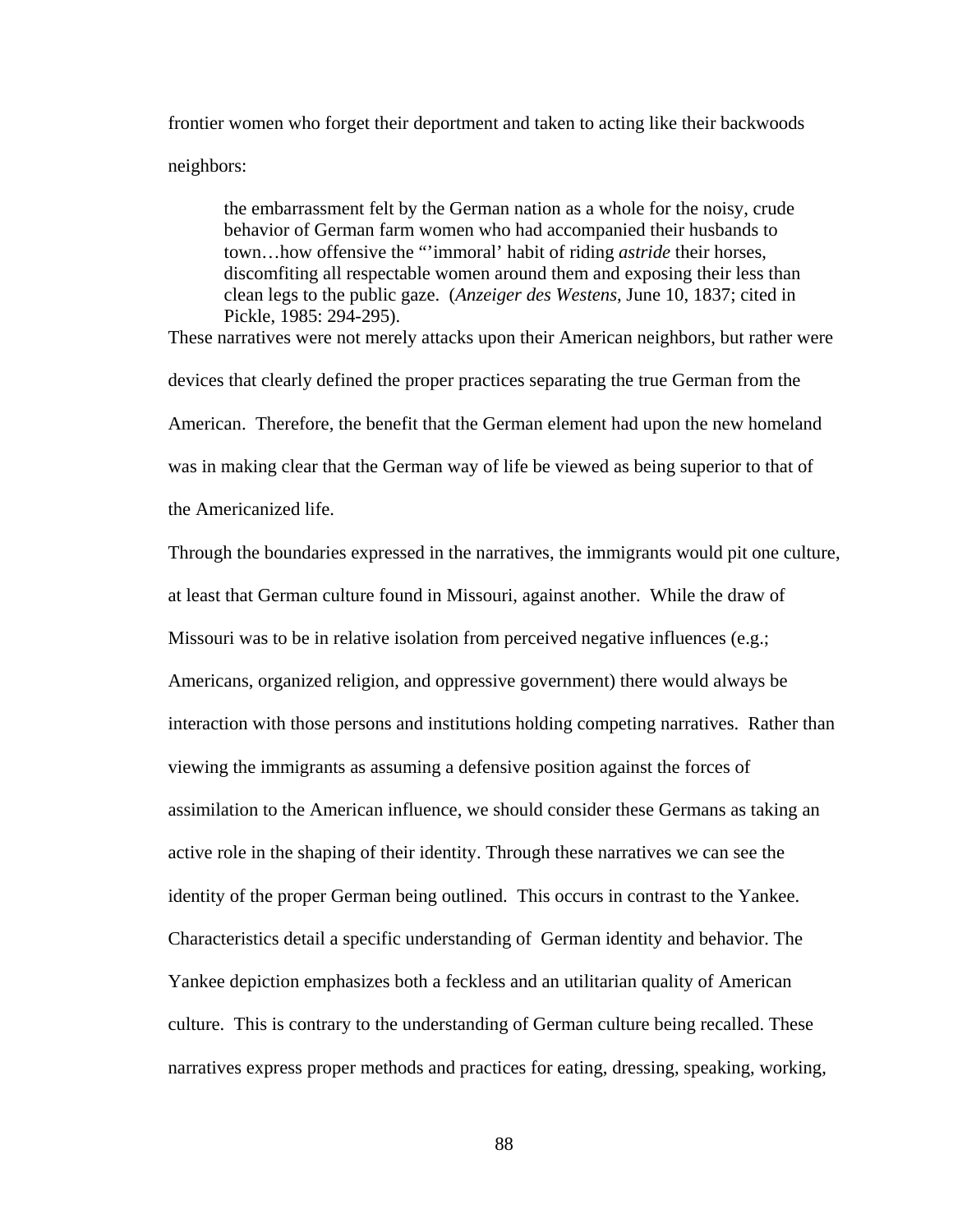home economics (e.g.; saving and spending) and entertaining. The next chapter will examine narratives that establish the boundaries of a true German identity within their own culture.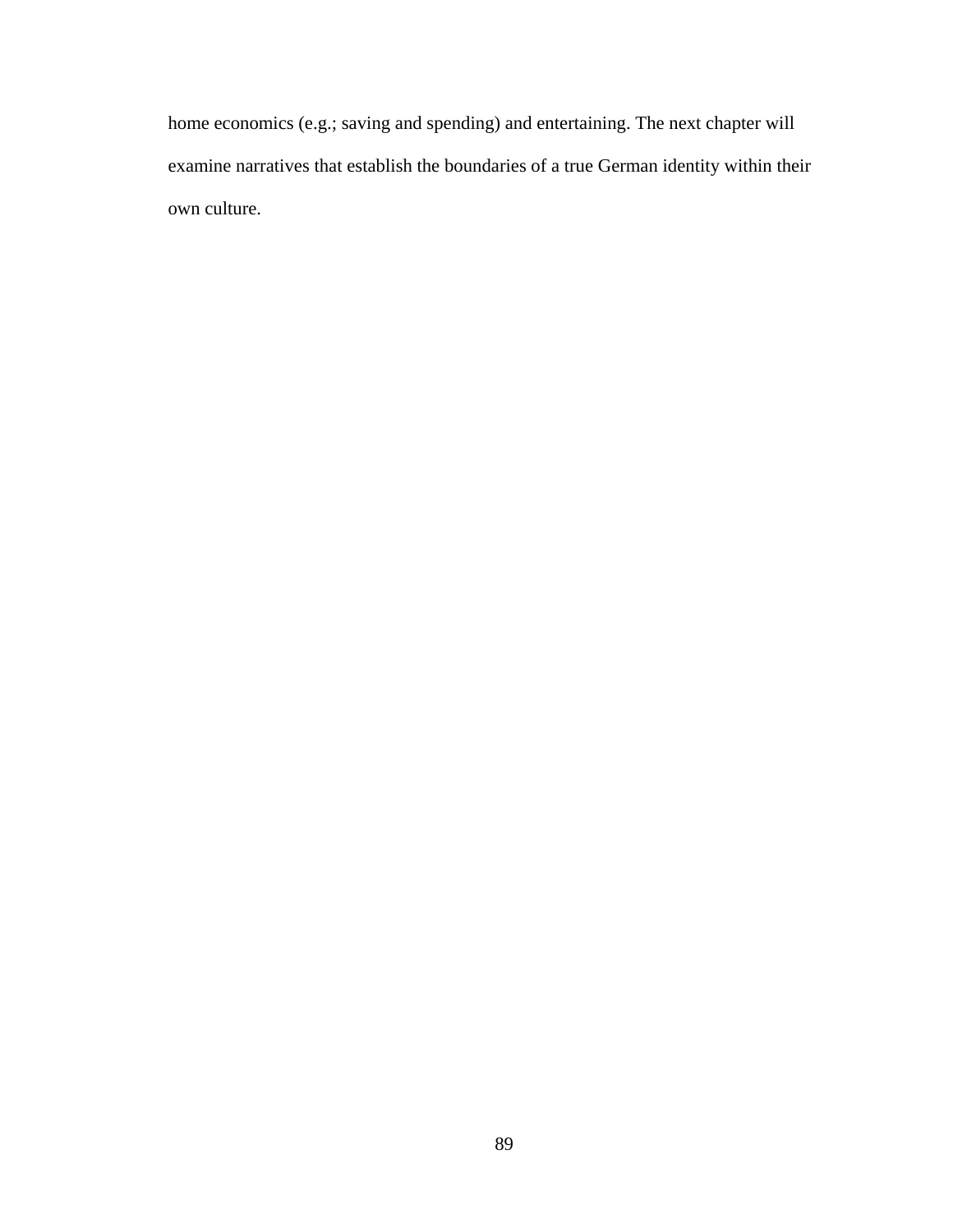# **Chapter 6**

# **Old Prejudice**

The men complain much of boredom. It is certainly unfortunate when a person has so little education that he cannot think of anything to do with himself. (Mühl, *Notebook*, August 23, 1836).

The opportunities that Missouri offered for immigrants was heralded as being available to anyone willing to make the journey. The Far West was ideal for those seeking to reinvigorate the German spirit and especially for those wishing to avoid the corrupting forces of American behaviors so often encountered in the East. While Missouri may not have been the utopia as described by Duden, Theodor van Dreveldt assured his family that any misconceptions about the area could be forgiven as "[i]n exchange I am freed from a patronizing government, from bothersome police, from crawling spies, from creeping civil servants, from hypocritical pietists, etc., etc." (Kronenberg, 1998: 51). Indeed the immigrants were free of the constraints of the German governments, however, this was not enough to ensure success in the new land. As discussed in the last chapter, Yankeedom narratives provided a backdrop of crass, insensitive, and wasteful American behaviors, against which German immigrants could shape an identity designed to embrace the culture and history of their fatherland. Immigrants who too easily adopted the practices of Americans were seen as having turned their back on their rich heritage and consequentially their German identity. In this chapter the narratives are directed toward those Germans who seemed unable, or unwilling to maintain certain behaviors that were considered desirable for holding onto a German heritage in the new land. For the purposes here, Old Prejudice will describe the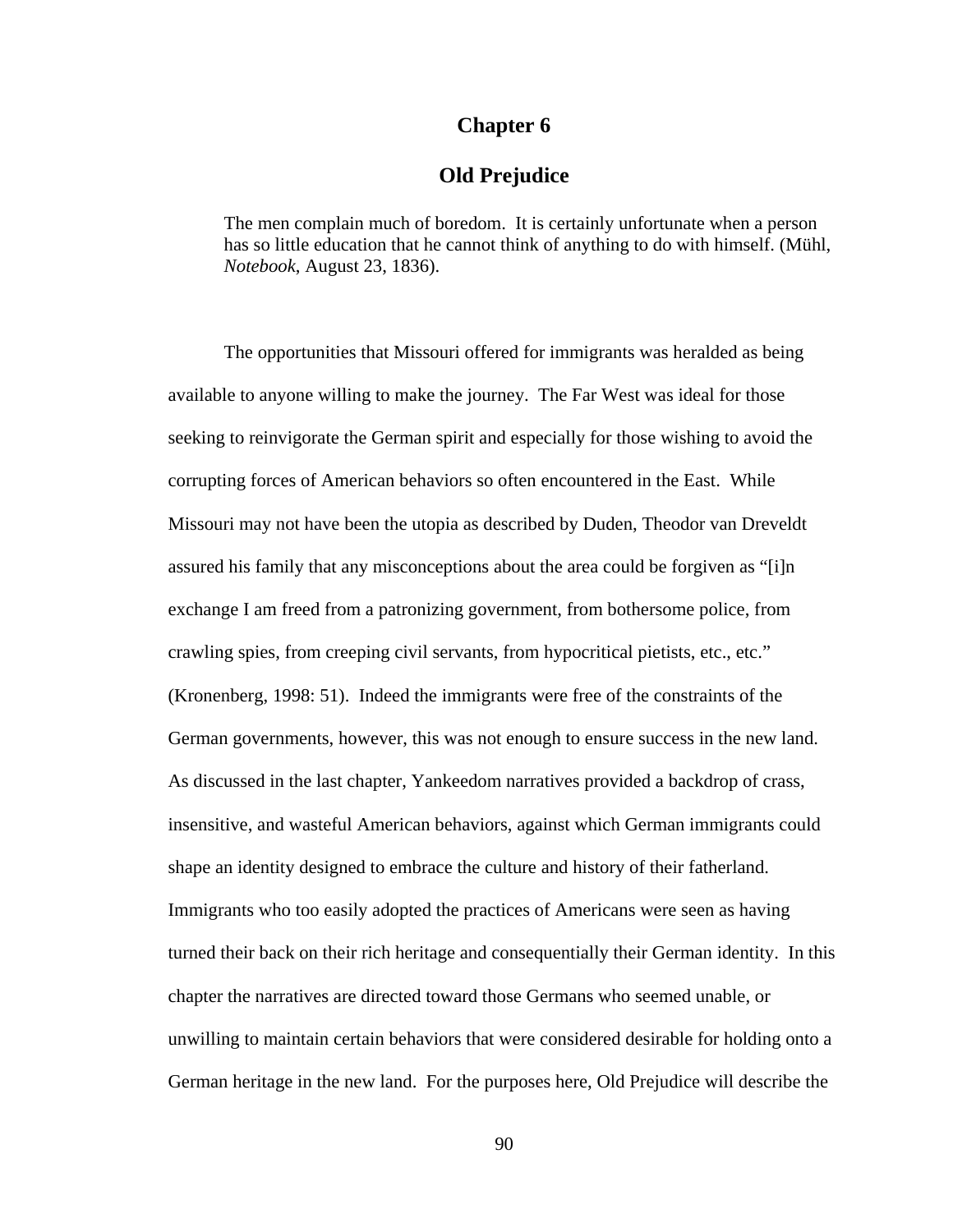old habits from Germany that were to be set aside if the immigrant were to prosper in Missouri. While many of the Old Prejudice criticisms are aimed at those Germans holding on to their class privileges as nobles and elites, the narrative was also directed at persons who, possibly living as poor farmers or day laborers in Germany, continued a life of complacency in America. As the above quote suggests, individuals of lower education were viewed as not capable of taking an active interest in their surroundings let alone their lives.

With the goal of developing a "new" Germany in the new land the question undoubtedly needed to be addressed as to what that would entail. Remembering that this was not a Colony devised by the German government but by Germans living in America wishing for a fresh start, it became obvious that some Germans were better able to adapt themselves to the Missouri frontier through their diligence and sheer persistence. In warnings to friends and family living in Germany correspondence from early settlers, such as Joseph Aretz, Herman Steines, and Theodore van Dreveldt, suggested that the most fertile and therefore most valuable land was very near the river, however, there was much considered to be too steep and the soil much too rocky and shallow (Aretz, 2000; Kroenenberg, 1998; Bek, 1920). It must be remembered that not everyone in Germany was fortunate enough to have this information and most relied on Duden's *Bericht* for their knowledge of the Missouri climate and terrain. Still, acknowledging that the land may not be the best choice for everyone, decent land could still be obtained while the rest could be tamed. In a later account, Goebel pointed to the difficulty of this task at hand while suggesting that dedicated and stout Germans could, and did, survive:

91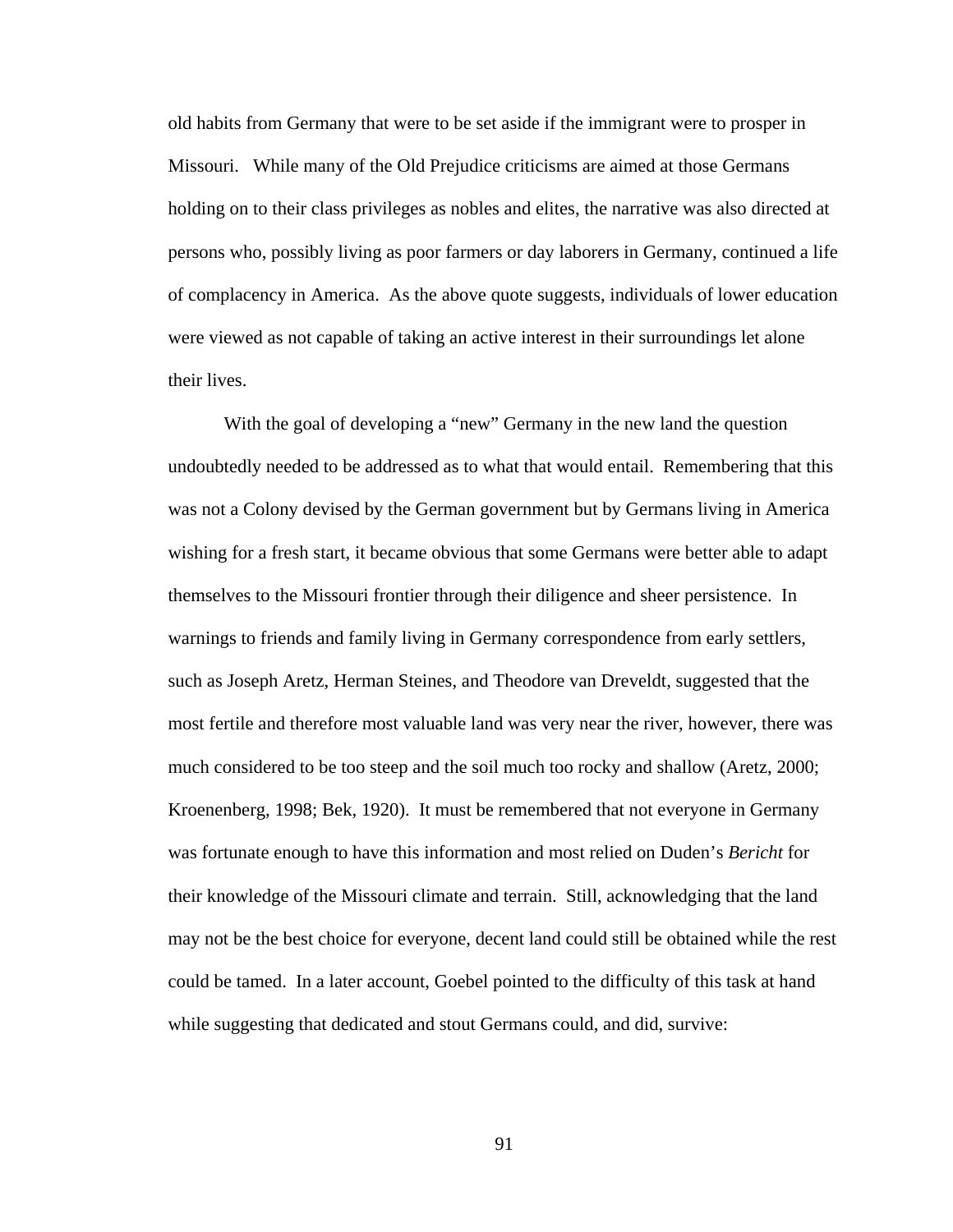…these Germans, who had settled in the above described hills and who could only by very hard and unused labor convert then forests in to fields, had a fair opportunity to demonstrate to their American neighbors what industry, perseverance and frugality could do. The Americans had been sensible enough to select the best lands for themselves, before they had seen a German and their notions of useful and worthless lands caused them to predict that these poor Germans would either have to perish or leave their land; this alternative did not take place, but the reverse. (1879: 44).

Here the spirit of the Germans shined through (i.e.; hard work is part of the character of

being German). The emphasis upon the qualities of hard work and frugality also

overlapped with the Yankeedom narrative wherein the Germans would continue to invest

in their property, and when successful would buy out their American neighbors.

May the time speedily come, when old antiquated prerogatives shall cease, and every man's undeniable claim to his natural rights at last receive due recognition. One recognized very well in Germany what the times irrevocably demand and what changes must take place, changes which a rising civilization will no longer be denied. But there are still too many aristocrats. They cannot put aside imagined privileges and prerogatives and you will hardly be able to make the antiquated nobility understand that there is only one real nobility which every man is able to acquire, and is entitled to acquire. How glad I am that I live in a Republic, which long were this divested itself of this sort of European rubbish, where all are equal before the law, and where the rights and claims of the one injured are taken cognizance of, not matter as to whether these rights have been injured by those of high or low station. (Bek, 1921a: 681).

While this narrative is directed at the immigrants in the Missouri area, it is clear that it flows from the conditions left behind in Germany. As the focus of the narrative is not so much to highlight the undesirable behaviors of the immigrants, such criticism does show through in the frustrations felt in dealing with a select group of immigrants (i.e.; why start anew with ideas of the old?). It was best to leave some behaviors behind if one wished to be successful in Missouri. Friedrich Münch stated that without old prejudices, new immigrants "cast aside the all too trivial respect of persons, the bourgeois formality, the long consideration, the exaggerated and slow-moving caution, along with other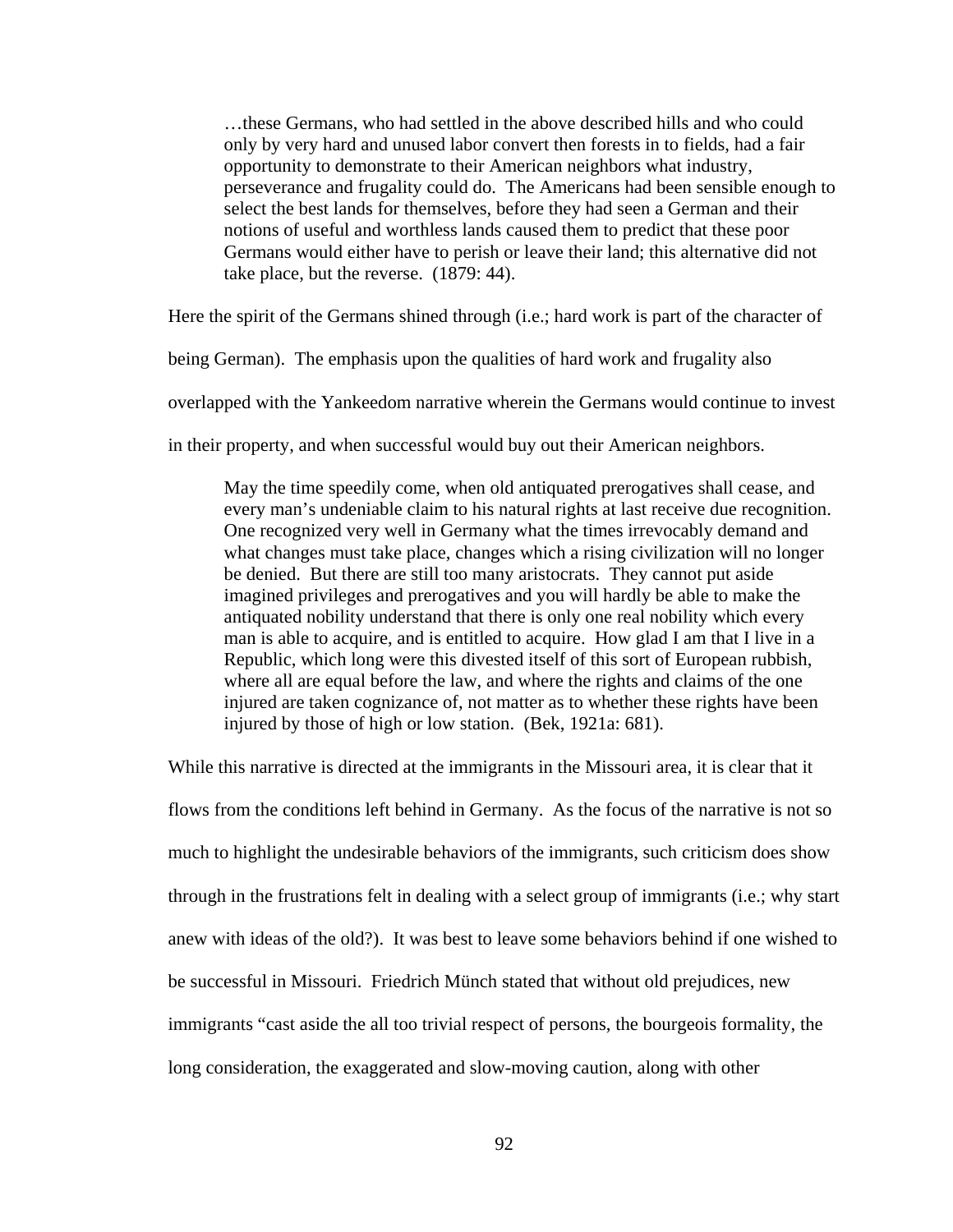characteristics of Germanism." (1859: 12). America was the land of equality and opportunity and therefore was no place for holding tight to either arrogant posturings nor lack of taking an interest in one's condition. For the most part, the narrative is comprised of accounts regarding the Latin Farmers, the pretentiousness of both the old nobility in Germany and the new affluent in America, and the naïveté of some immigrants in the area.

## **The Latins.**

 Early German settlers to the Missouri River Valley region are often described as the Latin Farmers. This description of the immigrants was to reflect upon them as being a more cultured (e.g.; versed in classics and Latin) and wealthy class generally acting in the capacity of being gentlemen farmers rather than given to any hands on operation of a farm. As part of the early wave of immigration, the *Dreissigers* (i.e.; thirty-ers emigrating after the revolutions of the early 1800s) clearly were influenced by Duden's glowing description of the region. Most notably, von Martels and von Bock (Tolzmann, 2006; Aretz, 2000; Bek, 1920a, 1919; Goebel, 1879) were identified as being gentlemen farmers enamored with Duden and were often criticized for what was seen as their frivolous use of resources in shaping their farms as social clubs rather than as productive establishments. Living near what was soon to be Hermann, Missouri, Joseph Aretz reported to his family that the Missouri frontier is habitable and that:

Life in America is not as unsociable as you might think. In a radius of 4 English miles there live 11 German families, some of them rather educated people. Hospitality among them is common, and so their life is not solitary as long as one does not only find pleasure in wild drinking parties. It is even entertaining if you prefer simple conversation to idle talk, gossip, empty complaints and rigmarole. (Aretz, 2000: 139-140).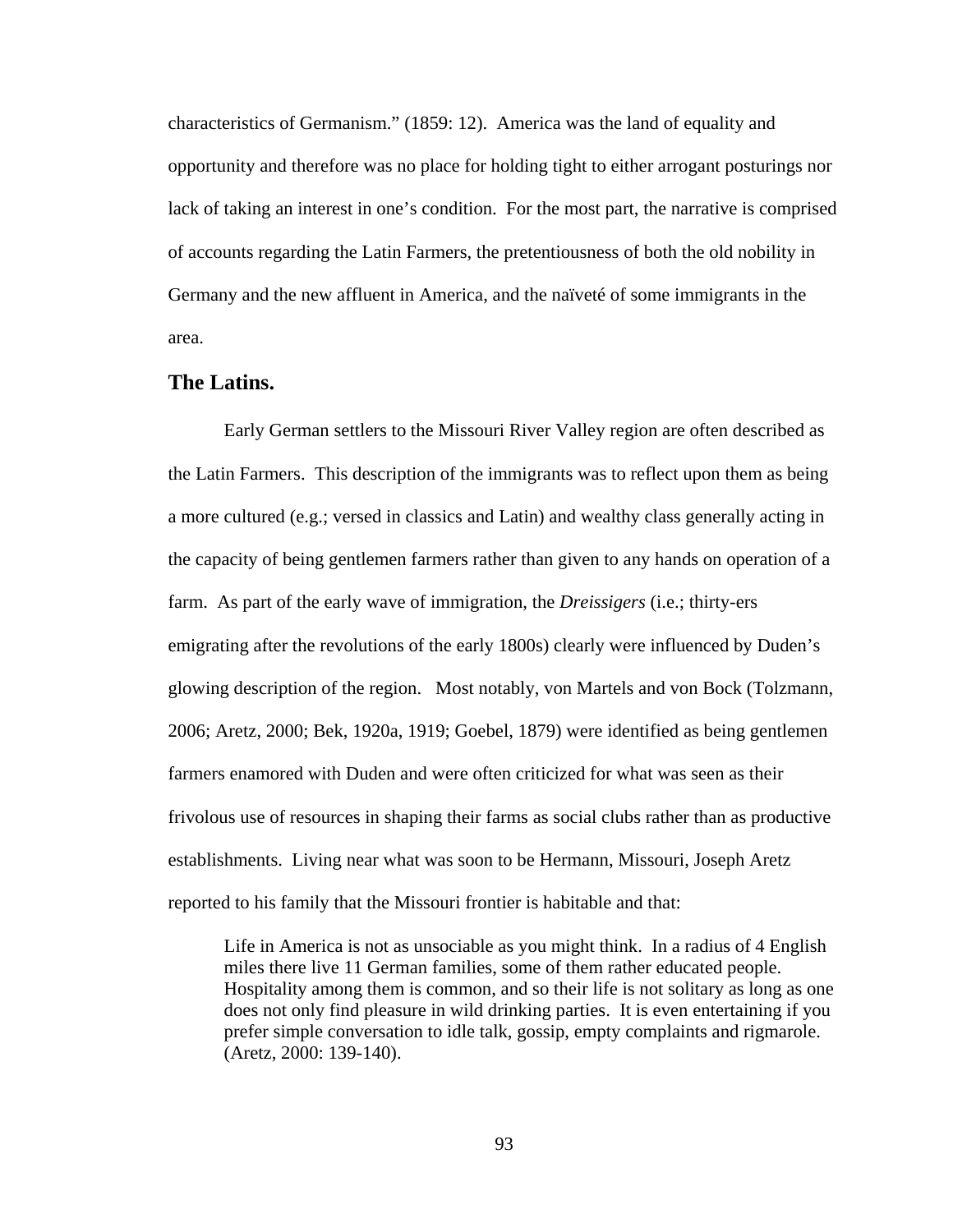Given Duden's and Eversmann's social standing in Germany, it is safe to conclude that those early immigrants to Missouri were also of a wealthy class, and this was what Aretz found.

The Latins seemed prepared to merely transplant their German estates into the Missouri wilderness, unfortunately, the life of a gentleman farmer was not well suited for the uncultivated ground found along the Missouri River. Upon reading Duden's ([1829]1980) *Bericht* it is easy to see how some came to the idea that this would be a relatively simple process. Given Duden's purpose for the report, the information about the Missouri frontier was, for the most part, accurate. However, a close reading does find that Duden spent little time and effort on his farm with most of his activity focused on his interests in hunting, reading, and reporting on his neighbors. Duden even admits that he often avoided the local mandatory roadwork detail due to physical ailments and his ability to pay others to take his place. The impression given then could be interpreted as one of living a life of leisure in the idyllic pastures of Missouri.

Experiencing the reality of frontier life, the Latin Farmers found little of what could be considered a leisurely life and began to be held in ridicule by others as examples of Old World practices failing in the New World. Herman Steines indicated that the fate of the Latin Farmers should come as no surprise as:

Often accustomed to intoxicating pleasures, and given over to an easy-going, often indolent life, they find here nothing that corresponds to what they have been accustomed to. Constant work, a simple and frugal mode of living, and the all pervading solitude are simply horrifying to them. (Bek, 1920a: 440).

The theme of hard work runs throughout the narrative as a means of reestablishing the foundations of what made Germany a desirable homeland and thereby setting allowed individuals to set boundaries between themselves (e.g.; the industrious immigrant) and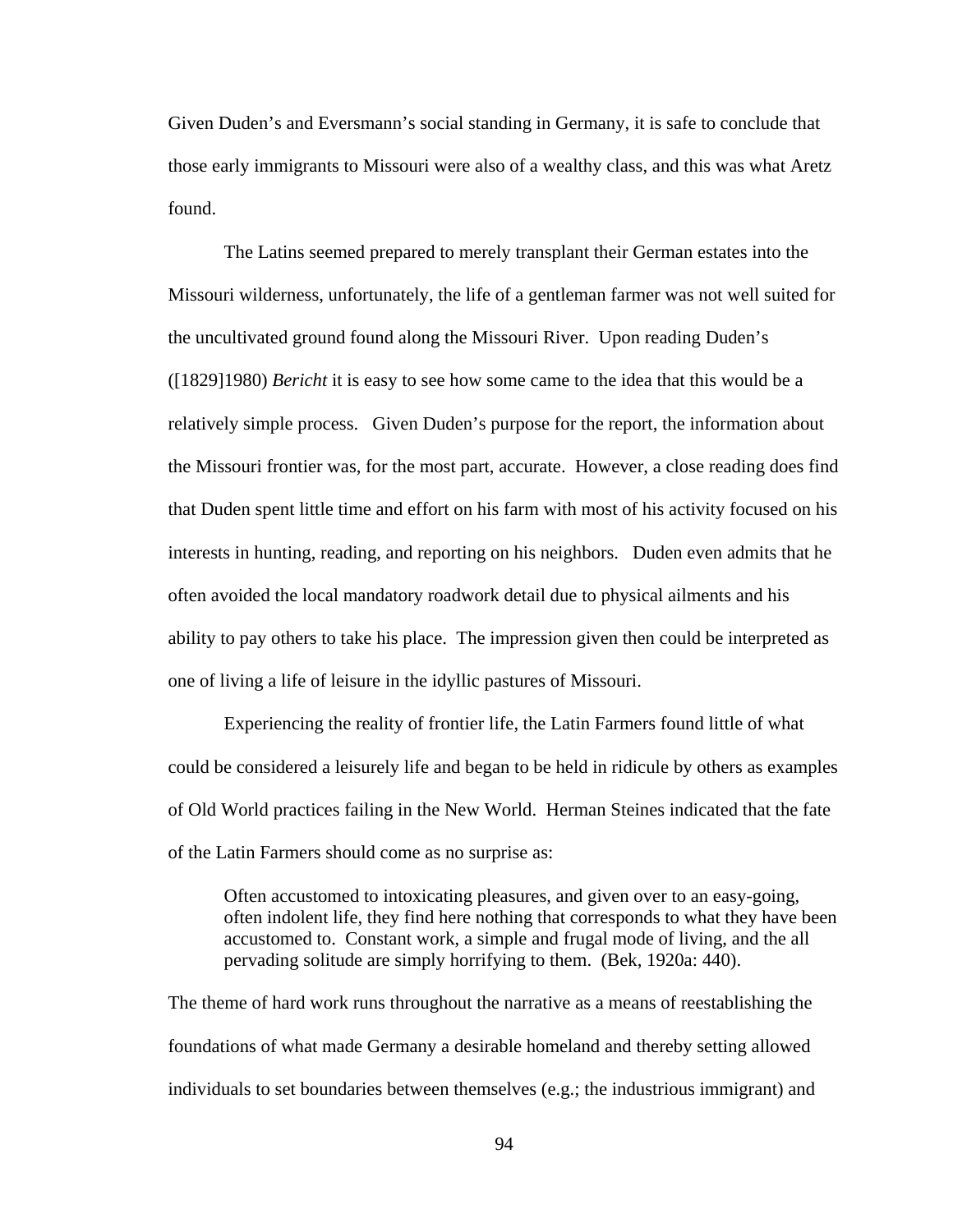the wealthy who attempted to hold onto their past practices. This distinction is expressed by Friedrich Muench in suggesting that place and station of the upper-class couldnot substitute for experience and sheer drive:

Since an adult who has been reared in cultured circles can, even with the best of intentions, hardly ever, when confronted with tasks which demand perseverance and physical strength, accomplish what a person does who has been reared as a peasant or a day laborer, this disadvantage must, if possible, be compensated for by greater wealth, by means of which the most necessary help is procured. (1859; 110)

It seems as if many of the Latin Farmers did compensate for their lack of everyday knowledge and physical ability by employing the help of day laborers. This practice soon began to take a toll on many as such expenditures would quickly turn some Latin Farmers into Latin Peasants. Whether the gentlemen farmers lost their fascination with the rustic life and returned to Germany or merely exhausted their resources and relocated to St. Louis, such occurrences did not go unnoticed. As Friedrich Steines reported:

 Many of the German gentry are faring badly in America, and I hear, there is great danger that some of their farms may soon be sold on account of debts. This is bad, very bad for all of us. 'Pray and work' must be the motto here as everywhere else. Nothing good can come of mere pleasure walking, feasting and the like. (Bek, 1921a: 677).

This excerpt is telling in that the practices of the Latins propagated an image of the nonindustrious and wasteful German not only to the Americans in the area but also to other immigrants and potential emigrants. This failure to prosper in Missouri, or elsewhere, was not attributed to the forces of nature but rather to the trivial pursuits that detracted from a meaningful life. Seeing that such practices may have contributed to the troubles facing Germany the holding tight to these old prejudices certainly finds no benefit in America. The gentlemen farmer's fate seemed to be more of a disappointment than embarrassment wherein they were presented as examples of how Germans should not act.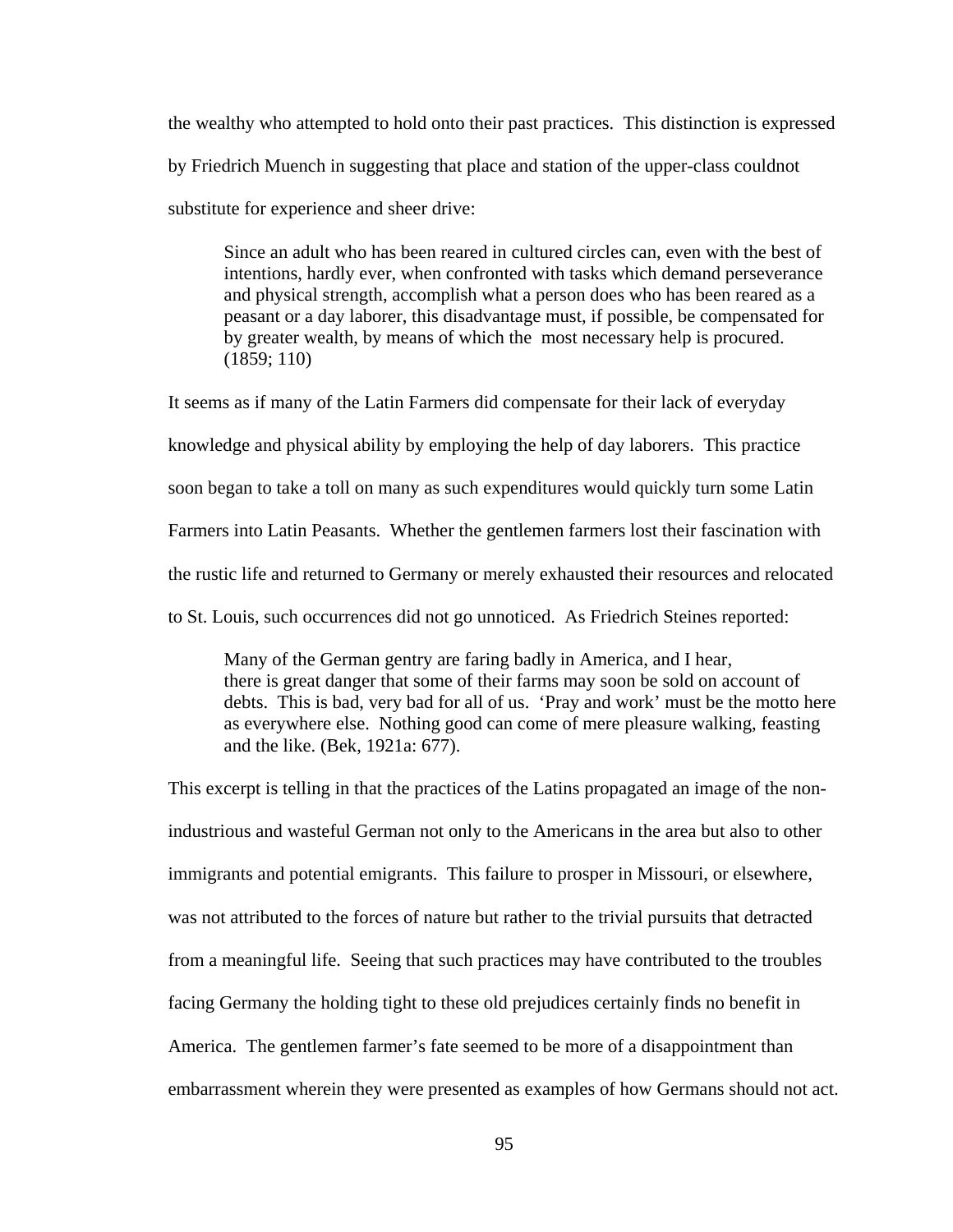While their motivation for coming to Missouri had links with notions of romanticism, theirs was in a contrast with other settlers seeking to regain what was lost in Germany rather than simply recreating current social structures of Germany in the new land (i.e.; viewing the Missouri River valley as a retreat for the German gentry). An editorial in the *Hermanner Wochenblatt* extolled the growth of settlements in the area by stating "It was a great misfortune that at one time so many "Latins" located on the Gasconade, attracted there by the favorable hunting and fishing. Indeed, such people are not suited to bring an area to prosperity through cultivation." (June 22, 1853: 2). The implication here is that progress within the local German community was hindered by some of the early settlers to the area with their focus on self interest rather than on creating benefits for all Germans.

 The transplanted gentry are then used to define the boundaries between the German immigrants along lines of wealth and tenacity. While the German spirit did require knowledge, education without the balance of purposeful application (i.e.; engaged in work that can sustain oneself and the community) was seen as being worthless. It is important to note that the broadsides leveled against the old prejudices held by the gentry were not only directed against men:

 Most unfortunate is the habit of depending on menial service. One can obtain it but it is very expensive and inconvenient and often connected with annoyances as the female servant demands to be treated almost like a guest. If we compare the accomplishment of a lady of culture in Germany during our time with the daily task of a capable woman here, the former seems almost nil. If this lady during the time which she devotes to vain finery, the reading of novels, the useless if artistic embroidery and knitting, and to social pleasures, finds a few moment to give instructions to her army of servants, her day's work is done. But does that mean that she is fulfilling worthily that part of the mission of mankind which every single person should voluntarily assume because it is the duty of all? What is the life of such a creature worth to humanity? Less than that of the lowest female day laborer. (Muench, 1859: 119).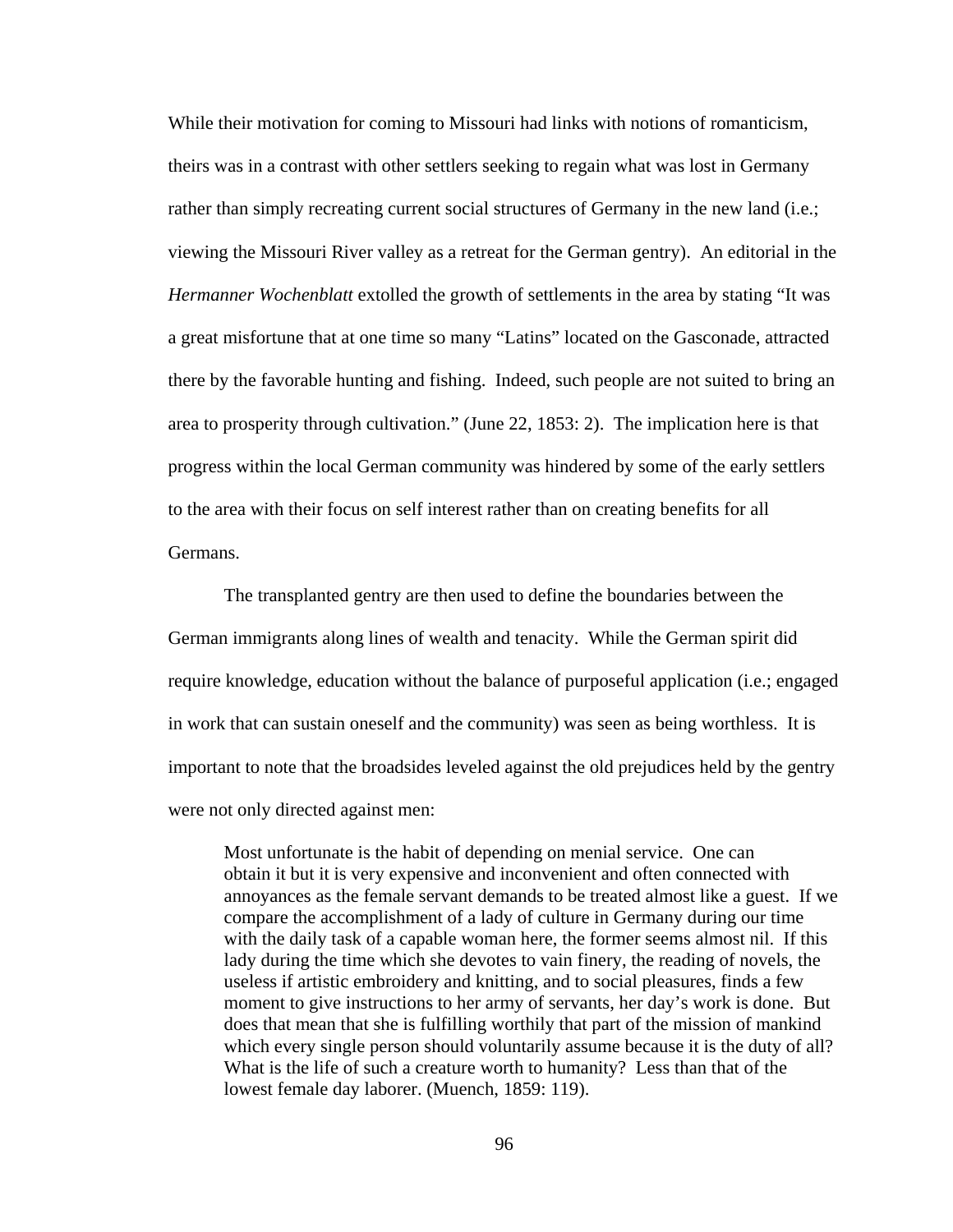Here the role of the proper German wife is being defined against the life of leisure. Women too must be industrious and not devote excessive amounts of time to frivolous pursuits and vain finery. In drawing a comparison between culture and labor, we see that hard work was prized above any accumulation of wealth. The German wife should then seek the balance between education and contributing to the maintenance of the family<sup>27</sup>.

# **Unfounded Airs.**

Having arrived in a country that promoted egalitarian values, many immigrants felt there was no place for the old prejudice of false pretensions among Germans. Again, we see the animosity directed against concentrations of wealth which was viewed as being coupled with a sense of entitlement and superiority. For some, class distinctions were to be left on the shore of Germany. In preparing for the journey to America, Cornelius Schubert told of how his group was instructed on the proper use of the familiar form of address (e.g.; du) in relation to the more formal form (e.g.; sie); "Almost all of us call each other 'du' now, and yesterday we had a lecture by professor Hornby of Prague, on the wrong use of 'sie' and today we scarcely hear any 'sie'." (Schubert, May 13, 1834). Such egalitarianism tended to consternate aristocratic Germans who felt it an affront to their station when confronted by "the vulgar and ignorant *Bauer* whom American conditions threatened to make his peer." (Schneider, 1939: 28).

The value of Missouri for the immigrants was in the opportunity to start afresh which meant having to adapt German customs to the practices of new land. It is interesting to note that the lack of tolerance towards arrogance was not limited to the immigrants themselves. When describing the hospitality of the American neighbors, Goebel related that:

97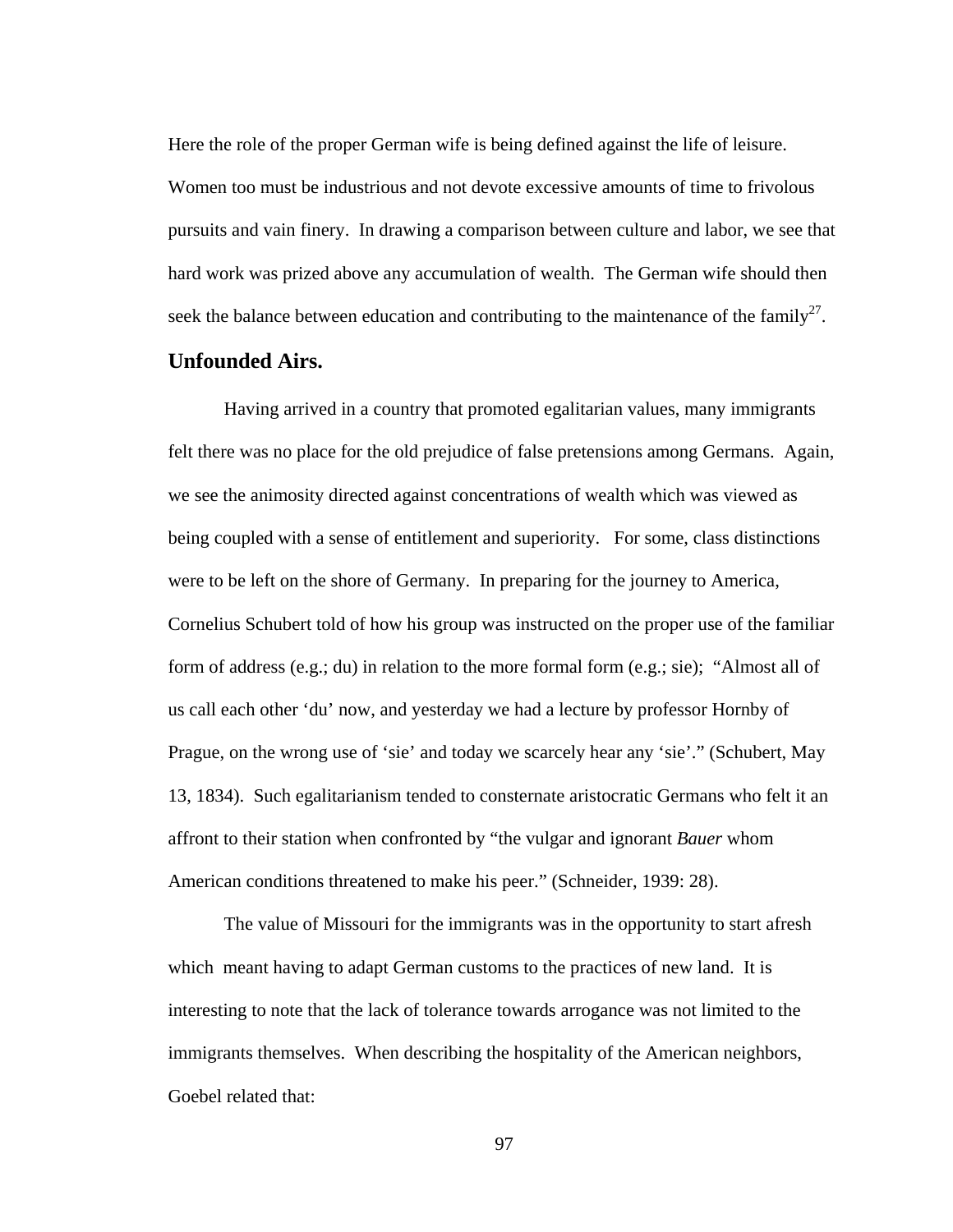Strangers were treated with civility and regard provided they behaved themselves properly and they were never importuned by over curious or indiscreet questions, but such, who had not relinquished their old, absurd prejudices of rank or who tried to impose by self conceited supremacy or who interpreted American liberty as a privilege for coarseness and improper forwardness, were treated very coolly and their departure was never impeded in the least. (1879: 152-153).

This cautionary account highlights that attempts to establish a new Germany by merely transplanting a culture without consideration of holding to practices viewed as pretentious would always come in conflict with American behaviors and values. Titles held little sway in a region where persons needed to rely on their own abilities and, at times, assistance from friends to survive. As with the disappointment in regard to the Latin Farmers, the influence of the aristocrat could not compensate for failings of character. In America, imagined superiorities were to be set aside thereby allowing persons to be judged on their actions. For many of the immigrants along the Missouri River, this meant that the value and power of the individual was found in their contribution to humanity. However, there remained among the immigrants:

men who lack firm and noble principles, whom only the rod of the strong feeling of class consciousness which was so powerful in the old world, kept within the bounds of outward propriety, here probably throw all respect for honor overboard and consider only their own selfish advantages. (Muench, 1859: 94).

The trappings of nobility became transparent when not supported by deeds that deserved respect. Such men who operated only within their own self interest had no place in Missouri as they were once again representative of the misguided path of social policies found in the German states. The proper German then was to denounce such behaviors as they had placed the wealthy out of touch with many of the German people, a behavior which once again pitted Germans against Germans.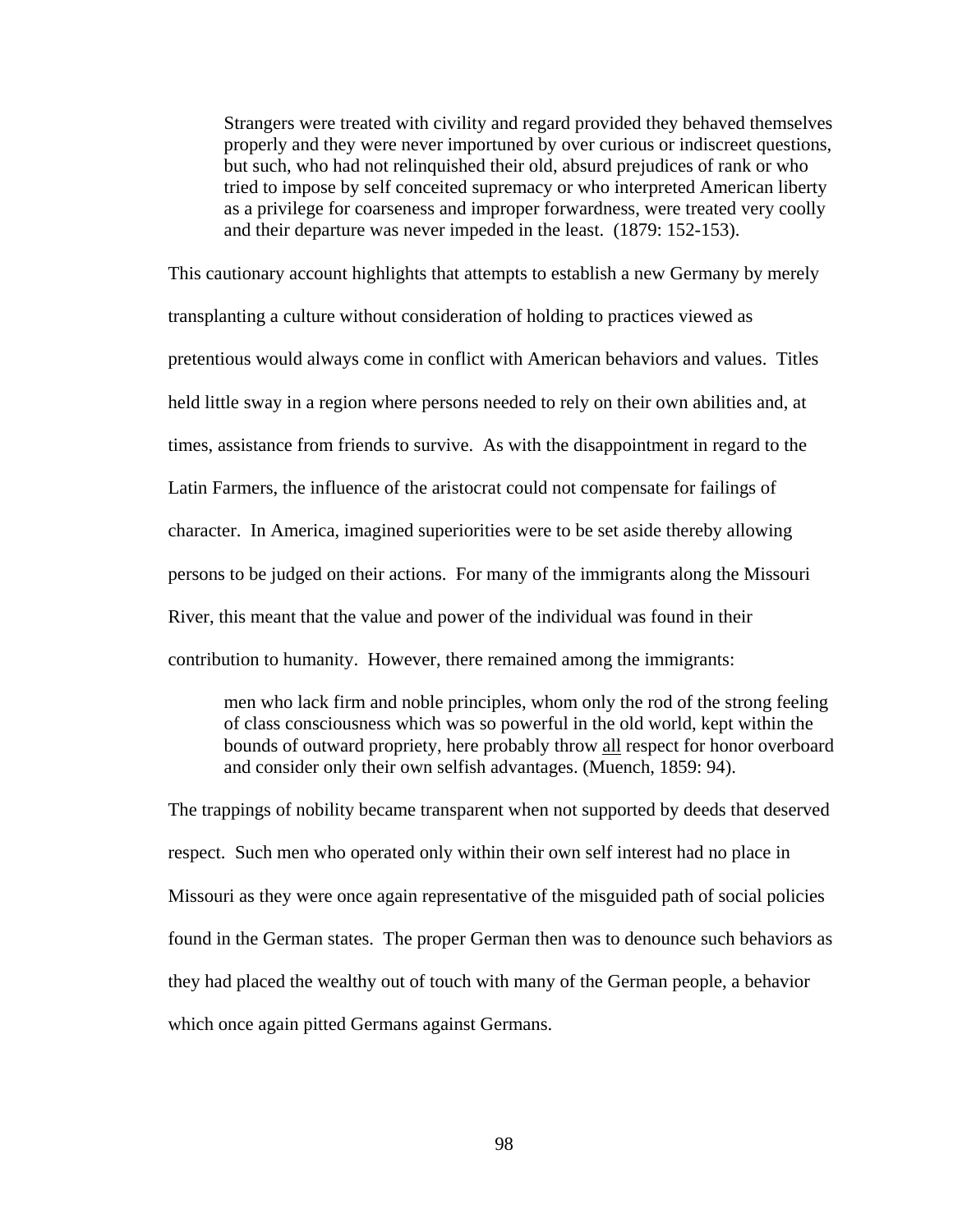Concerns over undeserved airs however were double edged in that the sense of egalitarianism in America could be taken too far by some Germans. Tied to the Yankeedom narrative with regard to the dollar society within America, immigrants were able to achieve a position of authority based solely on the merit of accumulating wealth in the new land. In line with the criticisms of accumulated wealth in Germany, some financially prosperous immigrants in Missouri were reproved for assuming a level of what Friederich Steines considered undue respect:

Thus the educated immigrants constantly come in contact with men of wealth without ideals. They must associate with men of low caliber, even with wretched, brutal saloon keepers, who because they have made money, play an important role, and who never fail to let their educated but poor countrymen feel their superiority. It is the peculiarity of a new and crude country that crudity adapts itself best there. For this reason you will find most of the educated, cultured people poor, gaining their subsistence but meagerly, while on the other hand, the commonest artisan earns much money, and in consequence of this fact plays an important role. (Bek, 1921a: 697)

While such encounters were more common in the urban areas, persons in rural areas also had difficulty in avoiding these interactions. Liberties taken by these immigrants presented a conundrum as to particular motivations for emigrating from Germany. Why would one leave a country that that suffered from a lack of concern for one's fellow countrymen only to come to a new land, for a new start, and continue to disregard and disrespect your fellow countrymen. Again there was the necessary linkage that with wealth should come character, ideals, and a drive toward a purposeful life (e.g.; humanitarian concerns). The actions of the person were most important suggesting there were concerns that people putting on such airs are not deserving. In his 1840 letter to family in Germany Frederick Steines showed signs of frustration when he warns that:

 Educated Germans live a truly wretched life in America. They come in contact with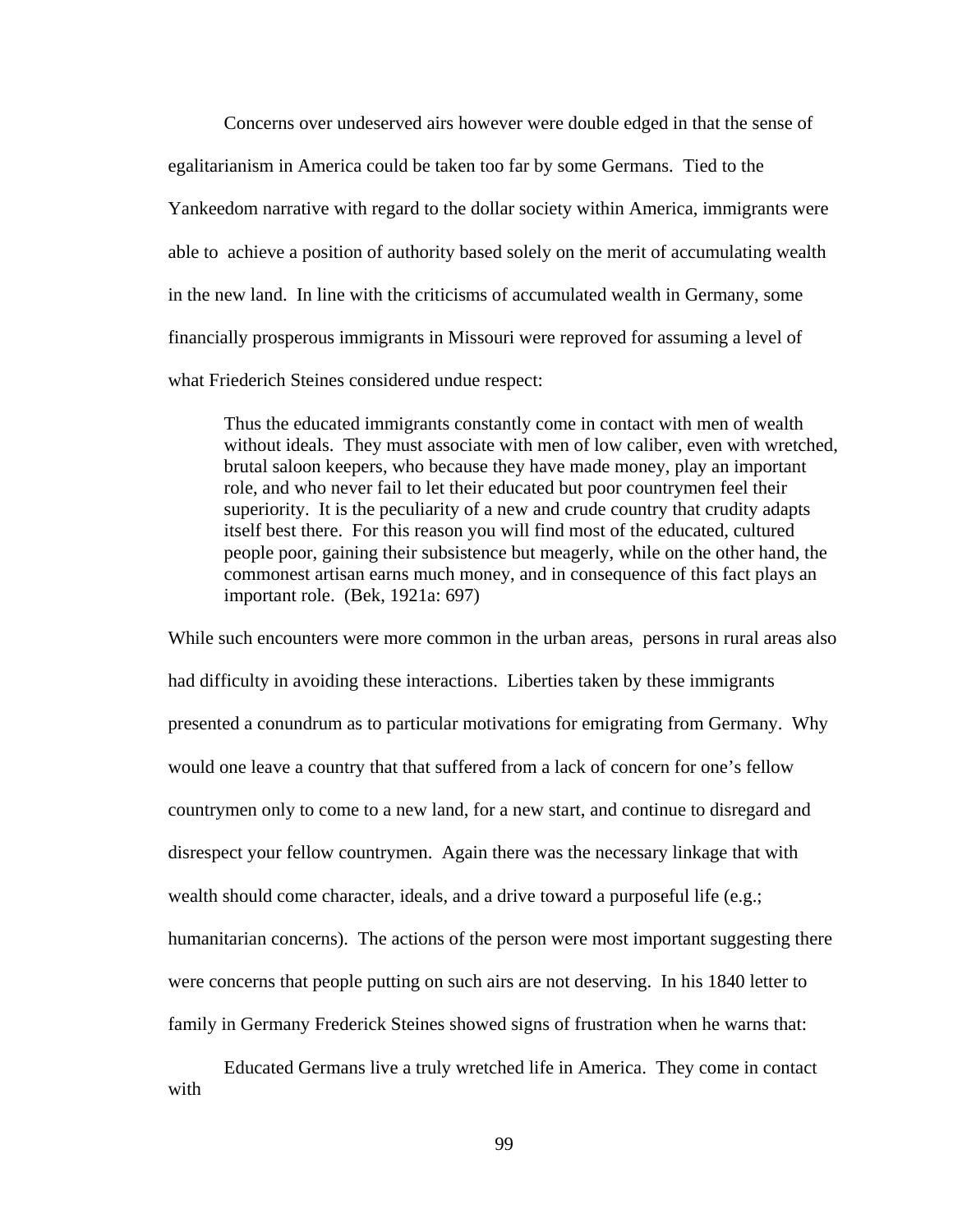their rude uneducated countrymen, who arguing from the premise that America is a free country, assume the right to unwarranted familiarities. From his intercourse with Americans, too, he derives but little pleasure. Usually these people are endowed with an unwarranted egotism. Of course, only a few of them have enjoyed a thoro [sic] education. Their general character is so cold, I should say so stiff, so unfeeling, that the warm heartedness of the Germans is unable to awaken any kind of sympathy in them. In short, the uneducated, boorish Germans ought to come here, where they may and do become happy, moreover, those Germans ought to come here who because of business undertakings are able to enrich themselves more quickly here than anywhere else, and those who are undecided as to whether they intend to make this their permanent home or not. But if they come here to enjoy the ideal of country life, they are deceived. They had better stay where they are. (Bek, 1921a: 695).

Conceding that America was a land of opportunities, Steines' did draw attention to the downside of the egalitarian quality of the country. The characterization of being cold, stiff and unfeeling in relation to the "warm heartedness of the Germans" threw into stark relief how the proper German immigrant was to behave. Of great concern was that the poor and uneducated immigrant would become overly attracted to the selfish quality of life in America and forget that which made them German. As I will show in the next section, the peasant class of immigrants too were not well regarded by the romanticists and if the German heritage was to be maintained, it was to be directed by those who were knowledgeable about such matters and would be able to aid the poor immigrant in holding onto their culture while also helping to navigate life in America.

## **The Naïve Immigrant.**

 Recalling that Duden's motivation was to find an area where his social theories could be put to the test of alleviating the problems that afflicted Germany (i.e.; the tensions of industrialization, overpopulation, poverty, and increases in crime). The theory was that if some of these trends could be curtailed and that people could return to a simpler form of life then social harmony would come back into balance. With the

100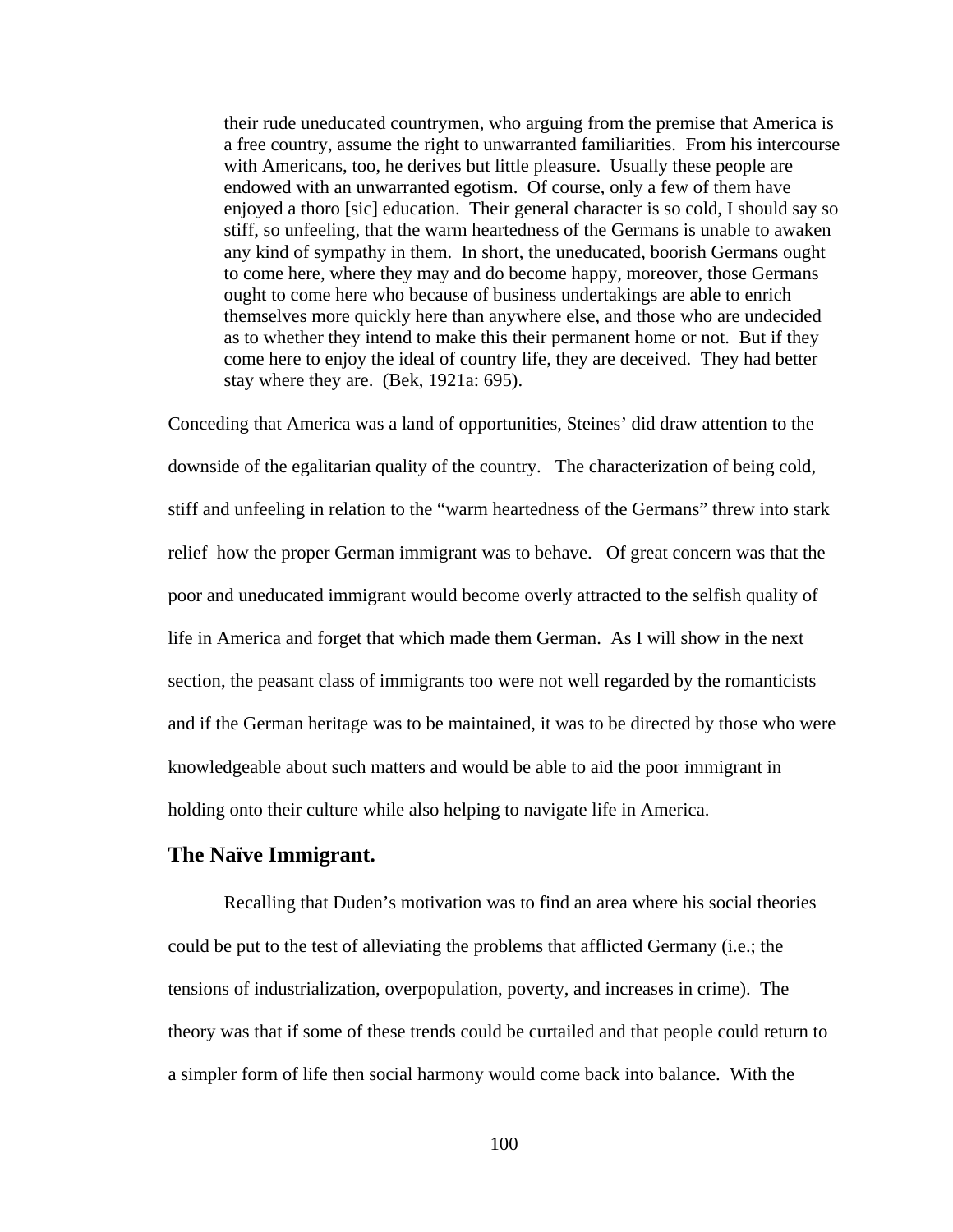theory directed toward those suffering from poverty and overcrowding, the peasant seemed the likely choice to take advantage of the situation in Missouri. Following such directives were the immigrants from the Giessen Geselleschaft, the Soligen Society, and the German Settlement Society, with the latter comprised of immigrants already in America and living primarily around the Philadelphia area. I focus on these groups as they were, for the most part, of a slightly higher social class an education. The distinction of the Colony at Hermann and the popularity of the region along the Missouri River valley undoubtedly drew a great deal of interest and a broad spectrum of immigrants<sup>28</sup>. Again, early settlement to the area was with the Latin Farmers, this was then followed up by the educated *Dreissigers*. These were passionate persons with a dislike for the direction that Germany was taking and which provided a motivating for emigration. For these immigrants, the constraints felt in Germany were exemplified in the paternalism of the states thereby leading to an overregulated life. America, then, offered the immigrant a chance to find value in his own work, to become involved in the operation of government, and to assume a more active role in his own life.

 As stated above, part of the old prejudice was expressed by those Germans not changing practices when arriving in America. This meant not only setting aside pretensions but also leaving behind the complacencies of peasant life where satisfaction was found in a minimal subsistence and subordination to the government. Again, the emphasis was upon a meaningful life, a life that was to give to humanity, give to the community, give to the German heritage. The sense of duty to provide for their fellow German runs strong within this narrative, Ironically, there was a degree of contempt when dealing with, or describing persons who were seen as not being aware of the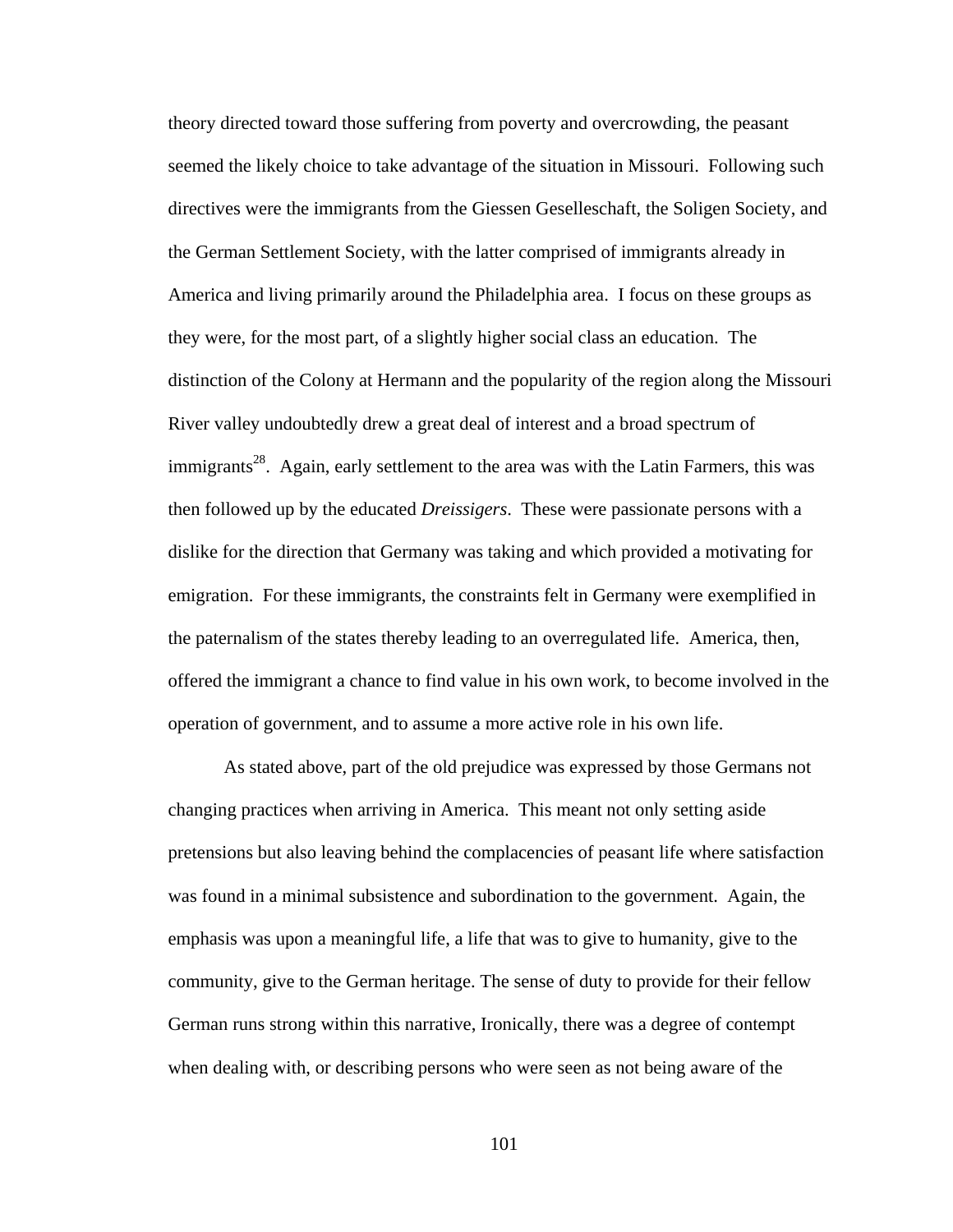opportunities available. Such a position teeters on the brink of the paternalism that was so desperately derided by the immigrants against the German authority. This becomes clear as Frederick Münch described the desires held by the *Dreissigers* for their new homeland:

So deeply had the indignities of the home conditions, the intolerable guardianship of a paternal government, the general pressure impressed itself upon them, that amid all the toil and privation they never directed gaze back upon the externally comfortable positions which they had given up, contented now to be free citizens of a great commonwealth. Their first care after the preservation of their own families was to lift up their less educated countrymen and induct them into American public life, thereby to save of their better German nature as much as possible. (Bek, 1924b: 427).

From this retelling we begin to see that a proper role for German immigrants was envisioned by those who considered themselves as being part of the cultured and educated groups, those who felt as part of an intelligentsia that knew what was best and what must be done so to become a new and responsible German.

 Country living was idealized as the best option for Germans emigrating to America. In their correspondence to friends and relatives, both Frederick and Hermann Steines often recommend that for persons to truly be happy in Missouri, they should avoid the larger cities and settle in the country where they could maintain an independent and isolated life away from the negative influences in the new land (Bek, 1921a; 1920a.; 1920b.; 1919). It is then ironic that the poor German farmers who took advantage of the chance to establish themselves in America came under the scrutiny of other immigrants. Here, being too complacent was a failure to embrace the values of the Enlightenment only to hold to the practices of old Germany. It was disturbing that some Germans took little interest in the political affairs that would impact their lives, as Goebel pointed out: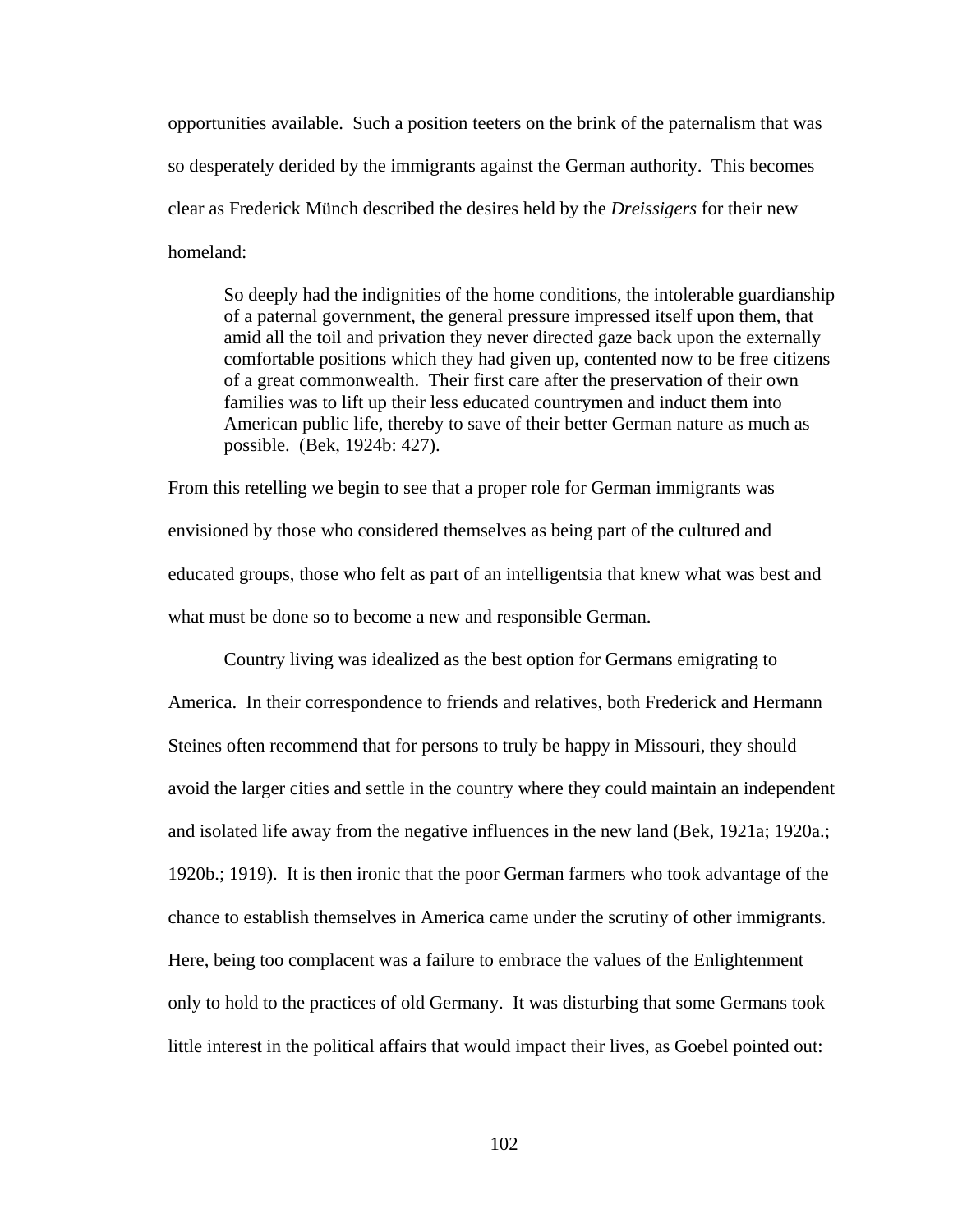Their indifference in relation to everything of what might transpire in public must principally be attributed to their utter unacquaintance with the system of our republican government, and as detrimental for the common good such an indifference may be, it could not well be otherwise. The people, while they lived in Germany, had hardly ever seen an other political document but their tax receipts, they were trained to view a squire or a policeman or any other officer with respectful timidity and their little village councils were about the only public discussions and transactions which they did know—how can it reasonably be expected that these people should all at once participate in our public affairs with interest and clear understanding. (1879: 294-295).

Here the uneducated farmers were not criticized too harshly for their indifference as this

was all that they knew. However, they must set this behavior aside and work toward

being a better German citizen. Again, this was a duty left to the "more intelligent

classes" who had settled in the area for while:

Many of these plain, simple German farmers may have endeavored to arrive at a better insight into the system of our National and State government, but their ideas remained very defect and fragmentary as long as they had to depend upon their own reflections and mediation alone, but by their constant intercourse with their more intelligent neighbors, those nebulous forms, which had glimmered before their eyes, were frequently dispelled and they could see a clear and distinct image before them. (Goebel, 1879: 295).

For the "more intelligent classes" it was unfortunate that many of the uneducated

Germans too easily found the means to accept the path of the dollar society resulting in desires to chase money and not the purposeful life. The narrative was to provide the proper means for all Germans to come together under the aegis common good as outlined through the values associated with romanticism and other, very specific, visions of being German.

 Part of the narrative against old prejudice also focused on perceived ignorance in relation to religion. Again, the Rationalist influence tended to dominate the narrative of setting aside orthodox religious views which were considered to be blinding individuals from the truth. Believing that organized religion greatly contributed to the German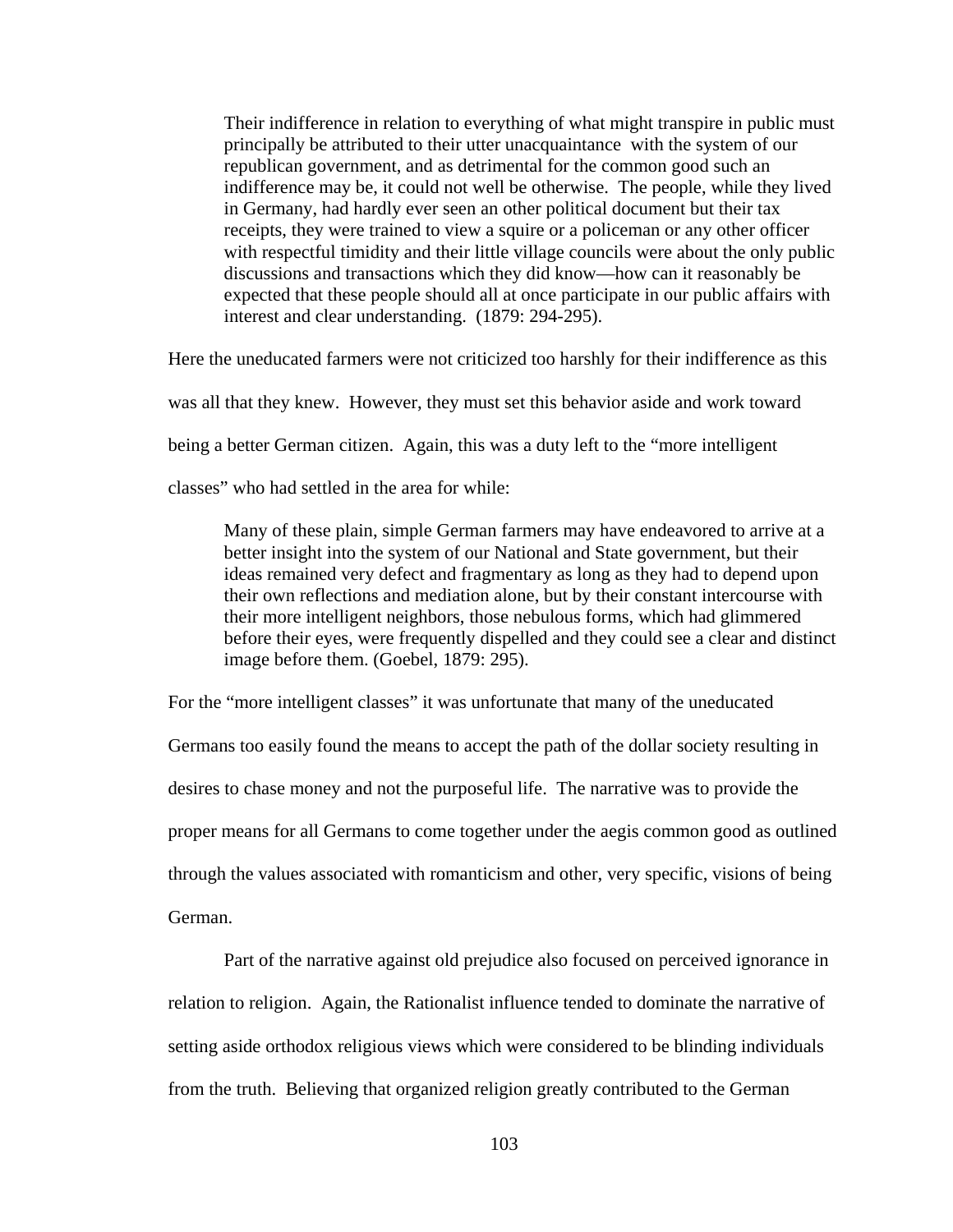immigrants remaining ignorant, it was not uncommon for some Rationalists to confront the pastors and priests in Hermann by publicly challenging them on religious views (Muehl, 1991; Schneider, 1939)<sup>29</sup>. The criticisms involving religion became personal in the Hermann community as recounted when a local Catholic, Adam Sengenberger, confronted the Rationalists on their beliefs regarding religious truth. The encounter prompted a sarcastic editorial reply in the *Hermanner Wochenblatt* from an individual identified as "a Farmer." Wishing to make a bust of the great man, Sengenberger, however, after being described as a big pinhead and previously as a hollow lantern head the writer stated that he was having difficulty in constructing the piece:

After my anatomical calculations, my work may be in vain. In regard to Dr. Galls studies of the head, men with too small a cranium do not live at all, and too large a cranium, filled with 15-16 parts water is unusual, which is why I politely ask for an exact description of Sengenberger's head for my design. As I live in the country I do not know Sengenberger personally. I do not wish it to be misunderstood that I want his actual head. (August 20, 1852: 2)

Recalling that religious oppression in Germany was a motivating factor in emigrating to America, the personal attacks against individuals within the community added to the boundaries that divided those immigrants who were seeking truth through reason and those who were seen as being led astray by orthodox religion. Continuing to embrace a mystical religion was considered to be keeping the people from thinking for themselves and advancing the true German identity. Persons not willing to "see the light" would probably fare better back in Germany as there was little change in their conditions.

 The Old Prejudice narrative worked to set boundaries between those immigrants who embraced the image of America and Missouri that painted by Duden and refined by others. This was to be the start of a new Germannia, a land where the best of the German culture could flourish, regain beauty, and continue its contribution to the world. This was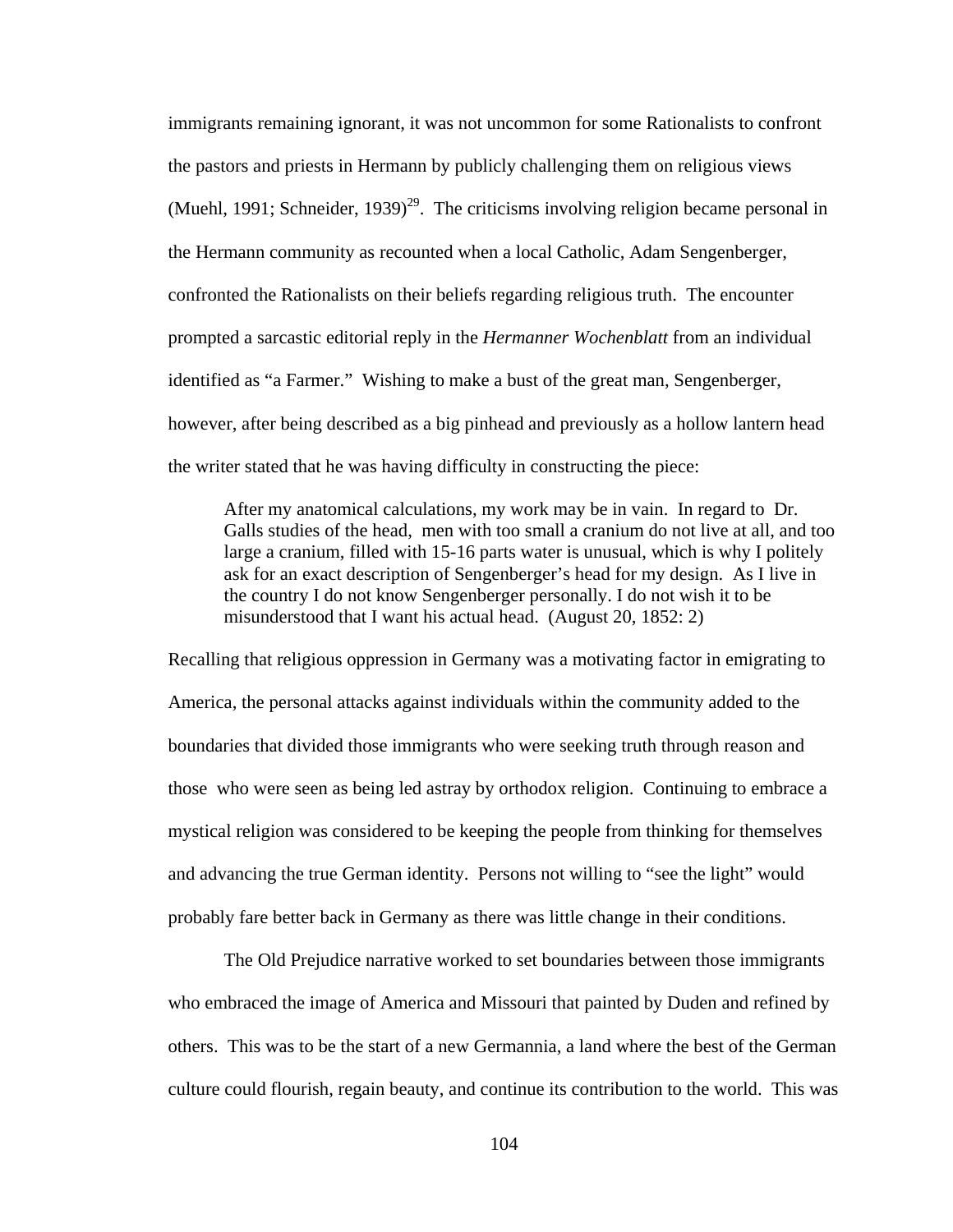a project to correct the mistakes that were harming Germany and the German people. This narrative then identified the practices that immigrants should not be embracing, that is, those that they should have left in the Old World. The narrative tends to focus on the value of life thought a meaningful existence, for whatever that entails. This is the key element in the shaping of identity for the Germans settling in Missouri. It seems clear that those espousing the narrative knew exactly what they were considering as being representative of a German identity. The Latins were viewed as failures because they did not embrace the notion of change, they merely wished to relocate their social position and their estates into Missouri. This did not fare well, as pointed out by other German immigrants to the area, for many did not posses the knowledge, the will, nor the ability to forge a new life. The result for many was to surrender and relocate to where they would better fit into society, be that Germany or the larger communities of America. Again, this may have contributed to reasons for some Germans to avoid the cities and settle in the country; too many people holding on to their old ways.

 Also, those immigrants who were quick to embrace the desire to rise to positions of financial superiority were seen as forgetting the situations in Germany that were contributing to the social problems facing their culture. In only looking out for themselves and not for the benefit of their German countrymen, these immigrants exemplified the problems that highlighted the lack of purposefulness among some of some Germans. They lacked noble principles, falling back upon the understanding that American freedom literally meant that one could be free to step across social boundaries; this becomes somewhat of a contradiction among the Germans. This was another reason to avoid the larger cities. This ties into the vision of placing Hermann in a remote area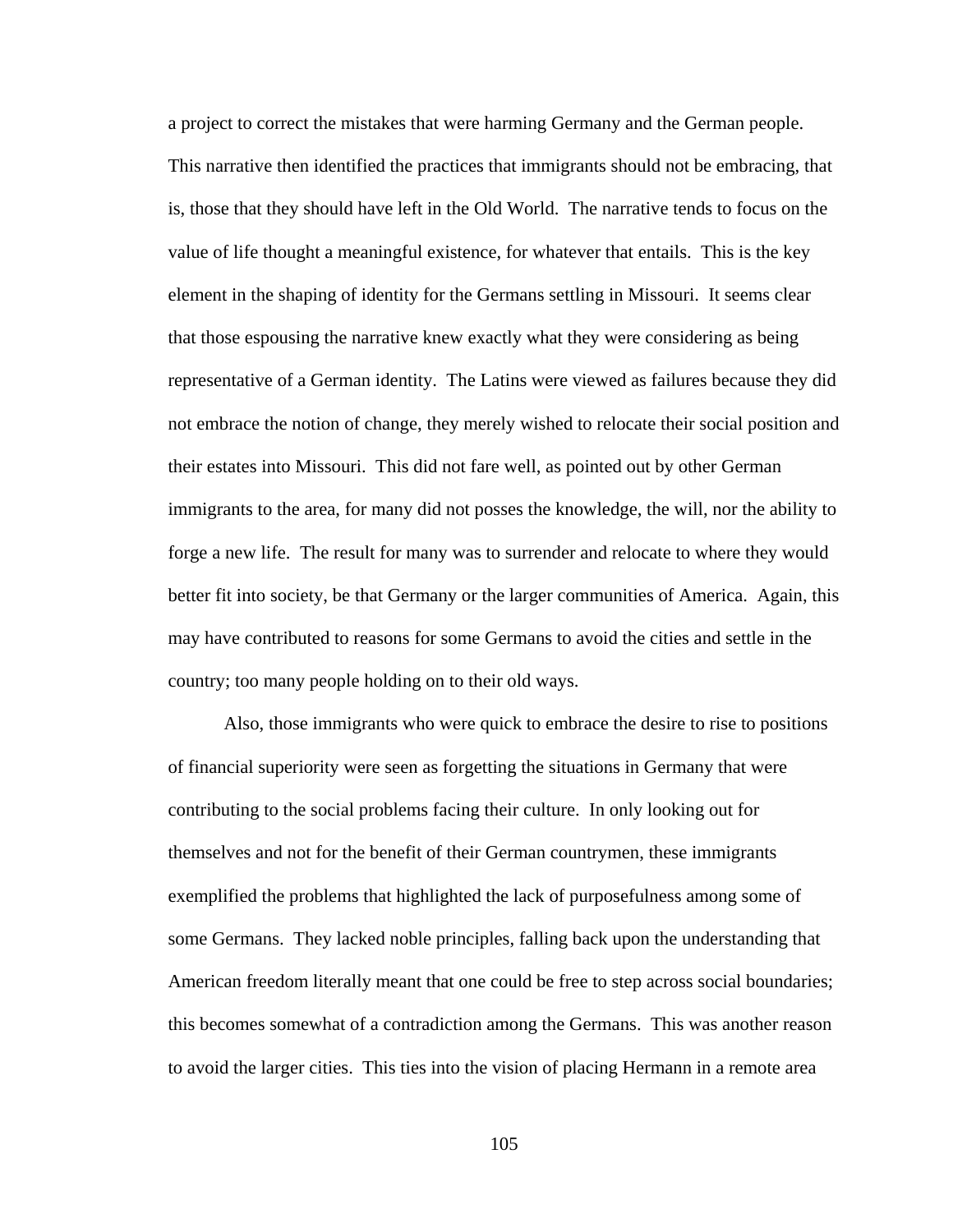away from negative influences. The draw of the rural life seemed to become dominant and took the lead, overshadowing the plan of being a community that rivaled St. Louis in size and scope.

 Another concern was leveled against those immigrants who were viewed as being apathetic to their personal condition, both while in Germany and especially while in America. The complacency of the "uneducated" immigrant was viewed as a continuation of the problems facing Germany and the German heritage. Those who sat back and did not get involved with their community or their social condition were not worthy of being a proper German. How could individuals so easily want to live a life of meaninglessness? Implied in the narrative was that immigrants should embrace their heritage and as Münch argued, if they were unable to do so it was up to the cultured and educated classes to help them along so that they may become productive citizens in the new "fatherland." Here we find that there was a definite vision of what the proper German should be and that many immigrants did not fulfill this image.

 Again, the romanticism and utopia narratives overlapped with the German identity narrative. This exposed some contradictions wherein the bourgeoisie mentality assumed a role reminiscent of the paternalism that was so despised in Germany. Those desiring to be the proper German then must act in a particular manner. The next chapter will detail how the role of a German identity was put forth and reinforced by dominant narratives in the Colony of Hermann. This will show how the actions of the community and the German leaders were promoting a particular vision of how immigrants to the area were to behave, how they embraced and interpreted the goals of the Colony. This will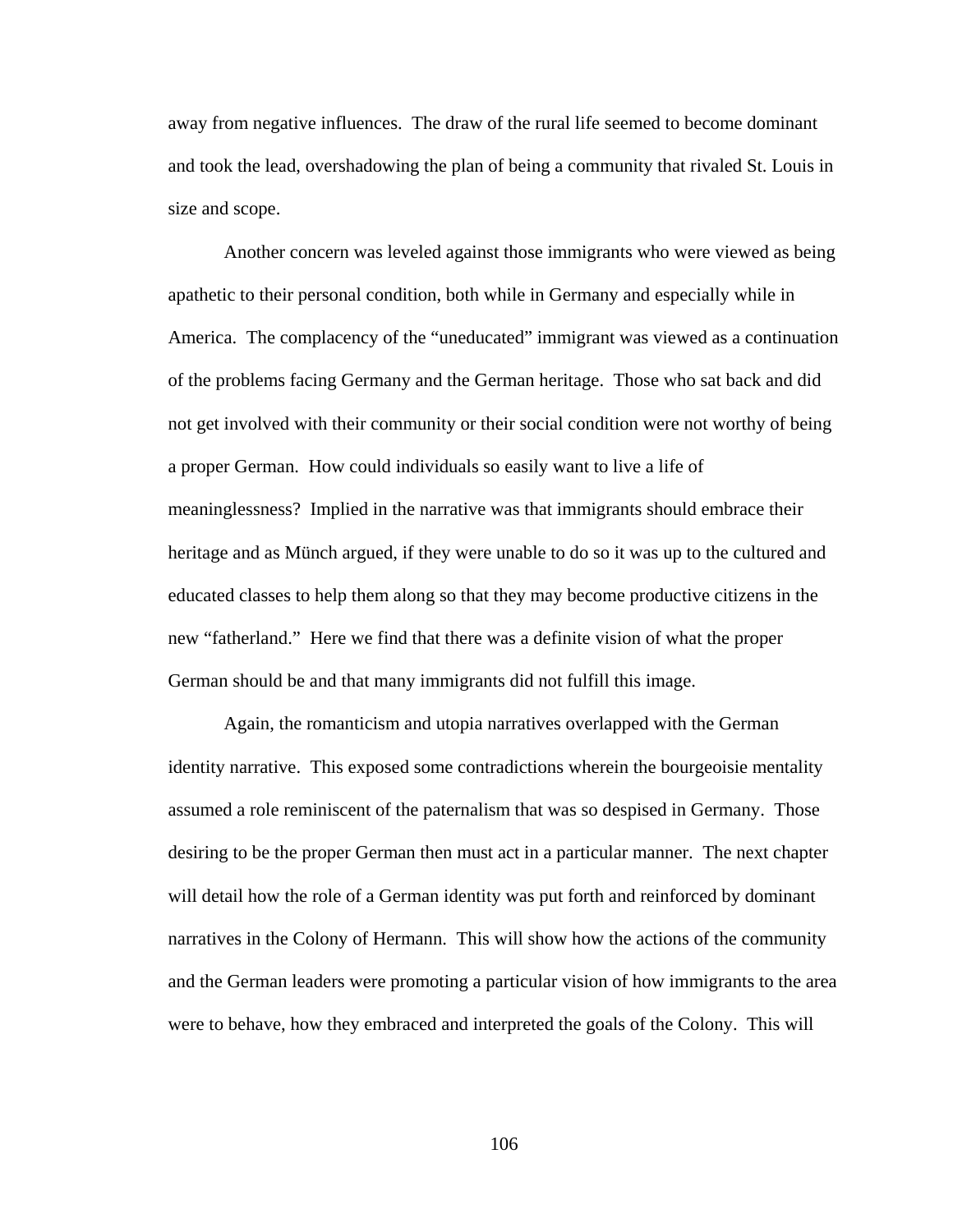illuminate how the Colony viewed the proper German role in relation to various narrative circulating among the immigrants and the new country, and state, at the time.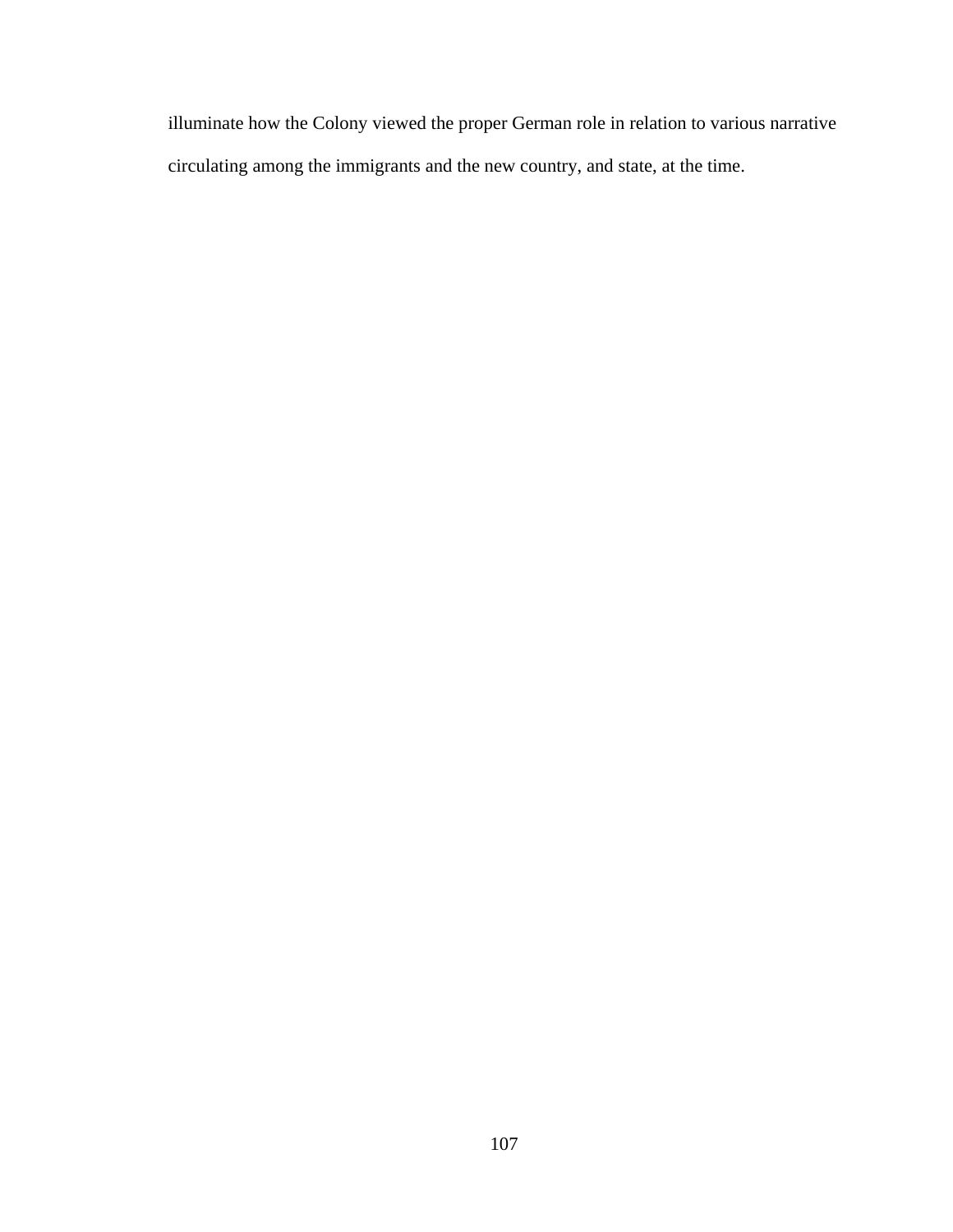### **Chapter 7**

# **Authentic Germans**

We are Germans and want to remain Germans, and one must be able to see by our farms that Germans live here. (Frederick Steines, cited in Bek, 1921a: 680).

Making claims to authenticity is to assert that there is some template for social practices which yields a standard against which others (e.g.; cultural objects and individuals) can be judged. Such assumptions suggest an immutability that often cannot be sustained over time. Those who hold power are in a position to define what is authentic and this is no less the case with regard to German behavior. Acknowledging that there is a conceptual distinction between "authentic" and "proper" or "true" I use the terms here as being synonymous as some immigrants did imply that there was something unchangeable about the German character. From the narratives of Joseph Aretz, Gottfried Duden, Gert Goebel, Eduard Mühl, and Herman and Frederick Steines, the German character and culture shines through even after the deleterious affects of assimilation. These qualities were deeply rooted in German history and culture and could not be easily separated when an individual leaves their place of birth<sup>30</sup>. The goal of the Colony was to maintain cultural connections to a past, albeit romanticized, wherein the immigrants would be the example of what true Germans could accomplish.

The previous chapters provide an illustration of contests over the identity of being an authentic German. For these immigrants, connections with a German ancestry were not enough to ensure inclusion as being a proper German. This was exemplified in the criticism of the Pennsylvania Germans for not being "real" Germans as they developed a hybrid form of language that was neither American nor German. Personal behaviors too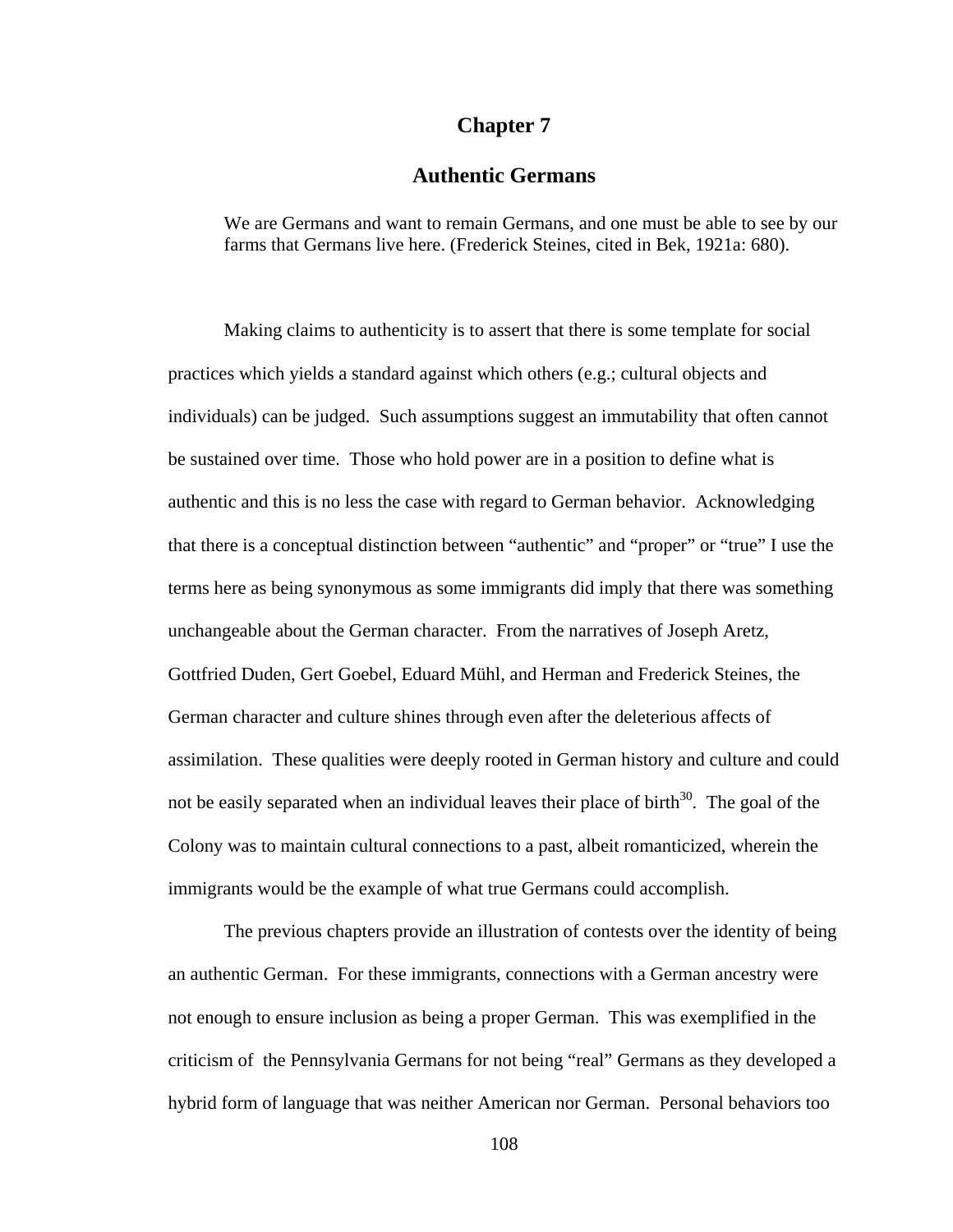president as appearance, comportment and hospitality were emphasized as being representative of the proper German culture. As discussed above, particular attention was given to the presentation and upkeep of the town. Cornelius Schubert confirmed that Hermann was a true German community in his diary when he described that:

The inhabitants are pure Germans from all parts of the old fatherland, and occupy now some 250 houses, among which there are some imposing buildings, many built with taste.—There are several thousand building sites. (The first 4 streets are already sold) (Schubert, October 10, 1844).

The attention and hospitality given to strangers reflected the concerns over the care for fellow countrymen. An entry in Hermann Steines diary is one of many examples that pointed to the warm appreciation Germans held for others within their character:

In the Bonhomme bottom we visited Hermann Heinrich Honnem, who, in good old-fashioned manner met us at the gate and welcomed us most cordially, and altho [sic] we were not especially well acquainted he offered us a beaker of punch. He and his good wife are simple, obliging and hospitable countryfolk. (Bek, 1920a: 442).

This passage subtly describes the proper behaviors for the German immigrants as well as offers clues that these practices are linked with a simple country lifestyle (i.e.; simple as living a meaningful and minimal existence).

I have also described how the immigrants to the Hermann area felt that some Germans in the fatherland had lost their way by not providing the proper guidance for the country and by not challenging the nobility to take action in order to reestablish the social conditions that could bring a return to prosperity. Again, it was America that offered the chance for a fresh start, to be left alone, and to make one's life as he saw fit. It was Missouri were the true German could set roots and flourish, becoming a model for Germans everywhere (i.e.; in America, in Europe, and other German colonies). Their goal was to provide the best that Germany had to offer to all immigrants and to their new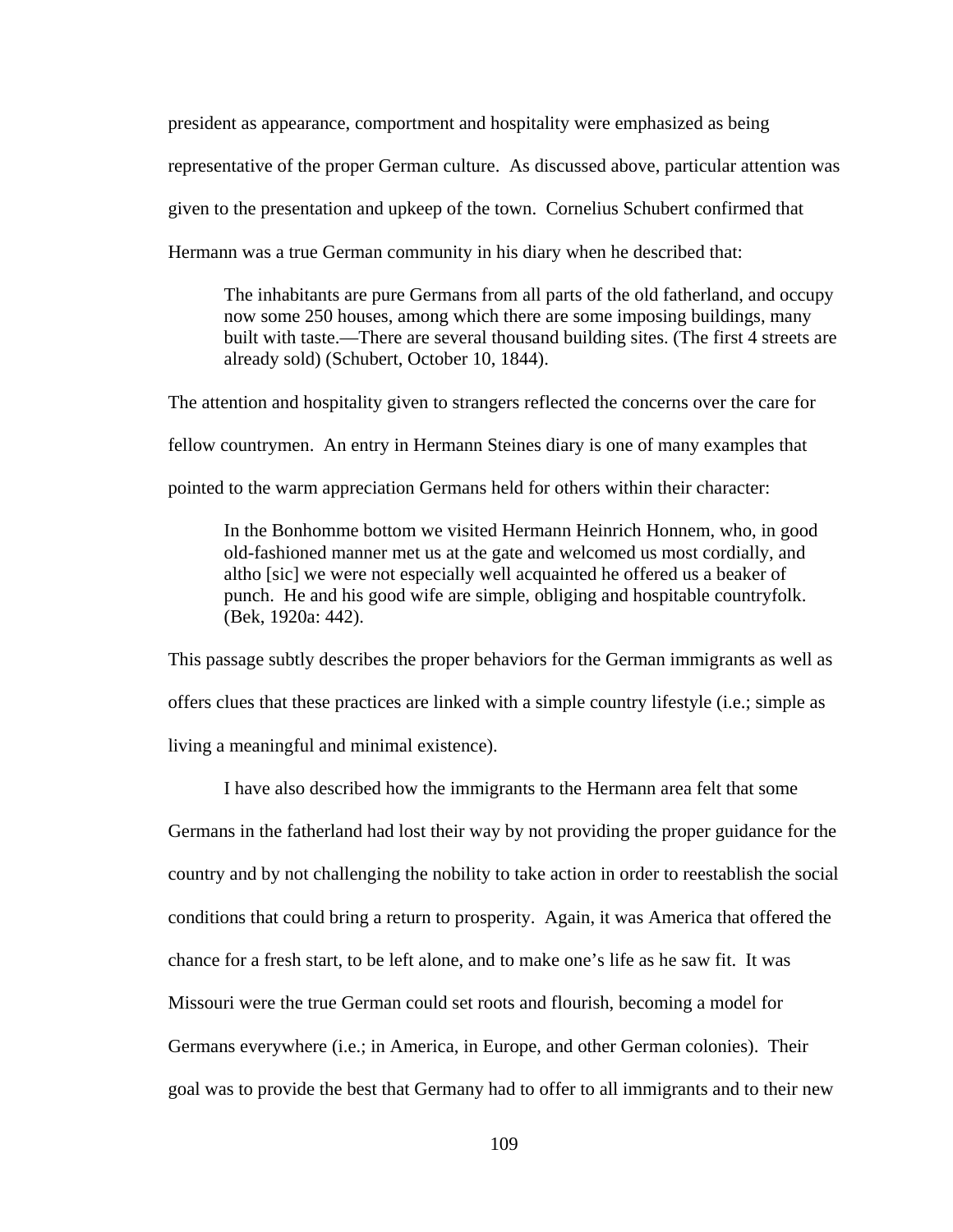homeland. As Forster points out the cultural and intellectual benefits of German immigration was immense as "Germany's chief contribution to the conquest of the New World had correctly been described as that of sending not a few great men, but many good men." (1953: 246).

In their pamphlet promoting the Giessen settlement society, Frederick Münch and Paul Follenius outlined the expectations for the potential members. Those who could withstand the challenges of the journey and life in the New World would then be the Germans who restored a way of life free of poverty and filled with prosperity for future generations:

 We expect to find decided advantages for the maintenance of our bodily existence.

We expect hard work. But in this hard work we expect the co-operation of the farmer and the artisan as well as the educated man. Those who know that their physical and intellectual ability has no practical value are not suited for our undertaking. We hope to escape forever from the sight of workless and breadless human beings. We hope to escape anxiety for the future of our children, whom we there hope to see enabled to choose their profession according to their ability and inclination. (Bek, 1924b: 420)

We see here a challenge to the rules of inheritance and privilege as found in

Germany. In America, the immigrants could hold on to their German virtues, and to do so would bring prosperity to all, leaving no worry concerning unemployment or lack of food. This statement indicated that the landscape the authentic German occupied lies between the uneducated and unmotivated individual and the arrogant and pretentious nobility and Germany bureaucrat. It is within these boundaries that the immigrants shaped their identity as being the ideal that Germany had to offer. The remainder of this chapter outlines how this identity was expressed and prescribed within the narratives of the community.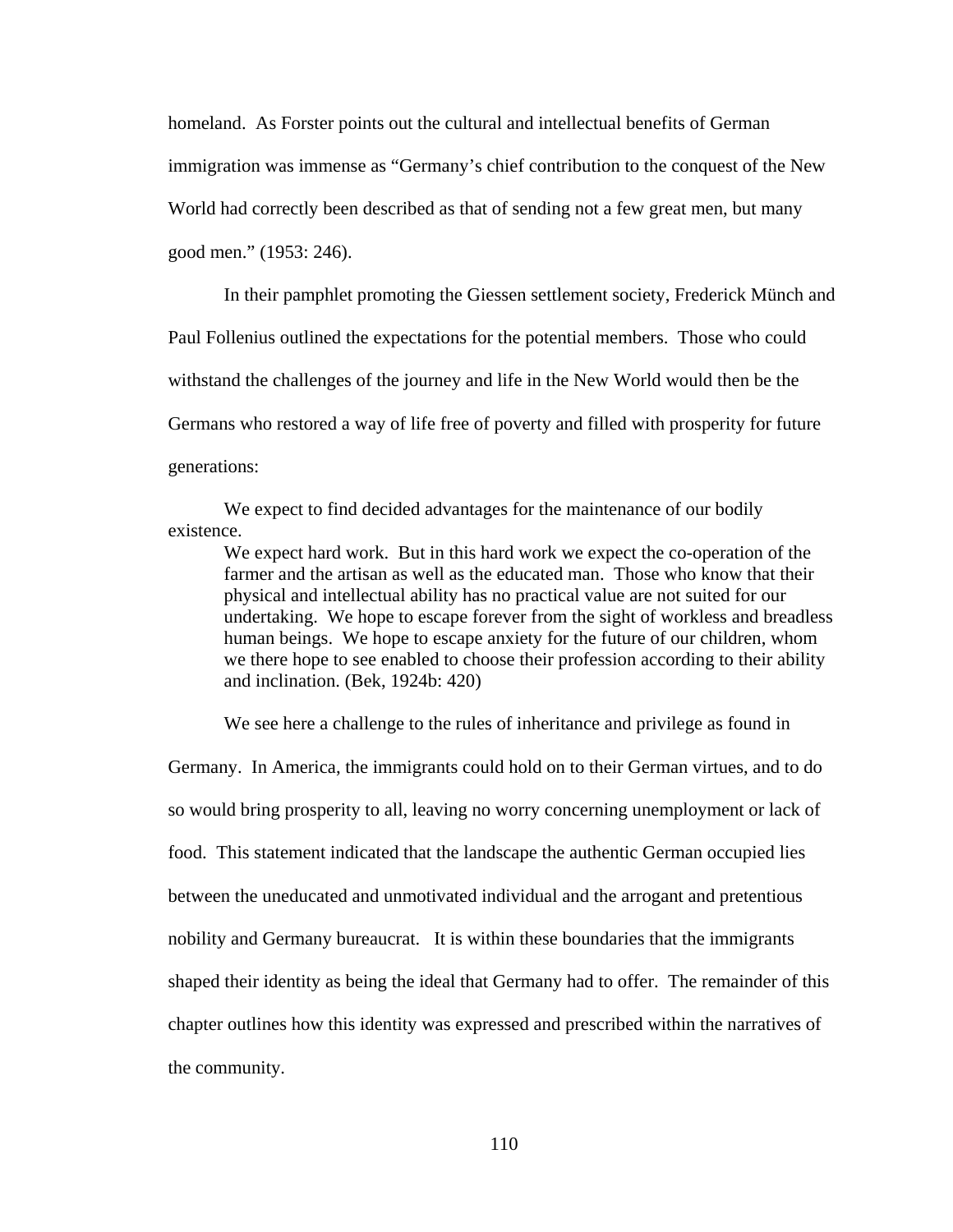# **True German Fashion.**

There were many claims to activities and behaviors as being undertaken in the proper German fashion. The writings of the Germans in and around Hermann often include the phrase "in proper German fashion." We hear of hosts pouring wine in the proper German fashion (Helffrich, 1848); entertainments (e.g.; dances and other gatherings) put on in the proper German fashion (Goebel, 1879; *Wolkenblatt*); New Year's being celebration in the German manner (Mühl, *Notebook*: 112). These statements are presented without description thereby suggesting that the proper German fashion was already understood by those who were considered to be authentic Germans. This again reinforces the idea that these immigrants were holding to their heritage and not succumbing to the loathsome practices of the Americans. This statement is also used as a symbolic boundary for group division. While Mühl had been portrayed as being the arbiter of Germanness, an account by Wilhelm Helffrich explicitly attacked Mühl and cast him in contrast to other, proper, Germans. During a visit to Hermann to exercise a claim on a town lot, Helffrich sought out Mühl who had been an acquaintance of his father while living in Ohio. According to Helffrich, Mühl indicated that all the best town lots had been taken and that he would gladly pay the face value of the share. As Helffrich recounted:

The sale was arranged. The next day in talking to other citizens I learned that the 'honest' man had cheated me out of just on-half the value of the ticket, as the established price of the lots still outstanding was just one-half higher and several men offered to pay that price. However, what was done was done. I had traded in good faith and trust. I felt defected, not so much over the loss of the money, but that a man whom my father fully trusted and who had been treated with all kindness and friendliness, should turn around and deceive his benefactor. Muehl was also an unbeliever who had masqueraded in Pennsylvania as a Christian. (Helffrich, 1848).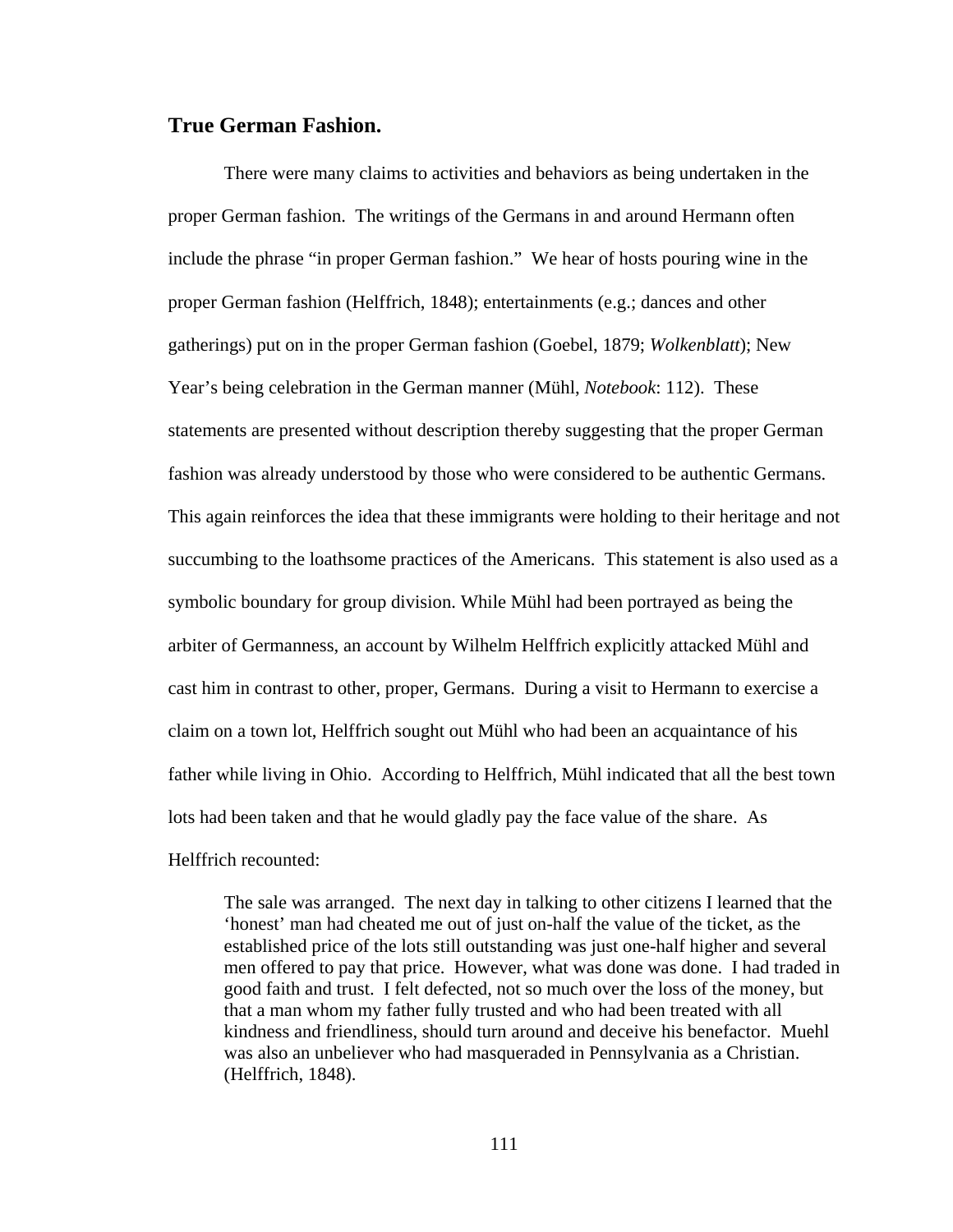The trip was not an entire loss for Helffrich as he did make the acquaintance of "Mr. Taeubner", who he claimed to be the most prominent man in Hermann. Through Helffrich's account, Carl Teubner is presented as holding the characteristics of being an authentic German: "Yes, here was a true German gentleman's home. He served wine in the true German custom." (1848). While Mühl may possess the ability to behave as a proper German in everyday activities, Helffrich suggests that elements of character are also vital for the true identity.

 The quote heading this chapter points to the belief that Germans embrace some cultural practices that mark themselves to others in such a way that expresses their heritage. In an 1834 letter to his family, Joseph Aretz also suggests that there are certain characteristics within a German that cannot be lost through assimilation: "But if you find a farmer who possesses 20 or 30 slaves, also a nice farm and a number of cattle you can take it for sure that he is a German, at least of German descent, even if he does not understand a word of German." (2000: 118). These statements suggest that there is a quality among German people that cannot be covered even if the immigrant has succumbed to the powers of assimilation.

Hermann, as an ideal German community, was expected to become the Philadelphia of the west and to rival such urban centers such as St. Louis. Holding to this vision, the Colony was set up to be an urban center denoting all that was considered to be good about the German culture, so to become a showpiece for America and the world. This explains why there were strict requirements for lands to be developed quickly upon owners taking possession and that no unattractive structures (e.g.; log cabins) be allowed in the town. While farming was expected of some settlers, the emphasis was placed upon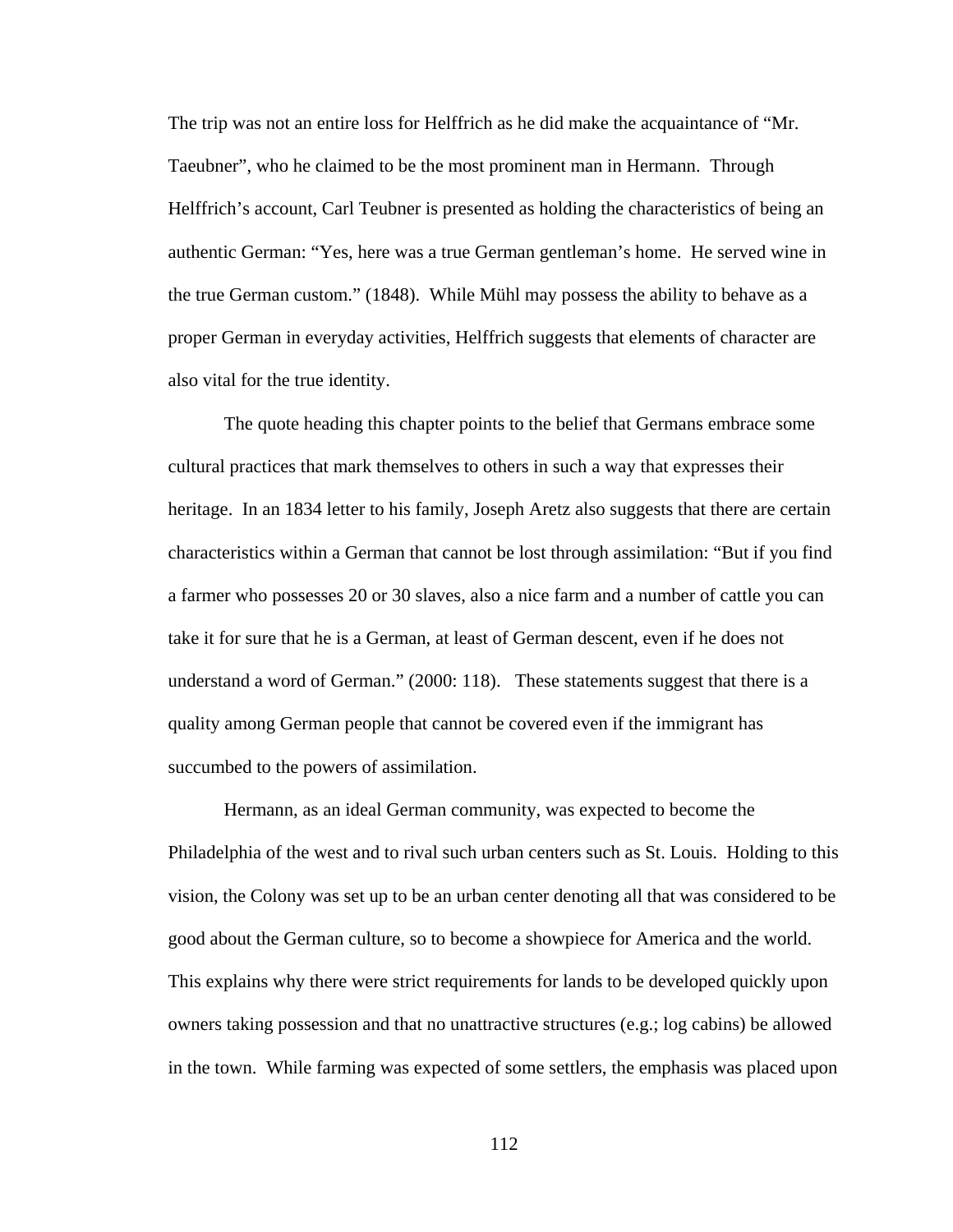the appearance and infrastructure of the town, particularly that there was to be a large promenade (e.g.; Market Street), and paved streets with gutters. Most structures were built in brick and with chimney, roof, and stone work reflecting a German style and were set close to the street leaving the large area in the back to be a garden<sup>31</sup>. The image of the community was to be cosmopolitan and sophisticated. This could be confirmed by the fact that the settlement quickly built a school and established many social groups, such as a Musik-Chor, Theatre Vereine, and Jaeger Battallion. While the immigrants in the area did take issue with the leadership of Germany they did not separate themselves completely fro their connections with their past. As Frederick Münch stated, this was true for many of the Germans along the Missouri River:

 We plan to maintain the closest intellectual connection with the German nation, and the German language and German ideas will develop here as they do in the fatherland. It is the most important contribution that Germany has made to the world in recent times, and will perhaps continue to make, that it sends to all corners of the earth not only industrious and skilled hands, but along with them a more advanced culture, finer customs, and the most valuable products of art and science, thereby conquering a world for itself. (Muench, 1859, 92).

Such statements reinforced the argument that there was some authentically German characteristics that could not be altered and that these qualities would continue to flourish, if not in Germany then wherever the German settles.

 In line with being an urban center, the Board of Trustees resolved numerous ordinances that outlined the proper behaviors individuals in the community were expected to follow. Recalling from the Yankeedom chapter, American cities were viewed with mild contempt for their excessive noise, lack of cleanliness and overcrowding. From the earliest days of incorporation, the Trustees resolved:

Said Board of Trustees shall have power to pass by-laws, and ordinances, to prevent and remove nuisances to prohibit gambling and gaming houses, to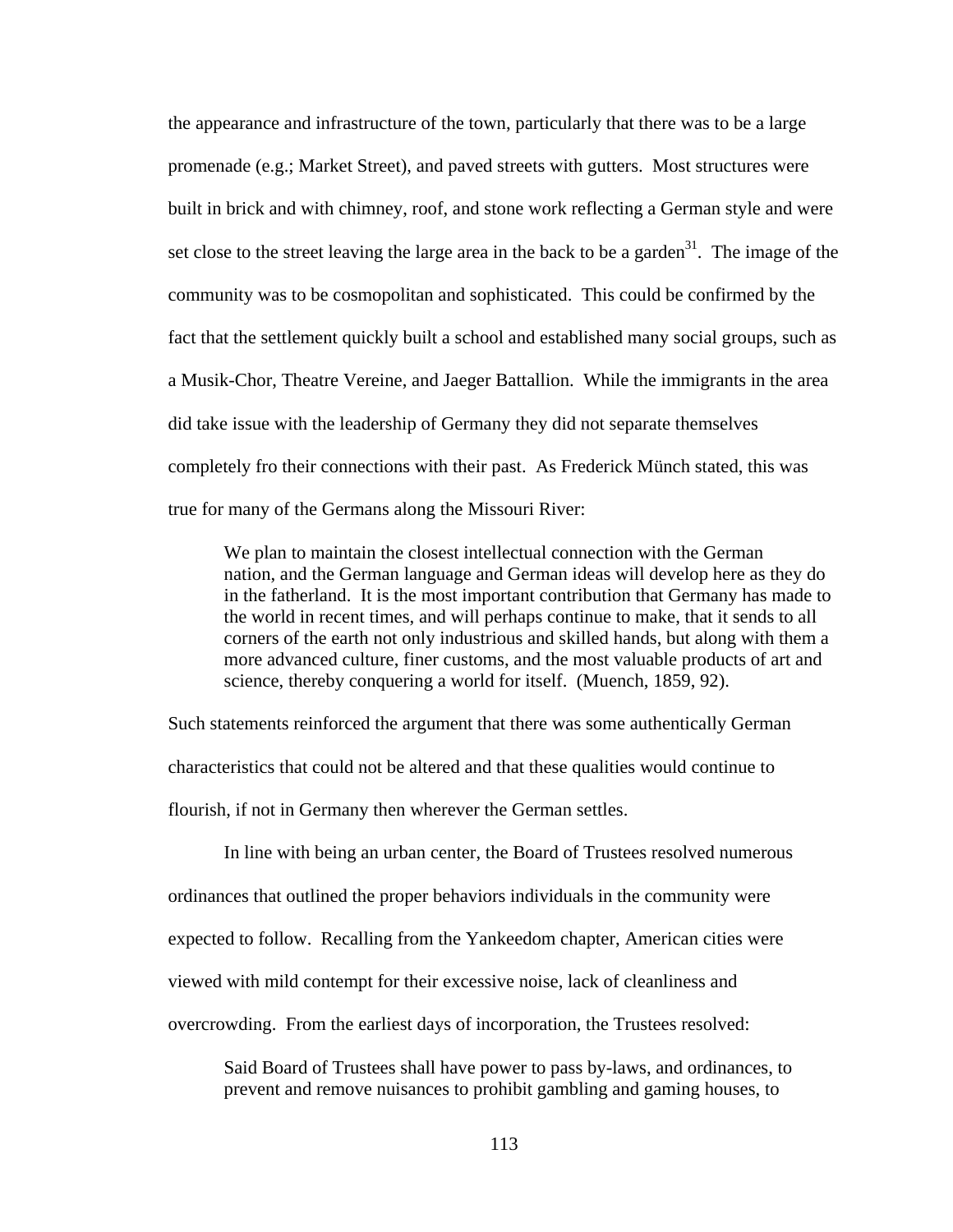license, regulate or prohibit theatrical amusements, to prevent or restrain the meeting of slaves, to regulate and establish markets, to erect and repair bridges, to prevent the firing of firearms, to prevent the furious and unnecessary running, galloping or driving of any horse or mule or other beast within said town or such part thereof as they may think proper. To establish night watches and patrols to prevent and suppress bawdy houses and other disorder houses within the limits of said town or the commons thereto attached. To open, establish, widen, extend and repair, streets, avenues, lanes, Alleys, public squares, drains and sewers and to keep the same clear and in order to erect and maintain hospitals to prevent the introduction of contagious diseases and to secure the general health of the town. (Ordinance Book, May, 18, 1839).

Hermann was to be clean and well regulated, a community where German families could live without worry. The Trustee Minutes reflect that this was taken seriously as fines were set for various infractions such as galloping horses through the town, bathing in the river, and making unusual noise (Ordinance Book, July 3, 1843; July 1, November 4, 1848; March 4, July 3,  $1850^{32}$ . In keeping with the value of appearance, the aesthetics of the community was a priority for the settlers. The residents of the town were expected to develop and fence their lots as well as to put in sidewalks and keep the gutters clean in the front of their property. There was also continuous work on building and repairing bridges as well as on grading and paving the streets of the community. Everyone was to offer their time to the town for the purpose of road maintenance:

That it shall be the duty of every citizen of this Town to work gratuitously one day in this year on the Streets and bridges within this town under the supervision of the overseer, until the 1<sup>st</sup> of January 1846 under penalty of one Dollar. (Ordinance Book, April 12, 1845).

All citizens must work regardless of their economic condition and status within the community, thereby reinforcing the notion that the Germans do work together for the betterment of the colony. While this ordinance may reflect fiscal issues facing Hermann, it does reinforce the belief that hard work was part of the life of a true German immigrant. Again, as part of living a meaningful live, a strong work ethic marked a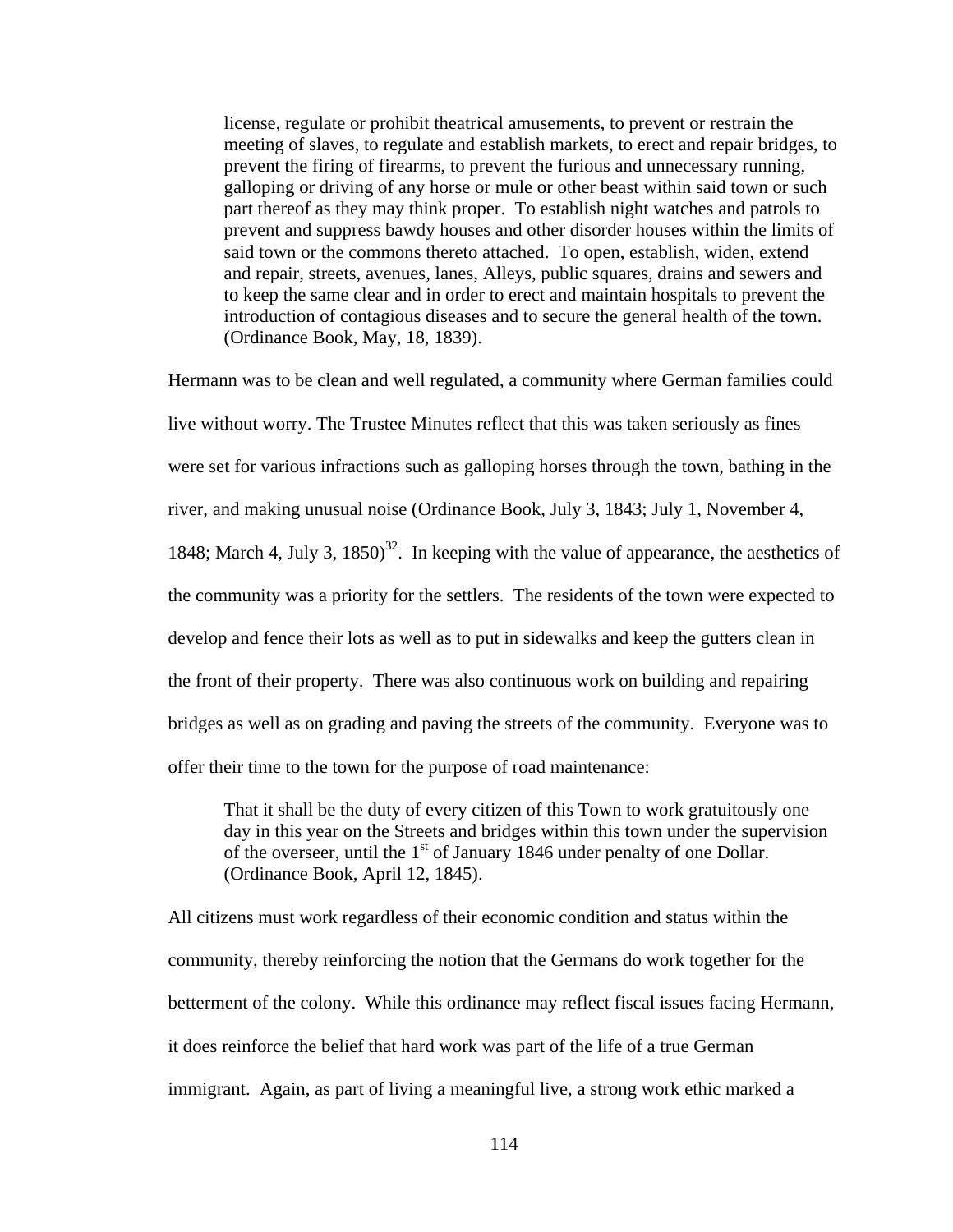person as holding the desirable qualities sought by these immigrants. As an article from

the Hermann newspaper indicated, persons exhibiting the desirable qualities were

welcomed into the community even if they were not German:

 The Swiss are winegrowers and will pursue this type of agriculture here, as we understand. Their progressive and hard work will very much further this field of endeavor.

What is also very fortunate for us is that we find among the young Swiss girls come who have received a very good education. To our surprise, we have had the opportunity to see that they write well and without difficulty in ordering their thought. Putting them on paper in order to write letters to those left at home. We mention this deliberately because it has the possibility of shaming the many adults here whose children would not be capable of this and which cannot be due to the negligence of the school.

The Swiss stem from a great, heroic family, for they claim Tell and Winkelreid as fathers. If they bring the mind and spirit of these great men with them to this land and then they will prove to be ardent and firm republicans. We will not have cause to complain that they, as with many other immigrants, will not take part in public affairs. For this reason, we express the hope that they bring with them the old Swiss spirit of their famous forefathers, the spirit of single-mindedness and a stubborn love of freedom.

We extend them a warm welcome to their new homeland. (*Wochenblatt*, July 17, 1846; p. 2)

We see that the Swiss immigrants possessed many of the qualities that come to define an

authentic German: industrious, educated, connection with a "heroic" past, and a strong

sense of freedom.

With harmony among fellow countrymen being a goal for the Colony, there were

some tensions with regard to the composition of the community between a vision of an

urban center or a farming community. As discussed above, American cities were derided

for animals being allowed to roam freely through the streets. Adolph Greef told relatives

in Germany about his experience in St. Louis regarding such an issue:

St. Louis is only in its infancy. At present it has a population of 12,000 souls, but it has no street illumination, nor regular sidewalks. Cows, swine and horses are allowed to run at large. I never go out in the evening without a lantern, in order not to fall over sleeping cows or hogs. (Bek, 1920b: 218).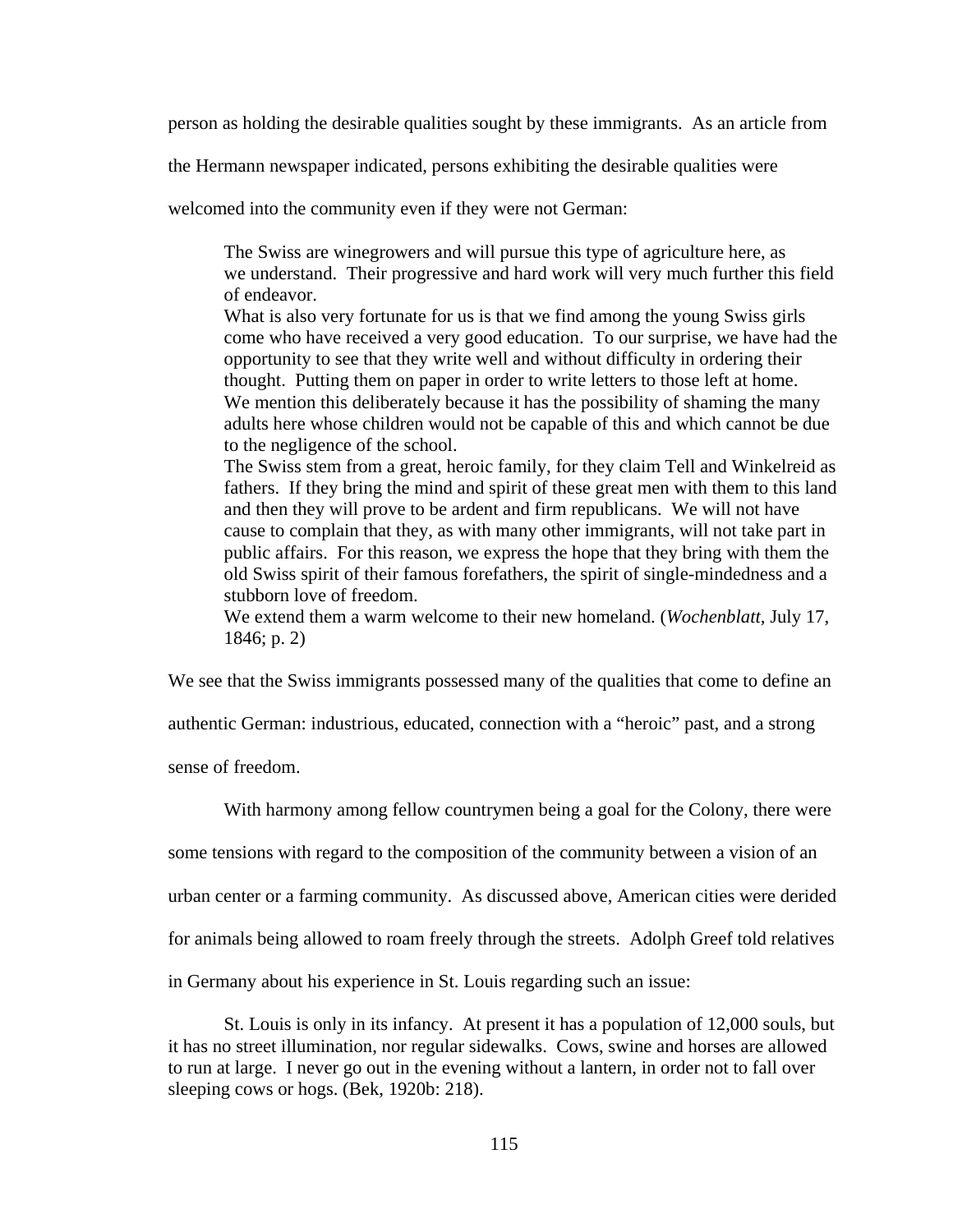This issue also touched Hermann and by the summer of 1844 the subject was considered to be a problem that required regulation. In July of that year, the Board of Trustees resolved:

That the running at large of hogs within the cultivated part of the Corporation be prohibited and punishable by a fine of one dollar for each hog for each offence, and that the Constable of the town be authorized, to seize all hogs running at large, and in case the same are not claimed within 3 days and the fine thereon and other costs paid, he is to sell the same to the highest bidder, and to pay over the overplus, if any, of the purchase money, to the owner. (Ordinance Book, July 1, 1844).

Chairman D. Widersprecher urged that no action be taken on the ordinance until the State Attorney General could be consulted on the issue of seizing and selling of personal property. The struggle for power over defining proper behavior came to light when the ordinance was reintroduced and supported at a board meeting in which Widersprecher was not in attendance. As with all ordinances the new resolution was posted throughout the town. In August of that same year, Widersprecher was removed from his position as chairman of the board and subsequently fined for tearing down the posted ordinance. This battle continued for over a year and eventually enlisted every citizen to catch any hogs in town and turn them over to the constable for sale at auction (Ordinance Book, September 1, 1845). The board was successful in defining Hermann as an urban rather than a rural community and by including all citizens in the maintenance of the ordinance the Trustees were able to reinforce this definition.

# **Education.**

The value of a proper education cannot be overlooked among these settlers. This suggests a link between education, which perpetuates the language and traditions, and culture. For the Rationalist, classical education provided the knowledge that was the key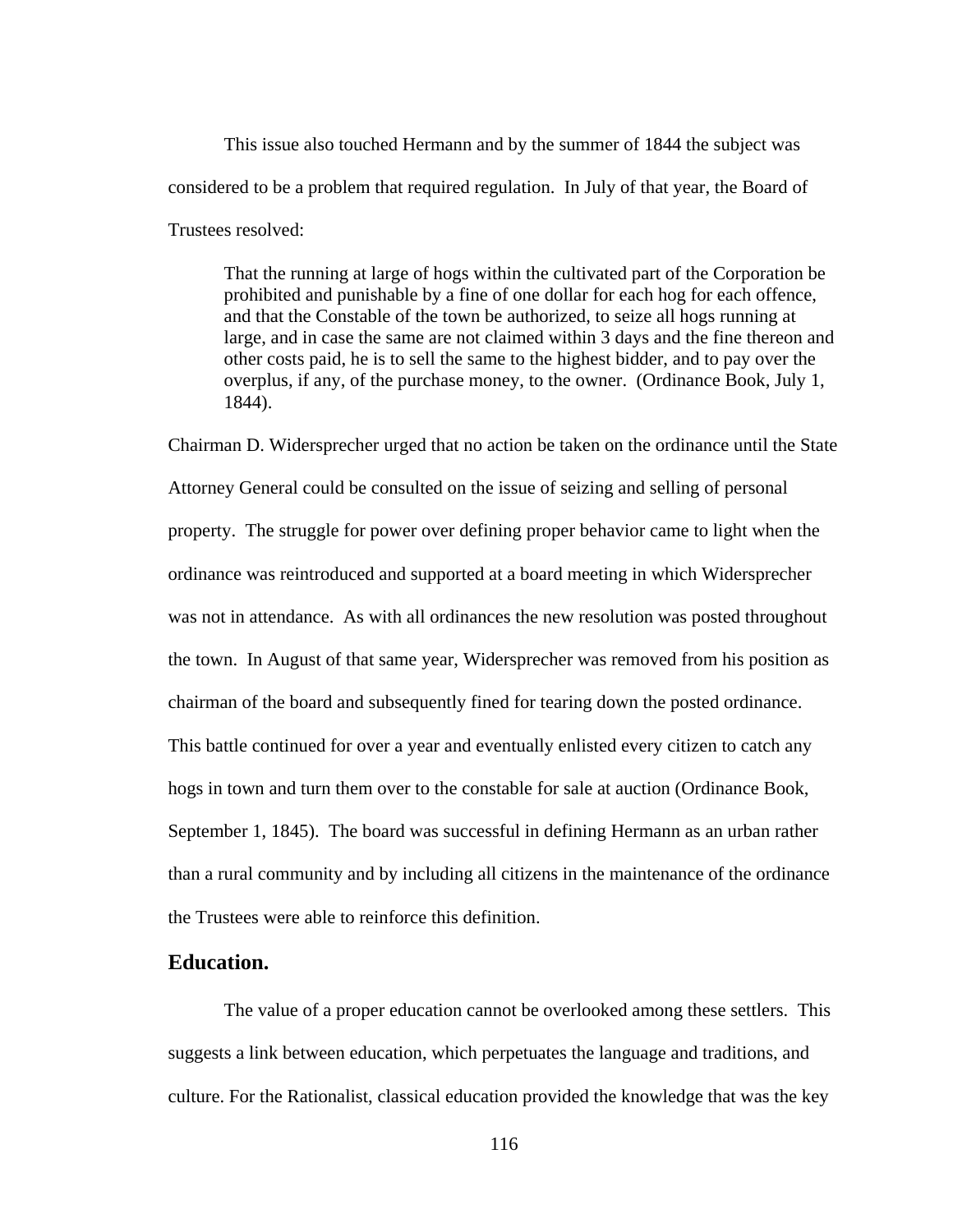to challenging the mysticisms of organized religion and the power of governments. As with other aspects of the German heritage, Mühl, while still in Ohio, wrote of the superiority of German teaching methods: "I gave music lessons and founded a German school. However, the school soon closed down because the German school methods proved too lively compared to the slow and uninspired English approach." (Mühl, *Notebook*: 115). While there is no detail on the material being taught, the emphasis is placed upon the practice (i.e.; the lively method of instruction) as being a barrier between cultures. From the previous chapters, there was a clear resentment toward those Americans and Germans who did not possess a strong education. While the Americans did have the skills and ability to work the Missouri frontier land as well as having marksmanship abilities that rivaled those of the Germans, their lack of refined culture earned them a lower status among some of the German settlers along the Missouri River valley region.

There are numerous indicators that education was a priority for the town, as well as, what should constitute a well-rounded and cultured training. Most telling is that a school was built within 19 months of the arrival of the first settlers and five years before the building of any church (e.g.; St. Paul's in 1844). In August of 1839, Mathäus Krauter was commissioned to build the town school (Trustee Minutes, August 7, 1839). Shortly thereafter, the Board of Trustees appointed a committee consisting of Wilhelm Pommer, Julius Leupold, and D. Widersprecher to examine Mr. A. F. Hemme on his knowledge of German and English language for a position as teacher (Ordinance Book, August 9, 1839). It is interesting that the instructor was required have a grasp of both languages and to instruct the children in the same. This mastery of two languages does hold with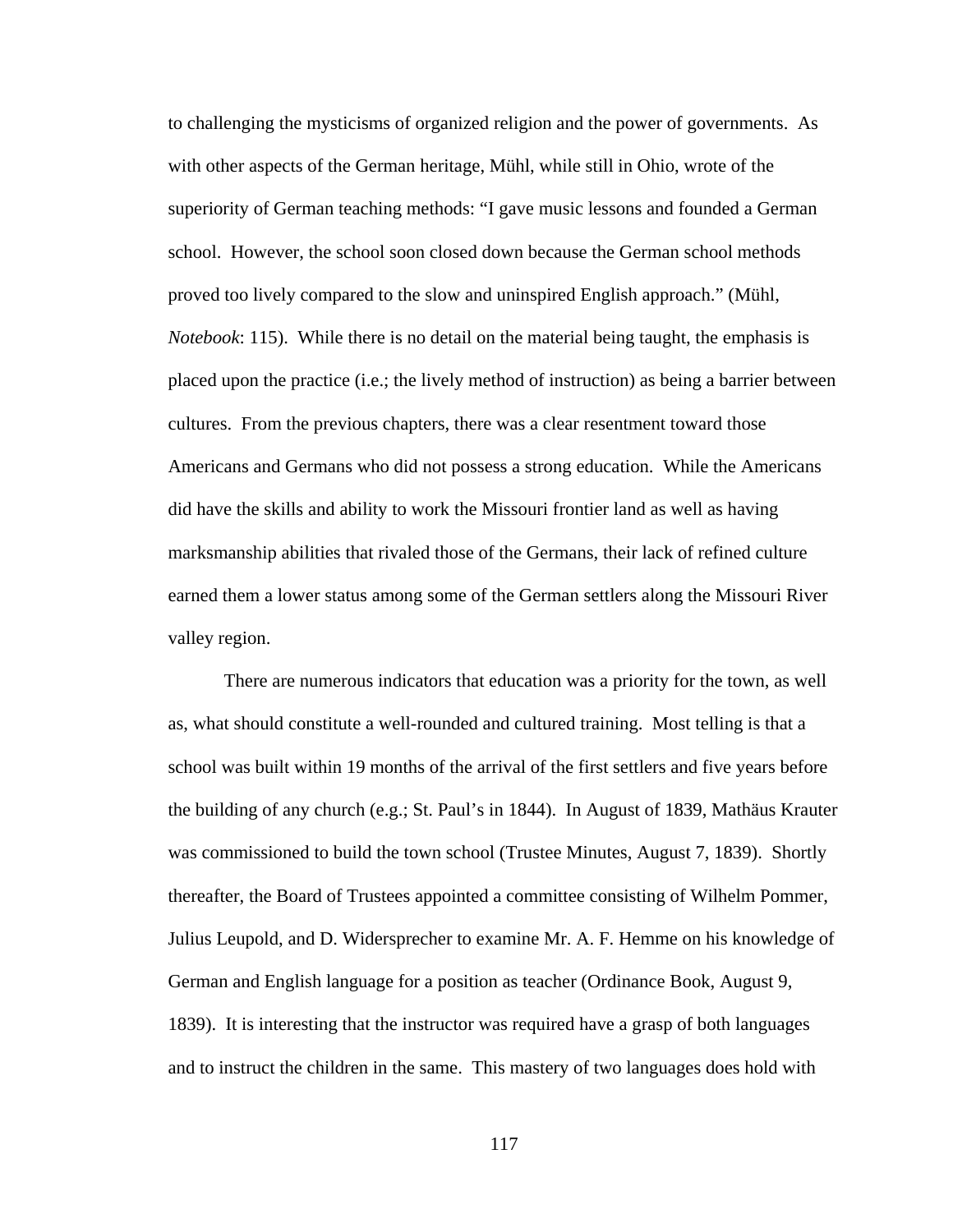the notion that the German language was important to the settlers as the tool that could most accurately express the German culture, while the English language suggests the need for the immigrants to interact with their American neighbors and to participate in the political systems of Missouri and America.

As Hermann became a focal point of the township, it was eventually designated for a district school by the state of Missouri (Heming, 1988; Bek, [1907]1984). The result was that Hermann would have a dual education system (i.e.; the original German School and the Hermann District School). It is unclear whether these two schools were in operation at the same time, however, there is some indication that this was the case. With the Hermann District School being chartered in 1842 the Board of Trustee Minutes and the School Board Trustee Minutes concentrated on issues involving that school. However, the August 1852 editions of the *Wochenblatt* ran articles concerning Wilhelm Krech's teaching at the German School and covered petitions calling for his removal (*Wochenblatt*, August 6, 1852: 3). Krech die not show up as being a teacher in either the Board of Trustee Minutes or the School Trustee Minutes suggesting that the two schools did operate simultaneously.

The involvement of the citizens with regard to the instructors also provided some insight into the important role that education played in maintaining a German identity. The school year was prescribed by the town and the instructor was expected to teach, with few exceptions, without fail:

William Frank was unanimously chosen Teacher of said School District, his services commence from this day untill [sic]  $5<sup>th</sup>$  June, 1844 under the following Conditions, that the said Wm. Frank will and truly attend to his Office as Teacher and keep School constantly without interruption, with the exception of the following days, all and every after noon of each Saturday, the  $4<sup>th</sup>$  of July, Christmas day, New years day, Washington's birth day, Easter monday [sic],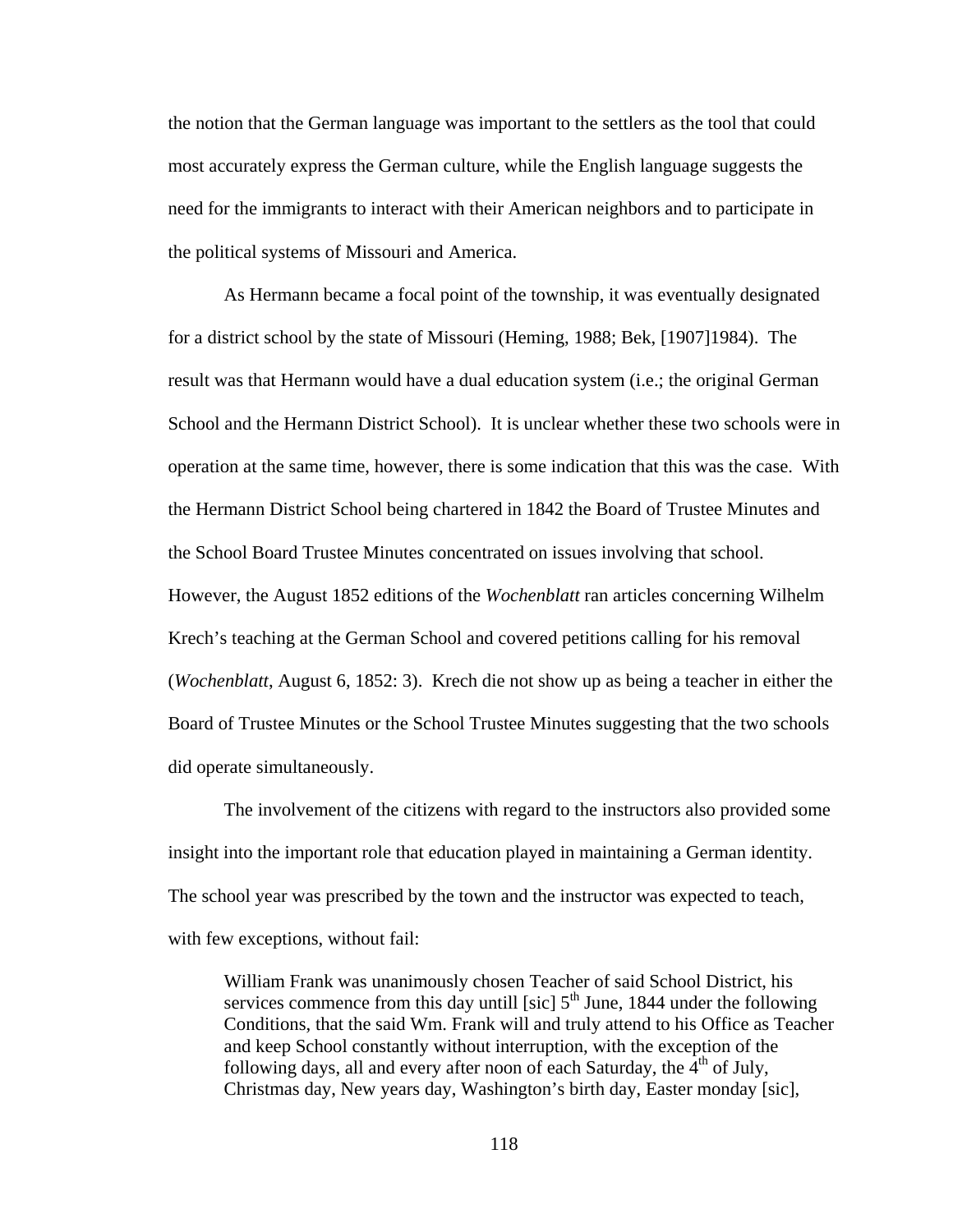ascension day, the  $27<sup>th</sup>$  August Whitsuntide, good friday [sic] and three days at the sitting of the Courts of the County and Circuit, and besides that one whole week during the dog-days (School Trustee Minutes, June 19, 1843).

The schedule was to be taken seriously. The Ordinance Book indicated that teacher Thomas Dwyer was to have five dollars deducted from his salary for canceling school for a week without having the permission of the Trustees (Ordinance Book, January 5, 1853). Instructors were also to be evaluated by the citizens on a regular basis so to ensure that the children received a proper education. This level of involvement by the members of the town may have had some deleterious affects. With regard to the District School, there was some difficulty in retaining teachers for more than two years. Entries in the Ordinance Book indicated that between June of 1842 and December of 1855 there were ten different teachers hired by the town with an average tenure of 19 months. With some instructors teaching only 2 months before being asked to leave, there is no consistency with following a complete academic year (i.e.; there are long periods of time where there appeared to be no teacher for the school). Still, the town continued to pride itself on a commitment to education through the sale of town lots for funding the construction of a new German School (Ordinance Book, May 1, 1856).

The rigorous schedule for the school year may also have sparked a conflict with the farmers in the rural area surrounding the town. School inspectors were required to provide annual attendance information for the District School, however, the records merely indicate the surname of families and the number of school age children (e.g.; between ages 6-20) residing in the household. These reports merely compare the number of eligible children in the community with the number attending the school. From these records, the annual attendance was around 50% for the community. The low level of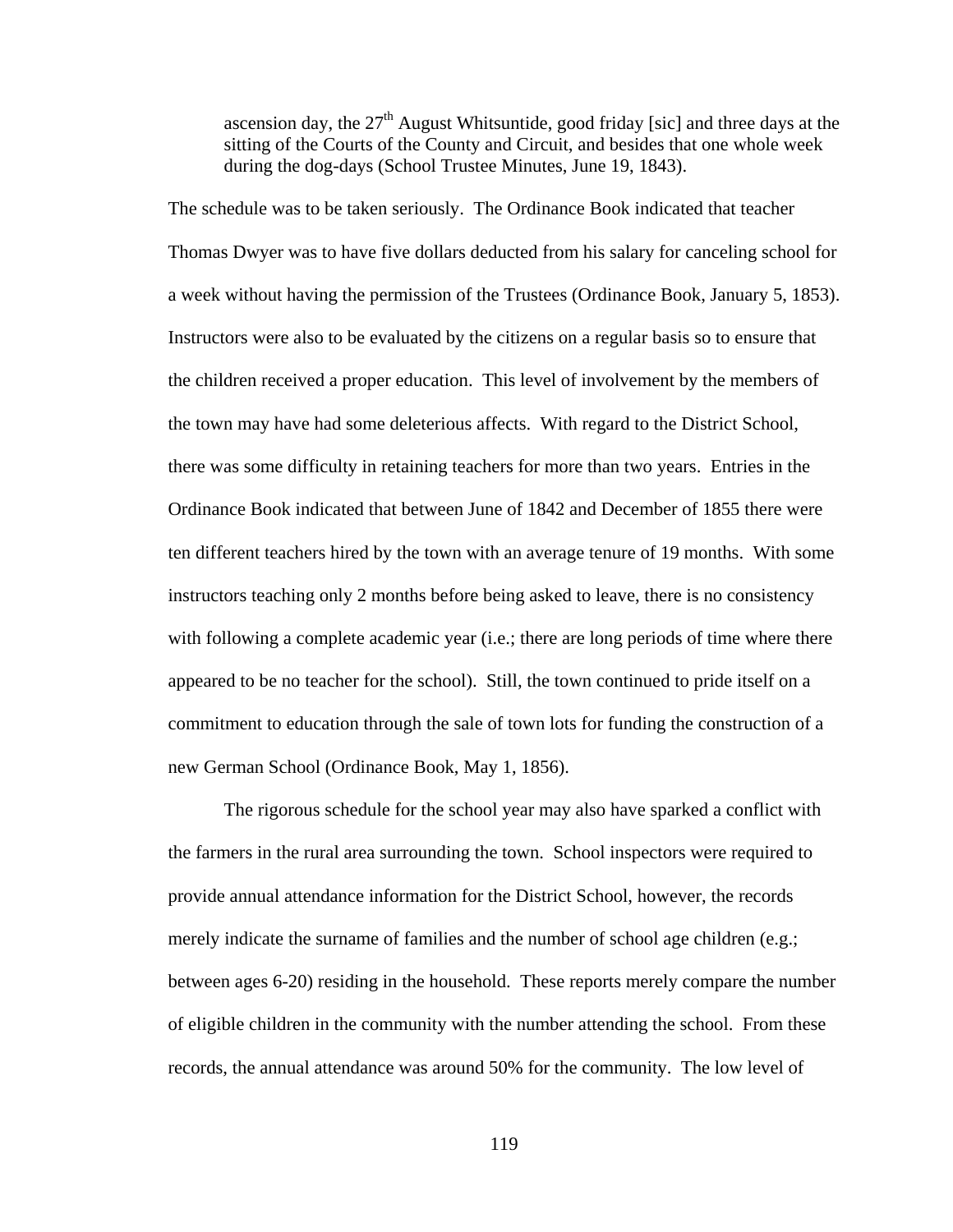attendance may reflect the issue of a dual school system in the town and Catholic

preferences for a parochial education, particularly in light of Rationalist teaching in the

town schools. The issue of school attendance was a persistent concern for the

community:

It may seem strange to see a weekly list of pupil tardiness yet as many parents from here do not regularly send their children to school, we regard it as our obligation to inform them. This is a large grievance as it keeps our youth from prospering and having a fortunate outcome. Also, the most capable and conscientious teacher cannot promote a pupil's happiness if they are so often missing. For those careless parents mentioned above, the common complaint that their children do not learn anything is natural if they think there is nothing to learn. The objection of so many parents that they cannot do without their children in the morning and afternoon ended with the addition of new furniture. If everyone visited the school for only half a day we are confident that our fellow citizens would share our love for the school which promotes the future of our youth. Thereby, in the future: Children should regularly be sent to school.

 J. Leupold E. Mühl J.B. Harrison School Inspectors (*Licht-Freund*, June 12, 1844: 4).

The criticism was directed at the parents as their lackadaisical practices would eventually harm the children by limiting their ability to fully develop their educational foundation (i.e.; learning the classics and the English language) for a meaningful life. Once again, the issue of attendance came to the forefront when Julius Leupold wrote Mühl expressing the high level of esteem the Hermann school held in comparison to similar institutions he had seen on his journeys:

#### Friend Mühl!

Your business did not permit you to be present this morning at the mid year examination of our school children. Therefore I will inform you that the overall results pleased me as well as my colleagues, the school directors. First of all, we owe to our teacher, Mr. Kröger, the recognition that he conducts himself with love and great diligence in his heavy obligations, and has worked under the prevailing conditions not without pleasing success. His subjects are: Morals, mental and paper reckoning, English and German language, calligraphy,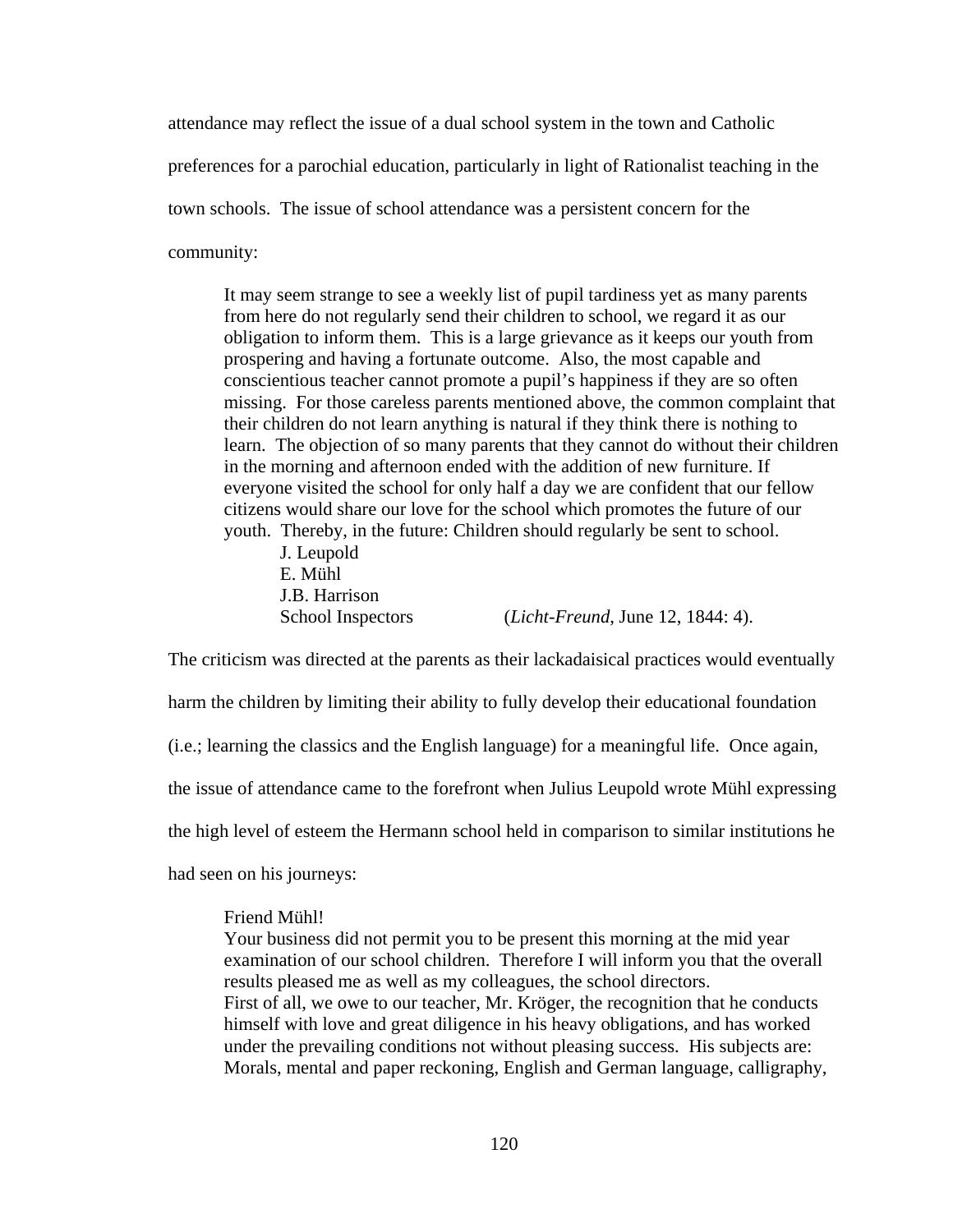natural history, geography, world history, and singing. The progress of his young students in these subjects were in many instances very surprising. I hold our free school as one of the best of its kind in the state, and I would be proud of it, if I were not confronted with the evidence in our school attendance register. Its deplorable record shows that much more could be accomplished, if the worth and benefit of a good school education were more prized by both parents of our German school children be insisting on regular school attendance However, as much as I would prefer to remain silent, it would be ill-suited to my role as Director not to express publicly my complete disapproval to the parents concerning this situation and set forth the facts. These absences result partly from indifference, partly from petty selfishness in denying their children and those committed to their care the priceless benefit of a solid school education! I speak now, not of those, who keep their children home in case of illness, or those who may need help around the household in small chores. These absences are unfortunate. However, our school record shows too many inexcusable absences. Too many children are from well off families, which in itself, I believe, makes claim to a certain degree of education. At the extreme, I find the name of the child of Geo. Friedr. Bayer (the former Gen. Agent of the German Settlement Society) whose 14 year old son, without illness or alibi, had been present less than 3 1/2 months in the last half year of school. A disgrace to his step-father! Since dereliction of duties in this way cannot be defended under our constitution, I will in the future make it my task to make public a complete list of these absences in hope of evoking a sense of shame, which is bound to occur. In the European states, such cases may incur a set fine as regular punishment. Yours

J. Leupold (*Wochenblatt*, Friday, April 10, 1846: 2)

The focus of the criticism was again placed on the inappropriate actions of the parents in their disregard toward the children and by hindering them from receiving a top tier education. The courses being offered would undoubtedly help the children in shaping their skills for the future.

Noting the 1850 census, the opportunities to receive some form of education in Hermann was readily available. The record identified four persons as having listed their occupation as a school teacher (e.g.; Charles Behne, Wilhelm Dörner, Wilhelm Krech, and Chrisoph Moller). Moller had opened a language school in his home which eventually gained renown and drew students from throughout the state of Missouri. The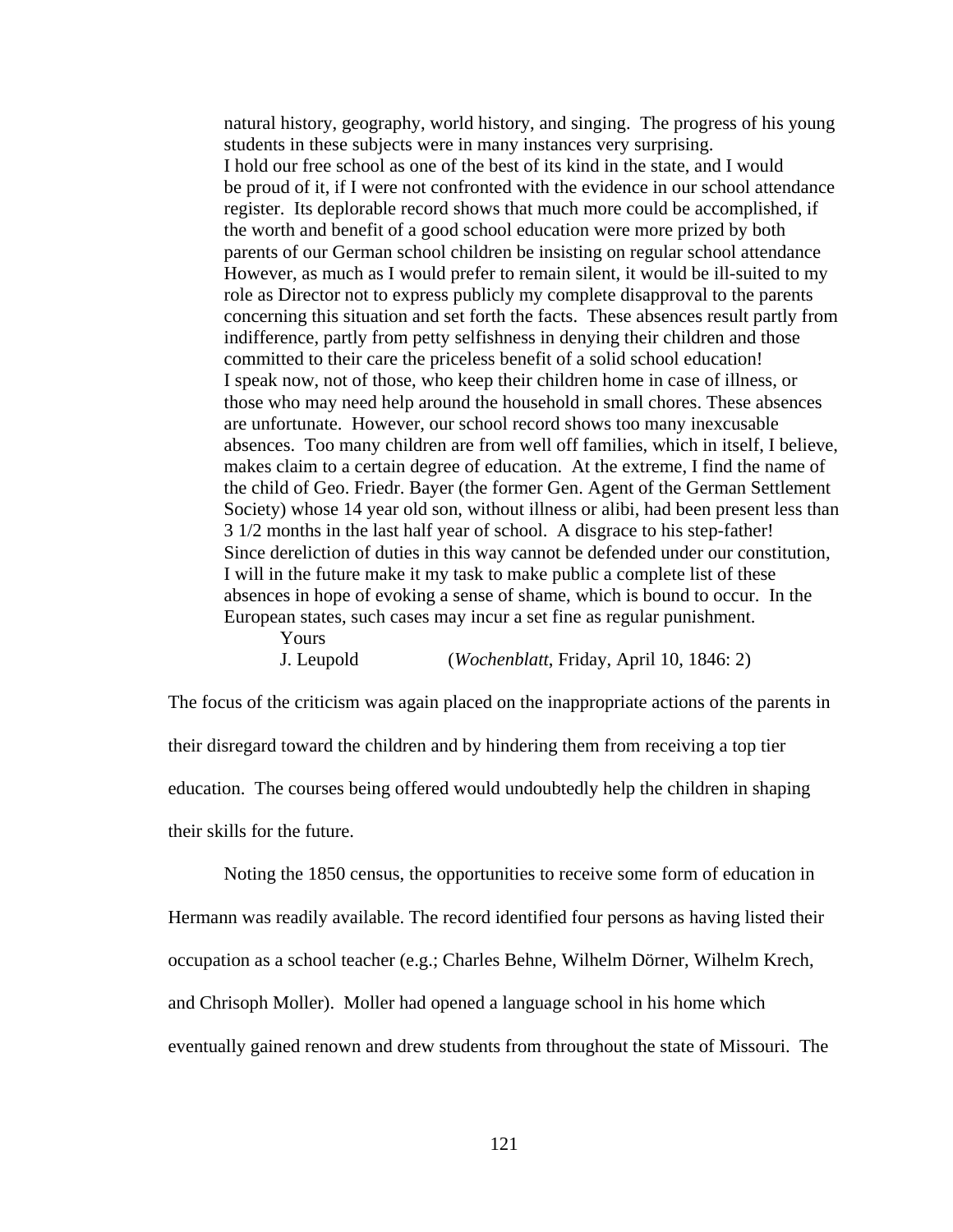town paper reflected the appreciation for this form of education being offered within the

community:

That the German language is becoming more and more appreciated on the part of our fellow English talking citizens is evident by the circumstance that so many parents of the Native born do not shy away from letting their children be exposed to the language.

Already there are various opinions that our Hermann would be a suitable location for an institute for young Americans to learn the German language. Our friendly and healthy demeanor and the comfortable alliance with St. Louis suggest that such an institute would be very favorable. Our fellow citizen, Mr. Moller, decided on such an enterprise and as several pupils have already applied, it seems the conditions in Hermann are favorable. Also, his roomy and friendly house is extremely favorable for such an enterprise. In addition, the French language will be taught with the same level of skill as the German and English and given this added instruction such a venture is doubly desirable and recommended to appear.—With the happy beginning for Mr. Moller we have no doubt whatsoever that the enterprise will continue with pleasing outcomes and with it advance our neighborly desires. (*Wochenblatt* July 17, 1846: 2).

While the 1850 census showed that eight male students were boarding at the Moller

home, correspondence from Samuel Farrington indicated that that at one time there were

as many as twelve students residing in the home:

Mr. Mollers [sic] house is situated about a square from the river and is quite a handsome house. It is built of brick and is two storys [sic] and a half high. The second story is appropriated to the boys. The back room is the schoolroom and the front the sleeping room.. We sleep on lounges or cots one in each. There are now 12 boys here and all good fellows. I have made a good many aqqaintances [sic] since I have been here among whom there are a good many pretty girls. (Wade papers, February 18, 1850).

Moller was not alone in his private school endeavors as Mühl taught a Sunday school

based on Rationalist principles. The newspaper also ran advertisements from other

citizens who were providing extra opportunities for learning:

Notice: The undersigned intends to open a Sunday school for older children beginning the third Sunday in June. I also intend to start a daily private school in my house, recently belonging to Mr. Gehlerd on West 5<sup>th</sup> Street. The curriculum one can examine at my house and also learn about the school fees. For country students I will provide inexpensive room and board.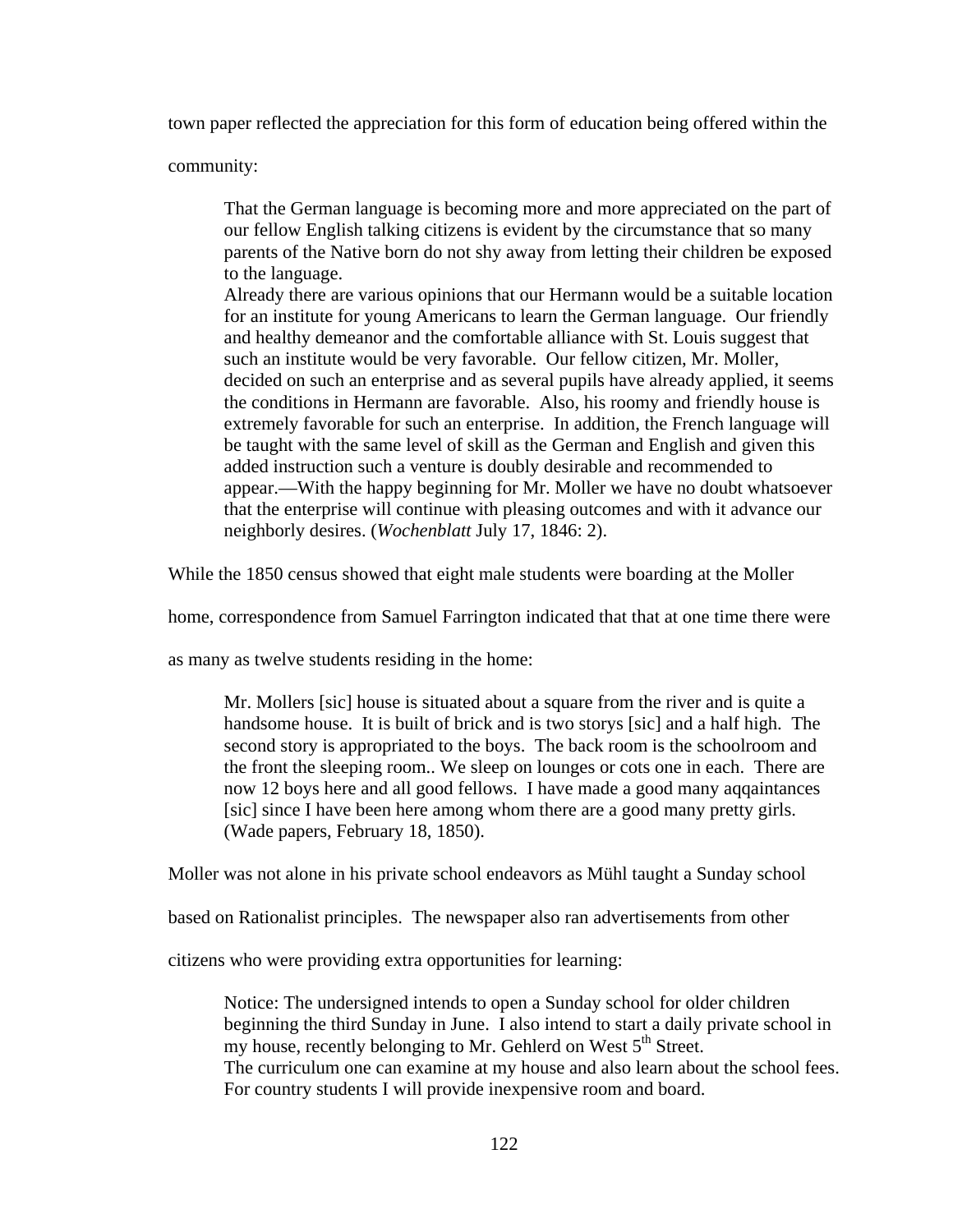With elementary instruction, I will make use of a new method of learning during the school year. Parents who want to see for themselves what I am talking about will be welcome to come to my house where they will observe for themselves. Hermann 11 June 1847 J.C. Roland (*Wochenblatt* July 10, 1847: 4).

It is evident that no one in Hermann was excluded from receiving some form of instruction. The importance placed upon education and on becoming a cultured and worldly citizen attests to the narrative of being an authentic German.

## **Patriots**.

The early immigrants to the Missouri River Valley region (e.g.; *Driezeigers*) were part of a group who experienced revolution in 1819 and subsequent oppression in Germany. The settlers of Hermann were akin to this group in their desire for freedom, liberty, and the aspiration to reclaim a German heritage that was being spoiled by the changes associated with industrialization. While it is not clear as to whether any of the settlers in the area were associated with the later group of émigrés (e.g.;

*Achtungundverizigers*) there is little doubt that they were sympathetic to their political activism. The authentic German narrative incorporated the belief that a political consciousness was complimentary to any meaningful existence. The connections with history and patriotic figure could be seen not only in the name of the Colony but also in the names of the streets running perpendicular to the Missouri River: Mozart, Schiller, Goethe, Guttenberg, Gellert, Washington, Jefferson, and Franklin<sup>33</sup>.

Consistent with the narrative of revolution, it is interesting to note the blending German scholars and artists with American intellectuals and leaders.

For some of the immigrants, this blending of identities began prior to leaving Germany. While waiting for departure in Bremen, Cornelius Schubert noted in his diary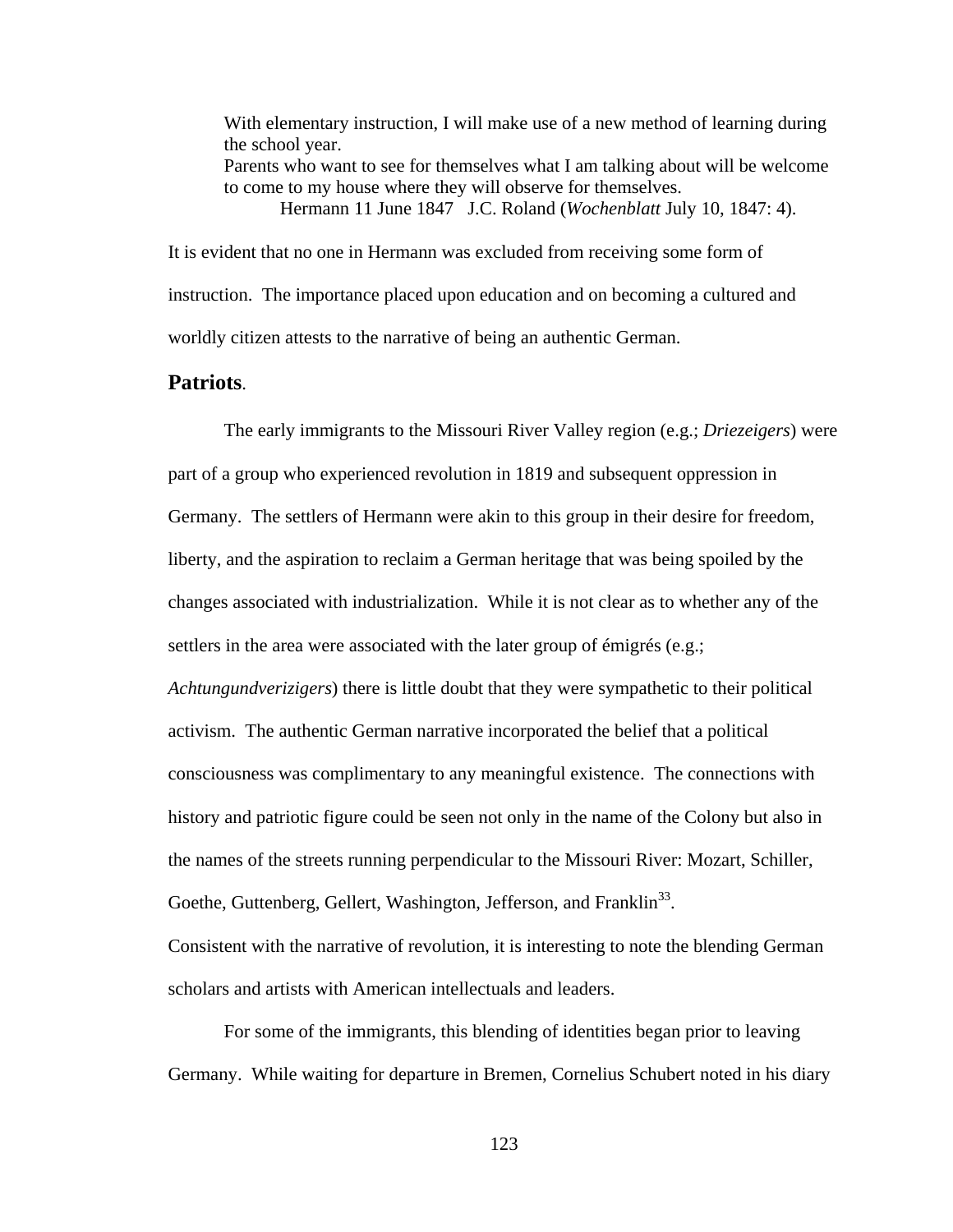that "in the evening the American flag, a dark blue field with gold stars, surrounded by red and white stripes was planted on the highest point of our house, accompanied by three cheers." (Schubert, Saturday 17 May, 1834). Clearly, America was the new homeland. Still, a lack of appreciation for freedom and political activism came to mark a division between the immigrants. In describing the accomplishments of the '48ers Goebel ridiculed other Germans for failing to comprehend the patriotism of the exiled revolutionaries:

[B]ut many of our own countrymen cannot be praised by any means, that they also

did not appear to be competent to comprehend the noble motives of these political fugitives and because these themselves stood upon such a low grade of mental accomplishments, that they could only recognize contemptible money making as the highth [sic] of ambition, they would in their stupidity souringly call these men whose aim was freedom compatible with human dignity, not very seldom 'excentric [sic] demagogues' and 'impractical fanatics.' (Goebel, 1879: 291).

The lack of appreciation for the actions of the '48ers came to define some immigrants as

being indifferent to freedom and therefore indifferent to the values of being a proper

German.

This commitment to political activism was expressed by an overlapping of American and German narratives. As Hermann was to be the center of the German communities in the west, then it should also be the seat of government for the county. By successfully moving the county seat from Mt. Sterling to Hermann the Germans became the political center of Gasconade county. As Goebel recounted, this did not sit well with some locals citizens in the county:

 [T]his victory of the Germans over their native born fellow citizens provoked the jealousy of many of them and this jealousy was almost inflamed into fanatical hatred by the unterrified [sic] attitude of the brave Emil Muehl, who would boldly assail the institution of slavery in the 'Hermanner Wochenblatt' edited by him, however, his opposition at the early time was a little too premature yet to do good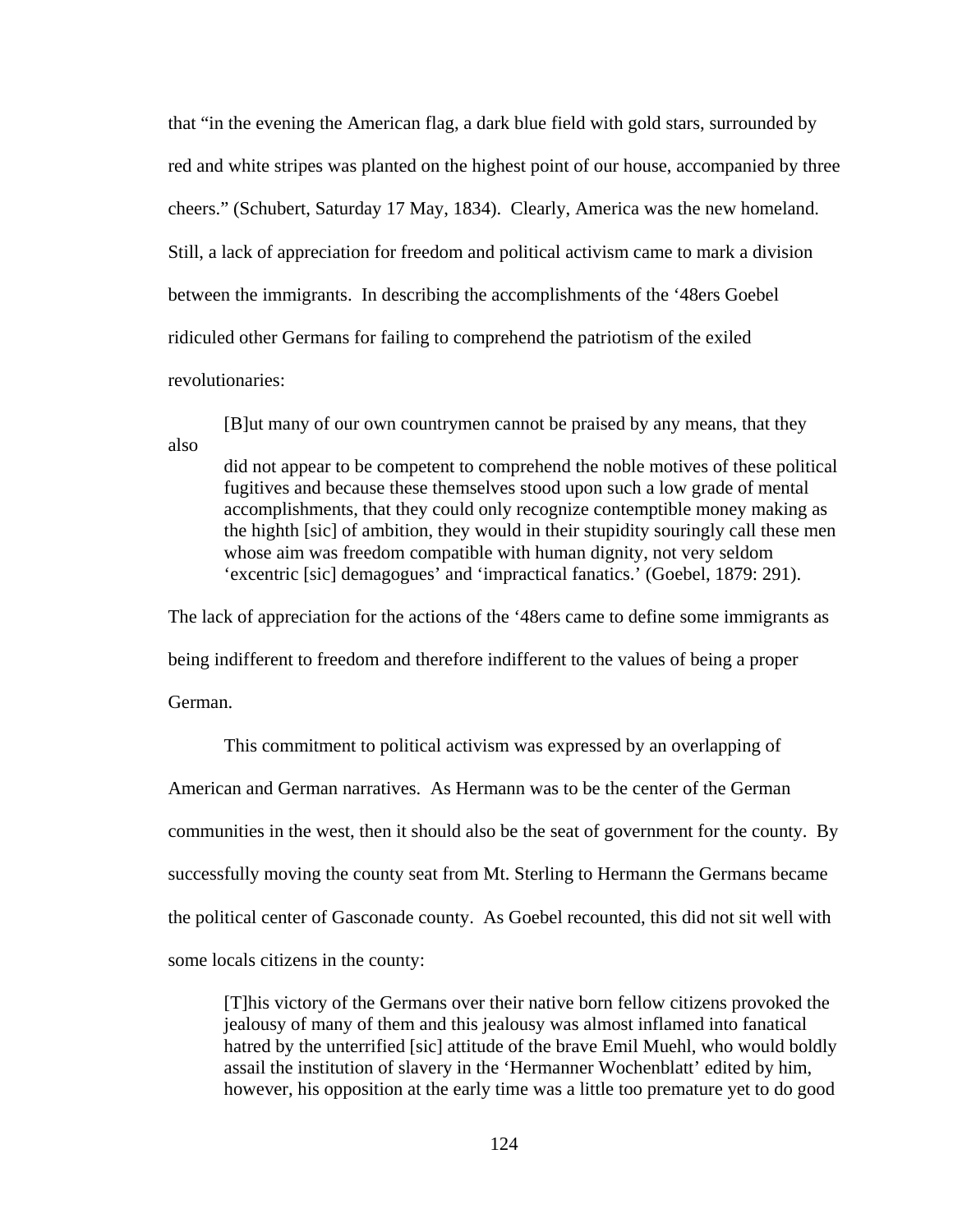and by these reciprocated antagonistic sentiments not very seldom bloody fights where engaged; the Germans however asserted their position firmly and would not allow themselves to be intimidated and still less could they be driven off. (Goebel, 1879: 277-278).

Here we see the ideological and political divisions between the Americans and the Germans. Again, the Germans are superior in the arena of politics as Mühl, and other Germans, take political participation to another level. While Mühl's earlier paper, *Licht-Freund*, was focused more on religion and the tenets of Rationalist thought, the later paper, *Hermanner Wochenblatt*, became a political arm for Hermann. Along with running a serial version of *Uncle Tom's Cabin*, the *Wochenblatt* was dedicated to keeping the citizens informed about the political issues of the day in Missouri and across America. As an example, Mühl dedicated the front and back pages of the February  $20^{th}$  and  $27^{th}$ , 1846 editions of the paper to reprinting the Missouri State constitution. In 1852, the paper also tracked the travels of the Hungarian revolutionary, Lajos Kossuth, on his tour of America.

The identity of these immigrants is melded in the overlapping of the freedom narratives between nations. Part of being a good German was to celebrate America's independence and patriots. For these Germans, the Fourth of July became a prominent holiday, more so than Christmas and "other clerical holydays." (Goebel, 1879: 169). Again, such celebration were embraced prior to arriving in Hermann. While still at sea, Schubert recorded in his diary that the "day of Independence of the U.S.A." was marked by a special meal aboard the ship (Schubert, July 4, 1834). A key to celebrating the holiday was found in the reading of the Declaration of Independence coupled with other patriotic speeches. An early celebration was recounted by Samuel Farrington who, at the time, was studying at the home of Christoph Moller: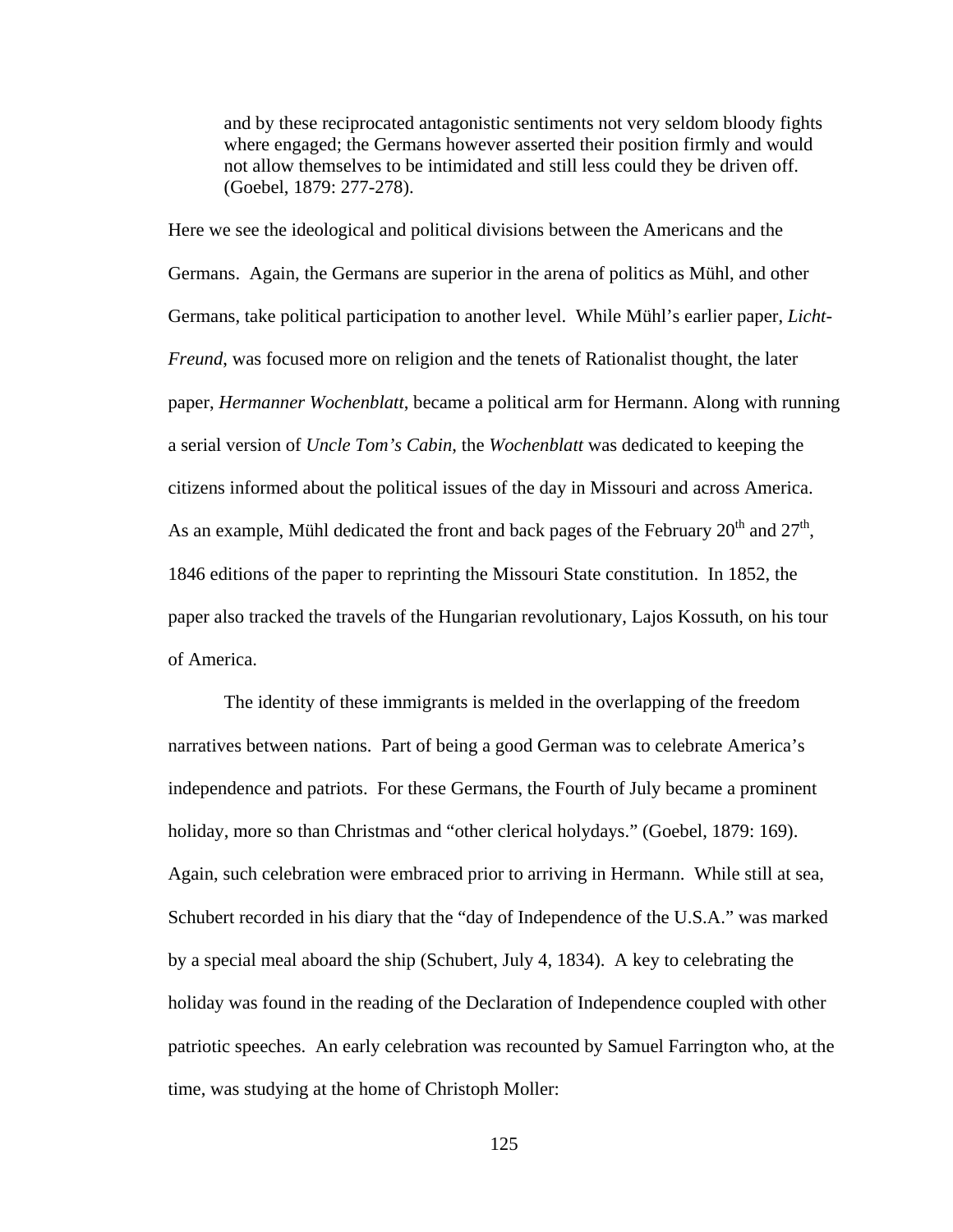Dear Ed.

I have neglected to answer your letter for some time but as I had nothing to write I thought that I would wait till after the  $4<sup>th</sup>$  so that I could write you what they done up here...On the evening of the  $3<sup>rd</sup>$ , we all got our guns and blazed away for about an hour as hard as we could. We then got a couple of tarbarrels and made a bonfire and then went to bed. In the morning the soldiers marched and shot their muskets and cannon. They are a beautiful looking set. They marched about town some with their muskets on their right and some on their left shoulder, and when they fired some had just got done loading while the others were shooting. Mr. Moller had a fine dinner for us as much pie, cake, and jelly as we could eat. They are such varieties up here that I suppose I eat too much and it made me feel bad all the rest of the day. In the evening we made another fire on the top of a bluff and it made us sweat to lug the barrels and boxes up the hill. We had a large sugar hogshead at the bottom filled with shavings and tarkegs and 2 or 3 barrels piled up on it. The fire shot up through the top 10 feet high, and lit up the town all over. (Wade papers, July 6, 1850).

Accounts by Goebel (1879) and the *Wochenblatt* also related similar sketches of Fourth

of July celebrations starting early in the morning and involving most of the inhabitants of the town. The festivities would last the entire day and include a parade, refreshments, political orations and a reading of the Declaration of Independence. This gave way to picnics, dinners, birdshoots (e.g.; marksmanship contests) and other activities. The day would end with another parade, fireworks, and revelry. An excerpt from the *Wochenblatt* account provided some detail as to how the German spirit enhanced the American

holiday:

If the celebration has made an impression on everyone (and the case can be made that it has) then we must say that it was a beautiful German-people's holiday, one that the Native born citizens cannot imitate, as they are missing the heart and soul which characterizes the magnitude of German celebrations. Even our wives and children (without which the German has no reason to celebrate) will fondly recount the July celebrations for some time to come. As this is the first celebration of it's kind in our Hermann, we hope this will be a recurring event. With this public holiday the level of camaraderie mentioned in this celebration can be considered a victory for the society of Free Men in leading the way for making such close cooperation possible. (*Wochenblatt*, July 9, 1852: 2).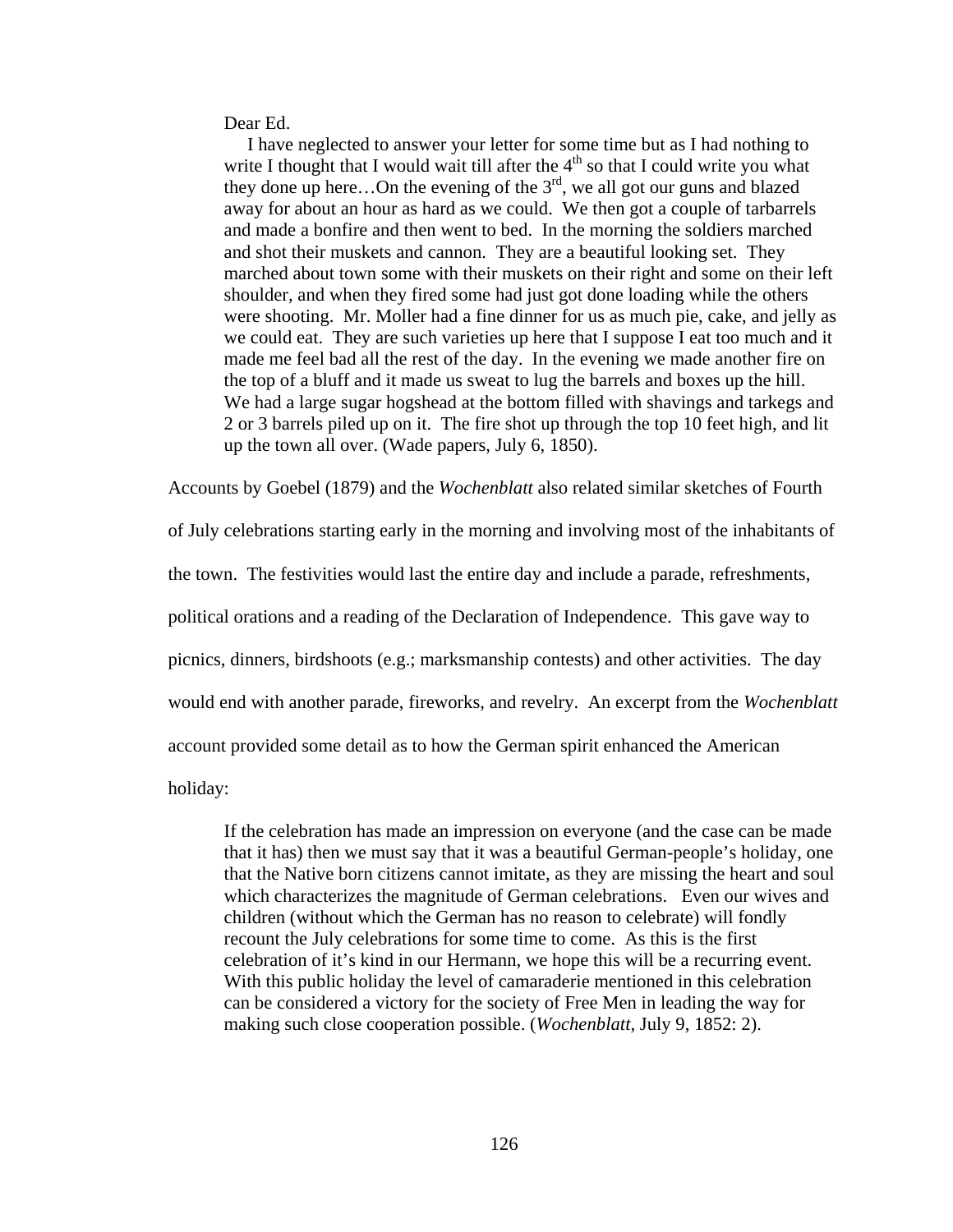It should be noted that there was some concern about this particular celebration as the  $4<sup>th</sup>$ fell on a Sunday that year. It is interesting that the Germans felt that they could celebrate the American holiday better than the Americans. Again, this pointed to how the Germans were better able to show the Americans the meaning of freedom and liberty. Also of interest is that the Rationalist (e.g.; society of Free Men) were credited with bringing the community together. Within the narrative, the reference to women and children suggests that family was a key to the German identity.

The appreciation for American patriots and politics did not end with the celebrations of America's Independence. As evident from being a namesake for a town street as well as closing school to commemorate his birthday, the admiration for George Washington was high among these immigrants. The newspaper often ran advertisements selling copies of Washington's portrait:

This magnificent engraving under the direction of the talented artist, Thomas Sully, details the portrait of Washington, the most popular work of art bought throughout this country. The truthfulness of this statement can be seen in letters written by Washington's son, by G.W. Parke Custis, "It is a faithful representation of the famous original." And superior court judge Taney, of the highest court in the States, says: "As a work of art in this regard, it's splendidness and beauty must be evident to everyone, and those who see a less favorable versions would note little similarity to the father of this country. I had the great fortune to see it in my childhood and it's whole features are, even now, firmly stamped upon my memory. Of all, this portrait seems to me the be completely exact in expression and the form of the face perfectly represented." Senator Cass says: It is a lifelike representation of the large original. President Fillmore says: The dignity of the work it is worthy of my admiration and is highly valued by the public. Marchant, the excellent portrait maker and student of Stuart says: "Oddly, the portrait, in my opinion, is possibly the most accurate of the original picture, particularly in representing the calm and noble expression ever seen of the great man. On account of the great value of this picture, we refer each admirer of Washington to stop by the office of the newspaper to see for themselves. All the press throughout the whole union recognizes the value of this wonderful picture. The low price of \$5,00 will be offered to everyone. The purchase will be through George W. Childs N.W. corner of  $5<sup>th</sup>$  and Arch, Philadelphia.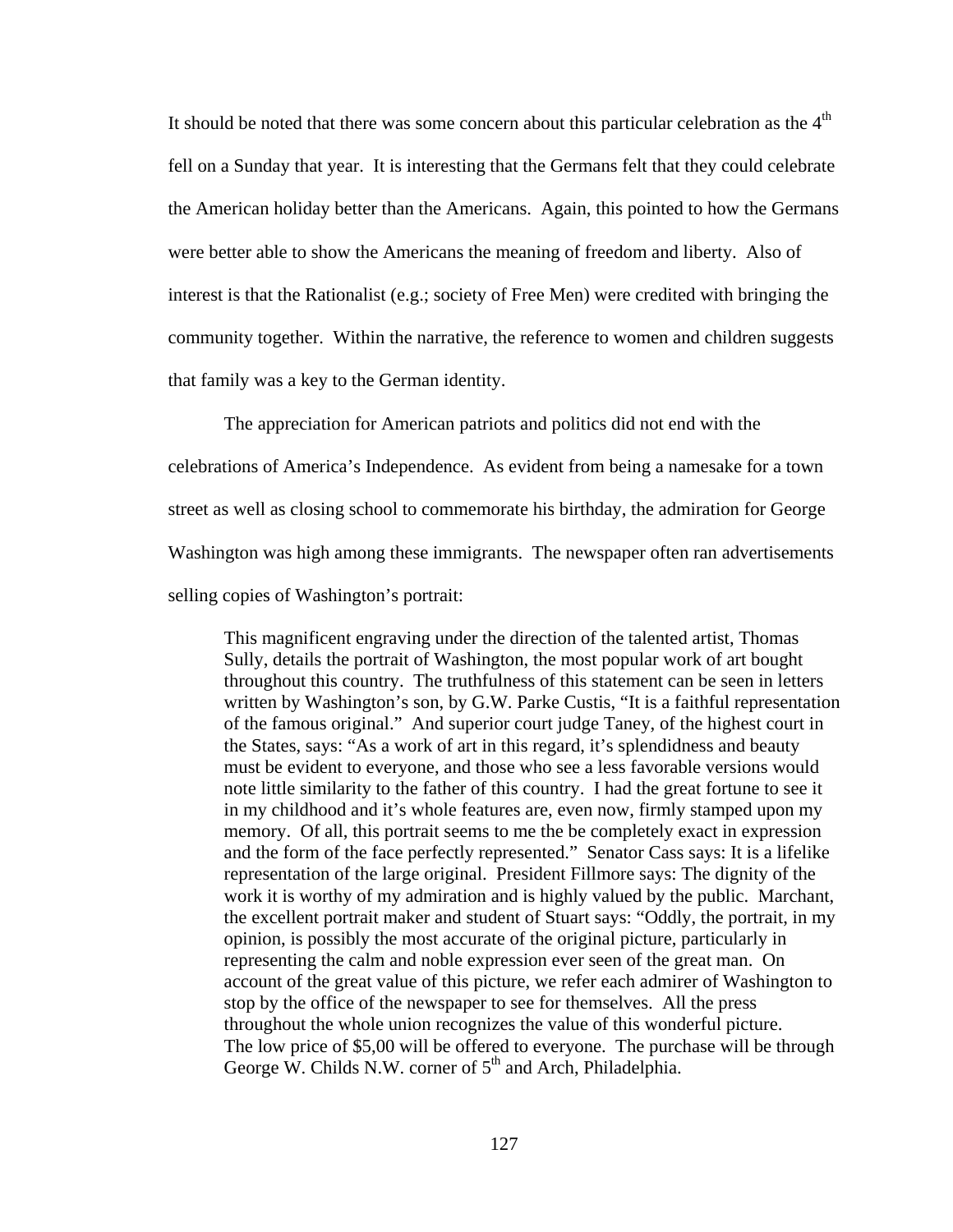Copies of the picture are sent through the post office for the \$5,00 price. A Gold frame can be added for an additional \$5,00. (*Wochenblatt* December 3, 1852:  $4)^{34}$ .

The paper noted that no public house should be without a representation of the great man. Other advertisements in the paper announce the sale of the works of Thomas Paine<sup>35</sup>. The promotion of Paine's work was consistent with the ties to the Enlightenment and the revolutionary narratives among the Germans. The suggestion that all home libraries should have copies of his work highlighted the belief that a cultured background would include an appreciation for political thought. This couples the value of political awareness with an identity that espoused a meaningful life.

An appreciation for other American military and political figures is found in the attention paid to Andrew Jackson. As discussed in the Narratives chapter, Andrew Jackson was considered as marking the beginning of the egalitarian era in his challenges the economic and political elite. Gert Goebel stated that in Missouri, January  $8<sup>th</sup>$  was a holiday to mark Jackson's victory at the Battle of New Orleans which was seen as the final defeat of the British army in America (1879: 169). If the Germans in the Hermann area did not agree with Jackson's views on slavery or other social issues, they did consider his passing to be of such significance as to lead the Board of Trustees to pass an ordinance closing town businesses in Hermann out of respect for Jackson:

That the Merchants and business men of this Town be requested to close up their stores and shops from 8 till 11 O'clock a.m. of the  $5<sup>th</sup>$  of July and to join the funeral procession in honour of the memory of General Andrew Jackson. (Ordinance Book, June 30, 1845). The blending of identity narratives is important here as the embracing of American celebrations, political thinkers, and political leaders, tended to make the Germans more American than the Native born citizens. This highlighted the value of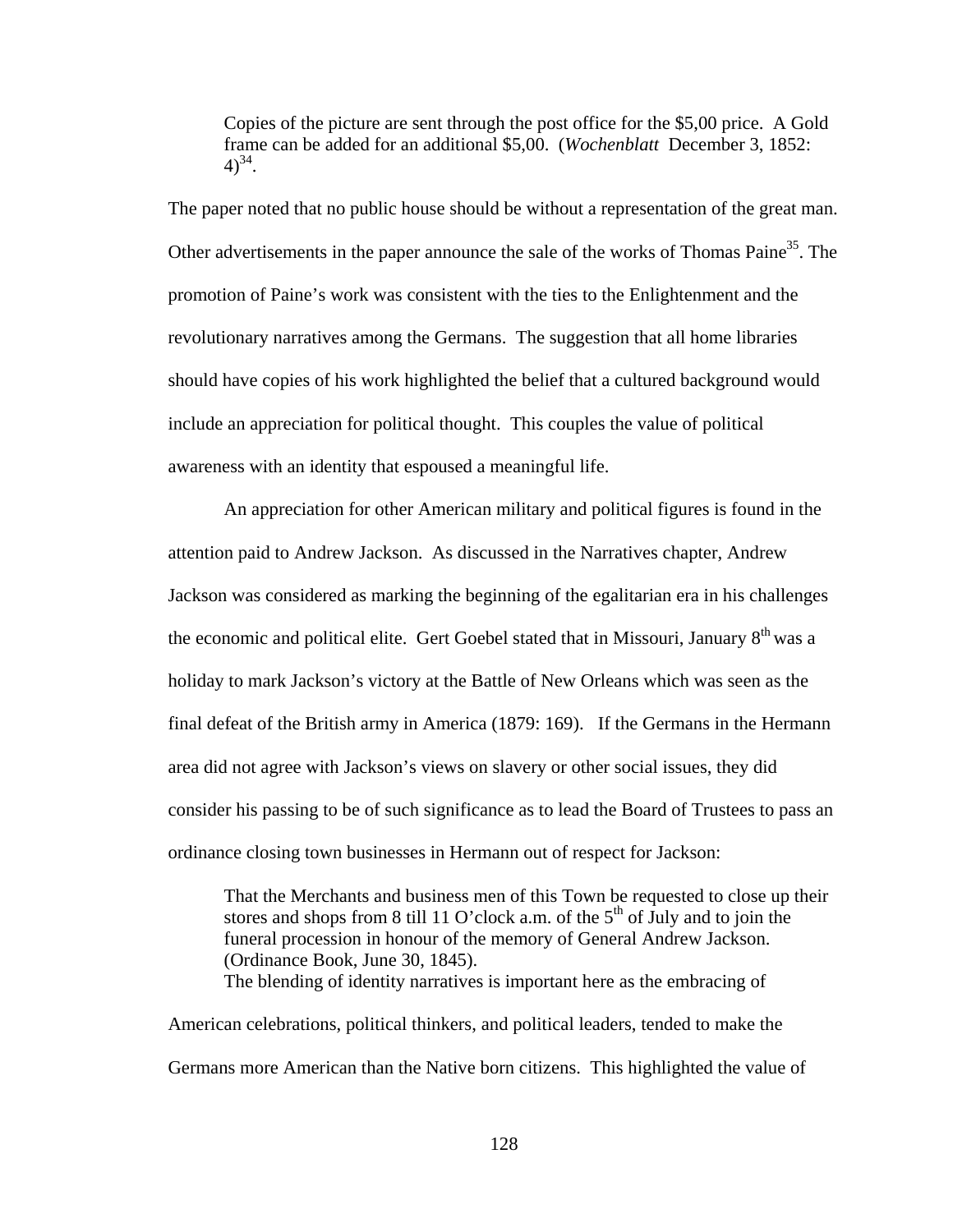being involved with one's role in their country and the affairs that may affect his life.

Goebel succinctly offered a definition for being an authentic German in Missouri:

These educated Germans, inclusive of the men of 48, are called sneeringly 'latin farmers' by ignorants, simply because they do not prosper well materially upon an average than such, who think of nothing but to make money and to go to heaven (however not too soon) but these men, who have an earnest desire for mental perfection, who will spend a portion of their time by reading and studying, I order to keep themselves posted in relations to the political events of the times and the progress of the fields of science, are far more reliable supporters of the republican principals, than such who will only endulge six days in the week from early dawn in the morning until starlight in the evening and who have no conception of recreation than their regular doze [sic] of church on Sunday. (Goebel, 1879: 300).

The boundary lines of culture, education, patriotism, and religion were neatly connected within this criticism.

## **Religion.**

 As Hermann was not a community based around a single religion the vision of a German heritage brought together individuals with varying backgrounds and interests. There were no boundaries that excluded settlers based upon religious beliefs, however, this did not mean that there were no conflicts among the inhabitants, both town and country, that stemmed directly from religion. As discussed above, education took priority over religion for the community as was evident by the building of a school house before the building of any church. However, this should not be seen as an indication that there was no interest in religion. There was a desire for a organized religion but not a church system with an established infrastructure (Forster, 1953; Schneider, 1939; Bek, 1924c). Religious instruction was to available through circuit riders preaching in private homes, and in the case of Catholics in Hermann, Bernhard Niehoff would provide transportation for the priest in Washington, Missouri so to make regular visits for mass (Draper, 2004: 299). Still, there was a strong interest in having regular meetings for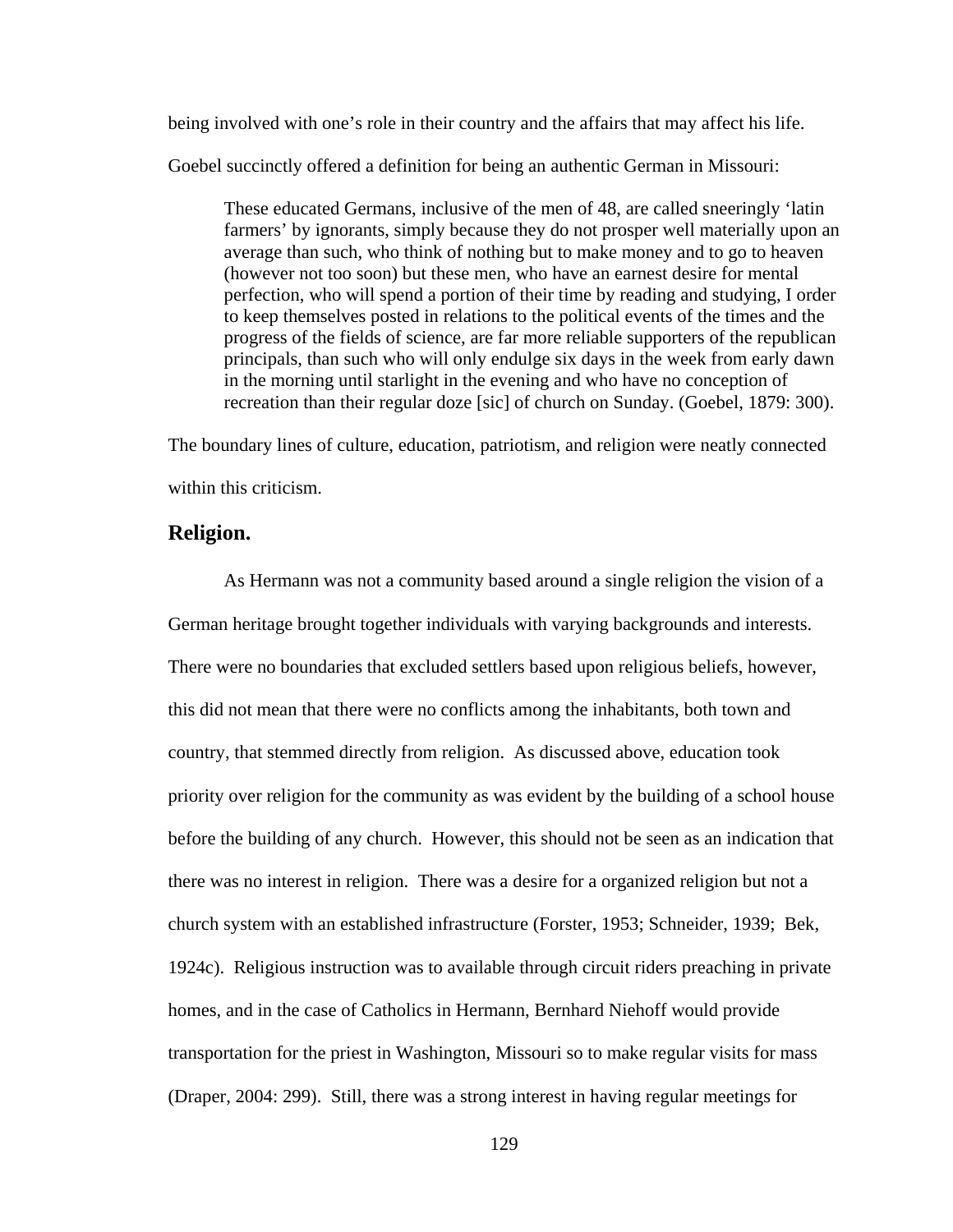church members and in having churches built. As early as 1841 the Trustees of the Town passed resolutions for setting allowing congregations to hold meetings in the school house and to set aside lands for the construction of churches:

That the request of the Trustees of the General German Church, to be allowed to hold their meeting in the schoolhouse, be granted. That the house of the late Ph. Kochler, now belonging to the Town may be used by the General German Church in Herman for their litrny [sic] and religious meetings, as long as the Town has no other use of said house. That the Town is willing to sell to the German General Church lots no 5 and 6, at a price of \$112.50 each, on ten years credit, with 6% yearly interest, but that no donation of lots in favor of the Church can be granted. (Ordinance Book, April 26, 1841).

It is interesting to note that the church was offered land well above the regular price for

town lots. Shortly after this resolution, the Trustees were petitioned by the General

German Church, the Catholic Church, and the Evangelical Church requesting that town

donate land for the building of churches, however, the Trustees voted that the petitions

could not be granted (Ordinance Book, June 21, 1841). The Catholic community soon

took action to procure property (Ordinance Book, July 6, 1841). The following month,

the church organizations took action to secure their own property:

That to the General German Church lot no 7 in West Wharf Str instead of Lot no 5 in the same street be granted, according to request.

That lots no 8 and no 9 be granted to the Evangelical Congregation on the same terms as those granted to the Gen. German Church and the Catholic Congregation.

That the lots taken up by the Gen. German Church, the Catholic Church and the Evangelical Church be granted to them on ten years credit at prices now usual, without interest; from the day they are taken up.

That letters of sale be granted to the Gen. German Church for the lots take up by them on giving security by mortgage by their representatives.

That the request of the Evangelical Church to receive letters of sale for the lots taken up by them, on a handbill of their Trustees, cannot be granted, but that they shall have letters of sale on giving security by mortgage. (Ordinance Book, July 26, 1841).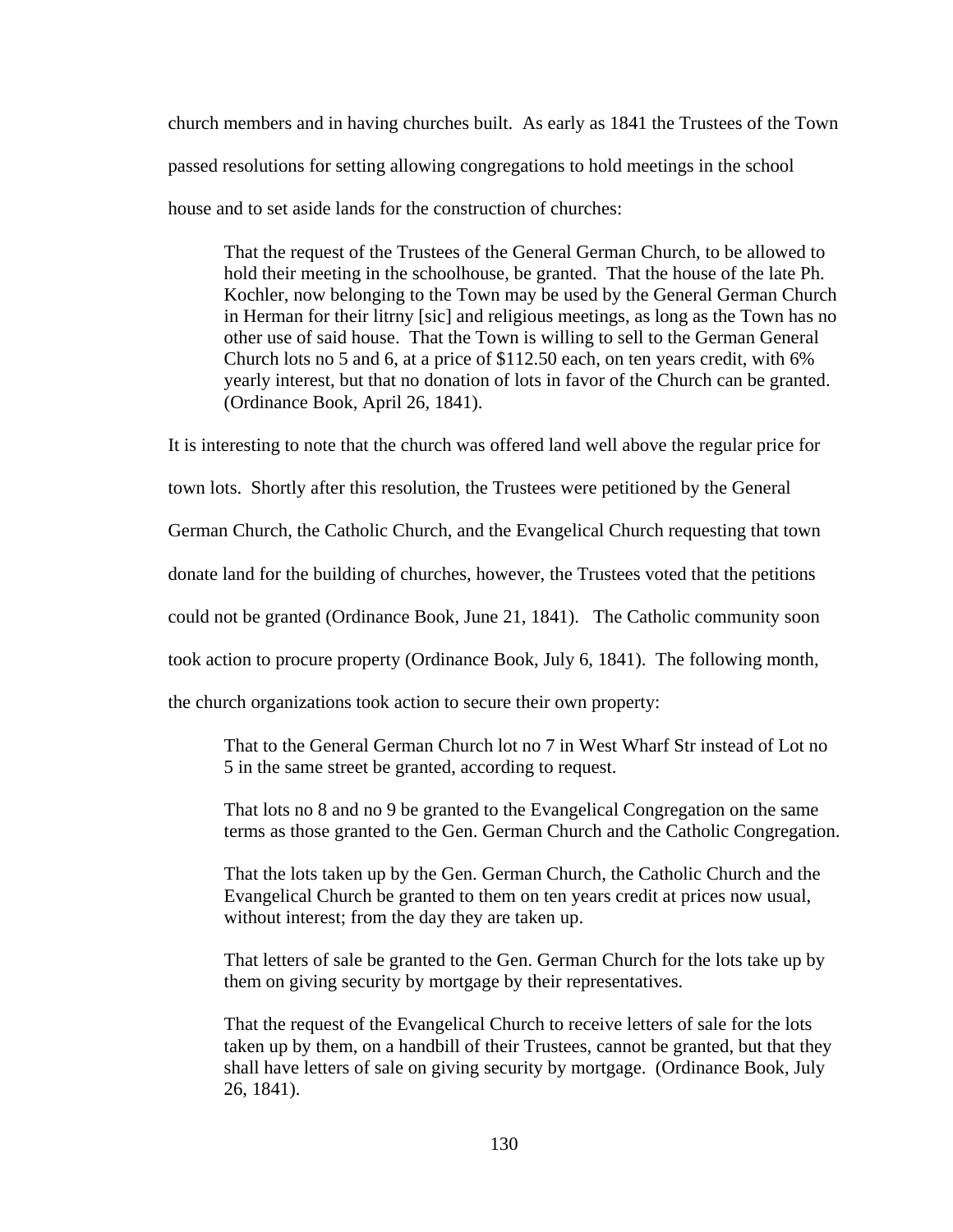While the town did not seem willing to give property for any religious organization, they did allow the denominations to use the school house for the purpose of providing Sunday services. Here again the favor toward the churches did not last long as the Trustees resolved "[t]hat the school house can no more be granted to religious denominations for religious purposes." (Ordinance Book, October 10, 1841). These ordinances indicated that the town was not going to sponsor or provide services for any religious organization, particularly those that would involve town facilities. Yet, the following year the Trustees reversed their position by once again opening the school "to all religious persuasions for the purpose of holding their congregations therein." (Ordinance Book, July 21, 1842).

 The building of churches progressed slowly and it is not clear as to why this was the case. While the Catholic community, in late 1843, was first to request and receive permission for using wood from communal town lands so to provide lumber for the building of their church, the Allegemeinde Deutch Kirche (e.g.; General German Church) was the first allowed to cut timber from the town land without expense (Ordinance Book, March 11, 1844). The Allegemiende Deutch Kirche and the Envagelische Kirche unified their congregations to become St. Paul Lutheran church which was built by 1844. While the move to build the Catholic church had begun much earlier, a series of difficulties resulted in a structure not being built until 1851. The relationship between the churches and the town was somewhat strained with apparent favoritism expressed toward the Protestant denomination. In addition to free lumber from town lands, a town lot was donated to the church for the purchase of a bell and annual payments were made to St. Paul's for ringing the church bell at noontime every day (Ordinance Book, May 27, 1846). A compensation of \$15.00 per annum was granted to St. Paul's in 1848. A town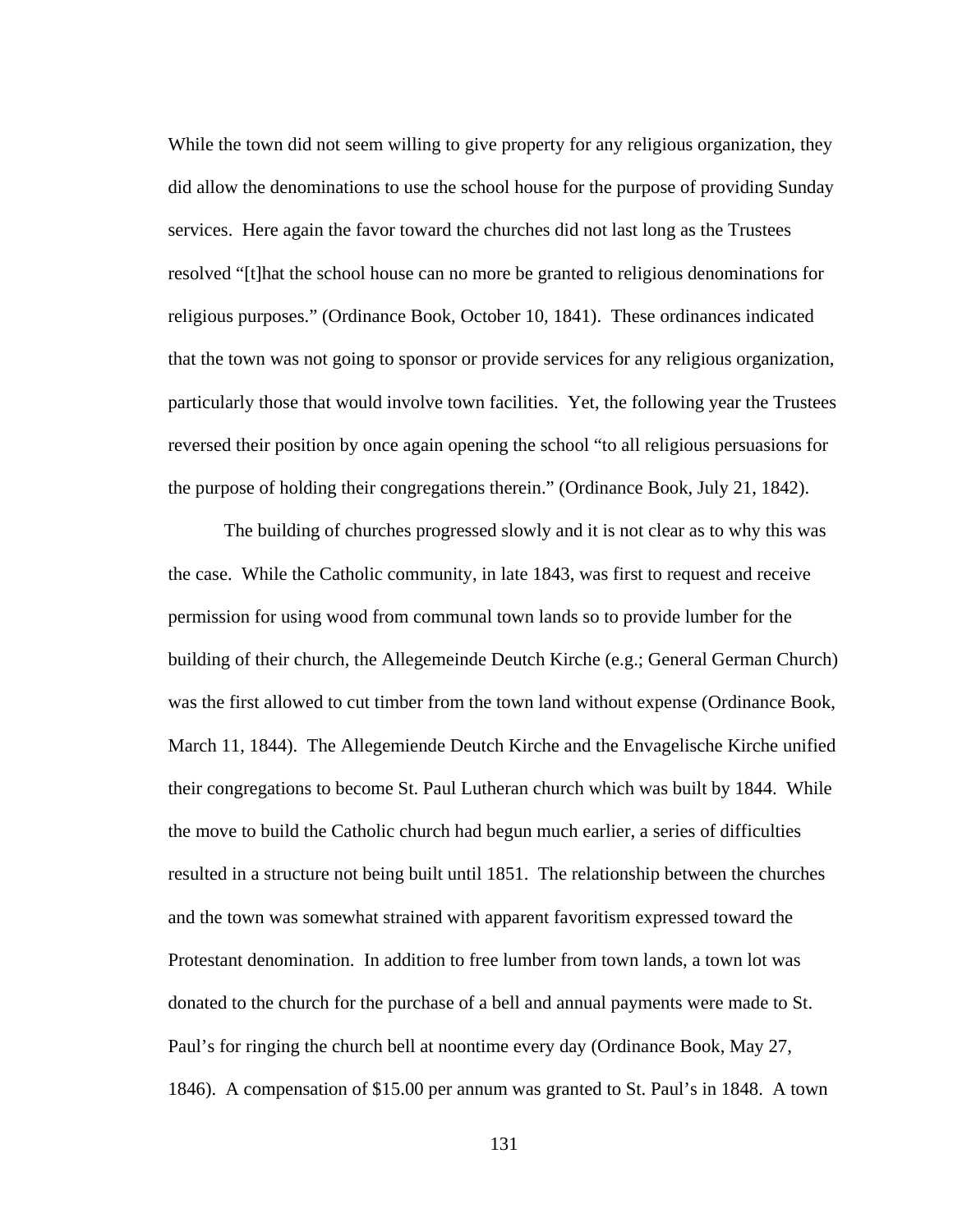lot was granted to St. George's on May 2, 1853 intended as a contribution toward the purchase of a bell, however, there was the stipulation that the land would not be given if the bell were not already in the town. This extra stipulation indicated that the Catholic church was under closer scrutiny than the other churches. It is interesting to note that St. George's was also compensated for ringing their bell at noontime, but this did not occur until January 3, 1857. Both churches then received an annual payment of \$10.00 for providing this service to the town.

As noted above, this was a community with a strong Rationalist influence that was not at ease with organized religion. Carl Schneider points out that Rationalists "as a whole, denounced religion as an impediment to the welfare of the human race." (1939: 194). Gert Goebel expressed the tensions between rationalism and organized religion:

If the results of the thorough researches in all the departments of science and in consequence thereof the always spreading enlightenment had suited the designs of the pontiffs and religious hypocrites, the imigration [sic] of these patriots would have been praised by them as a direct divine ordinance and if these men of independent minds would have ignored the principles of true humanity, equality and liberty by paying servile homage to priests and their devout admirers, they might have been even consecrated, but the position, which had been occupied by these men, has been and is yet a thorn in the eyes of all advocates of humble stupidity and ignorance and of all such, who are claiming rights for themselves while they are trying to deny those same rights to others. (Goebel, 1879: 292).

Religion then was holding individuals from reaching their full potential, keeping people ignorant and turning them against true German patriots. Therefore, religion was seen as keeping some of the immigrants from becoming proper Germans (i.e.; hindered by carrying with them their old prejudices from the Old World). This argument supports the situation found in Hermann. While the Rationalists in the Hermann area were critical of organized religion, they were not radically anti-religious, as were some groups that settled in the east. Again, Eduard Mühl's early paper, *Licht-Freund*, was decidedly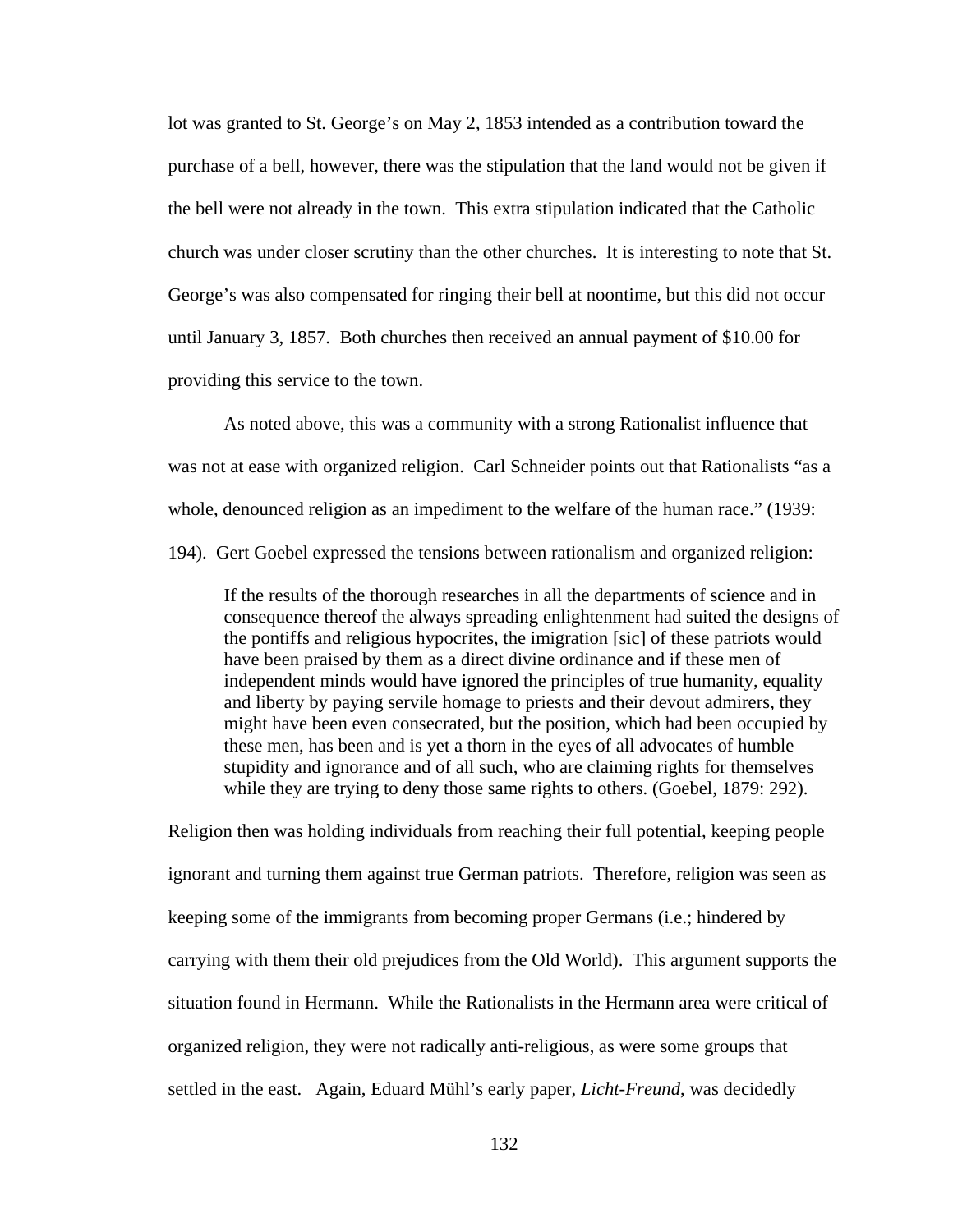geared toward religious discussion and expression from the Rationalist point of view. Mühl would regularly offer histories of Mormonism, Buddhism, Confucius, Judaism, as well as Catholic and Protestant religions. Mostly, the paper was a challenge to the mysticism espoused by organized religion and interspersed with articles praising the moral actions and teachings of Jesus Christ. An early edition of the paper offered a glimpse into to possibilities life west of the Mississippi can have for the potential to foster an enlightened religion:

 Our Germans in the West can be compared to an unspoiled child, which can be guided and trained to become a thinking human being if enough effort and diligence is applied. So far the mysticism and fanaticism has not taken firm root there yet as it has in the East, where people have been led to believe that revivals, excitements and a blind faith in the teachings of Luther or another person whom the Church has chosen as patron of their faith, is part of Protestantism. (*Licht-Freund*, May 1, 1844)

The members of St. Paul's tended to embrace a Rationalist, or at least a more liberal, perspective with regard to religion. This was confirmed by Frederick Birkner's criticism of Pastor Friederich Hundhausen as well as much of the congregation in his correspondence to the American Home Missionary Society. Trained as a Lutheran minister, Eduard Mühl seemed to have more tolerance for Protestant denominations. Still, tolerance should not be considered synonymous with acceptance. The *Licht-Freund* article on his life as an American music teacher while living in Cincinnati, recounted how he would challenge the views of the local Methodist (*Licht-Freund*, May 1, 1844). Another leading Rationalist in the area, Wilhelm Krech, was a school teacher and secretary of the free men society and frequently challenged Pastor Birkner more vigorously than any other Rationalist (*Wochenblatt*, July 2, 1852: 2).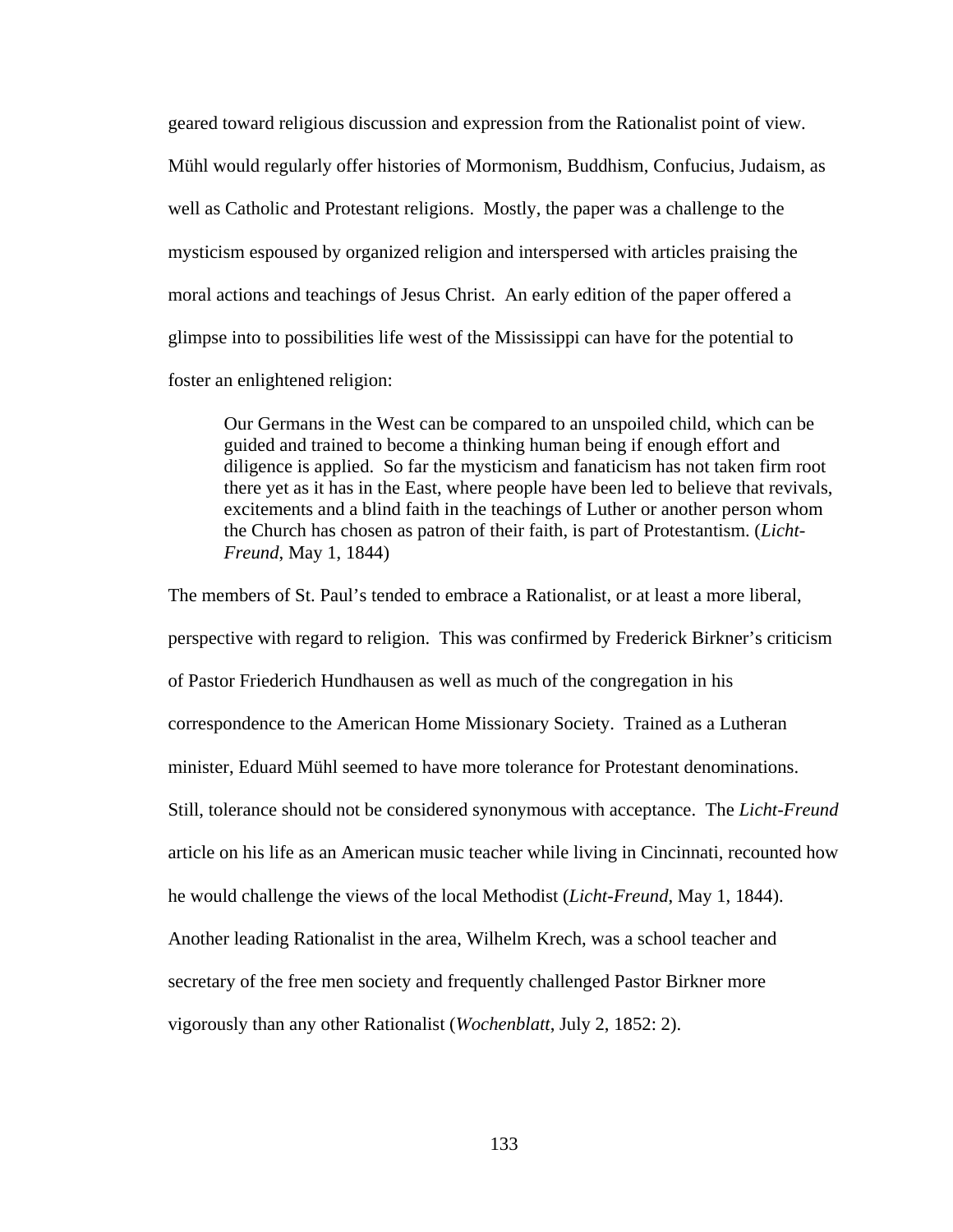While the Catholics appeared to be somewhat marginalized within the community, there was no indication that they were excluded from community service. While information on the religious affiliation of many settlers was limited, Catholics Anton Miller, Bernhard Niehoff, and Martin Weber did hold positions of authority in the town<sup>36</sup>. Still, the Catholics and the Rationalists were at odds. The confrontation on the street between Sengenberger and Mühl resulted in a spew profanities (*Wochenblatt*, August 6, 1852) which later led all Catholics to cancel their subscription to the paper (*Wochenblatt*, April 30, 1852). As with Birkner, Father George Türk did seem to bring a conservative religious element to Hermann. Still, the rationalist influence could be felt in the parish as indicated by references to "free-thinking Catholics" and Catholic settlers being married by the Justice of the Peace rather than in the church by Father Türk (Blattner, 1995; *Wochenblatt*, August 6, 1852; August 20, 1852). Again, the issues were drawn along the line of organized religion as being a hindrance to the values and visions that the American west had to offer in relation to the circumstances in Germany.

 As the Rationalist gained strength in the region, they organized their own Sunday meetings to counter the churches in the community and presented speakers each week to discuss inconsistencies found in the Bible and religious doctrine. It is interesting that the group antagonistic to organized religion (e.g.; the *Kirchenvereine* and the Roman influence) would set aside time on the Sabbath to bring together persons for discussions of religious doctrine. These meetings drew individuals from around the region to present their views: Julius Koch on "The Inevitable Contradiction of Opinion about Things We Cannot Know.", April 23, 1852; Wilhelm Krech on "House of David: The False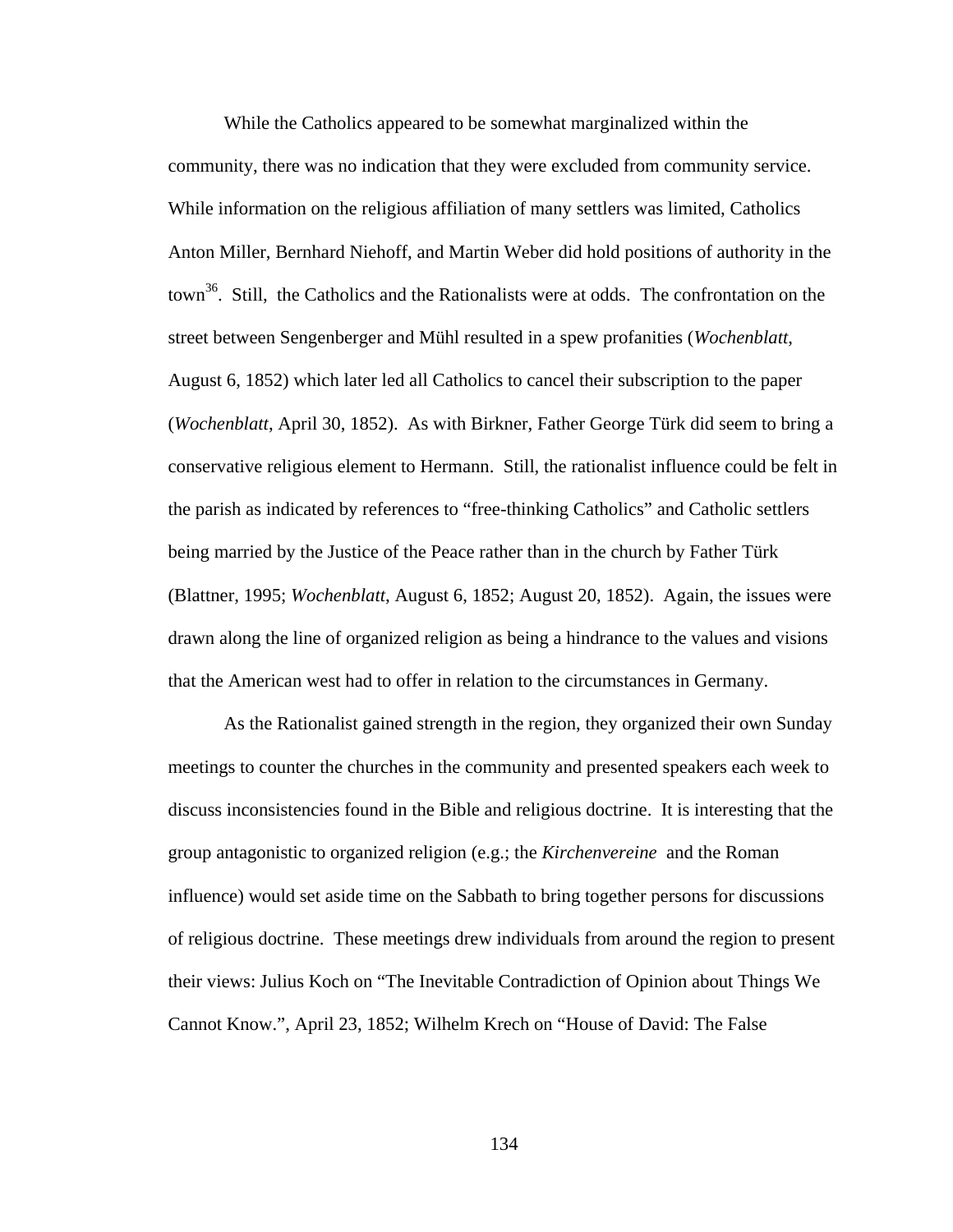Genealogy of Christ and Its Basis." June 4, 1852; Alfred Behr on "Concerning Miracles." August 6, 1852; J. Feldmann on "Nature, Science, and Religion." November 12, 1852.

What we see is that religion was not banned within the community, nor were persons denied serving on Town and School Boards because of their religion. However, from the data, it cannot be determined if those serving were of the "free-thinking Catholic" variety. Still, worship was a focal point for providing a cultured and educated identity within the community. This was exemplified by Sengenberger being referred to as a pin-head and challenges to the Sabbath in continuing with a celebration of American Independence on a Sunday, regardless of concerns that this would be disrespectful. Again, worship was encouraged, but how this was to be done was contested. We can see this in the influence of the Rationalist upon the Town and School Boards in controlling where church congregations could meet and in their position toward the Catholic church in placing extra restrictions upon building and bell ringing.

### **Proper Women.**

 The proper role of women must be inferred from the data as I was unable to locate any primary documents from the women of the region. Therefore the proper woman was expressed from the male perspective and consistent with the romanticist narrative, the role of women was prescribe in a specific and patriarchal, manner.

We get some sense of where the identity of women fit into the picture for the settlers. While on the voyage to America, Mühl commented on how his journey would have been much more pleasant if he were to have female servants:

 If the journey remains as calm as it has been until now, it will prove a pleasant experience for a man indifferent to domestic conveniences. If only I had close at hand a friendly soul, I should be quite content. Also, it would be convenient to have a maid to take over the many routines such as scalding the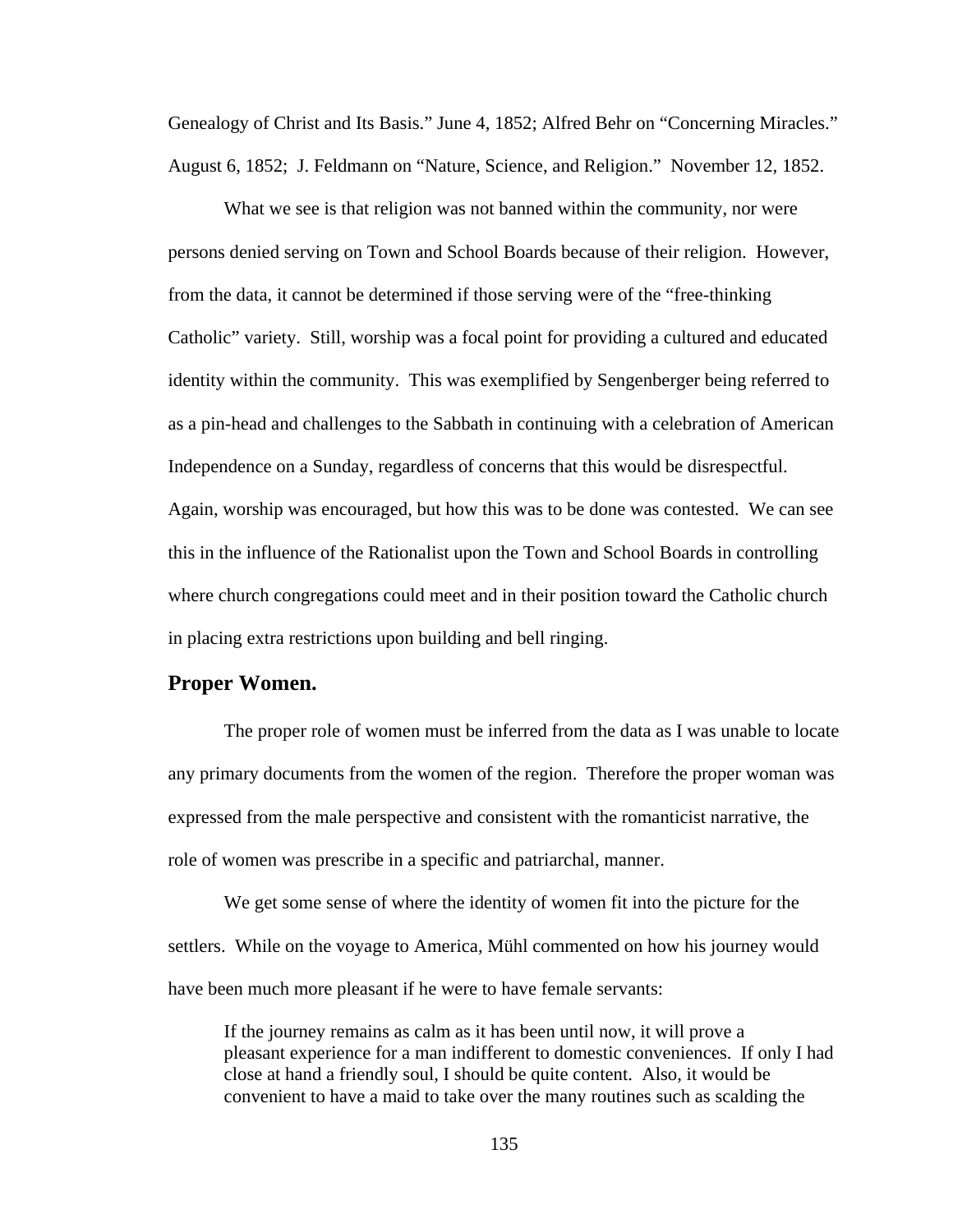tinware after meals and shaking out the bedding which I put out in the sea air everyday. (Mühl, N*otebook*; August 4, 1836).

It appeared that Mühl was not indifferent to domestic conveniences and this implies that

there were clear distinctions for gender roles.

There are also hints that the identity of the German wife was idealized. From the

above account of the Fourth of July celebration in Hermann, we see that women and

children were considered a focal point for German life. In his diary, Mühl also pointed to

the importance of family:

On December 13, 1842 at 5:10 in the morning, a son was born to me whom I called Thuisko Lichtfreund. The mother and child are doing well. I am now a father—a happy feeling. We propagate the human race by our animal instincts. But a child must be educated to become human being. This is the highest duty of a father. To baptize the child with fire and spirit through example and education is my fondest desire. I hold it no purpose to baptize the child with water. (Mühl, *Notebook*: 117-118).

Here the narrative of family was coupled with the role of religious instruction. Goebel

also detailed how proper German housewives were a compliment to the German farmer.

I had occasionally the opportunity to observe, that just the really and thoroughly cultivated German woman very often proved to become the most exemplary farmers wives, they were the most unassuming and the most modest and would never demand from their husbands the gratification of comforts and in essential pleasures, to which they had been accustomed in the old country but which were incompatible with the financial resources of their husbands in this country; these ladies, who never lost sight of their true female dignity, did not consider themselves disgraced or degraded to wash with their own hand, to scrub or to mild cows, labors, which they formerly never done; by so doing the universal esteem which they had gained for themselves, never was depreciated, on the contrary, sensible people, who were acquainted with their former affluent circumstances and who were familiar with the conditions in their country, only esteemed them so much higher. (Goebel, 1879: 148; emphasis in original).

From this account, we see that "the really and thoroughly cultivated" women were

content in serving their husband and family regardless of changes in their social

condition. The ability to remain stoic seemed to be the desirable trait as one should not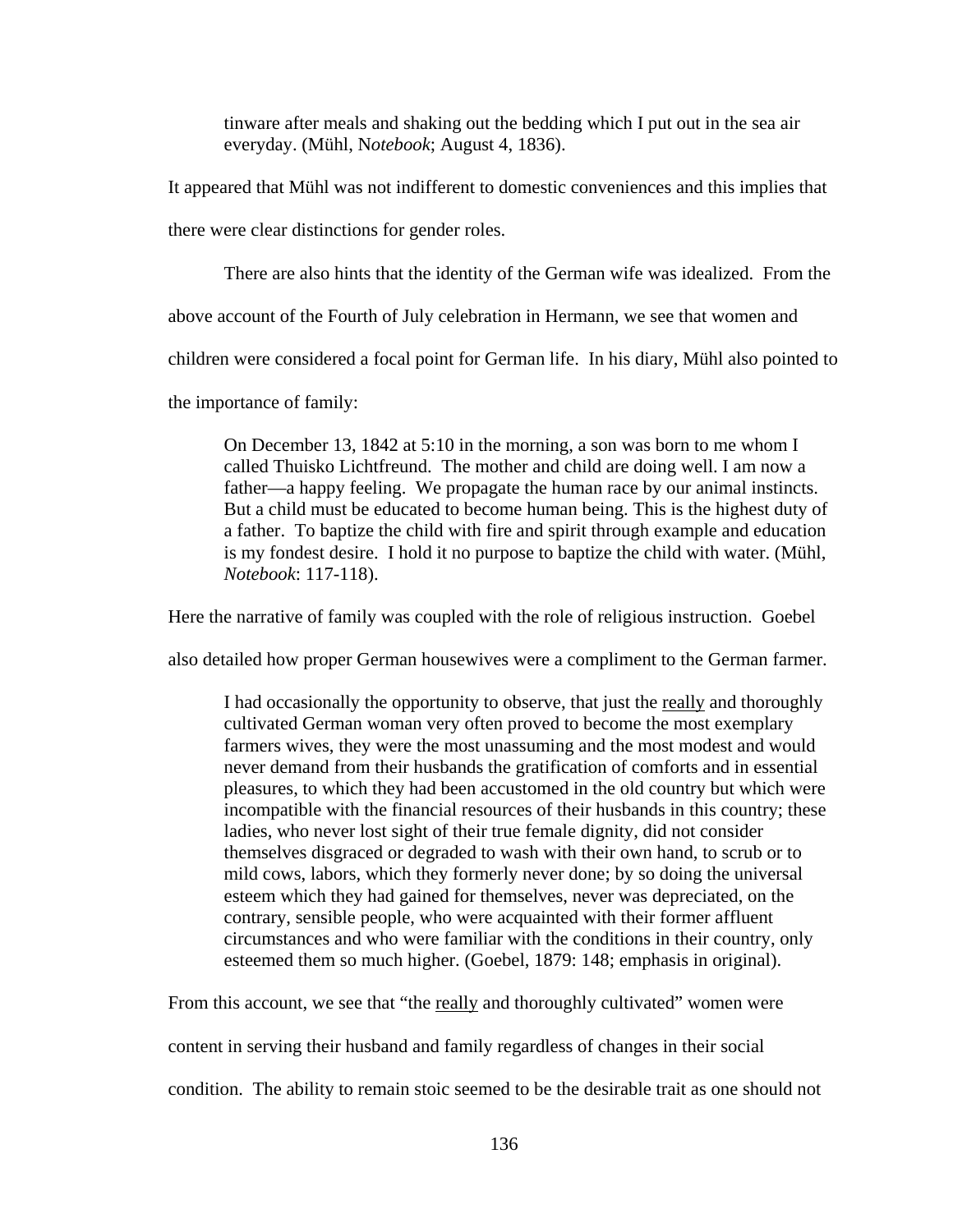complain about leaving the luxuries of Germany for the trials of frontier living. These women were set as examples of dutifulness, the maintenance of dignity, and furthering the German lifestyle wherever they found themselves. This view, as well as Frederick Münch's statements cited in the Old Prejudice chapter placed women in a subordinate role where they were to follow the values expressed by the men of the community. While there were some indications that women in Hermann did operate businesses and did, on occasion vote in town elections, these women were the widows of prominent town leaders (Goodspeed, 1888). Granted, Pickle (1986, 1985) does contest this perception of female German immigrants by suggesting that life in the new land was not always optimal given that lack of family, lack of friends, and lack of luxuries, particularly in rural areas of Missouri often led to misgivings for having left the homeland.

 Female participation in community events also seemed somewhat limited. While it is likely that women did participate in the theatre society, they were not members of the community bands. Women in the larger and more affluent communities in the east were part of the *Schuetzenvereine* (e.g.; shooting clubs) but there was no indication that the women in the Hermann area were allowed to partake in this type of activity (Museum of Our National Heritage, 1991). The roster for the Jaeger Battallion in Hermann did not list any female members and the accounts of shooting matches do not note female participants ( Jaeger Company, n.d.; Goebel, 1879).

Even within religious organizations, women held a constrained role. Not until 1854, at the request of Pastor Nestel, were women allowed to stay in the congregation if their husbands had died: "Women who were widows were voted to qualify as members after their husband's death, if they continued to meet all the requirements for membership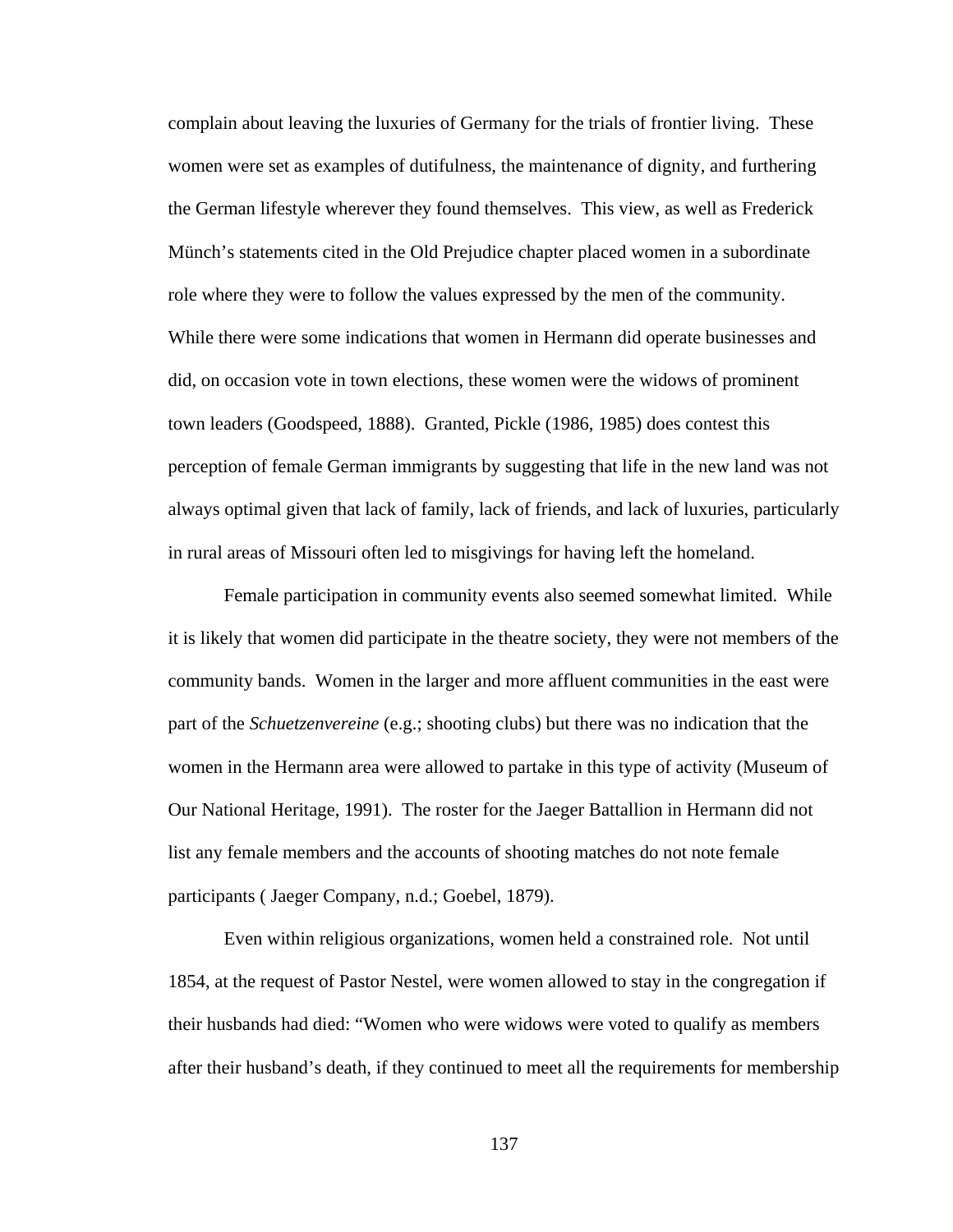(and if they 'behaved themselves'). Prior to this time, a wife was automatically a member by virtue of her husband's membership. Her membership ceased to exist if her husband died prior to this time." (Jubilee, 1919: 39). Again, the proper place for the German woman was in the home and caring for the family. Recalling the Yankeedom chapter, American women were an affront to the cultivated German immigrant, still, there did seem to be a contradiction among these immigrants. Women were to be cultured, educated, and subordinate, yet there was little information as to how their education was to proceed in Hermann. Lacking attendance information for the German School and the Hermann District school it is not clear as to the level of coeducational instruction within the community. From the Samuel Farrington's letter relating to Charles Moller's language school, this was a male only facility. Advertisements in the *Wochenblatt* provided some clues as to the education of women in the town:

 It gives us great pleasure to report that the girls' vocational school opened here some time ago by Miss Gruber has made good progress. It is a long-time and firmly held view of German mothers in our settlement, who send their daughters and gladly entrust them to such good hands to have these skills imparted. Since Miss Gruber very ably represents a woman's role in German culture, it

gives us special satisfaction to bring to her this deserved recognition. (Wochenblatt July 17, 1846; p. 2)

It is telling that vocational school is operated by a single woman who reflects a "woman's

role in German culture." And later:

Permit me to announce to all parents that I intend to start a workschool this coming Monday. In this school, I will spare no effort with the girl students entrusted to me to instruct them in sewing, knitting, and crocheting.

 Your kind consideration requested Rosette Fugger (Wochenblatt April 30, 1852).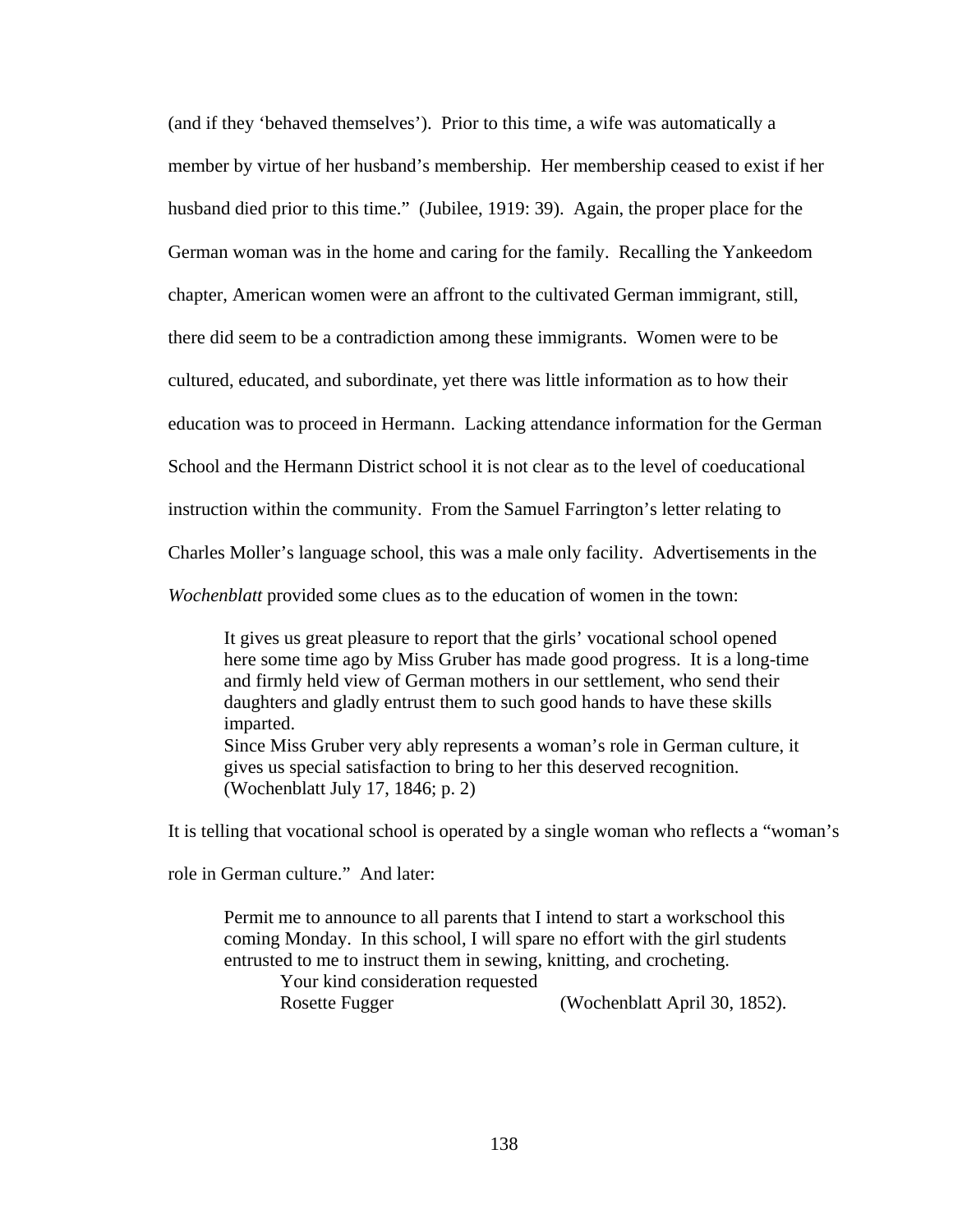Again, given the number of alternative schools being offered we see that education was a priority in Hermann, however, we also see from these schools being advertised that an education for women seemed tied to home economic skills.

 There was the implication that the women settling in the Hermann area were from a more wealthy and educated class, but this was gleaned from the professions of the males in the Town and the accounts found in the letters and diaries. Still, there was no indication as to the level of education for the women in the community nor the dedication to extend their knowledge beyond enjoyment of the available arts in the Colony. What we are left with is a picture that while the women may have been cultured, this was to be put aside when it came to family duties.

## **The Authentic Role.**

 These immigrants felt that there was something inherent within the German people that could be distinguished within their behavior and character no matter where they settled. With Hermann being established as the true German community this authentic role was heightened through an adherence to prescribed roles. From the narratives of the community we can see that identity of the proper German was to be based upon frugality, a strong work ethic, a commitment to being cultured (i.e.; appreciation for classical literature and music), political activism, a tempered relationship to organized religion, and an adherence to traditional gender roles. We begin to see that the authentic narrative blends together the narratives of immigration, Missouri life, and American patriotism. While Hermann was situated in a rural area, the Colony was envisioned to be an urban center with prescriptions for building and maintaining a neat and orderly community. Restrictions against raucous and ungentlemanly behaviors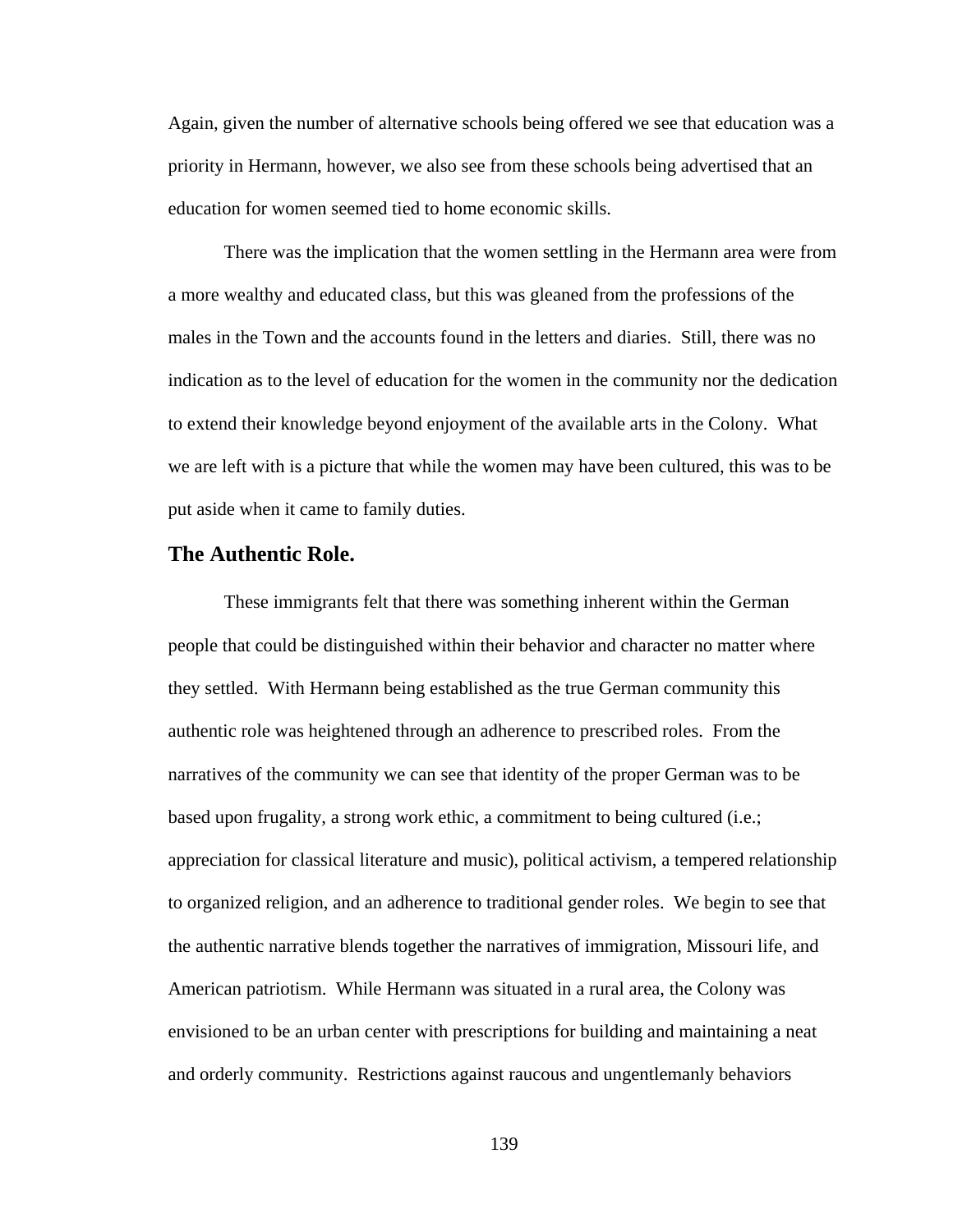implied that the town was neither farming community nor a city that suffered from the detractions of American urban centers. The ordinances and narratives laid the framework for how a true German city should look.

 Looking toward the cultivation of the German heritage, we see that education took a priority and those not following this expectation were chastised for failing the German children (i.e.; the future of the German people). So too do we see that religion was to be expressed in a more rational manner. While the local Rationalist were not radically anticlerical in their position to religion, only antagonistic to organized religion, this was consistent with most communities west of the Mississippi. The purpose was not to forego religion but to only question the mysticism of the doctrine. We can see that the Rationalist influence was widespread in Hermann not only through individuals who listed themselves as free-thinking Catholics and free-thinking Protestants but also through the number of persons married by the Justice of the Peace (i.e.; this may imply a reluctance to married in the church).

 The role of women must be inferred, but given the accounts by male immigrants, and the focus on the family being the center point of German life, a more conventional role for women was considered to be desirable. The proper *Hausfrau* was to be complacent with her duties of the home. The apparent lack of involvement of women in community business indicates that the German women of the region were more constrained in their community activities than were their eastern counterparts.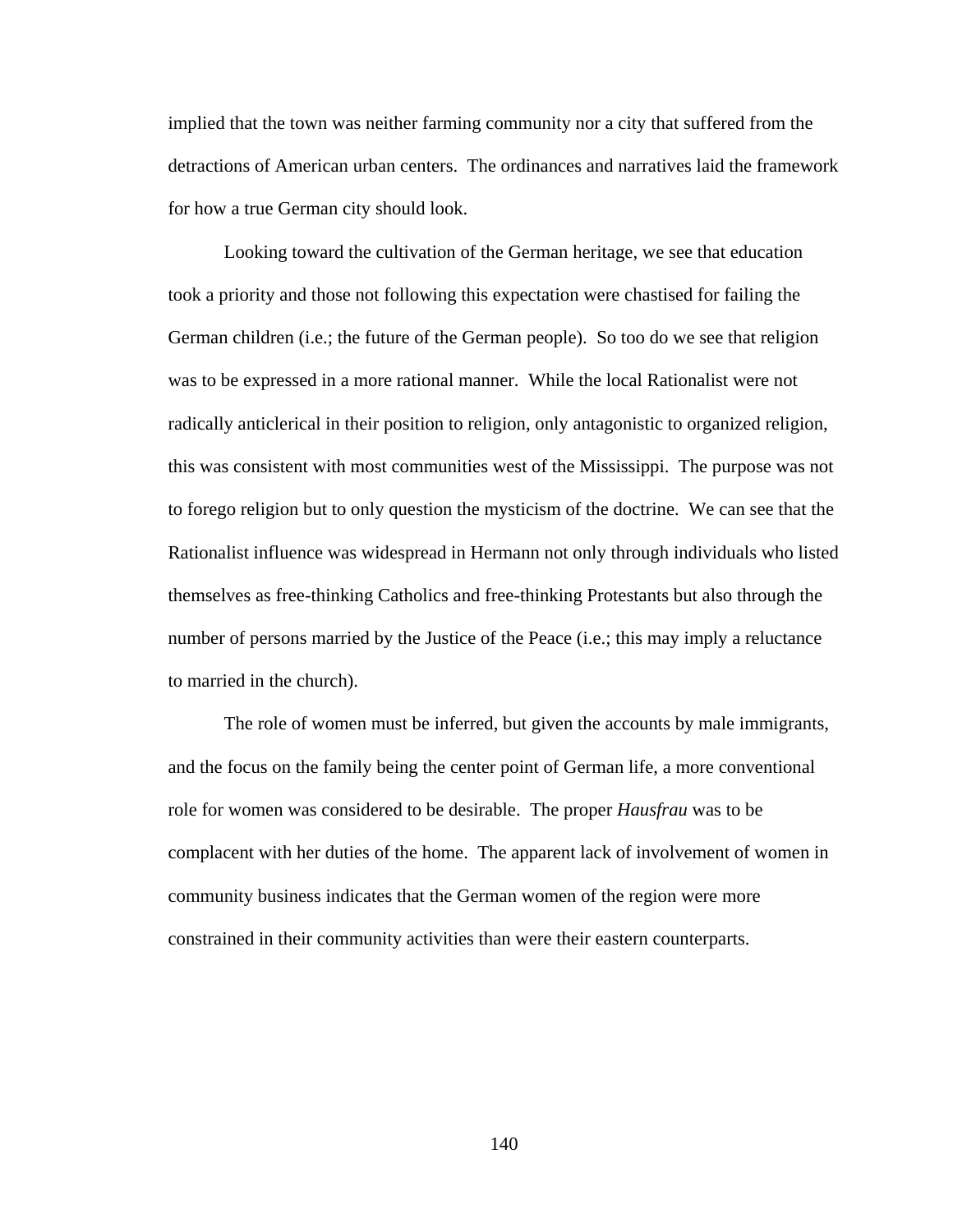#### **Chapter 8**

## **Discussion**

Throughout this work I have drawn upon the various narratives used by German immigrants in the Missouri River valley region that aided in the shaping of an identity considered to be fitting of a proper German. As discussed earlier, to treat immigrants in an essentialist fashion discounts the active role that individuals play in the development of their identity and, perhaps more importantly, masks the influence that time and place have upon how some narratives that contribute to outlining social meaning assume a prominent position while others are left aside. I argue that the identity embraced by the German immigrants in the Missouri River Valley region was the result of a complex intersection of various, at times conflicting, narratives. This discounts the conception that individuals who share a culture, heritage, and language also share a perception of expected behaviors and strategies that come to define an identity. By examining how national, local, and personal narratives came together we can better understand how boundaries were established that set true Germans apart from those immigrants who were seen as having forsaken their cultural heritage.

In light of changing social conditions in the German states, some emigrants looked to America as an opportunity to establish a new life steeped in the traditions that they felt emphasized the finest qualities that the German people had to offer. With what may be considered overwhelming support for establishing a true German community in the western territories of America, it is interesting to note that there was no clear understanding of what such a community might entail. As there was plenty of discussion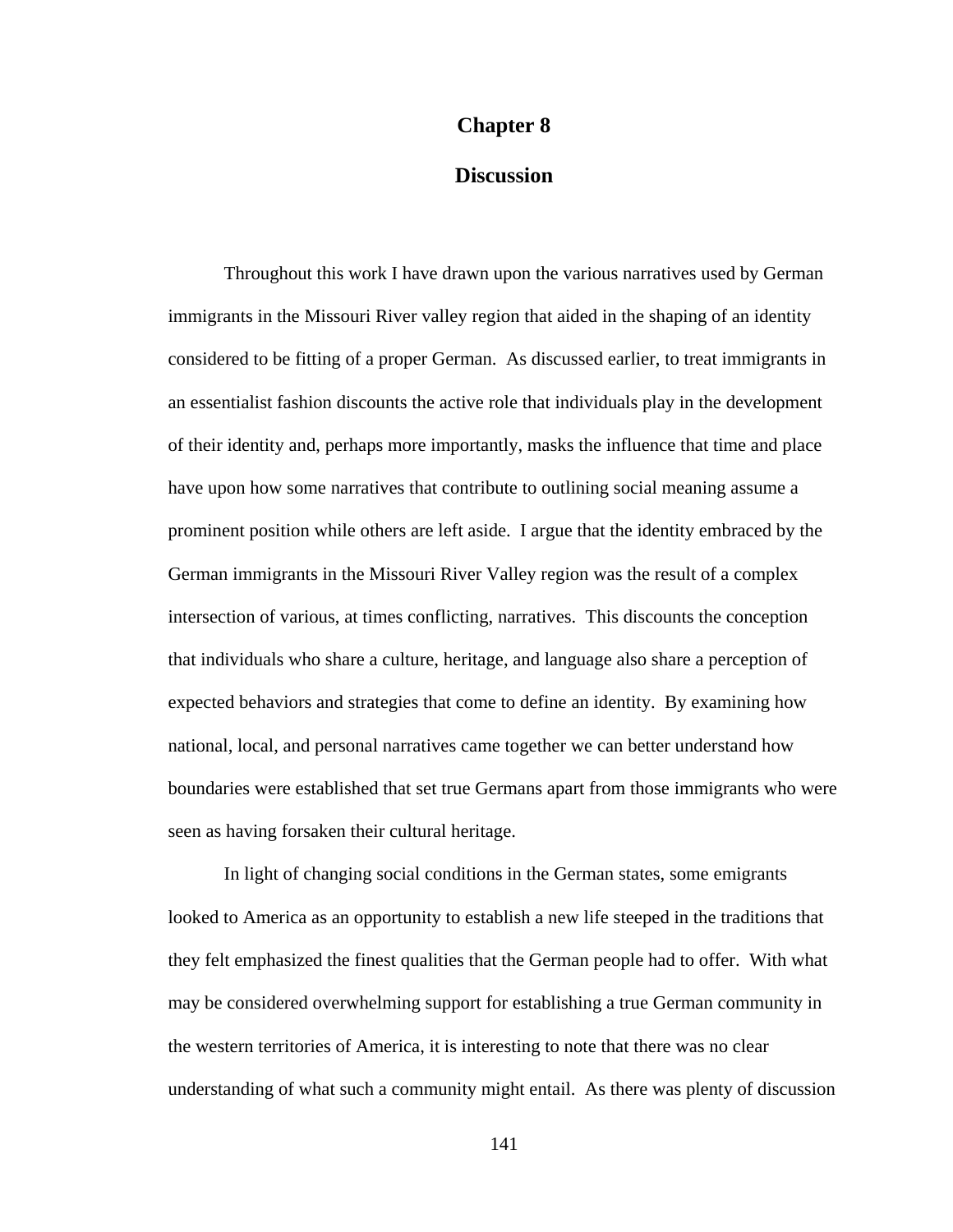with regard to upholding German culture, German values, and maintaining a German heritage in America, there was, however, little detail provided in these abstractions. The immigrants settling around the Hermann, Missouri area were then instrumental in outlining a true German identity in relation to the narratives that they brought with them from Germany as well as those narratives encountered while traveling and living in America.

### **Blending Narratives.**

As Somers and Gibson (1998) and Somers (1994) argue, individuals are immersed within many layers of narratives suggesting then that narratives may not be easily separated nor can they be considered as exclusive. Given the multiplicity of narratives, identity and meaning are then a composite of narratives that travel with individuals from place to place coming in contact with other, complimentary or contradictory, narratives. I have already shown that through correspondence and other reports to friends and relatives in the fatherland how American and Missouri narratives were tempered by the German immigrants. The overlapping of narratives is found in the analysis as both proper and improper behaviors were expressed within each narrative. Given the importance of place, the identity being promoted along the Missouri River may not resemble the identity held by Germans elsewhere in America, especially those Germans who quickly assimilated to the American culture. The identity being discussed here must be considered in relation to circumstances the immigrants encountered in Germany as well as their own goals and the promises offered by a life in Missouri. From these narratives, the immigrants were able to piece together their vision of what defined a proper German.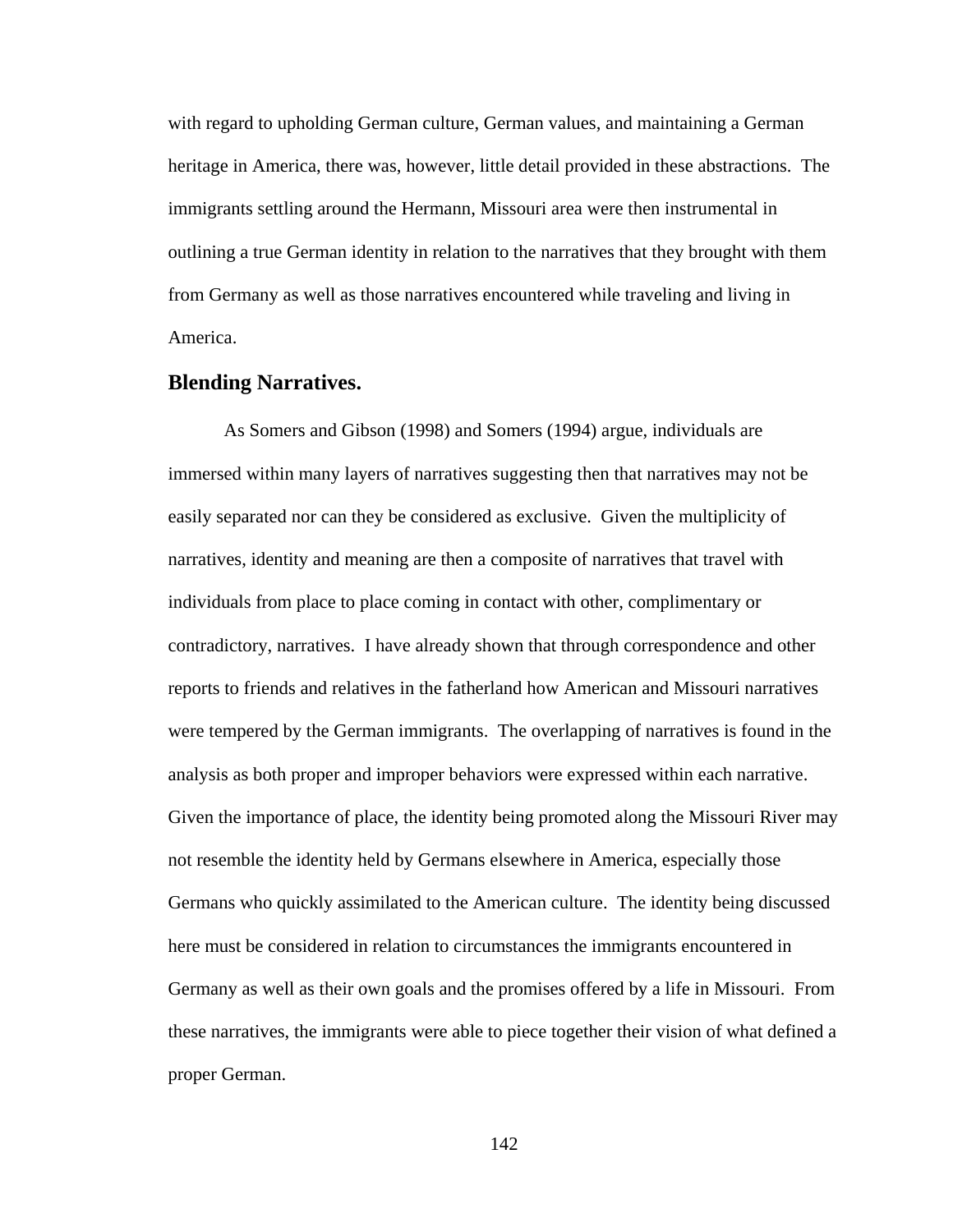The narratives I describe as Yankeedom, Old Prejudice, and Authentic German come together in such a way as to promote an idealized vision of German history wherein a pastural economy is representative of a commitment to one's countrymen and therefore the wellbeing of the homeland. To be part of this vision, an individual must partake in a meaningful existence that not only enhanced a person intellectually and spiritually, but also bettered the lives of those around him. The theme of a meaningful life permeated the narratives but was most clearly defined within that of the Authentic German. The emphases placed upon education, industriousness (e.g.; continual attention to municipal development and maintenance), political involvement, and a rational approach to religion come to illustrate how the proper German stood apart from American citizens and other immigrants. The Authentic German then puts forth an identity that blends all that is considered to be the best that Germany and America had to offer.

It is then through the Authentic German narrative that the template of the true German community emerged. Through a compilation of patriotic and revolutionary narratives as well as criticisms of frivolity and wastefulness the Authentic German was to become a model for persons throughout the world. As such, the development of Hermann was less a replication of some existing German city than it was a vision in contrast to the many flawed American and German cities encountered by the immigrants. Through the theme of an industrious and meaningful life this narrative outlined the acceptable behaviors that came to define the true German identity. Citizens were encouraged to improve and maintain their town lots in proper German fashion while social organizations (e.g.; the theatre verein; musik verein; Jaeger Battallion) were promoted as contributing to a sense of community built around refined tastes. The value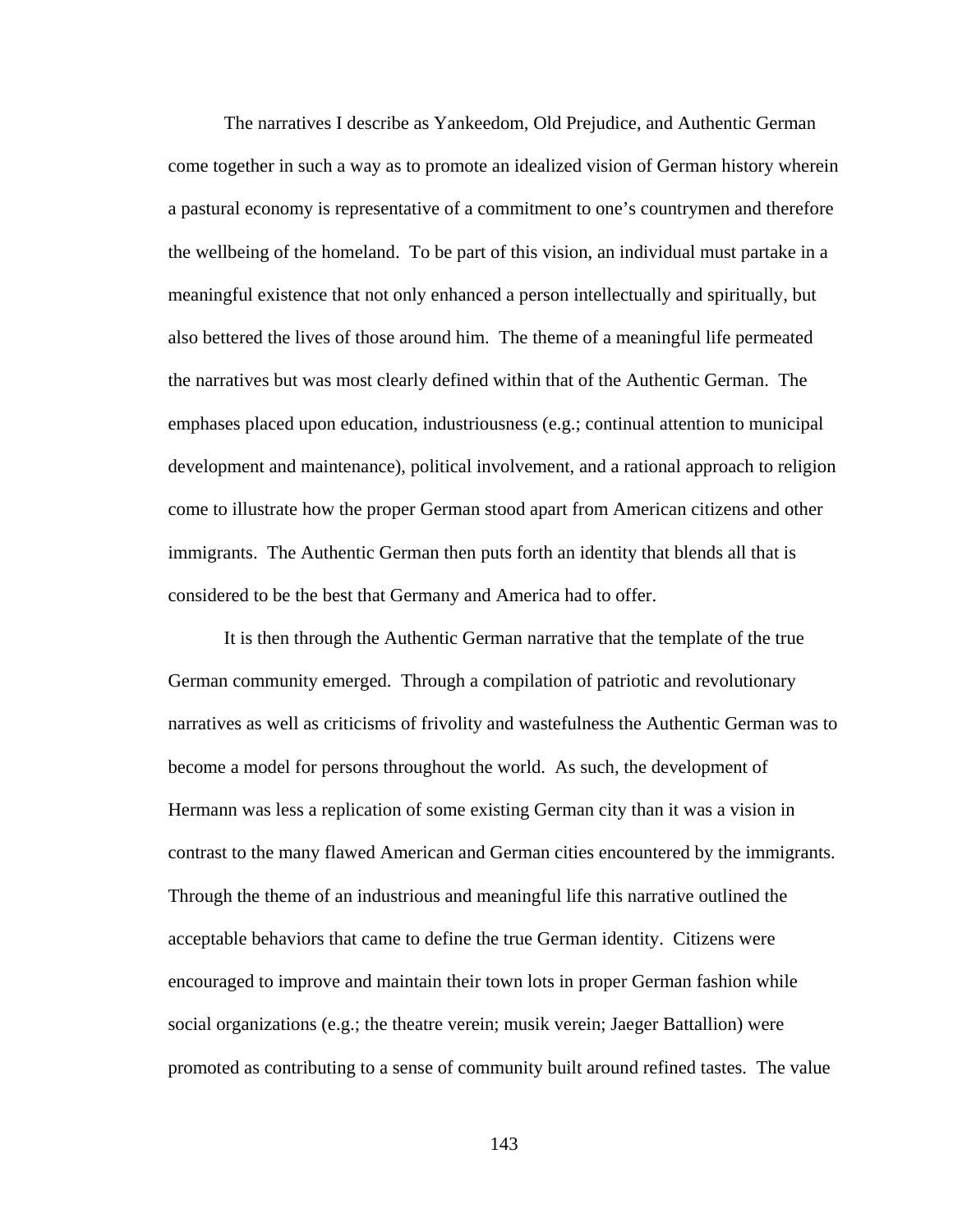of education was evident in the fact that a school was built within nineteen months of the arrival of the first Philadelphia society settlers. In line with the Rationalist influence, public and private education superceded the need for organized religion. Most important for the Authentic German identity, individuals were to be actively engaged in the political life of the new homeland. As an example of political will, the German immigrants were instrumental in relocating the Gasconade County courthouse to Hermann. Also, the writings and portraits of American political leaders being promoted in the local newspaper were espoused as a necessity for any cultured German household. It is important to note that while there remained an interest in the political environments throughout Europe, much of the political involvement of the immigrants was tied to their place in America.

## **Boundaries.**

 What was striking about the shaping of a true German identity in Hermann and the surrounding area was that the initial goal of the Colony was to be a settlement that promoted the best of German behaviors as well as being a beacon of culture that Germans everywhere would emulate. Unlike other settlement organizations centered around shared regional or religious connections, the Colony at Hermann was to include Germans of all social conditions (e.g.; class, home region, occupation, religion). Notwithstanding such a noble motive, there was little conception of what would constitute a true German community let alone what would be seen as proper German practices. As a result, the blending of narratives by these immigrants provided the social definitions of behaviors that acted both as barriers and bridges between individuals and groups in the shaping of German identity. Through the analysis I have shown how Germans in the Missouri River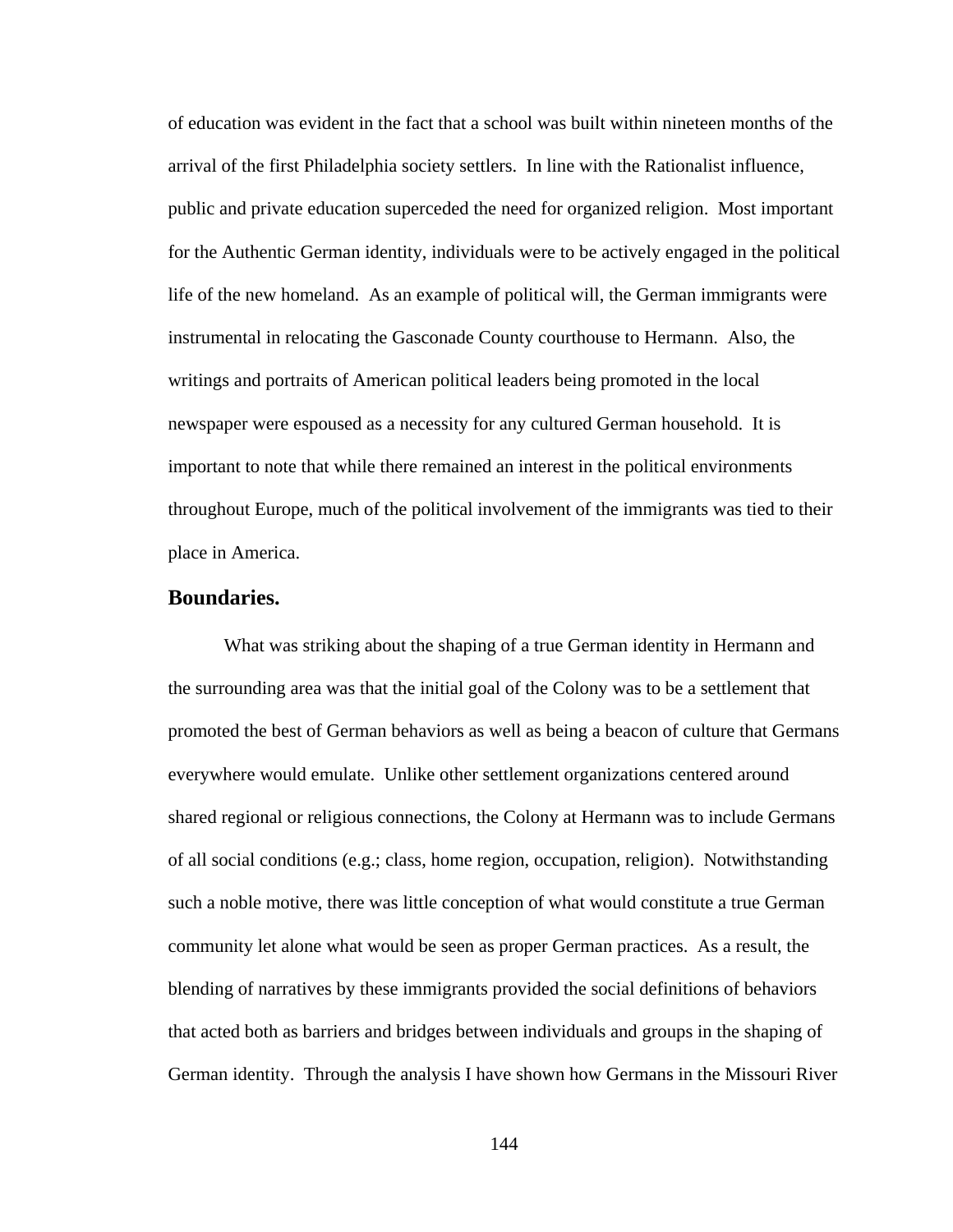Valley region situated their identity between uncultured Americans who were often depicted as being excessively fixated on financial gain and German immigrants who were seen as not having altered the flawed behaviors they held in the Old World. As a result, these immigrants established boundaries that came to define practices that exhibited a commitment to education, concern for fellow countrymen, frugality, and hard work as being representative of a meaningful life and therefore characteristic of a true German.

As discussed above, even after the affects of assimilation, the quality of being a German would continue to be expressed through both manner and lifestyle. Ironically, the practices, as outlined in the narratives, operated as a means to exclude some German immigrants from being accepted as Germans, particularly those immigrants who became "too Americanized." This calls into question any immutable quality of "being a German." Hence, practices, rather than innate qualities, then came to define German identity in the Hermann area. Throughout the narratives, there was little evidence that being born German had much bearing on whether an individual would be considered as having a German identity. While the Pennsylvania Germans were seen as having lost their way in the New World, the Swiss immigrants were openly welcomed to the Hermann area as they possessed those behaviors (e.g.; hard working, well educated, and possessing a heroic lineage) found to be desirable by the established residents. Information from the letters written by students attending Christoph Moller's language school suggest that Americans, too, could come to embrace the German culture by learning the language and particular cultural practices. As such, the barriers that keep German born persons from sharing a "true" German identity are bridged by those who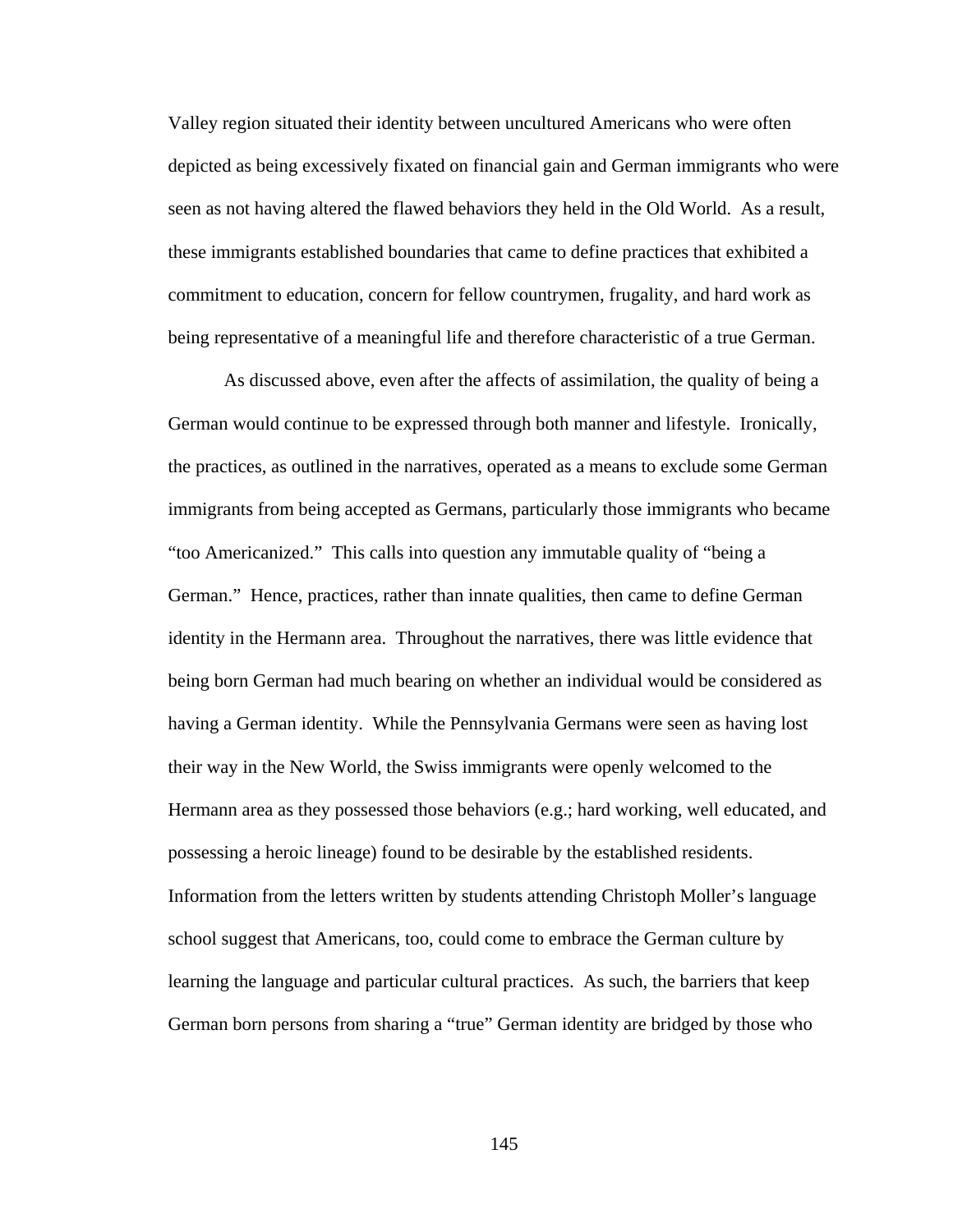possess the desired qualities as expressed by the narratives in the Missouri River Valley region.

Through the Yankeedom narrative, American culture and practices were presented as being an affront to proper Germans (i.e.; to Germans who are perceived to have possed a rich cultural heritage and a refined education). Through descriptions of dietary habits, farming practices, and tastes in entertainment, American customs were viewed as radically divergent from those of the Germans and therefore persons wishing to emigrate must be conscious of these differences and most importantly be cautious of adopting such behaviors. Keeping in mind that the narrative of American behaviors was filtered through the immigrants living in the area, the American interest in quick profit was given both as a warning to be on guard against the unscrupulous American looking to take advantage of the immigrant and to make individuals aware that the American tended to care little about a meaningful existence, let alone the well-being of others. While this did establish a barrier between the Americans and the immigrants, from the writings of Gert Goebel, Frederick Münch, and Eduard Mühl it was clear that America would benefit greatly from the German element. This too hints to at permeability of this barrier as Germans who become too Americanized are denied access to the true German identity while others are welcomed in the community.

The Old Prejudice narrative also emphasized a theme of pursuing a meaningful life. Within this narrative German immigrants who held too tightly to the old social structures of Germany were a threat to the vision for developing a new Germania. As expressed above, for many immigrants along the Missouri River region the new homeland of America was an escape from the oppressions found in the Old World.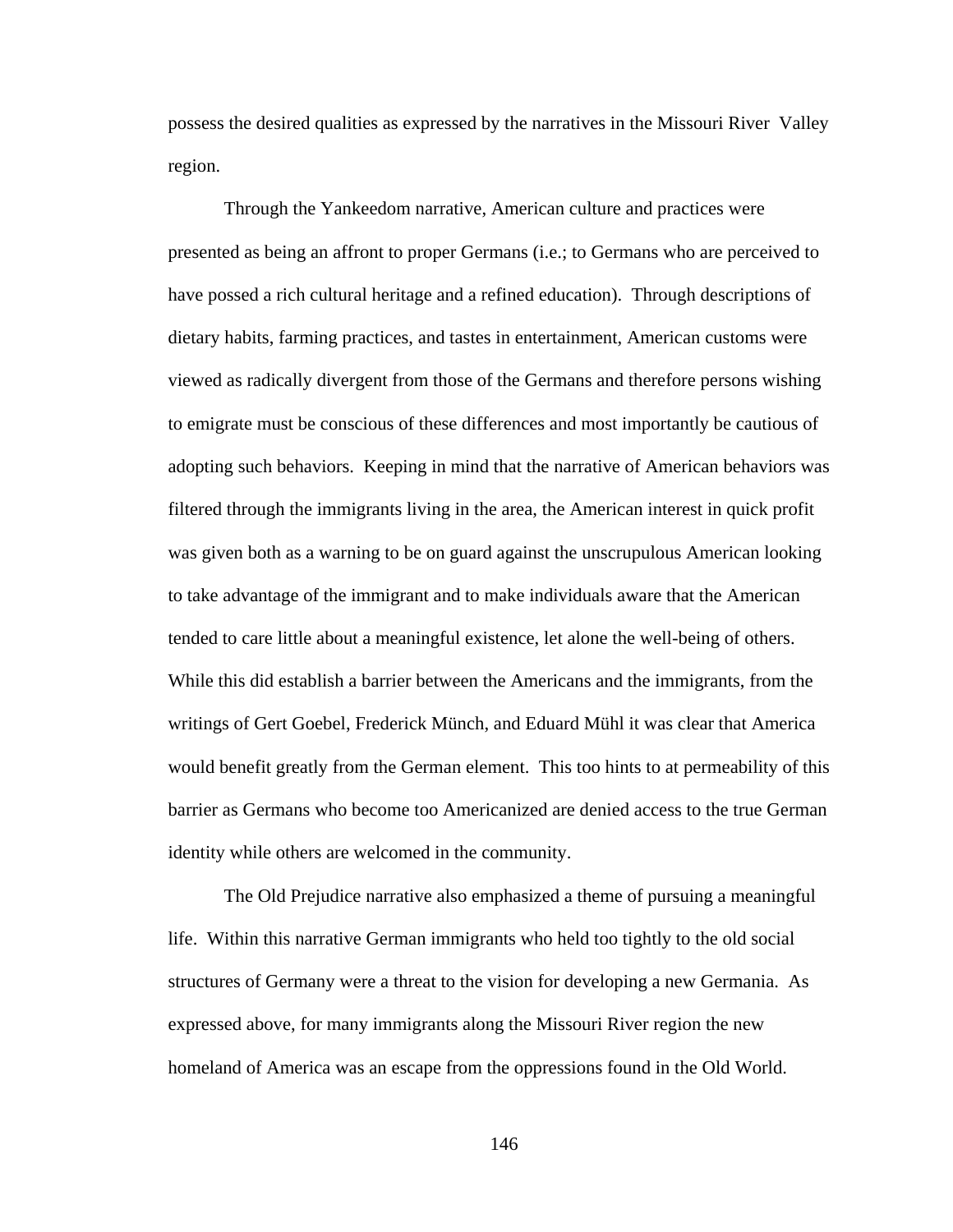Those immigrants who demanded deference for their European title were seen as expressing both an arrogance and ignorance that was considered to reproduce behaviors thought to be at the root of the social problems that afflicted Germany. Ignorance was also a criticism aimed at those persons who blindly accepted a life without feeling the need to question those in authority. America offered the opportunity to take an active interest in one's own governance and therefore to not accept this responsibility was anathema to a meaningful existence. Included among the "ignorant" were those immigrants who continued to follow organized religion. Accepting the mysticisms of religion only at the word of the minister or priest placed some immigrants at odds with those who espoused narratives of revolution and romanticism. The Old Prejudice narrative then was a rebuke of those who had journeyed to America and were believed to have not taken full advantage of the opportunities offered in their new homeland.

Most interesting with regard to the Authentic German narrative, beyond outlining the goals of a meaningful life, is that the narrative for the proper, or true, German identity was bounded not only by those individuals who were considered to be not German enough but also by immigrants who were viewed as being too German (e.g.; living by the rules of the Old World). This supports the notion that identities are formed through a blending of narratives and therefore makes problematic essentialist views of identity that seek to bind individuals and groups through underlying immutable bonds. While the prescribed behaviors of the Authentic German narrative did provide lines of demarcation between those who were considered to be true Germans and those who were not, there remained the issue that proper Germans were expected to hold specific ideals and values. Evidence from the data does suggest that not all persons residing in and around the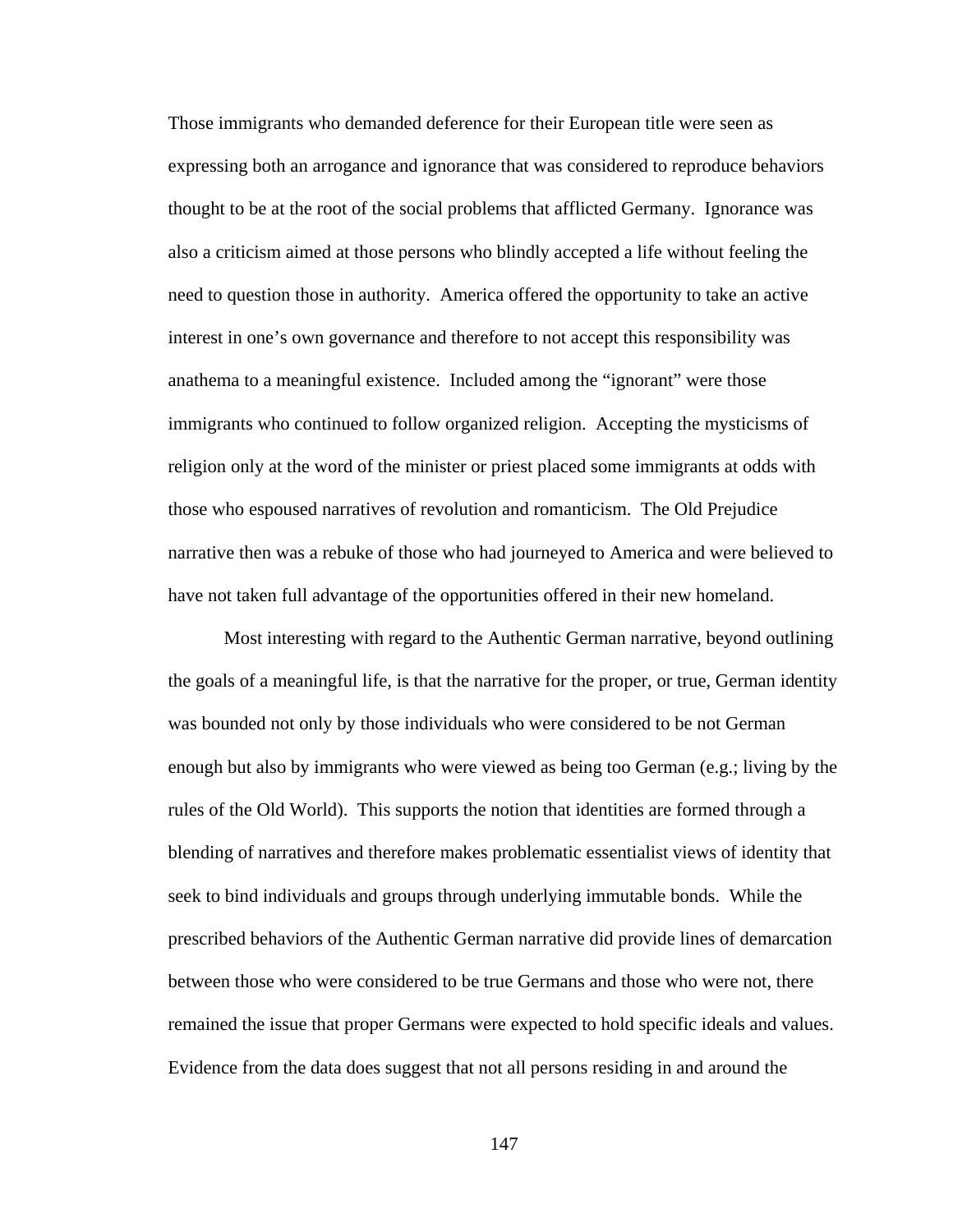Hermann area embraced, in toto, this narrative. To attribute this lack of consensus solely to the corrosive forces of assimilation once again diminishes the role that individuals play in the shaping of their identity.

#### **Flexibility in Identity.**

The boundaries established around the Authentic German identity appeared rigid but were, at times, rather pliable. The true German was defined in the middle ground between the extremes of the Yankeedom and Old Prejudice narratives. From the narratives we can see how some practices came to be defined in such a way that allowed for the boundaries to be pushed slightly by the true Germans. An example here would be the description of the Fourth of July celebration in the *Wochenblatt* where the American holiday was celebrated as a true German peoples day and as something that even Americans could not emulate. These Germans then were more American than even the Americans. Here again the narratives become both barrier and bridge to identity wherein behavior rather than innate qualities come to mark the individual.

 Throughout the research I did encounter what could be considered incongruencies within the narratives, however, given that narratives overlap so to do the expectations of identity (i.e.; the combinative quality of personal narratives). Such contradictions highlight the flexibility within identity that allow individuals to adjust boundaries so to accommodate shifts is social and structural relationships. Here, the contradictions can be broadly categorized by issues regarding Americanized practices and the tensions between freedom and oppression, Previous research suggests that immigrants tend to locate in ethnic communities as a strategy for survival in a new culture and for the preservation of an ethnic identity (Greenway, 1998; Olzak, 1989; Clawson, 1985; Tentler, 1983;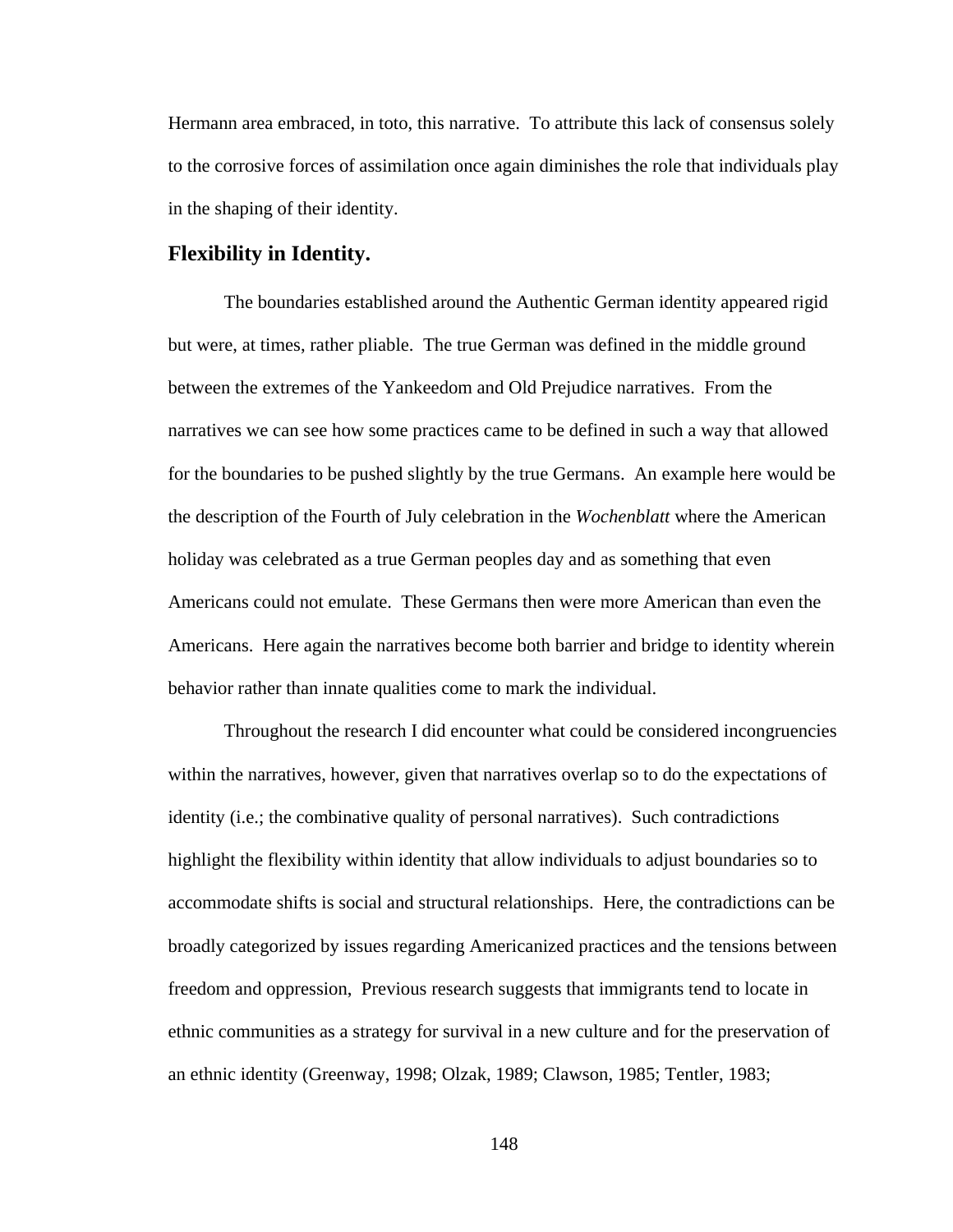Burchheit, 1982; Davis, 1982; Forster, 1953). With the Colony at Hermann designed to promote the German heritage there was a concerted effort to purchase the land owned by American settlers thereby establishing a community comprised solely of Germans. While, for the most part, being an isolated community the prominence of the English language seems somewhat out of place. Not only was a mastery of English a qualifying requirement of the teachers hired by the community but adult residents were encouraged to learn the language. Copies of the Board of Trustee Minutes and the School Trustee Minutes are kept in both the German and English language, as were the resolutions set by the Board of Trustees to be posted throughout the town. This does seem odd, however, living in America and dealing with the official body of the state of Missouri did possibly have an affect on this practice. It may also be that a comprehension of English would reflect a commitment to furthering one's education and personal abilities.

For all his criticism of the English language and of many American practices, most notably slavery, Eduard Mühl does identify himself in the May 1, 1844 edition of the *Licht-Freund* as an American music teacher. Again, this provides an excellent example of how identity is a compilation of multiple narratives. As discussed in previous chapters, Mühl expresses the superiority of German teaching methods, of the German language, and how Germany would always be a part of him, yet he does align his identity with being American. In a letter to his wife, Pauline, Mühl writes of encountering a "foreign woman" who speaks proper Low German (Mühl; *Letters*: August 1842). This is interesting in that Mühl had been in America for only six years at this time and the implication being that the immigrant identity had been shed.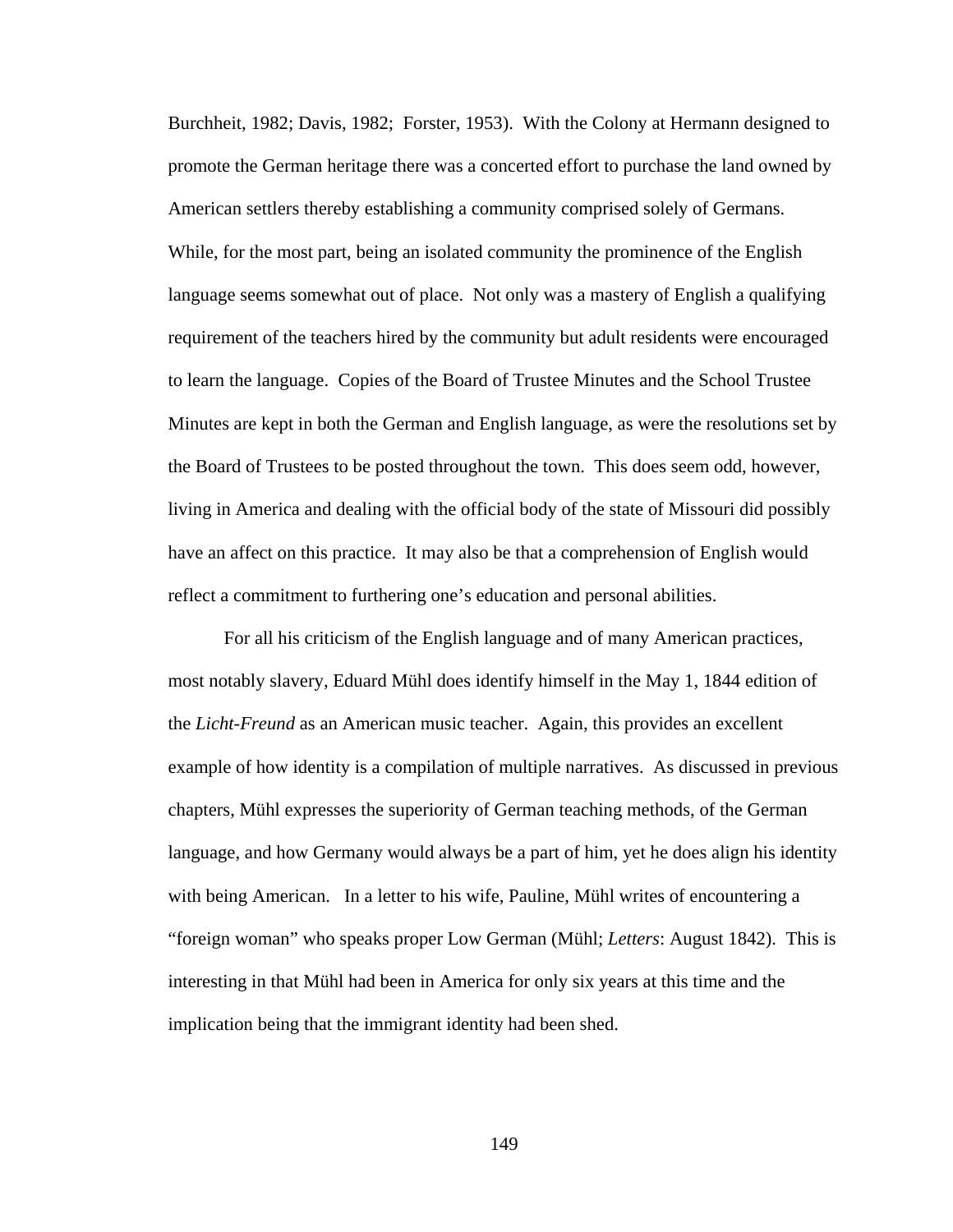Also interesting is that so much was made of the dollar society yet there were some citizens of Hermann who did become wealthy as a result of land speculation and by domination of the wharf area of the town. This list includes Charles Eitzen, D. Widersprecher, August Leimer and Charles Behne, to name but a few. These individuals played a prominent role within the town by sitting on school and town boards and as founding members of various religious and social organizations. While there is the possibility that they did use their influence in the town government and Lutheran church to advance their financial position, the incomplete nature of the data does not definitively support this assumption<sup>37</sup>. The lack of criticism to accumulated wealth of a select few may reflect the belief that these individuals did live a "meaningful life" thereby allowing them to be included as true Germans rather than immigrants under the hold of Old Prejudice.

 Most disconcerting were the tensions within the narratives between social views on freedom and oppression. The Narrative and the Yankeedom chapters detail of political and slave holding issues that confronted the immigrants. From the reports of Duden and the writing of Münch and Steines, America was presented as a land of equality that was blind to social class (i.e.; no pretense to status places all persons on the same social level). Levine (1991) does point out that cohesiveness among Germans in Ohio did split along political and social class lines. Class differences among immigrants living along the Missouri River Valley seemed not to be an issue, that is, as long as the upper and lower classes acted properly. Again, morality, in the form of meaningful life, became tied to class distinctions wherein the narratives indicated that social status among immigrants was not an issue as long as the nobility do not flaunt their position and the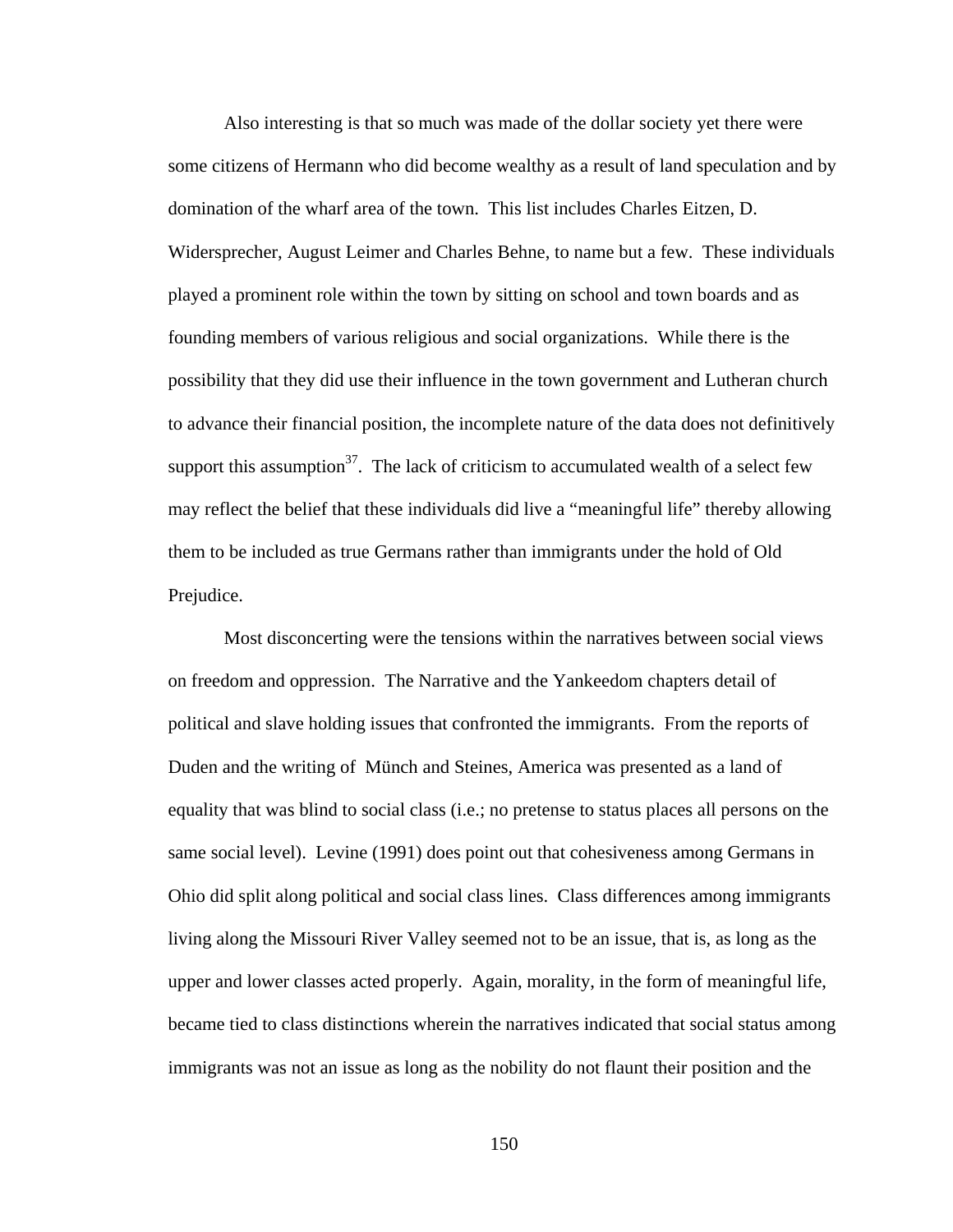ignorant *Bauer* (e.g.; farmer) showed the proper respect to the more intelligent Germans (e.g.; cultured, educated, Rationalist). Linked through the narrative of Old Prejudice was the criticism that the paternalism found in the German states was at risk of being reproduced in Missouri in the form of organized religion. Ironically it was the "intelligent Germans" who knew what was best for their fellow countrymen in regard to cultural, political, and spiritual pursuits. Much was made of leaving the oppressions of Germany yet political and religious freedom was tempered among the immigrants as core groups appear to know what is best for the others.

 While the contradictions with regard to slavery have been outlined above, this is an issue that requires further attention. Granted, there were many Germans, most prominently Eduard Mühl, who actively fought for the abolition of the slavery institution, however, this political position was not universally held by all immigrants. This too appears to be tied to an Old Prejudice narrative and paternalistic practices. For the most part, the German immigrants were indifferent to the institution of slavery as they seemed more concerned with the legal rather than humanitarian issues. Olbrich (1996) does suggest, in regard to a lynching in St. Louis, that the editor of the *Anzeiger des Westens* was more concerned over denying an individual the right to due process rather than the mutilation and burning of a human being. Goebel (1879) also recounts a story of lynching in great detail yet seemed more shocked by the owner demanding compensation for the person's death as this was a loss of her property. Joseph Aretz, Gottfried Duden, Cornelius Schubert and Frederick and Herman Steines all make mention of slave holding, but only in passing and without disgust or outrage, as the institution was merely part of life in Missouri. Again, as stated above, the slave in Missouri was felt to have led a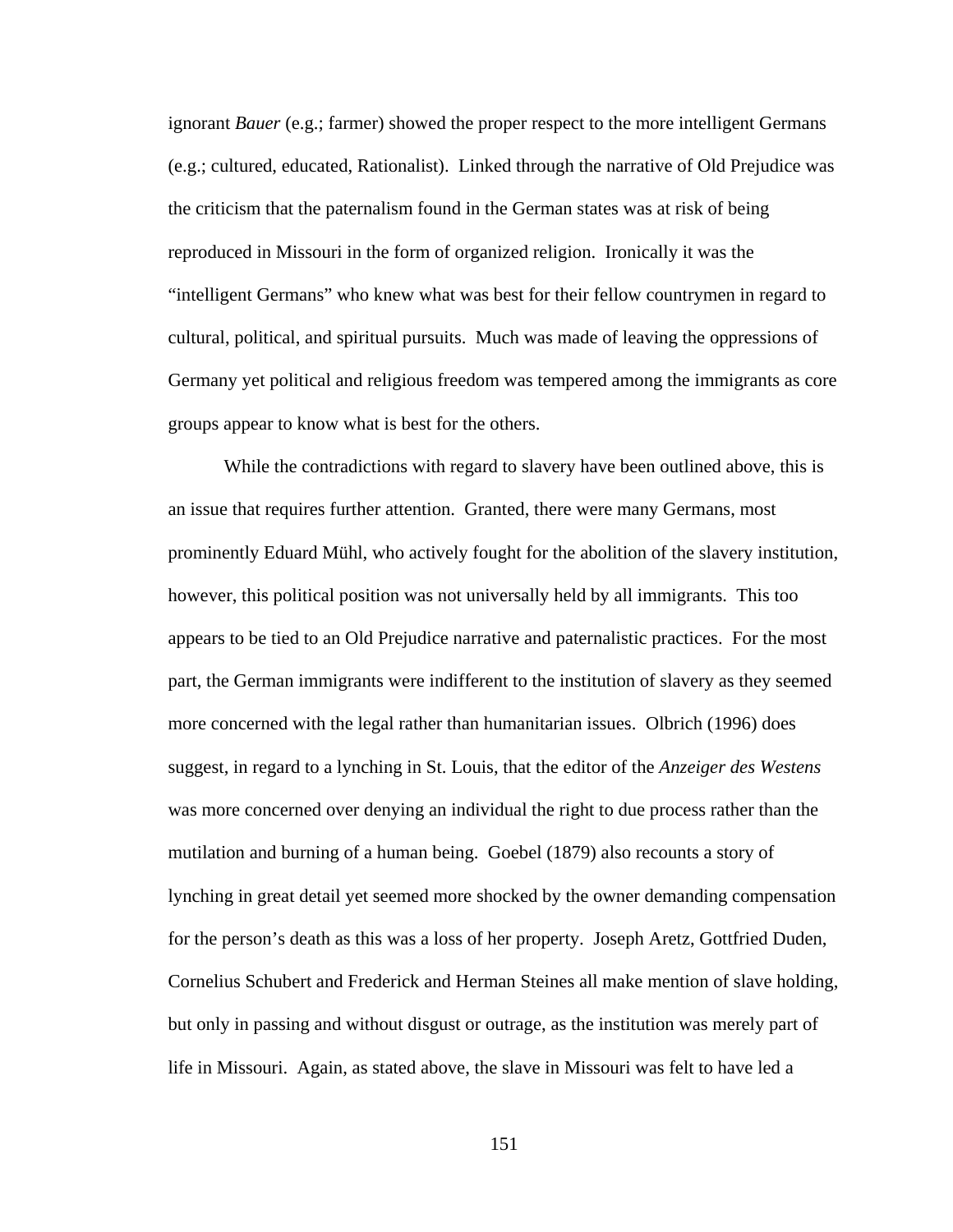better life than slaves elsewhere in the country and certainly a better existence that that of the day laborer in Germany. This dissonance can only be understood through the narratives brought with the immigrants from Germany, wherein the day laborer, while free, found themselves in a retched situation as a result of their lack of education and the insensitive regulations of the state governments. There are glimpses from the writings of the immigrants that Negroes were considered to be inferior humans and therefore in need of protection, from ruthless slaveholders, from greedy Americans, and from themselves. They were then seen as class of persons who would benefit from the paternalism of the more intelligent classes.

Lastly, the apparent low attendance rate among children in the Hermann area ran counter to the emphasis placed upon education. While the German Town School and the Hermann District school seemed to have operated simultaneously there is little extant evidence as to how this dual system was managed. The attendance rates of the District school may reflect the presence of the parallel system wherein parents may have preferred the teacher at one school over that of the other. Also, without detailed information about the Catholic residents of the area, it is unclear how much the desire for parochial education played in keeping children out of the municipal schools and away from the influence of the Rationalists within the educational system. With the role of education taking such a prominent position for the true German identity the numerous private schools and work schools may have provided the requisite credentials for being a proper German thereby circumventing the public system altogether. Regardless, the emphasis upon education seems flexible given the multiple opportunities to expand upon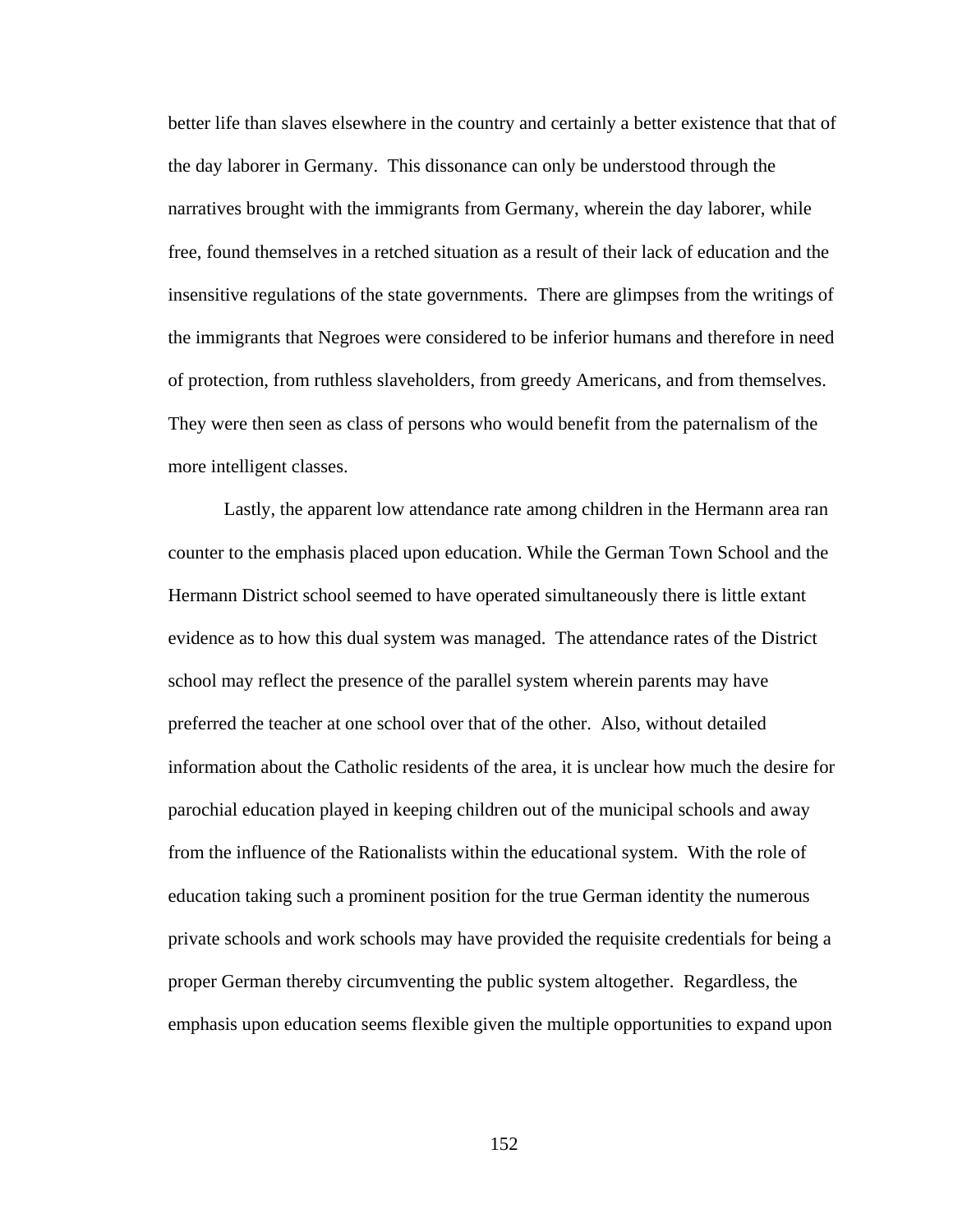one's knowledge, yet it is vital for presenting a boundary as to what it meant to be a true German.

#### **Missing Narratives.**

The narratives presented within this work are those that have survived over time. More detail as to the selection of documents and narratives will be given in the appendix. For now, I must acknowledge that there are pieces missing that could better tie the immigrants and narratives together. As such, the narratives that remain reflect the voices of power within the area. What is missing are those narratives that challenge the notion of an authentic German, most notably those narratives of resistance, of women, and of Catholics.

From the documents we can imply that there was resistance to the dominant narratives. Such challenges were tacitly acknowledged when proper behaviors were proscribed in the documents, most specifically in the town minutes and the *Wochenblatt* . The accounts from Helffrich (1848) and the correspondence of Birkner and Nestel (Schneider, 1939) do provide some insight into alternative narratives. There is also the broadside (Broadside, n.d.) leveled against the newspaper and town leaders for overextending their authority. Unfortunately, such documents are in the minority making a coherent alternative narrative difficult to defend.

Conspicuously absent are the narratives of women in the area. Much of the data provides a paternalistic view of women (i.e.; Münch, Goebel, and the *Wochenblatt* offer some insight to how a proper *Hausfrau* should behave). Linda Pickle (1986) does suggest that lack of documents from women can be explained by lower levels education and the difficulty in finding time to write amongst the requirements of household duties.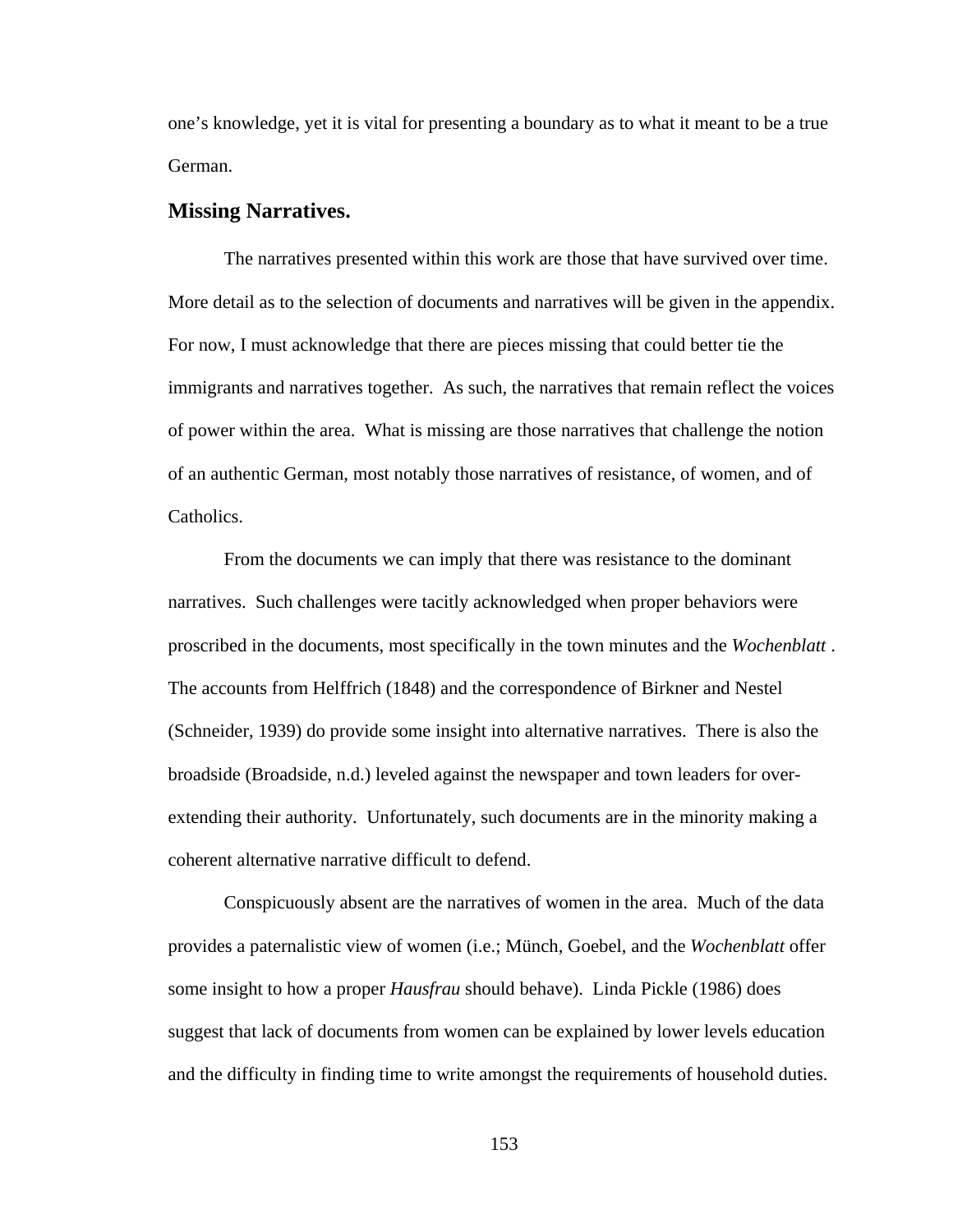This may account for the dearth of records particularly in light of Münch's views on women of leisure. There are glimpses of women's involvement in the community through tax records and documents from St. Paul's church, however, there is nothing substantial that would offer a better understanding of their views on identity. Burnett and Luebbering (2005), Schroeder and Geisberg (1988) and Pickle (1986, 1985) do offer excellent examples of the voice of German women on the Missouri frontier, however, as these accounts were from women further west and in more rural locations, it would be inappropriate to generalize their experience to those of the women in Hermann.

 While the Colony was home to three churches throughout the 1850s, there is little information that could be considered as presenting a Catholic narrative. The Gasconade County Records and Archives does not hold much information on the church and contact with the officials at St. George yielded only limited historical material. The *Wochenblatt* does mention confrontations between Father Türk and Wilhelm Krech, as well as other accounts of antagonisms between Catholic and non-Catholic citizens, however, these too are provided from the perspective of the Rationalists. Also, there is no indication that the citizens were physically divided along sectarian lines as Catholics did hold some positions of authority on the Board of Trustees.

#### **Further Questions.**

The true German identity for the immigrants in the Hermann region then is one formed out of revolution, oppression and strife in the fatherland. Immigrants settling in the area were of a more professional social class that sought value in refined tastes, however, such appreciation was to be balanced with frugality and hard work. Most interesting was that a true German identity also included a knowledge of the English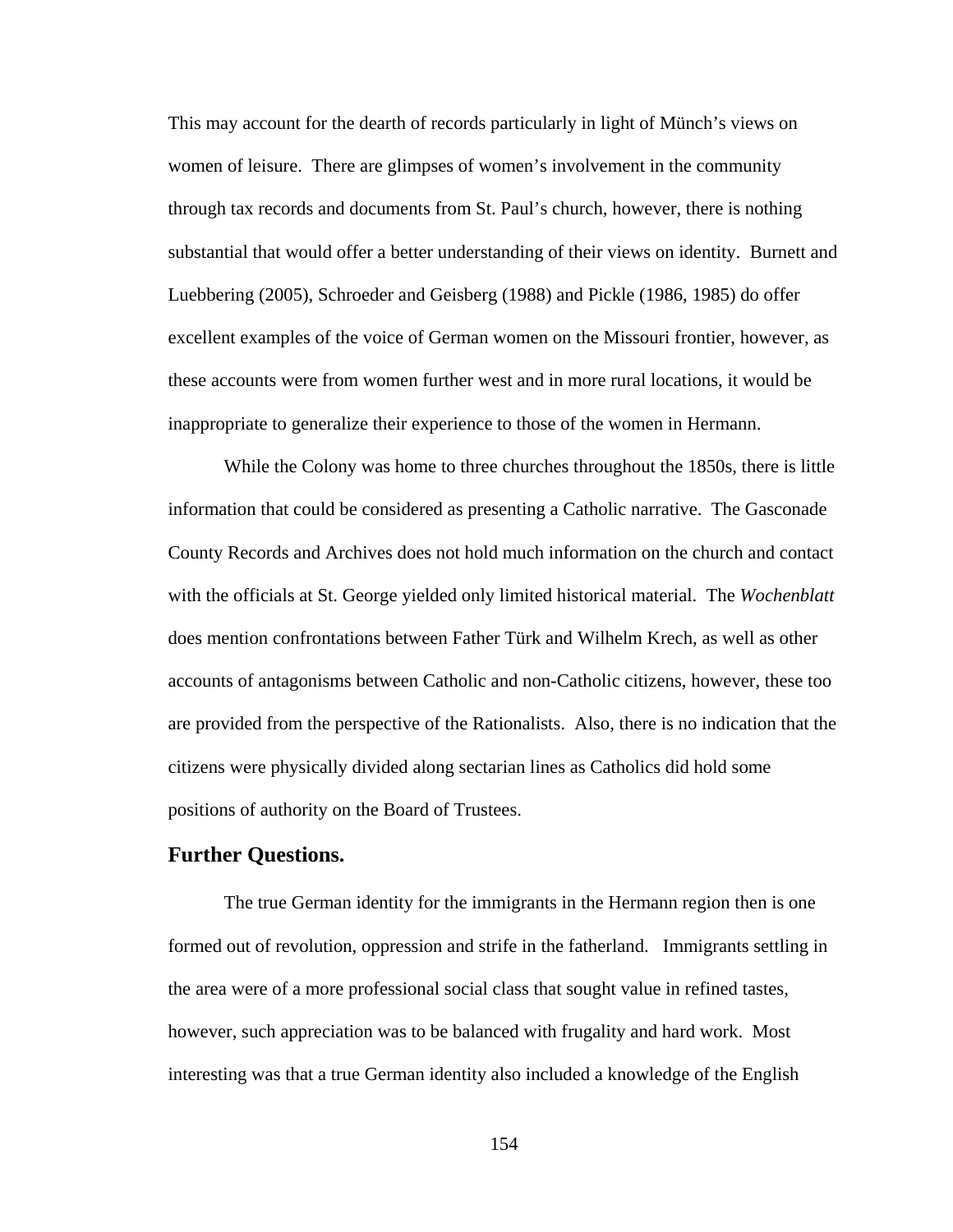language and an appreciation for American freedom and liberty. The identity for these immigrants is a patchwork of the multiple narratives of the time and places that they passed through on their journey to Missouri. German heritage is then a contested term that is not universal among the immigrants. Most interesting is that these immigrants left an Old World, suffering the tensions of changes and new relationships, in order to move to a New World, where they could reestablish old traditions. The narratives that shaped their identity traveled with them. More attention should be given to how these narratives cross boundaries and how they are reconfigured through time and place.

While this study was localized to immigrants along the Missouri River valley, further research on nineteenth century German communities, particularly communities with a strong rationalist influence such as those found in Wisconsin and Minnesota, would be beneficial for additional information on how identity is affected by time and place. Along similar lines, research into other communities espousing true identities (e.g.; Vedic City, Iowa and Ave Maria, Florida) might yield a contemporary understanding of how pure communities are established and maintained.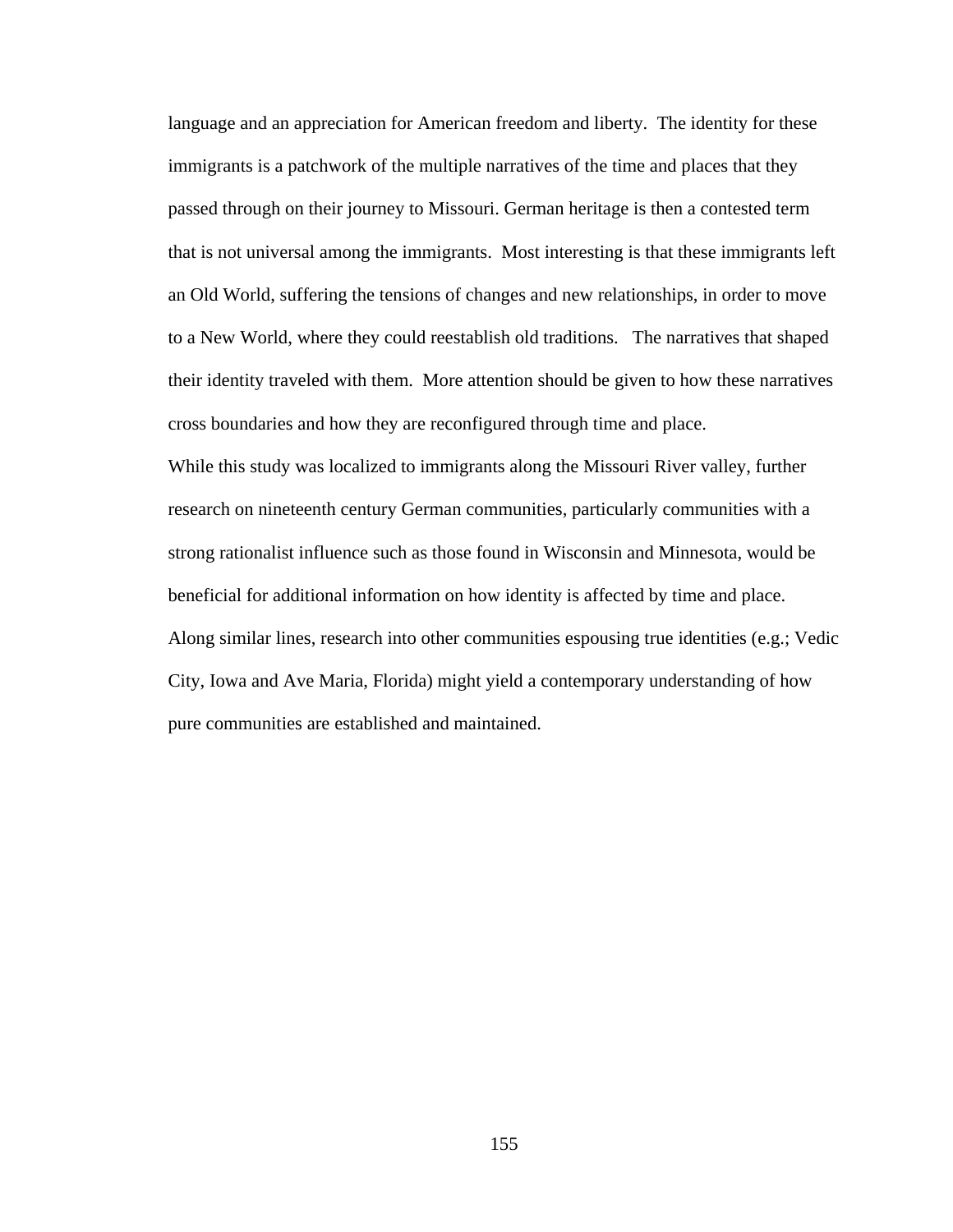# **Notes**

1. Live Long, Hermann Live Long! Long! Long! Mixing of the English and German language is not uncommon in Hermann.

2. De Bres is conducting a cultural geography of Hermann, Union, and Washington, Missouri. The study is an attempt to challenge notions of cultural determinism and theories of assimilation.

3. While 1776 is generally used to commemorate the birth of America, I am using 1788, the ratification of the Constitution, as the start of a political identity so to be in line with Anderson's (2006) definition of constructing a national identity. The territory of Missouri was granted statehood in 1820.

4. Respectively, 67.8% and 67.1% of the residents in the Township were below the age of 30. The average age of residents in the Roark Township in 1850 was 21.9. An average age for the same area in 1840 cannot be determined as the census did not record the specific age of individuals, only the number of persons in a household who fell within predetermined age ranges.

5. There are 62 surviving issues of the *Licht Freund* and 164 surviving issues of the *Hermann Wochenblatt*. The paper stopped shortly after Mühl's death in 1854 and printing was not resumed until after 1857.

6. Many documents were written in English. When necessary, translation of documents is my own, given my recent knowledge of the language along with the aid of translation dictionaries and software.

7. The English version of the Trustee Minutes can be found in the microfilm collection at the Hermann public library. The original German version of the Trustee Minutes are located at the Missouri Historical Society in St. Louis, Missouri.

8. The Aldesverein (i.e.; Verein zum Schutze deutscher Einwanderer/Society for the Protection of German Immigrants) near what is now Fayette County, Texas, was a society established by German nobility to promote colonization efforts in the New World; see Walker, 1964: 82. While the Monroe Doctrine of 1823, banned colonization of American lands by European powers, Texas was, at the time, its own republic and allowed for such colonization efforts to proceed. German colony efforts were also very active in South America.

9. Bek ([1907]1984) does point out that the members of the Philadelphia Settlement Society initially did wish to purchase land from the federal government so to create an autonomous German state in the Western territories.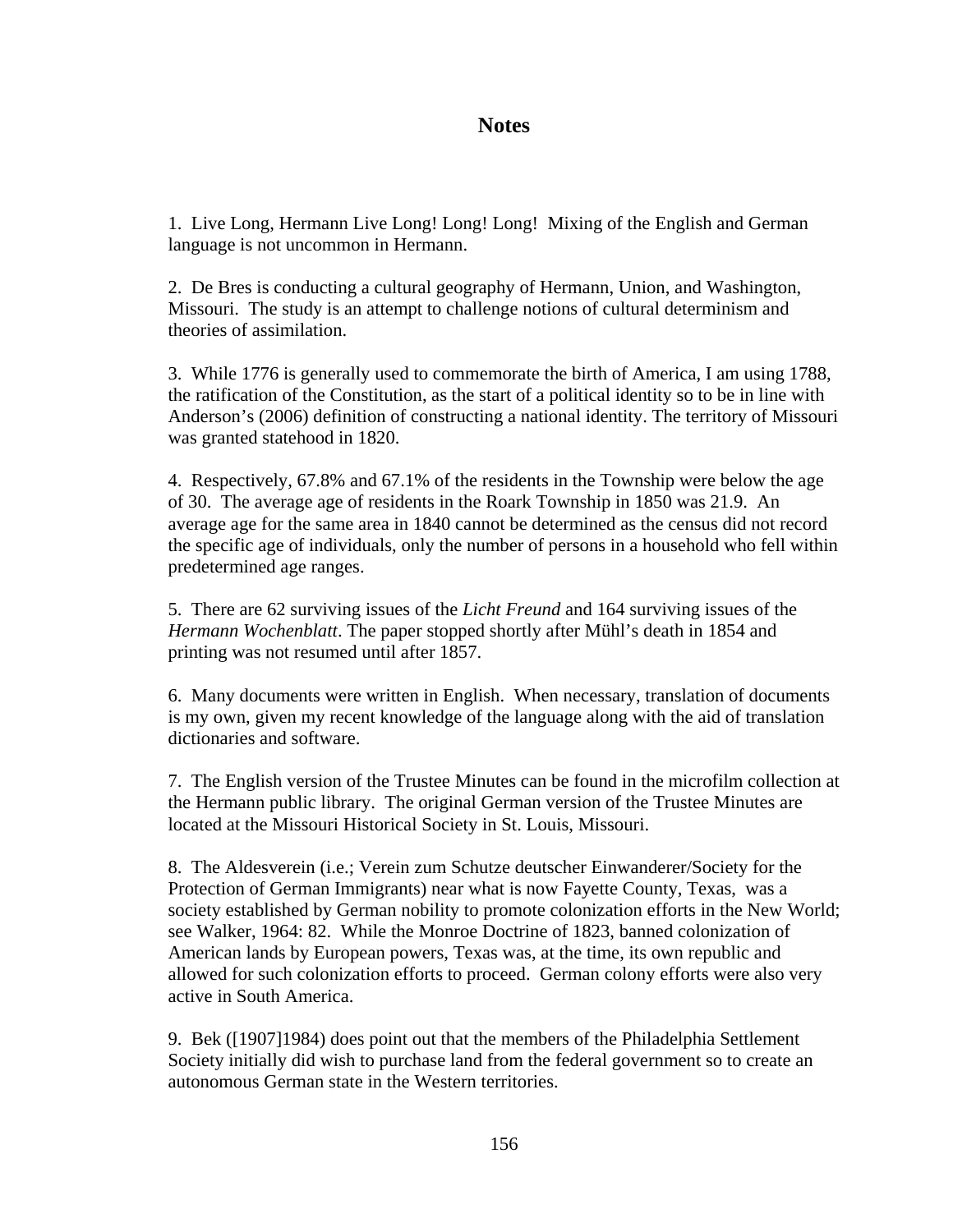10. Not all settlement ventures are viewed as being viable. Eduard Mühl, tells of the failing commune, Teutonia, in McKean Co. Pennsylvania (Mühl Letters, Baltimore, June 16). Bek also points out that there was much skepticism to the Hermann venture within some eastern German language newspapers.

11. It is assumed that during Duden's brief stay in Missouri he was privileged to have experienced unseasonably mild summer and winter months**.**

12. The selection of Bayer as General Agent for the Society remains unclear. Other than being a respected individual, his career as a school teacher provided little background in financial and community administration. As agent, he was charged with surveying the area, enforcing the rules of the society, and financial management, certainly assignments that he was not prepared to execute (Bek, [1907]1984).

13. Bayer was buried in a remote section of the cemetery and facing away from the town; no one was to be buried within a distance of 50 feet of Bayer. Animosity against Bayer remained strong as was evident from actions by the Trustees of the Town against his widow and the attacks aimed at his son in the *Wochenblatt*. As a result of a "trial" in 1986, Bayer was absolved of any wrong doing whereupon the citizens exhumed his body and re-interned him facing the town.

14. For a detailed account of the establishment of the Settlement Society and controversies surrounding issues of control over the Colony see William G. Bek. [1907]1984. *The German Settlement Society and Its Colony; Hermann, Missouri*. American Press, Inc.

15. Here I am only using the adult population numbers of ages 18 and over. I chose 18 as a cut off age given that persons in Hermann were required to attend school until that age and, persons of at least age 18 were born 5 years prior to the founding of the Hermann colony. For purposes of clarification, first generation European immigrants comprised 91.6% of the town of Hermann and 85.19% of the township. I count as the eastern German states: Baden, Bremen, Hanover, Hessia, and Württemberg. Immigrants from these states totaled 48.78%. Saxony and Prussia also contributed heavily to the immigrant population in the area with 21.8%. Less than 8% of the individuals in the area listed the generic "Germany" as their place of birth.

16. The census records 273 occupations for persons residing in the town of Hermann. The most common occupation listed is laborer  $(N=67)$ , however, this occupation is not clearly defined. No women in the community are listed as holding an occupation.

17. A founding moment is somewhat misleading as the signing of the Declaration of Independence is selected as the "moment" within the series of events leading up to and culminating in the American revolution**.**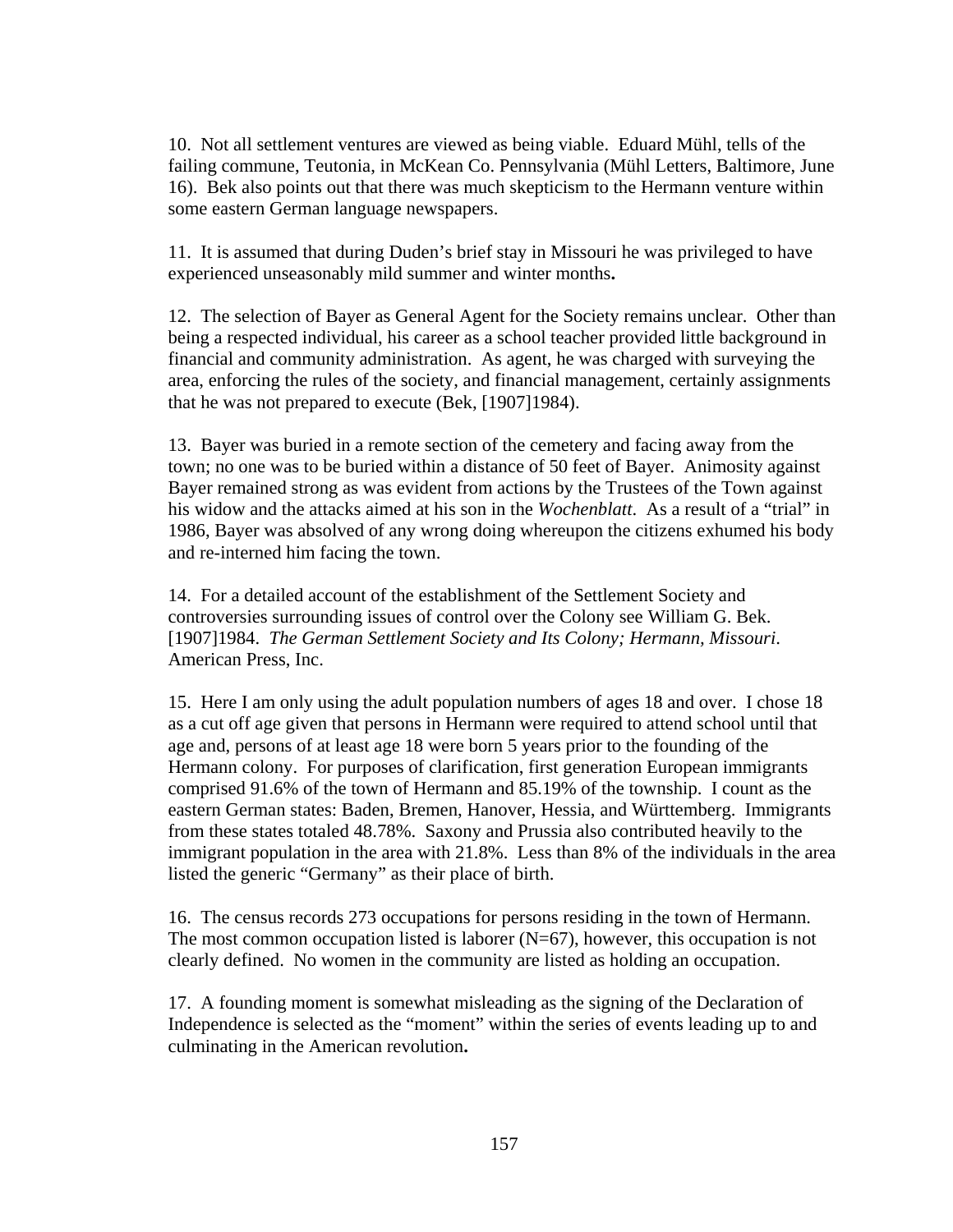18. The Prussian government did take some precautions for the emigrant by circulating flyers warning them to be wary of cheats in America who prey upon unsuspecting immigrants. However, some German governments were ridiculed for deporting poor and unruly persons without any means of assistance or plan upon arrival in America. Walker tells of the Gosszimmern affair wherein Hessian officials literally dumped immigrants onto the streets of New York thereby adding to anti-immigrant sentiments in America. This was upsetting to Germans already living in America as Walker states "German pride was incensed, and officialdom had done it (1964: 87)]**.**

19. It is important to keep in mind that America was not the only destination for German emigration. There were German colony movements in Africa, Australia, and South America.

20. When hearing the outline of my research, persons in the Missouri communities of Dutzow, Marthasville, and Washington would most often reply "So, you're interested in the 'followers of Duden'". In a series entitled "The Followers of Duden," William G. Bek has compiled a considerable volume of work that is mostly translations of the diaries and letters of the early German settlers to St. Louis and the Missouri River Valley area**.** 

21. While being aware of the contested use of the term New World, I will use it as being synonymous with America as the phrase was often used in this manner during this time.

22. It should be noted that while the rhetoric of the Jacksonians and that in the above orations appear similar, the Jacksonian view discounted the notion that only political elites (e.g.; career politicians) are able to lead the government. Hence, the political split resulting in the Democrat and the Whig parties.

23. Duden's preference for the Missouri landscape reinforces the romantic narrative of the Germans as the Missouri River Valley is likened to the German countryside. Ironically, sod-busting may have been an easier task than cultivating forested areas strewn with roots and dense undergrowth.

24. The serial dominated the front page of the paper from March 11, issue 21-August 26, Issue 44. The archives are missing issues 33, 34, 38 and 42 however there is confidence that these papers also ran reprints of Stowe's work. There is an exception on July 1, Issue 36 which shared the page with a 2 1/2 column story recalling 1776 and the Declaration of Independence.

25. The frequency of unflattering depictions of Americans should be tempered against accounts of how welcoming many Americans were of their new neighbors. The kindness and hospitality, particularly of persons the Missouri backwoods, can be seen in reports of Americans opening their homes to traveling strangers, inviting Germans to partake in picnics and shooting contests, and especially in helping the early Hermann settlers make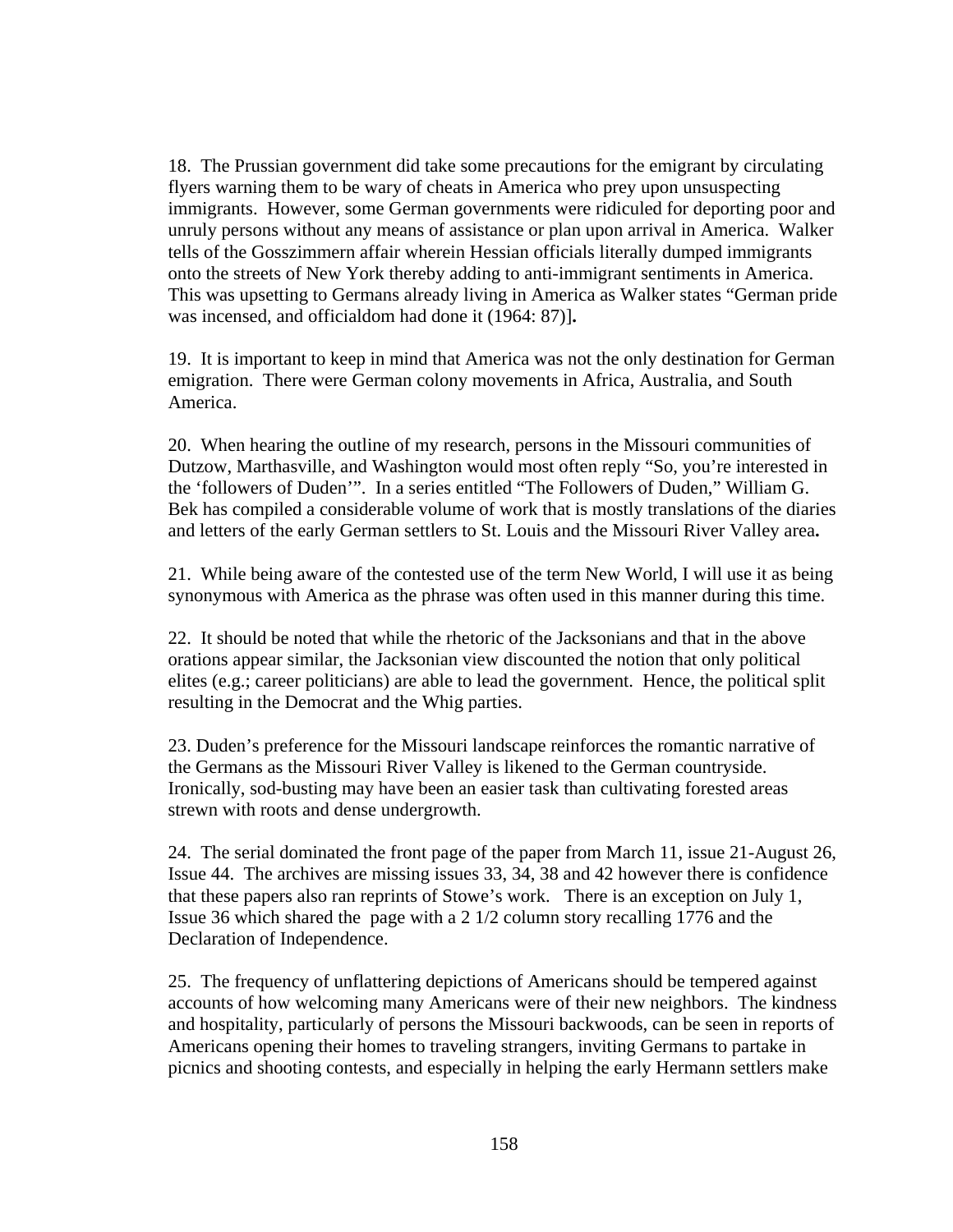it through their first winter in Missouri (Hanson, 1951; Bek, 1922,1921a,1921b, [1907]1984; Goebel, 1879)

26. It may be that this account is only rare in the narratives of the Germans settling in the Missouri River Valley and Hermann area.

27. Linda Pickle suggests that Münch's views on menial service may have come from experience as he too had female servants. This seems common as Mühl, in a letter of July 19, 1848 to Pauline, suggest the benefits of getting a young girl to help around the house.

28. The 1850 Federal Census of Hermann indicates that among 273 listed occupations, the community boasted thirty-four carpenters, nineteen shoemakers, twelve merchants, twelve stonemasons, four physicians, three school teachers, and two piano makers. The 1850 Federal Census for the Roark Township lists only the occupations of farmer and laborer. There is no distinction of what type of farming as viticulture was quite popular and profitable in the Hermann area at this time.

29. The second pastor of St. Paul's in Hermann, Friederich Birkner assumed the position due to the lack of integrity. There were some who wanted to embrace the Evangelical religion. "Many of the congregation wished to have me for their preacher, whereas one of the elders did all he could to hinder this and enlisted as voting members even Catholics, atheists and enemies of the Gospel of all kinds, who all joined in preventing the choice of a 'Jesuit.' And yet I was chosen—and it was particularly the miserable condition of this people, that determined me to resign the quiet prospects in my native home and to accept the choice hither…A succession of offenses and insults began, which are not ended as yet. All those Freemasons, Odd Fellows, store-keepers and others that had become members (of the congregation) in order to prevent my election, could not quietly behold the light of truth invading the darkness and joined those of the old congregation who were averse to hear the truth." Correspondence with the American Home Missionary Society, March 18, 1853. Schneider also notes that both Birkner and Carl Nestel were victims of physical assault at the hands of anti-*Kirchenverein* (1939: 197).

30. The Colony was named in honor of general Hermann who, in 9 A. D., defeated three Roman legions to save Germany from slavery. In providing an account of general Hermann, Floyd C. Shoemaker states that "Although he had learned Roman manners and had served in the Roman army, he remained a German at heart and longed to see Germany freed from the yoke of Rome." (1957: 236)**.** 

31. For detail on the German architecture and landscaping of Hermann, Missouri, see Renn, 1999; De Bres, 1986; Schroeder, 1981; van Ravenswaay, 1972.

32. The Reverend Blarrer, August Klarig, Jr., Christopher Koch, August Mauschund, Joseph Mondeviller, Carl Teubner, and Martin Weber were listed as breaking one of the ordinances. From the limited information in the data, all infractors appear to be Catholic.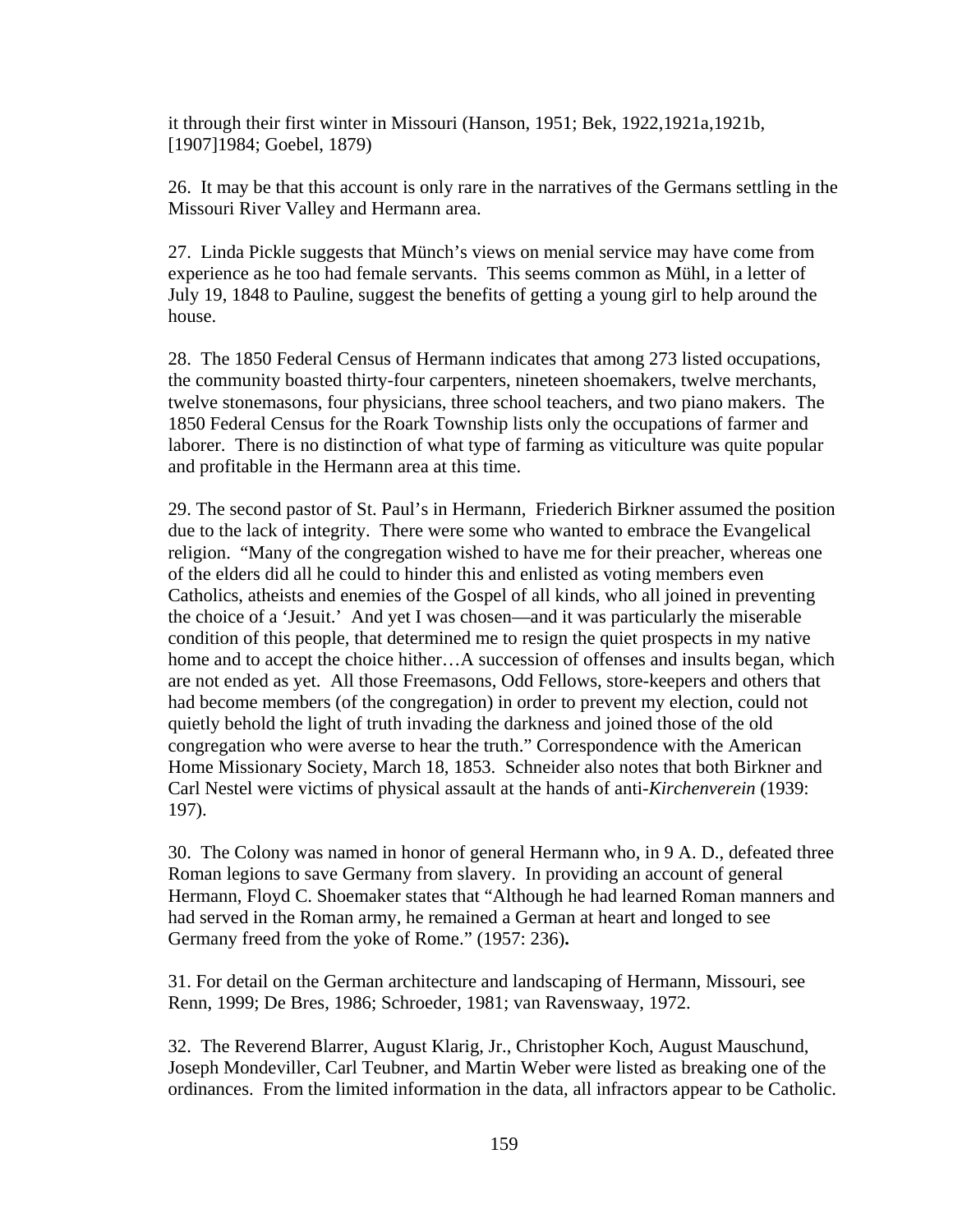33. The namesake of Gellert Street is presumably Christian Fürchtegott Gellert, professor poetry and ethics at Leipzig**.** 

34. Roger Brooke Taney was Chief Justice of the United States 1833-1861. Senator Cass being Lewis Cass of Michigan.

35. The works of Thomas Paine are still available in the Deutschheim visitors center run by the Missouri Department of Natural Resources.

36. The records for St. George church were closed to my review. I was informed by the current Pastor at St. Paul's and by members of the Gasconade County Records and Archives that tensions between the Catholic and Lutheran populations continue to be strained. I was able to identify some Catholics through markers at the St. George cemetery. Matching names and dates that correspond to the information on the 1850 federal census.

37. The Broadside (n.d.) criticized town officials for favoring residents of the city over those of the country and suggests that the donations of town lots for the purpose of cultivating grapevines was merely a plan to further the wealth of select town citizens.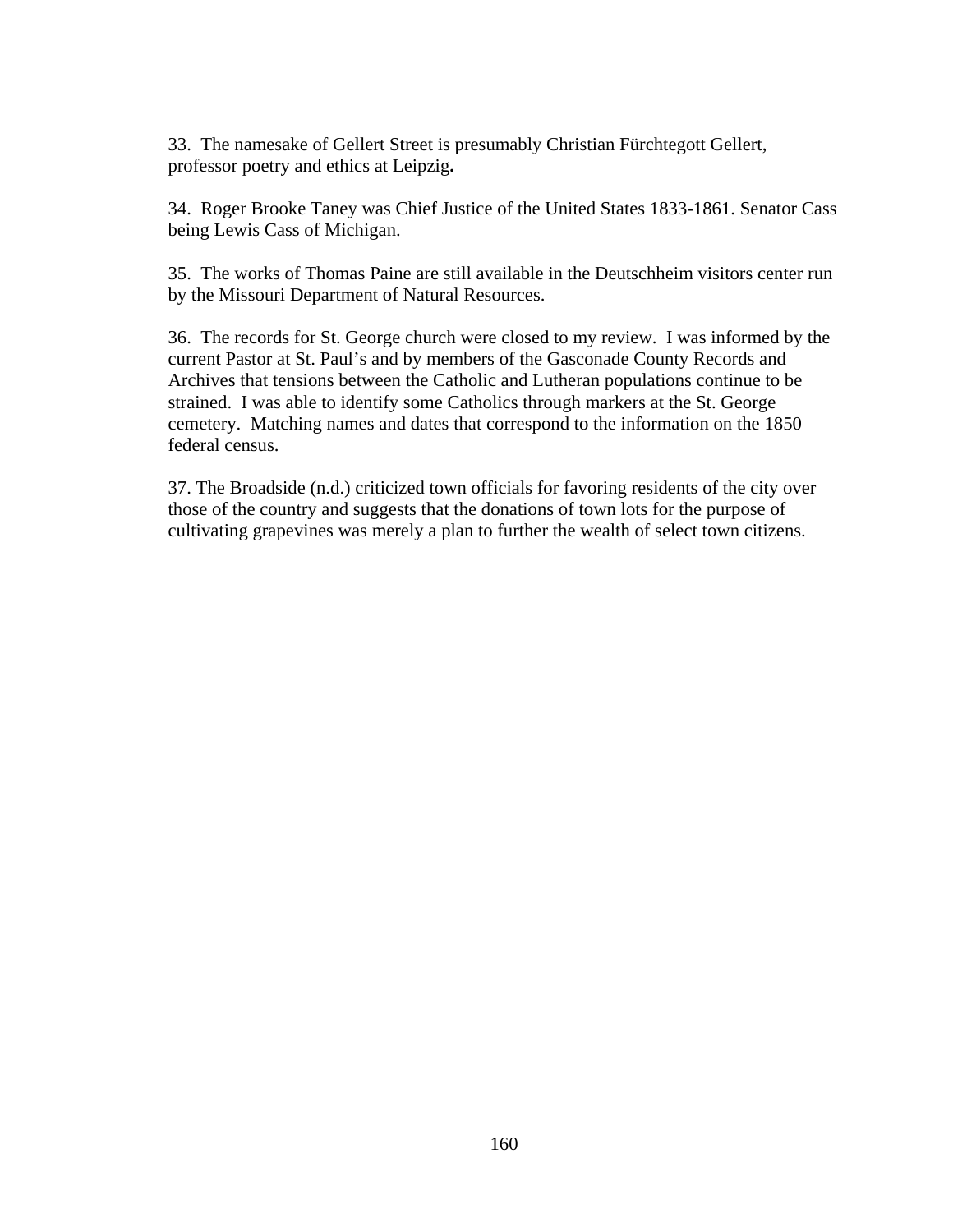### **Bibliography**

- Abbott, Andrew. 2004. *Methods of Discovery: Heuristics for the Social Sciences*. New York: W.W. Norton and Company.
- —. 2001. *Time Matters: On Theory and Method*. Chicago, IL: University of Chicago Press.
- Anderson, Benedict. 2006. *Imagined Communities: Reflection on the Origin and Spread of Nationalism*. London: Verso.
- Aretz, Joseph. 2000. *Briefe aus Missouri, 1834-1836; Nachrichten eines Kundschafters der reheinischen Auswanderer*. Translated by Regina Spoerle. Meerbush, Heimatkreis Lank.
- Bek, William G. 1924a. "The Followers of Duden; Sixteenth Article." *Missouri Historical Review*. 18;4: 562-584.
- —. 1924b. "The Followers of Duden; Fifteenth Article: Frederick Muench." *Missouri Historical Review*. 18;3: 415-437.
- —. 1924c. "The Followers of Duden: Fourteenth Article; Joseph Rieger—Colporteur." *Missouri Historical Review*. 18; 2: 212-249.
- —. 1923. "The Followers of Duden: Thirteenth Article; Hermann Garlichs— Theologian." *Missouri Historical Review*. 18; 1: 36-54
- —. 1922. "The Followers of Duden: The American as a Neighbor." *Missouri Historical Review*. 16; 3: 343-383.
- —. 1921a. "The Followers of Duden; Fifth Article." *Missouri Historical Review*. 15; 4: 660-699.
- —. 1921b. "The Followers of Duden; Fourth Article: Letters of Frederick Steins." *Missouri Historical Review*. 15; 3: 519-544.
- —. 1920a. "The Followers of Duden: Third Article; Selections from Herman Steines' Diary." *Missouri Historical Review*. 14; 3-4: 436-458.
- —. 1920b. "The Followers of Duden: Second Article." *Missouri Historical Review*. 14; 2: 217-232.
- —. 1919. "The Followers of Duden: First Article." *Missouri Historical Review*. 13; 1: 29-73.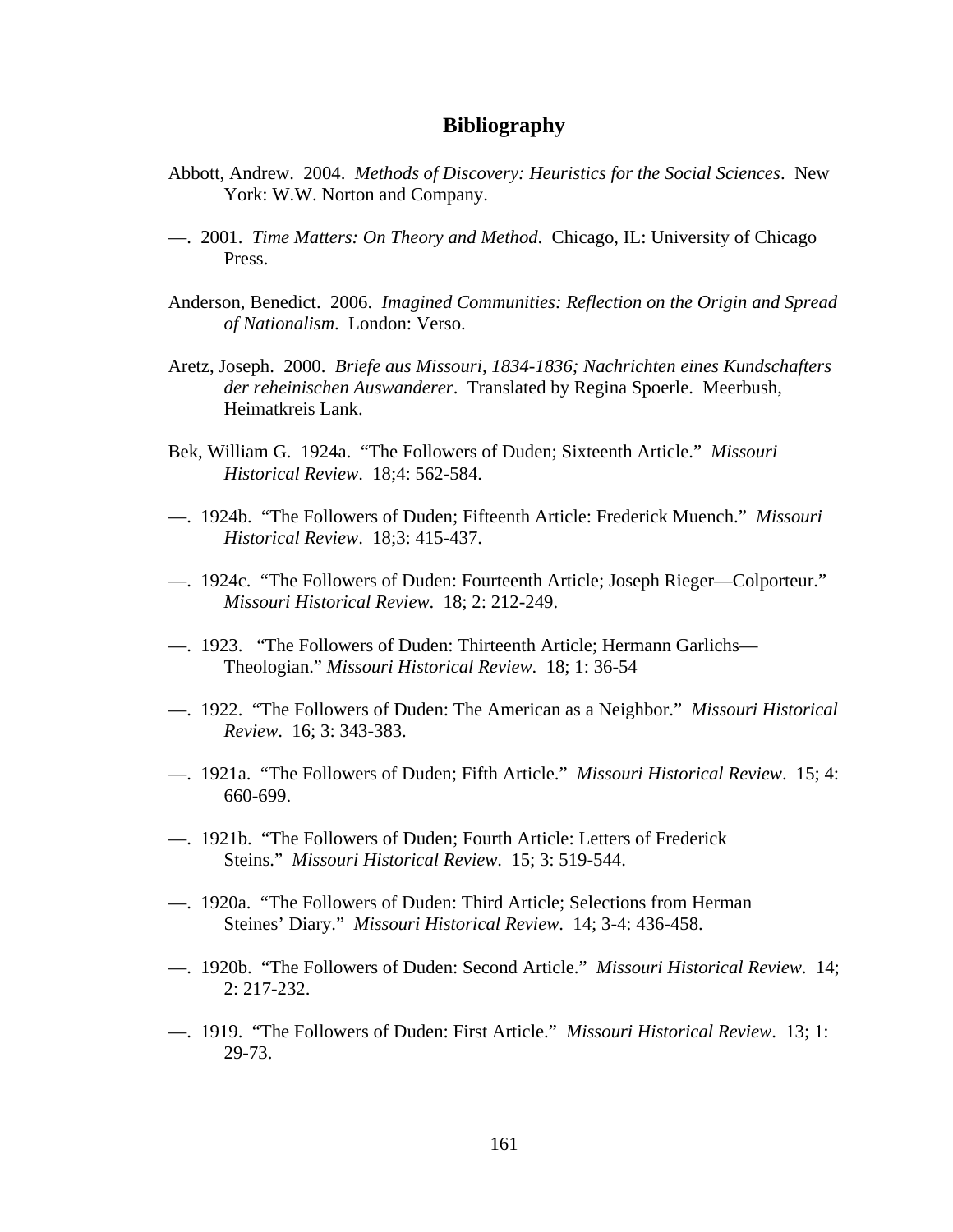- —. [1907] 1984. *The German Settlement Society of Philadelphia and Its Colony: Herman, Missouri*. American Press, Inc.
- Blattner, Teresa L. 1995. *Gasconade County Marriage Records: Books A-C; 1821- 1873*. Bowie, MD. Heritage Books, Inc.
- Burnett, Robyn and Ken Luebbering. 2005. *Immigrant Women in the Settlement of Missouri*. Columbia, MO. University of Missouri Press.
- Burchheit, Robert H. 1982. "The Decline of German Settlement Dialects on the Great Plains Between the Two World Wars: Some Socio-Cultural and Linguistic Factors." *Schatzkammer*. 1-2: 48-71.
- Calhoun, Craig. 1998a. "Social Theory and the Politics of Identity." in *Social Theory and the Politics of Identity*, edited by Craig Calhoun, pp. 9-36. Malden, MA: Blackwell Publishing Inc.
- —. 1998b. "Explanation in Historical Sociology: Narrative, General Theory, and Historically Specific Theory." *American Journal of Sociology*. 104; 3: 846-871.
- —. 1993. "Nationalism and Ethnicity." *Annual Review of Sociology*. 19: 211-239.
- Clawson, Mary Ann. 1985. "Fraternal Orders and Class Formation in the Nineteenth-Century United States." *Comparative Studies in Society and History*. 27; 4: 672- 695.
- Curti, Merle. 1949. "The Reputation of America Overseas; (1776-1860)." *American Quarterly*. 1;1: 58-82.
- Dannenbaum, Jed. 1981. "The Origins of Temperance Activism and Militancy Among American Women." *Journal of Social History*. 15: 235-252.
- Davis, Susan G. 1982. "'Making Night Hideous': Christmas Revelry and Public Order in Nineteenth-Century Philadelphia." *American Quarterly*. 34, 2: 185-199.
- De Bres, Karen Jean. 1986. *From Germans to Americans: The Creation and Destruction of Three Ethnic Communities*. Ann Arbor, MI: University Microfilm International.
- Donovan, Brian L. 1995. "Framing and Strategy: Explaining Differential Longevity in the Woman's Christian Temperance Union and the Anti-Saloon League." *Sociological Inquiry*. 65; 2: 143-155.
- Draper, Arthur G., book chairman. 2004. *Gasconade County, Missouri Family History Book, Volume II*. Paducah, KY. Turner Publishing Company.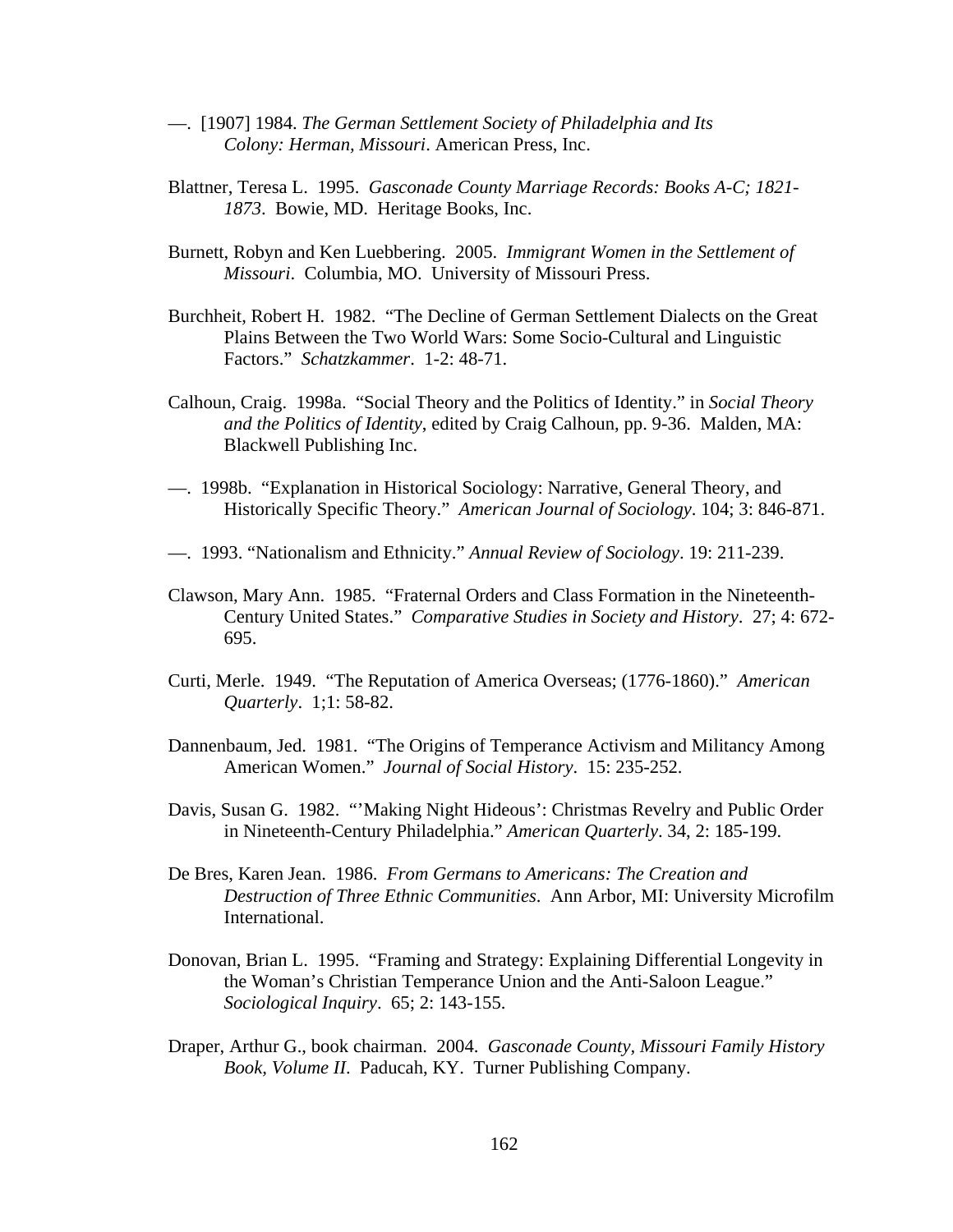- Dunson, A. A. 1965. "Notes on the Missouri Germans on Slavery." *Missouri Historical Review*. 59;3: 355-366.
- Erikson, Kai T. 1966. *Wayward Puritans: A Study in the Sociology of Deviance*. New York. John Wiley and Sons, Inc.
- Forster, Walter O. 1953. *Zion on the Mississippi: The Settlement of the Saxon Lutherans in Missouri 1839-1841*. St. Louis, MO. Concordia Publishing House.
- Frost, Linda. 2005. *Never One Nation: Freaks, Savages and Whiteness in U.S. Popular Culture 1850-1877*. Minneapolis, MN. University of Minnesota Press.
- Gatell, Frank Otto and John M. McFaul, editors. 1970. *Jacksonian America; 1815-1840: New Society, Changing Politics*. Englewood Cliffs, NJ. Prentice-Hall, Inc.
- Glasner, Barney G. and Anslem L. Strauss. 2007. *The Discovery of Grounded Theory: Strategies for Qualitative Research*. New Brunswick: Aldine Transaction.
- Goodrich, James W. 1981. "Gottfried Duden: A Nineteenth Century Missouri Pioneer." *Missouri Historical Review*. 2: 131-146.
- Greenway, John R. 1998. "The 'improved' public house, 1870-1950: the Key to Civilized Drinking or the Primrose Path to Drunkenness?" *Addiction*. 93; 2: 173- 181.
- Griffin, Larry J. 1995. "How is Sociology Informed by History?" *Social Forces*. 73, 4: 1245-1254.
- Gusfield, Joseph H. 1986. *Symbolic Crusade: Status Politics and the American Temperance Movement*. Second edition. Urbana, IL. University of Illinois Press.
- Halttunen, Karen. 1999. "Culture History and the Challenge of Narrative." in *Beyond the Cultural Turn*, edited by Victoria E. Bonnell and Lynn Hunt, pp. 165-181. Berkeley, CA: University of California Press.
- Hansen, Marcus Lee. 1951. *The Atlantic Migration; 1607-1860*. Cambridge, MA. Harvard University Press.
- Heming, Carol Piper. 1988. "*Schulhaus* to Schoolhouse: The German School at Hermann, Missouri, 1839-1955." Missouri Historical Review. 82: 280-298.
- Johnson, Paul. 1978. *A Shopkeeper's Millennium: Society and Revivals in Rochester New York, 1815-1837*. New York. Hill and Wang.
- Kistler, Mark O. 1962. "German-American Liberalism and Thomas Paine." *American Quarterly*. 14;1: 81-91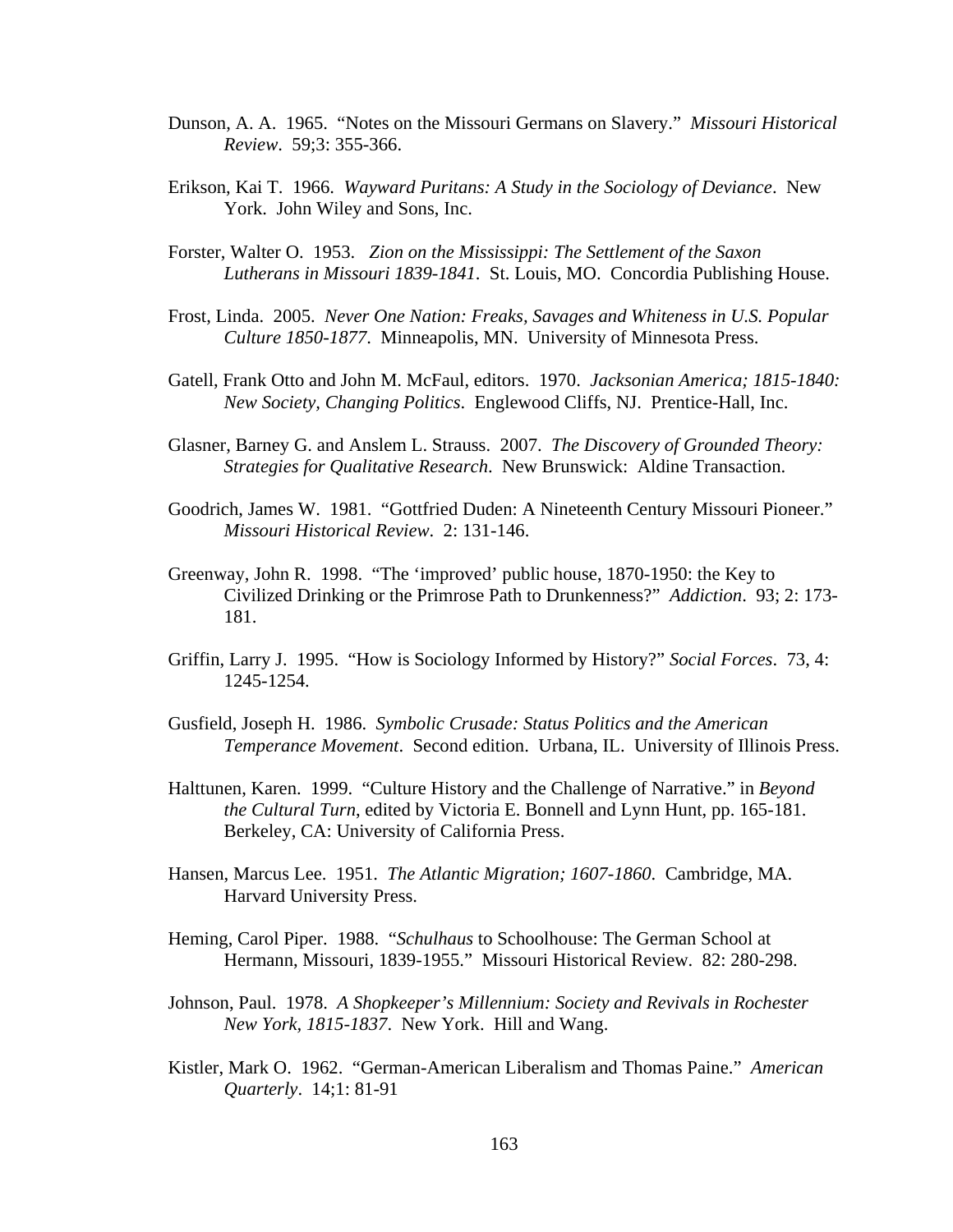- Kronenberg, Kenneth. 1998. *Lives and Letters of an Immigrant Family: The van Dreveldts' Experiences along the Missouri, 1844-1866*. Lincoln, NE. University of Nebraska Press.
- Levine, Bruce. 2001. "Conservatism, Nativism, and Slavery: Thomas R. Whitney and the origins of the Know-Nothing Party." *The Journal of American History*. 88;2: 455-488.
- —. 1991. "'Liberty Is Almost a Religion Among You': On Culture, Class, and Conflict in German-America, 1840-1860*.*" *Studi Emigrazione/Etudes Migrations*. 28; 103: 379-392.
- Muehl, Siegmar. 1991. "Hermann's 'Free Men': 1850s German-American Religious Rationalism." *Missouri Historical Review*. 85, 4: 361-380.
- —. 1986. "Eduard Mühl: 1800-1854. Missouri Editor, Religious Free-Thinker and Fighter For Human Rights." *Missouri Historical Review*. 81; 1: 18-36.
- Mukerji, Chandra. 2007. "Cultural Genealogy: Method for a Historical Sociology of Culture or Cultural Sociology of History." Cultural Sociology. 1; 1: 48-71.
- Museum of Our National Heritage. 1991. *Schuetzenfest: A German-American Tradition*. Lexington, MA. Scottish Rite Masonic Museum and Library, Inc.
- Nicolaides, Becky M. 1996. "The State's 'Sharp Line Between the Sexes': Women, Alcohol and the Law in the United States, 1850-1980." Addiction. 91; 8: 1211- 1229.
- Olbrich, William L. jr.. 1996. "The *Anzeiger* Clique, St. Louis Germans, and the Question of Slavery, 1836-1850." *Gateway Heritage*. 16; 4: 14-21.
- Olzak, Susan D. 1989. "Causes of Shifts in Occupational Segregation of the Foreign-Born: Evidence From American Cities, 1870-1880." *Social Forces*. 68; 2: 593- 620.
- Pickle, Linda S. 1986. *Content Among Strangers: Rural German-Speaking Women and their Families in the Nineteenth-Century Midwest*. Urbana, IL. University of Illinois Press.
- —. 1985. "Stereotypes and Reality: Nineteenth-Century German Women in Missouri." *Missouri Historical Review*. 3: 291-312.
- Ragin, Charles C. 1987. *The Comparative Method: Moving Beyond Qualitative and Quantitative Strategies*. Berkeley, CA: University of California Press.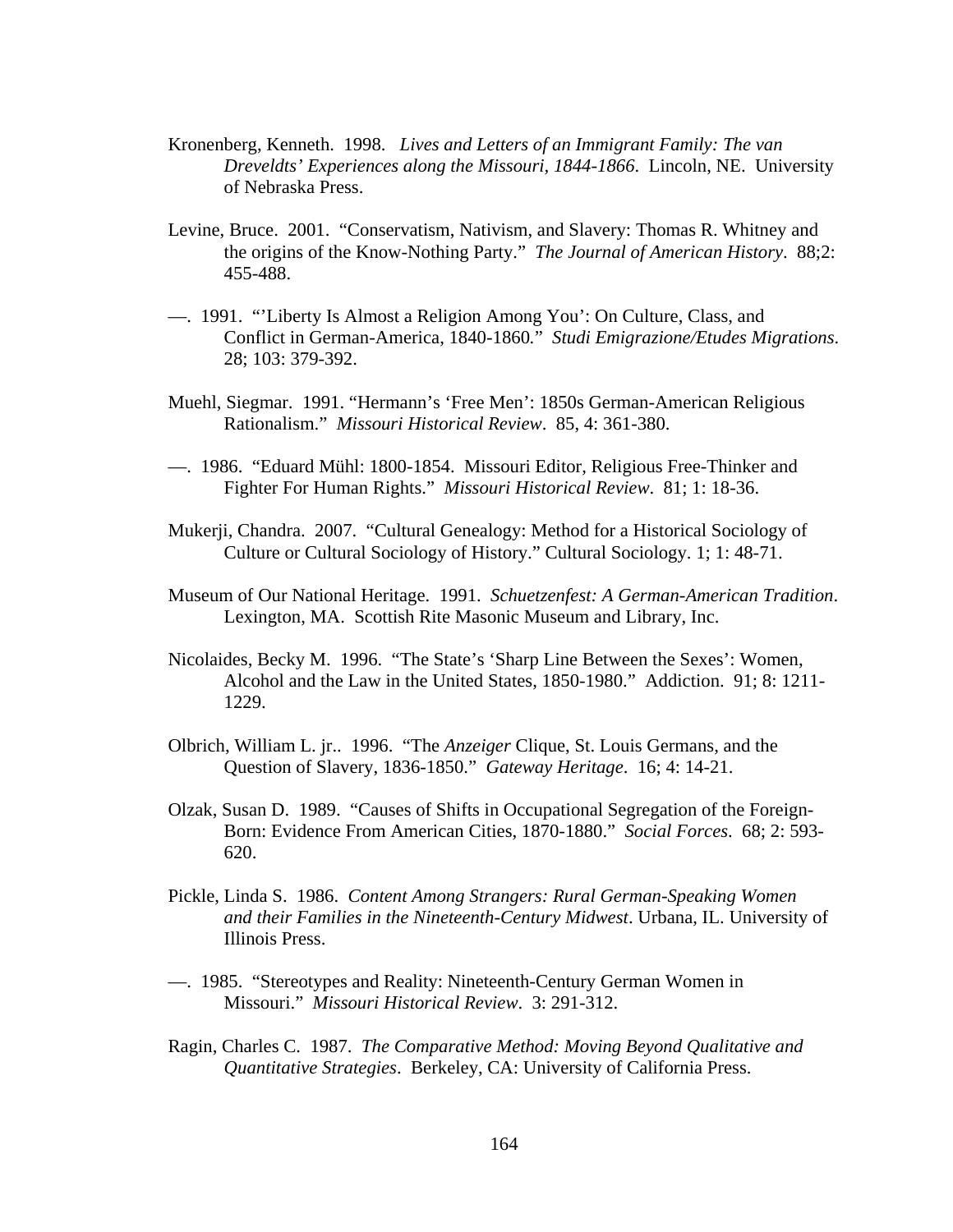Remini, Robert V., editor. 1972. *The Age of Jackson*. NY. Harper and Row, Publishers.

- Renn, Erin McCawley. 1999. "Edward Kemper's World: An Essay on the Architecture and Cultural Landscape of a Nineteenth Century German American Community." *Missouri Folklore Society Journal*. 21: 43-58.
- Roberts, James S. 1981. "Drink and Industrial Work Discipline in  $19<sup>th</sup>$  Century Germany." *Journal of Social History*. 15: 25-38.
- Schneider, Carl E. 1939. *The German Church on the American Frontier: A Study of the Rise of Religion among the Germans of the West*. St. Louis, MO. Eden Publishing House.
- Schroeder, A.E. 1981. "The Contexts of Continuity: Germanic Folklore in Missouri." *Kansas City Quarterly*. 13; 2: 89-102.
- Schroeder, Adolph E. and Carla Schultz-Geisberg. 1988. *Hold dear, as always: Jette, A German Immigrant Life in Letters*. Columbia, MO. University of Missouri Press.
- Sellman, James C. 1999. "Social Movements and the Symbolism of Public Demonstrations: The 1874 Women's Crusade and German Resistance in Richmond, Indiana." *Journal of Social History*. 32: 557-588.
- Sewell, William H. 1999. "Concept(s) of Culture." in *Beyond the Cultural Turn: New Directions in the Study of Society and Culture*, edited by Victoria Bonnell and Lynn Hunt, pp. 35-61. Berkeley, CA. University of California Press.
- —. 1992. "Introduction: Narratives and Social Identities." *Social Science History*. 16; 3: 479-488.
- Shoemaker, Floyd C. 1957. "Hermann: A Bit of the Old World in the Heart of the New." *Missouri Historical Review*. 51; 3: 235-244.
- Somers, Margaret R. 1998. "'We're No Angels': Realism, Rational Choice, and Relationality in Social Science." *American Journal of Sociology*. 104; 3: 722-784.
- —. 1994. "The Narrative Constitution of Identity: A Relational and Network Approach." *Theory and Society*. 23: 605-649.
- Somers, Margaret R. and Gloria D. Gibson. 1998. "Reclaiming the Epistemological 'Other': Narrative and the Social Construction of Identity." in *Social Theory and the Politics of Identity*, edited by Craig Calhoun, pp. 37-99. Malden, MA: Blackwell Publishing Inc.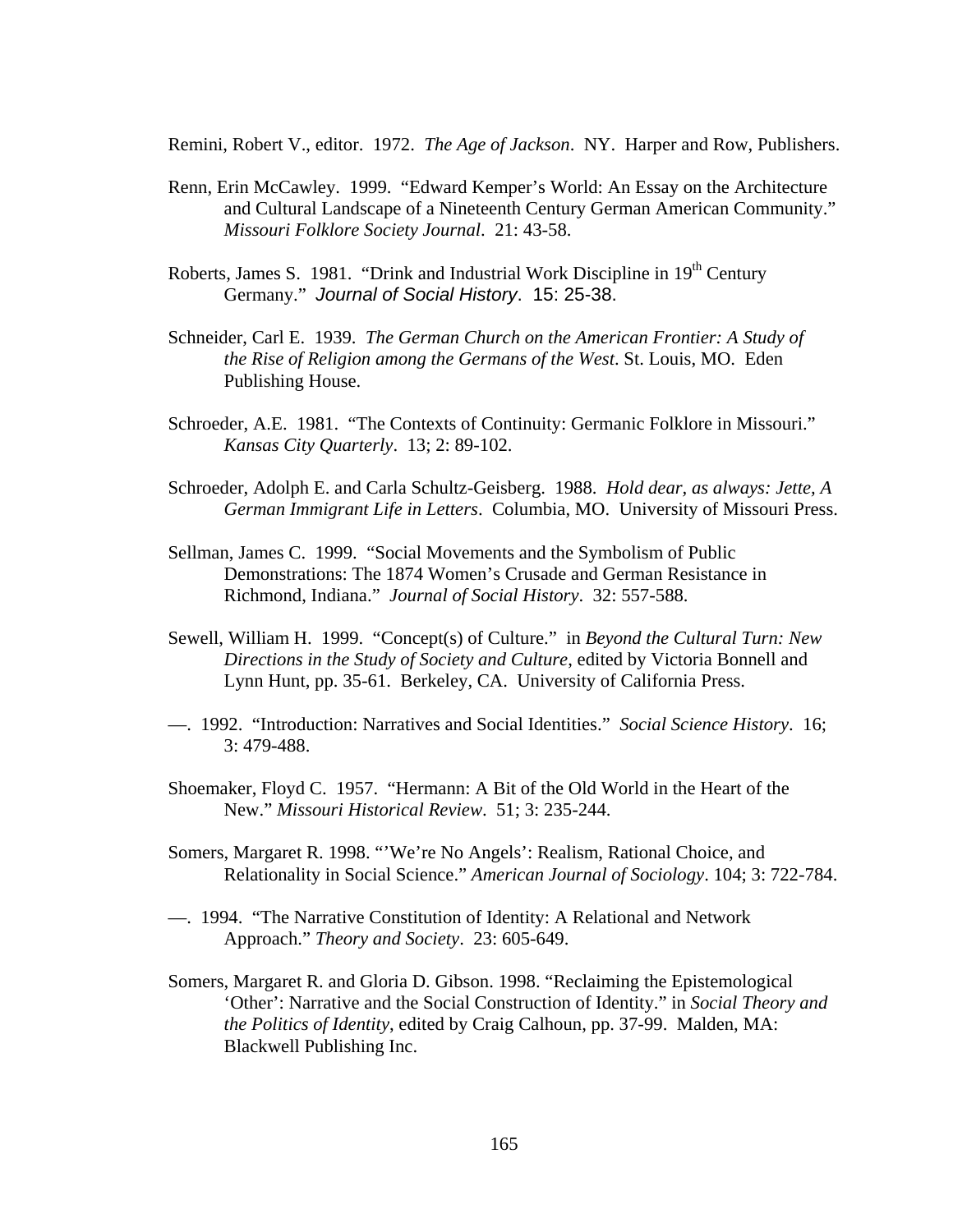- Spillman, Lyn. 1997. *Nation and Commemoration: Creating National Identities in the United Sates and Australia*. Cambridge: Cambridge University Press.
- Steinberg, Marc W. 1999. *Fighting Words: Working-Class Formation, Collective Action,and Discourse in Early Nineteenth-Century England*. Ithaca, NY. Cornell University Press.
- Stephenson, George M. 1922. "Nativism in the Forties and Fifties, with Special Reference to the Mississippi Valley." *The Mississippi Valley Historical Review*. 9;3: 185-202.
- Tilly, Charles. 1988. "Future History." *Theory and Society*. 17: 703-712**.**
- Tentler, Leslie Woodcock. 1983. "Who is the Church? Conflict in a Polish Immigrant Parish in Late Nineteenth-Century Detroit." *Comparative Studies in Society and History*. 25; 2: 241-276
- Thompson, E. P. 1963. *The Making of the English Working Class*. New York. Vintage Books
- Tolzmann, Don Heinrich, editor. 2006. *Missouri's German Heritage; second edition*. Milford, OH. Little Miami Publishing Co.
- Trautmann, Frederic. 1983. "Missouri Through A German's Eyes: Franz von Löher on St. Louis and Hermann." *Missouri Historical Review*. 4: 367-394.
- Trexler, Harrison Anthony. 1914. *Slavery in Missouri 1804-1865*. Baltimore, MD. The John's Hopkins Press.
- Tuchman, Gaye. 1994. "Historical Social Science: Methodologies, Methods, and Meanings." in *Handbook of Qualitative Research*, edited by Norman K. Denzin and Yvonna S. Lincoln; pp. 306-323. Thousand Oaks, CA. Sage Publications.
- van Ravenswaay, Charles. 1972. *The Arts and Architecture of German Settlements in Missouri: A Survey of a Vanishing Culture*. Columbia, MO. University of Missouri Press.
- Walker, Mack. 1964. *Germany and the Emigration: 1816-1885*. Cambridge, MA. Harvard University Press.
- Walton, John. 2000. "Making the Theoretical Case." in *What is a Case? Exploring the Foundations of Social Inquiry*, edited by Charles C. Ragin and Howard S. Becker, pp. 121-137. Cambridge. Cambridge University Press.
- Wittke, Carl. 1948. "The German Forty-Eighters in America: A Centennial Appraisal." *The American Historical Review*. 53; 4: 711-725.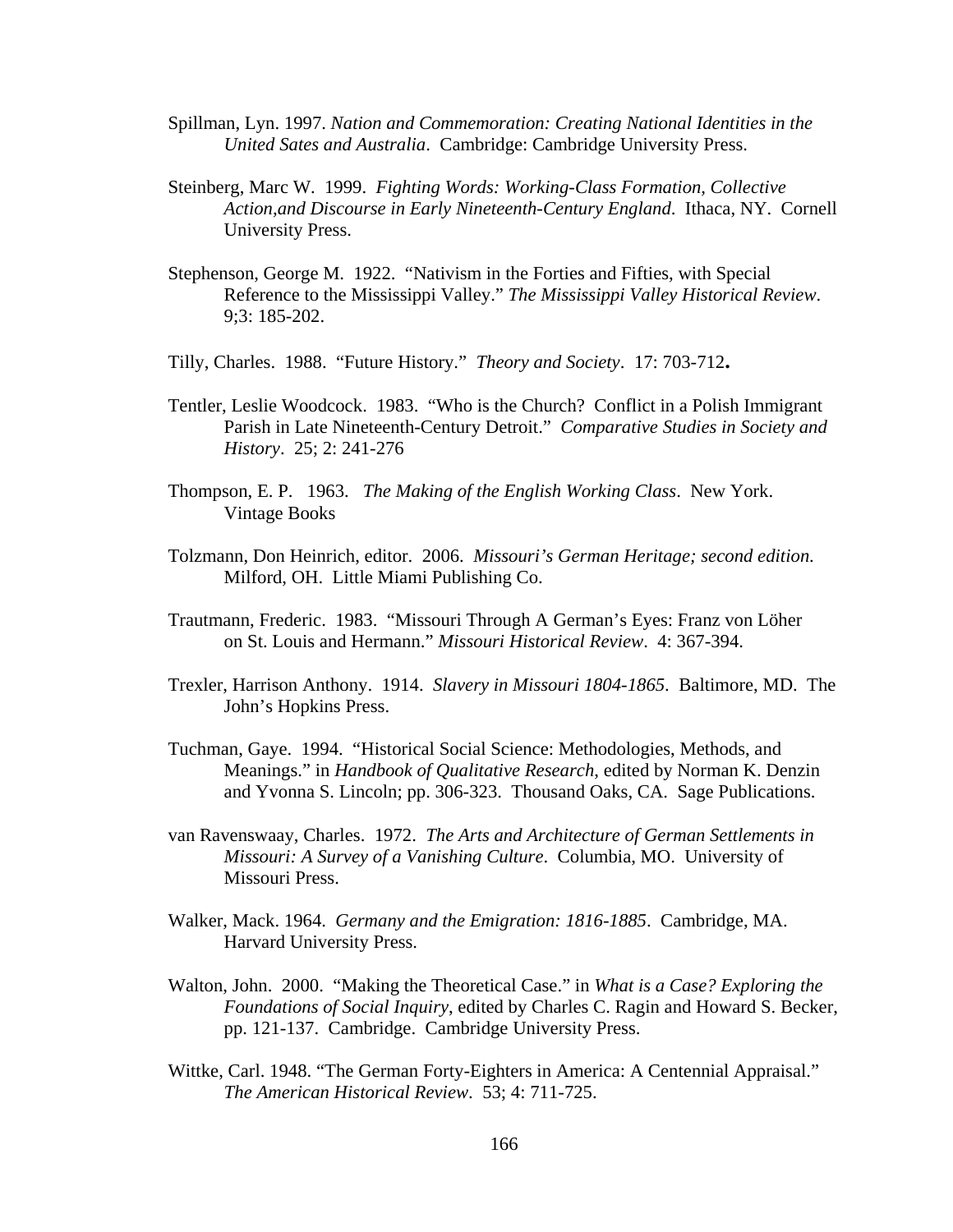Zerubavel, Eviatar. 1991. *The Fine Line: Making Distinctions in Everyday Life*. Cambridge. Cambridge University Press.

## **Archival Sources.**

- Adams, John Quincy. 1821. *An Address Delivered at the Request of a Committee of the Citizens of Washington on the Occasion of Reading the Declaration of Independence on the Fourth of July, 1821*. Washington. Davis and Force, printers.
- Advertiser Courier. 1936. "German Settlers' Society Wish Fully Fulfilled." Hermann, MO. Friday August 28.
- Broadside. n.d. *Die Einwohner des Hinterviertles*. C3982 Missouri Collection; file 168: Missouri, Hermann, Citizens Broadside. Columbia, MO. Western Historical Manuscripts Collection.
- Duden, Gottfried. [1829]1980. *Report on a Journey to the Western States of North America and a Stay of Several Years Along the Missouri (During the Years 1824, '25, '26, and 1827)*. translation by George H. Kellner, Adolf E. Schroeder, and W. M. Senner. University of Missouri Press. Columbia, Missouri (translation of *Bericht über eine Reise nach den westlichen Staaten Nord-Amerikas und einen mehrjährigen Aufenthalt am Missouri [in den Jahren 1824, 25, 26, und 1827], in Bezug auf Auswanderung und Überbevolkerung*. Elberfeld: Sam Lucas, 1829.
- Eversmann, Ludwig. n.d. *Eversmann Family Papers*. C3743 Miscellaneous Manuscripts; file 11. Columbia, MO. Western Historical Manuscripts Collection.
- Falbisaner, Adolf. 1903. *Eduard Mühl, A German-American Champion of Freedom and Human Rights*. Philadelphia, PA; German-American Annals Press.
- Goebel, Gert. 1879. *Langer Als ein Menschenleben in Missouri*. Translated by Gert Goebel. Not published. C1109: Goebel, Gert, "The Development of Missouri," 1879. Columbia, MO. Western Historical Manuscripts Collection.
- Goodspeed Publishing Company. 1888. *History of Franklin, Jefferson, Washington, Crawford, and Gasconade Counties*. Goodspeed Publishing Company.
- Helffrich, William A. 1848. *Hermann Hospitality in 1848*. C836; Hermann, Missouri News Clipping, 1848. Columbia, MO. Western Historical Manuscripts Collection.
- Federal Census. 1850. *1850 Federal Population Census (Dodge, Dunklin, Franklin, Gasconade, and Gentry Counties, Missouri.* Microfilm M432 Box 399. Hermann, MO. Hermann Public Library.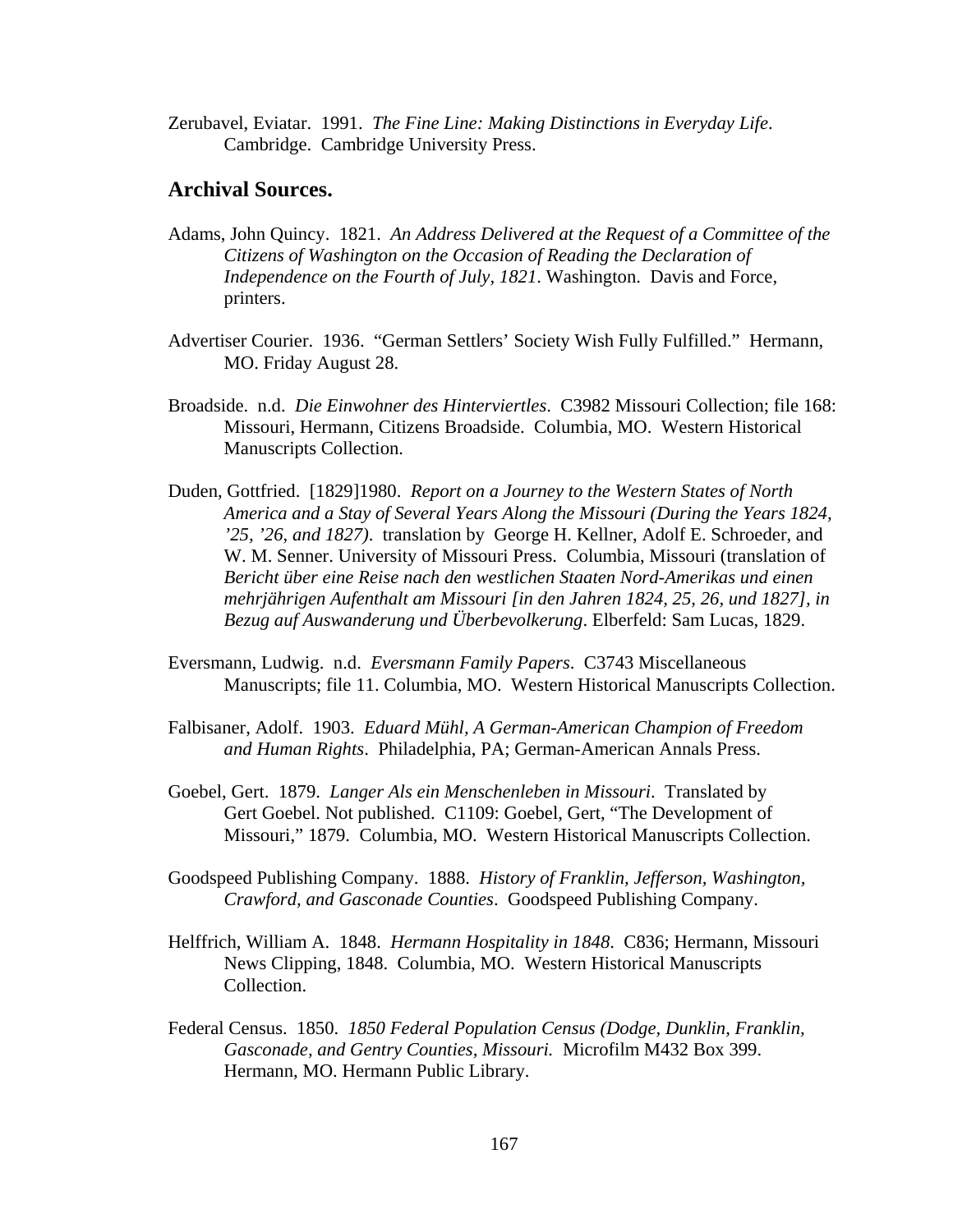- Federal Census. 1840. *1840 Federal Population Census (Crawford, Davis, Franklin, Gasconade, and Greene Counties, Missouri*. Microfilm M704 Box 223. Hermann, MO. Hermann Public Library.
- Jubilee. 1919. *Jubliäum-Schrift und Die Geschichte Der Evangelischen St. Pauls—Gemeinde zu Hermann, Missouri; 1844-1919.* St. Louis, MO. Eden Publishing House.
- Jaeger Company. n.d. *Roster*. Vertical file: Misc. Gasconade County; Folder: Hermann Jaeger Company. Hermann, MO. Gasconade County Records and Archives.
- *Licht-Freund*. "Germans in the West." May 1, 1844. 4; 21: 2.
- —. "Diary of An American Music Teacher." May 1, 1844. 4; 21: 3.
- —. "Hermanner Schule." June 12, 1844; 4; 24: 4.
- Muench. Friedrich. 1859. *The State of Missouri, an account with special reference to German immigration*. St. Louis, MO. Ed. Buehler and Co.. SUNP2462 Muench, F. Box 1 of 2; file 1. Columbia, MO. Western Historical Manuscripts Collection
- Mühl, Eduard. n.d. *Eduard Mühl letters to Pauline: 1842-1848,* C3744 Columbia, MO. Western Historical Manuscripts Collection.
- —. n.d. *Notebook*. C3982 Missouri Collection; file 275. Columbia, MO. Western Historical Manuscripts.
- Ordinance Book. n.d. *City of Hermann Ordinance Book, Minutes of the Town Board Meeting (Trustees)* (English). Hermann, MO. Hermann Public Library.
- Schubert, Cornelius. n.d. *Diary*. Schubert Family Papers, C3005; file 6. Columbia, MO. Western Historical Manuscripts. University of Missouri-Columbia.
- School Minutes. n.d. *School Trustees Minutes*. City of Hermann, Hermann School Disctict 1842-1867. Hermann, MO. Hermann Public Library.
- Society of Free Men. 1852. *Constitution and Minutes for the Society of Free Men*. A0688; Hermann, Missouri Collection. St. Louis, MO. Missouri Historical Society.
- St. George. *Summons*. July 31, 1850. Schools and Churches Vertical File; folder: St. George Catholic Church. Hermann, MO. Gasconade Country Records and Archives.
- Webster, Daniel. 1851. *Mr. Webster's Address at the Laying of the Corner Stone of the*  Addition to the Capitol; July 4<sup>th</sup>, 1851. Washington. Gideon and Co., Printers.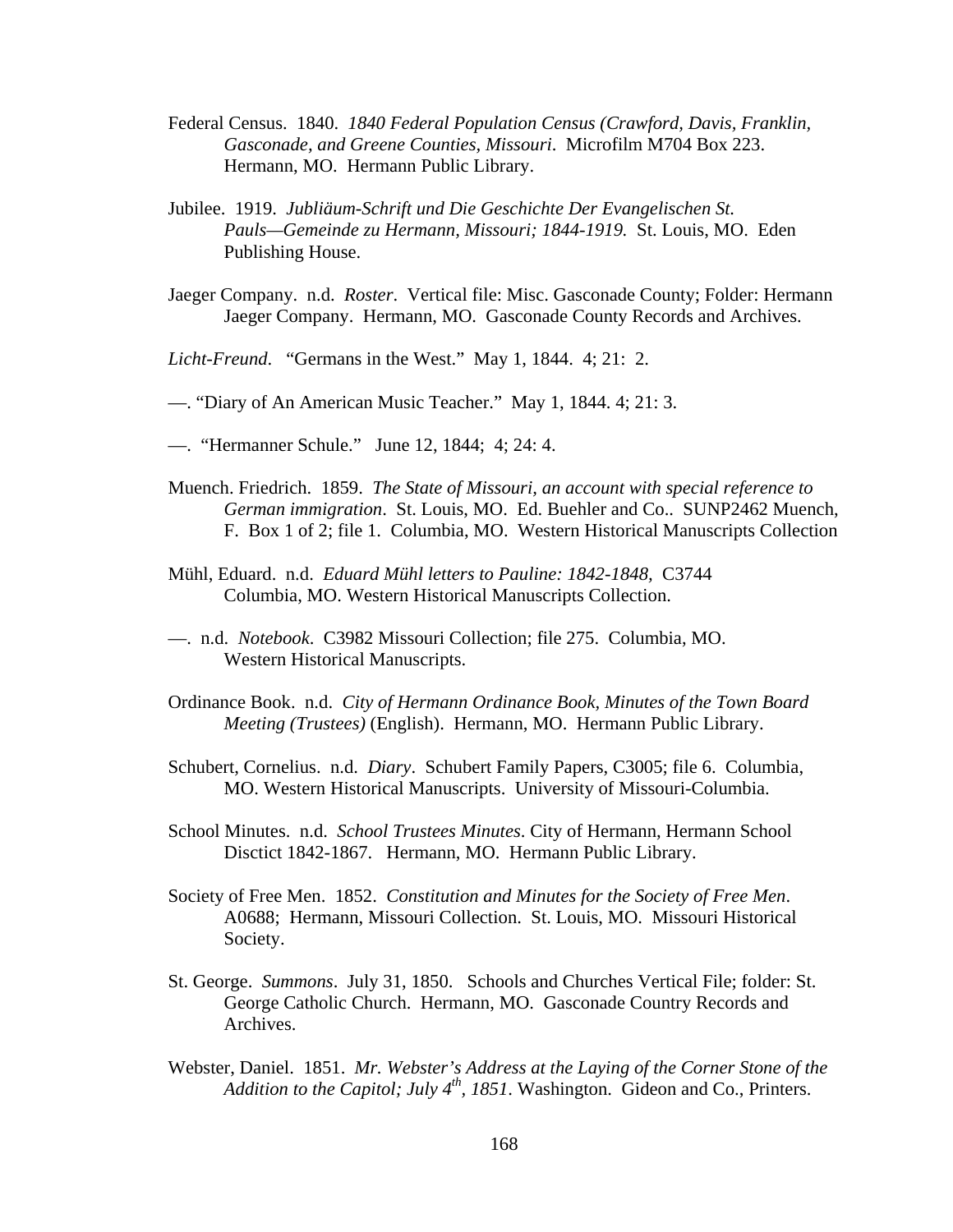- Wilson, Adair. 1859. *Letter*. C1013 Leonard, Abiel Papers. Columbia, MO. Western Historical Manuscripts Collection.
- Winslow, Hubbard. 1838. *Oration, Delivered by Request of the Municiple Authorities of The City of Boston; July 4, 1838*. Boston, MA. John H. Eastburn, City Printer.

*Wochenblatt*. "Friend Mühl!" April 10, 1846; 1;32: 2.

- —. "Language School." July 17, 1846; 1;46: 2.
- —. "Swiss Settlers." July 17, 1846; 1;46: 2.
- —. "Notice." July 10, 1847; 2;41: 4
- —. "Not one Catholic Subscriber." April 30, 1852; 7;28: 2.
- —. "Work School." April 30, 1852; 7;28: 3.
- —. "Sent in by W. Krech." July 2, 1852; 7;37: 1-2.
- —. "Fourth of July Celebration." July 9, 1852; 7;38: 2.
- —. "Citizen Sengenberger." August 6, 1852; 7; 45: 2.
- —. "About the verdict." August 6, 1852; 7;45: 2.
- —. "Sent in: Herr Mühl!" August 20, 1852; 7; 47: 2.
- —. "Washington's portrait." December 3, 1852; 7; 57: 4.